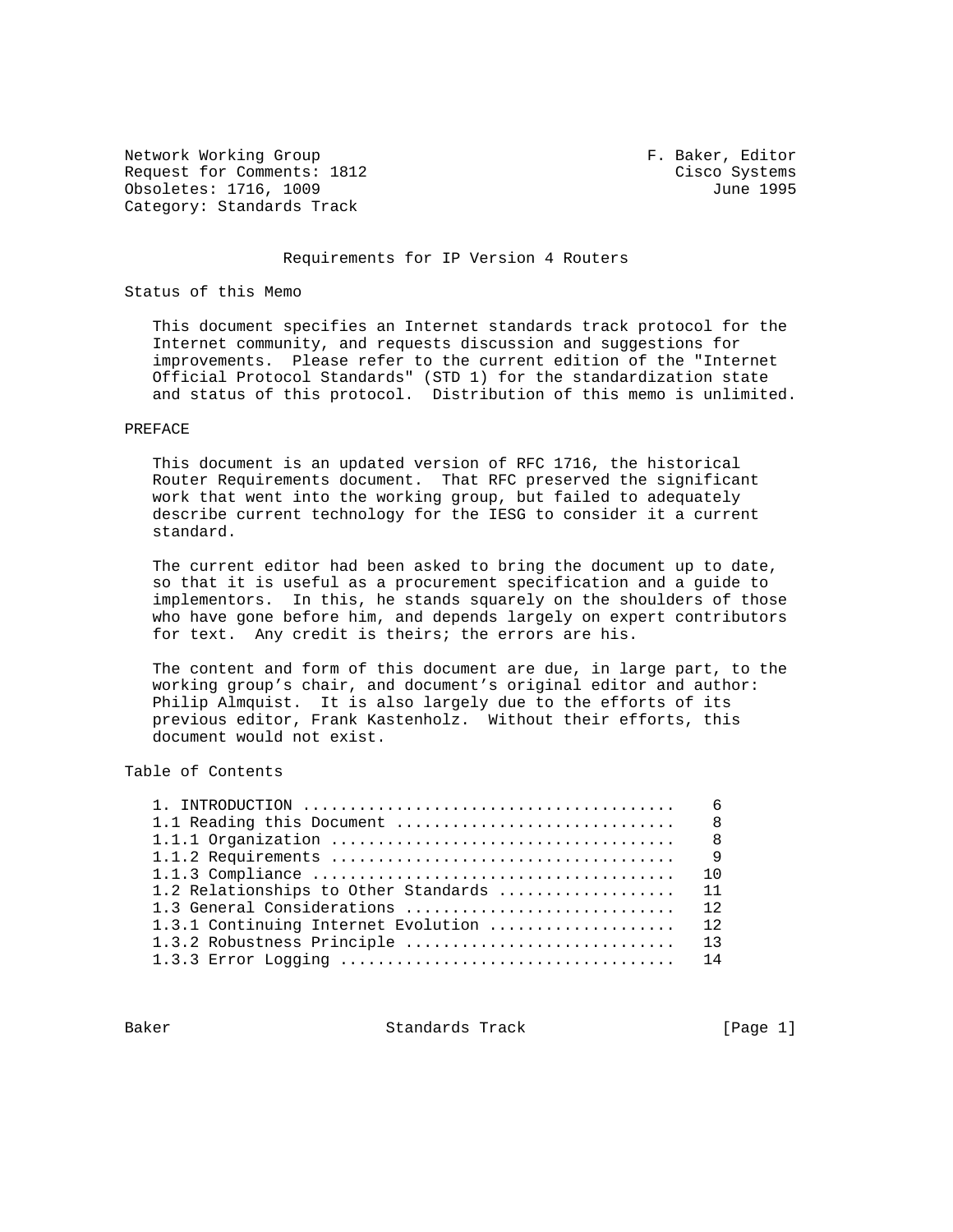|                                                    | 14 |
|----------------------------------------------------|----|
|                                                    | 16 |
| 2. INTERNET ARCHITECTURE                           | 16 |
|                                                    | 16 |
| 2.2 Elements of the Architecture                   | 17 |
| 2.2.1 Protocol Layering                            | 17 |
|                                                    | 19 |
|                                                    | 20 |
| 2.2.4 Autonomous Systems                           | 21 |
| 2.2.5 Addressing Architecture                      | 21 |
| 2.2.5.1 Classical IP Addressing Architecture       | 21 |
|                                                    |    |
| 2.2.5.2 Classless Inter Domain Routing (CIDR)      | 23 |
| 2.2.6 IP Multicasting                              | 24 |
| 2.2.7 Unnumbered Lines and Networks Prefixes       | 25 |
| 2.2.8 Notable Oddities                             | 26 |
| 2.2.8.1 Embedded Routers                           | 26 |
| 2.2.8.2 Transparent Routers                        | 27 |
| 2.3 Router Characteristics                         | 28 |
| 2.4 Architectural Assumptions                      | 31 |
|                                                    | 32 |
|                                                    | 32 |
| 3.2 LINK/INTERNET LAYER INTERFACE                  | 33 |
|                                                    | 34 |
| 3.3.1 Trailer Encapsulation                        | 34 |
| 3.3.2 Address Resolution Protocol - ARP            | 34 |
| 3.3.3 Ethernet and 802.3 Coexistence               | 35 |
| 3.3.4 Maximum Transmission Unit - MTU              | 35 |
| 3.3.5 Point-to-Point Protocol - PPP                | 35 |
|                                                    | 36 |
| 3.3.5.2 Link Control Protocol (LCP) Options        | 36 |
| 3.3.5.3 IP Control Protocol (IPCP) Options         | 38 |
| 3.3.6 Interface Testing                            | 38 |
| 4. INTERNET LAYER - PROTOCOLS                      | 39 |
|                                                    | 39 |
| 4.2 INTERNET PROTOCOL - IP                         | 39 |
|                                                    |    |
|                                                    | 39 |
| 4.2.2 PROTOCOL WALK-THROUGH                        | 40 |
| 4.2.2.1 Options: RFC 791 Section 3.2               | 40 |
| 4.2.2.2 Addresses in Options: RFC 791 Section 3.1  | 42 |
| 4.2.2.3 Unused IP Header Bits: RFC 791 Section 3.1 | 43 |
| 4.2.2.4 Type of Service: RFC 791 Section $3.1$     | 44 |
| 4.2.2.5 Header Checksum: RFC 791 Section 3.1       | 44 |
| 4.2.2.6 Unrecognized Header Options: RFC 791,      |    |
|                                                    | 44 |
| 4.2.2.7 Fragmentation: RFC 791 Section 3.2         | 45 |
| 4.2.2.8 Reassembly: RFC 791 Section 3.2            | 46 |
| 4.2.2.9 Time to Live: RFC 791 Section 3.2          | 46 |
| 4.2.2.10 Multi-subnet Broadcasts: RFC 922          | 47 |

Baker Standards Track [Page 2]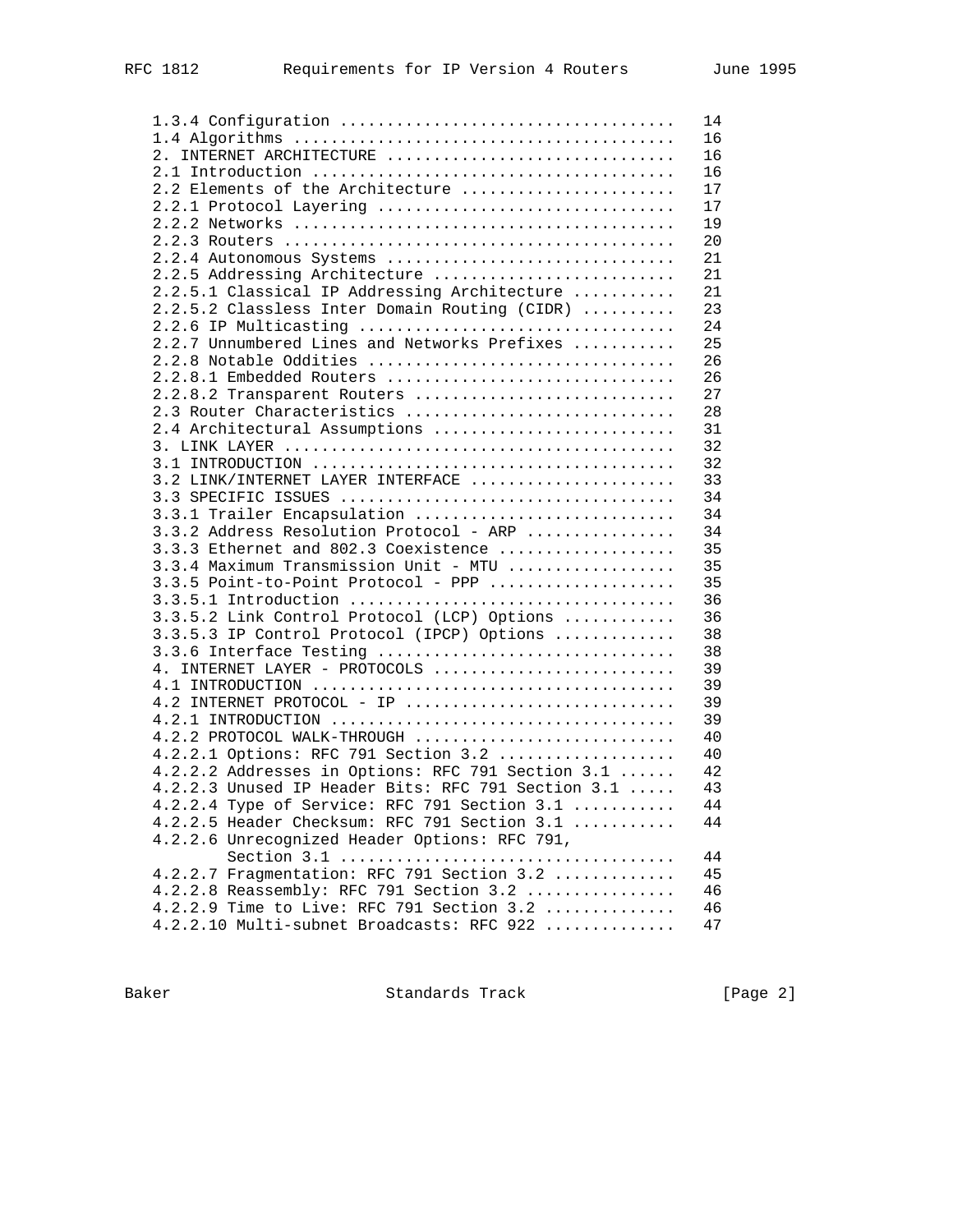| 4.2.2.11 Addressing: RFC 791 Section 3.2         | 47          |
|--------------------------------------------------|-------------|
|                                                  | 50          |
| 4.2.3.1 IP Broadcast Addresses                   | 50          |
| 4.2.3.2 IP Multicasting                          | 50          |
|                                                  |             |
| 4.2.3.3 Path MTU Discovery                       | 51          |
|                                                  | 51          |
| 4.3 INTERNET CONTROL MESSAGE PROTOCOL - ICMP     | 52          |
|                                                  | 52          |
|                                                  | 53          |
| 4.3.2.1 Unknown Message Types                    | 53          |
| 4.3.2.2 ICMP Message TTL                         | 53          |
| 4.3.2.3 Original Message Header                  | 53          |
| 4.3.2.4 ICMP Message Source Address              | 53          |
| 4.3.2.5 TOS and Precedence                       | 54          |
|                                                  | 54          |
|                                                  |             |
| 4.3.2.7 When Not to Send ICMP Errors             | 55          |
| 4.3.2.8 Rate Limiting                            | 56          |
|                                                  | 56          |
| 4.3.3.1 Destination Unreachable                  | 56          |
|                                                  | 57          |
| 4.3.3.3 Source Quench                            | 57          |
|                                                  | 58          |
| 4.3.3.5 Parameter Problem                        | 58          |
| $4.3.3.6$ Echo Request/Reply                     | 58          |
| 4.3.3.7 Information Request/Reply                | 59          |
| 4.3.3.8 Timestamp and Timestamp Reply            | 59          |
|                                                  |             |
| 4.3.3.9 Address Mask Request/Reply               | 61          |
| 4.3.3.10 Router Advertisement and Solicitations  | 62          |
| 4.4 INTERNET GROUP MANAGEMENT PROTOCOL - IGMP    | 62          |
| 5. INTERNET LAYER - FORWARDING                   | 63          |
|                                                  | 63          |
| 5.2 FORWARDING WALK-THROUGH                      | 63          |
| 5.2.1 Forwarding Algorithm                       | 63          |
|                                                  | 64          |
|                                                  | 64          |
|                                                  | 65          |
| 5.2.2 IP Header Validation                       | 67          |
| 5.2.3 Local Delivery Decision                    | 69          |
|                                                  |             |
| 5.2.4 Determining the Next Hop Address           | 71          |
| 5.2.4.1 IP Destination Address                   | 72          |
| $5.2.4.2$ Local/Remote Decision                  | $7\sqrt{2}$ |
| 5.2.4.3 Next Hop Address                         | 74          |
| 5.2.4.4 Administrative Preference                | 77          |
| 5.2.4.5 Load Splitting                           | 79          |
| 5.2.5 Unused IP Header Bits: RFC-791 Section 3.1 | 79          |
| 5.2.6 Fragmentation and Reassembly: RFC-791,     |             |
|                                                  | 80          |
| 5.2.7 Internet Control Message Protocol - ICMP   | 80          |
|                                                  |             |

Baker Standards Track [Page 3]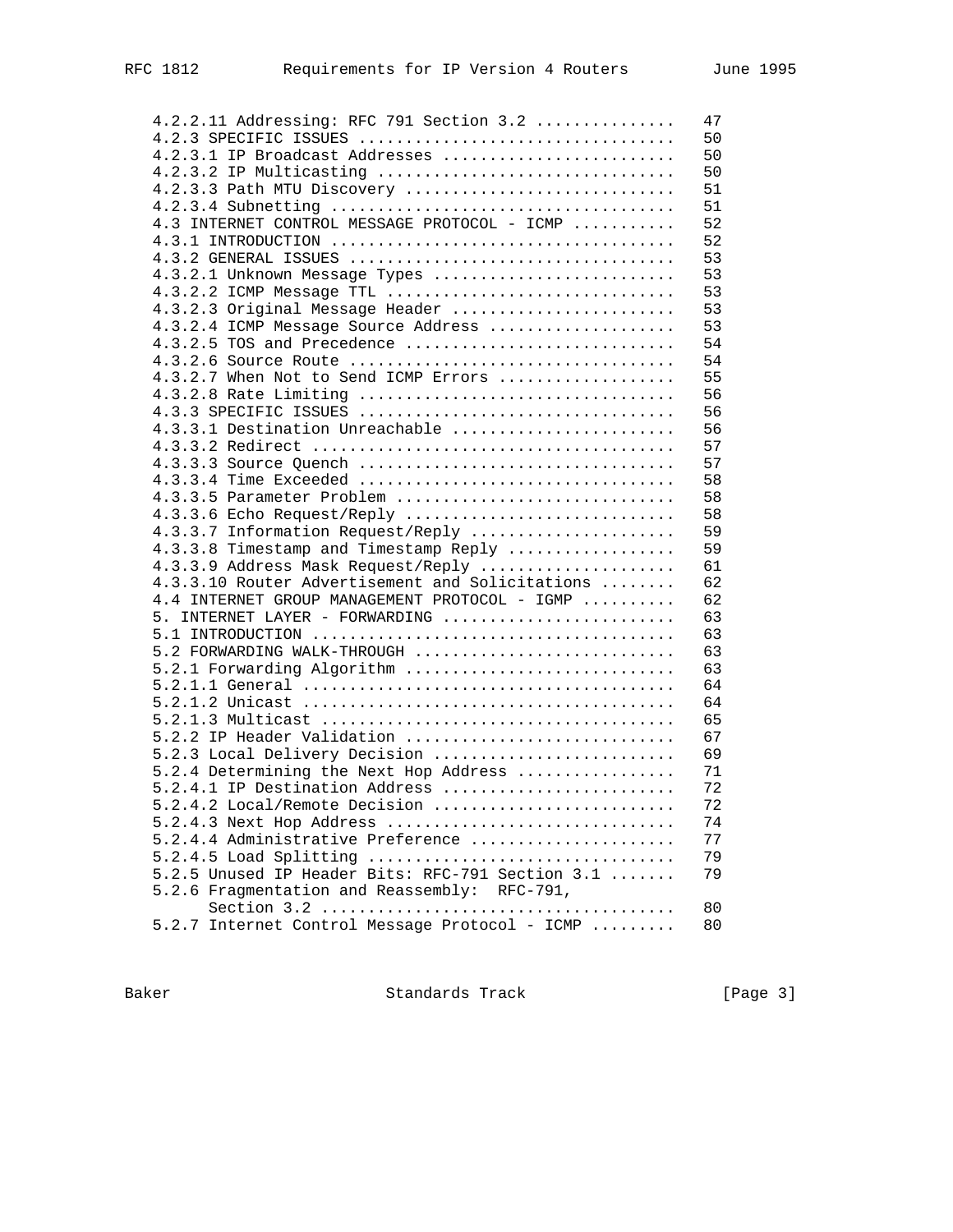| 5.2.7.1 Destination Unreachable                  | 80  |
|--------------------------------------------------|-----|
|                                                  | 82  |
|                                                  | 84  |
| 5.2.8 INTERNET GROUP MANAGEMENT PROTOCOL - IGMP  | 84  |
|                                                  | 85  |
|                                                  | 85  |
| 5.3.2 Type of Service (TOS)                      | 86  |
|                                                  | 87  |
| 5.3.3.1 Precedence-Ordered Queue Service         | 88  |
| 5.3.3.2 Lower Layer Precedence Mappings          | 89  |
| 5.3.3.3 Precedence Handling For All Routers      | 90  |
| 5.3.4 Forwarding of Link Layer Broadcasts        | 92  |
| 5.3.5 Forwarding of Internet Layer Broadcasts    | 92  |
| 5.3.5.1 Limited Broadcasts                       | 93  |
| 5.3.5.2 Directed Broadcasts                      | 93  |
| 5.3.5.3 All-subnets-directed Broadcasts          | 94  |
|                                                  | 94  |
| Subnet-directed Broadcasts<br>5.3.5.4            |     |
| 5.3.6 Congestion Control                         | 94  |
| 5.3.7 Martian Address Filtering                  | 96  |
| 5.3.8 Source Address Validation                  | 97  |
| 5.3.9 Packet Filtering and Access Lists          | 97  |
| 5.3.10 Multicast Routing                         | 98  |
| 5.3.11 Controls on Forwarding                    | 98  |
|                                                  | 99  |
| 5.3.12.1 When a Router Ceases Forwarding         | 99  |
| 5.3.12.2 When a Router Starts Forwarding         | 100 |
| 5.3.12.3 When an Interface Fails or is Disabled  | 100 |
| 5.3.12.4 When an Interface is Enabled            | 100 |
|                                                  | 101 |
| 5.3.13.1 Unrecognized Options                    | 101 |
| 5.3.13.2 Security Option                         | 101 |
| 5.3.13.3 Stream Identifier Option                | 101 |
| 5.3.13.4 Source Route Options                    | 101 |
| 5.3.13.5 Record Route Option                     | 102 |
| 5.3.13.6 Timestamp Option                        | 102 |
|                                                  | 103 |
| 6.1 USER DATAGRAM PROTOCOL - UDP                 | 103 |
| 6.2 TRANSMISSION CONTROL PROTOCOL - TCP          | 104 |
| 7. APPLICATION LAYER - ROUTING PROTOCOLS         | 106 |
|                                                  | 106 |
| 7.1.1 Routing Security Considerations            | 106 |
|                                                  |     |
|                                                  | 107 |
| 7.1.3 Message Validation                         | 107 |
| 7.2 INTERIOR GATEWAY PROTOCOLS                   | 107 |
|                                                  | 107 |
| 7.2.2 OPEN SHORTEST PATH FIRST - OSPF            | 108 |
| 7.2.3 INTERMEDIATE SYSTEM TO INTERMEDIATE SYSTEM |     |
|                                                  | 108 |

Baker Standards Track [Page 4]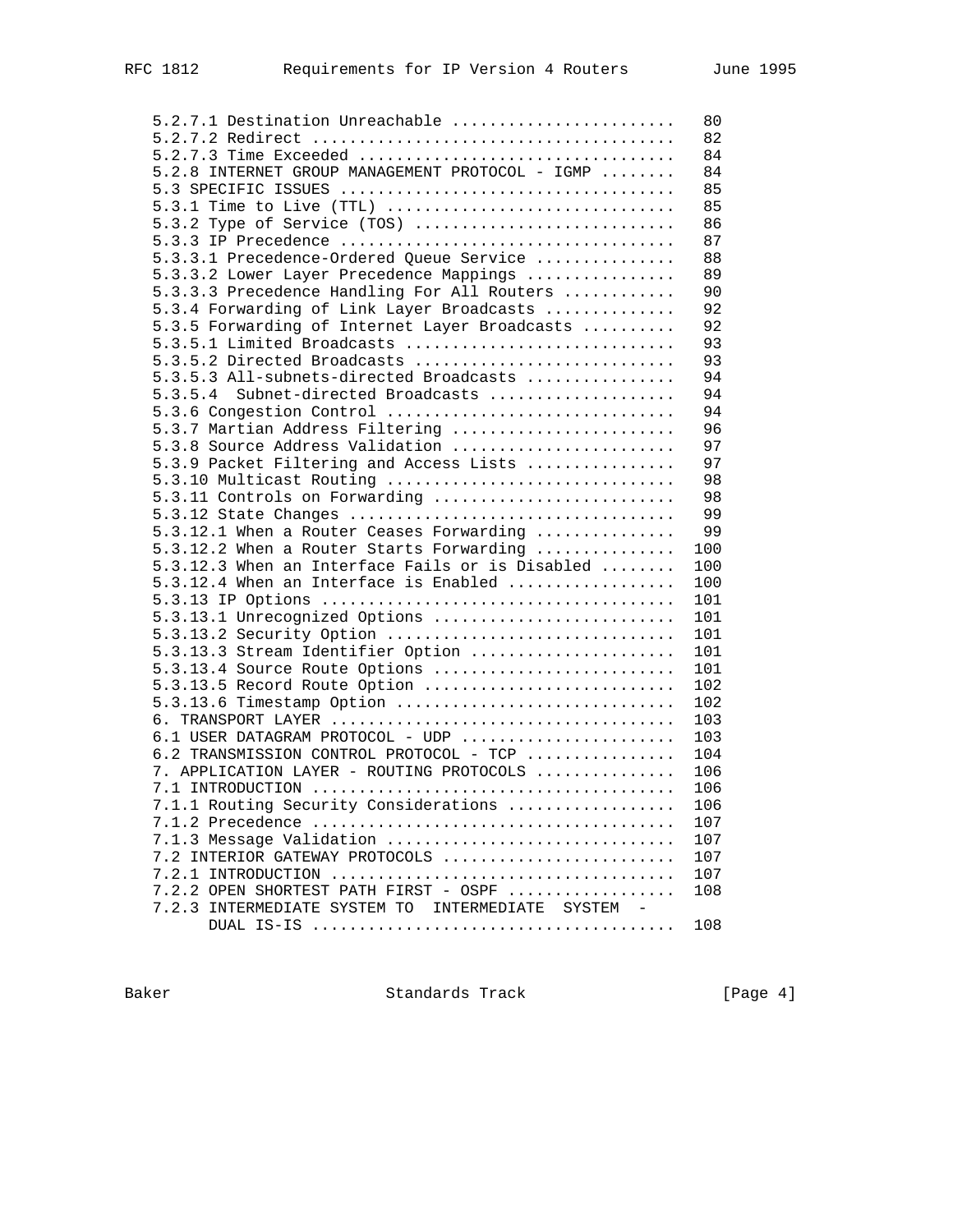| 7.3 EXTERIOR GATEWAY PROTOCOLS                        | 109 |
|-------------------------------------------------------|-----|
| 7.3.1                                                 | 109 |
| 7.3.2 BORDER GATEWAY PROTOCOL - BGP                   | 109 |
|                                                       | 109 |
| 7.3.2.2 Protocol Walk-through                         | 110 |
| 7.3.3 INTER-AS ROUTING WITHOUT AN EXTERIOR PROTOCOL   |     |
|                                                       | 110 |
|                                                       | 111 |
| 7.5 FILTERING OF ROUTING INFORMATION                  | 112 |
| 7.5.1 Route Validation                                | 113 |
| 7.5.2 Basic Route Filtering                           | 113 |
| 7.5.3 Advanced Route Filtering                        | 114 |
| 7.6 INTER-ROUTING-PROTOCOL INFORMATION EXCHANGE       | 114 |
| 8. APPLICATION LAYER - NETWORK MANAGEMENT PROTOCOLS   |     |
|                                                       | 115 |
| 8.1 The Simple Network Management Protocol - SNMP     | 115 |
| 8.1.1 SNMP Protocol Elements                          | 115 |
|                                                       | 116 |
|                                                       | 118 |
| 8.4 Vendor Specific MIBS                              | 119 |
|                                                       | 120 |
| 9. APPLICATION LAYER - MISCELLANEOUS PROTOCOLS        | 120 |
|                                                       | 120 |
|                                                       | 120 |
| 9.1.2 BOOTP Relay Agents                              | 121 |
| 10. OPERATIONS AND MAINTENANCE                        | 122 |
|                                                       |     |
|                                                       | 122 |
| 10.2 Router Initialization                            | 123 |
| 10.2.1 Minimum Router Configuration                   | 123 |
| 10.2.2 Address and Prefix Initialization              | 124 |
| 10.2.3 Network Booting using BOOTP and TFTP           | 125 |
| 10.3 Operation and Maintenance                        | 126 |
|                                                       | 126 |
| 10.3.2 Out Of Band Access                             | 127 |
| 10.3.2 Router O&M Functions                           | 127 |
| 10.3.2.1 Maintenance - Hardware Diagnosis             | 127 |
| 10.3.2.2 Control - Dumping and Rebooting              | 127 |
| 10.3.2.3 Control - Configuring the Router             | 128 |
| 10.3.2.4 Net Booting of System Software               | 128 |
| 10.3.2.5 Detecting and responding to misconfiguration |     |
|                                                       | 129 |
| 10.3.2.6 Minimizing Disruption                        | 130 |
| 10.3.2.7 Control - Troubleshooting Problems           | 130 |
| 10.4 Security Considerations                          | 131 |
| 10.4.1 Auditing and Audit Trails                      | 131 |
| 10.4.2 Configuration Control                          | 132 |
|                                                       | 133 |
| APPENDIX A. REQUIREMENTS FOR SOURCE-ROUTING HOSTS     | 145 |
|                                                       |     |

Baker Standards Track [Page 5]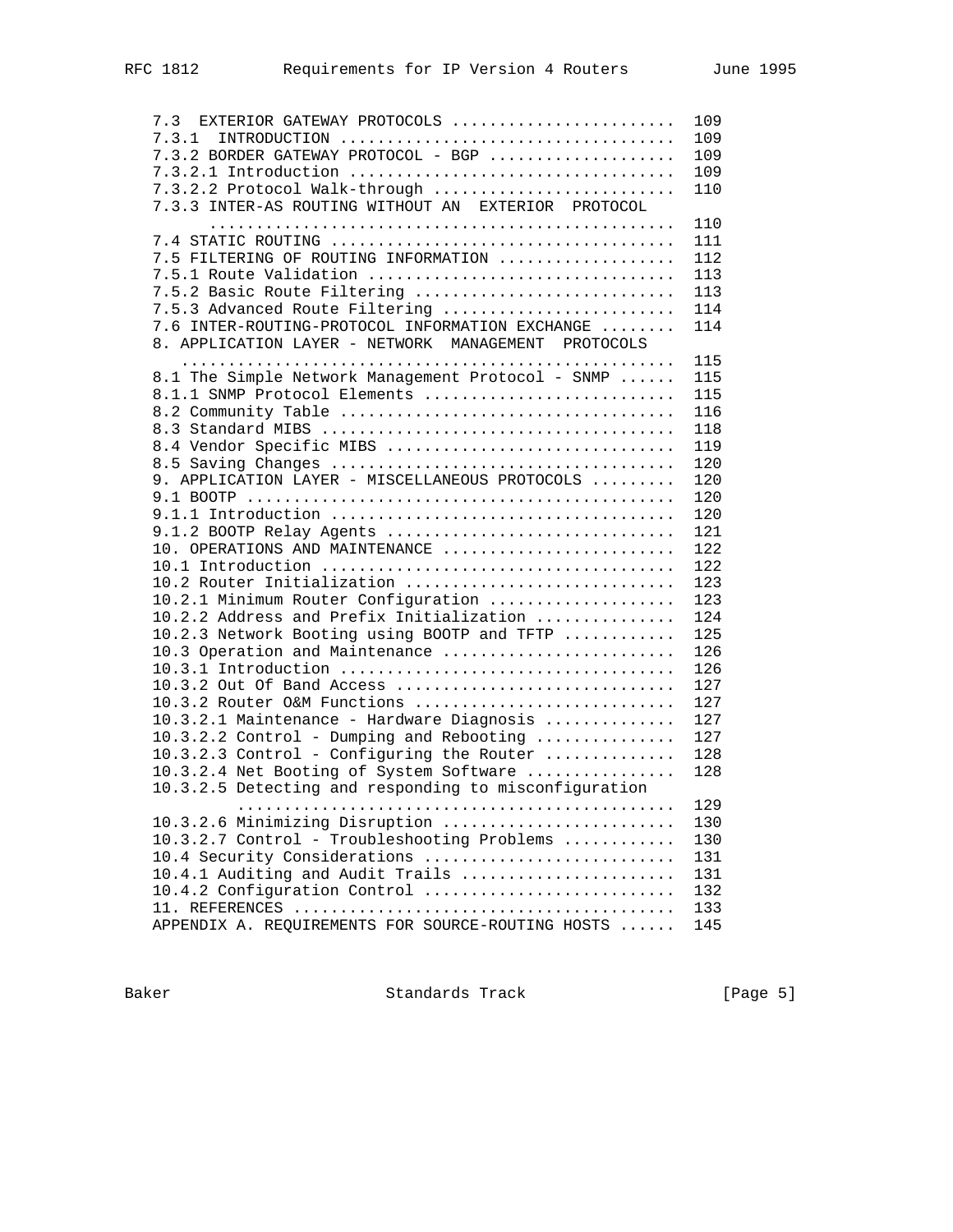|                                                     | 146 |
|-----------------------------------------------------|-----|
| APPENDIX C. FUTURE DIRECTIONS                       | 152 |
| APPENDIX D. Multicast Routing Protocols             | 154 |
|                                                     | 154 |
| D.2 Distance Vector Multicast Routing Protocol -    |     |
|                                                     | 154 |
| D.3 Multicast Extensions to OSPF - MOSPF            | 154 |
| D.4 Protocol Independent Multicast - PIM            | 155 |
| APPENDIX E Additional Next-Hop Selection Algorithms |     |
|                                                     | 155 |
| E.1. Some Historical Perspective                    | 155 |
| E.2. Additional Pruning Rules                       | 157 |
| E.3 Some Route Lookup Algorithms                    | 159 |
| E.3.1 The Revised Classic Algorithm                 | 159 |
| E.3.2 The Variant Router Requirements Algorithm     | 160 |
| E.3.3 The OSPF Algorithm                            | 160 |
| E.3.4 The Integrated IS-IS Algorithm                | 162 |
| Security Considerations                             | 163 |
| APPENDIX F: HISTORICAL ROUTING PROTOCOLS            | 164 |
| $F.1$ EXTERIOR GATEWAY PROTOCOL - EGP               | 164 |
|                                                     | 164 |
| F.1.2 Protocol Walk-through                         | 165 |
| $F.2$ ROUTING INFORMATION PROTOCOL - RIP            | 167 |
|                                                     | 167 |
| $F.2.2$ Protocol Walk-Through                       | 167 |
|                                                     | 172 |
| F.3 GATEWAY TO GATEWAY PROTOCOL - GGP               | 173 |
|                                                     | 173 |
|                                                     | 175 |

1. INTRODUCTION

 This memo replaces for RFC 1716, "Requirements for Internet Gateways" ([INTRO:1]).

 This memo defines and discusses requirements for devices that perform the network layer forwarding function of the Internet protocol suite. The Internet community usually refers to such devices as IP routers or simply routers; The OSI community refers to such devices as intermediate systems. Many older Internet documents refer to these devices as gateways, a name which more recently has largely passed out of favor to avoid confusion with application gateways.

 An IP router can be distinguished from other sorts of packet switching devices in that a router examines the IP protocol header as part of the switching process. It generally removes the Link Layer header a message was received with, modifies the IP header, and replaces the Link Layer header for retransmission.

Baker Standards Track [Page 6]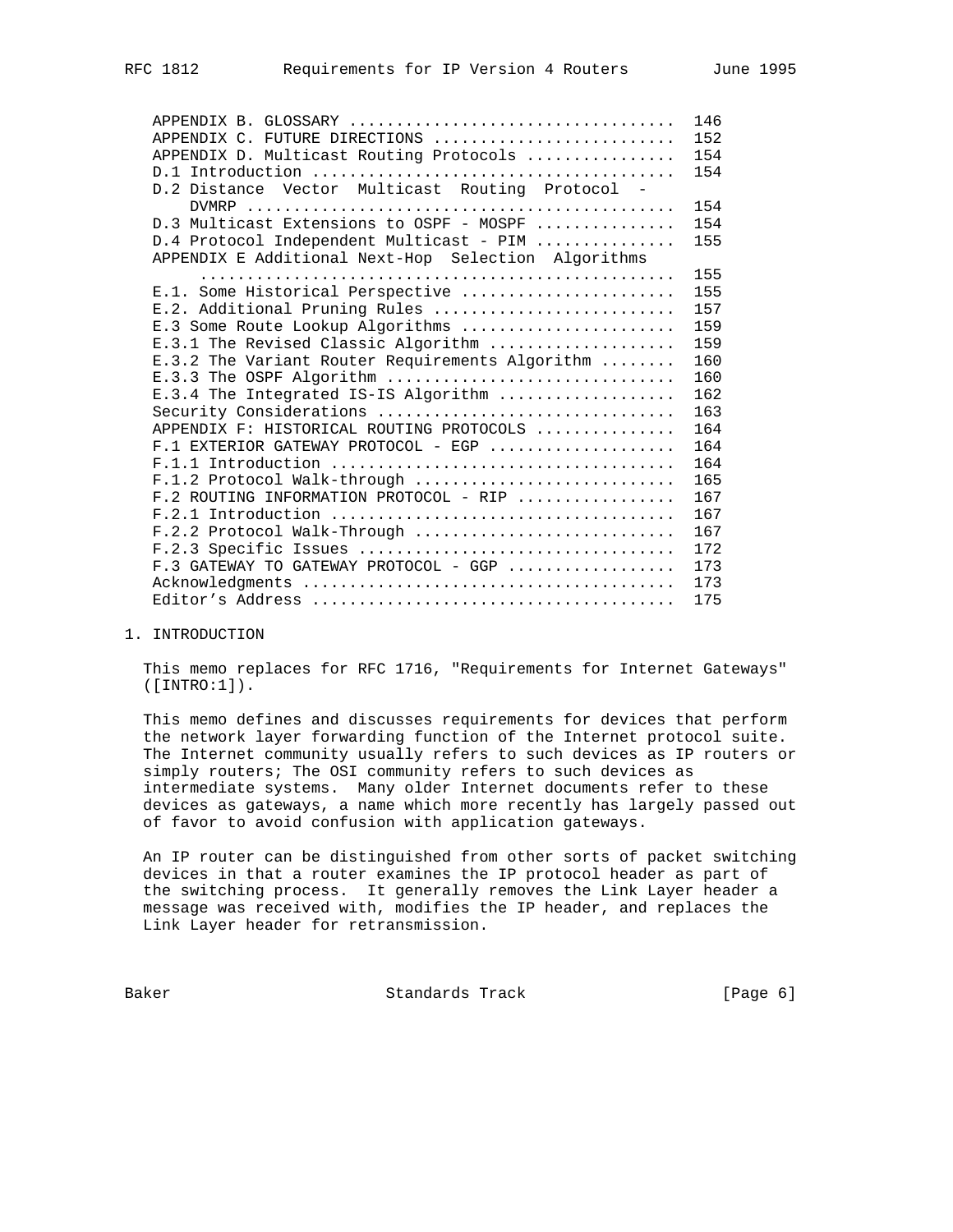The authors of this memo recognize, as should its readers, that many routers support more than one protocol. Support for multiple protocol suites will be required in increasingly large parts of the Internet in the future. This memo, however, does not attempt to specify Internet requirements for protocol suites other than TCP/IP.

 This document enumerates standard protocols that a router connected to the Internet must use, and it incorporates by reference the RFCs and other documents describing the current specifications for these protocols. It corrects errors in the referenced documents and adds additional discussion and guidance for an implementor.

 For each protocol, this memo also contains an explicit set of requirements, recommendations, and options. The reader must understand that the list of requirements in this memo is incomplete by itself. The complete set of requirements for an Internet protocol router is primarily defined in the standard protocol specification documents, with the corrections, amendments, and supplements contained in this memo.

 This memo should be read in conjunction with the Requirements for Internet Hosts RFCs ([INTRO:2] and [INTRO:3]). Internet hosts and routers must both be capable of originating IP datagrams and receiving IP datagrams destined for them. The major distinction between Internet hosts and routers is that routers implement forwarding algorithms, while Internet hosts do not require forwarding capabilities. Any Internet host acting as a router must adhere to the requirements contained in this memo.

 The goal of open system interconnection dictates that routers must function correctly as Internet hosts when necessary. To achieve this, this memo provides guidelines for such instances. For simplification and ease of document updates, this memo tries to avoid overlapping discussions of host requirements with [INTRO:2] and [INTRO:3] and incorporates the relevant requirements of those documents by reference. In some cases the requirements stated in [INTRO:2] and [INTRO:3] are superseded by this document.

 A good-faith implementation of the protocols produced after careful reading of the RFCs should differ from the requirements of this memo in only minor ways. Producing such an implementation often requires some interaction with the Internet technical community, and must follow good communications software engineering practices. In many cases, the requirements in this document are already stated or implied in the standard protocol documents, so that their inclusion here is, in a sense, redundant. They were included because some past implementation has made the wrong choice, causing problems of interoperability, performance, and/or robustness.

Baker Standards Track [Page 7]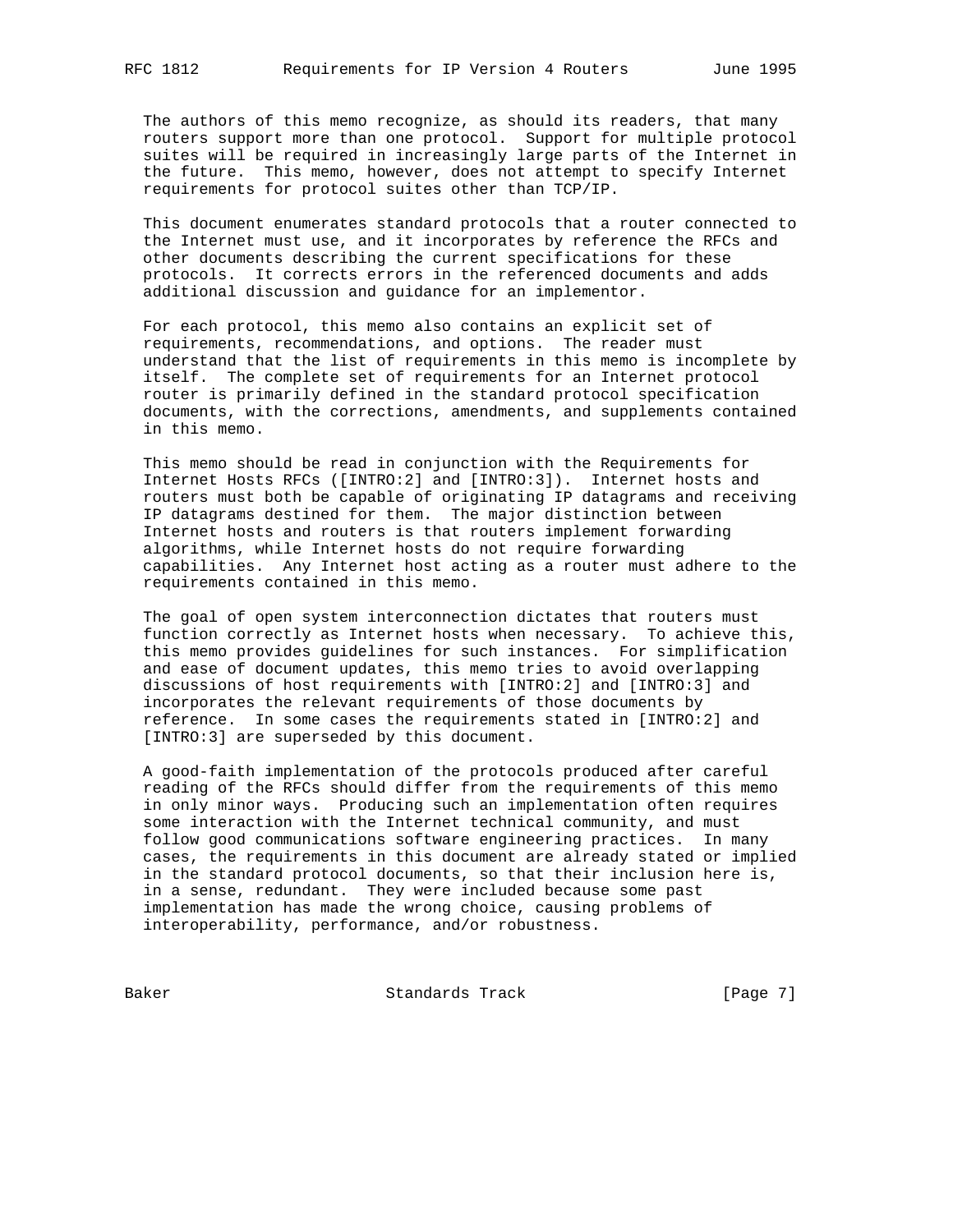This memo includes discussion and explanation of many of the requirements and recommendations. A simple list of requirements would be dangerous, because:

- o Some required features are more important than others, and some features are optional.
- o Some features are critical in some applications of routers but irrelevant in others.
- o There may be valid reasons why particular vendor products that are designed for restricted contexts might choose to use different specifications.

 However, the specifications of this memo must be followed to meet the general goal of arbitrary router interoperation across the diversity and complexity of the Internet. Although most current implementations fail to meet these requirements in various ways, some minor and some major, this specification is the ideal towards which we need to move.

 These requirements are based on the current level of Internet architecture. This memo will be updated as required to provide additional clarifications or to include additional information in those areas in which specifications are still evolving.

- 1.1 Reading this Document
- 1.1.1 Organization

 This memo emulates the layered organization used by [INTRO:2] and [INTRO:3]. Thus, Chapter 2 describes the layers found in the Internet architecture. Chapter 3 covers the Link Layer. Chapters 4 and 5 are concerned with the Internet Layer protocols and forwarding algorithms. Chapter 6 covers the Transport Layer. Upper layer protocols are divided among Chapters 7, 8, and 9. Chapter 7 discusses the protocols which routers use to exchange routing information with each other. Chapter 8 discusses network management. Chapter 9 discusses other upper layer protocols. The final chapter covers operations and maintenance features. This organization was chosen for simplicity, clarity, and consistency with the Host Requirements RFCs. Appendices to this memo include a bibliography, a glossary, and some conjectures about future directions of router standards.

 In describing the requirements, we assume that an implementation strictly mirrors the layering of the protocols. However, strict layering is an imperfect model, both for the protocol suite and for recommended implementation approaches. Protocols in different layers interact in complex and sometimes subtle ways, and particular

Baker Standards Track [Page 8]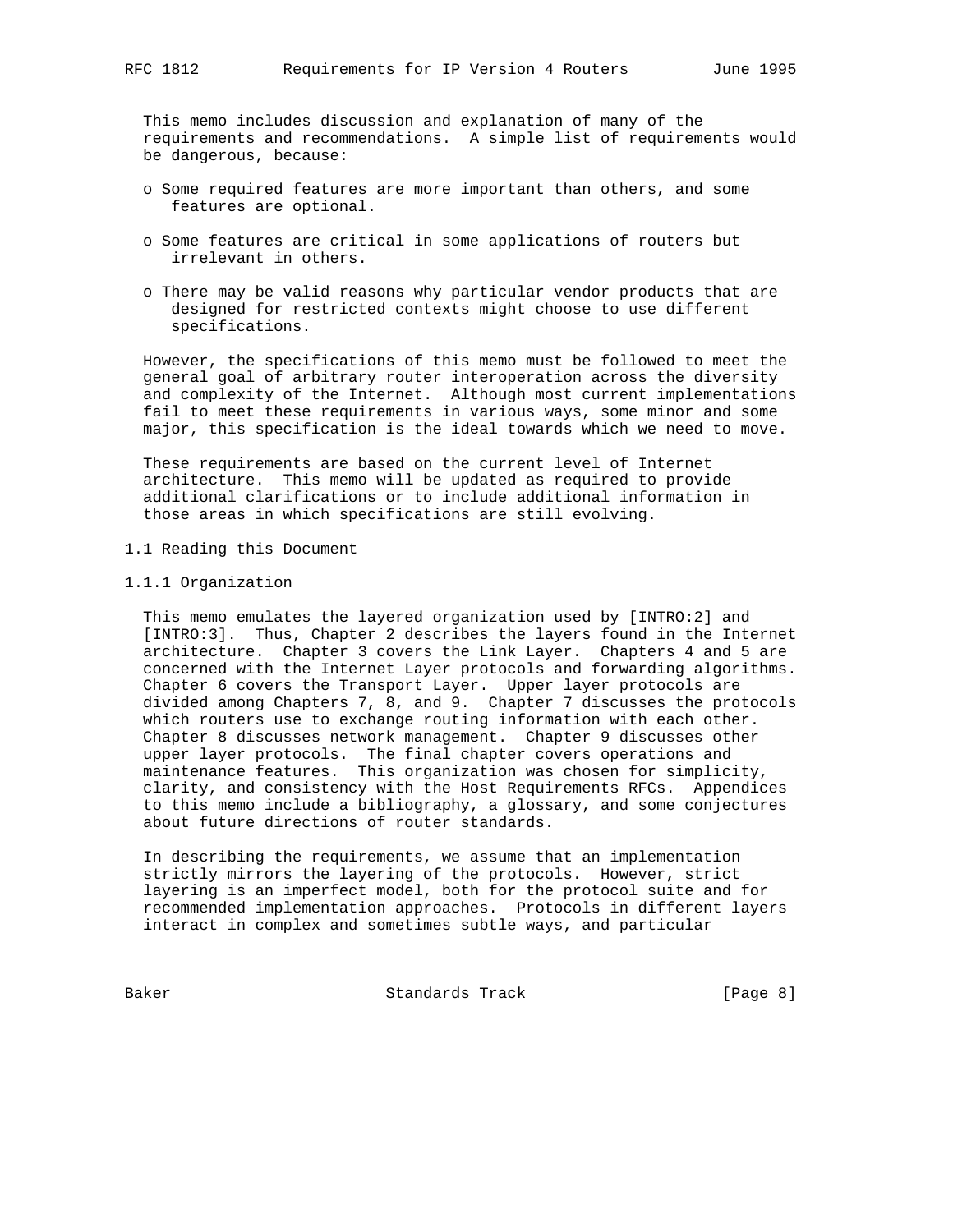functions often involve multiple layers. There are many design choices in an implementation, many of which involve creative breaking of strict layering. Every implementor is urged to read [INTRO:4] and [INTRO:5].

 Each major section of this memo is organized into the following subsections:

- (1) Introduction
- (2) Protocol Walk-Through considers the protocol specification documents section-by-section, correcting errors, stating requirements that may be ambiguous or ill-defined, and providing further clarification or explanation.
- (3) Specific Issues discusses protocol design and implementation issues that were not included in the walk-through.

 Under many of the individual topics in this memo, there is parenthetical material labeled DISCUSSION or IMPLEMENTATION. This material is intended to give a justification, clarification or explanation to the preceding requirements text. The implementation material contains suggested approaches that an implementor may want to consider. The DISCUSSION and IMPLEMENTATION sections are not part of the standard.

1.1.2 Requirements

 In this memo, the words that are used to define the significance of each particular requirement are capitalized. These words are:

o MUST

 This word means that the item is an absolute requirement of the specification. Violation of such a requirement is a fundamental error; there is no case where it is justified.

o MUST IMPLEMENT

 This phrase means that this specification requires that the item be implemented, but does not require that it be enabled by default.

o MUST NOT

 This phrase means that the item is an absolute prohibition of the specification.

 o SHOULD This word means that there may exist valid reasons in particular circumstances to ignore this item, but the full implications should be understood and the case carefully weighed before choosing a

Baker Standards Track [Page 9]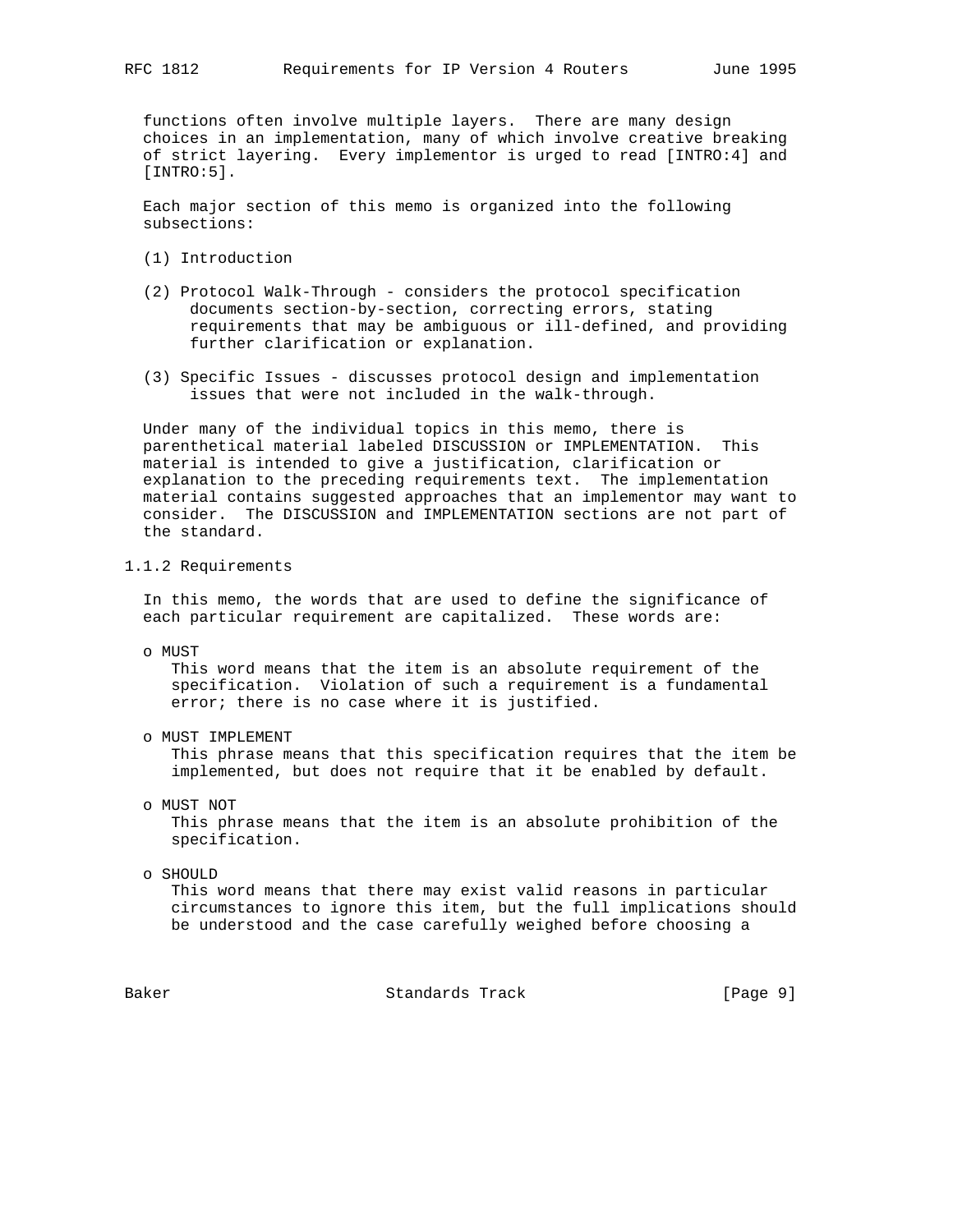different course.

o SHOULD IMPLEMENT

 This phrase is similar in meaning to SHOULD, but is used when we recommend that a particular feature be provided but does not necessarily recommend that it be enabled by default.

o SHOULD NOT

 This phrase means that there may exist valid reasons in particular circumstances when the described behavior is acceptable or even useful. Even so, the full implications should be understood and the case carefully weighed before implementing any behavior described with this label.

o MAY

 This word means that this item is truly optional. One vendor may choose to include the item because a particular marketplace requires it or because it enhances the product, for example; another vendor may omit the same item.

1.1.3 Compliance

 Some requirements are applicable to all routers. Other requirements are applicable only to those which implement particular features or protocols. In the following paragraphs, relevant refers to the union of the requirements applicable to all routers and the set of requirements applicable to a particular router because of the set of features and protocols it has implemented.

 Note that not all Relevant requirements are stated directly in this memo. Various parts of this memo incorporate by reference sections of the Host Requirements specification, [INTRO:2] and [INTRO:3]. For purposes of determining compliance with this memo, it does not matter whether a Relevant requirement is stated directly in this memo or merely incorporated by reference from one of those documents.

 An implementation is said to be conditionally compliant if it satisfies all the Relevant MUST, MUST IMPLEMENT, and MUST NOT requirements. An implementation is said to be unconditionally compliant if it is conditionally compliant and also satisfies all the Relevant SHOULD, SHOULD IMPLEMENT, and SHOULD NOT requirements. An implementation is not compliant if it is not conditionally compliant (i.e., it fails to satisfy one or more of the Relevant MUST, MUST IMPLEMENT, or MUST NOT requirements).

 This specification occasionally indicates that an implementation SHOULD implement a management variable, and that it SHOULD have a certain default value. An unconditionally compliant implementation

Baker Standards Track [Page 10]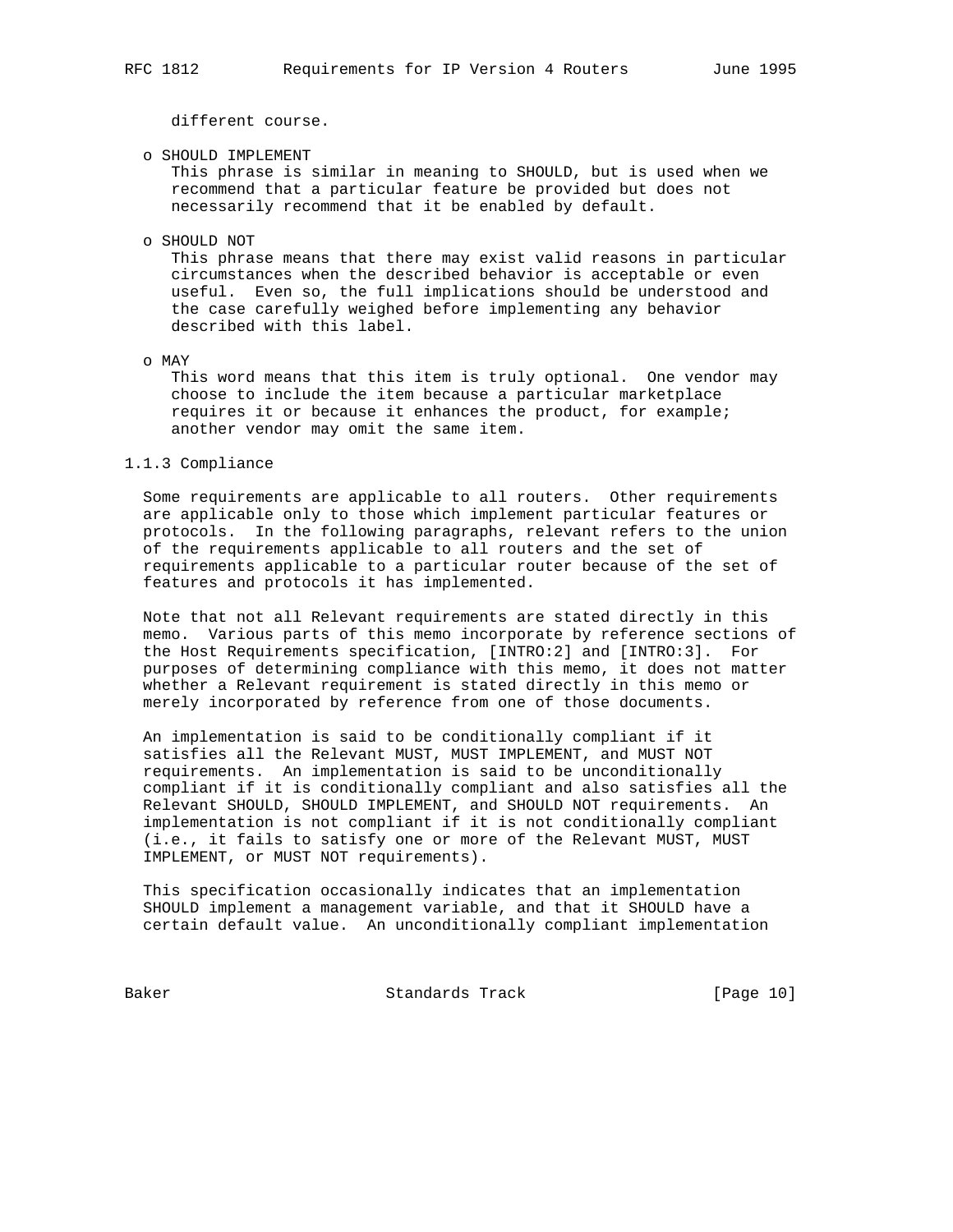implements the default behavior, and if there are other implemented behaviors implements the variable. A conditionally compliant implementation clearly documents what the default setting of the variable is or, in the absence of the implementation of a variable, may be construed to be. An implementation that both fails to implement the variable and chooses a different behavior is not compliant.

 For any of the SHOULD and SHOULD NOT requirements, a router may provide a configuration option that will cause the router to act other than as specified by the requirement. Having such a configuration option does not void a router's claim to unconditional compliance if the option has a default setting, and that setting causes the router to operate in the required manner.

 Likewise, routers may provide, except where explicitly prohibited by this memo, options which cause them to violate MUST or MUST NOT requirements. A router that provides such options is compliant (either fully or conditionally) if and only if each such option has a default setting that causes the router to conform to the requirements of this memo. Please note that the authors of this memo, although aware of market realities, strongly recommend against provision of such options. Requirements are labeled MUST or MUST NOT because experts in the field have judged them to be particularly important to interoperability or proper functioning in the Internet. Vendors should weigh carefully the customer support costs of providing options that violate those rules.

 Of course, this memo is not a complete specification of an IP router, but rather is closer to what in the OSI world is called a profile. For example, this memo requires that a number of protocols be implemented. Although most of the contents of their protocol specifications are not repeated in this memo, implementors are nonetheless required to implement the protocols according to those specifications.

1.2 Relationships to Other Standards

 There are several reference documents of interest in checking the status of protocol specifications and standardization:

 o INTERNET OFFICIAL PROTOCOL STANDARDS This document describes the Internet standards process and lists the standards status of the protocols. As of this writing, the current version of this document is STD 1, RFC 1780, [ARCH:7]. This document is periodically re-issued. You should always consult an RFC repository and use the latest version of this document.

Baker Standards Track [Page 11]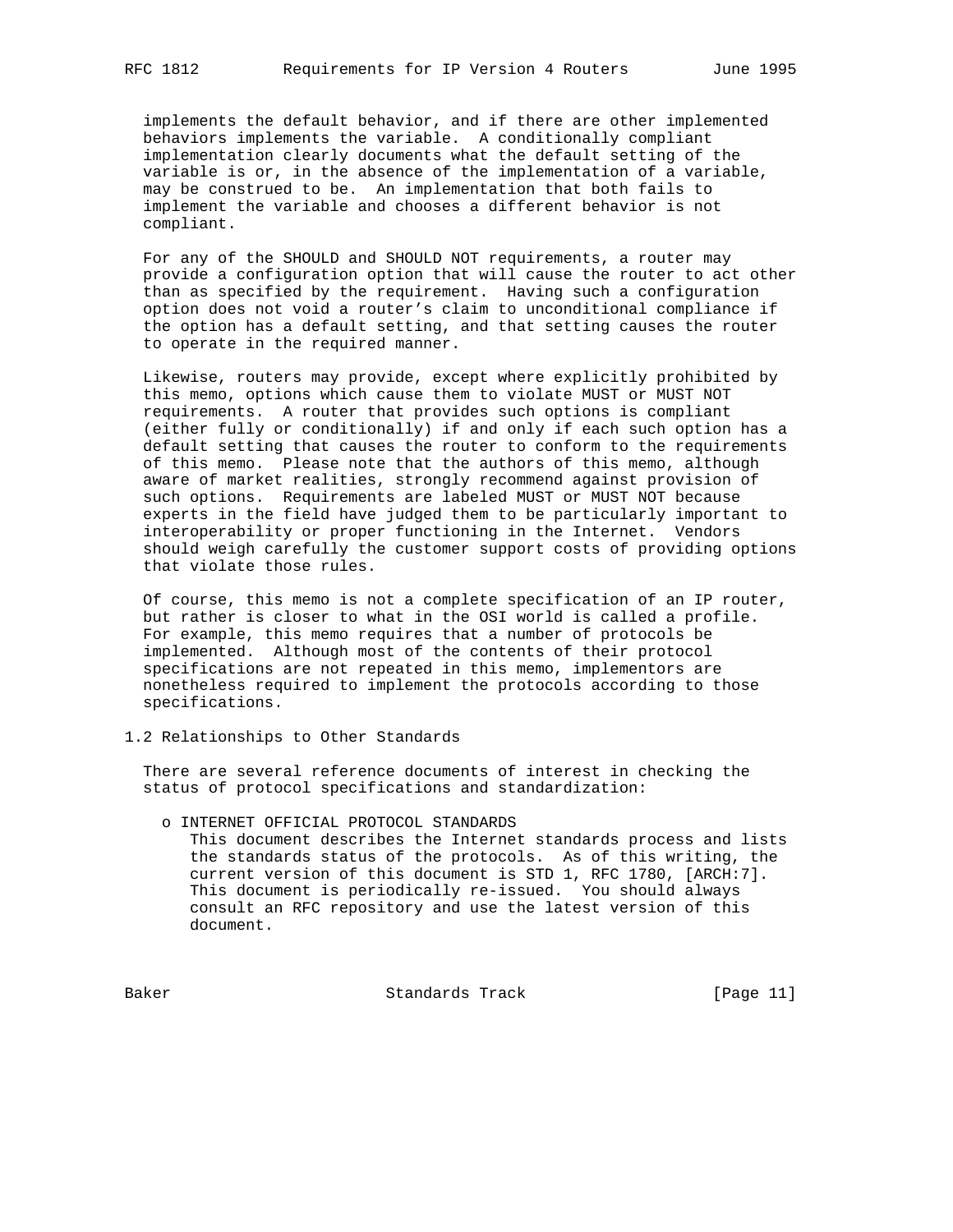o Assigned Numbers

 This document lists the assigned values of the parameters used in the various protocols. For example, it lists IP protocol codes, TCP port numbers, Telnet Option Codes, ARP hardware types, and Terminal Type names. As of this writing, the current version of this document is STD 2, RFC 1700, [INTRO:7]. This document is periodically re-issued. You should always consult an RFC repository and use the latest version of this document.

o Host Requirements

 This pair of documents reviews the specifications that apply to hosts and supplies guidance and clarification for any ambiguities. Note that these requirements also apply to routers, except where otherwise specified in this memo. As of this writing, the current versions of these documents are RFC 1122 and RFC 1123 (STD 3), [INTRO:2] and [INTRO:3].

 o Router Requirements (formerly Gateway Requirements) This memo.

 Note that these documents are revised and updated at different times; in case of differences between these documents, the most recent must prevail.

These and other Internet protocol documents may be obtained from the:

 The InterNIC DS.INTERNIC.NET InterNIC Directory and Database Service info@internic.net +1-908-668-6587 URL: http://ds.internic.net/

## 1.3 General Considerations

 There are several important lessons that vendors of Internet software have learned and which a new vendor should consider seriously.

1.3.1 Continuing Internet Evolution

 The enormous growth of the Internet has revealed problems of management and scaling in a large datagram based packet communication system. These problems are being addressed, and as a result there will be continuing evolution of the specifications described in this memo. New routing protocols, algorithms, and architectures are constantly being developed. New internet layer protocols, and modifications to existing protocols, are also constantly being devised. Routers play a crucial role in the Internet, and the number

Baker Standards Track [Page 12]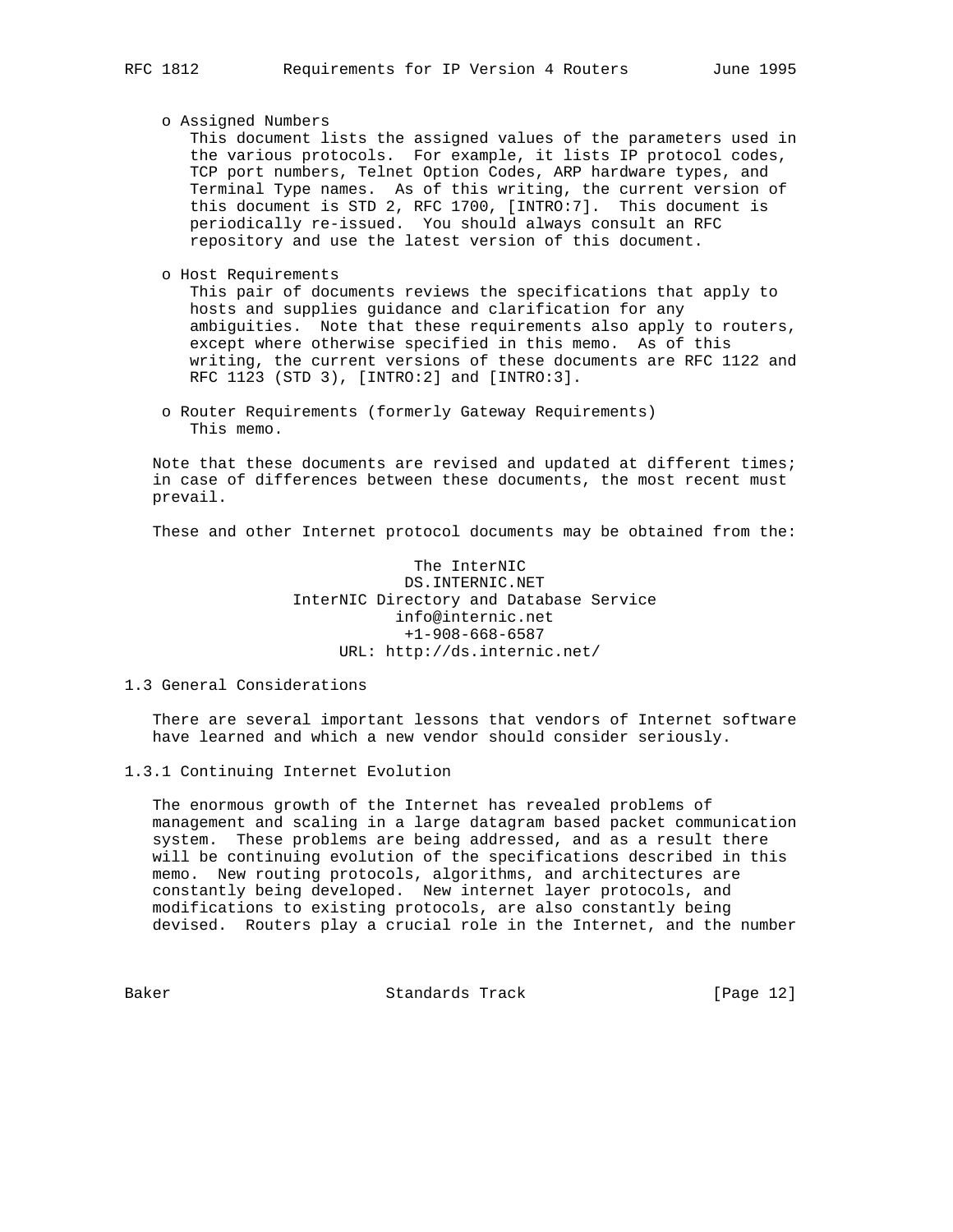of routers deployed in the Internet is much smaller than the number of hosts. Vendors should therefore expect that router standards will continue to evolve much more quickly than host standards. These changes will be carefully planned and controlled since there is extensive participation in this planning by the vendors and by the organizations responsible for operation of the networks.

 Development, evolution, and revision are characteristic of computer network protocols today, and this situation will persist for some years. A vendor who develops computer communications software for the Internet protocol suite (or any other protocol suite!) and then fails to maintain and update that software for changing specifications is going to leave a trail of unhappy customers. The Internet is a large communication network, and the users are in constant contact through it. Experience has shown that knowledge of deficiencies in vendor software propagates quickly through the Internet technical community.

## 1.3.2 Robustness Principle

 At every layer of the protocols, there is a general rule (from [TRANS:2] by Jon Postel) whose application can lead to enormous benefits in robustness and interoperability:

> Be conservative in what you do, be liberal in what you accept from others.

 Software should be written to deal with every conceivable error, no matter how unlikely. Eventually a packet will come in with that particular combination of errors and attributes, and unless the software is prepared, chaos can ensue. It is best to assume that the network is filled with malevolent entities that will send packets designed to have the worst possible effect. This assumption will lead to suitably protective design. The most serious problems in the Internet have been caused by unforeseen mechanisms triggered by low probability events; mere human malice would never have taken so devious a course!

 Adaptability to change must be designed into all levels of router software. As a simple example, consider a protocol specification that contains an enumeration of values for a particular header field - e.g., a type field, a port number, or an error code; this enumeration must be assumed to be incomplete. If the protocol specification defines four possible error codes, the software must not break when a fifth code is defined. An undefined code might be logged, but it must not cause a failure.

Baker Standards Track [Page 13]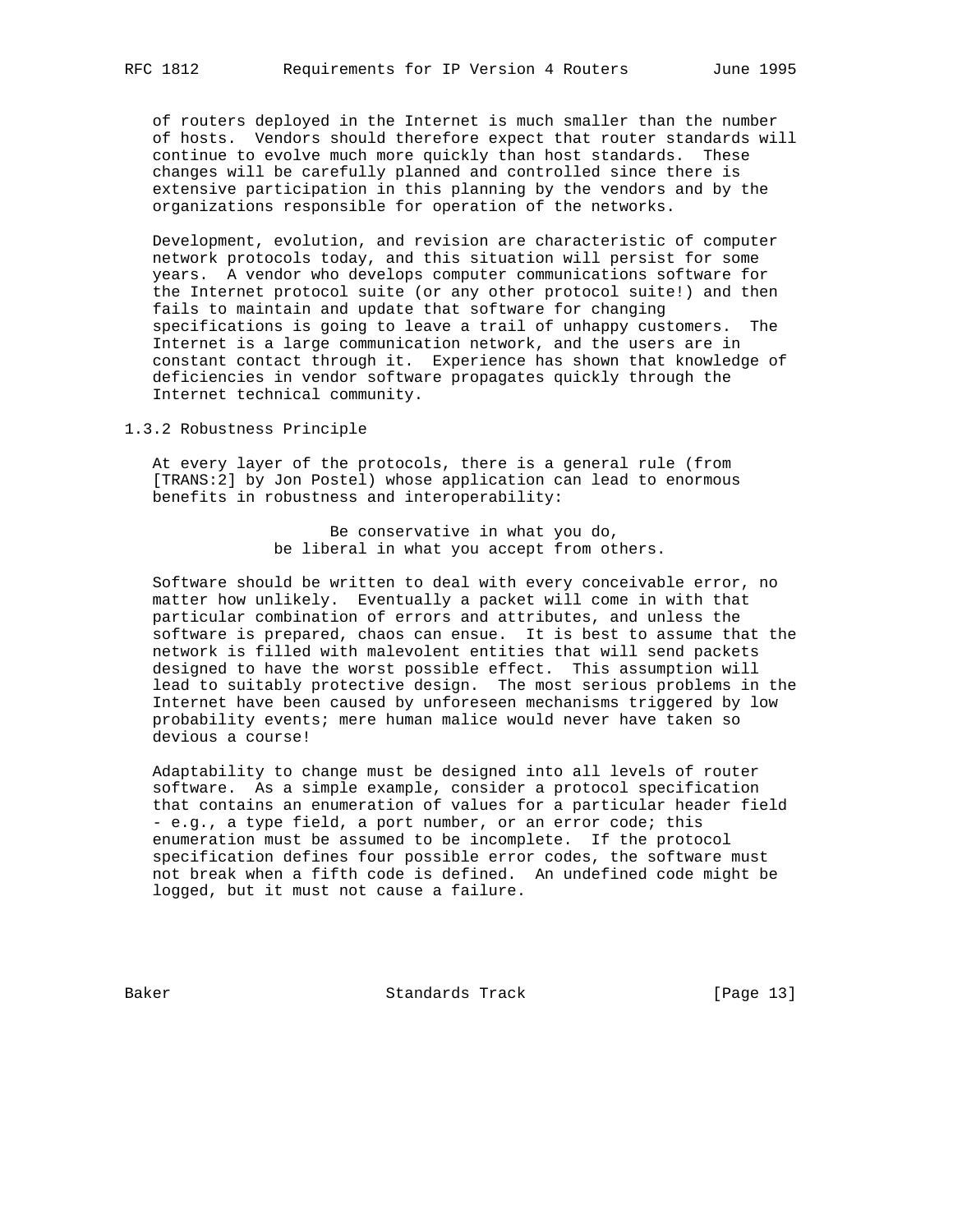The second part of the principal is almost as important: software on hosts or other routers may contain deficiencies that make it unwise to exploit legal but obscure protocol features. It is unwise to stray far from the obvious and simple, lest untoward effects result elsewhere. A corollary of this is watch out for misbehaving hosts; router software should be prepared to survive in the presence of misbehaving hosts. An important function of routers in the Internet is to limit the amount of disruption such hosts can inflict on the shared communication facility.

## 1.3.3 Error Logging

 The Internet includes a great variety of systems, each implementing many protocols and protocol layers, and some of these contain bugs and misguided features in their Internet protocol software. As a result of complexity, diversity, and distribution of function, the diagnosis of problems is often very difficult.

 Problem diagnosis will be aided if routers include a carefully designed facility for logging erroneous or strange events. It is important to include as much diagnostic information as possible when an error is logged. In particular, it is often useful to record the header(s) of a packet that caused an error. However, care must be taken to ensure that error logging does not consume prohibitive amounts of resources or otherwise interfere with the operation of the router.

 There is a tendency for abnormal but harmless protocol events to overflow error logging files; this can be avoided by using a circular log, or by enabling logging only while diagnosing a known failure. It may be useful to filter and count duplicate successive messages. One strategy that seems to work well is to both:

- o Always count abnormalities and make such counts accessible through the management protocol (see Chapter 8); and
- o Allow the logging of a great variety of events to be selectively enabled. For example, it might useful to be able to log everything or to log everything for host X.

This topic is further discussed in [MGT:5].

## 1.3.4 Configuration

 In an ideal world, routers would be easy to configure, and perhaps even entirely self-configuring. However, practical experience in the real world suggests that this is an impossible goal, and that many attempts by vendors to make configuration easy actually cause customers more grief than they prevent. As an extreme example, a

Baker Standards Track [Page 14]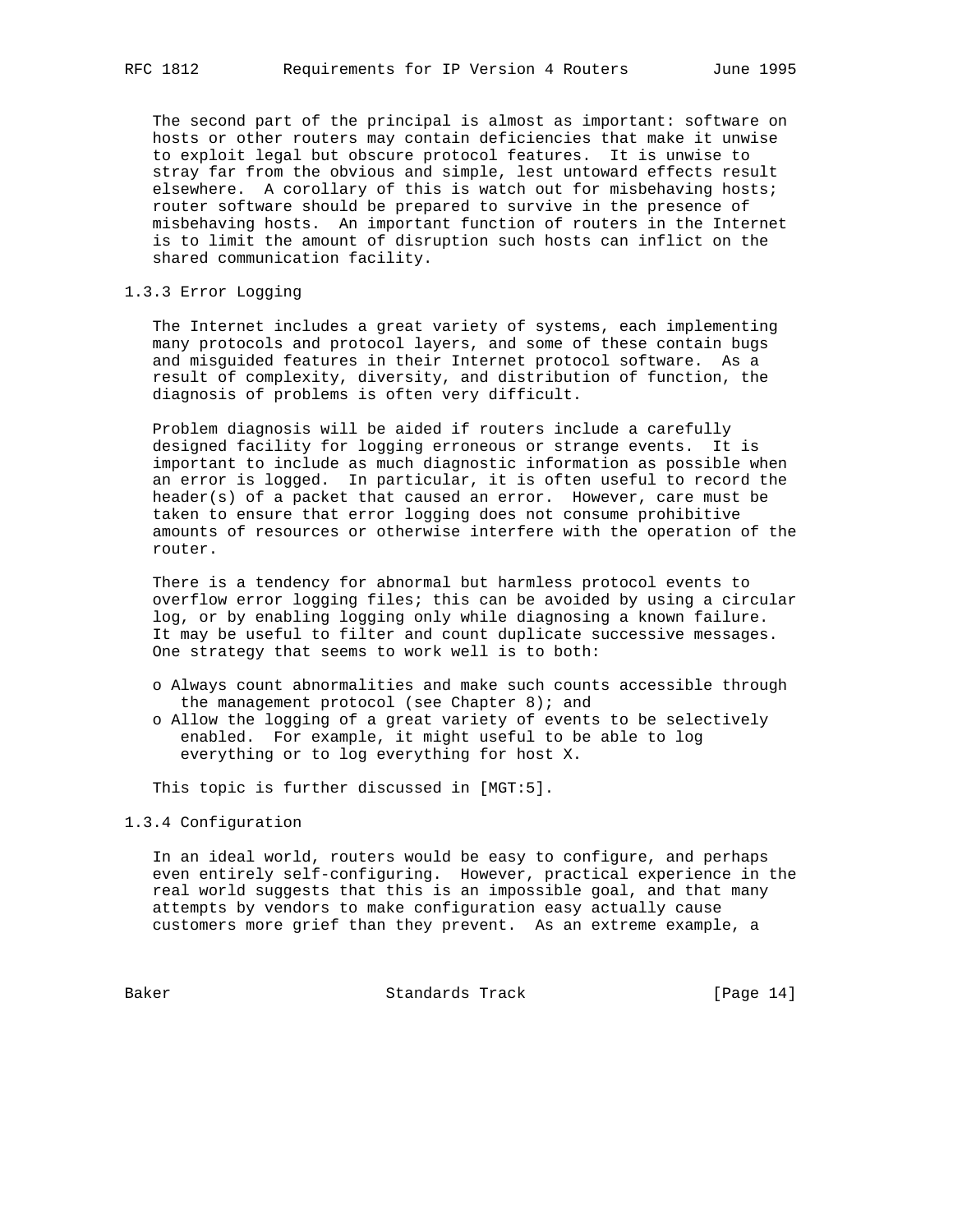router designed to come up and start routing packets without requiring any configuration information at all would almost certainly choose some incorrect parameter, possibly causing serious problems on any networks unfortunate enough to be connected to it.

 Often this memo requires that a parameter be a configurable option. There are several reasons for this. In a few cases there currently is some uncertainty or disagreement about the best value and it may be necessary to update the recommended value in the future. In other cases, the value really depends on external factors - e.g., the distribution of its communication load, or the speeds and topology of nearby networks - and self-tuning algorithms are unavailable and may be insufficient. In some cases, configurability is needed because of administrative requirements.

 Finally, some configuration options are required to communicate with obsolete or incorrect implementations of the protocols, distributed without sources, that persist in many parts of the Internet. To make correct systems coexist with these faulty systems, administrators must occasionally misconfigure the correct systems. This problem will correct itself gradually as the faulty systems are retired, but cannot be ignored by vendors.

 When we say that a parameter must be configurable, we do not intend to require that its value be explicitly read from a configuration file at every boot time. For many parameters, there is one value that is appropriate for all but the most unusual situations. In such cases, it is quite reasonable that the parameter default to that value if not explicitly set.

 This memo requires a particular value for such defaults in some cases. The choice of default is a sensitive issue when the configuration item controls accommodation of existing, faulty, systems. If the Internet is to converge successfully to complete interoperability, the default values built into implementations must implement the official protocol, not misconfigurations to accommodate faulty implementations. Although marketing considerations have led some vendors to choose misconfiguration defaults, we urge vendors to choose defaults that will conform to the standard.

 Finally, we note that a vendor needs to provide adequate documentation on all configuration parameters, their limits and effects.

Baker Standards Track [Page 15]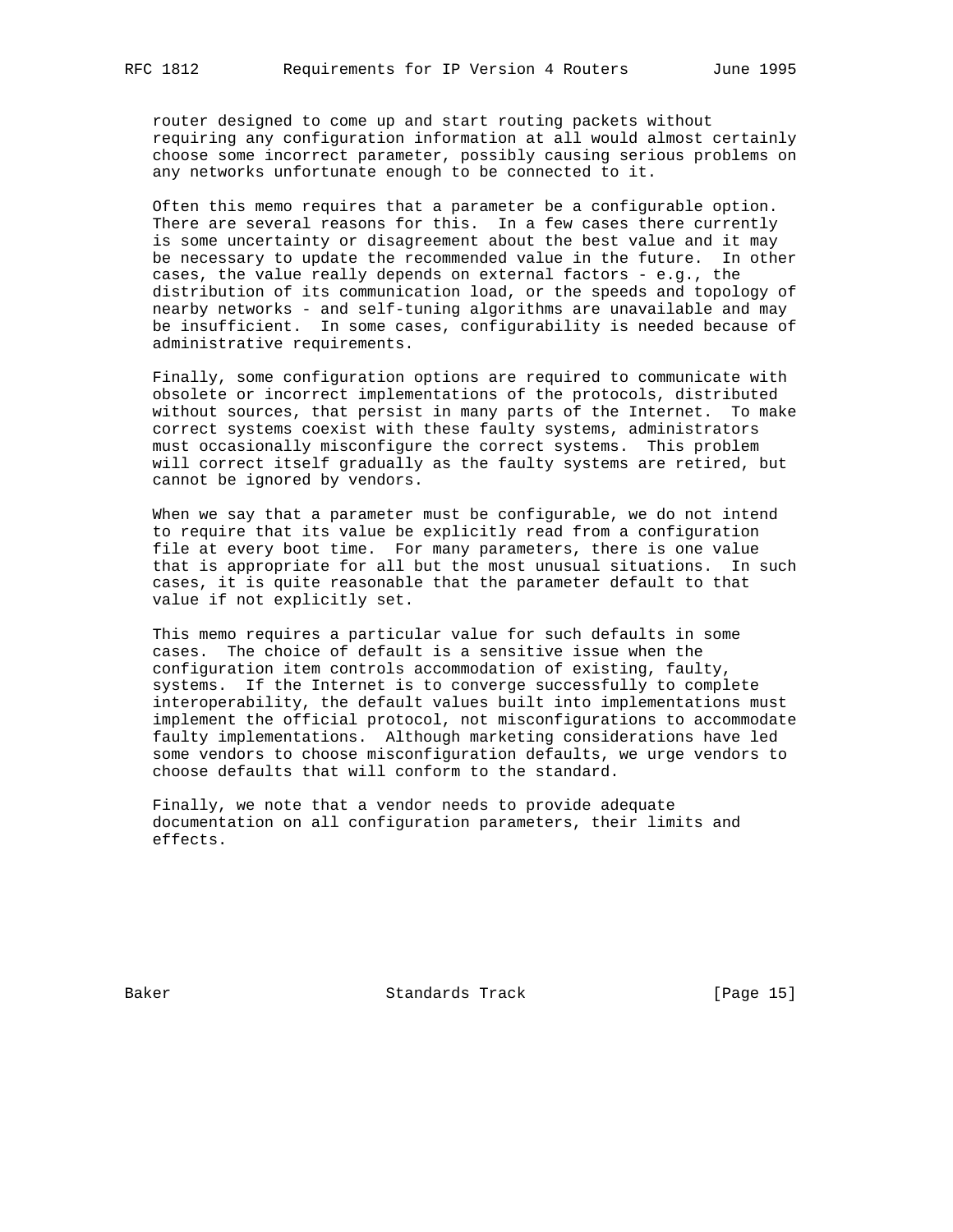### 1.4 Algorithms

 In several places in this memo, specific algorithms that a router ought to follow are specified. These algorithms are not, per se, required of the router. A router need not implement each algorithm as it is written in this document. Rather, an implementation must present a behavior to the external world that is the same as a strict, literal, implementation of the specified algorithm.

 Algorithms are described in a manner that differs from the way a good implementor would implement them. For expository purposes, a style that emphasizes conciseness, clarity, and independence from implementation details has been chosen. A good implementor will choose algorithms and implementation methods that produce the same results as these algorithms, but may be more efficient or less general.

 We note that the art of efficient router implementation is outside the scope of this memo.

### 2. INTERNET ARCHITECTURE

 This chapter does not contain any requirements. However, it does contain useful background information on the general architecture of the Internet and of routers.

 General background and discussion on the Internet architecture and supporting protocol suite can be found in the DDN Protocol Handbook [ARCH:1]; for background see for example [ARCH:2], [ARCH:3], and [ARCH:4]. The Internet architecture and protocols are also covered in an ever-growing number of textbooks, such as [ARCH:5] and  $[ARCH:6]$ .

### 2.1 Introduction

 The Internet system consists of a number of interconnected packet networks supporting communication among host computers using the Internet protocols. These protocols include the Internet Protocol (IP), the Internet Control Message Protocol (ICMP), the Internet Group Management Protocol (IGMP), and a variety transport and application protocols that depend upon them. As was described in Section [1.2], the Internet Engineering Steering Group periodically releases an Official Protocols memo listing all the Internet protocols.

 All Internet protocols use IP as the basic data transport mechanism. IP is a datagram, or connectionless, internetwork service and includes provision for addressing, type-of-service specification,

Baker Standards Track [Page 16]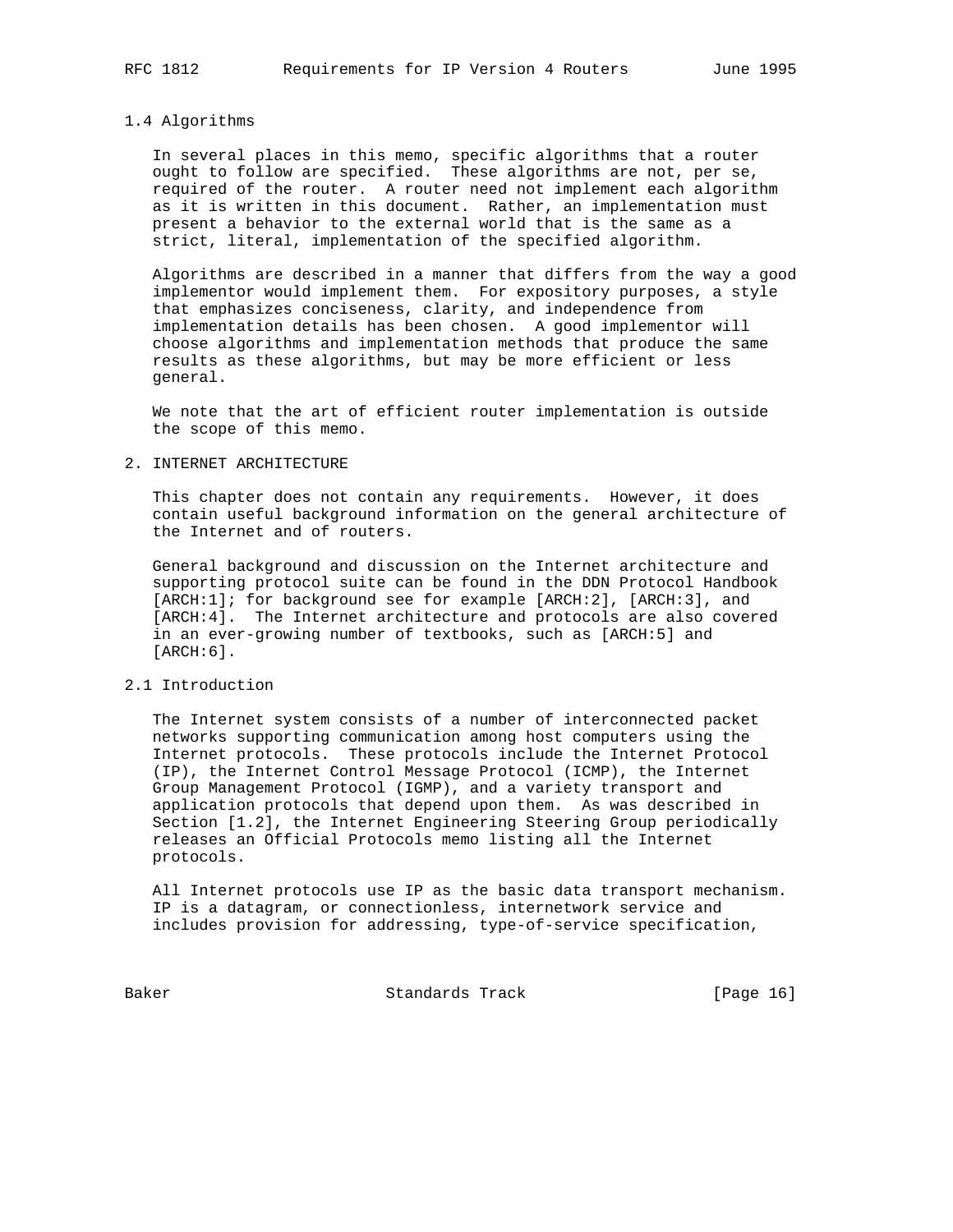fragmentation and reassembly, and security. ICMP and IGMP are considered integral parts of IP, although they are architecturally layered upon IP. ICMP provides error reporting, flow control, first-hop router redirection, and other maintenance and control functions. IGMP provides the mechanisms by which hosts and routers can join and leave IP multicast groups.

 Reliable data delivery is provided in the Internet protocol suite by Transport Layer protocols such as the Transmission Control Protocol (TCP), which provides end-end retransmission, resequencing and connection control. Transport Layer connectionless service is provided by the User Datagram Protocol (UDP).

- 2.2 Elements of the Architecture
- 2.2.1 Protocol Layering

 To communicate using the Internet system, a host must implement the layered set of protocols comprising the Internet protocol suite. A host typically must implement at least one protocol from each layer.

 The protocol layers used in the Internet architecture are as follows [ARCH:7]:

o Application Layer

 The Application Layer is the top layer of the Internet protocol suite. The Internet suite does not further subdivide the Application Layer, although some application layer protocols do contain some internal sub-layering. The application layer of the Internet suite essentially combines the functions of the top two layers - Presentation and Application - of the OSI Reference Model [ARCH:8]. The Application Layer in the Internet protocol suite also includes some of the function relegated to the Session Layer in the OSI Reference Model.

 We distinguish two categories of application layer protocols: user protocols that provide service directly to users, and support protocols that provide common system functions. The most common Internet user protocols are:

- Telnet (remote login)
- FTP (file transfer)
- SMTP (electronic mail delivery)

 There are a number of other standardized user protocols and many private user protocols.

Baker Standards Track [Page 17]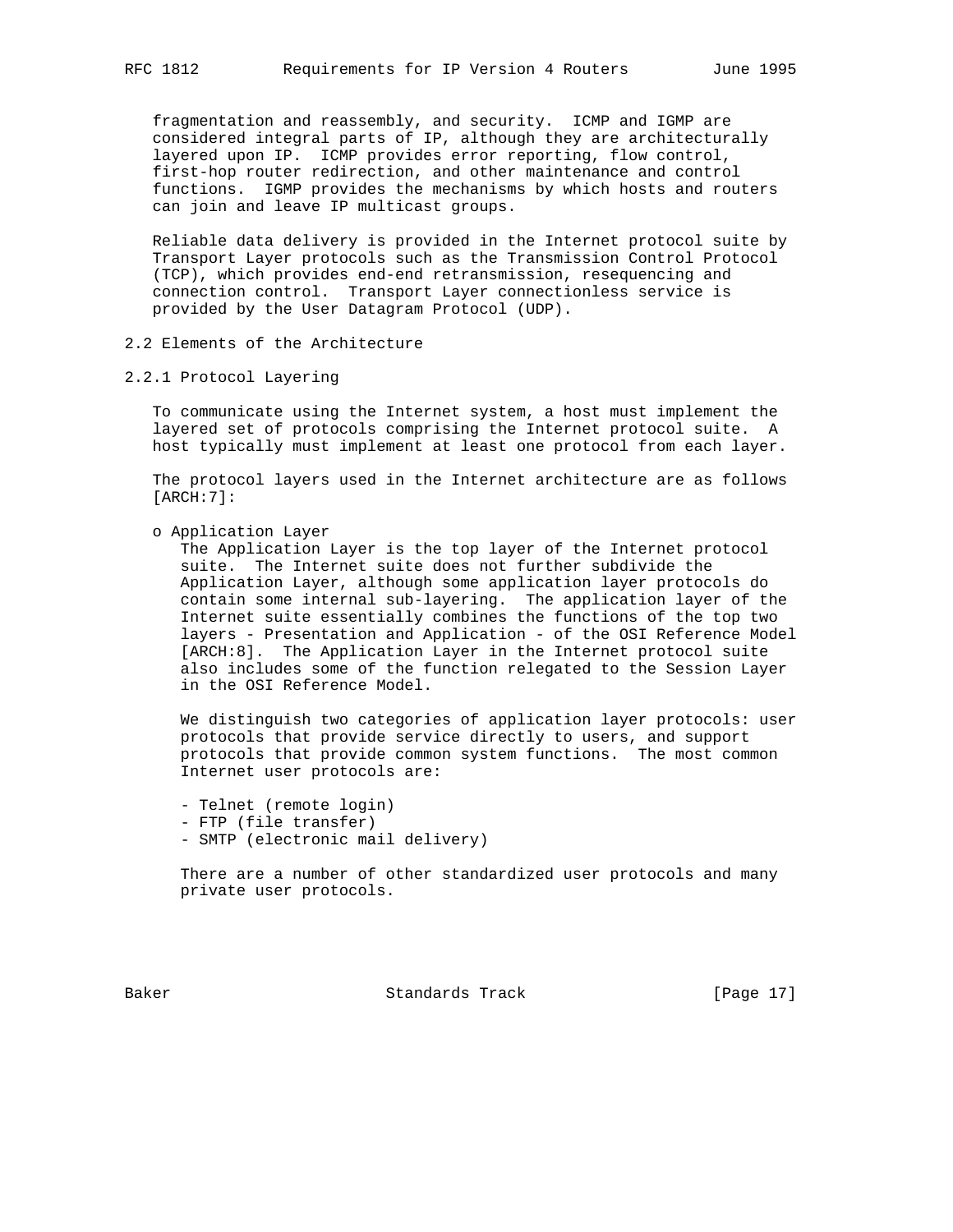Support protocols, used for host name mapping, booting, and management include SNMP, BOOTP, TFTP, the Domain Name System (DNS) protocol, and a variety of routing protocols.

 Application Layer protocols relevant to routers are discussed in chapters 7, 8, and 9 of this memo.

#### o Transport Layer

 The Transport Layer provides end-to-end communication services. This layer is roughly equivalent to the Transport Layer in the OSI Reference Model, except that it also incorporates some of OSI's Session Layer establishment and destruction functions.

There are two primary Transport Layer protocols at present:

 - Transmission Control Protocol (TCP) - User Datagram Protocol (UDP)

 TCP is a reliable connection-oriented transport service that provides end-to-end reliability, resequencing, and flow control. UDP is a connectionless (datagram) transport service. Other transport protocols have been developed by the research community, and the set of official Internet transport protocols may be expanded in the future.

 Transport Layer protocols relevant to routers are discussed in Chapter 6.

### o Internet Layer

 All Internet transport protocols use the Internet Protocol (IP) to carry data from source host to destination host. IP is a connectionless or datagram internetwork service, providing no end-to-end delivery guarantees. IP datagrams may arrive at the destination host damaged, duplicated, out of order, or not at all. The layers above IP are responsible for reliable delivery service when it is required. The IP protocol includes provision for addressing, type-of-service specification, fragmentation and reassembly, and security.

 The datagram or connectionless nature of IP is a fundamental and characteristic feature of the Internet architecture.

 The Internet Control Message Protocol (ICMP) is a control protocol that is considered to be an integral part of IP, although it is architecturally layered upon IP - it uses IP to carry its data end-to-end. ICMP provides error reporting, congestion reporting, and first-hop router redirection.

Baker Standards Track [Page 18]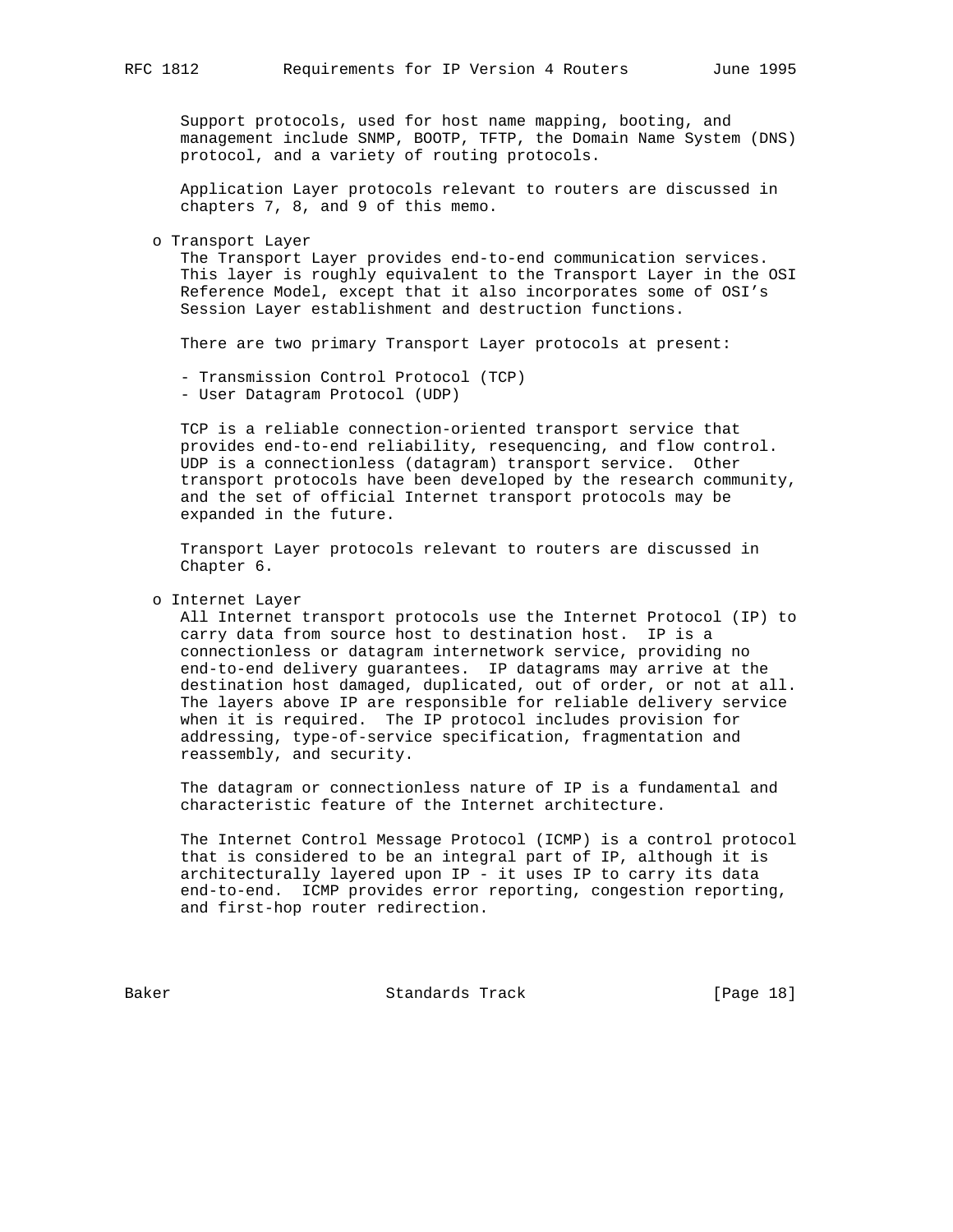The Internet Group Management Protocol (IGMP) is an Internet layer protocol used for establishing dynamic host groups for IP multicasting.

 The Internet layer protocols IP, ICMP, and IGMP are discussed in chapter 4.

o Link Layer

 To communicate on a directly connected network, a host must implement the communication protocol used to interface to that network. We call this a Link Layer protocol.

 Some older Internet documents refer to this layer as the Network Layer, but it is not the same as the Network Layer in the OSI Reference Model.

 This layer contains everything below the Internet Layer and above the Physical Layer (which is the media connectivity, normally electrical or optical, which encodes and transports messages). Its responsibility is the correct delivery of messages, among which it does not differentiate.

 Protocols in this Layer are generally outside the scope of Internet standardization; the Internet (intentionally) uses existing standards whenever possible. Thus, Internet Link Layer standards usually address only address resolution and rules for transmitting IP packets over specific Link Layer protocols. Internet Link Layer standards are discussed in chapter 3.

## 2.2.2 Networks

 The constituent networks of the Internet system are required to provide only packet (connectionless) transport. According to the IP service specification, datagrams can be delivered out of order, be lost or duplicated, and/or contain errors.

 For reasonable performance of the protocols that use IP (e.g., TCP), the loss rate of the network should be very low. In networks providing connection-oriented service, the extra reliability provided by virtual circuits enhances the end-end robustness of the system, but is not necessary for Internet operation.

Constituent networks may generally be divided into two classes:

o Local-Area Networks (LANs)

 LANs may have a variety of designs. LANs normally cover a small geographical area (e.g., a single building or plant site) and provide high bandwidth with low delays. LANs may be passive

Baker Standards Track [Page 19]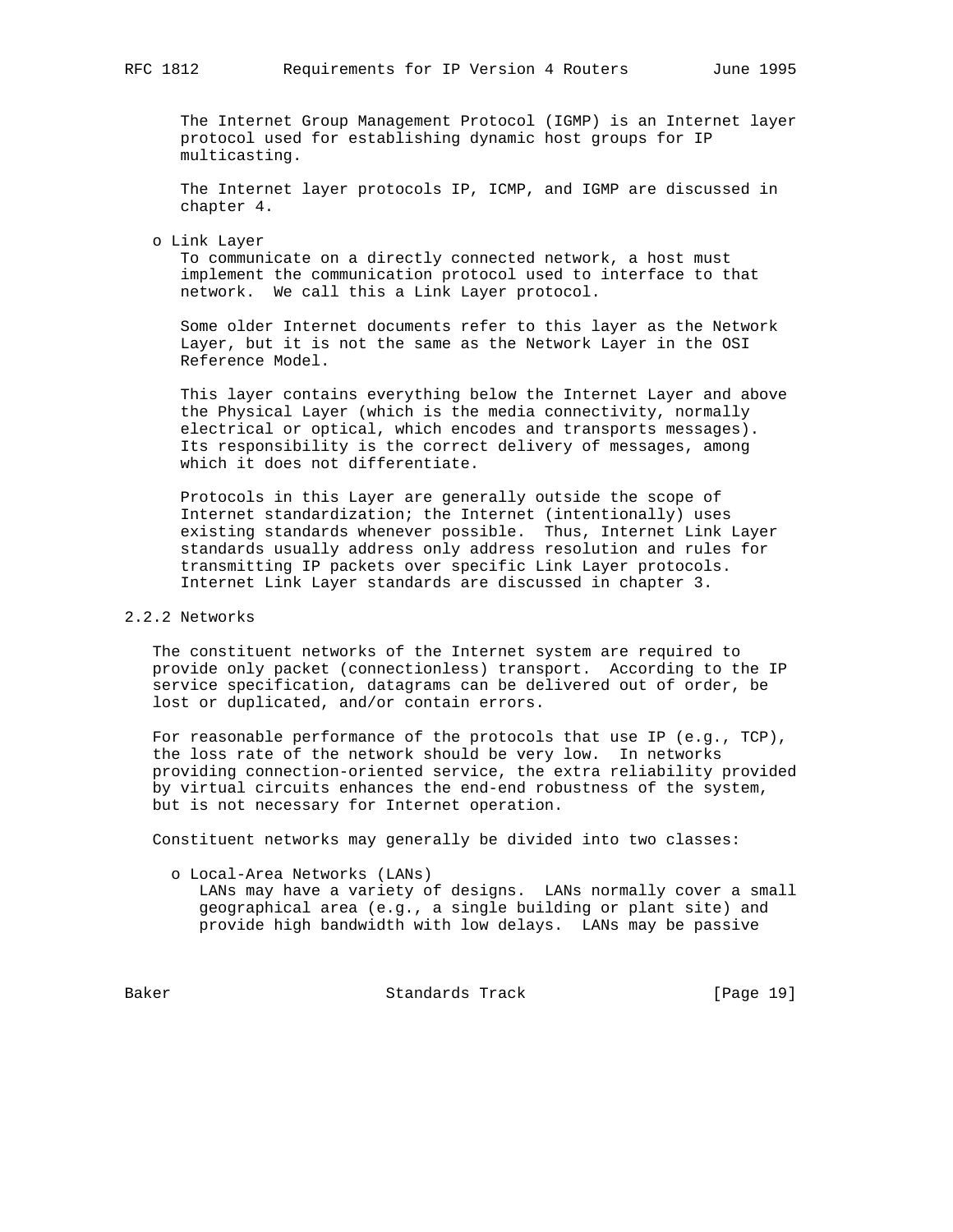(similar to Ethernet) or they may be active (such as ATM).

o Wide-Area Networks (WANs)

 Geographically dispersed hosts and LANs are interconnected by wide-area networks, also called long-haul networks. These networks may have a complex internal structure of lines and packet-switches, or they may be as simple as point-to-point lines.

2.2.3 Routers

 In the Internet model, constituent networks are connected together by IP datagram forwarders which are called routers or IP routers. In this document, every use of the term router is equivalent to IP router. Many older Internet documents refer to routers as gateways.

 Historically, routers have been realized with packet-switching software executing on a general-purpose CPU. However, as custom hardware development becomes cheaper and as higher throughput is required, special purpose hardware is becoming increasingly common. This specification applies to routers regardless of how they are implemented.

 A router connects to two or more logical interfaces, represented by IP subnets or unnumbered point to point lines (discussed in section [2.2.7]). Thus, it has at least one physical interface. Forwarding an IP datagram generally requires the router to choose the address and relevant interface of the next-hop router or (for the final hop) the destination host. This choice, called relaying or forwarding depends upon a route database within the router. The route database is also called a routing table or forwarding table. The term "router" derives from the process of building this route database; routing protocols and configuration interact in a process called routing.

 The routing database should be maintained dynamically to reflect the current topology of the Internet system. A router normally accomplishes this by participating in distributed routing and reachability algorithms with other routers.

 Routers provide datagram transport only, and they seek to minimize the state information necessary to sustain this service in the interest of routing flexibility and robustness.

Packet switching devices may also operate at the Link Layer; such devices are usually called bridges. Network segments that are connected by bridges share the same IP network prefix forming a single IP subnet. These other devices are outside the scope of this

Baker Standards Track [Page 20]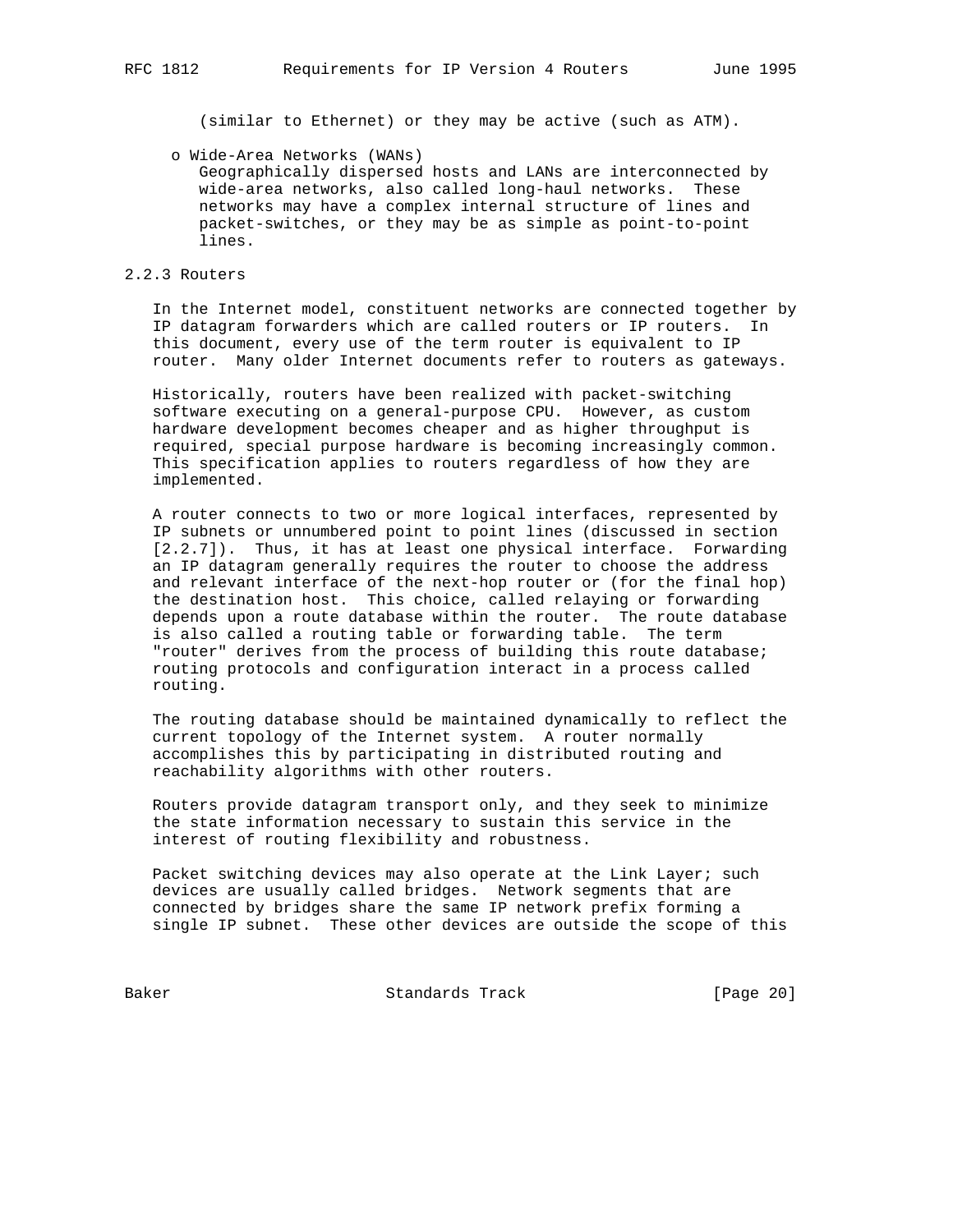document.

#### 2.2.4 Autonomous Systems

 An Autonomous System (AS) is a connected segment of a network topology that consists of a collection of subnetworks (with hosts attached) interconnected by a set of routes. The subnetworks and the routers are expected to be under the control of a single operations and maintenance (O&M) organization. Within an AS routers may use one or more interior routing protocols, and sometimes several sets of metrics. An AS is expected to present to other ASs an appearence of a coherent interior routing plan, and a consistent picture of the destinations reachable through the AS. An AS is identified by an Autonomous System number.

 The concept of an AS plays an important role in the Internet routing (see Section 7.1).

#### 2.2.5 Addressing Architecture

 An IP datagram carries 32-bit source and destination addresses, each of which is partitioned into two parts - a constituent network prefix and a host number on that network. Symbolically:

IP-address ::= { <Network-prefix>, <Host-number> }

 To finally deliver the datagram, the last router in its path must map the Host-number (or rest) part of an IP address to the host's Link Layer address.

## 2.2.5.1 Classical IP Addressing Architecture

 Although well documented elsewhere [INTERNET:2], it is useful to describe the historical use of the network prefix. The language developed to describe it is used in this and other documents and permeates the thinking behind many protocols.

 The simplest classical network prefix is the Class A, B, C, D, or E network prefix. These address ranges are discriminated by observing the values of the most significant bits of the address, and break the address into simple prefix and host number fields. This is described in [INTERNET:18]. In short, the classification is:

 0xxx - Class A - general purpose unicast addresses with standard 8 bit prefix 10xx - Class B - general purpose unicast addresses with standard 16 bit prefix

Baker Standards Track [Page 21]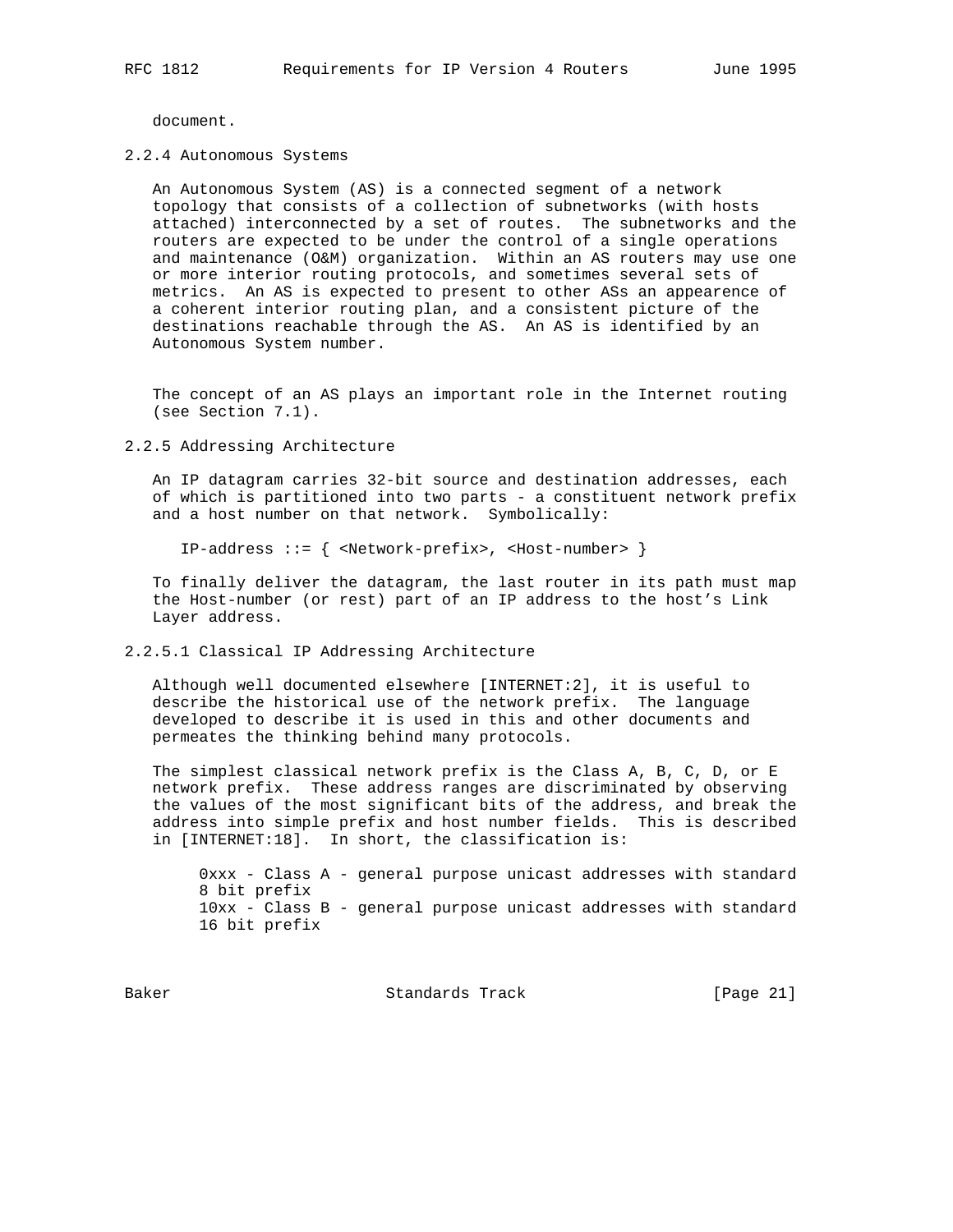110x - Class C - general purpose unicast addresses with standard 24 bit prefix 1110 - Class D - IP Multicast Addresses - 28 bit prefix, non aggregatable 1111 - Class E - reserved for experimental use

 This simple notion has been extended by the concept of subnets. These were introduced to allow arbitrary complexity of interconnected LAN structures within an organization, while insulating the Internet system against explosive growth in assigned network prefixes and routing complexity. Subnets provide a multi-level hierarchical routing structure for the Internet system. The subnet extension, described in [INTERNET:2], is a required part of the Internet architecture. The basic idea is to partition the <Host-number> field into two parts: a subnet number, and a true host number on that subnet:

 IP-address ::= { <Network-number>, <Subnet-number>, <Host-number> }

 The interconnected physical networks within an organization use the same network prefix but different subnet numbers. The distinction between the subnets of such a subnetted network is not normally visible outside of that network. Thus, routing in the rest of the Internet uses only the <Network-prefix> part of the IP destination address. Routers outside the network treat <Network-prefix> and <Host-number> together as an uninterpreted rest part of the 32-bit IP address. Within the subnetted network, the routers use the extended network prefix:

{ <Network-number>, <Subnet-number> }

 The bit positions containing this extended network number have historically been indicated by a 32-bit mask called the subnet mask. The <Subnet-number> bits SHOULD be contiguous and fall between the <Network-number> and the <Host-number> fields. More up to date protocols do not refer to a subnet mask, but to a prefix length; the "prefix" portion of an address is that which would be selected by a subnet mask whose most significant bits are all ones and the rest are zeroes. The length of the prefix equals the number of ones in the subnet mask. This document assumes that all subnet masks are expressible as prefix lengths.

 The inventors of the subnet mechanism presumed that each piece of an organization's network would have only a single subnet number. In practice, it has often proven necessary or useful to have several subnets share a single physical cable. For this reason, routers should be capable of configuring multiple subnets on the same

Baker Standards Track [Page 22]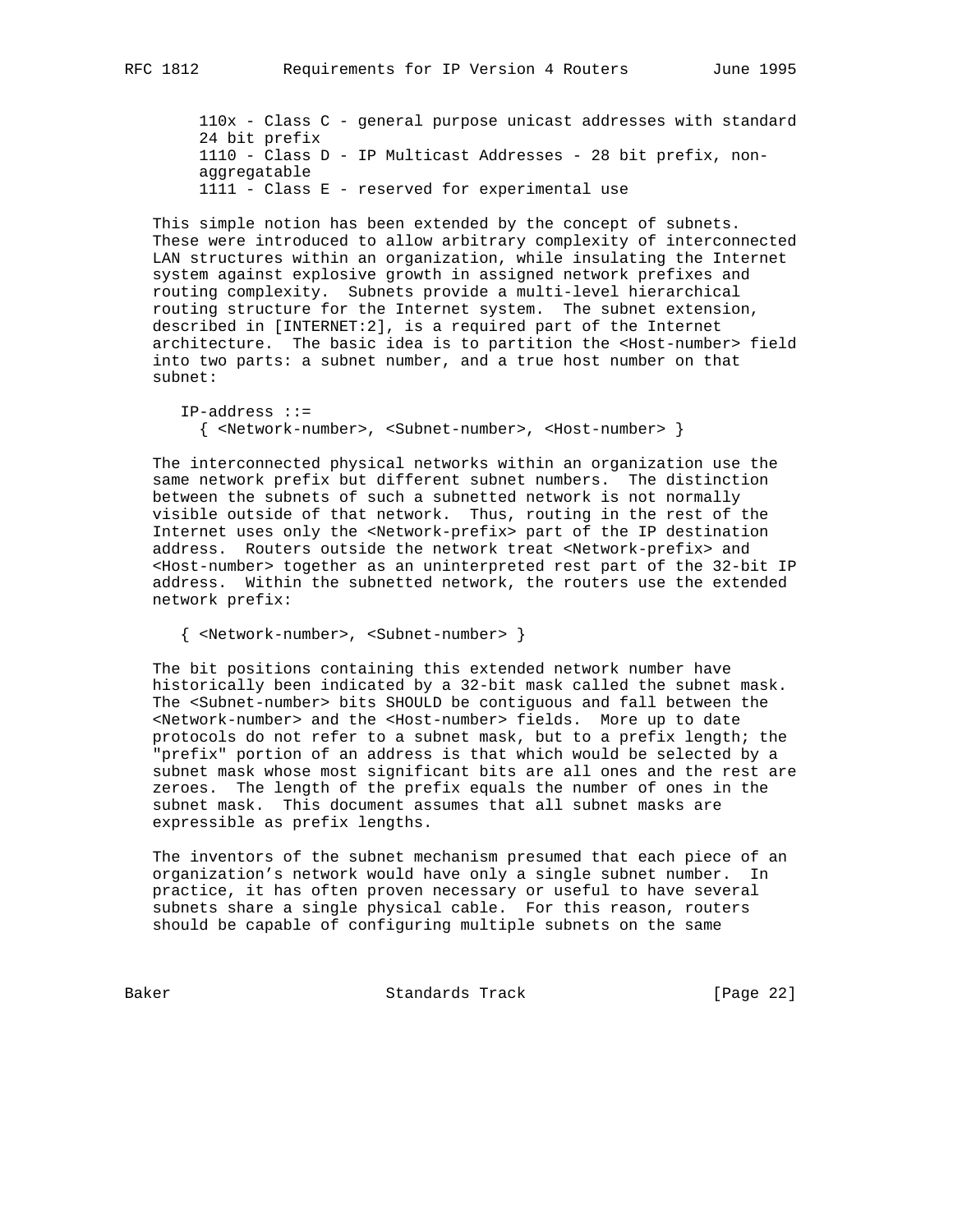physical interfaces, and treat them (from a routing or forwarding perspective) as though they were distinct physical interfaces.

2.2.5.2 Classless Inter Domain Routing (CIDR)

 The explosive growth of the Internet has forced a review of address assignment policies. The traditional uses of general purpose (Class A, B, and C) networks have been modified to achieve better use of IP's 32-bit address space. Classless Inter Domain Routing (CIDR) [INTERNET:15] is a method currently being deployed in the Internet backbones to achieve this added efficiency. CIDR depends on deploying and routing to arbitrarily sized networks. In this model, hosts and routers make no assumptions about the use of addressing in the internet. The Class D (IP Multicast) and Class E (Experimental) address spaces are preserved, although this is primarily an assignment policy.

By definition, CIDR comprises three elements:

- o topologically significant address assignment,
- o routing protocols that are capable of aggregating network layer reachability information, and
- o consistent forwarding algorithm ("longest match").

 The use of networks and subnets is now historical, although the language used to describe them remains in current use. They have been replaced by the more tractable concept of a network prefix. A network prefix is, by definition, a contiguous set of bits at the more significant end of the address that defines a set of systems; host numbers select among those systems. There is no requirement that all the internet use network prefixes uniformly. To collapse routing information, it is useful to divide the internet into addressing domains. Within such a domain, detailed information is available about constituent networks; outside it, only the common network prefix is advertised.

 The classical IP addressing architecture used addresses and subnet masks to discriminate the host number from the network prefix. With network prefixes, it is sufficient to indicate the number of bits in the prefix. Both representations are in common use. Architecturally correct subnet masks are capable of being represented using the prefix length description. They comprise that subset of all possible bits patterns that have

 o a contiguous string of ones at the more significant end, o a contiguous string of zeros at the less significant end, and o no intervening bits.

Baker Standards Track [Page 23]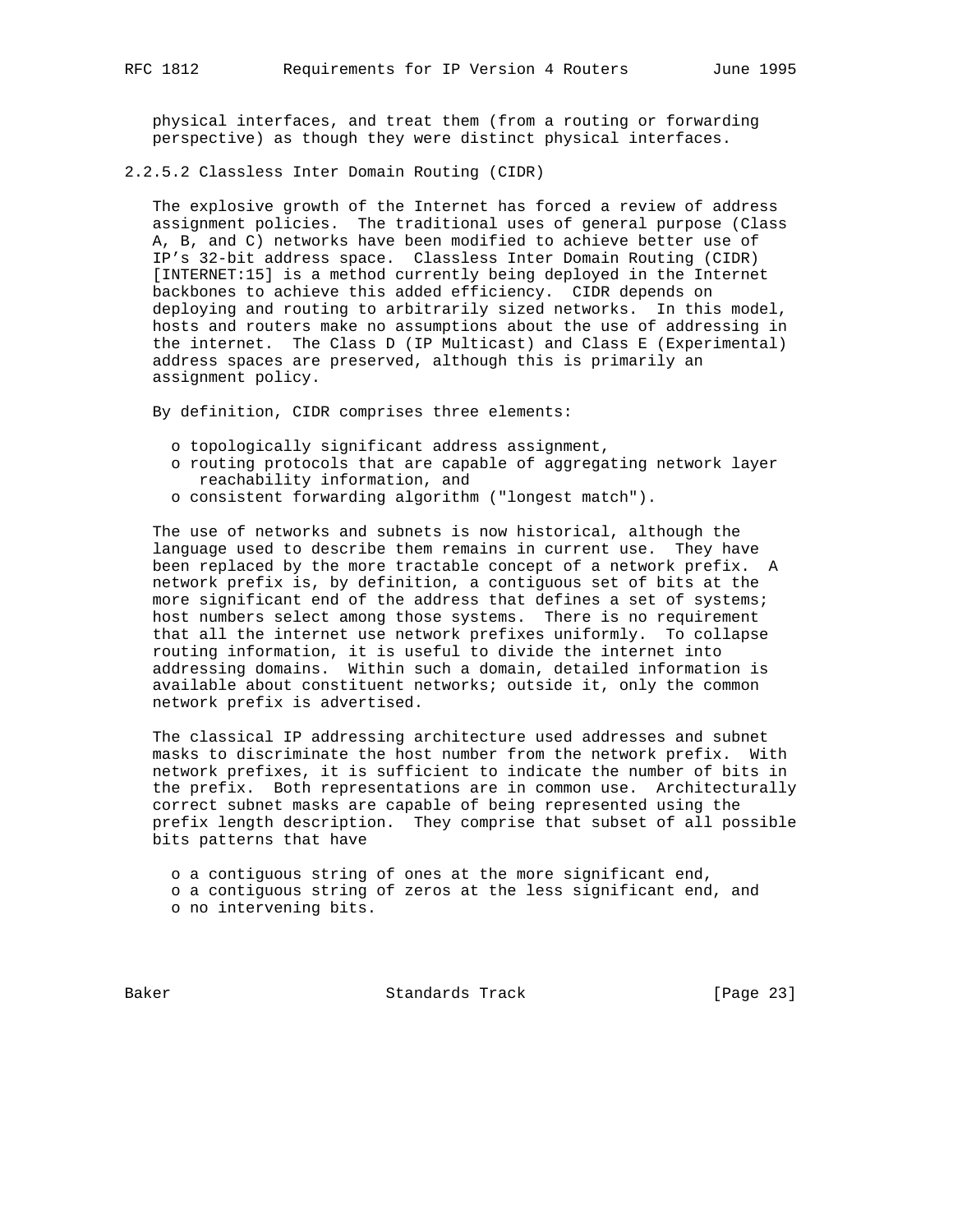Routers SHOULD always treat a route as a network prefix, and SHOULD reject configuration and routing information inconsistent with that model.

IP-address ::= { <Network-prefix>, <Host-number> }

 An effect of the use of CIDR is that the set of destinations associated with address prefixes in the routing table may exhibit subset relationship. A route describing a smaller set of destinations (a longer prefix) is said to be more specific than a route describing a larger set of destinations (a shorter prefix); similarly, a route describing a larger set of destinations (a shorter prefix) is said to be less specific than a route describing a smaller set of destinations (a longer prefix). Routers must use the most specific matching route (the longest matching network prefix) when forwarding traffic.

# 2.2.6 IP Multicasting

 IP multicasting is an extension of Link Layer multicast to IP internets. Using IP multicasts, a single datagram can be addressed to multiple hosts without sending it to all. In the extended case, these hosts may reside in different address domains. This collection of hosts is called a multicast group. Each multicast group is represented as a Class D IP address. An IP datagram sent to the group is to be delivered to each group member with the same best effort delivery as that provided for unicast IP traffic. The sender of the datagram does not itself need to be a member of the destination group.

 The semantics of IP multicast group membership are defined in [INTERNET:4]. That document describes how hosts and routers join and leave multicast groups. It also defines a protocol, the Internet Group Management Protocol (IGMP), that monitors IP multicast group membership.

 Forwarding of IP multicast datagrams is accomplished either through static routing information or via a multicast routing protocol. Devices that forward IP multicast datagrams are called multicast routers. They may or may not also forward IP unicasts. Multicast datagrams are forwarded on the basis of both their source and destination addresses. Forwarding of IP multicast packets is described in more detail in Section [5.2.1]. Appendix D discusses multicast routing protocols.

Baker Standards Track [Page 24]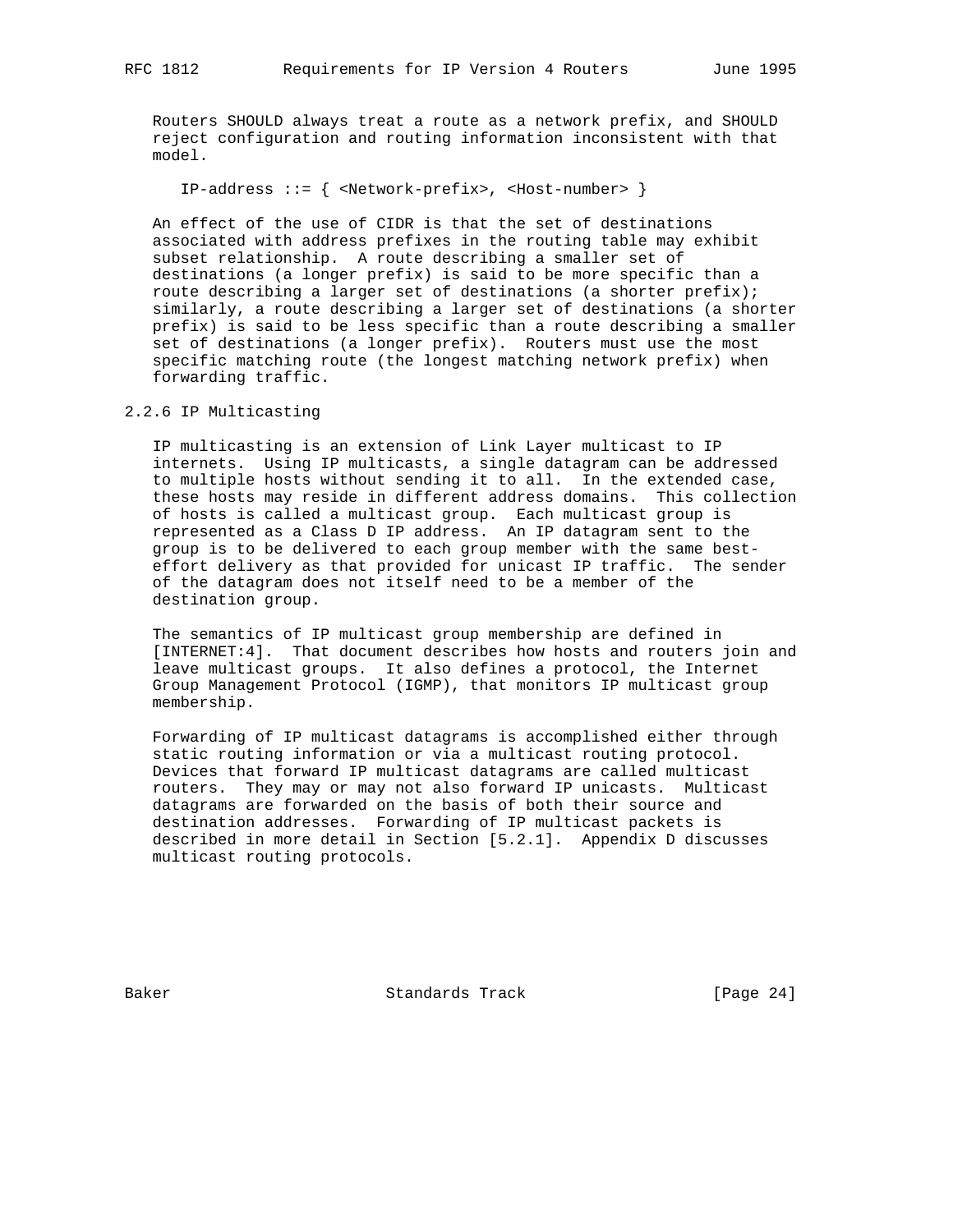## 2.2.7 Unnumbered Lines and Networks Prefixes

 Traditionally, each network interface on an IP host or router has its own IP address. This can cause inefficient use of the scarce IP address space, since it forces allocation of an IP network prefix to every point-to-point link.

 To solve this problem, a number of people have proposed and implemented the concept of unnumbered point to point lines. An unnumbered point to point line does not have any network prefix associated with it. As a consequence, the network interfaces connected to an unnumbered point to point line do not have IP addresses.

 Because the IP architecture has traditionally assumed that all interfaces had IP addresses, these unnumbered interfaces cause some interesting dilemmas. For example, some IP options (e.g., Record Route) specify that a router must insert the interface address into the option, but an unnumbered interface has no IP address. Even more fundamental (as we shall see in chapter 5) is that routes contain the IP address of the next hop router. A router expects that this IP address will be on an IP (sub)net to which the router is connected. That assumption is of course violated if the only connection is an unnumbered point to point line.

 To get around these difficulties, two schemes have been conceived. The first scheme says that two routers connected by an unnumbered point to point line are not really two routers at all, but rather two half-routers that together make up a single virtual router. The unnumbered point to point line is essentially considered to be an internal bus in the virtual router. The two halves of the virtual router must coordinate their activities in such a way that they act exactly like a single router.

 This scheme fits in well with the IP architecture, but suffers from two important drawbacks. The first is that, although it handles the common case of a single unnumbered point to point line, it is not readily extensible to handle the case of a mesh of routers and unnumbered point to point lines. The second drawback is that the interactions between the half routers are necessarily complex and are not standardized, effectively precluding the connection of equipment from different vendors using unnumbered point to point lines.

 Because of these drawbacks, this memo has adopted an alternate scheme, which has been invented multiple times but which is probably originally attributable to Phil Karn. In this scheme, a router that has unnumbered point to point lines also has a special IP address, called a router-id in this memo. The router-id is one of the

Baker Standards Track [Page 25]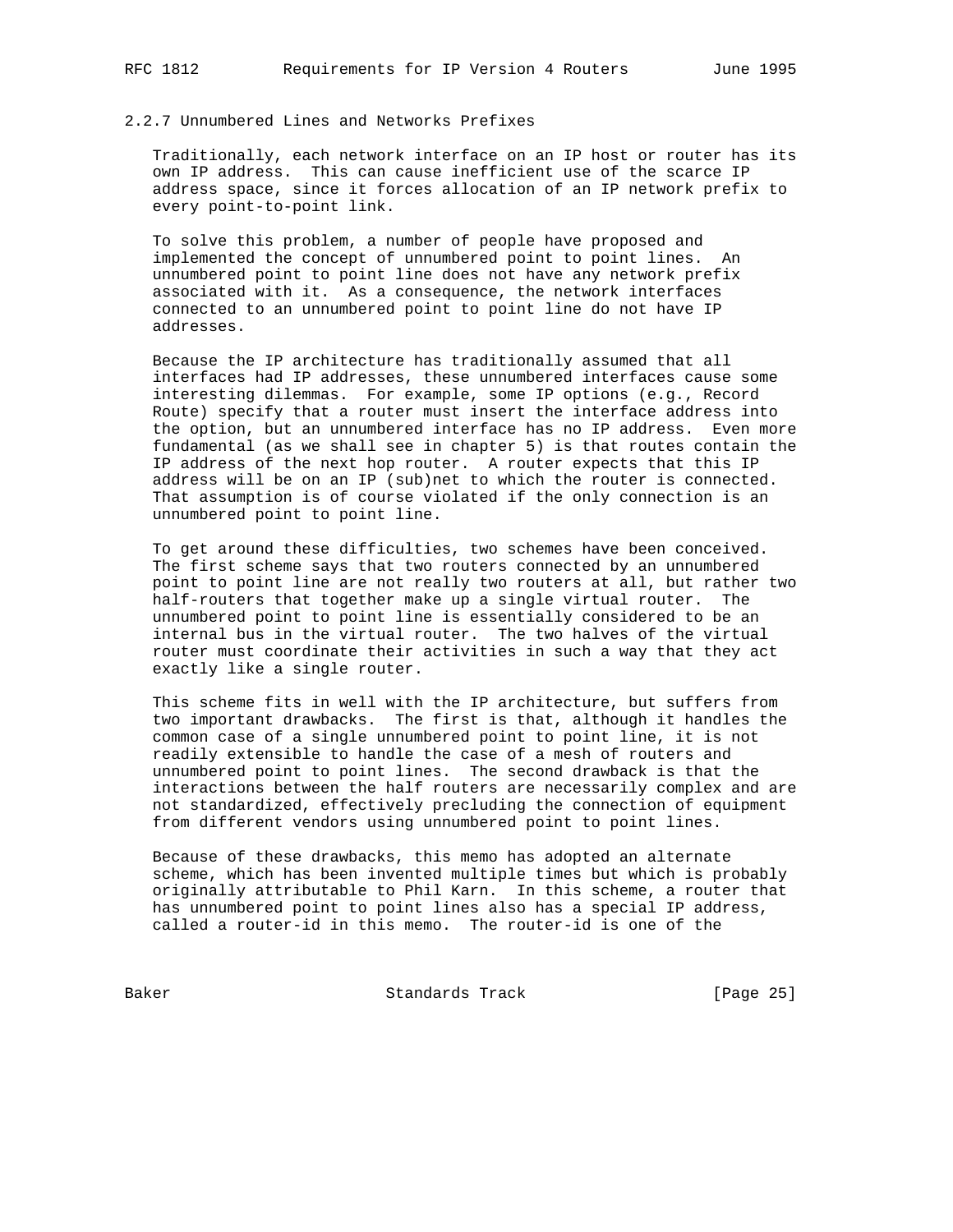router's IP addresses (a router is required to have at least one IP address). This router-id is used as if it is the IP address of all unnumbered interfaces.

2.2.8 Notable Oddities

2.2.8.1 Embedded Routers

 A router may be a stand-alone computer system, dedicated to its IP router functions. Alternatively, it is possible to embed router functions within a host operating system that supports connections to two or more networks. The best-known example of an operating system with embedded router code is the Berkeley BSD system. The embedded router feature seems to make building a network easy, but it has a number of hidden pitfalls:

 (1) If a host has only a single constituent-network interface, it should not act as a router.

 For example, hosts with embedded router code that gratuitously forward broadcast packets or datagrams on the same net often cause packet avalanches.

 (2) If a (multihomed) host acts as a router, it is subject to the requirements for routers contained in this document.

 For example, the routing protocol issues and the router control and monitoring problems are as hard and important for embedded routers as for stand-alone routers.

 Internet router requirements and specifications may change independently of operating system changes. An administration that operates an embedded router in the Internet is strongly advised to maintain and update the router code. This might require router source code.

 (3) When a host executes embedded router code, it becomes part of the Internet infrastructure. Thus, errors in software or configuration can hinder communication between other hosts. As a consequence, the host administrator must lose some autonomy.

 In many circumstances, a host administrator will need to disable router code embedded in the operating system. For this reason, it should be straightforward to disable embedded router functionality.

Baker Standards Track [Page 26]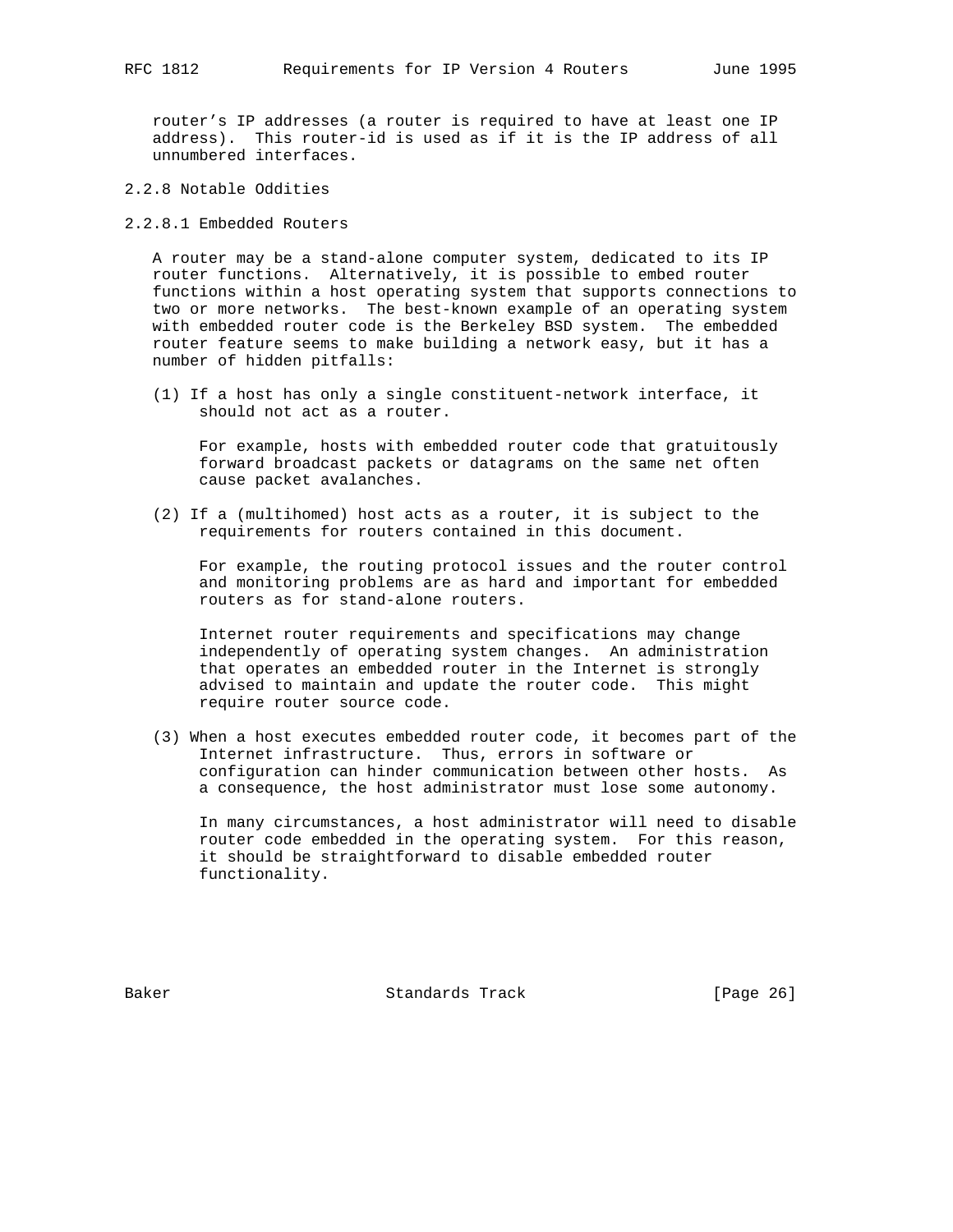(4) When a host running embedded router code is concurrently used for other services, the Operation and Maintenance requirements for the two modes of use may conflict.

 For example, router O&M will in many cases be performed remotely by an operations center; this may require privileged system access that the host administrator would not normally want to distribute.

## 2.2.8.2 Transparent Routers

 There are two basic models for interconnecting local-area networks and wide-area (or long-haul) networks in the Internet. In the first, the local-area network is assigned a network prefix and all routers in the Internet must know how to route to that network. In the second, the local-area network shares (a small part of) the address space of the wide-area network. Routers that support this second model are called address sharing routers or transparent routers. The focus of this memo is on routers that support the first model, but this is not intended to exclude the use of transparent routers.

 The basic idea of a transparent router is that the hosts on the local-area network behind such a router share the address space of the wide-area network in front of the router. In certain situations this is a very useful approach and the limitations do not present significant drawbacks.

 The words in front and behind indicate one of the limitations of this approach: this model of interconnection is suitable only for a geographically (and topologically) limited stub environment. It requires that there be some form of logical addressing in the network level addressing of the wide-area network. IP addresses in the local environment map to a few (usually one) physical address in the wide area network. This mapping occurs in a way consistent with the  $\{IP\}$  address <-> network address } mapping used throughout the wide-area network.

 Multihoming is possible on one wide-area network, but may present routing problems if the interfaces are geographically or topologically separated. Multihoming on two (or more) wide-area networks is a problem due to the confusion of addresses.

 The behavior that hosts see from other hosts in what is apparently the same network may differ if the transparent router cannot fully emulate the normal wide-area network service. For example, the ARPANET used a Link Layer protocol that provided a Destination Dead indication in response to an attempt to send to a host that was off line. However, if there were a transparent router between the

Baker Standards Track [Page 27]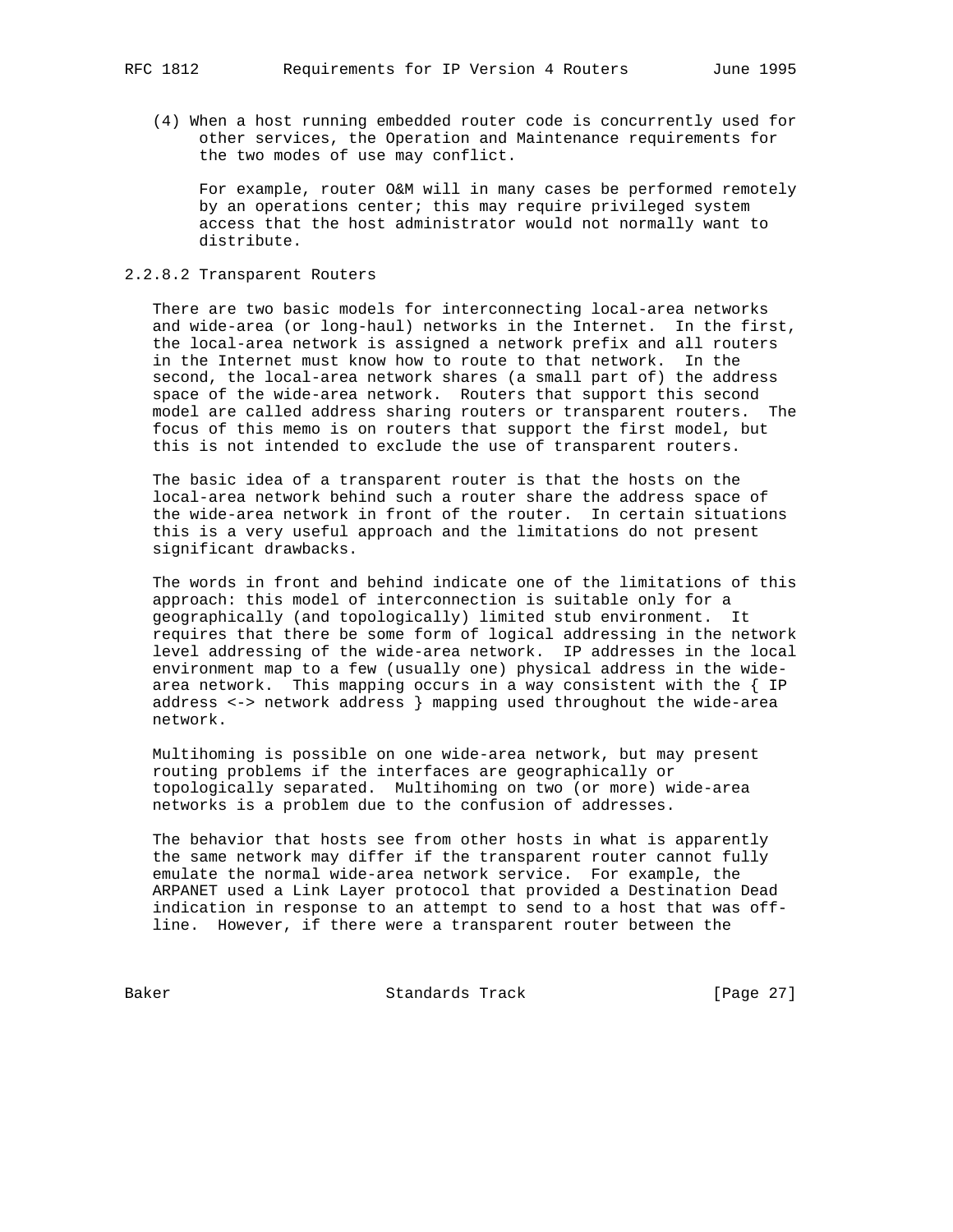ARPANET and an Ethernet, a host on the ARPANET would not receive a Destination Dead indication for Ethernet hosts.

2.3 Router Characteristics

An Internet router performs the following functions:

- (1) Conforms to specific Internet protocols specified in this document, including the Internet Protocol (IP), Internet Control Message Protocol (ICMP), and others as necessary.
- (2) Interfaces to two or more packet networks. For each connected network the router must implement the functions required by that network. These functions typically include:
	- o Encapsulating and decapsulating the IP datagrams with the connected network framing (e.g., an Ethernet header and checksum),
	- o Sending and receiving IP datagrams up to the maximum size supported by that network, this size is the network's Maximum Transmission Unit or MTU,
	- o Translating the IP destination address into an appropriate network-level address for the connected network (e.g., an Ethernet hardware address), if needed, and
	- o Responding to network flow control and error indications, if any.

See chapter 3 (Link Layer).

- (3) Receives and forwards Internet datagrams. Important issues in this process are buffer management, congestion control, and fairness.
	- o Recognizes error conditions and generates ICMP error and information messages as required.
	- o Drops datagrams whose time-to-live fields have reached zero.
	- o Fragments datagrams when necessary to fit into the MTU of the next network.

 See chapter 4 (Internet Layer - Protocols) and chapter 5 (Internet Layer - Forwarding) for more information.

Baker Standards Track [Page 28]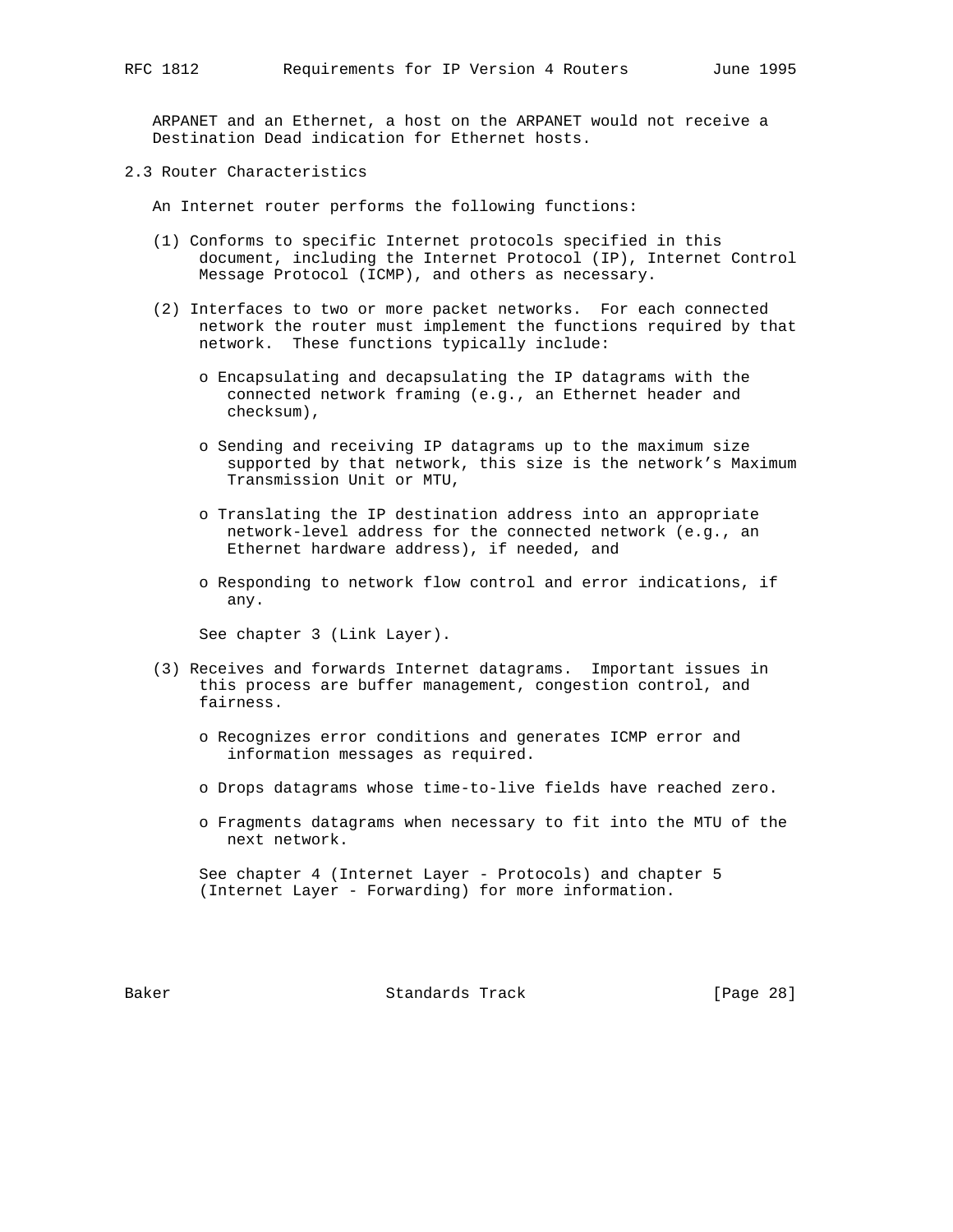- (4) Chooses a next-hop destination for each IP datagram, based on the information in its routing database. See chapter 5 (Internet Layer - Forwarding) for more information.
- (5) (Usually) supports an interior gateway protocol (IGP) to carry out distributed routing and reachability algorithms with the other routers in the same autonomous system. In addition, some routers will need to support an exterior gateway protocol (EGP) to exchange topological information with other autonomous systems. See chapter 7 (Application Layer - Routing Protocols) for more information.
- (6) Provides network management and system support facilities, including loading, debugging, status reporting, exception reporting and control. See chapter 8 (Application Layer - Network Management Protocols) and chapter 10 (Operation and Maintenance) for more information.

 A router vendor will have many choices on power, complexity, and features for a particular router product. It may be helpful to observe that the Internet system is neither homogeneous nor fully connected. For reasons of technology and geography it is growing into a global interconnect system plus a fringe of LANs around the edge. More and more these fringe LANs are becoming richly interconnected, thus making them less out on the fringe and more demanding on router requirements.

- o The global interconnect system is composed of a number of wide-area networks to which are attached routers of several Autonomous Systems (AS); there are relatively few hosts connected directly to the system.
- o Most hosts are connected to LANs. Many organizations have clusters of LANs interconnected by local routers. Each such cluster is connected by routers at one or more points into the global interconnect system. If it is connected at only one point, a LAN is known as a stub network.

Routers in the global interconnect system generally require:

o Advanced Routing and Forwarding Algorithms

 These routers need routing algorithms that are highly dynamic, impose minimal processing and communication burdens, and offer type-of-service routing. Congestion is still not a completely resolved issue (see Section [5.3.6]). Improvements in these areas are expected, as the research community is actively working on these issues.

Baker Standards Track [Page 29]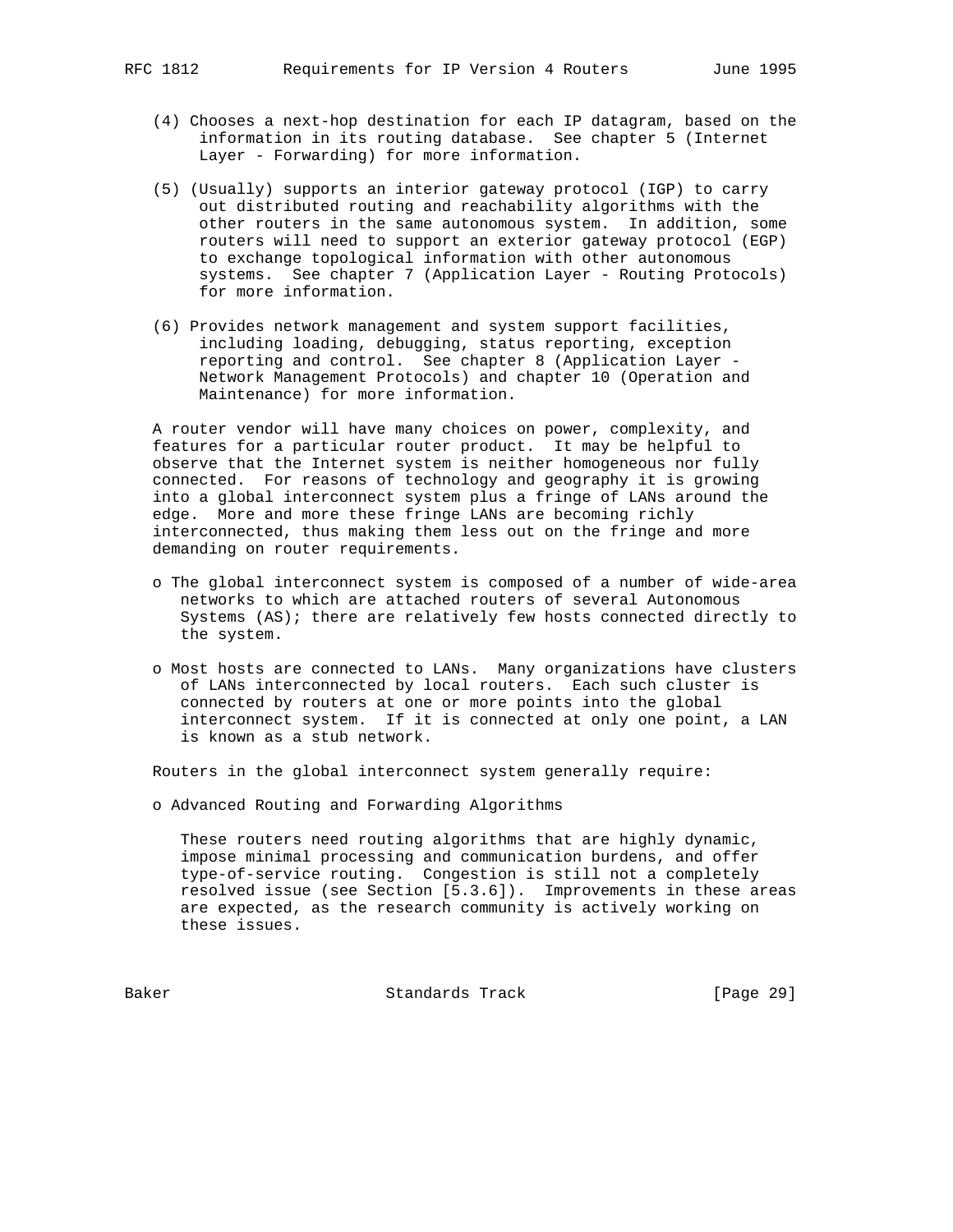# o High Availability

 These routers need to be highly reliable, providing 24 hours a day, 7 days a week service. Equipment and software faults can have a wide-spread (sometimes global) effect. In case of failure, they must recover quickly. In any environment, a router must be highly robust and able to operate, possibly in a degraded state, under conditions of extreme congestion or failure of network resources.

## o Advanced O&M Features

 Internet routers normally operate in an unattended mode. They will typically be operated remotely from a centralized monitoring center. They need to provide sophisticated means for monitoring and measuring traffic and other events and for diagnosing faults.

### o High Performance

 Long-haul lines in the Internet today are most frequently full duplex 56 KBPS, DS1 (1.544 Mbps), or DS3 (45 Mbps) speeds. LANs, which are half duplex multiaccess media, are typically Ethernet (10Mbps) and, to a lesser degree, FDDI (100Mbps). However, network media technology is constantly advancing and higher speeds are likely in the future.

 The requirements for routers used in the LAN fringe (e.g., campus networks) depend greatly on the demands of the local networks. These may be high or medium-performance devices, probably competitively procured from several different vendors and operated by an internal organization (e.g., a campus computing center). The design of these routers should emphasize low average latency and good burst performance, together with delay and type-of-service sensitive resource management. In this environment there may be less formal O&M but it will not be less important. The need for the routing mechanism to be highly dynamic will become more important as networks become more complex and interconnected. Users will demand more out of their local connections because of the speed of the global interconnects.

 As networks have grown, and as more networks have become old enough that they are phasing out older equipment, it has become increasingly imperative that routers interoperate with routers from other vendors.

 Even though the Internet system is not fully interconnected, many parts of the system need to have redundant connectivity. Rich connectivity allows reliable service despite failures of communication lines and routers, and it can also improve service by

Baker Standards Track [Page 30]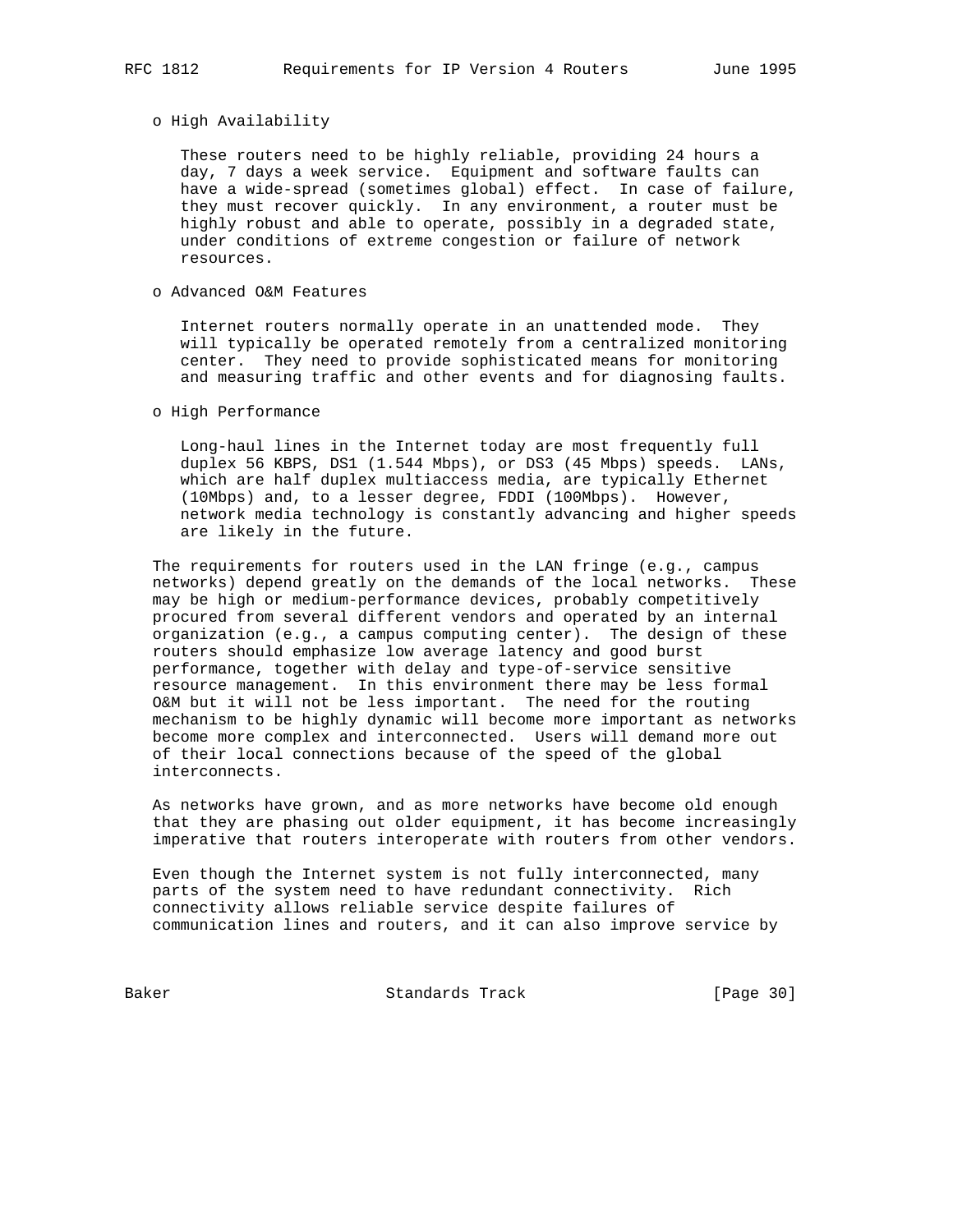shortening Internet paths and by providing additional capacity. Unfortunately, this richer topology can make it much more difficult to choose the best path to a particular destination.

2.4 Architectural Assumptions

 The current Internet architecture is based on a set of assumptions about the communication system. The assumptions most relevant to routers are as follows:

o The Internet is a network of networks.

Each host is directly connected to some particular network(s); its connection to the Internet is only conceptual. Two hosts on the same network communicate with each other using the same set of protocols that they would use to communicate with hosts on distant networks.

o Routers do not keep connection state information.

 To improve the robustness of the communication system, routers are designed to be stateless, forwarding each IP packet independently of other packets. As a result, redundant paths can be exploited to provide robust service in spite of failures of intervening routers and networks.

 All state information required for end-to-end flow control and reliability is implemented in the hosts, in the transport layer or in application programs. All connection control information is thus co-located with the end points of the communication, so it will be lost only if an end point fails. Routers control message flow only indirectly, by dropping packets or increasing network delay.

 Note that future protocol developments may well end up putting some more state into routers. This is especially likely for multicast routing, resource reservation, and flow based forwarding.

o Routing complexity should be in the routers.

 Routing is a complex and difficult problem, and ought to be performed by the routers, not the hosts. An important objective is to insulate host software from changes caused by the inevitable evolution of the Internet routing architecture.

Baker Standards Track [Page 31]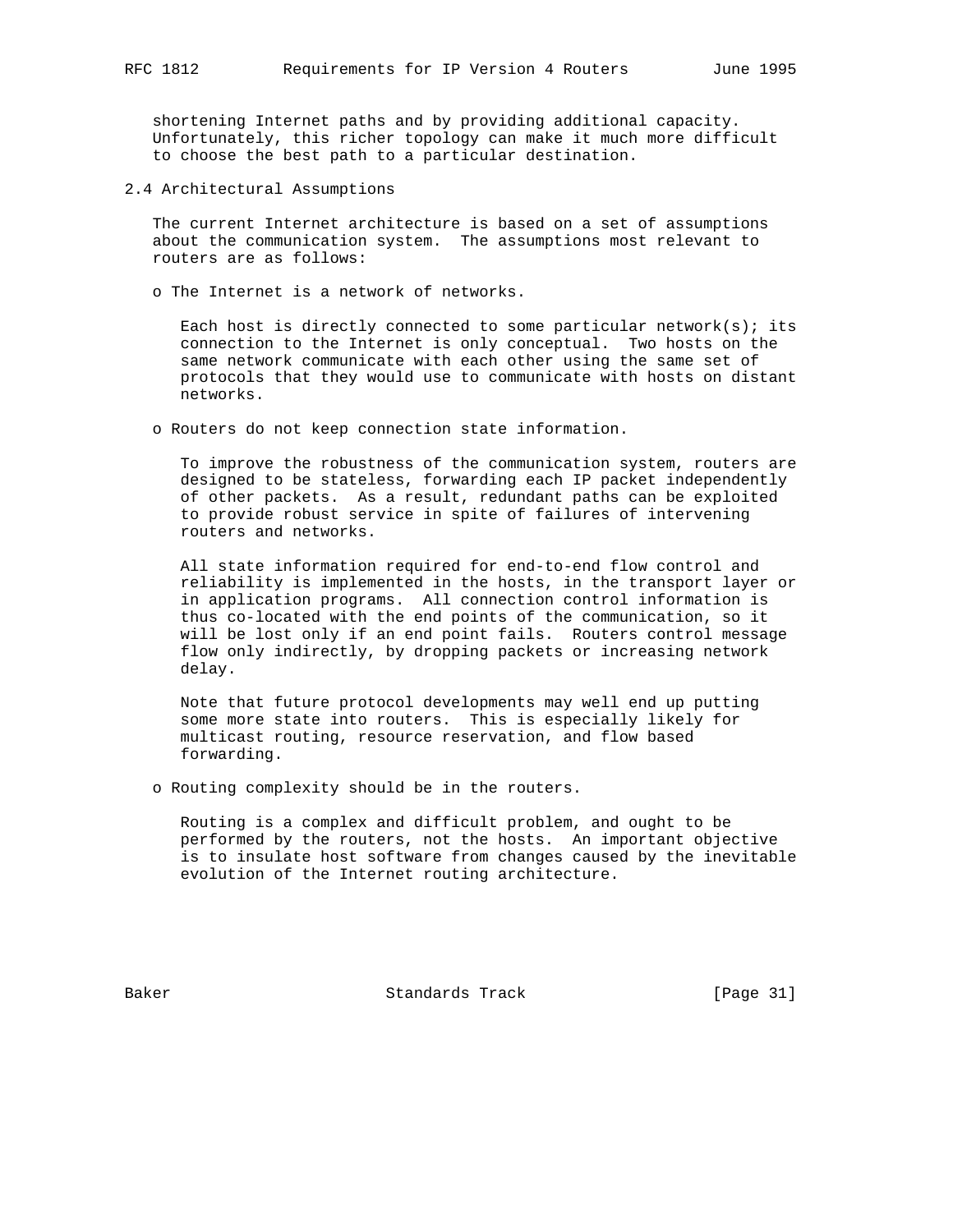o The system must tolerate wide network variation.

 A basic objective of the Internet design is to tolerate a wide range of network characteristics - e.g., bandwidth, delay, packet loss, packet reordering, and maximum packet size. Another objective is robustness against failure of individual networks, routers, and hosts, using whatever bandwidth is still available. Finally, the goal is full open system interconnection: an Internet router must be able to interoperate robustly and effectively with any other router or Internet host, across diverse Internet paths.

 Sometimes implementors have designed for less ambitious goals. For example, the LAN environment is typically much more benign than the Internet as a whole; LANs have low packet loss and delay and do not reorder packets. Some vendors have fielded implementations that are adequate for a simple LAN environment, but work badly for general interoperation. The vendor justifies such a product as being economical within the restricted LAN market. However, isolated LANs seldom stay isolated for long. They are soon connected to each other, to organization-wide internets, and eventually to the global Internet system. In the end, neither the customer nor the vendor is served by incomplete or substandard routers.

 The requirements in this document are designed for a full-function router. It is intended that fully compliant routers will be usable in almost any part of the Internet.

3. LINK LAYER

 Although [INTRO:1] covers Link Layer standards (IP over various link layers, ARP, etc.), this document anticipates that Link-Layer material will be covered in a separate Link Layer Requirements document. A Link-Layer Requirements document would be applicable to both hosts and routers. Thus, this document will not obsolete the parts of [INTRO:1] that deal with link-layer issues.

3.1 INTRODUCTION

 Routers have essentially the same Link Layer protocol requirements as other sorts of Internet systems. These requirements are given in chapter 3 of Requirements for Internet Gateways [INTRO:1]. A router MUST comply with its requirements and SHOULD comply with its recommendations. Since some of the material in that document has become somewhat dated, some additional requirements and explanations are included below.

Baker Standards Track [Page 32]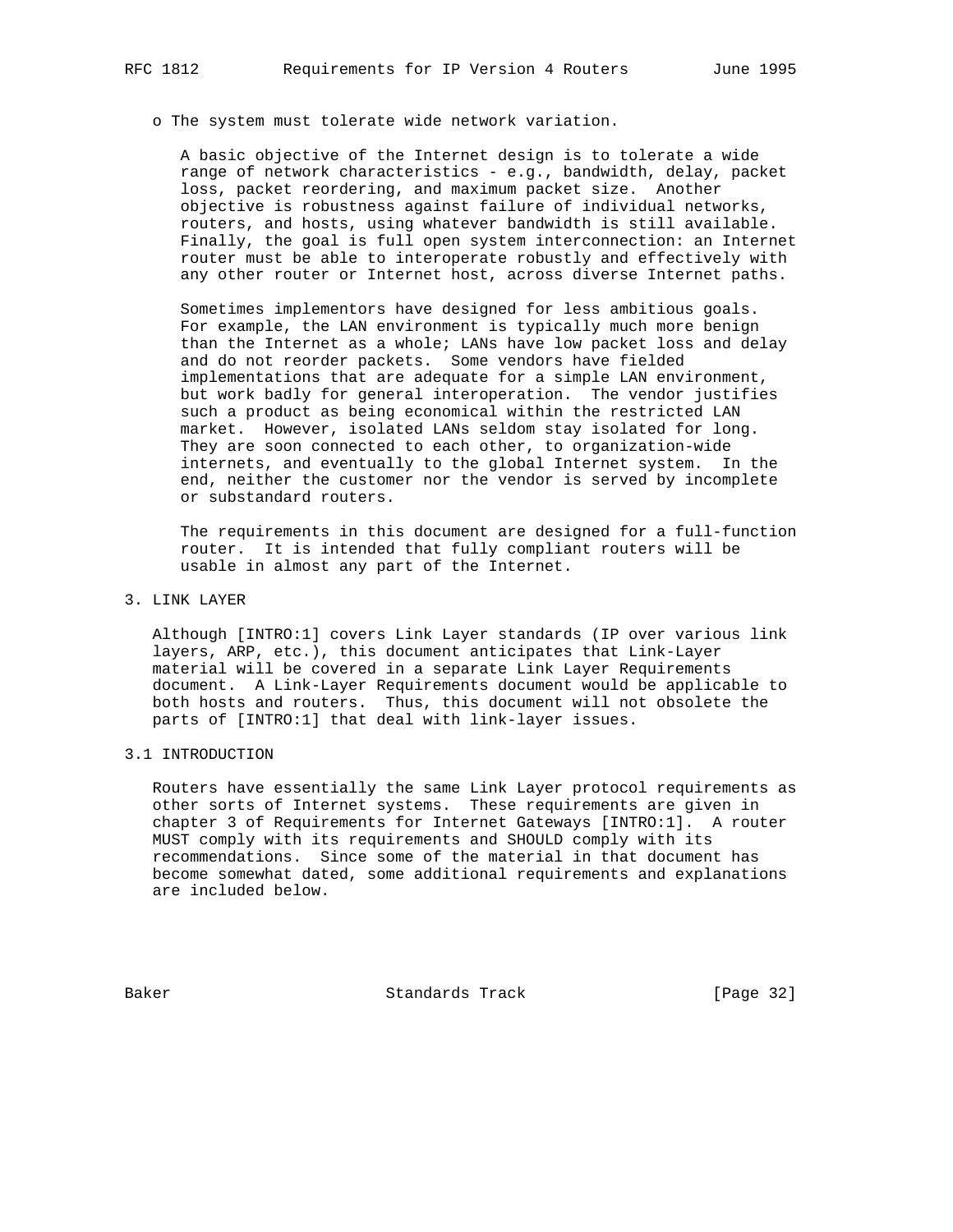DISCUSSION

 It is expected that the Internet community will produce a Requirements for Internet Link Layer standard which will supersede both this chapter and the chapter entitled "INTERNET LAYER PROTOCOLS" in [INTRO:1].

3.2 LINK/INTERNET LAYER INTERFACE

 This document does not attempt to specify the interface between the Link Layer and the upper layers. However, note well that other parts of this document, particularly chapter 5, require various sorts of information to be passed across this layer boundary.

This section uses the following definitions:

o Source physical address

 The source physical address is the Link Layer address of the host or router from which the packet was received.

o Destination physical address

 The destination physical address is the Link Layer address to which the packet was sent.

 The information that must pass from the Link Layer to the Internetwork Layer for each received packet is:

- (1) The IP packet [5.2.2],
- (2) The length of the data portion (i.e., not including the Link- Layer framing) of the Link Layer frame [5.2.2],
- (3) The identity of the physical interface from which the IP packet was received [5.2.3], and
- (4) The classification of the packet's destination physical address as a Link Layer unicast, broadcast, or multicast [4.3.2], [5.3.4].

In addition, the Link Layer also should provide:

(5) The source physical address.

 The information that must pass from the Internetwork Layer to the Link Layer for each transmitted packet is:

Baker Standards Track [Page 33]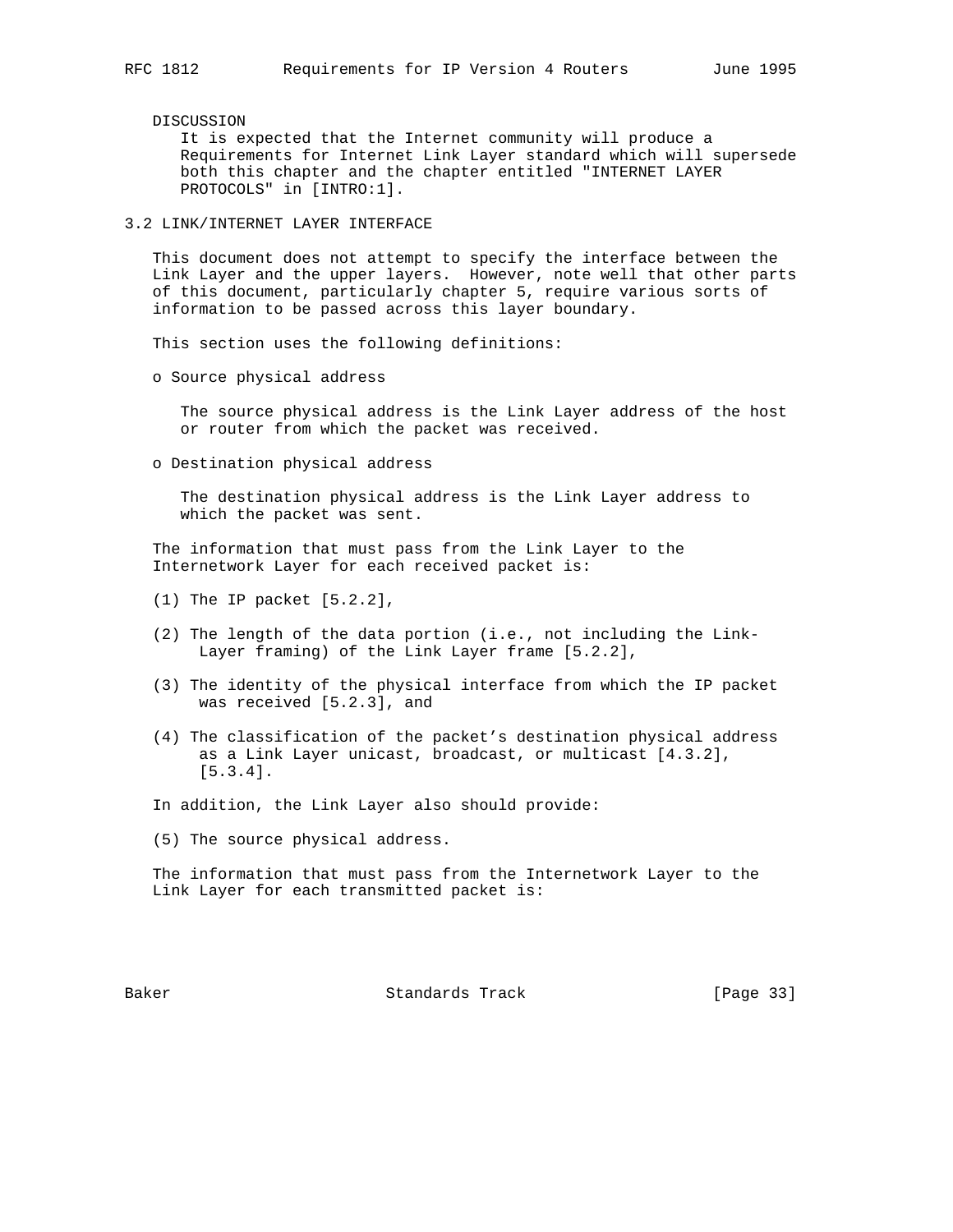- (1) The IP packet [5.2.1]
- (2) The length of the IP packet [5.2.1]
- (3) The destination physical interface [5.2.1]
- (4) The next hop IP address [5.2.1]

In addition, the Internetwork Layer also should provide:

(5) The Link Layer priority value [5.3.3.2]

 The Link Layer must also notify the Internetwork Layer if the packet to be transmitted causes a Link Layer precedence-related error [5.3.3.3].

### 3.3 SPECIFIC ISSUES

3.3.1 Trailer Encapsulation

 Routers that can connect to ten megabit Ethernets MAY be able to receive and forward Ethernet packets encapsulated using the trailer encapsulation described in [LINK:1]. However, a router SHOULD NOT originate trailer encapsulated packets. A router MUST NOT originate trailer encapsulated packets without first verifying, using the mechanism described in [INTRO:2], that the immediate destination of the packet is willing and able to accept trailer-encapsulated packets. A router SHOULD NOT agree (using these mechanisms) to accept trailer-encapsulated packets.

3.3.2 Address Resolution Protocol - ARP

 Routers that implement ARP MUST be compliant and SHOULD be unconditionally compliant with the requirements in [INTRO:2].

 The link layer MUST NOT report a Destination Unreachable error to IP solely because there is no ARP cache entry for a destination; it SHOULD queue up to a small number of datagrams breifly while performing the ARP request/reply sequence, and reply that the destination is unreachable to one of the queued datagrams only when this proves fruitless.

 A router MUST not believe any ARP reply that claims that the Link Layer address of another host or router is a broadcast or multicast address.

Baker Standards Track [Page 34]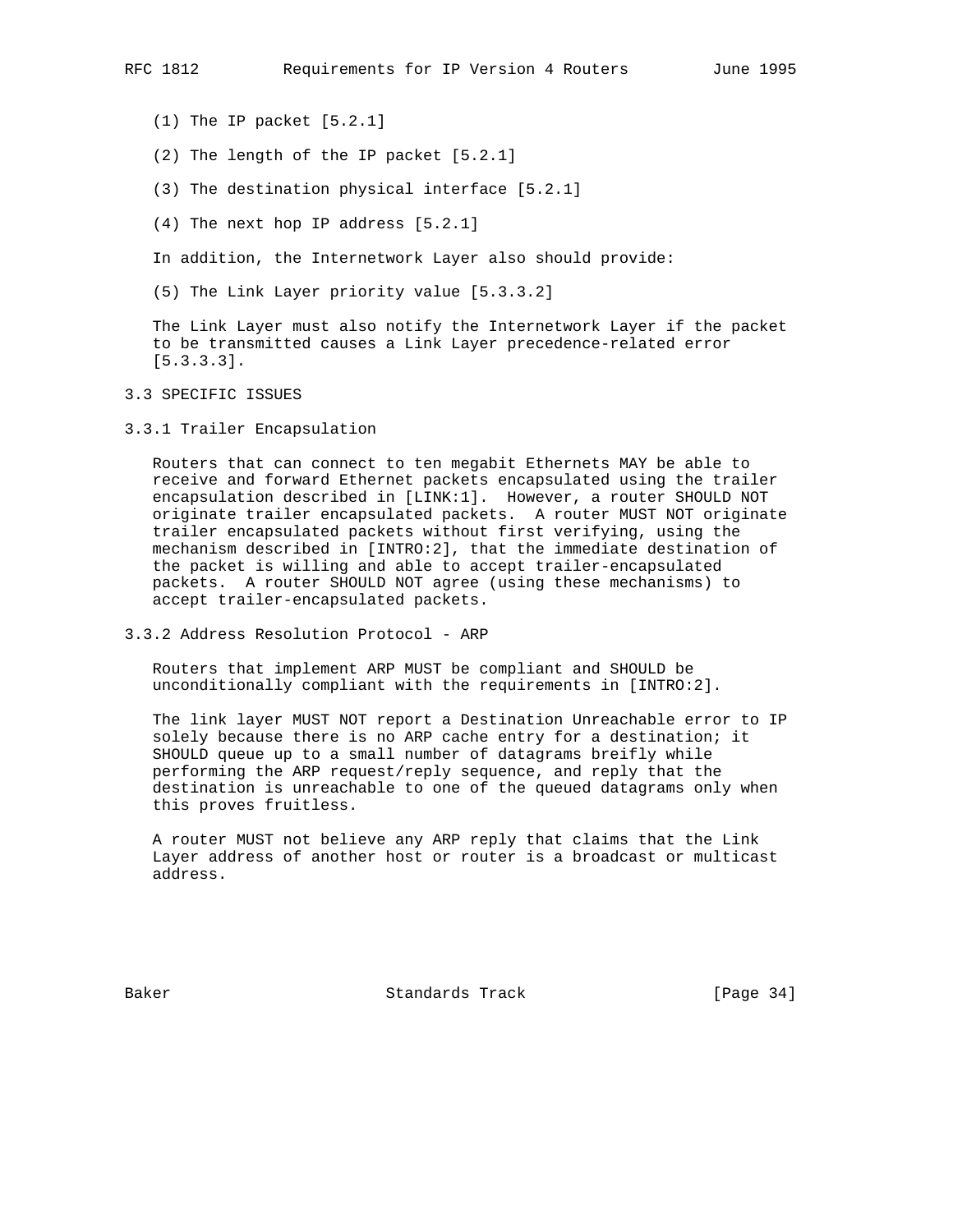3.3.3 Ethernet and 802.3 Coexistence

 Routers that can connect to ten megabit Ethernets MUST be compliant and SHOULD be unconditionally compliant with the Ethernet requirements of [INTRO:2].

3.3.4 Maximum Transmission Unit - MTU

 The MTU of each logical interface MUST be configurable within the range of legal MTUs for the interface.

 Many Link Layer protocols define a maximum frame size that may be sent. In such cases, a router MUST NOT allow an MTU to be set which would allow sending of frames larger than those allowed by the Link Layer protocol. However, a router SHOULD be willing to receive a packet as large as the maximum frame size even if that is larger than the MTU.

DISCUSSION

 Note that this is a stricter requirement than imposed on hosts by [INTRO:2], which requires that the MTU of each physical interface be configurable.

 If a network is using an MTU smaller than the maximum frame size for the Link Layer, a router may receive packets larger than the MTU from misconfigured and incompletely initialized hosts. The Robustness Principle indicates that the router should successfully receive these packets if possible.

3.3.5 Point-to-Point Protocol - PPP

 Contrary to [INTRO:1], the Internet does have a standard point to point line protocol: the Point-to-Point Protocol (PPP), defined in [LINK:2], [LINK:3], [LINK:4], and [LINK:5].

 A point to point interface is any interface that is designed to send data over a point to point line. Such interfaces include telephone, leased, dedicated or direct lines (either 2 or 4 wire), and may use point to point channels or virtual circuits of multiplexed interfaces such as ISDN. They normally use a standardized modem or bit serial interface (such as RS-232, RS-449 or V.35), using either synchronous or asynchronous clocking. Multiplexed interfaces often have special physical interfaces.

 A general purpose serial interface uses the same physical media as a point to point line, but supports the use of link layer networks as well as point to point connectivity. Link layer networks (such as X.25 or Frame Relay) use an alternative IP link layer specification.

Baker Standards Track [Page 35]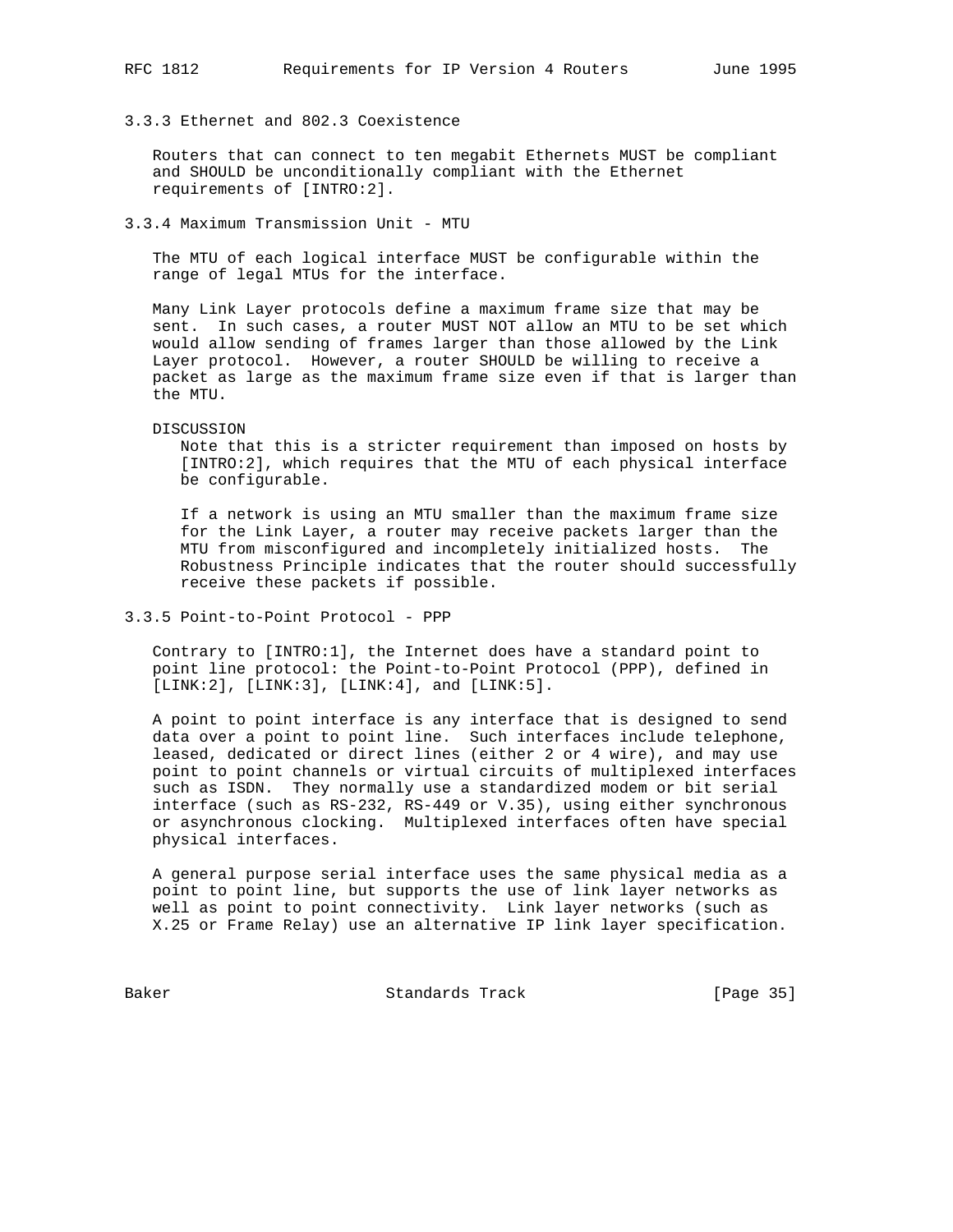Routers that implement point to point or general purpose serial interfaces MUST IMPLEMENT PPP.

 PPP MUST be supported on all general purpose serial interfaces on a router. The router MAY allow the line to be configured to use point to point line protocols other than PPP. Point to point interfaces SHOULD either default to using PPP when enabled or require configuration of the link layer protocol before being enabled. General purpose serial interfaces SHOULD require configuration of the link layer protocol before being enabled.

# 3.3.5.1 Introduction

 This section provides guidelines to router implementors so that they can ensure interoperability with other routers using PPP over either synchronous or asynchronous links.

 It is critical that an implementor understand the semantics of the option negotiation mechanism. Options are a means for a local device to indicate to a remote peer what the local device will accept from the remote peer, not what it wishes to send. It is up to the remote peer to decide what is most convenient to send within the confines of the set of options that the local device has stated that it can accept. Therefore it is perfectly acceptable and normal for a remote peer to ACK all the options indicated in an LCP Configuration Request (CR) even if the remote peer does not support any of those options. Again, the options are simply a mechanism for either device to indicate to its peer what it will accept, not necessarily what it will send.

# 3.3.5.2 Link Control Protocol (LCP) Options

 The PPP Link Control Protocol (LCP) offers a number of options that may be negotiated. These options include (among others) address and control field compression, protocol field compression, asynchronous character map, Maximum Receive Unit (MRU), Link Quality Monitoring (LQM), magic number (for loopback detection), Password Authentication Protocol (PAP), Challenge Handshake Authentication Protocol (CHAP), and the 32-bit Frame Check Sequence (FCS).

 A router MAY use address/control field compression on either synchronous or asynchronous links. A router MAY use protocol field compression on either synchronous or asynchronous links. A router that indicates that it can accept these compressions MUST be able to accept uncompressed PPP header information also.

Baker Standards Track [Page 36]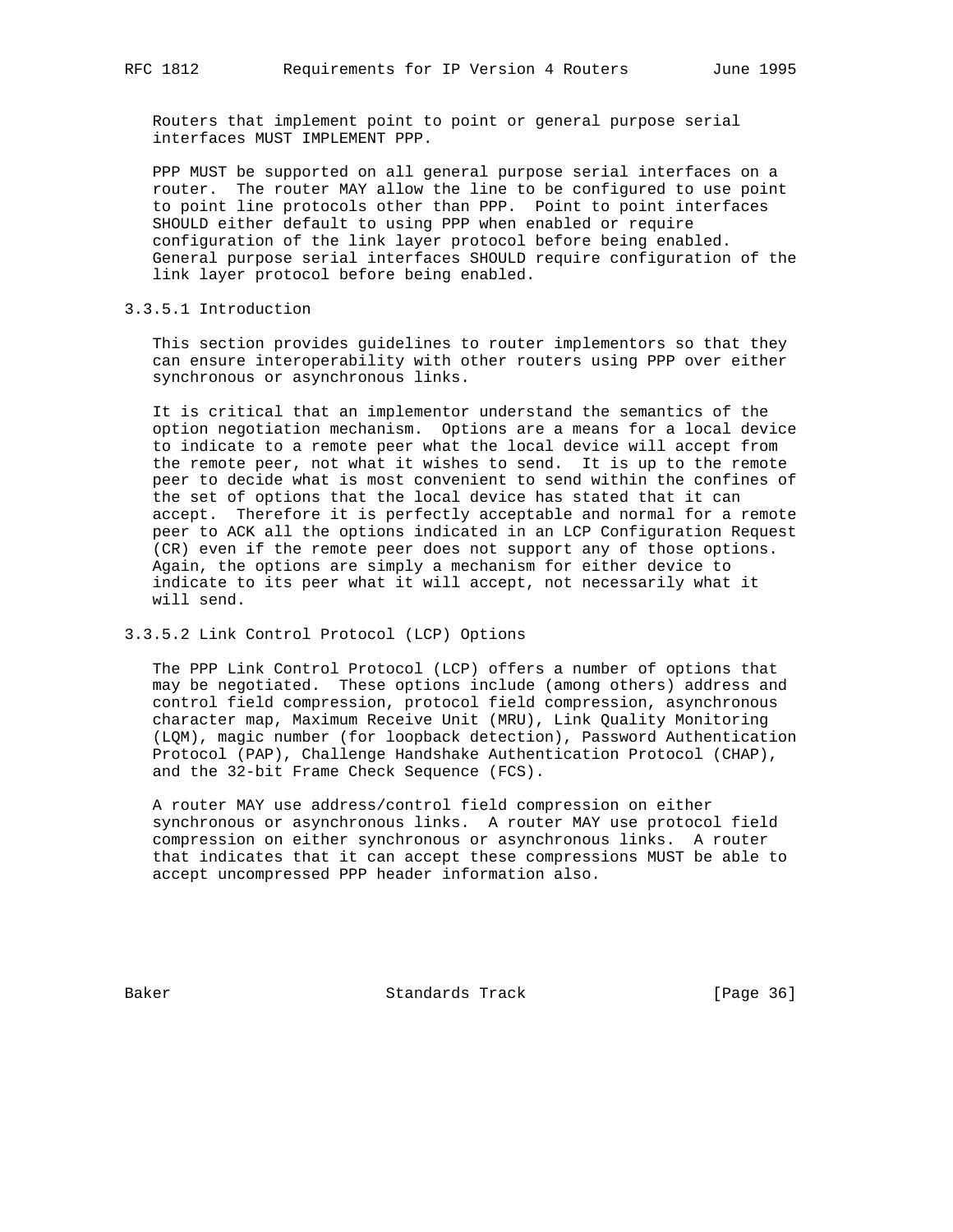### DISCUSSION

 These options control the appearance of the PPP header. Normally the PPP header consists of the address, the control field, and the protocol field. The address, on a point to point line, is 0xFF, indicating "broadcast". The control field is 0x03, indicating "Unnumbered Information." The Protocol Identifier is a two byte value indicating the contents of the data area of the frame. If a system negotiates address and control field compression it indicates to its peer that it will accept PPP frames that have or do not have these fields at the front of the header. It does not indicate that it will be sending frames with these fields removed.

 Protocol field compression, when negotiated, indicates that the system is willing to receive protocol fields compressed to one byte when this is legal. There is no requirement that the sender do so.

 Use of address/control field compression is inconsistent with the use of numbered mode (reliable) PPP.

#### IMPLEMENTATION

 Some hardware does not deal well with variable length header information. In those cases it makes most sense for the remote peer to send the full PPP header. Implementations may ensure this by not sending the address/control field and protocol field compression options to the remote peer. Even if the remote peer has indicated an ability to receive compressed headers there is no requirement for the local router to send compressed headers.

 A router MUST negotiate the Asynchronous Control Character Map (ACCM) for asynchronous PPP links, but SHOULD NOT negotiate the ACCM for synchronous links. If a router receives an attempt to negotiate the ACCM over a synchronous link, it MUST ACKnowledge the option and then ignore it.

#### DISCUSSION

 There are implementations that offer both synchronous and asynchronous modes of operation and may use the same code to implement the option negotiation. In this situation it is possible that one end or the other may send the ACCM option on a synchronous link.

 A router SHOULD properly negotiate the maximum receive unit (MRU). Even if a system negotiates an MRU smaller than 1,500 bytes, it MUST be able to receive a 1,500 byte frame.

 A router SHOULD negotiate and enable the link quality monitoring (LQM) option.

Baker Standards Track [Page 37]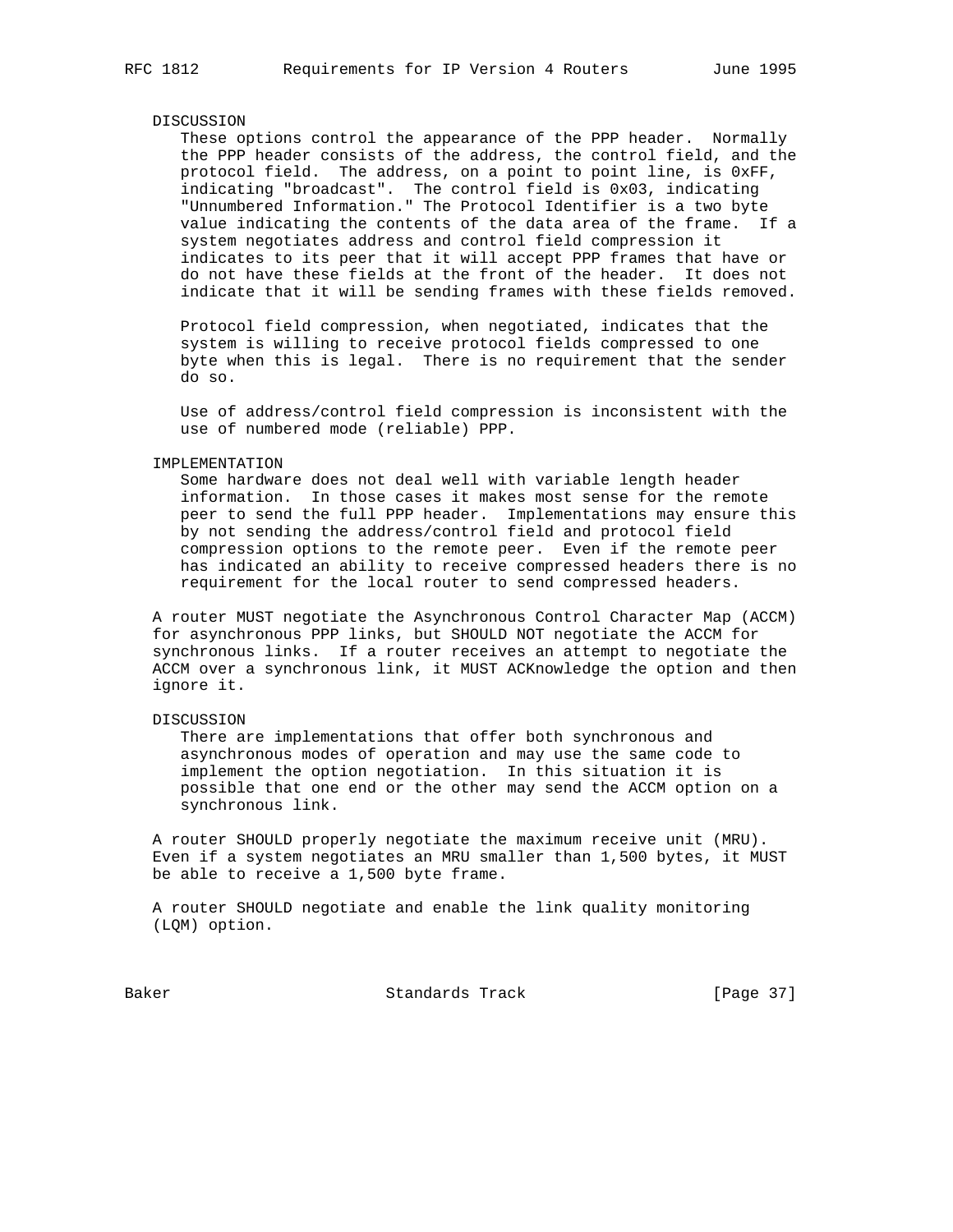#### DISCUSSION

 This memo does not specify a policy for deciding whether the link's quality is adequate. However, it is important (see Section [3.3.6]) that a router disable failed links.

 A router SHOULD implement and negotiate the magic number option for loopback detection.

 A router MAY support the authentication options (PAP - Password Authentication Protocol, and/or CHAP - Challenge Handshake Authentication Protocol).

 A router MUST support 16-bit CRC frame check sequence (FCS) and MAY support the 32-bit CRC.

## 3.3.5.3 IP Control Protocol (IPCP) Options

 A router MAY offer to perform IP address negotiation. A router MUST accept a refusal (REJect) to perform IP address negotiation from the peer.

 Routers operating at link speeds of 19,200 BPS or less SHOULD implement and offer to perform Van Jacobson header compression. Routers that implement VJ compression SHOULD implement an administrative control enabling or disabling it.

# 3.3.6 Interface Testing

 A router MUST have a mechanism to allow routing software to determine whether a physical interface is available to send packets or not; on multiplexed interfaces where permanent virtual circuits are opened for limited sets of neighbors, the router must also be able to determine whether the virtual circuits are viable. A router SHOULD have a mechanism to allow routing software to judge the quality of a physical interface. A router MUST have a mechanism for informing the routing software when a physical interface becomes available or unavailable to send packets because of administrative action. A router MUST have a mechanism for informing the routing software when it detects a Link level interface has become available or unavailable, for any reason.

## DISCUSSION

 It is crucial that routers have workable mechanisms for determining that their network connections are functioning properly. Failure to detect link loss, or failure to take the proper actions when a problem is detected, can lead to black holes.

Baker Standards Track [Page 38]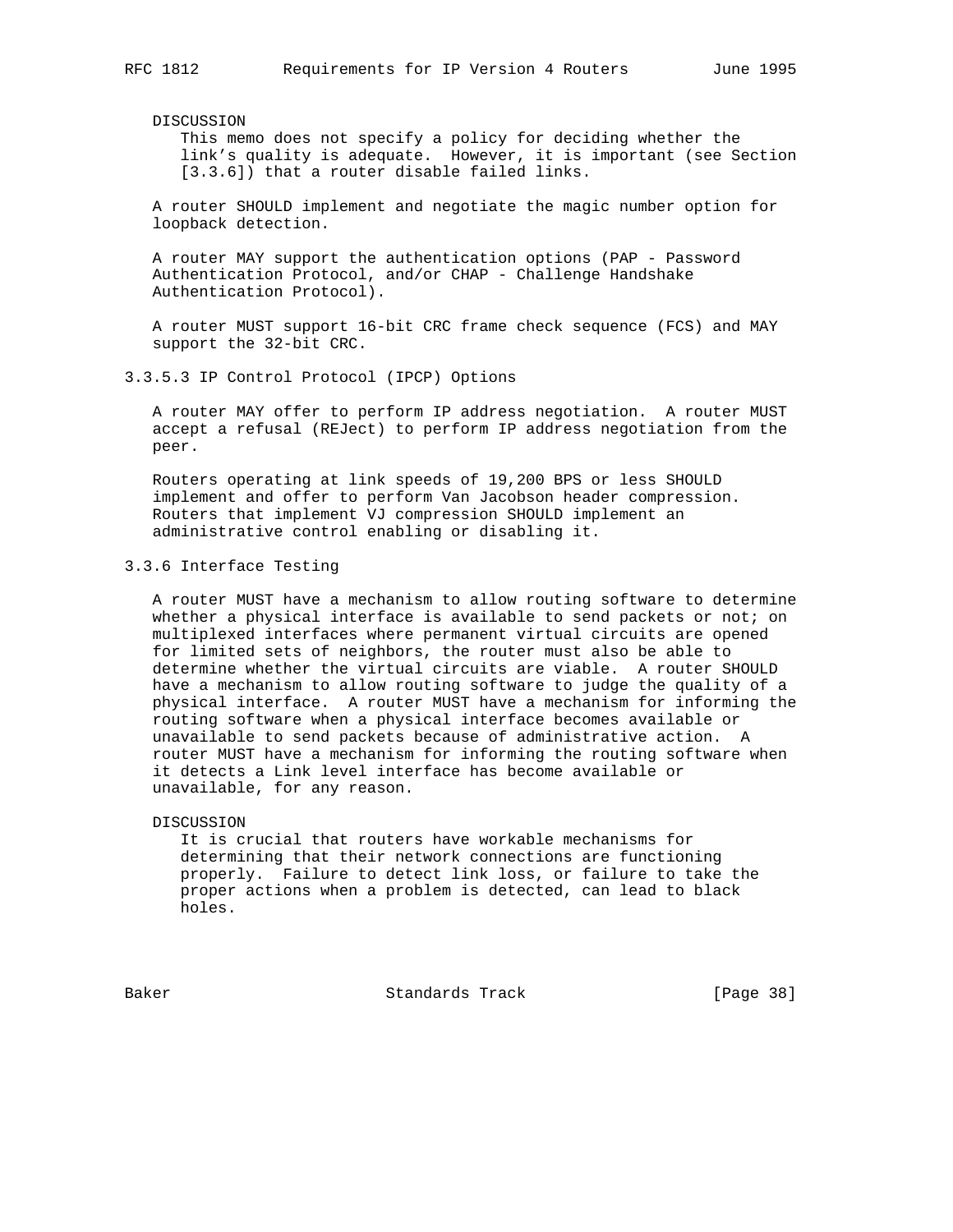The mechanisms available for detecting problems with network connections vary considerably, depending on the Link Layer protocols in use and the interface hardware. The intent is to maximize the capability to detect failures within the Link-Layer constraints.

# 4. INTERNET LAYER - PROTOCOLS

## 4.1 INTRODUCTION

 This chapter and chapter 5 discuss the protocols used at the Internet Layer: IP, ICMP, and IGMP. Since forwarding is obviously a crucial topic in a document discussing routers, chapter 5 limits itself to the aspects of the protocols that directly relate to forwarding. The current chapter contains the remainder of the discussion of the Internet Layer protocols.

- 4.2 INTERNET PROTOCOL IP
- 4.2.1 INTRODUCTION

 Routers MUST implement the IP protocol, as defined by [INTERNET:1]. They MUST also implement its mandatory extensions: subnets (defined in [INTERNET:2]), IP broadcast (defined in [INTERNET:3]), and Classless Inter-Domain Routing (CIDR, defined in [INTERNET:15]).

 Router implementors need not consider compliance with the section of [INTRO:2] entitled "Internet Protocol -- IP," as that section is entirely duplicated or superseded in this document. A router MUST be compliant, and SHOULD be unconditionally compliant, with the requirements of the section entitled "SPECIFIC ISSUES" relating to IP in [INTRO:2].

 In the following, the action specified in certain cases is to silently discard a received datagram. This means that the datagram will be discarded without further processing and that the router will not send any ICMP error message (see Section [4.3]) as a result. However, for diagnosis of problems a router SHOULD provide the capability of logging the error (see Section [1.3.3]), including the contents of the silently discarded datagram, and SHOULD count datagrams discarded.

Baker Standards Track [Page 39]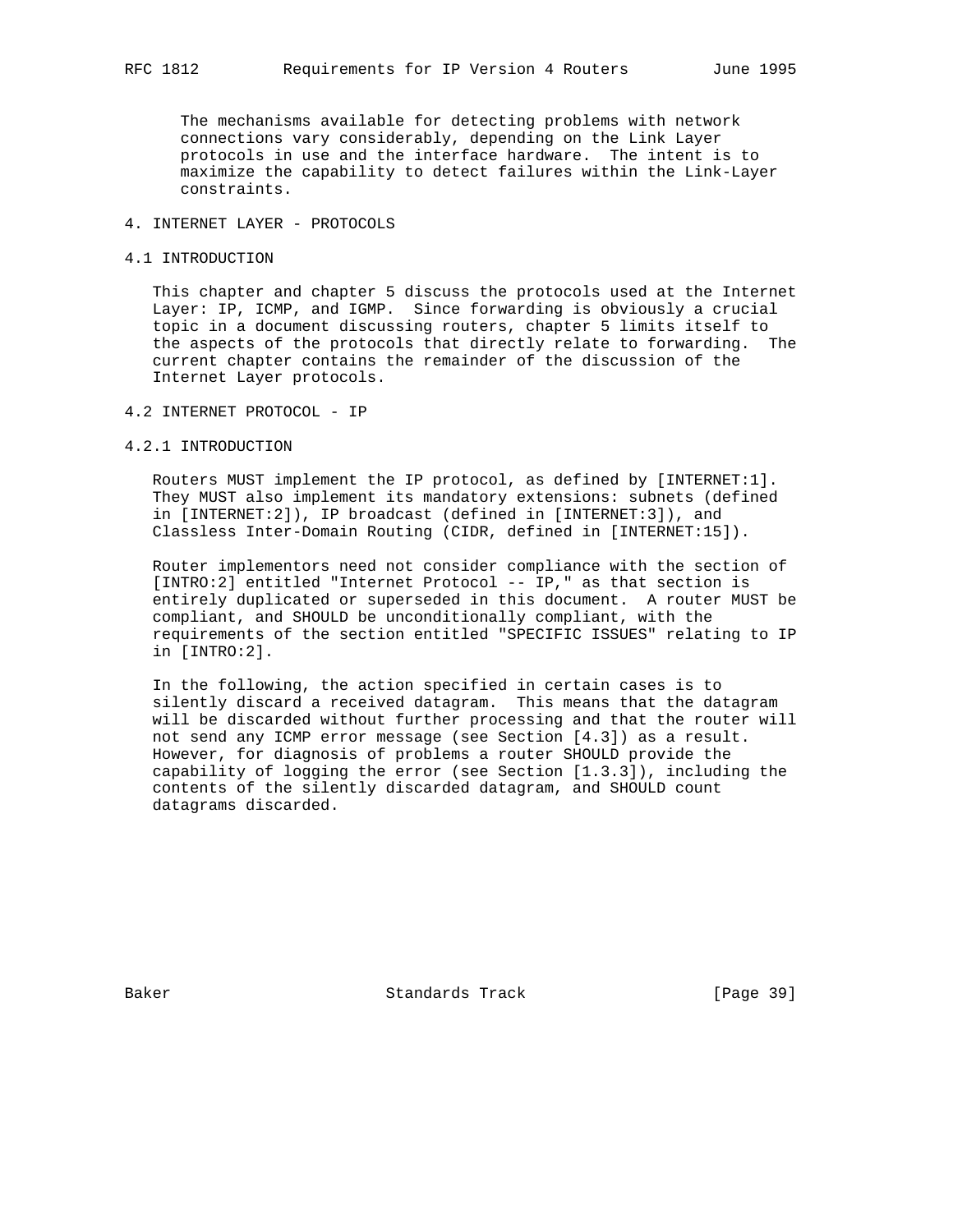# 4.2.2 PROTOCOL WALK-THROUGH

RFC 791 [INTERNET:1] is the specification for the Internet Protocol.

4.2.2.1 Options: RFC 791 Section 3.2

 In datagrams received by the router itself, the IP layer MUST interpret IP options that it understands and preserve the rest unchanged for use by higher layer protocols.

 Higher layer protocols may require the ability to set IP options in datagrams they send or examine IP options in datagrams they receive. Later sections of this document discuss specific IP option support required by higher layer protocols.

## DISCUSSION

 Neither this memo nor [INTRO:2] define the order in which a receiver must process multiple options in the same IP header. Hosts and routers originating datagrams containing multiple options must be aware that this introduces an ambiguity in the meaning of certain options when combined with a source-route option.

Here are the requirements for specific IP options:

(a) Security Option

 Some environments require the Security option in every packet originated or received. Routers SHOULD IMPLEMENT the revised security option described in [INTERNET:5].

#### DISCUSSION

 Note that the security options described in [INTERNET:1] and RFC 1038 ([INTERNET:16]) are obsolete.

(b) Stream Identifier Option

 This option is obsolete; routers SHOULD NOT place this option in a datagram that the router originates. This option MUST be ignored in datagrams received by the router.

(c) Source Route Options

 A router MUST be able to act as the final destination of a source route. If a router receives a packet containing a completed source route, the packet has reached its final destination. In such an option, the pointer points beyond the last field and the destination address in the IP header

Baker Standards Track [Page 40]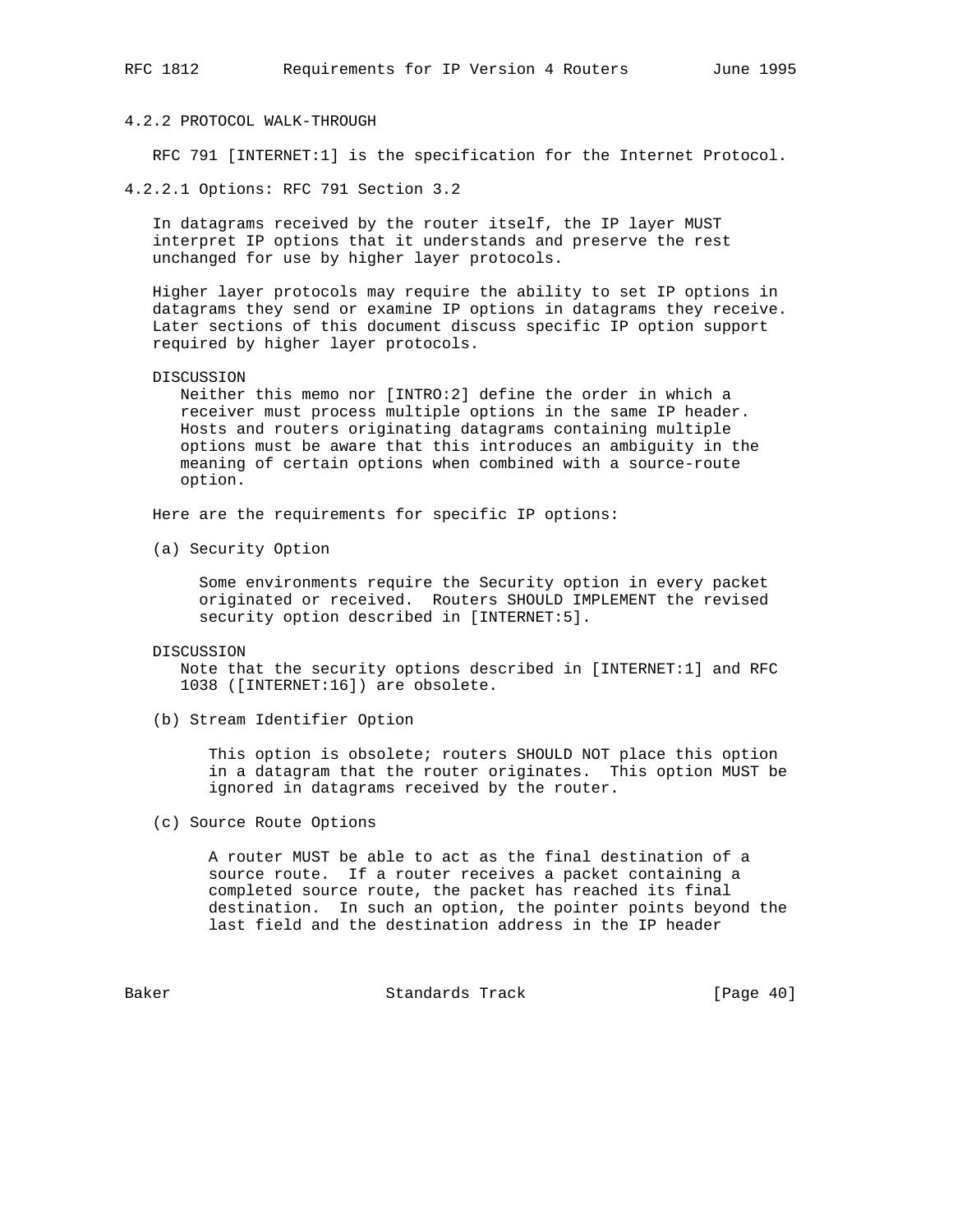addresses the router. The option as received (the recorded route) MUST be passed up to the transport layer (or to ICMP message processing).

 In the general case, a correct response to a source-routed datagram traverses the same route. A router MUST provide a means whereby transport protocols and applications can reverse the source route in a received datagram. This reversed source route MUST be inserted into datagrams they originate (see [INTRO:2] for details) when the router is unaware of policy constraints. However, if the router is policy aware, it MAY select another path.

 Some applications in the router MAY require that the user be able to enter a source route.

 A router MUST NOT originate a datagram containing multiple source route options. What a router should do if asked to forward a packet containing multiple source route options is described in Section [5.2.4.1].

 When a source route option is created (which would happen when the router is originating a source routed datagram or is inserting a source route option as a result of a special filter), it MUST be correctly formed even if it is being created by reversing a recorded route that erroneously includes the source host (see case (B) in the discussion below).

## DISCUSSION

Suppose a source routed datagram is to be routed from source  $S$  to destination D via routers G1, G2, Gn. Source S constructs a datagram with G1's IP address as its destination address, and a source route option to get the datagram the rest of the way to its destination. However, there is an ambiguity in the specification over whether the source route option in a datagram sent out by S should be (A) or (B):

 $(A): \{>>G2, G3, ... Gn, D\}$  <--- CORRECT

 $(B): {S, >>G2, G3, ... Gn, D} < --- WROMG$ 

 (where >> represents the pointer). If (A) is sent, the datagram received at D will contain the option: {G1, G2, ... Gn >>}, with S and D as the IP source and destination addresses. If (B) were sent, the datagram received at D would again contain S and D as the same IP source and destination addresses, but the option would be:  $\{S, G1, \ldots, Gn \gg\}$ ; i.e., the originating host would be the first hop in the route.

Baker Standards Track [Page 41]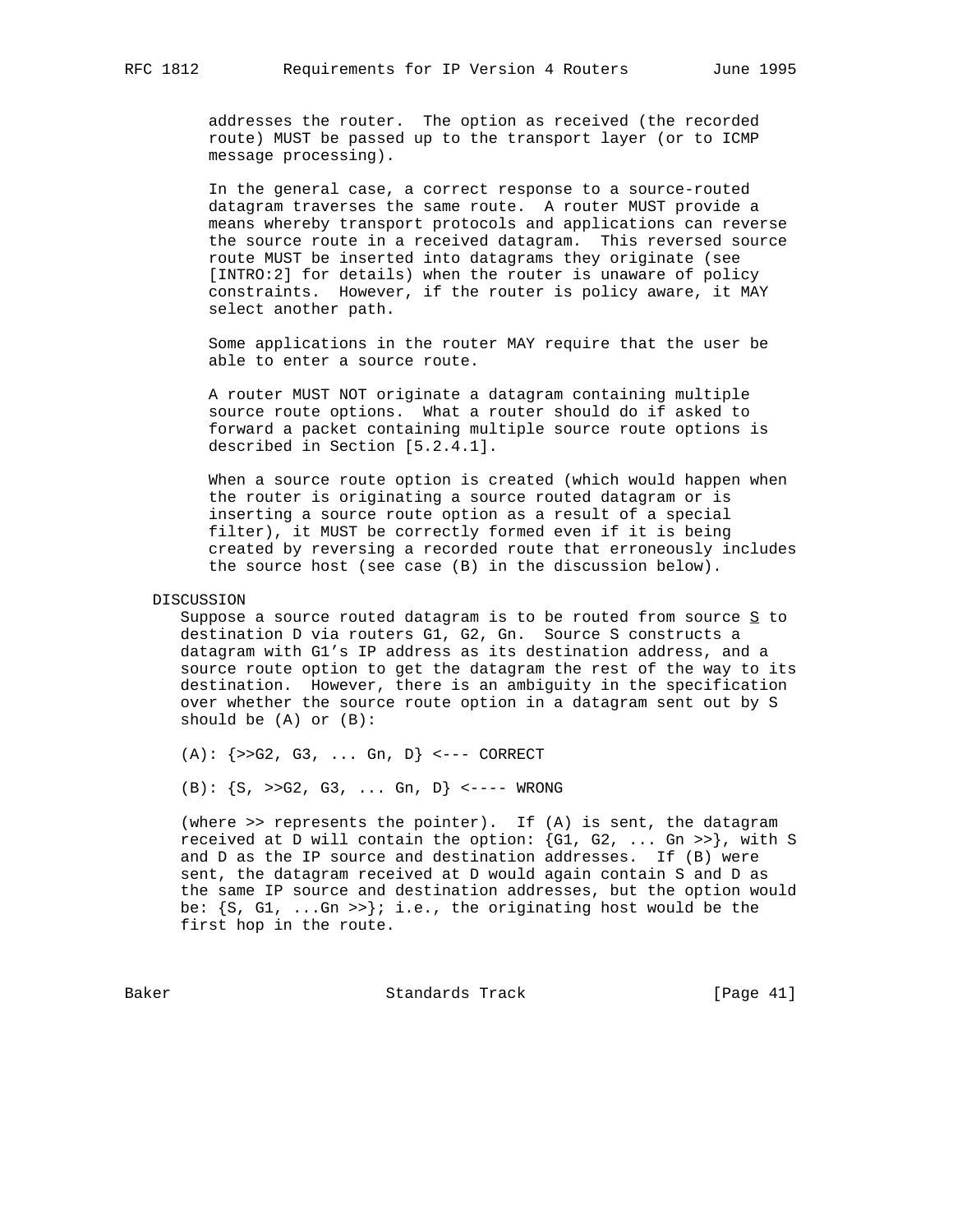(d) Record Route Option

 Routers MAY support the Record Route option in datagrams originated by the router.

(e) Timestamp Option

 Routers MAY support the timestamp option in datagrams originated by the router. The following rules apply:

- o When originating a datagram containing a Timestamp Option, a router MUST record a timestamp in the option if
	- Its Internet address fields are not pre-specified or
	- Its first pre-specified address is the IP address of the logical interface over which the datagram is being sent (or the router's router-id if the datagram is being sent over an unnumbered interface).
- o If the router itself receives a datagram containing a Timestamp Option, the router MUST insert the current time into the Timestamp Option (if there is space in the option to do so) before passing the option to the transport layer or to ICMP for processing. If space is not present, the router MUST increment the Overflow Count in the option.
- o A timestamp value MUST follow the rules defined in [INTRO:2].

IMPLEMENTATION

 To maximize the utility of the timestamps contained in the timestamp option, the timestamp inserted should be, as nearly as practical, the time at which the packet arrived at the router. For datagrams originated by the router, the timestamp inserted should be, as nearly as practical, the time at which the datagram was passed to the Link Layer for transmission.

 The timestamp option permits the use of a non-standard time clock, but the use of a non-synchronized clock limits the utility of the time stamp. Therefore, routers are well advised to implement the Network Time Protocol for the purpose of synchronizing their clocks.

4.2.2.2 Addresses in Options: RFC 791 Section 3.1

 Routers are called upon to insert their address into Record Route, Strict Source and Record Route, Loose Source and Record Route, or Timestamp Options. When a router inserts its address into such an option, it MUST use the IP address of the logical interface on which

Baker Standards Track [Page 42]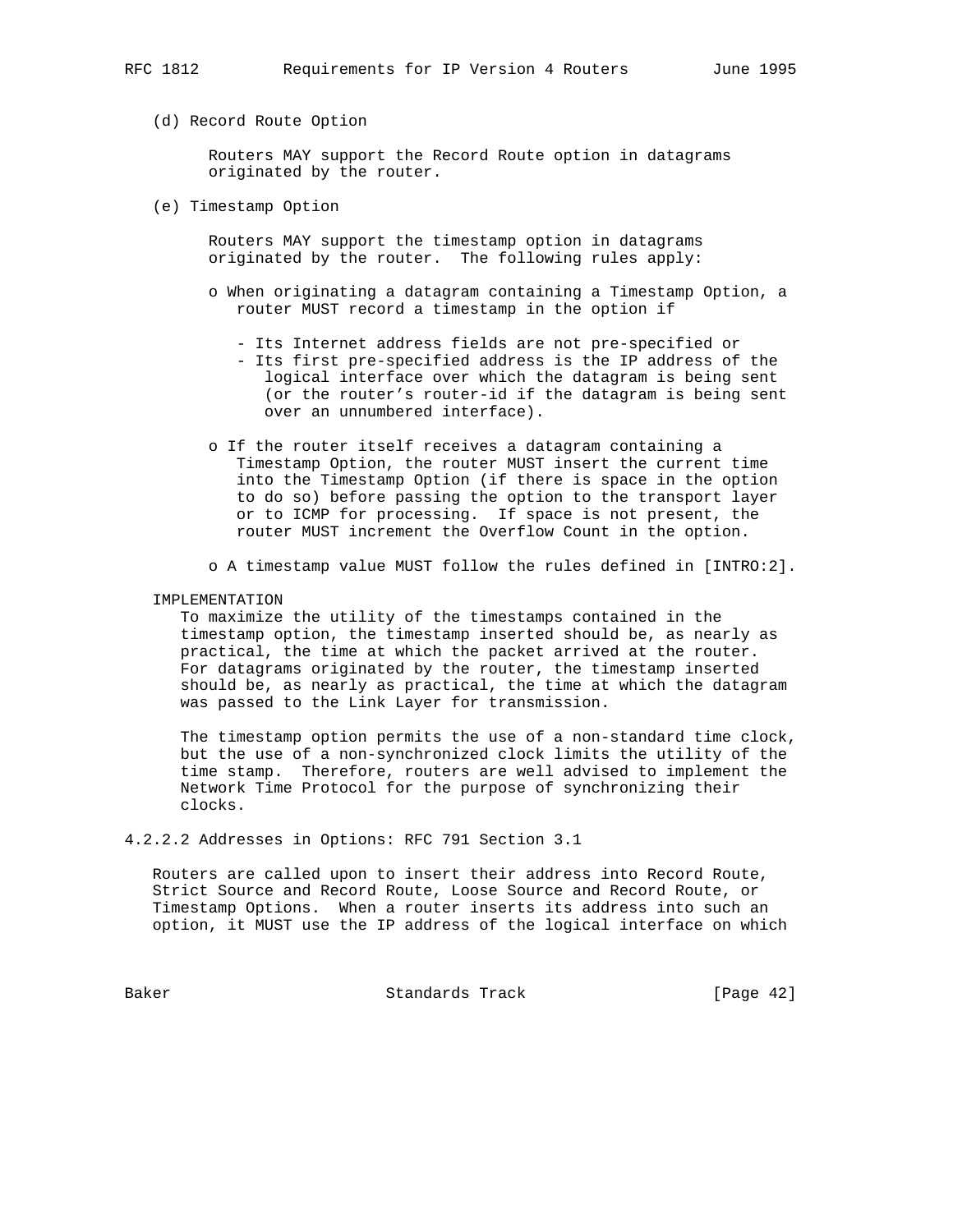the packet is being sent. Where this rule cannot be obeyed because the output interface has no IP address (i.e., is an unnumbered interface), the router MUST instead insert its router-id. The router's router-id is one of the router's IP addresses. The Router ID may be specified on a system basis or on a per-link basis. Which of the router's addresses is used as the router-id MUST NOT change (even across reboots) unless changed by the network manager. Relevant management changes include reconfiguration of the router such that the IP address used as the router-id ceases to be one of the router's IP addresses. Routers with multiple unnumbered interfaces MAY have multiple router-id's. Each unnumbered interface MUST be associated with a particular router-id. This association MUST NOT change (even across reboots) without reconfiguration of the router.

#### DISCUSSION

 This specification does not allow for routers that do not have at least one IP address. We do not view this as a serious limitation, since a router needs an IP address to meet the manageability requirements of Chapter [8] even if the router is connected only to point-to-point links.

## IMPLEMENTATION

 One possible method of choosing the router-id that fulfills this requirement is to use the numerically smallest (or greatest) IP address (treating the address as a 32-bit integer) that is assigned to the router.

4.2.2.3 Unused IP Header Bits: RFC 791 Section 3.1

 The IP header contains two reserved bits: one in the Type of Service byte and the other in the Flags field. A router MUST NOT set either of these bits to one in datagrams originated by the router. A router MUST NOT drop (refuse to receive or forward) a packet merely because one or more of these reserved bits has a non-zero value; i.e., the router MUST NOT check the values of thes bits.

#### DISCUSSION

 Future revisions to the IP protocol may make use of these unused bits. These rules are intended to ensure that these revisions can be deployed without having to simultaneously upgrade all routers in the Internet.

Baker Standards Track [Page 43]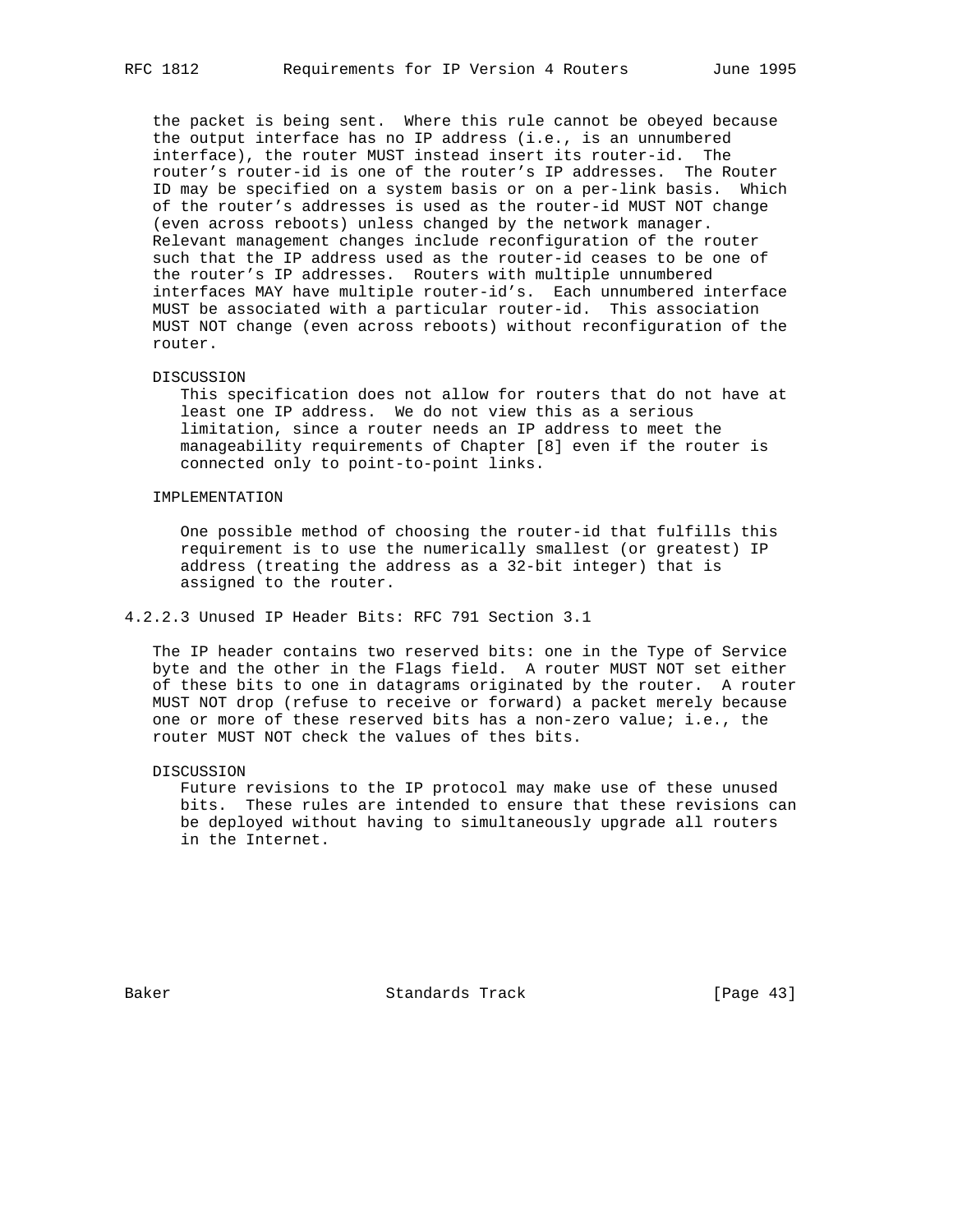4.2.2.4 Type of Service: RFC 791 Section 3.1

 The Type-of-Service byte in the IP header is divided into three sections: the Precedence field (high-order 3 bits), a field that is customarily called Type of Service or TOS (next 4 bits), and a reserved bit (the low order bit).

Rules governing the reserved bit were described in Section [4.2.2.3].

 A more extensive discussion of the TOS field and its use can be found in [ROUTE:11].

 The description of the IP Precedence field is superseded by Section [5.3.3]. RFC 795, Service Mappings, is obsolete and SHOULD NOT be implemented.

4.2.2.5 Header Checksum: RFC 791 Section 3.1

 As stated in Section [5.2.2], a router MUST verify the IP checksum of any packet that is received, and MUST discard messages containing invalid checksums. The router MUST NOT provide a means to disable this checksum verification.

 A router MAY use incremental IP header checksum updating when the only change to the IP header is the time to live. This will reduce the possibility of undetected corruption of the IP header by the router. See [INTERNET:6] for a discussion of incrementally updating the checksum.

IMPLEMENTATION

 A more extensive description of the IP checksum, including extensive implementation hints, can be found in [INTERNET:6] and [INTERNET:7].

4.2.2.6 Unrecognized Header Options: RFC 791 Section 3.1

 A router MUST ignore IP options which it does not recognize. A corollary of this requirement is that a router MUST implement the End of Option List option and the No Operation option, since neither contains an explicit length.

 DISCUSSION All future IP options will include an explicit length.

Baker Standards Track [Page 44]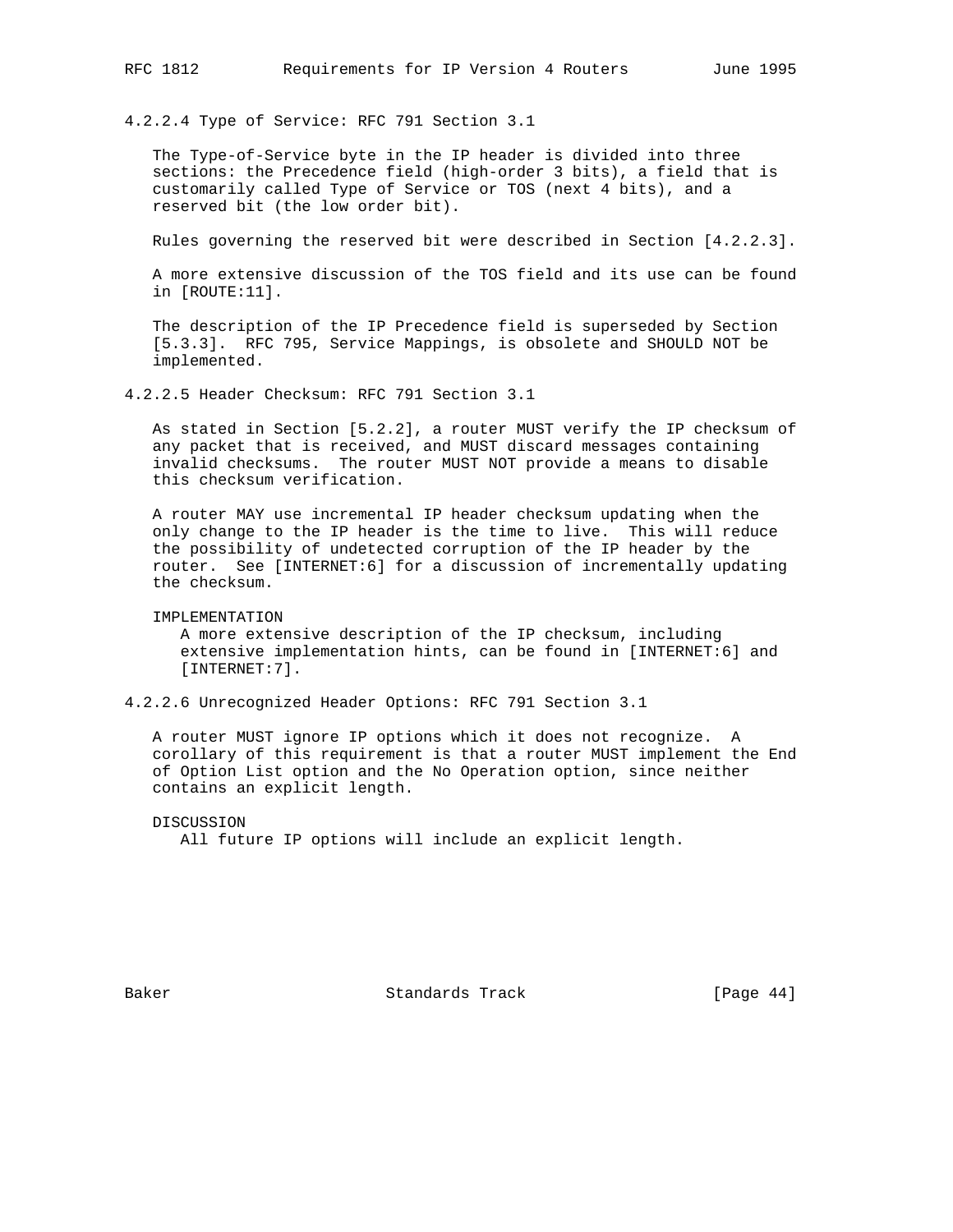4.2.2.7 Fragmentation: RFC 791 Section 3.2

 Fragmentation, as described in [INTERNET:1], MUST be supported by a router.

 When a router fragments an IP datagram, it SHOULD minimize the number of fragments. When a router fragments an IP datagram, it SHOULD send the fragments in order. A fragmentation method that may generate one IP fragment that is significantly smaller than the other MAY cause the first IP fragment to be the smaller one.

#### DISCUSSION

 There are several fragmentation techniques in common use in the Internet. One involves splitting the IP datagram into IP fragments with the first being MTU sized, and the others being approximately the same size, smaller than the MTU. The reason for this is twofold. The first IP fragment in the sequence will be the effective MTU of the current path between the hosts, and the following IP fragments are sized to minimize the further fragmentation of the IP datagram. Another technique is to split the IP datagram into MTU sized IP fragments, with the last fragment being the only one smaller, as described in [INTERNET:1].

 A common trick used by some implementations of TCP/IP is to fragment an IP datagram into IP fragments that are no larger than 576 bytes when the IP datagram is to travel through a router. This is intended to allow the resulting IP fragments to pass the rest of the path without further fragmentation. This would, though, create more of a load on the destination host, since it would have a larger number of IP fragments to reassemble into one IP datagram. It would also not be efficient on networks where the MTU only changes once and stays much larger than 576 bytes. Examples include LAN networks such as an IEEE 802.5 network with a MTU of 2048 or an Ethernet network with an MTU of 1500).

 One other fragmentation technique discussed was splitting the IP datagram into approximately equal sized IP fragments, with the size less than or equal to the next hop network's MTU. This is intended to minimize the number of fragments that would result from additional fragmentation further down the path, and assure equal delay for each fragment.

Routers SHOULD generate the least possible number of IP fragments.

 Work with slow machines leads us to believe that if it is necessary to fragment messages, sending the small IP fragment first maximizes the chance of a host with a slow interface of receiving all the fragments.

Baker Standards Track [Page 45]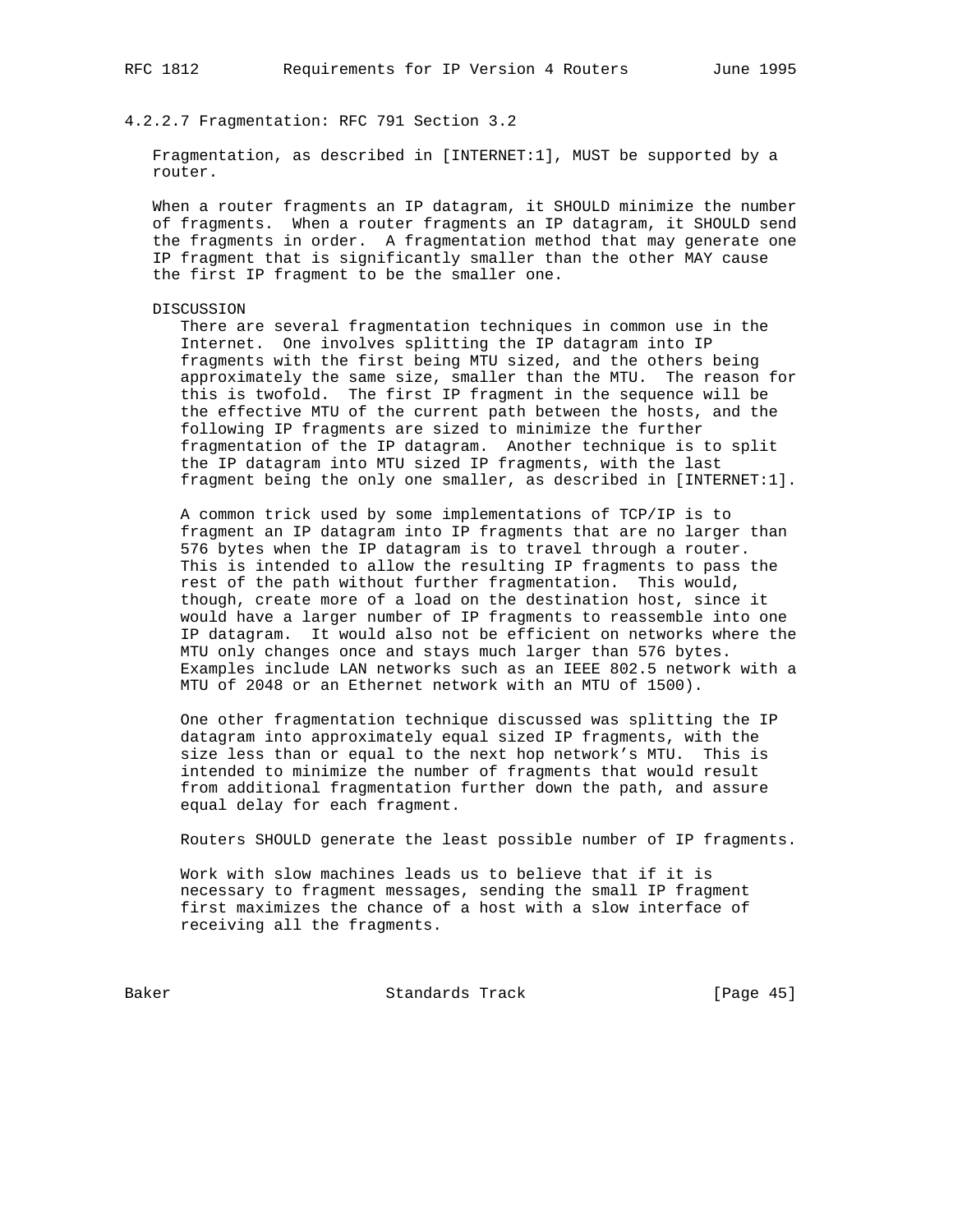4.2.2.8 Reassembly: RFC 791 Section 3.2

 As specified in the corresponding section of [INTRO:2], a router MUST support reassembly of datagrams that it delivers to itself.

4.2.2.9 Time to Live: RFC 791 Section 3.2

 Time to Live (TTL) handling for packets originated or received by the router is governed by [INTRO:2]; this section changes none of its stipulations. However, since the remainder of the IP Protocol section of [INTRO:2] is rewritten, this section is as well.

 Note in particular that a router MUST NOT check the TTL of a packet except when forwarding it.

 A router MUST NOT originate or forward a datagram with a Time-to-Live (TTL) value of zero.

 A router MUST NOT discard a datagram just because it was received with TTL equal to zero or one; if it is to the router and otherwise valid, the router MUST attempt to receive it.

 On messages the router originates, the IP layer MUST provide a means for the transport layer to set the TTL field of every datagram that is sent. When a fixed TTL value is used, it MUST be configurable. The number SHOULD exceed the typical internet diameter, and current wisdom suggests that it should exceed twice the internet diameter to allow for growth. Current suggested values are normally posted in the Assigned Numbers RFC. The TTL field has two functions: limit the lifetime of TCP segments (see RFC 793 [TCP:1], p. 28), and terminate Internet routing loops. Although TTL is a time in seconds, it also has some attributes of a hop-count, since each router is required to reduce the TTL field by at least one.

 TTL expiration is intended to cause datagrams to be discarded by routers, but not by the destination host. Hosts that act as routers by forwarding datagrams must therefore follow the router's rules for TTL.

 A higher-layer protocol may want to set the TTL in order to implement an "expanding scope" search for some Internet resource. This is used by some diagnostic tools, and is expected to be useful for locating the "nearest" server of a given class using IP multicasting, for example. A particular transport protocol may also want to specify its own TTL bound on maximum datagram lifetime.

 A fixed default value must be at least big enough for the Internet "diameter," i.e., the longest possible path. A reasonable value is

Baker Standards Track [Page 46]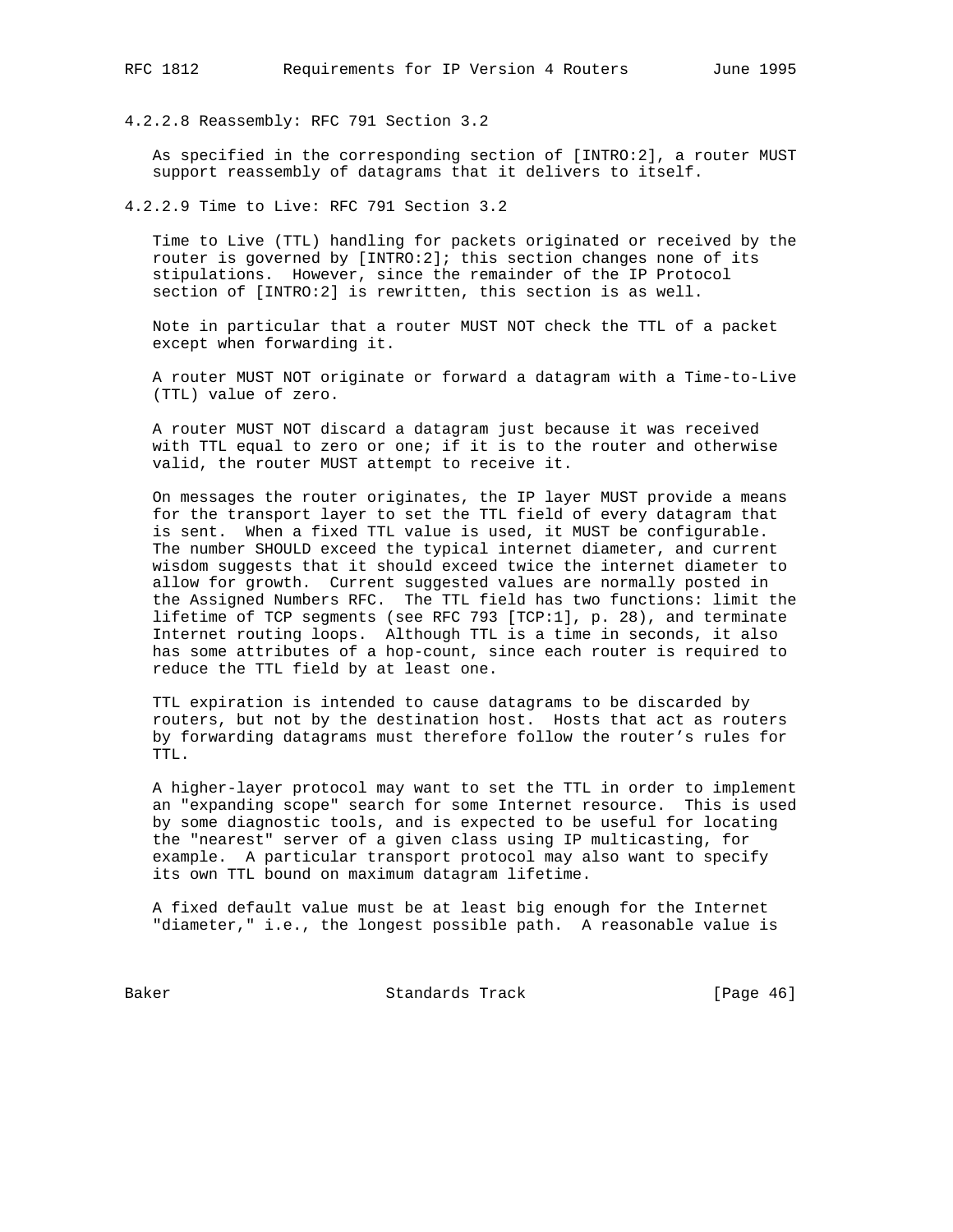about twice the diameter, to allow for continued Internet growth. As of this writing, messages crossing the United States frequently traverse 15 to 20 routers; this argues for a default TTL value in excess of 40, and 64 is a common value.

4.2.2.10 Multi-subnet Broadcasts: RFC 922

 All-subnets broadcasts (called multi-subnet broadcasts in [INTERNET:3]) have been deprecated. See Section [5.3.5.3].

4.2.2.11 Addressing: RFC 791 Section 3.2

 As noted in 2.2.5.1, there are now five classes of IP addresses: Class A through Class E. Class D addresses are used for IP multicasting [INTERNET:4], while Class E addresses are reserved for experimental use. The distinction between Class A, B, and C addresses is no longer important; they are used as generalized unicast network prefixes with only historical interest in their class.

 An IP multicast address is a 28-bit logical address that stands for a group of hosts, and may be either permanent or transient. Permanent multicast addresses are allocated by the Internet Assigned Number Authority [INTRO:7], while transient addresses may be allocated dynamically to transient groups. Group membership is determined dynamically using IGMP [INTERNET:4].

 We now summarize the important special cases for general purpose unicast IP addresses, using the following notation for an IP address:

{ <Network-prefix>, <Host-number> }

 and the notation -1 for a field that contains all 1 bits and the notation 0 for a field that contains all 0 bits.

 $(a) \{ 0, 0 \}$ 

 This host on this network. It MUST NOT be used as a source address by routers, except the router MAY use this as a source address as part of an initialization procedure (e.g., if the router is using BOOTP to load its configuration information).

Incoming datagrams with a source address of  $\{ 0, 0 \}$  which are received for local delivery (see Section [5.2.3]), MUST be accepted if the router implements the associated protocol and that protocol clearly defines appropriate action to be taken. Otherwise, a router MUST silently discard any locally-delivered datagram whose source address is  $\{ 0, 0 \}$ .

Baker Standards Track [Page 47]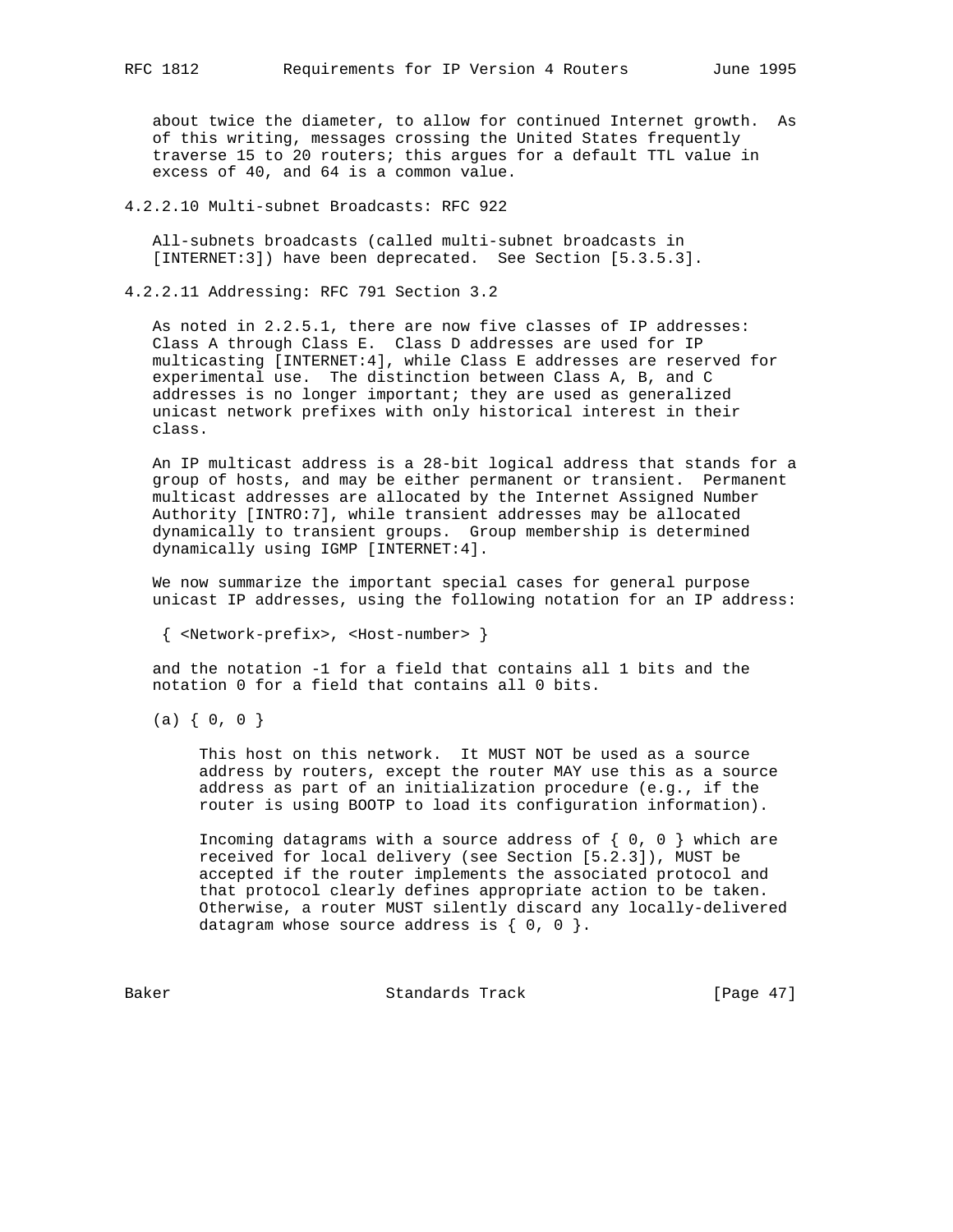## DISCUSSION

 Some protocols define specific actions to take in response to a received datagram whose source address is  $\{0, 0\}$ . Two examples are BOOTP and ICMP Mask Request. The proper operation of these protocols often depends on the ability to receive datagrams whose source address is  $\{ 0, 0 \}$ . For most protocols, however, it is best to ignore datagrams having a source address of  $\{ 0, 0 \}$  since they were probably generated by a misconfigured host or router. Thus, if a router knows how to deal with a given datagram having a { 0, 0 } source address, the router MUST accept it. Otherwise, the router MUST discard it.

See also Section  $[4.2.3.1]$  for a non-standard use of  $\{0, 0\}$ .

(b)  $\{ 0,$  <Host-number>  $\}$ 

 Specified host on this network. It MUST NOT be sent by routers except that the router MAY use this as a source address as part of an initialization procedure by which the it learns its own IP address.

 $(c)$   $\{-1, -1\}$ 

Limited broadcast. It MUST NOT be used as a source address.

 A datagram with this destination address will be received by every host and router on the connected physical network, but will not be forwarded outside that network.

 Directed Broadcast - a broadcast directed to the specified network prefix. It MUST NOT be used as a source address. A router MAY originate Network Directed Broadcast packets. A router MUST receive Network Directed Broadcast packets; however a router MAY have a configuration option to prevent reception of these packets. Such an option MUST default to allowing reception.

(e) { 127, <any> }

 Internal host loopback address. Addresses of this form MUST NOT appear outside a host.

 The <Network-prefix> is administratively assigned so that its value will be unique in the routing domain to which the device is connected.

Baker Standards Track [Page 48]

<sup>(</sup>d)  $\{$  <Network-prefix>, -1  $\}$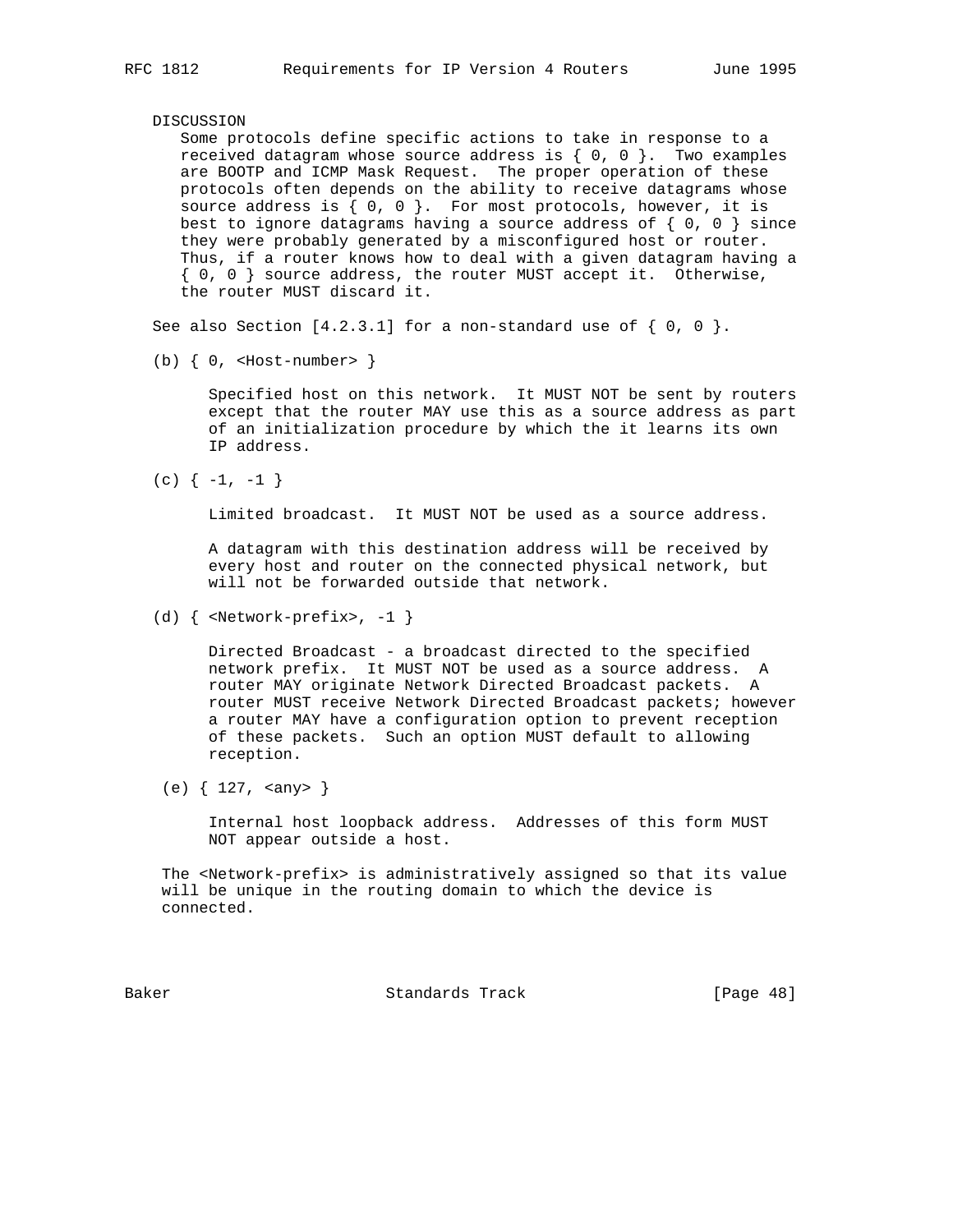IP addresses are not permitted to have the value 0 or -1 for the <Host-number> or <Network-prefix> fields except in the special cases listed above. This implies that each of these fields will be at least two bits long.

#### DISCUSSION

 Previous versions of this document also noted that subnet numbers must be neither 0 nor -1, and must be at least two bits in length. In a CIDR world, the subnet number is clearly an extension of the network prefix and cannot be interpreted without the remainder of the prefix. This restriction of subnet numbers is therefore meaningless in view of CIDR and may be safely ignored.

For further discussion of broadcast addresses, see Section [4.2.3.1].

 When a router originates any datagram, the IP source address MUST be one of its own IP addresses (but not a broadcast or multicast address). The only exception is during initialization.

 For most purposes, a datagram addressed to a broadcast or multicast destination is processed as if it had been addressed to one of the router's IP addresses; that is to say:

- o A router MUST receive and process normally any packets with a broadcast destination address.
- o A router MUST receive and process normally any packets sent to a multicast destination address that the router has asked to receive.

 The term specific-destination address means the equivalent local IP address of the host. The specific-destination address is defined to be the destination address in the IP header unless the header contains a broadcast or multicast address, in which case the specific-destination is an IP address assigned to the physical interface on which the datagram arrived.

 A router MUST silently discard any received datagram containing an IP source address that is invalid by the rules of this section. This validation could be done either by the IP layer or (when appropriate) by each protocol in the transport layer. As with any datagram a router discards, the datagram discard SHOULD be counted.

DISCUSSION

 A misaddressed datagram might be caused by a Link Layer broadcast of a unicast datagram or by another router or host that is confused or misconfigured.

Baker Standards Track [Page 49]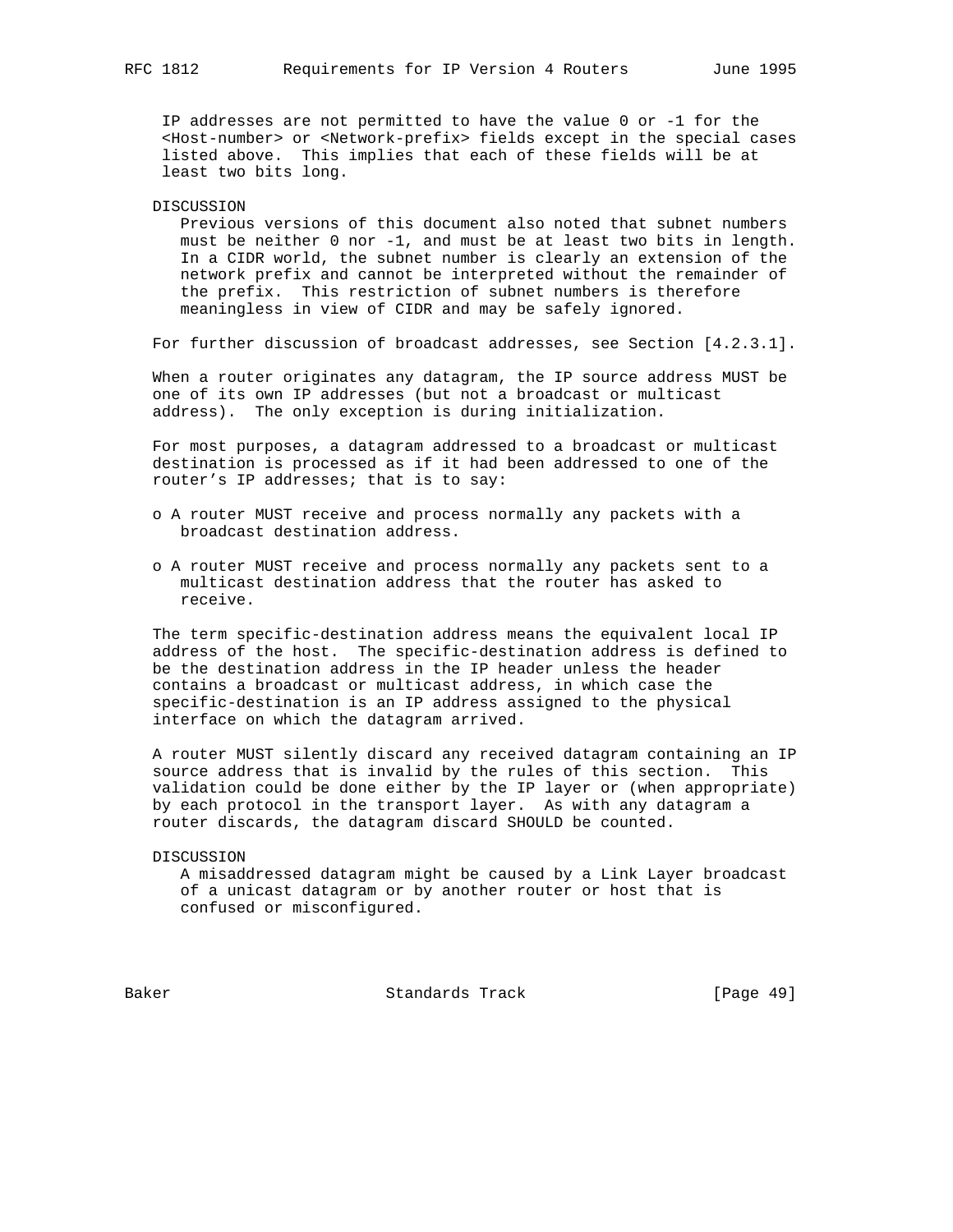## 4.2.3 SPECIFIC ISSUES

4.2.3.1 IP Broadcast Addresses

 For historical reasons, there are a number of IP addresses (some standard and some not) which are used to indicate that an IP packet is an IP broadcast. A router

- (1) MUST treat as IP broadcasts packets addressed to 255.255.255.255 or { <Network-prefix>, -1 }.
- (2) SHOULD silently discard on receipt (i.e., do not even deliver to applications in the router) any packet addressed to  $0.0.0.0$  or { <Network-prefix>, 0 }. If these packets are not silently discarded, they MUST be treated as IP broadcasts (see Section [5.3.5]). There MAY be a configuration option to allow receipt of these packets. This option SHOULD default to discarding them.
- (3) SHOULD (by default) use the limited broadcast address (255.255.255.255) when originating an IP broadcast destined for a connected (sub)network (except when sending an ICMP Address Mask Reply, as discussed in Section [4.3.3.9]). A router MUST receive limited broadcasts.
- (4) SHOULD NOT originate datagrams addressed to 0.0.0.0 or { <Network-prefix>, 0 }. There MAY be a configuration option to allow generation of these packets (instead of using the relevant 1s format broadcast). This option SHOULD default to not generating them.

#### DISCUSSION

 In the second bullet, the router obviously cannot recognize addresses of the form  $\{$  <Network-prefix>, 0  $\}$  if the router has no interface to that network prefix. In that case, the rules of the second bullet do not apply because, from the point of view of the router, the packet is not an IP broadcast packet.

# 4.2.3.2 IP Multicasting

 An IP router SHOULD satisfy the Host Requirements with respect to IP multicasting, as specified in [INTRO:2]. An IP router SHOULD support local IP multicasting on all connected networks. When a mapping from IP multicast addresses to link-layer addresses has been specified (see the various IP-over-xxx specifications), it SHOULD use that mapping, and MAY be configurable to use the link layer broadcast instead. On point-to-point links and all other interfaces, multicasts are encapsulated as link layer broadcasts. Support for

Baker Standards Track [Page 50]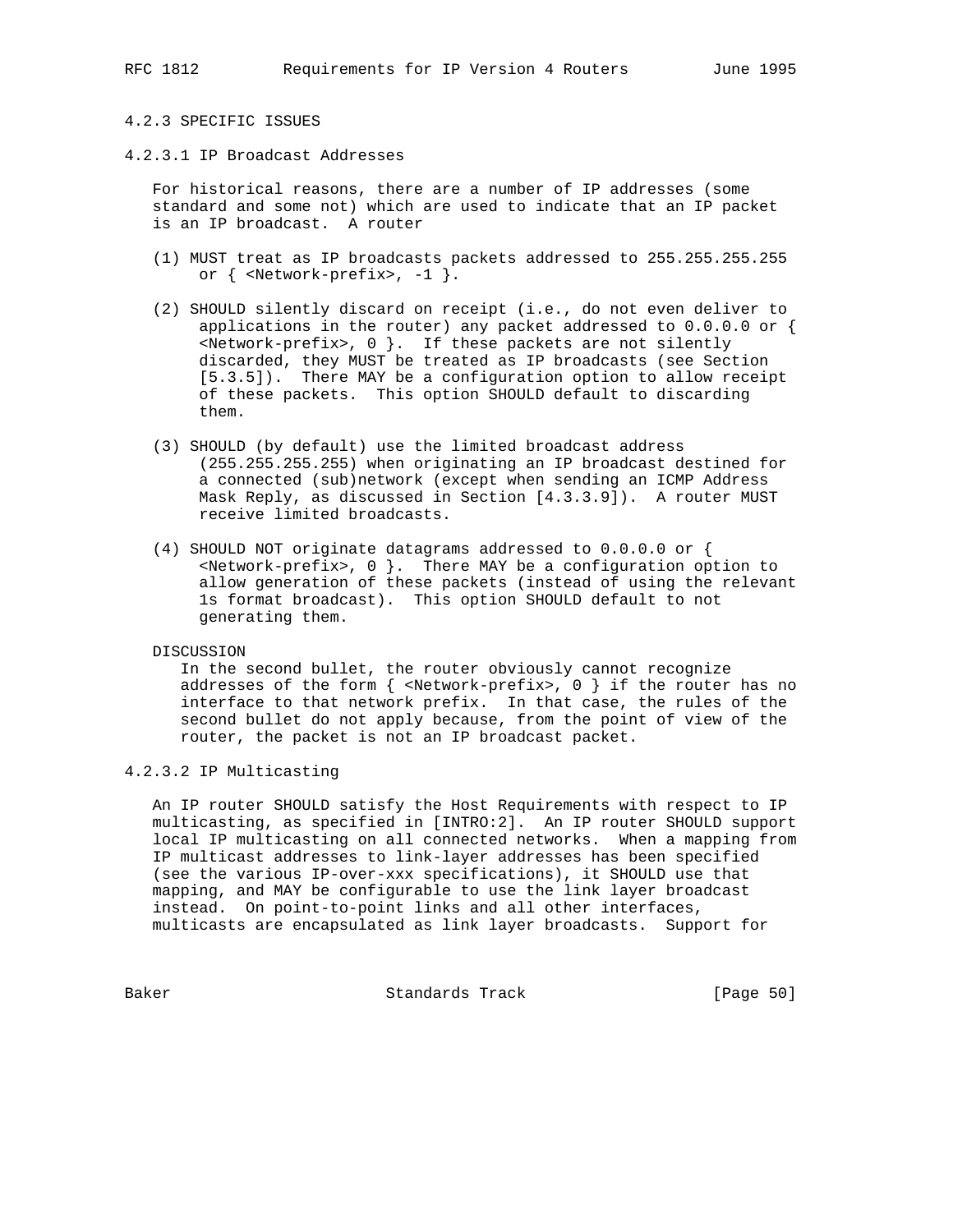local IP multicasting includes originating multicast datagrams, joining multicast groups and receiving multicast datagrams, and leaving multicast groups. This implies support for all of [INTERNET:4] including IGMP (see Section [4.4]).

#### DISCUSSION

 Although [INTERNET:4] is entitled Host Extensions for IP Multicasting, it applies to all IP systems, both hosts and routers. In particular, since routers may join multicast groups, it is correct for them to perform the host part of IGMP, reporting their group memberships to any multicast routers that may be present on their attached networks (whether or not they themselves are multicast routers).

 Some router protocols may specifically require support for IP multicasting (e.g., OSPF [ROUTE:1]), or may recommend it (e.g., ICMP Router Discovery [INTERNET:13]).

## 4.2.3.3 Path MTU Discovery

 To eliminate fragmentation or minimize it, it is desirable to know what is the path MTU along the path from the source to destination. The path MTU is the minimum of the MTUs of each hop in the path. [INTERNET:14] describes a technique for dynamically discovering the maximum transmission unit (MTU) of an arbitrary internet path. For a path that passes through a router that does not support [INTERNET:14], this technique might not discover the correct Path MTU, but it will always choose a Path MTU as accurate as, and in many cases more accurate than, the Path MTU that would be chosen by older techniques or the current practice.

 When a router is originating an IP datagram, it SHOULD use the scheme described in [INTERNET:14] to limit the datagram's size. If the router's route to the datagram's destination was learned from a routing protocol that provides Path MTU information, the scheme described in [INTERNET:14] is still used, but the Path MTU information from the routing protocol SHOULD be used as the initial guess as to the Path MTU and also as an upper bound on the Path MTU.

## 4.2.3.4 Subnetting

 Under certain circumstances, it may be desirable to support subnets of a particular network being interconnected only through a path that is not part of the subnetted network. This is known as discontiguous subnetwork support.

Routers MUST support discontiguous subnetworks.

Baker Standards Track [Page 51]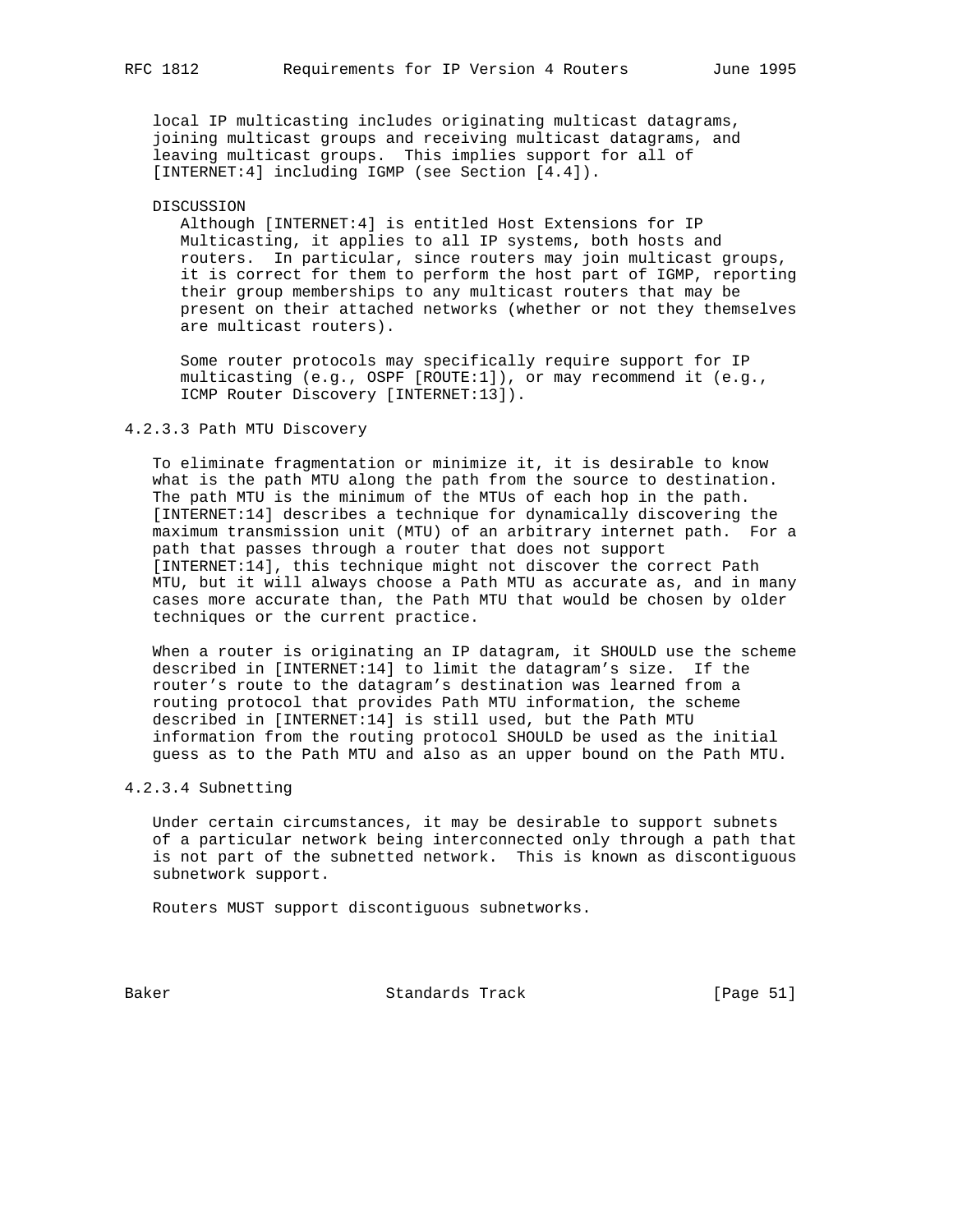IMPLEMENTATION

 In classical IP networks, this was very difficult to achieve; in CIDR networks, it is a natural by-product. Therefore, a router SHOULD NOT make assumptions about subnet architecture, but SHOULD treat each route as a generalized network prefix.

 DISCUSSION The Internet has been growing at a tremendous rate of late. This has been placing severe strains on the IP addressing technology. A major factor in this strain is the strict IP Address class boundaries. These make it difficult to efficiently size network prefixes to their networks and aggregate several network prefixes into a single route advertisement. By eliminating the strict class boundaries of the IP address and treating each route as a generalized network prefix, these strains may be greatly reduced.

 The technology for currently doing this is Classless Inter Domain Routing (CIDR) [INTERNET:15].

 For similar reasons, an address block associated with a given network prefix could be subdivided into subblocks of different sizes, so that the network prefixes associated with the subblocks would have different length. For example, within a block whose network prefix is 8 bits long, one subblock may have a 16 bit network prefix, another may have an 18 bit network prefix, and a third a 14 bit network prefix.

 Routers MUST support variable length network prefixes in both their interface configurations and their routing databases.

# 4.3 INTERNET CONTROL MESSAGE PROTOCOL - ICMP

4.3.1 INTRODUCTION

 ICMP is an auxiliary protocol, which provides routing, diagnostic and error functionality for IP. It is described in [INTERNET:8]. A router MUST support ICMP.

 ICMP messages are grouped in two classes that are discussed in the following sections:

ICMP error messages:

| Destination Unreachable | Section $4.3.3.1$ |
|-------------------------|-------------------|
| Redirect                | Section $4.3.3.2$ |
| Source Ouench           | Section $4.3.3.3$ |
| Time Exceeded           | Section $4.3.3.4$ |
| Parameter Problem       | Section $4.3.3.5$ |

Baker Standards Track [Page 52]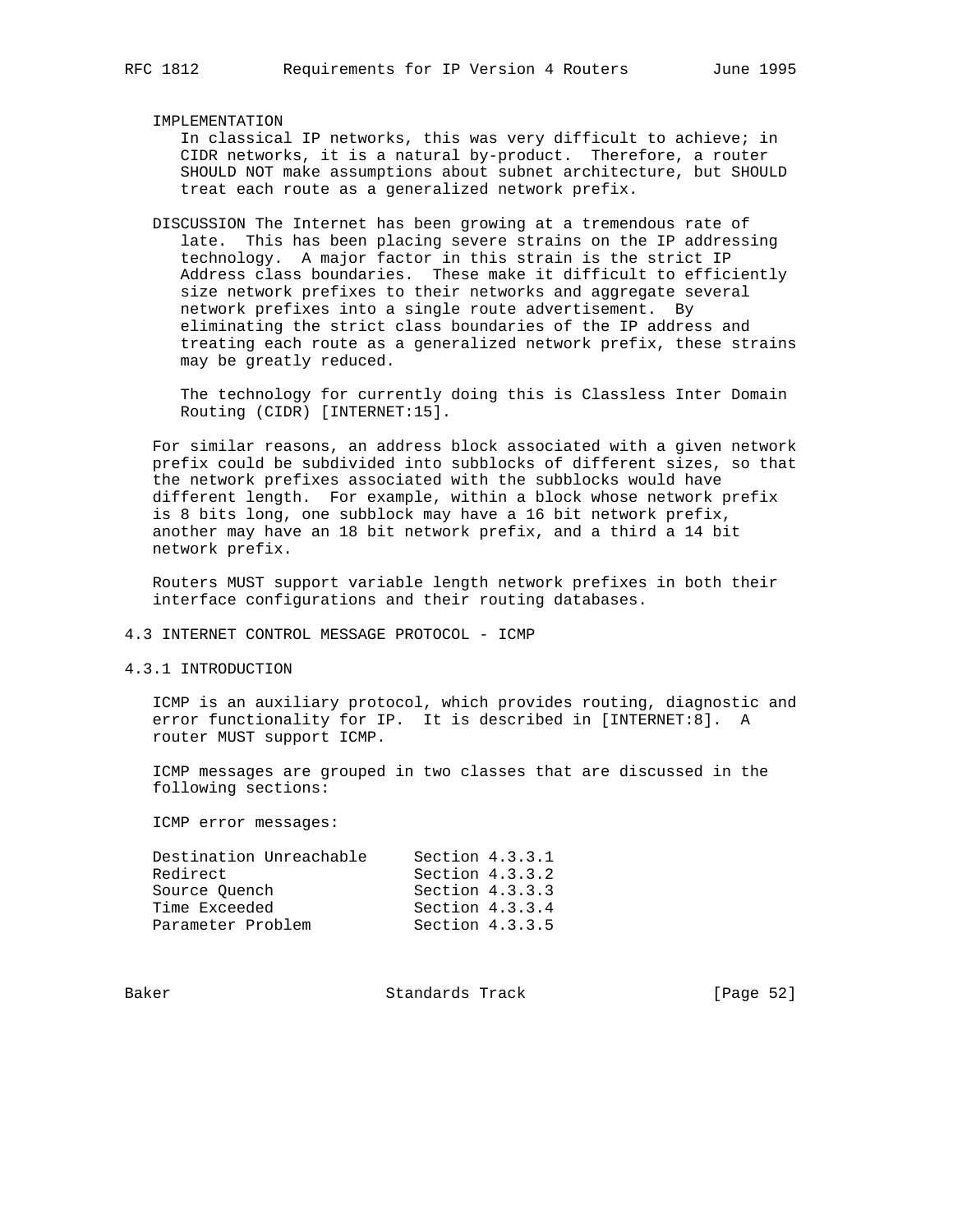| ICMP query messages: |                   |                  |
|----------------------|-------------------|------------------|
| Echo                 | Section $4.3.3.6$ |                  |
| Information          | Section 4.3.3.7   |                  |
| Timestamp            | Section $4.3.3.8$ |                  |
| Address Mask         | Section $4.3.3.9$ |                  |
| Router Discovery     |                   | Section 4.3.3.10 |
|                      |                   |                  |

General ICMP requirements and discussion are in the next section.

## 4.3.2 GENERAL ISSUES

4.3.2.1 Unknown Message Types

 If an ICMP message of unknown type is received, it MUST be passed to the ICMP user interface (if the router has one) or silently discarded (if the router does not have one).

4.3.2.2 ICMP Message TTL

 When originating an ICMP message, the router MUST initialize the TTL. The TTL for ICMP responses must not be taken from the packet that triggered the response.

4.3.2.3 Original Message Header

 Historically, every ICMP error message has included the Internet header and at least the first 8 data bytes of the datagram that triggered the error. This is no longer adequate, due to the use of IP-in-IP tunneling and other technologies. Therefore, the ICMP datagram SHOULD contain as much of the original datagram as possible without the length of the ICMP datagram exceeding 576 bytes. The returned IP header (and user data) MUST be identical to that which was received, except that the router is not required to undo any modifications to the IP header that are normally performed in forwarding that were performed before the error was detected (e.g., decrementing the TTL, or updating options). Note that the requirements of Section [4.3.3.5] supersede this requirement in some cases (i.e., for a Parameter Problem message, if the problem is in a modified field, the router must undo the modification). See Section  $[4.3.3.5]$ .

# 4.3.2.4 ICMP Message Source Address

 Except where this document specifies otherwise, the IP source address in an ICMP message originated by the router MUST be one of the IP addresses associated with the physical interface over which the ICMP message is transmitted. If the interface has no IP addresses

Baker Standards Track [Page 53]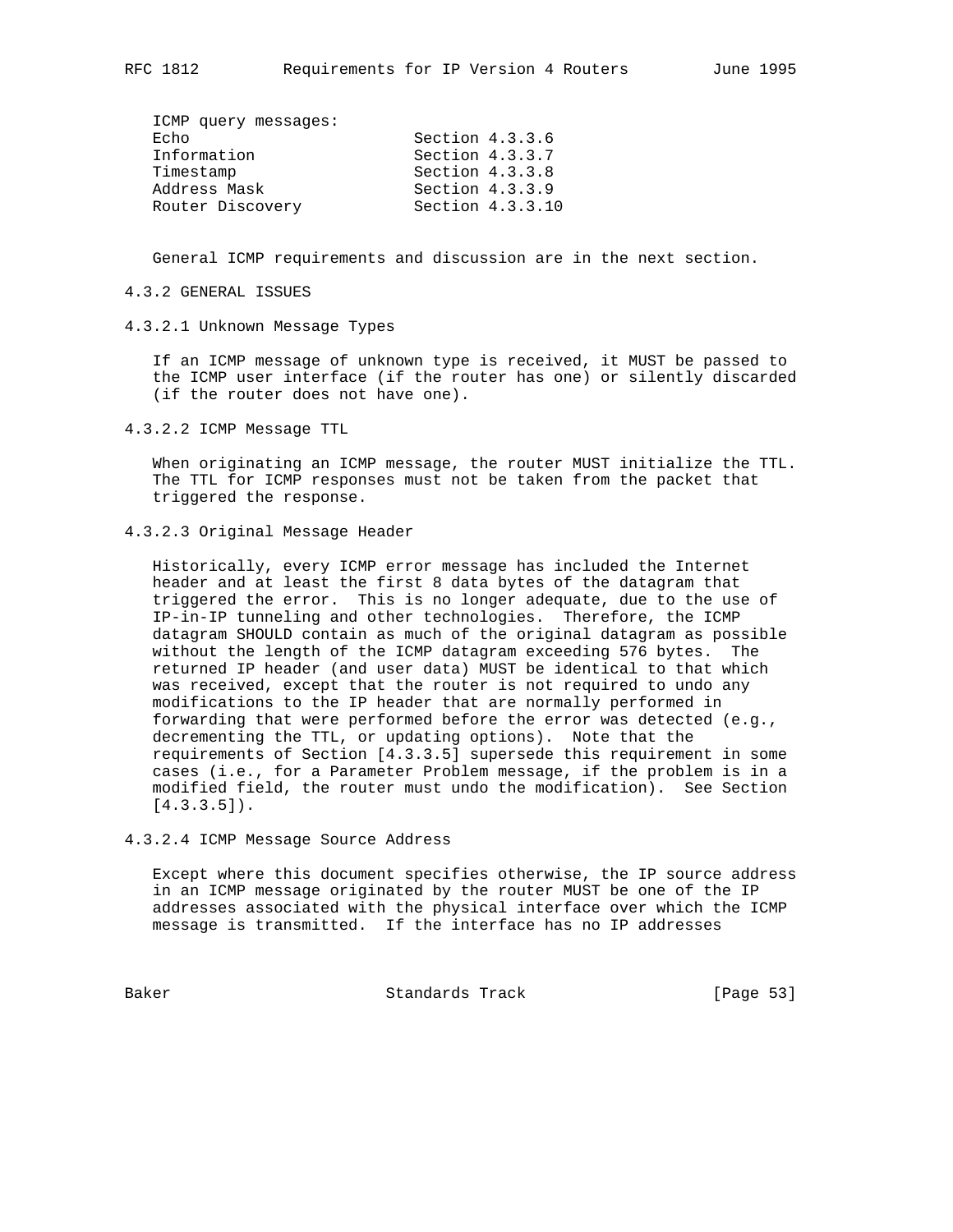associated with it, the router's router-id (see Section [5.2.5]) is used instead.

## 4.3.2.5 TOS and Precedence

 ICMP error messages SHOULD have their TOS bits set to the same value as the TOS bits in the packet that provoked the sending of the ICMP error message, unless setting them to that value would cause the ICMP error message to be immediately discarded because it could not be routed to its destination. Otherwise, ICMP error messages MUST be sent with a normal (i.e., zero) TOS. An ICMP reply message SHOULD have its TOS bits set to the same value as the TOS bits in the ICMP request that provoked the reply.

 ICMP Source Quench error messages, if sent at all, MUST have their IP Precedence field set to the same value as the IP Precedence field in the packet that provoked the sending of the ICMP Source Quench message. All other ICMP error messages (Destination Unreachable, Redirect, Time Exceeded, and Parameter Problem) SHOULD have their precedence value set to 6 (INTERNETWORK CONTROL) or 7 (NETWORK CONTROL). The IP Precedence value for these error messages MAY be settable.

 An ICMP reply message MUST have its IP Precedence field set to the same value as the IP Precedence field in the ICMP request that provoked the reply.

## 4.3.2.6 Source Route

 If the packet which provokes the sending of an ICMP error message contains a source route option, the ICMP error message SHOULD also contain a source route option of the same type (strict or loose), created by reversing the portion before the pointer of the route recorded in the source route option of the original packet UNLESS the ICMP error message is an ICMP Parameter Problem complaining about a source route option in the original packet, or unless the router is aware of policy that would prevent the delivery of the ICMP error message.

DISCUSSION

 In environments which use the U.S. Department of Defense security option (defined in [INTERNET:5]), ICMP messages may need to include a security option. Detailed information on this topic should be available from the Defense Communications Agency.

Baker Standards Track [Page 54]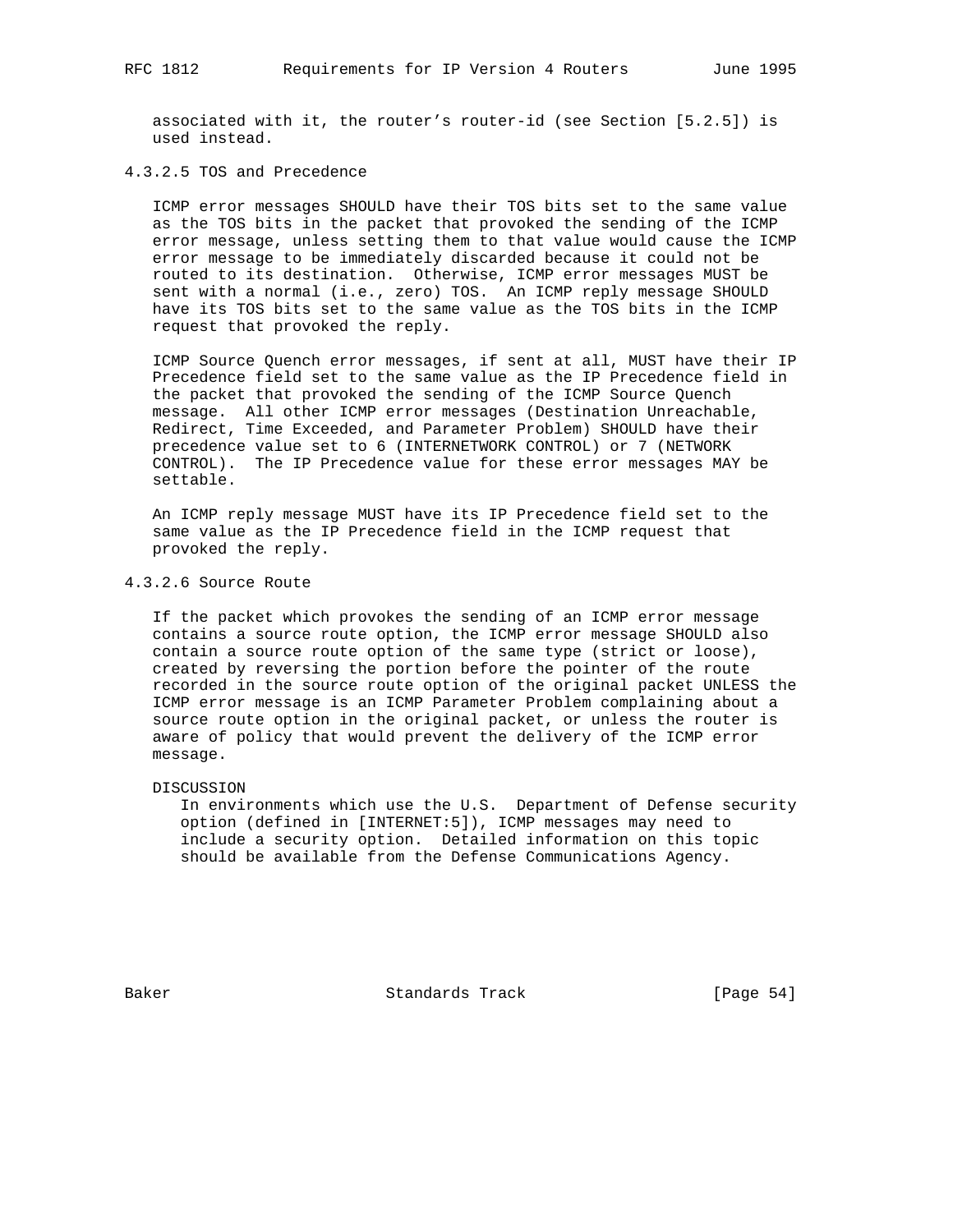# 4.3.2.7 When Not to Send ICMP Errors

An ICMP error message MUST NOT be sent as the result of receiving:

- o An ICMP error message, or
- o A packet which fails the IP header validation tests described in Section [5.2.2] (except where that section specifically permits the sending of an ICMP error message), or
- o A packet destined to an IP broadcast or IP multicast address, or
- o A packet sent as a Link Layer broadcast or multicast, or
- o A packet whose source address has a network prefix of zero or is an invalid source address (as defined in Section [5.3.7]), or
- o Any fragment of a datagram other then the first fragment (i.e., a packet for which the fragment offset in the IP header is nonzero).

 Furthermore, an ICMP error message MUST NOT be sent in any case where this memo states that a packet is to be silently discarded.

 NOTE: THESE RESTRICTIONS TAKE PRECEDENCE OVER ANY REQUIREMENT ELSEWHERE IN THIS DOCUMENT FOR SENDING ICMP ERROR MESSAGES.

DISCUSSION

 These rules aim to prevent the broadcast storms that have resulted from routers or hosts returning ICMP error messages in response to broadcast packets. For example, a broadcast UDP packet to a non existent port could trigger a flood of ICMP Destination Unreachable datagrams from all devices that do not have a client for that destination port. On a large Ethernet, the resulting collisions can render the network useless for a second or more.

 Every packet that is broadcast on the connected network should have a valid IP broadcast address as its IP destination (see Section [5.3.4] and [INTRO:2]). However, some devices violate this rule. To be certain to detect broadcast packets, therefore, routers are required to check for a link-layer broadcast as well as an IP-layer address.

 IMPLEMENTATION+ This requires that the link layer inform the IP layer when a link-layer broadcast packet has been received; see Section [3.1].

Baker Standards Track [Page 55]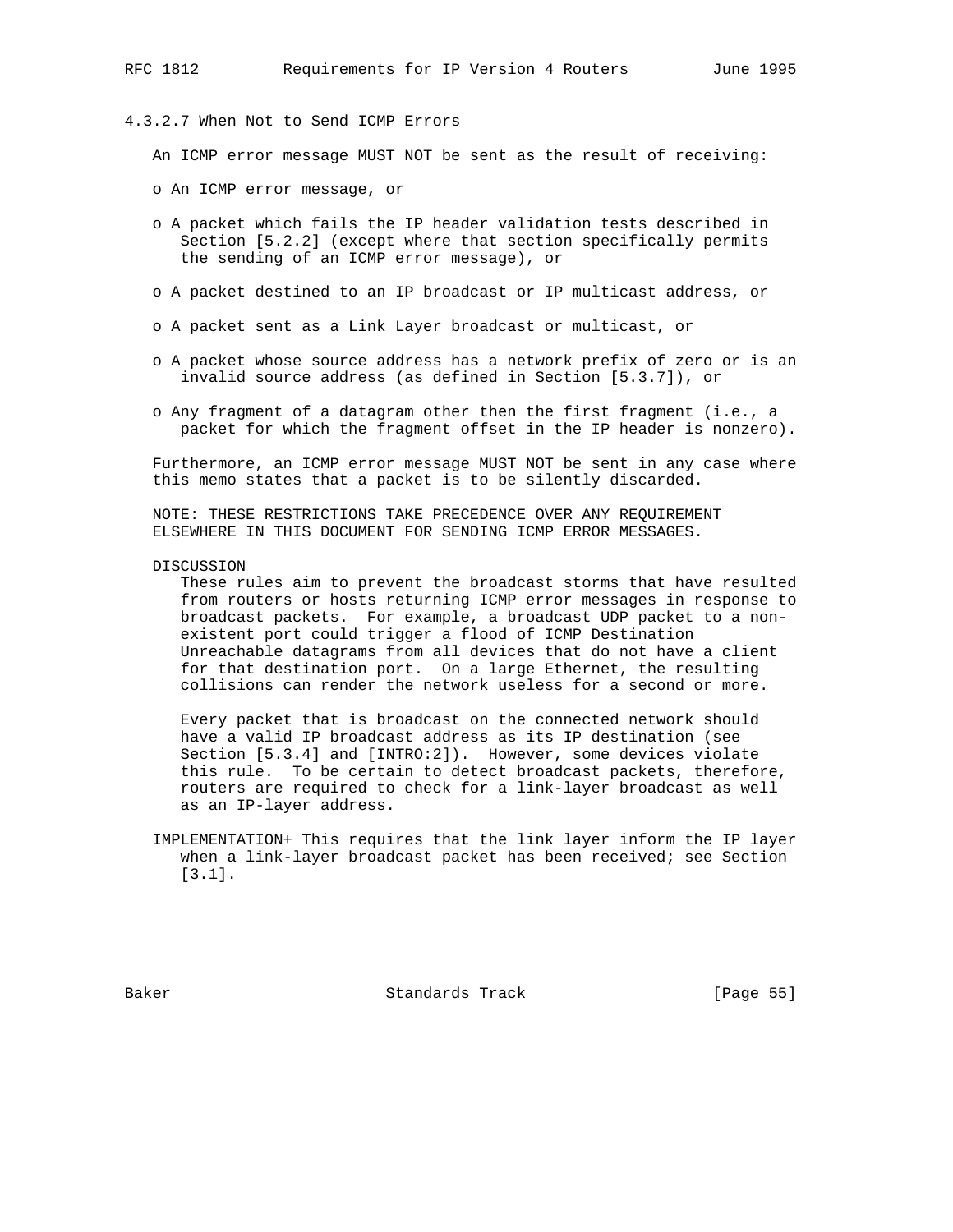## 4.3.2.8 Rate Limiting

 A router which sends ICMP Source Quench messages MUST be able to limit the rate at which the messages can be generated. A router SHOULD also be able to limit the rate at which it sends other sorts of ICMP error messages (Destination Unreachable, Redirect, Time Exceeded, Parameter Problem). The rate limit parameters SHOULD be settable as part of the configuration of the router. How the limits are applied (e.g., per router or per interface) is left to the implementor's discretion.

# DISCUSSION

- Two problems for a router sending ICMP error message are:
- (1) The consumption of bandwidth on the reverse path, and
- (2) The use of router resources (e.g., memory, CPU time)

 To help solve these problems a router can limit the frequency with which it generates ICMP error messages. For similar reasons, a router may limit the frequency at which some other sorts of messages, such as ICMP Echo Replies, are generated.

#### IMPLEMENTATION

 Various mechanisms have been used or proposed for limiting the rate at which ICMP messages are sent:

- (1) Count-based for example, send an ICMP error message for every N dropped packets overall or per given source host. This mechanism might be appropriate for ICMP Source Quench, if used, but probably not for other types of ICMP messages.
- (2) Timer-based for example, send an ICMP error message to a given source host or overall at most once per T milliseconds.
- (3) Bandwidth-based for example, limit the rate at which ICMP messages are sent over a particular interface to some fraction of the attached network's bandwidth.

## 4.3.3 SPECIFIC ISSUES

## 4.3.3.1 Destination Unreachable

 If a router cannot forward a packet because it has no routes at all (including no default route) to the destination specified in the packet, then the router MUST generate a Destination Unreachable, Code 0 (Network Unreachable) ICMP message. If the router does have routes to the destination network specified in the packet but the TOS specified for the routes is neither the default TOS (0000) nor the TOS of the packet that the router is attempting to route, then the

Baker Standards Track [Page 56]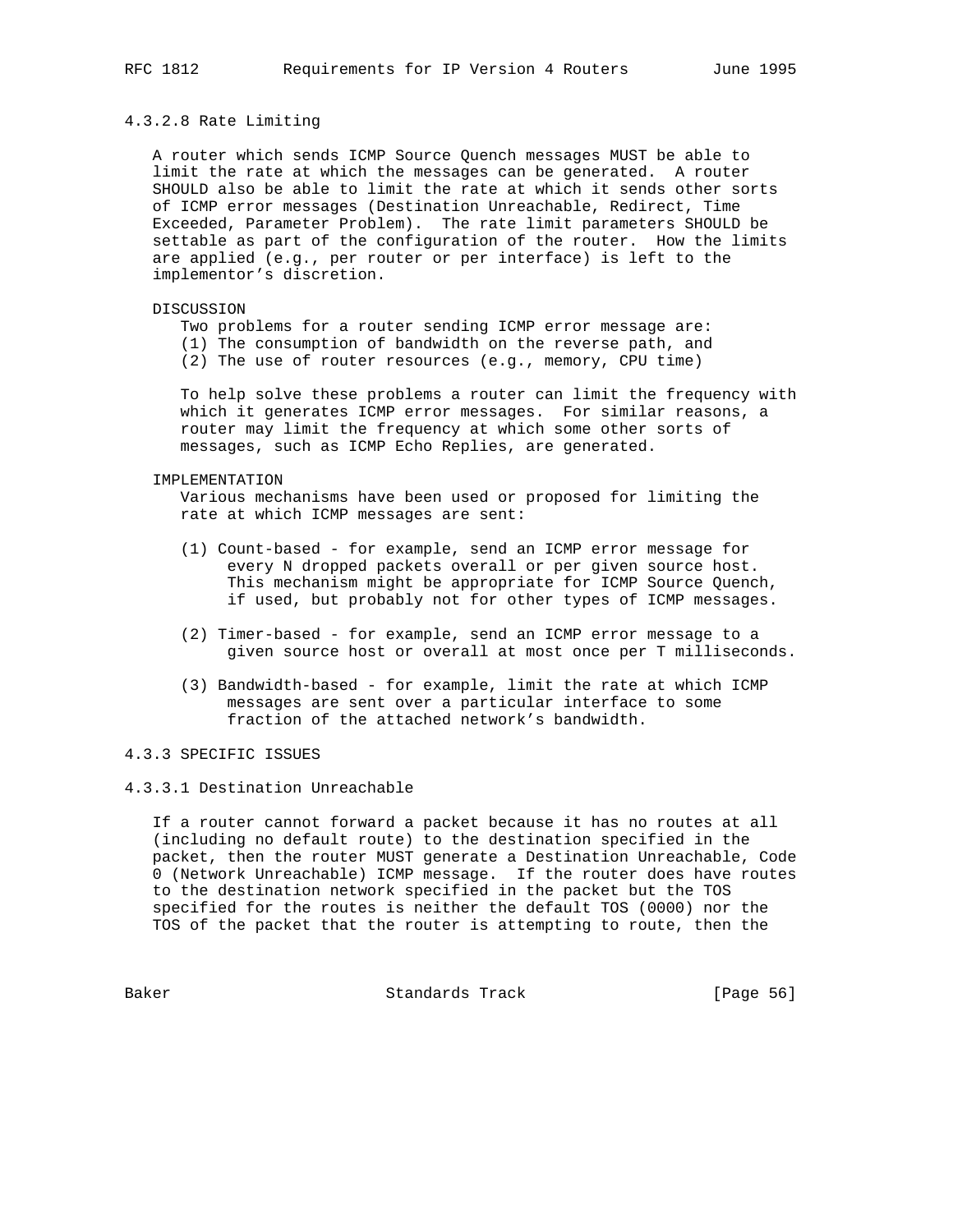router MUST generate a Destination Unreachable, Code 11 (Network Unreachable for TOS) ICMP message.

 If a packet is to be forwarded to a host on a network that is directly connected to the router (i.e., the router is the last-hop router) and the router has ascertained that there is no path to the destination host then the router MUST generate a Destination Unreachable, Code 1 (Host Unreachable) ICMP message. If a packet is to be forwarded to a host that is on a network that is directly connected to the router and the router cannot forward the packet because no route to the destination has a TOS that is either equal to the TOS requested in the packet or is the default TOS (0000) then the router MUST generate a Destination Unreachable, Code 12 (Host Unreachable for TOS) ICMP message.

#### DISCUSSION

 The intent is that a router generates the "generic" host/network unreachable if it has no path at all (including default routes) to the destination. If the router has one or more paths to the destination, but none of those paths have an acceptable TOS, then the router generates the "unreachable for TOS" message.

## 4.3.3.2 Redirect

 The ICMP Redirect message is generated to inform a local host that it should use a different next hop router for certain traffic.

 Contrary to [INTRO:2], a router MAY ignore ICMP Redirects when choosing a path for a packet originated by the router if the router is running a routing protocol or if forwarding is enabled on the router and on the interface over which the packet is being sent.

## 4.3.3.3 Source Quench

 A router SHOULD NOT originate ICMP Source Quench messages. As specified in Section [4.3.2], a router that does originate Source Quench messages MUST be able to limit the rate at which they are generated.

#### DISCUSSION

 Research seems to suggest that Source Quench consumes network bandwidth but is an ineffective (and unfair) antidote to congestion. See, for example, [INTERNET:9] and [INTERNET:10]. Section [5.3.6] discusses the current thinking on how routers ought to deal with overload and network congestion.

A router MAY ignore any ICMP Source Quench messages it receives.

Baker Standards Track [Page 57]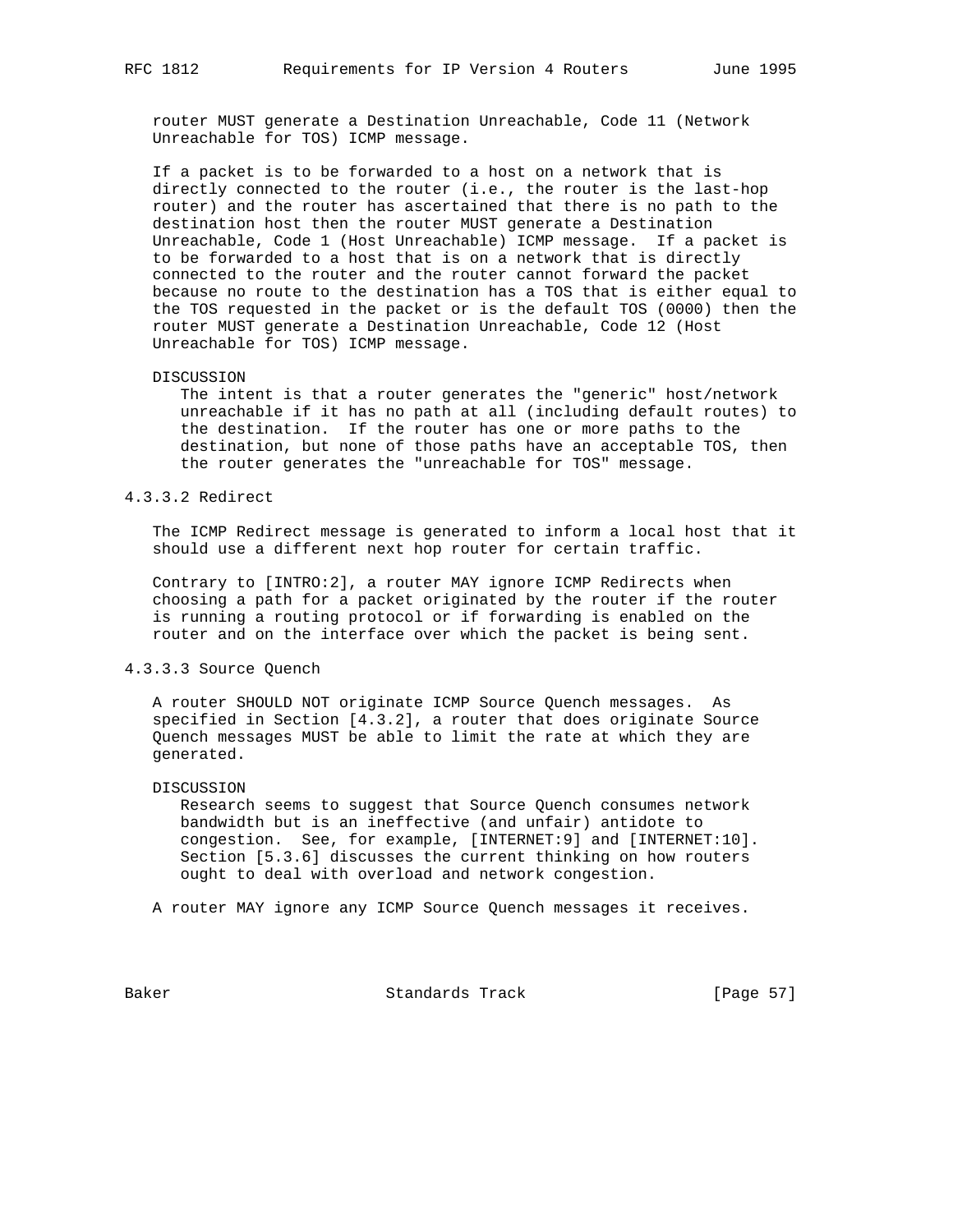#### DISCUSSION

 A router itself may receive a Source Quench as the result of originating a packet sent to another router or host. Such datagrams might be, e.g., an EGP update sent to another router, or a telnet stream sent to a host. A mechanism has been proposed ([INTERNET:11], [INTERNET:12]) to make the IP layer respond directly to Source Quench by controlling the rate at which packets are sent, however, this proposal is currently experimental and not currently recommended.

## 4.3.3.4 Time Exceeded

 When a router is forwarding a packet and the TTL field of the packet is reduced to 0, the requirements of section [5.2.3.8] apply.

 When the router is reassembling a packet that is destined for the router, it is acting as an Internet host. [INTRO:2]'s reassembly requirements therefore apply.

 When the router receives (i.e., is destined for the router) a Time Exceeded message, it MUST comply with [INTRO:2].

4.3.3.5 Parameter Problem

 A router MUST generate a Parameter Problem message for any error not specifically covered by another ICMP message. The IP header field or IP option including the byte indicated by the pointer field MUST be included unchanged in the IP header returned with this ICMP message. Section [4.3.2] defines an exception to this requirement.

 A new variant of the Parameter Problem message was defined in [INTRO:2]:

Code 1 = required option is missing.

 DISCUSSION This variant is currently in use in the military community for a missing security option.

4.3.3.6 Echo Request/Reply

 A router MUST implement an ICMP Echo server function that receives Echo Requests sent to the router, and sends corresponding Echo Replies. A router MUST be prepared to receive, reassemble and echo an ICMP Echo Request datagram at least as the maximum of 576 and the MTUs of all the connected networks.

 The Echo server function MAY choose not to respond to ICMP echo requests addressed to IP broadcast or IP multicast addresses.

Baker Standards Track [Page 58]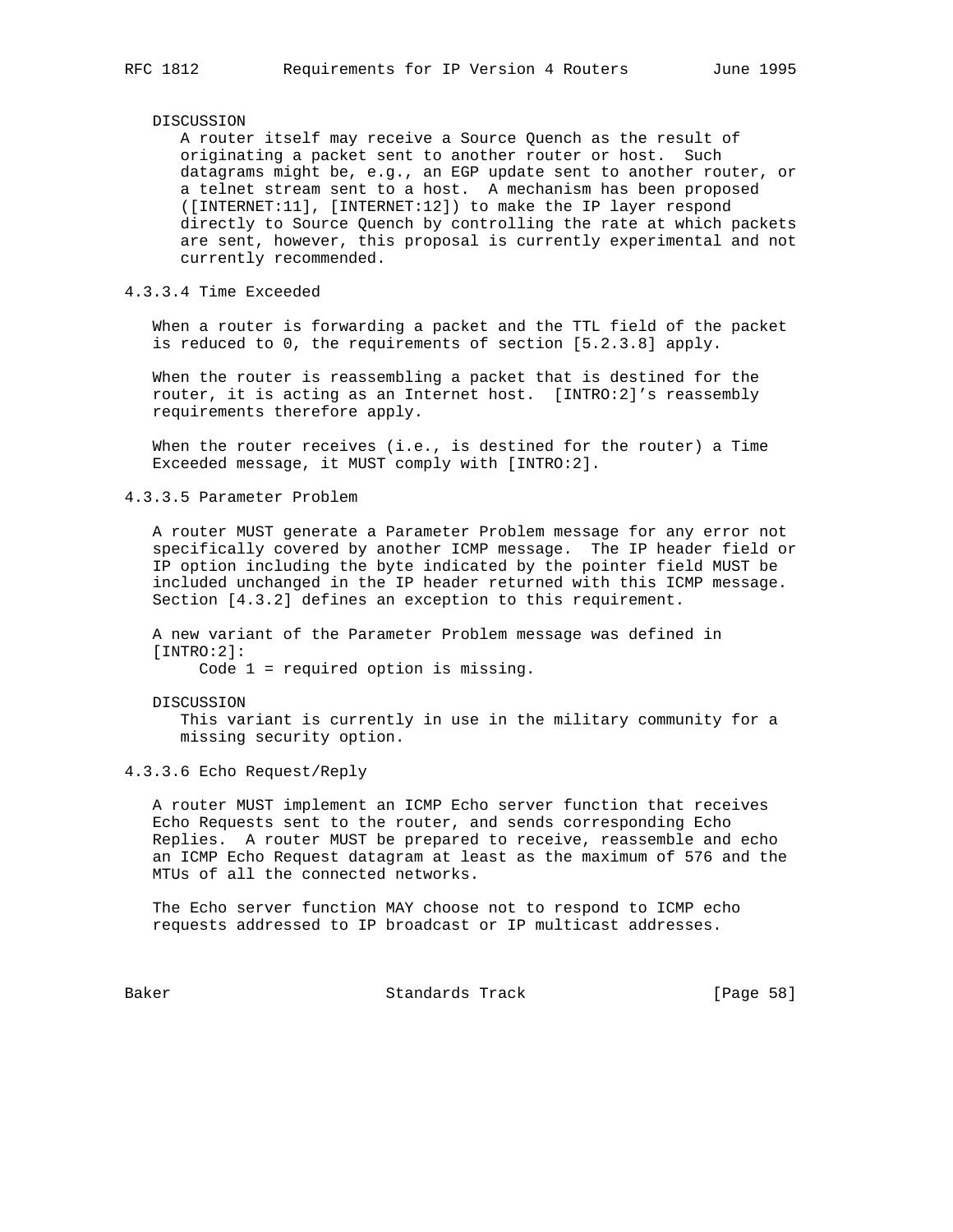A router SHOULD have a configuration option that, if enabled, causes the router to silently ignore all ICMP echo requests; if provided, this option MUST default to allowing responses.

DISCUSSION

 The neutral provision about responding to broadcast and multicast Echo Requests derives from [INTRO:2]'s "Echo Request/Reply" section.

 As stated in Section [10.3.3], a router MUST also implement a user/application-layer interface for sending an Echo Request and receiving an Echo Reply, for diagnostic purposes. All ICMP Echo Reply messages MUST be passed to this interface.

 The IP source address in an ICMP Echo Reply MUST be the same as the specific-destination address of the corresponding ICMP Echo Request message.

 Data received in an ICMP Echo Request MUST be entirely included in the resulting Echo Reply.

 If a Record Route and/or Timestamp option is received in an ICMP Echo Request, this option (these options) SHOULD be updated to include the current router and included in the IP header of the Echo Reply message, without truncation. Thus, the recorded route will be for the entire round trip.

 If a Source Route option is received in an ICMP Echo Request, the return route MUST be reversed and used as a Source Route option for the Echo Reply message, unless the router is aware of policy that would prevent the delivery of the message.

4.3.3.7 Information Request/Reply

A router SHOULD NOT originate or respond to these messages.

DISCUSSION

 The Information Request/Reply pair was intended to support self configuring systems such as diskless workstations, to allow them to discover their IP network prefixes at boot time. However, these messages are now obsolete. The RARP and BOOTP protocols provide better mechanisms for a host to discover its own IP address.

4.3.3.8 Timestamp and Timestamp Reply

 A router MAY implement Timestamp and Timestamp Reply. If they are implemented then:

Baker Standards Track [Page 59]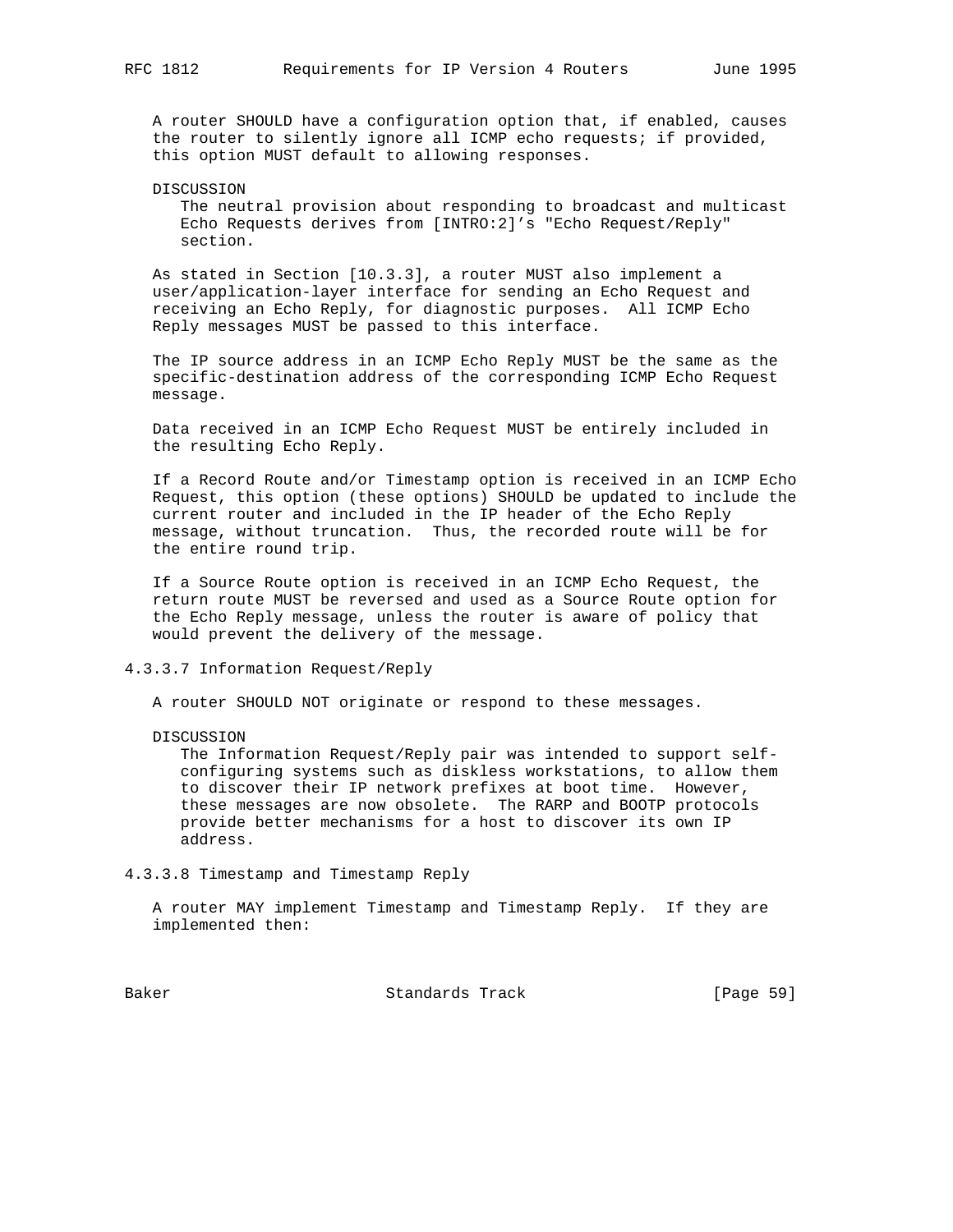- o The ICMP Timestamp server function MUST return a Timestamp Reply to every Timestamp message that is received. It SHOULD be designed for minimum variability in delay.
- o An ICMP Timestamp Request message to an IP broadcast or IP multicast address MAY be silently discarded.
- o The IP source address in an ICMP Timestamp Reply MUST be the same as the specific-destination address of the corresponding Timestamp Request message.
- o If a Source Route option is received in an ICMP Timestamp Request, the return route MUST be reversed and used as a Source Route option for the Timestamp Reply message, unless the router is aware of policy that would prevent the delivery of the message.
- o If a Record Route and/or Timestamp option is received in a Timestamp Request, this (these) option(s) SHOULD be updated to include the current router and included in the IP header of the Timestamp Reply message.
- o If the router provides an application-layer interface for sending Timestamp Request messages then incoming Timestamp Reply messages MUST be passed up to the ICMP user interface.

 The preferred form for a timestamp value (the standard value) is milliseconds since midnight, Universal Time. However, it may be difficult to provide this value with millisecond resolution. For example, many systems use clocks that update only at line frequency, 50 or 60 times per second. Therefore, some latitude is allowed in a standard value:

- (a) A standard value MUST be updated at least 16 times per second (i.e., at most the six low-order bits of the value may be undefined).
- (b) The accuracy of a standard value MUST approximate that of operator-set CPU clocks, i.e., correct within a few minutes.

#### IMPLEMENTATION

 To meet the second condition, a router may need to query some time server when the router is booted or restarted. It is recommended that the UDP Time Server Protocol be used for this purpose. A more advanced implementation would use the Network Time Protocol (NTP) to achieve nearly millisecond clock synchronization; however, this is not required.

Baker Standards Track [Page 60]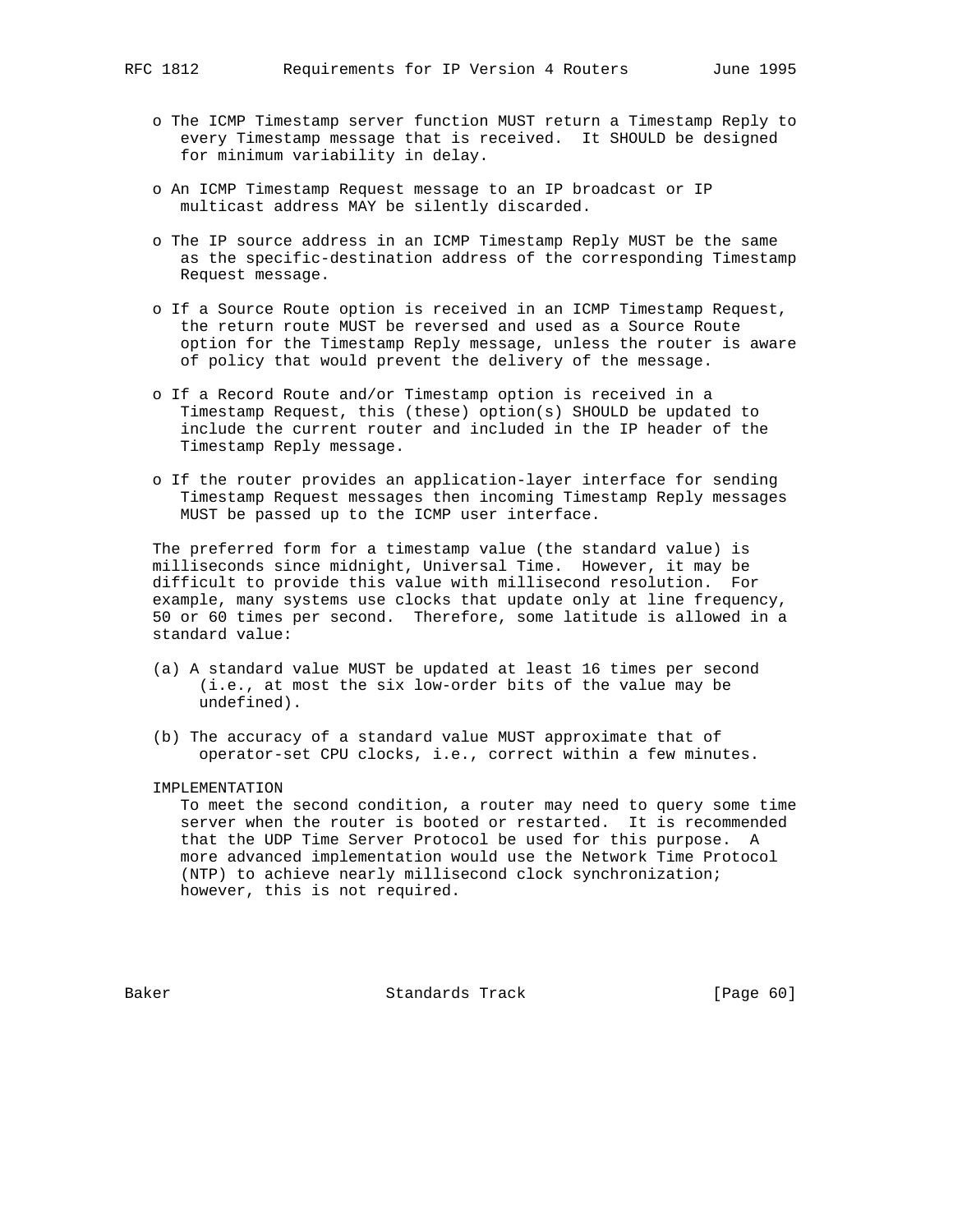# 4.3.3.9 Address Mask Request/Reply

 A router MUST implement support for receiving ICMP Address Mask Request messages and responding with ICMP Address Mask Reply messages. These messages are defined in [INTERNET:2].

 A router SHOULD have a configuration option for each logical interface specifying whether the router is allowed to answer Address Mask Requests for that interface; this option MUST default to allowing responses. A router MUST NOT respond to an Address Mask Request before the router knows the correct address mask.

 A router MUST NOT respond to an Address Mask Request that has a source address of 0.0.0.0 and which arrives on a physical interface that has associated with it multiple logical interfaces and the address masks for those interfaces are not all the same.

 A router SHOULD examine all ICMP Address Mask Replies that it receives to determine whether the information it contains matches the router's knowledge of the address mask. If the ICMP Address Mask Reply appears to be in error, the router SHOULD log the address mask and the sender's IP address. A router MUST NOT use the contents of an ICMP Address Mask Reply to determine the correct address mask.

 Because hosts may not be able to learn the address mask if a router is down when the host boots up, a router MAY broadcast a gratuitous ICMP Address Mask Reply on each of its logical interfaces after it has configured its own address masks. However, this feature can be dangerous in environments that use variable length address masks. Therefore, if this feature is implemented, gratuitous Address Mask Replies MUST NOT be broadcast over any logical interface(s) which either:

- o Are not configured to send gratuitous Address Mask Replies. Each logical interface MUST have a configuration parameter controlling this, and that parameter MUST default to not sending the gratuitous Address Mask Replies.
- o Share subsuming (but not identical) network prefixes and physical interface.

The  $\{$  <Network-prefix>, -1  $\}$  form of the IP broadcast address MUST be used for broadcast Address Mask Replies.

DISCUSSION

 The ability to disable sending Address Mask Replies by routers is required at a few sites that intentionally lie to their hosts about the address mask. The need for this is expected to go away

Baker Standards Track [Page 61]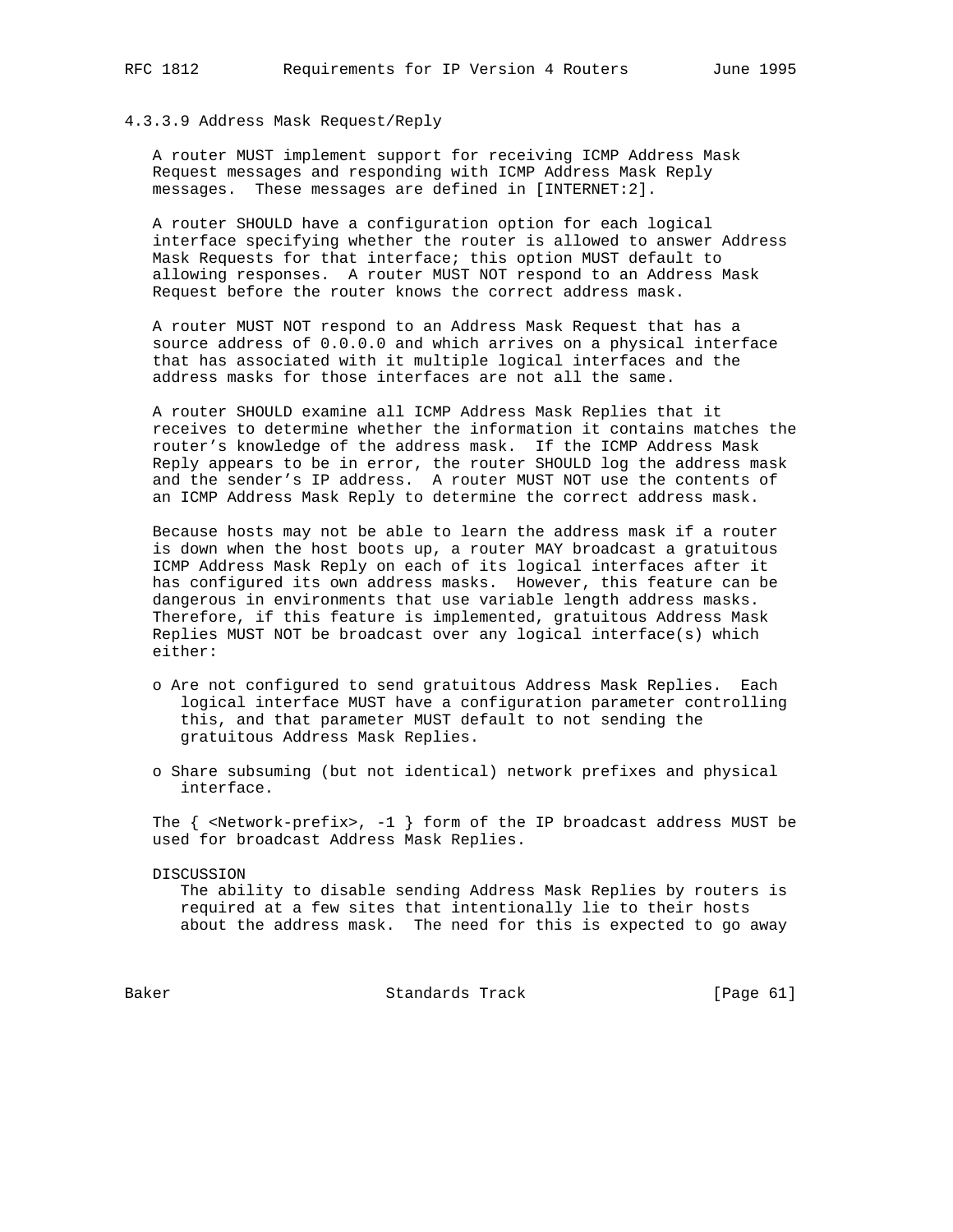as more and more hosts become compliant with the Host Requirements standards.

 The reason for both the second bullet above and the requirement about which IP broadcast address to use is to prevent problems when multiple IP network prefixes are in use on the same physical network.

4.3.3.10 Router Advertisement and Solicitations

 An IP router MUST support the router part of the ICMP Router Discovery Protocol [INTERNET:13] on all connected networks on which the router supports either IP multicast or IP broadcast addressing. The implementation MUST include all the configuration variables specified for routers, with the specified defaults.

DISCUSSION

 Routers are not required to implement the host part of the ICMP Router Discovery Protocol, but might find it useful for operation while IP forwarding is disabled (i.e., when operating as a host).

- DISCUSSION We note that it is quite common for hosts to use RIP Version 1 as the router discovery protocol. Such hosts listen to RIP traffic and use and use information extracted from that traffic to discover routers and to make decisions as to which router to use as a first-hop router for a given destination. While this behavior is discouraged, it is still common and implementors should be aware of it.
- 4.4 INTERNET GROUP MANAGEMENT PROTOCOL IGMP

 IGMP [INTERNET:4] is a protocol used between hosts and multicast routers on a single physical network to establish hosts' membership in particular multicast groups. Multicast routers use this information, in conjunction with a multicast routing protocol, to support IP multicast forwarding across the Internet.

A router SHOULD implement the host part of IGMP.

Baker Standards Track [Page 62]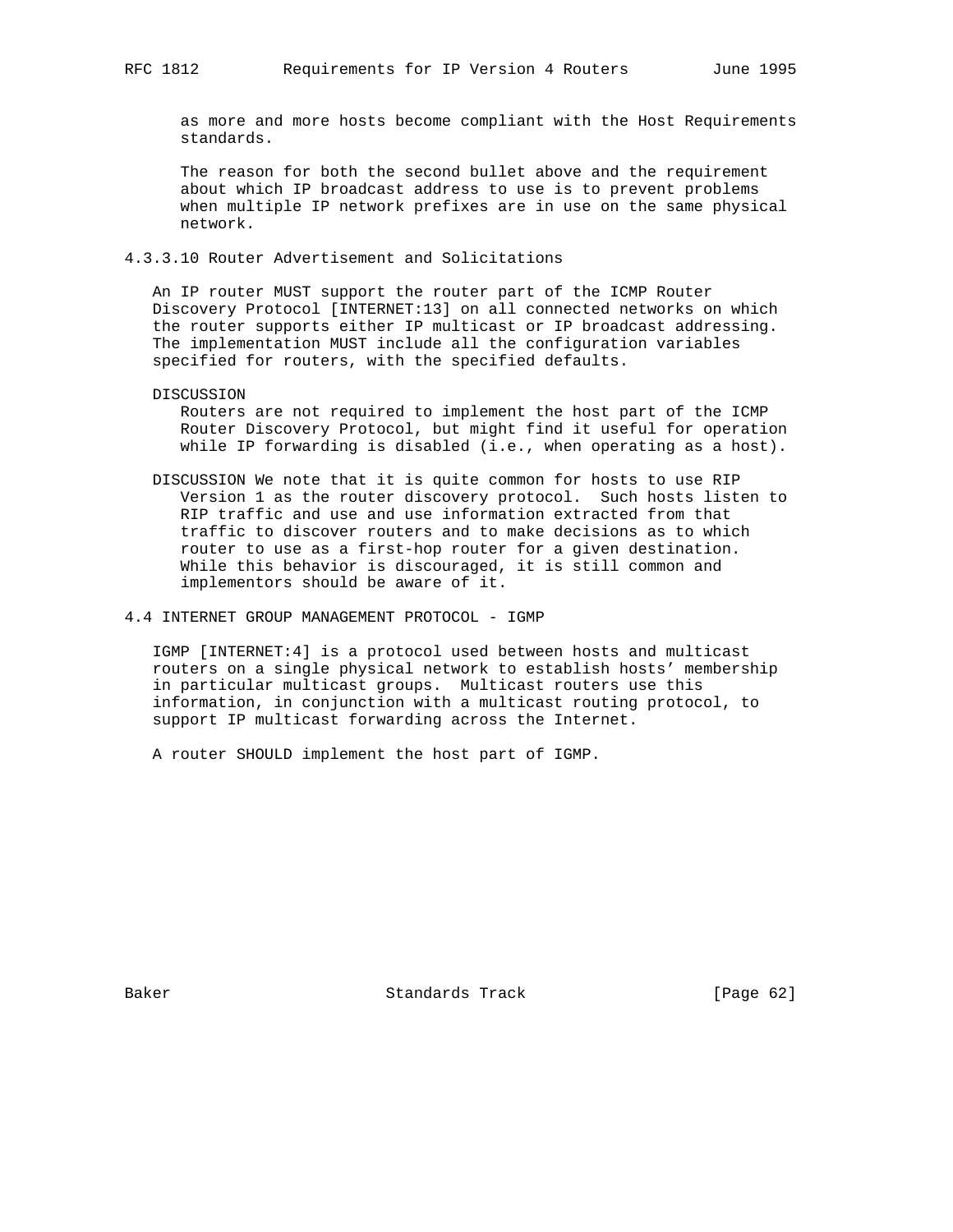# 5. INTERNET LAYER - FORWARDING

#### 5.1 INTRODUCTION

This section describes the process of forwarding packets.

5.2 FORWARDING WALK-THROUGH

 There is no separate specification of the forwarding function in IP. Instead, forwarding is covered by the protocol specifications for the internet layer protocols ([INTERNET:1], [INTERNET:2], [INTERNET:3], [INTERNET:8], and [ROUTE:11]).

5.2.1 Forwarding Algorithm

 Since none of the primary protocol documents describe the forwarding algorithm in any detail, we present it here. This is just a general outline, and omits important details, such as handling of congestion, that are dealt with in later sections.

 It is not required that an implementation follow exactly the algorithms given in sections [5.2.1.1], [5.2.1.2], and [5.2.1.3]. Much of the challenge of writing router software is to maximize the rate at which the router can forward packets while still achieving the same effect of the algorithm. Details of how to do that are beyond the scope of this document, in part because they are heavily dependent on the architecture of the router. Instead, we merely point out the order dependencies among the steps:

- (1) A router MUST verify the IP header, as described in section [5.2.2], before performing any actions based on the contents of the header. This allows the router to detect and discard bad packets before the expenditure of other resources.
- (2) Processing of certain IP options requires that the router insert its IP address into the option. As noted in Section [5.2.4], the address inserted MUST be the address of the logical interface on which the packet is sent or the router's router-id if the packet is sent over an unnumbered interface. Thus, processing of these options cannot be completed until after the output interface is chosen.
- (3) The router cannot check and decrement the TTL before checking whether the packet should be delivered to the router itself, for reasons mentioned in Section [4.2.2.9].
- (4) More generally, when a packet is delivered locally to the router, its IP header MUST NOT be modified in any way (except that a

Baker Standards Track [Page 63]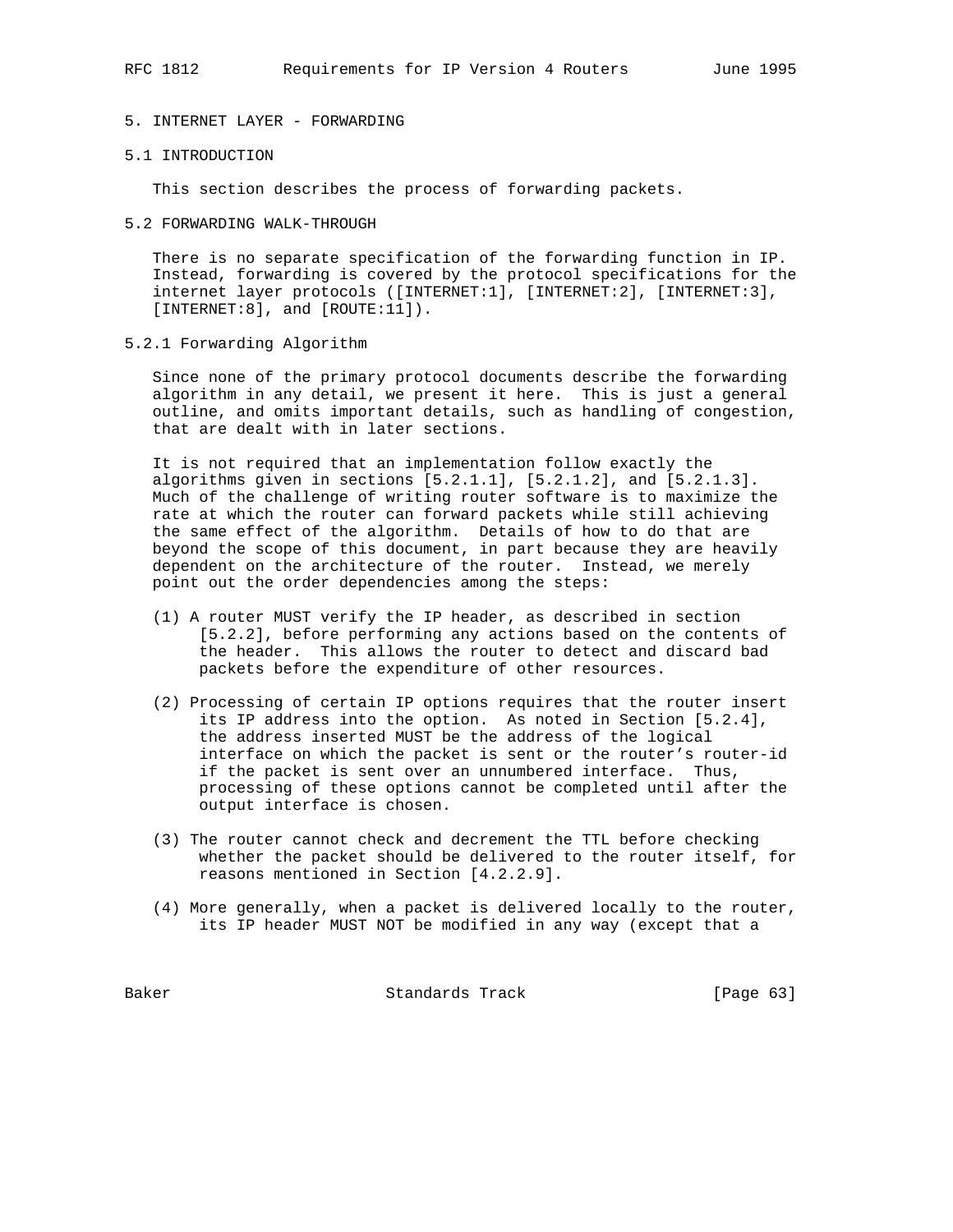router may be required to insert a timestamp into any Timestamp options in the IP header). Thus, before the router determines whether the packet is to be delivered locally to the router, it cannot update the IP header in any way that it is not prepared to undo.

# 5.2.1.1 General

 This section covers the general forwarding algorithm. This algorithm applies to all forms of packets to be forwarded: unicast, multicast, and broadcast.

- (1) The router receives the IP packet (plus additional information about it, as described in Section [3.1]) from the Link Layer.
- (2) The router validates the IP header, as described in Section [5.2.2]. Note that IP reassembly is not done, except on IP fragments to be queued for local delivery in step (4).
- (3) The router performs most of the processing of any IP options. As described in Section [5.2.4], some IP options require additional processing after the routing decision has been made.
- (4) The router examines the destination IP address of the IP datagram, as described in Section [5.2.3], to determine how it should continue to process the IP datagram. There are three possibilities:
	- o The IP datagram is destined for the router, and should be queued for local delivery, doing reassembly if needed.
	- o The IP datagram is not destined for the router, and should be queued for forwarding.
	- o The IP datagram should be queued for forwarding, but (a copy) must also be queued for local delivery.

5.2.1.2 Unicast

 Since the local delivery case is well covered by [INTRO:2], the following assumes that the IP datagram was queued for forwarding. If the destination is an IP unicast address:

 (5) The forwarder determines the next hop IP address for the packet, usually by looking up the packet's destination in the router's routing table. This procedure is described in more detail in Section [5.2.4]. This procedure also decides which network

Baker Standards Track [Page 64]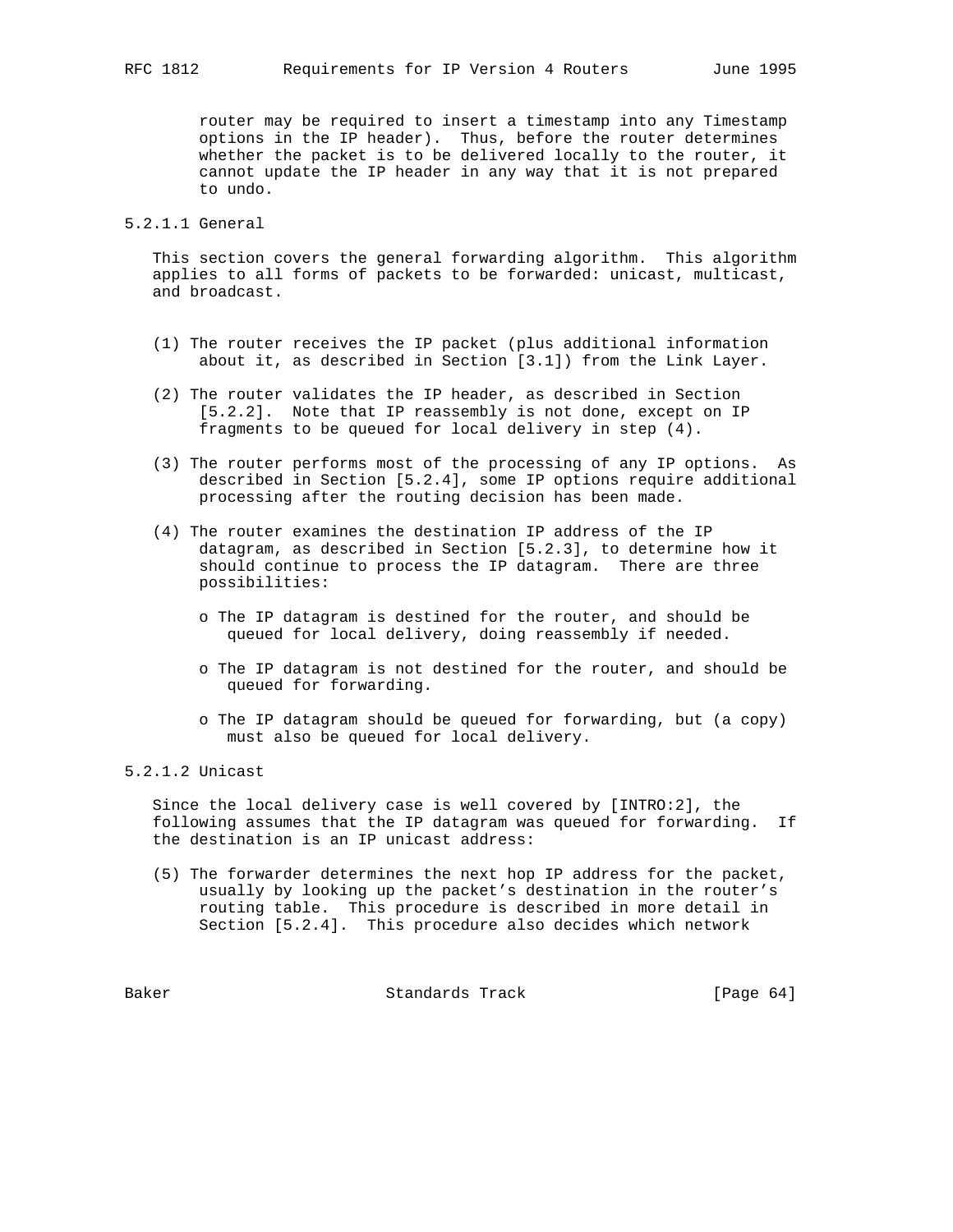interface should be used to send the packet.

- (6) The forwarder verifies that forwarding the packet is permitted. The source and destination addresses should be valid, as described in Section [5.3.7] and Section [5.3.4] If the router supports administrative constraints on forwarding, such as those described in Section [5.3.9], those constraints must be satisfied.
- (7) The forwarder decrements (by at least one) and checks the packet's TTL, as described in Section [5.3.1].
- (8) The forwarder performs any IP option processing that could not be completed in step 3.
- (9) The forwarder performs any necessary IP fragmentation, as described in Section [4.2.2.7]. Since this step occurs after outbound interface selection (step 5), all fragments of the same datagram will be transmitted out the same interface.
- (10) The forwarder determines the Link Layer address of the packet's next hop. The mechanisms for doing this are Link Layer dependent (see chapter 3).
- (11) The forwarder encapsulates the IP datagram (or each of the fragments thereof) in an appropriate Link Layer frame and queues it for output on the interface selected in step 5.
- (12) The forwarder sends an ICMP redirect if necessary, as described in Section [4.3.3.2].

5.2.1.3 Multicast

If the destination is an IP multicast, the following steps are taken.

 Note that the main differences between the forwarding of IP unicasts and the forwarding of IP multicasts are

- o IP multicasts are usually forwarded based on both the datagram's source and destination IP addresses,
- o IP multicast uses an expanding ring search,
- o IP multicasts are forwarded as Link Level multicasts, and
- o ICMP errors are never sent in response to IP multicast datagrams.

Baker Standards Track [Page 65]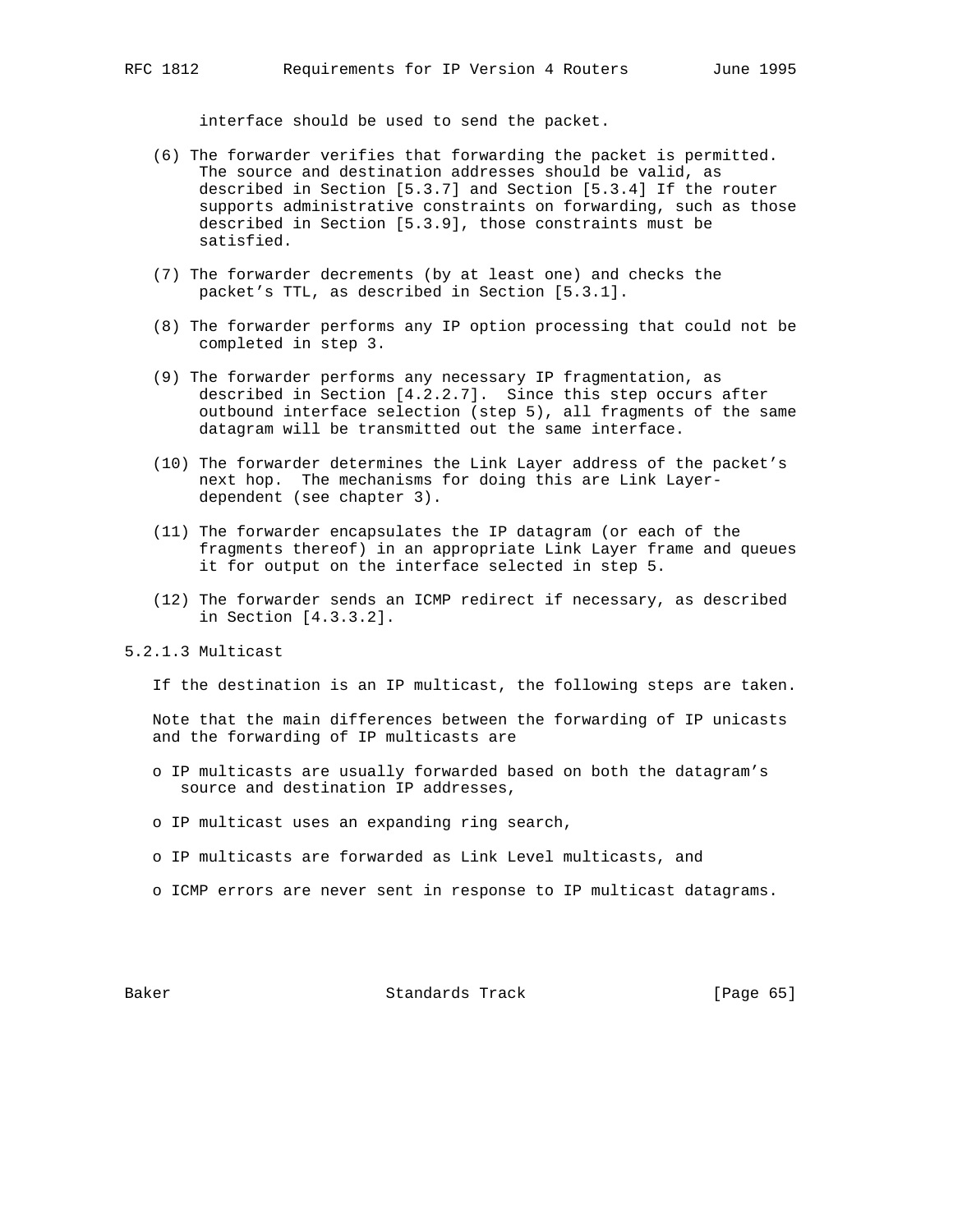Note that the forwarding of IP multicasts is still somewhat experimental. As a result, the algorithm presented below is not mandatory, and is provided as an example only.

- (5a) Based on the IP source and destination addresses found in the datagram header, the router determines whether the datagram has been received on the proper interface for forwarding. If not, the datagram is dropped silently. The method for determining the proper receiving interface depends on the multicast routing algorithm(s) in use. In one of the simplest algorithms, reverse path forwarding (RPF), the proper interface is the one that would be used to forward unicasts back to the datagram source.
- (6a) Based on the IP source and destination addresses found in the datagram header, the router determines the datagram's outgoing interfaces. To implement IP multicast's expanding ring search (see [INTERNET:4]) a minimum TTL value is specified for each outgoing interface. A copy of the multicast datagram is forwarded out each outgoing interface whose minimum TTL value is less than or equal to the TTL value in the datagram header, by separately applying the remaining steps on each such interface.
- (7a) The router decrements the packet's TTL by one.
- (8a) The forwarder performs any IP option processing that could not be completed in step (3).
- (9a) The forwarder performs any necessary IP fragmentation, as described in Section [4.2.2.7].
- (10a) The forwarder determines the Link Layer address to use in the Link Level encapsulation. The mechanisms for doing this are Link Layer-dependent. On LANs a Link Level multicast or broadcast is selected, as an algorithmic translation of the datagrams' IP multicast address. See the various IP-over-xxx specifications for more details.
- (11a) The forwarder encapsulates the packet (or each of the fragments thereof) in an appropriate Link Layer frame and queues it for output on the appropriate interface.

Baker Standards Track [Page 66]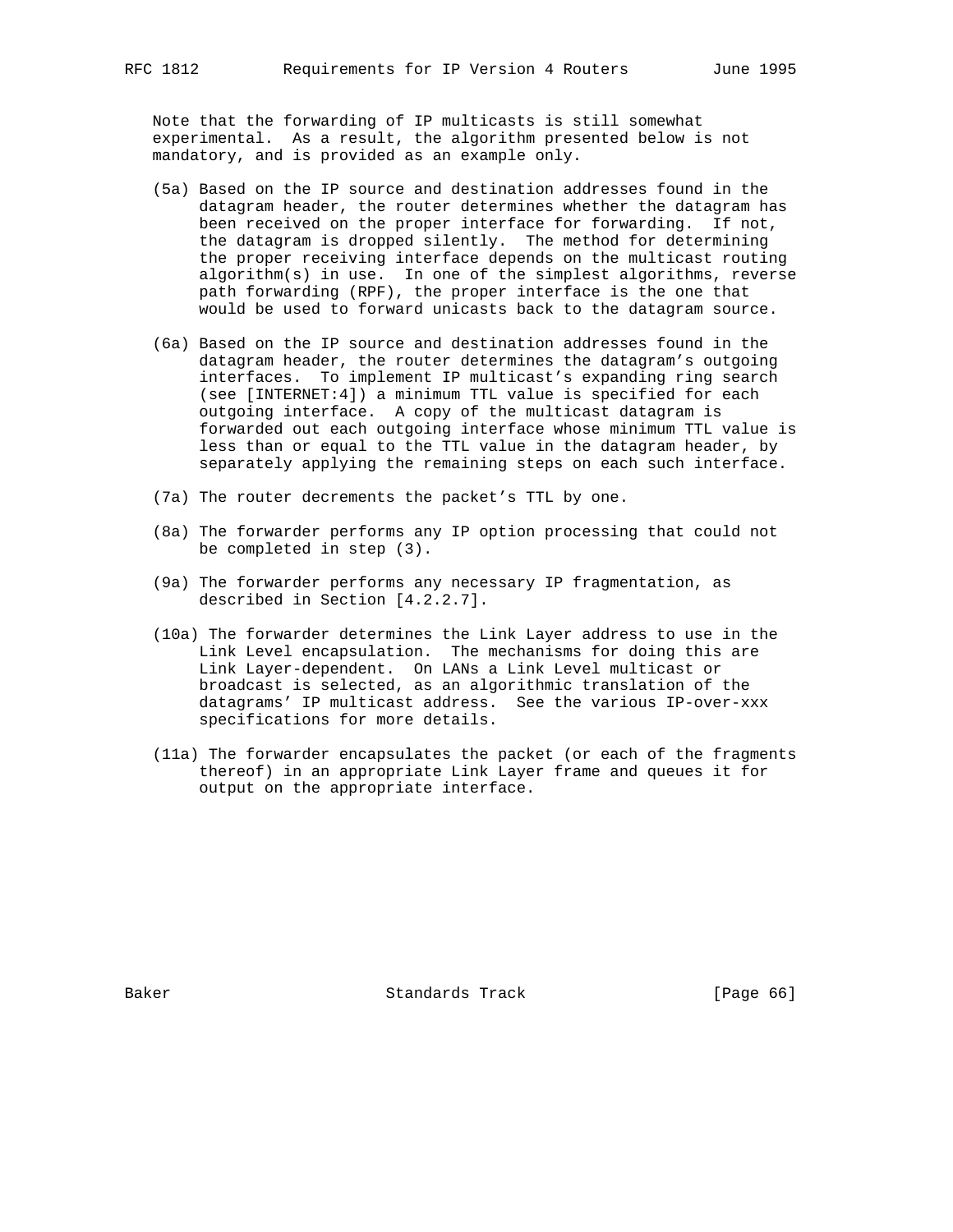# 5.2.2 IP Header Validation

 Before a router can process any IP packet, it MUST perform a the following basic validity checks on the packet's IP header to ensure that the header is meaningful. If the packet fails any of the following tests, it MUST be silently discarded, and the error SHOULD be logged.

- (1) The packet length reported by the Link Layer must be large enough to hold the minimum length legal IP datagram (20 bytes).
- (2) The IP checksum must be correct.
- (3) The IP version number must be 4. If the version number is not 4 then the packet may be another version of IP, such as IPng or ST-II.
- (4) The IP header length field must be large enough to hold the minimum length legal IP datagram (20 bytes = 5 words).
- (5) The IP total length field must be large enough to hold the IP datagram header, whose length is specified in the IP header length field.

 A router MUST NOT have a configuration option that allows disabling any of these tests.

 If the packet passes the second and third tests, the IP header length field is at least 4, and both the IP total length field and the packet length reported by the Link Layer are at least 16 then, despite the above rule, the router MAY respond with an ICMP Parameter Problem message, whose pointer points at the IP header length field (if it failed the fourth test) or the IP total length field (if it failed the fifth test). However, it still MUST discard the packet and still SHOULD log the error.

 These rules (and this entire document) apply only to version 4 of the Internet Protocol. These rules should not be construed as prohibiting routers from supporting other versions of IP. Furthermore, if a router can truly classify a packet as being some other version of IP then it ought not treat that packet as an error packet within the context of this memo.

 IMPLEMENTATION It is desirable for purposes of error reporting, though not always entirely possible, to determine why a header was invalid. There are four possible reasons:

Baker Standards Track [Page 67]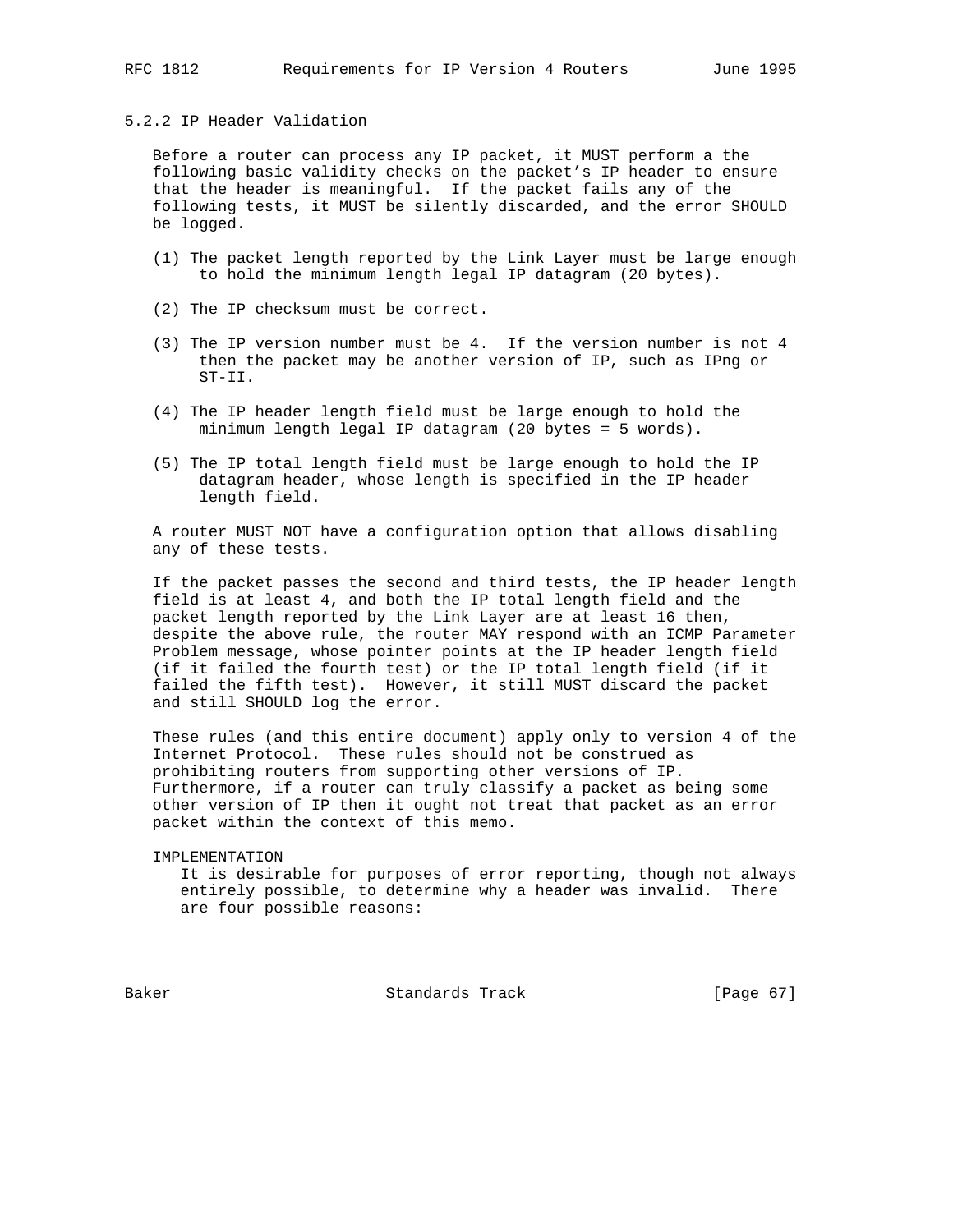- o The Link Layer truncated the IP header
- o The datagram is using a version of IP other than the standard one (version 4).
- o The IP header has been corrupted in transit.
- o The sender generated an illegal IP header.

 It is probably desirable to perform the checks in the order listed, since we believe that this ordering is most likely to correctly categorize the cause of the error. For purposes of error reporting, it may also be desirable to check if a packet that fails these tests has an IP version number indicating IPng or ST-II; these should be handled according to their respective specifications.

 Additionally, the router SHOULD verify that the packet length reported by the Link Layer is at least as large as the IP total length recorded in the packet's IP header. If it appears that the packet has been truncated, the packet MUST be discarded, the error SHOULD be logged, and the router SHOULD respond with an ICMP Parameter Problem message whose pointer points at the IP total length field.

### DISCUSSION

 Because any higher layer protocol that concerns itself with data corruption will detect truncation of the packet data when it reaches its final destination, it is not absolutely necessary for routers to perform the check suggested above to maintain protocol correctness. However, by making this check a router can simplify considerably the task of determining which hop in the path is truncating the packets. It will also reduce the expenditure of resources down-stream from the router in that down-stream systems will not need to deal with the packet.

 Finally, if the destination address in the IP header is not one of the addresses of the router, the router SHOULD verify that the packet does not contain a Strict Source and Record Route option. If a packet fails this test (if it contains a strict source route option), the router SHOULD log the error and SHOULD respond with an ICMP Parameter Problem error with the pointer pointing at the offending packet's IP destination address.

#### DISCUSSION

 Some people might suggest that the router should respond with a Bad Source Route message instead of a Parameter Problem message. However, when a packet fails this test, it usually indicates a

Baker **Standards Track** [Page 68]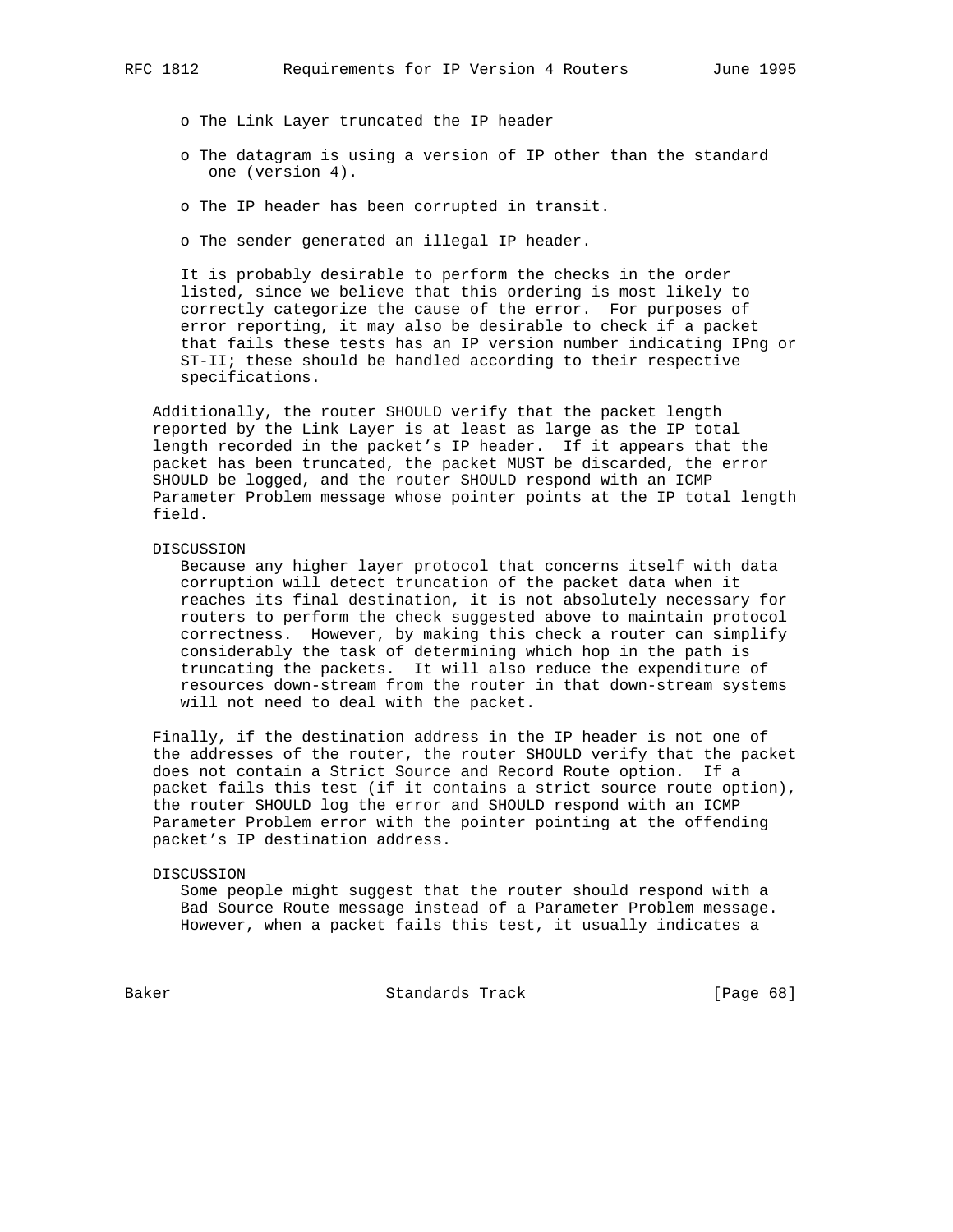protocol error by the previous hop router, whereas Bad Source Route would suggest that the source host had requested a nonexistent or broken path through the network.

5.2.3 Local Delivery Decision

 When a router receives an IP packet, it must decide whether the packet is addressed to the router (and should be delivered locally) or the packet is addressed to another system (and should be handled by the forwarder). There is also a hybrid case, where certain IP broadcasts and IP multicasts are both delivered locally and forwarded. A router MUST determine which of the these three cases applies using the following rules.

- o An unexpired source route option is one whose pointer value does not point past the last entry in the source route. If the packet contains an unexpired source route option, the pointer in the option is advanced until either the pointer does point past the last address in the option or else the next address is not one of the router's own addresses. In the latter (normal) case, the packet is forwarded (and not delivered locally) regardless of the rules below.
- o The packet is delivered locally and not considered for forwarding in the following cases:
	- The packet's destination address exactly matches one of the router's IP addresses,
	- The packet's destination address is a limited broadcast address  $({-1, -1})$ , or
	- The packet's destination is an IP multicast address which is never forwarded (such as 224.0.0.1 or 224.0.0.2) and (at least) one of the logical interfaces associated with the physical interface on which the packet arrived is a member of the destination multicast group.
- o The packet is passed to the forwarder AND delivered locally in the following cases:
	- The packet's destination address is an IP broadcast address that addresses at least one of the router's logical interfaces but does not address any of the logical interfaces associated with the physical interface on which the packet arrived

Baker Standards Track [Page 69]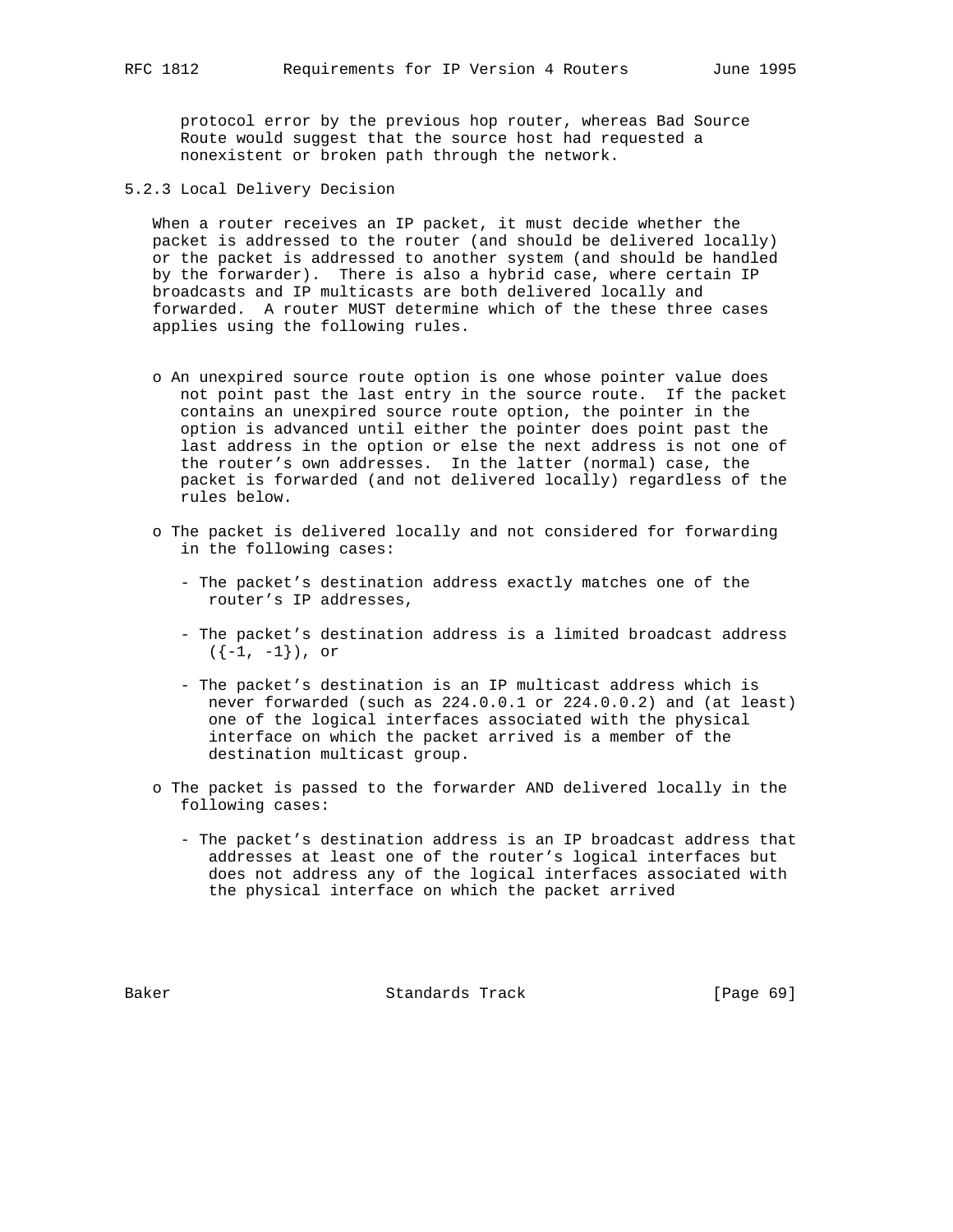- The packet's destination is an IP multicast address which is permitted to be forwarded (unlike 224.0.0.1 and 224.0.0.2) and (at least) one of the logical interfaces associated with the physical interface on which the packet arrived is a member of the destination multicast group.
- o The packet is delivered locally if the packet's destination address is an IP broadcast address (other than a limited broadcast address) that addresses at least one of the logical interfaces associated with the physical interface on which the packet arrived. The packet is ALSO passed to the forwarder unless the link on which the packet arrived uses an IP encapsulation that does not encapsulate broadcasts differently than unicasts (e.g., by using different Link Layer destination addresses).
- o The packet is passed to the forwarder in all other cases.
- DISCUSSION

 The purpose of the requirement in the last sentence of the fourth bullet is to deal with a directed broadcast to another network prefix on the same physical cable. Normally, this works as expected: the sender sends the broadcast to the router as a Link Layer unicast. The router notes that it arrived as a unicast, and therefore must be destined for a different network prefix than the sender sent it on. Therefore, the router can safely send it as a Link Layer broadcast out the same (physical) interface over which it arrived. However, if the router can't tell whether the packet was received as a Link Layer unicast, the sentence ensures that the router does the safe but wrong thing rather than the unsafe but right thing.

## IMPLEMENTATION

 As described in Section [5.3.4], packets received as Link Layer broadcasts are generally not forwarded. It may be advantageous to avoid passing to the forwarder packets it would later discard because of the rules in that section.

 Some Link Layers (either because of the hardware or because of special code in the drivers) can deliver to the router copies of all Link Layer broadcasts and multicasts it transmits. Use of this feature can simplify the implementation of cases where a packet has to both be passed to the forwarder and delivered locally, since forwarding the packet will automatically cause the router to receive a copy of the packet that it can then deliver locally. One must use care in these circumstances to prevent treating a received loop-back packet as a normal packet that was received (and then being subject to the rules of forwarding, etc.).

Baker Standards Track [Page 70]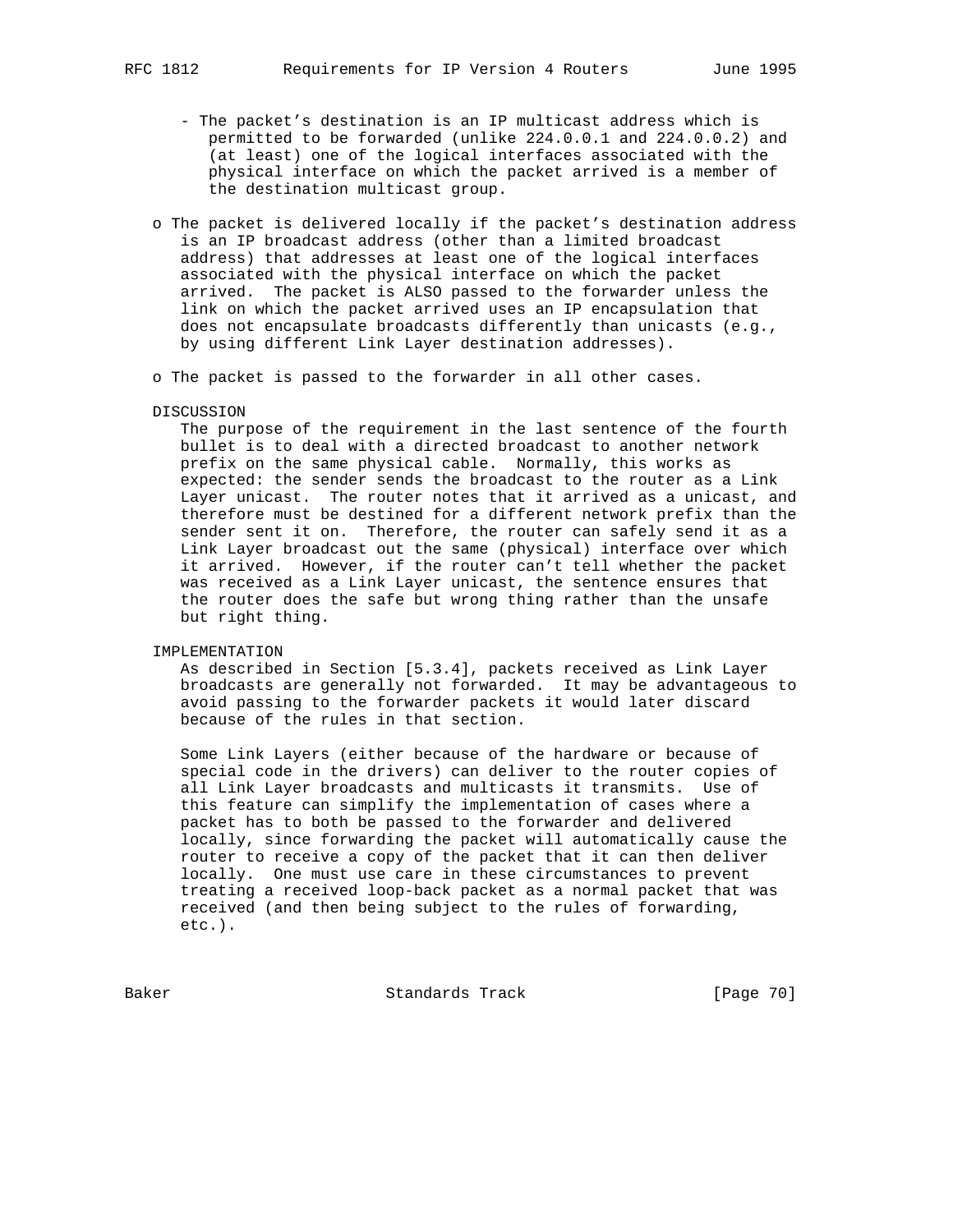Even without such a Link Layer, it is of course hardly necessary to make a copy of an entire packet to queue it both for forwarding and for local delivery, though care must be taken with fragments, since reassembly is performed on locally delivered packets but not on forwarded packets. One simple scheme is to associate a flag with each packet on the router's output queue that indicates whether it should be queued for local delivery after it has been sent.

# 5.2.4 Determining the Next Hop Address

 When a router is going to forward a packet, it must determine whether it can send it directly to its destination, or whether it needs to pass it through another router. If the latter, it needs to determine which router to use. This section explains how these determinations are made.

This section makes use of the following definitions:

- o LSRR IP Loose Source and Record Route option
- o SSRR IP Strict Source and Record Route option
- o Source Route Option an LSRR or an SSRR
- o Ultimate Destination Address where the packet is being sent to: the last address in the source route of a source-routed packet, or the destination address in the IP header of a non-source-routed packet
- o Adjacent reachable without going through any IP routers
- o Next Hop Address the IP address of the adjacent host or router to which the packet should be sent next
- o IP Destination Address the ultimate destination address, except in source routed packets, where it is the next address specified in the source route
- o Immediate Destination the node, System, router, end-system, or whatever that is addressed by the IP Destination Address.

Baker Standards Track [Page 71]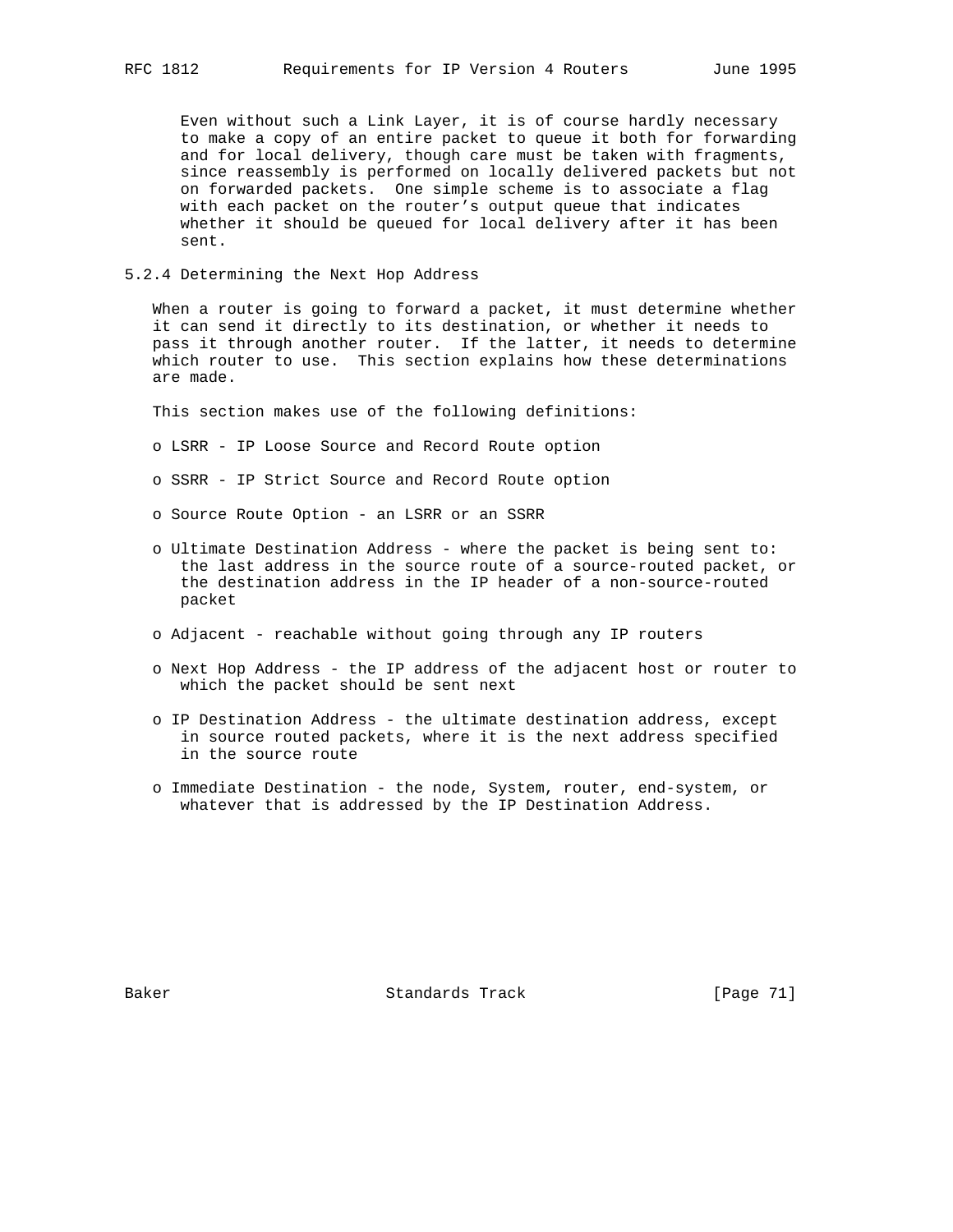5.2.4.1 IP Destination Address

If:

- o the destination address in the IP header is one of the addresses of the router,
- o the packet contains a Source Route Option, and
- o the pointer in the Source Route Option does not point past the end of the option,

 then the next IP Destination Address is the address pointed at by the pointer in that option. If:

- o the destination address in the IP header is one of the addresses of the router,
- o the packet contains a Source Route Option, and
- o the pointer in the Source Route Option points past the end of the option,

then the message is addressed to the system analyzing the message.

 A router MUST use the IP Destination Address, not the Ultimate Destination Address (the last address in the source route option), when determining how to handle a packet.

 It is an error for more than one source route option to appear in a datagram. If it receives such a datagram, it SHOULD discard the packet and reply with an ICMP Parameter Problem message whose pointer points at the beginning of the second source route option.

5.2.4.2 Local/Remote Decision

 After it has been determined that the IP packet needs to be forwarded according to the rules specified in Section [5.2.3], the following algorithm MUST be used to determine if the Immediate Destination is directly accessible (see [INTERNET:2]).

 (1) For each network interface that has not been assigned any IP address (the unnumbered lines as described in Section [2.2.7]), compare the router-id of the other end of the line to the IP Destination Address. If they are exactly equal, the packet can be transmitted through this interface.

Baker Standards Track [Page 72]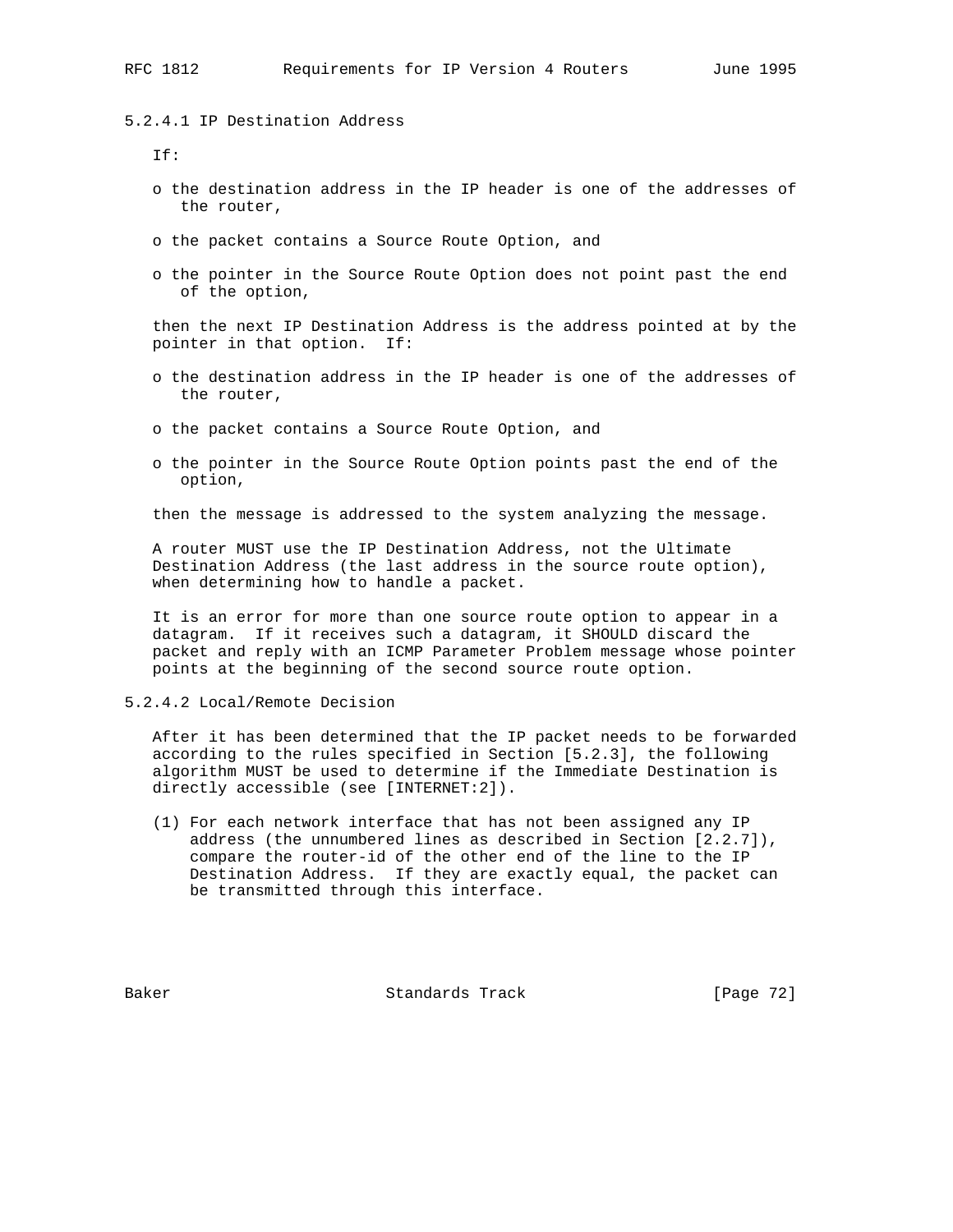DISCUSSION

 In other words, the router or host at the remote end of the line is the destination of the packet or is the next step in the source route of a source routed packet.

- (2) If no network interface has been selected in the first step, for each IP address assigned to the router:
- (a) isolate the network prefix used by the interface.

IMPLEMENTATION

 The result of this operation will usually have been computed and saved during initialization.

- (b) Isolate the corresponding set of bits from the IP Destination Address of the packet.
- (c) Compare the resulting network prefixes. If they are equal to each other, the packet can be transmitted through the corresponding network interface.
- (3) If the destination was neither the router-id of a neighbor on an unnumbered interface nor a member of a directly connected network prefix, the IP Destination is accessible only through some other router. The selection of the router and the next hop IP address is described in Section [5.2.4.3]. In the case of a host that is not also a router, this may be the configured default router.

 Ongoing work in the IETF [ARCH:9, NRHP] considers some cases such as when multiple IP (sub)networks are overlaid on the same link layer network. Barring policy restrictions, hosts and routers using a common link layer network can directly communicate even if they are not in the same IP (sub)network, if there is adequate information present. The Next Hop Routing Protocol (NHRP) enables IP entities to determine the "optimal" link layer address to be used to traverse such a link layer network towards a remote destination.

 (4) If the selected "next hop" is reachable through an interface configured to use NHRP, then the following additional steps apply:

- (a) Compare the IP Destination Address to the destination addresses in the NHRP cache. If the address is in the cache, then send the datagram to the corresponding cached link layer address.
- (b) If the address is not in the cache, then construct an NHRP request packet containing the IP Destination Address. This message is sent to the NHRP server configured for that interface. This may be a logically separate process or entity in the router itself.

Baker Standards Track [Page 73]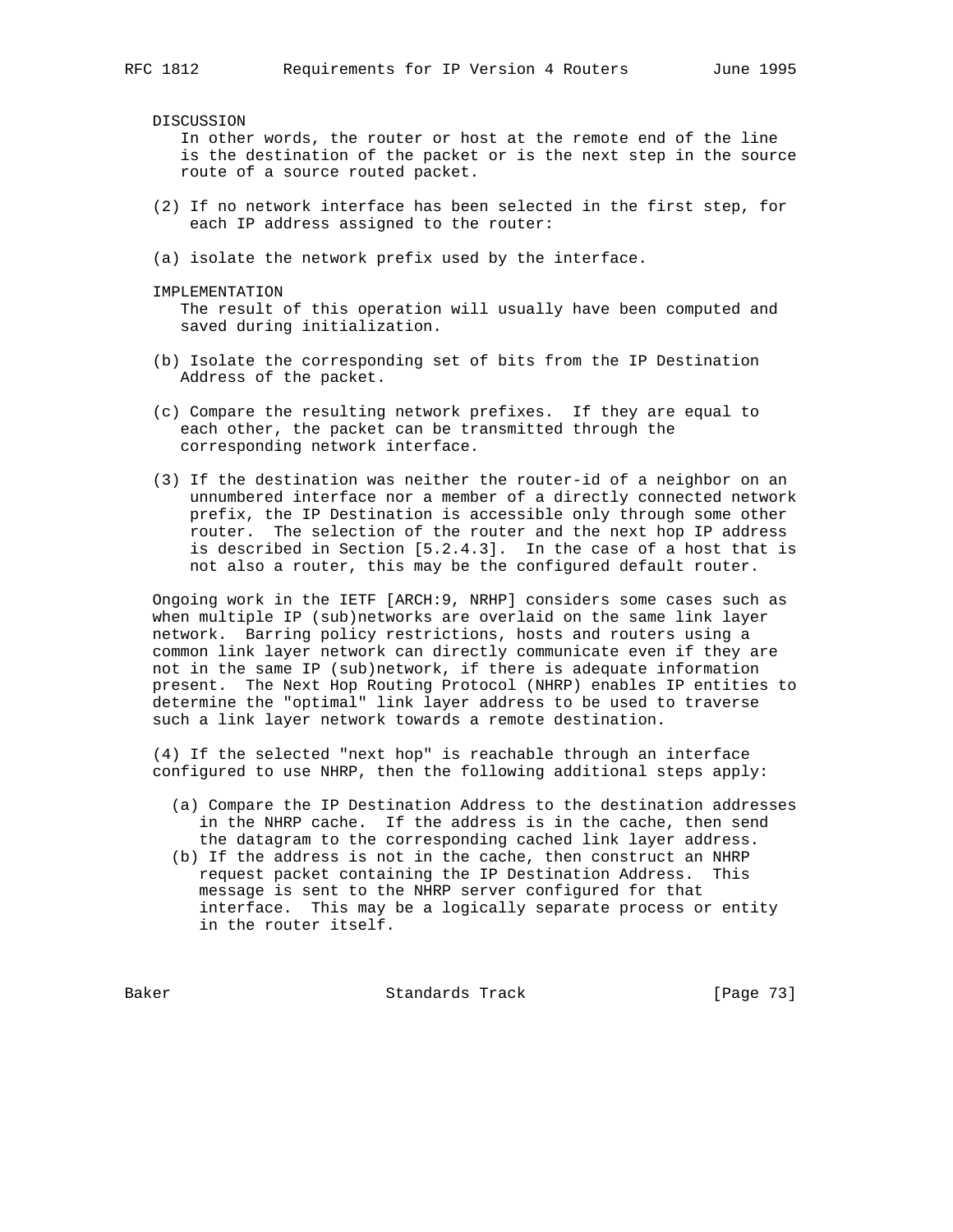(c) The NHRP server will respond with the proper link layer address to use to transmit the datagram and subsequent datagrams to the same destination. The system MAY transmit the datagram(s) to the traditional "next hop" router while awaiting the NHRP reply.

# 5.2.4.3 Next Hop Address

#### EDITORS+COMMENTS

 The router applies the algorithm in the previous section to determine if the IP Destination Address is adjacent. If so, the next hop address is the same as the IP Destination Address. Otherwise, the packet must be forwarded through another router to reach its Immediate Destination. The selection of this router is the topic of this section.

 If the packet contains an SSRR, the router MUST discard the packet and reply with an ICMP Bad Source Route error. Otherwise, the router looks up the IP Destination Address in its routing table to determine an appropriate next hop address.

#### DISCUSSION

 Per the IP specification, a Strict Source Route must specify a sequence of nodes through which the packet must traverse; the packet must go from one node of the source route to the next, traversing intermediate networks only. Thus, if the router is not adjacent to the next step of the source route, the source route can not be fulfilled. Therefore, the router rejects such with an ICMP Bad Source Route error.

 The goal of the next-hop selection process is to examine the entries in the router's Forwarding Information Base (FIB) and select the best route (if there is one) for the packet from those available in the FIB.

 Conceptually, any route lookup algorithm starts out with a set of candidate routes that consists of the entire contents of the FIB. The algorithm consists of a series of steps that discard routes from the set. These steps are referred to as Pruning Rules. Normally, when the algorithm terminates there is exactly one route remaining in the set. If the set ever becomes empty, the packet is discarded because the destination is unreachable. It is also possible for the algorithm to terminate when more than one route remains in the set. In this case, the router may arbitrarily discard all but one of them, or may perform "load-splitting" by choosing whichever of the routes has been least recently used.

 With the exception of rule 3 (Weak TOS), a router MUST use the following Pruning Rules when selecting a next hop for a packet. If a

Baker Standards Track [Page 74]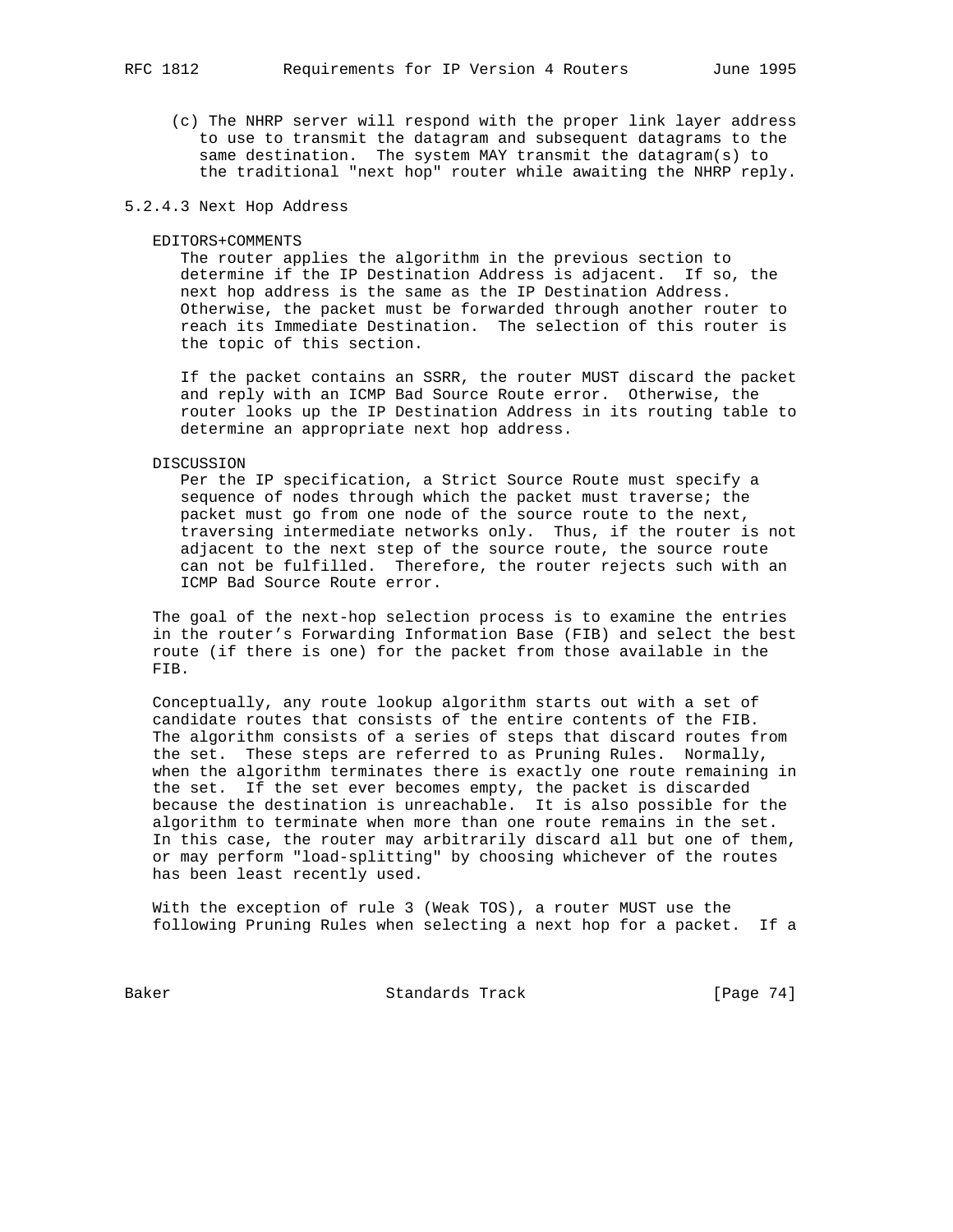router does consider TOS when making next-hop decisions, the Rule 3 must be applied in the order indicated below. These rules MUST be (conceptually) applied to the FIB in the order that they are presented. (For some historical perspective, additional pruning rules, and other common algorithms in use, see Appendix E.)

DISCUSSION

 Rule 3 is optional in that Section [5.3.2] says that a router only SHOULD consider TOS when making forwarding decisions.

(1) Basic Match

 This rule discards any routes to destinations other than the IP Destination Address of the packet. For example, if a packet's IP Destination Address is 10.144.2.5, this step would discard a route to net 128.12.0.0/16 but would retain any routes to the network prefixes 10.0.0.0/8 and 10.144.0.0/16, and any default routes.

 More precisely, we assume that each route has a destination attribute, called route.dest and a corresponding prefix length, called route.length, to specify which bits of route.dest are significant. The IP Destination Address of the packet being forwarded is ip.dest. This rule discards all routes from the set of candidates except those for which the most significant route.length bits of route.dest and ip.dest are equal.

 For example, if a packet's IP Destination Address is 10.144.2.5 and there are network prefixes 10.144.1.0/24, 10.144.2.0/24, and 10.144.3.0/24, this rule would keep only 10.144.2.0/24; it is the only route whose prefix has the same value as the corresponding bits in the IP Destination Address of the packet.

(2) Longest Match

 Longest Match is a refinement of Basic Match, described above. After performing Basic Match pruning, the algorithm examines the remaining routes to determine which among them have the largest route.length values. All except these are discarded.

 For example, if a packet's IP Destination Address is 10.144.2.5 and there are network prefixes 10.144.2.0/24, 10.144.0.0/16, and 10.0.0.0/8, then this rule would keep only the first (10.144.2.0/24) because its prefix length is longest.

Baker Standards Track [Page 75]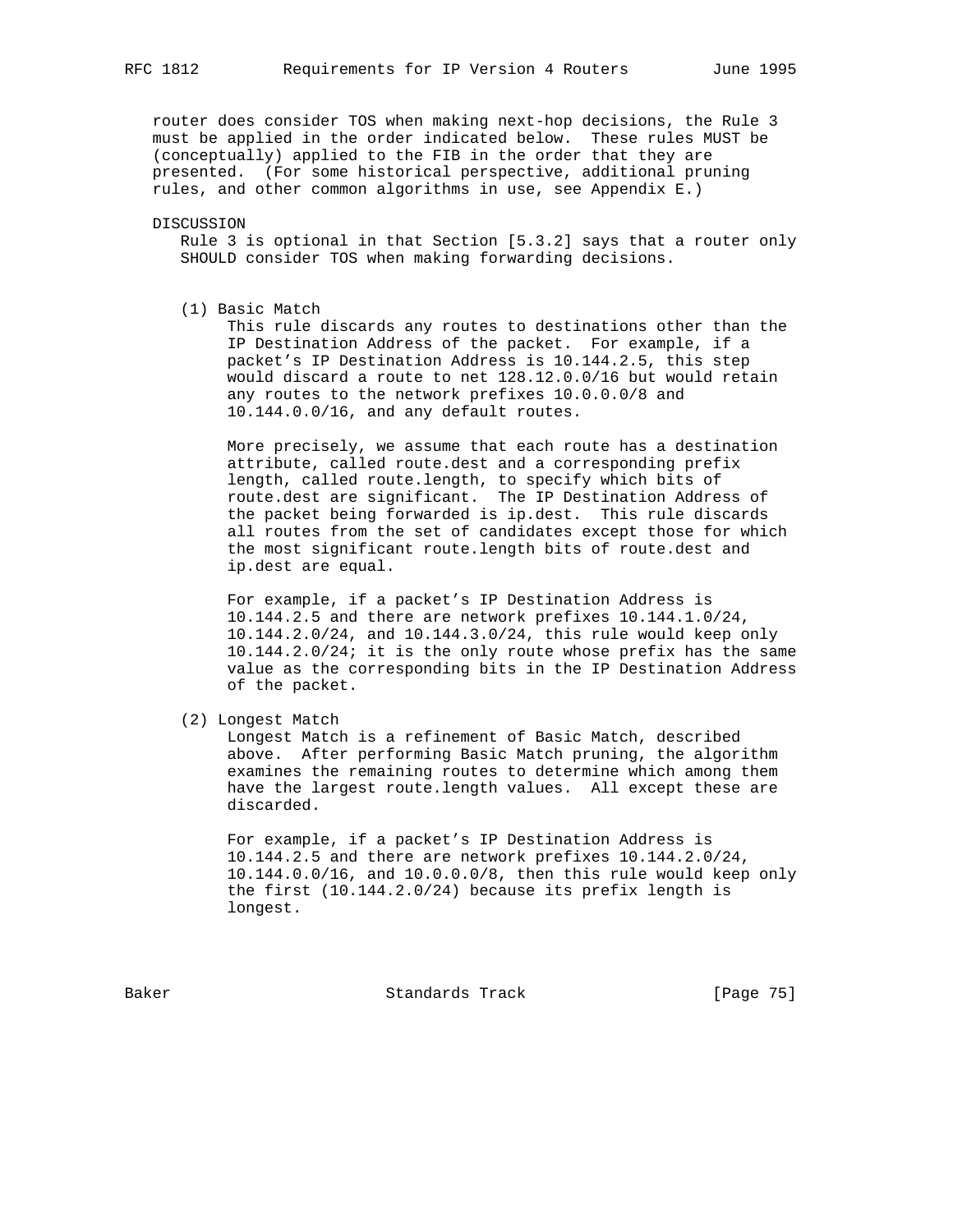# (3) Weak TOS

 Each route has a type of service attribute, called route.tos, whose possible values are assumed to be identical to those used in the TOS field of the IP header. Routing protocols that distribute TOS information fill in route.tos appropriately in routes they add to the FIB; routes from other routing protocols are treated as if they have the default TOS (0000). The TOS field in the IP header of the packet being routed is called ip.tos.

 The set of candidate routes is examined to determine if it contains any routes for which route.tos = ip.tos. If so, all routes except those for which route.tos = ip.tos are discarded. If not, all routes except those for which route.tos = 0000 are discarded from the set of candidate routes.

 Additional discussion of routing based on Weak TOS may be found in [ROUTE:11].

#### DISCUSSION

 The effect of this rule is to select only those routes that have a TOS that matches the TOS requested in the packet. If no such routes exist then routes with the default TOS are considered. Routes with a non-default TOS that is not the TOS requested in the packet are never used, even if such routes are the only available routes that go to the packet's destination.

(4) Best Metric

 Each route has a metric attribute, called route.metric, and a routing domain identifier, called route.domain. Each member of the set of candidate routes is compared with each other member of the set. If route.domain is equal for the two routes and route.metric is strictly inferior for one when compared with the other, then the one with the inferior metric is discarded from the set. The determination of inferior is usually by a simple arithmetic comparison, though some protocols may have structured metrics requiring more complex comparisons.

# (5) Vendor Policy

 Vendor Policy is sort of a catch-all to make up for the fact that the previously listed rules are often inadequate to choose from the possible routes. Vendor Policy pruning rules are extremely vendor-specific. See section [5.2.4.4].

 This algorithm has two distinct disadvantages. Presumably, a router implementor might develop techniques to deal with these

Baker Standards Track [Page 76]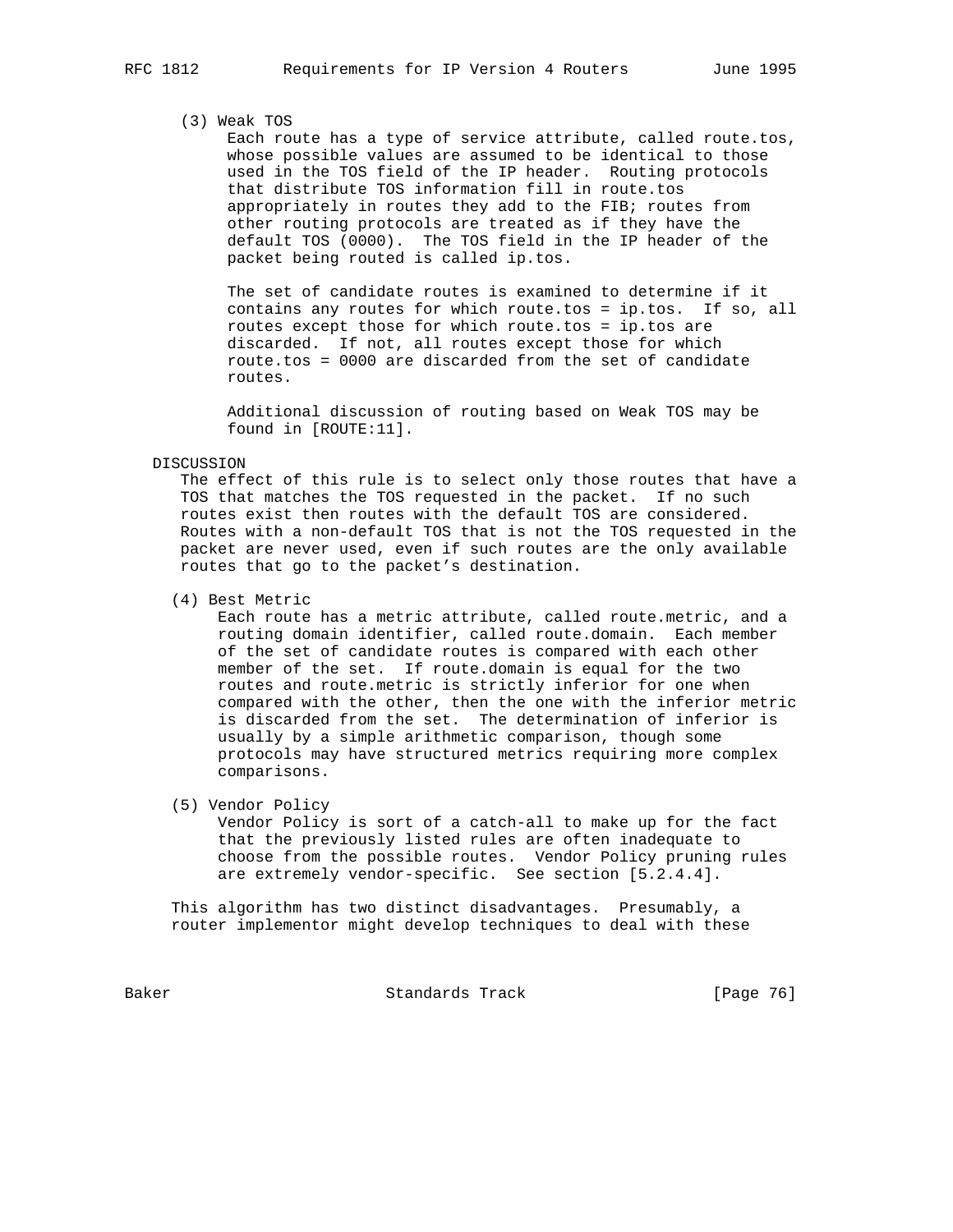disadvantages and make them a part of the Vendor Policy pruning rule.

- (1) IS-IS and OSPF route classes are not directly handled.
- (2) Path properties other than type of service (e.g., MTU) are ignored.

 It is also worth noting a deficiency in the way that TOS is supported: routing protocols that support TOS are implicitly preferred when forwarding packets that have non-zero TOS values.

 The Basic Match and Longest Match pruning rules generalize the treatment of a number of particular types of routes. These routes are selected in the following, decreasing, order of preference:

- (1) Host Route: This is a route to a specific end system.
- (2) Hierarchical Network Prefix Routes: This is a route to a particular network prefix. Note that the FIB may contain several routes to network prefixes that subsume each other (one prefix is the other prefix with additional bits). These are selected in order of decreasing prefix length.
- (5) Default Route: This is a route to all networks for which there are no explicit routes. It is by definition the route whose prefix length is zero.

 If, after application of the pruning rules, the set of routes is empty (i.e., no routes were found), the packet MUST be discarded and an appropriate ICMP error generated (ICMP Bad Source Route if the IP Destination Address came from a source route option; otherwise, whichever of ICMP Destination Host Unreachable or Destination Network Unreachable is appropriate, as described in Section [4.3.3.1]).

5.2.4.4 Administrative Preference

 One suggested mechanism for the Vendor Policy Pruning Rule is to use administrative preference, which is a simple prioritization algorithm. The idea is to manually prioritize the routes that one might need to select among.

 Each route has associated with it a preference value, based on various attributes of the route (specific mechanisms for assignment of preference values are suggested below). This preference value is an integer in the range [0..255], with zero being the most preferred and 254 being the least preferred. 255 is a special

Baker Standards Track [Page 77]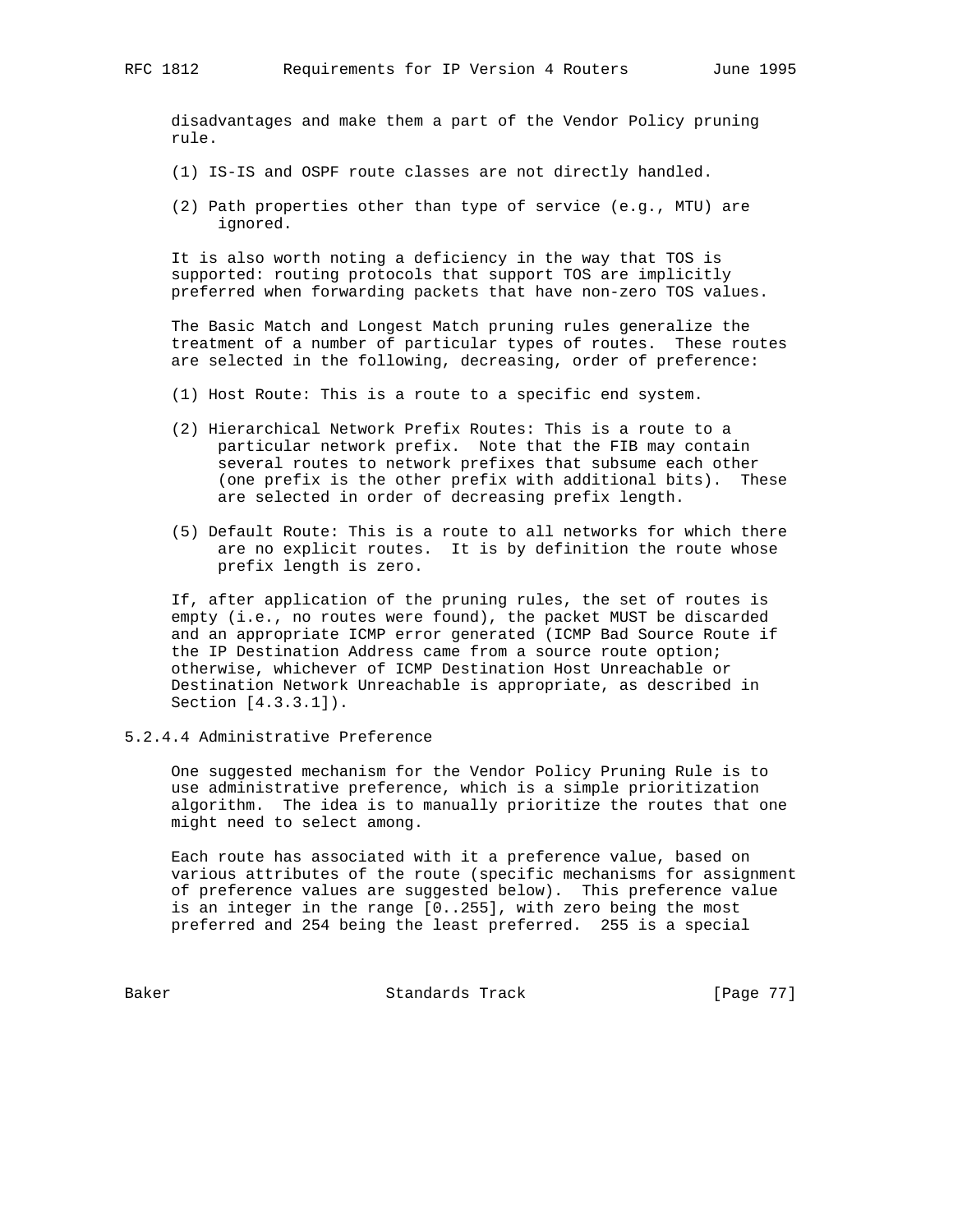value that means that the route should never be used. The first step in the Vendor Policy pruning rule discards all but the most preferable routes (and always discards routes whose preference value is 255).

 This policy is not safe in that it can easily be misused to create routing loops. Since no protocol ensures that the preferences configured for a router is consistent with the preferences configured in its neighbors, network managers must exercise care in configuring preferences.

o Address Match

 It is useful to be able to assign a single preference value to all routes (learned from the same routing domain) to any of a specified set of destinations, where the set of destinations is all destinations that match a specified network prefix.

o Route Class

 For routing protocols which maintain the distinction, it is useful to be able to assign a single preference value to all routes (learned from the same routing domain) which have a particular route class (intra-area, inter-area, external with internal metrics, or external with external metrics).

o Interface

 It is useful to be able to assign a single preference value to all routes (learned from a particular routing domain) that would cause packets to be routed out a particular logical interface on the router (logical interfaces generally map one-to-one onto the router's network interfaces, except that any network interface that has multiple IP addresses will have multiple logical interfaces associated with it).

o Source router

 It is useful to be able to assign a single preference value to all routes (learned from the same routing domain) that were learned from any of a set of routers, where the set of routers are those whose updates have a source address that match a specified network prefix.

o Originating AS

 For routing protocols which provide the information, it is useful to be able to assign a single preference value to all routes (learned from a particular routing domain) which originated in another particular routing domain. For BGP routes, the originating AS is the first AS listed in the route's AS\_PATH attribute. For OSPF external routes, the originating AS may be considered to be the low order 16 bits of the route's

Baker Standards Track [Page 78]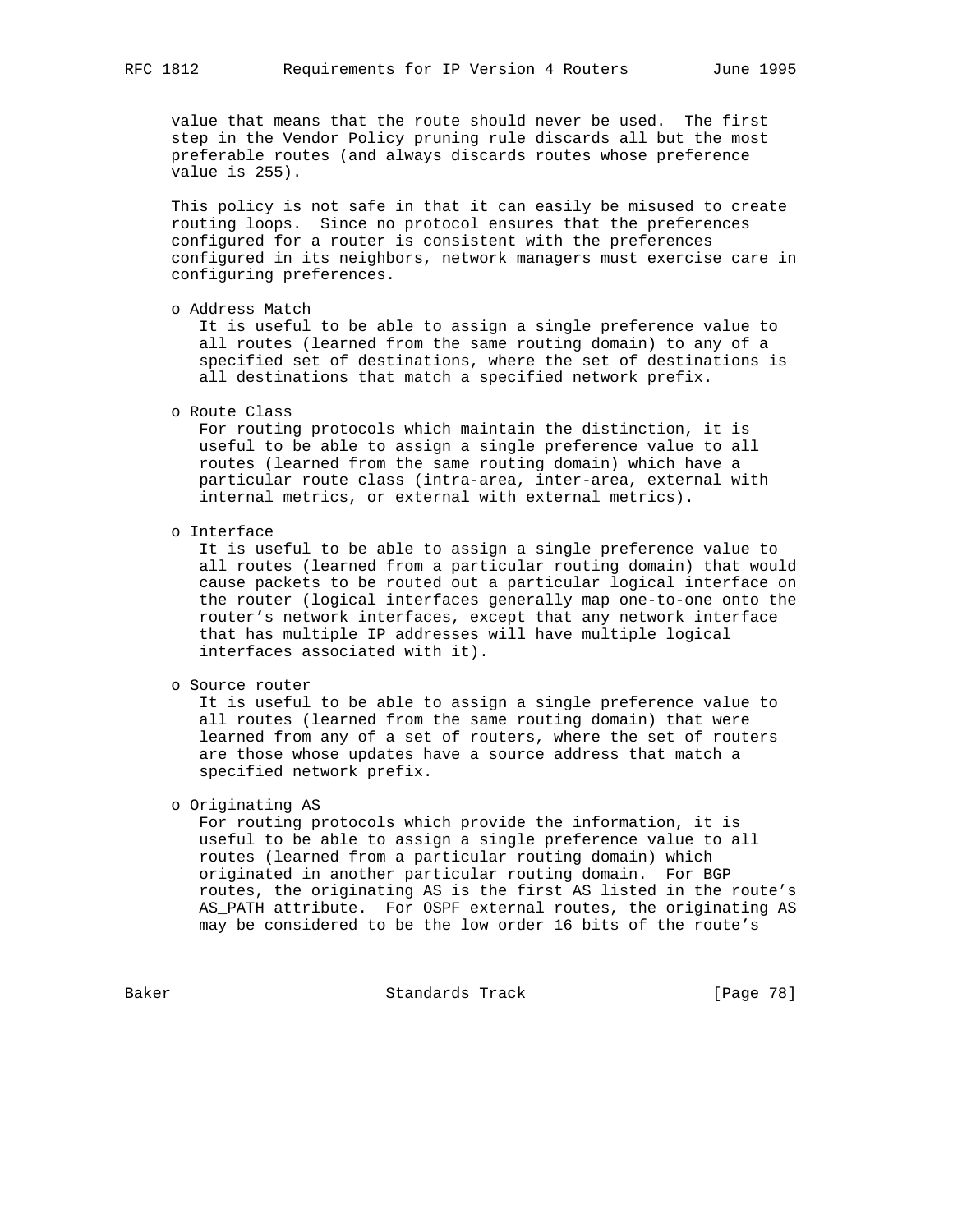external route tag if the tag's Automatic bit is set and the tag's Path Length is not equal to 3.

o External route tag

 It is useful to be able to assign a single preference value to all OSPF external routes (learned from the same routing domain) whose external route tags match any of a list of specified values. Because the external route tag may contain a structured value, it may be useful to provide the ability to match particular subfields of the tag.

o AS path

 It may be useful to be able to assign a single preference value to all BGP routes (learned from the same routing domain) whose AS path "matches" any of a set of specified values. It is not yet clear exactly what kinds of matches are most useful. A simple option would be to allow matching of all routes for which a particular AS number appears (or alternatively, does not appear) anywhere in the route's AS\_PATH attribute. A more general but somewhat more difficult alternative would be to allow matching all routes for which the AS path matches a specified regular expression.

5.2.4.5 Load Splitting

 At the end of the Next-hop selection process, multiple routes may still remain. A router has several options when this occurs. It may arbitrarily discard some of the routes. It may reduce the number of candidate routes by comparing metrics of routes from routing domains that are not considered equivalent. It may retain more than one route and employ a load-splitting mechanism to divide traffic among them. Perhaps the only thing that can be said about the relative merits of the options is that load-splitting is useful in some situations but not in others, so a wise implementor who implements load-splitting will also provide a way for the network manager to disable it.

5.2.5 Unused IP Header Bits: RFC-791 Section 3.1

 The IP header contains several reserved bits, in the Type of Service field and in the Flags field. Routers MUST NOT drop packets merely because one or more of these reserved bits has a non-zero value.

 Routers MUST ignore and MUST pass through unchanged the values of these reserved bits. If a router fragments a packet, it MUST copy these bits into each fragment.

Baker Standards Track [Page 79]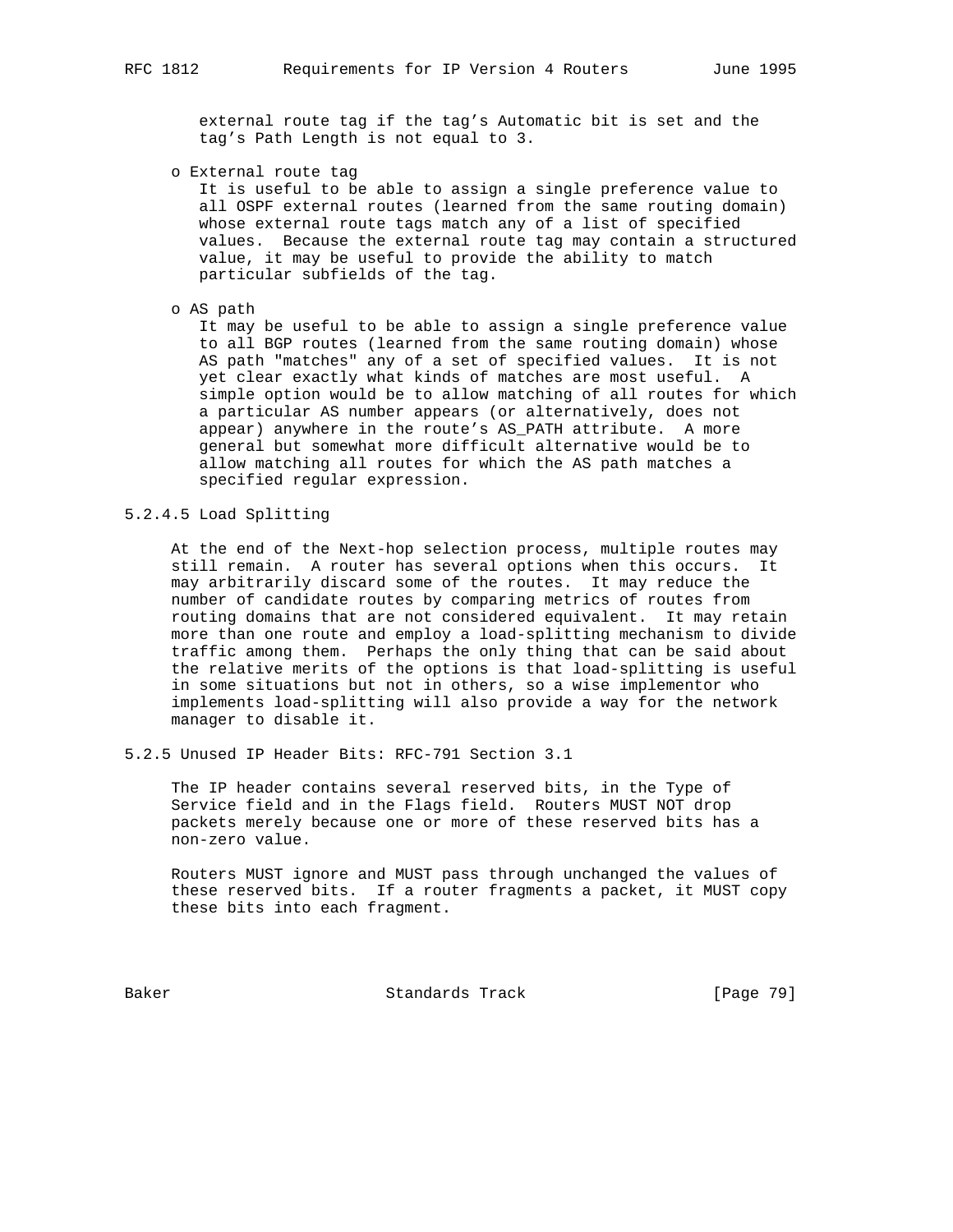DISCUSSION

 Future revisions to the IP protocol may make use of these unused bits. These rules are intended to ensure that these revisions can be deployed without having to simultaneously upgrade all routers in the Internet.

5.2.6 Fragmentation and Reassembly: RFC-791 Section 3.2

 As was discussed in Section [4.2.2.7], a router MUST support IP fragmentation.

A router MUST NOT reassemble any datagram before forwarding it.

DISCUSSION

 A few people have suggested that there might be some topologies where reassembly of transit datagrams by routers might improve performance. The fact that fragments may take different paths to the destination precludes safe use of such a feature.

 Nothing in this section should be construed to control or limit fragmentation or reassembly performed as a link layer function by the router.

 Similarly, if an IP datagram is encapsulated in another IP datagram (e.g., it is tunnelled), that datagram is in turn fragmented, the fragments must be reassembled in order to forward the original datagram. This section does not preclude this.

5.2.7 Internet Control Message Protocol - ICMP

 General requirements for ICMP were discussed in Section [4.3]. This section discusses ICMP messages that are sent only by routers.

5.2.7.1 Destination Unreachable

 The ICMP Destination Unreachable message is sent by a router in response to a packet which it cannot forward because the destination (or next hop) is unreachable or a service is unavailable. Examples of such cases include a message addressed to a host which is not there and therefore does not respond to ARP requests, and messages addressed to network prefixes for which the router has no valid route.

 A router MUST be able to generate ICMP Destination Unreachable messages and SHOULD choose a response code that most closely matches the reason the message is being generated.

The following codes are defined in [INTERNET:8] and [INTRO:2]:

Baker Standards Track [Page 80]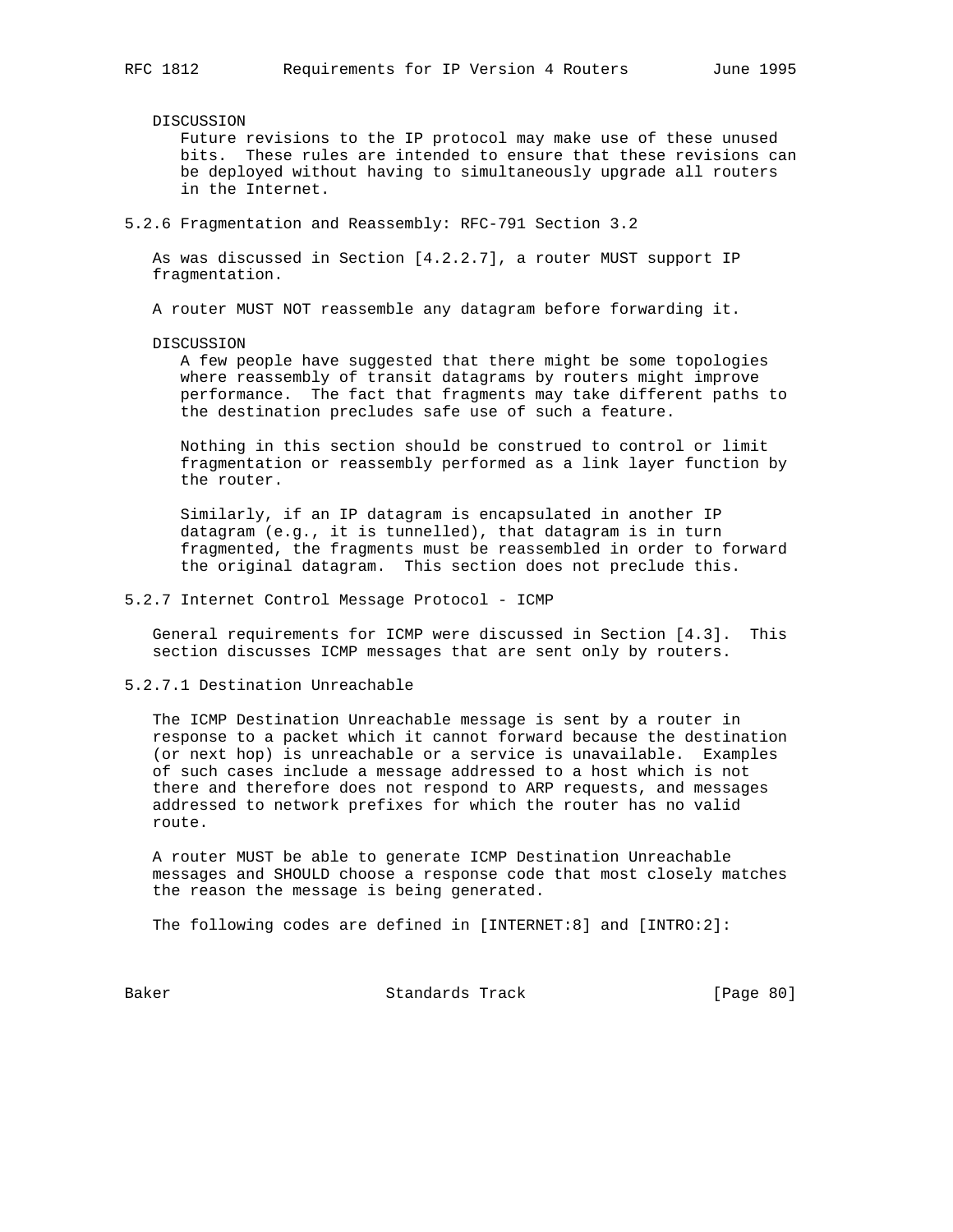- 0 = Network Unreachable generated by a router if a forwarding path (route) to the destination network is not available;
- 1 = Host Unreachable generated by a router if a forwarding path (route) to the destination host on a directly connected network is not available (does not respond to ARP);
- 2 = Protocol Unreachable generated if the transport protocol designated in a datagram is not supported in the transport layer of the final destination;
- 3 = Port Unreachable generated if the designated transport protocol (e.g., UDP) is unable to demultiplex the datagram in the transport layer of the final destination but has no protocol mechanism to inform the sender;
- 4 = Fragmentation Needed and DF Set generated if a router needs to fragment a datagram but cannot since the DF flag is set;
- 5 = Source Route Failed generated if a router cannot forward a packet to the next hop in a source route option;
- 6 = Destination Network Unknown This code SHOULD NOT be generated since it would imply on the part of the router that the destination network does not exist (net unreachable code 0 SHOULD be used in place of code 6);
- 7 = Destination Host Unknown generated only when a router can determine (from link layer advice) that the destination host does not exist;
- 11 = Network Unreachable For Type Of Service generated by a router if a forwarding path (route) to the destination network with the requested or default TOS is not available;
- 12 = Host Unreachable For Type Of Service generated if a router cannot forward a packet because its route(s) to the destination do not match either the TOS requested in the datagram or the default TOS (0).

The following additional codes are hereby defined:

- 13 = Communication Administratively Prohibited generated if a router cannot forward a packet due to administrative filtering;
- 14 = Host Precedence Violation. Sent by the first hop router to a host to indicate that a requested precedence is not permitted for the particular combination of source/destination host or

Baker Standards Track [Page 81]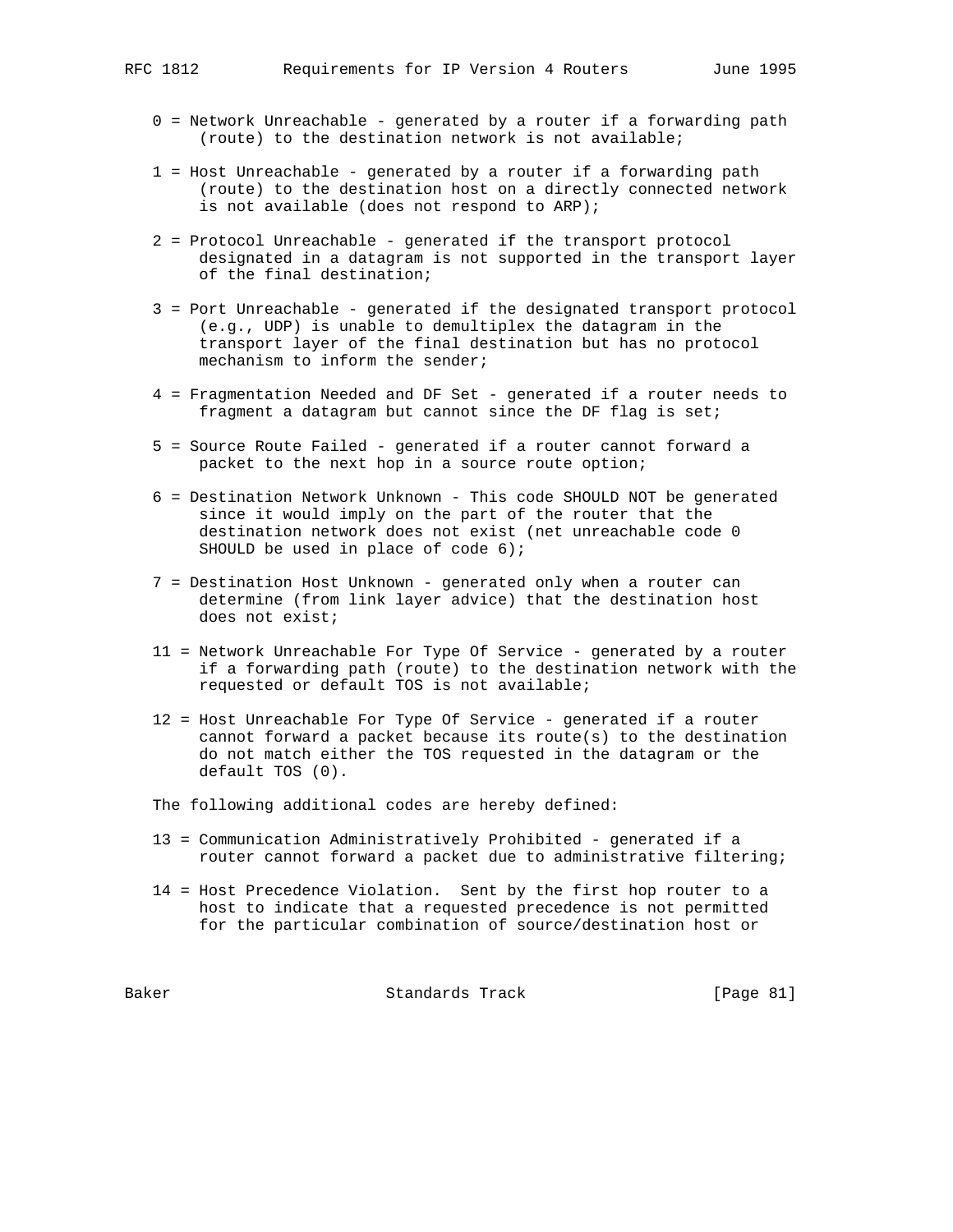network, upper layer protocol, and source/destination port;

 15 = Precedence cutoff in effect. The network operators have imposed a minimum level of precedence required for operation, the datagram was sent with a precedence below this level;

 NOTE: [INTRO:2] defined Code 8 for source host isolated. Routers SHOULD NOT generate Code 8; whichever of Codes 0 (Network Unreachable) and 1 (Host Unreachable) is appropriate SHOULD be used instead. [INTRO:2] also defined Code 9 for communication with destination network administratively prohibited and Code 10 for communication with destination host administratively prohibited. These codes were intended for use by end-to-end encryption devices used by U.S military agencies. Routers SHOULD use the newly defined Code 13 (Communication Administratively Prohibited) if they administratively filter packets.

 Routers MAY have a configuration option that causes Code 13 (Communication Administratively Prohibited) messages not to be generated. When this option is enabled, no ICMP error message is sent in response to a packet that is dropped because its forwarding is administratively prohibited.

 Similarly, routers MAY have a configuration option that causes Code 14 (Host Precedence Violation) and Code 15 (Precedence Cutoff in Effect) messages not to be generated. When this option is enabled, no ICMP error message is sent in response to a packet that is dropped because of a precedence violation.

 Routers MUST use Host Unreachable or Destination Host Unknown codes whenever other hosts on the same destination network might be reachable; otherwise, the source host may erroneously conclude that all hosts on the network are unreachable, and that may not be the case.

 [INTERNET:14] describes a slight modification the form of Destination Unreachable messages containing Code 4 (Fragmentation needed and DF set). A router MUST use this modified form when originating Code 4 Destination Unreachable messages.

5.2.7.2 Redirect

 The ICMP Redirect message is generated to inform a local host the it should use a different next hop router for a certain class of traffic.

 Routers MUST NOT generate the Redirect for Network or Redirect for Network and Type of Service messages (Codes 0 and 2) specified in

Baker Standards Track [Page 82]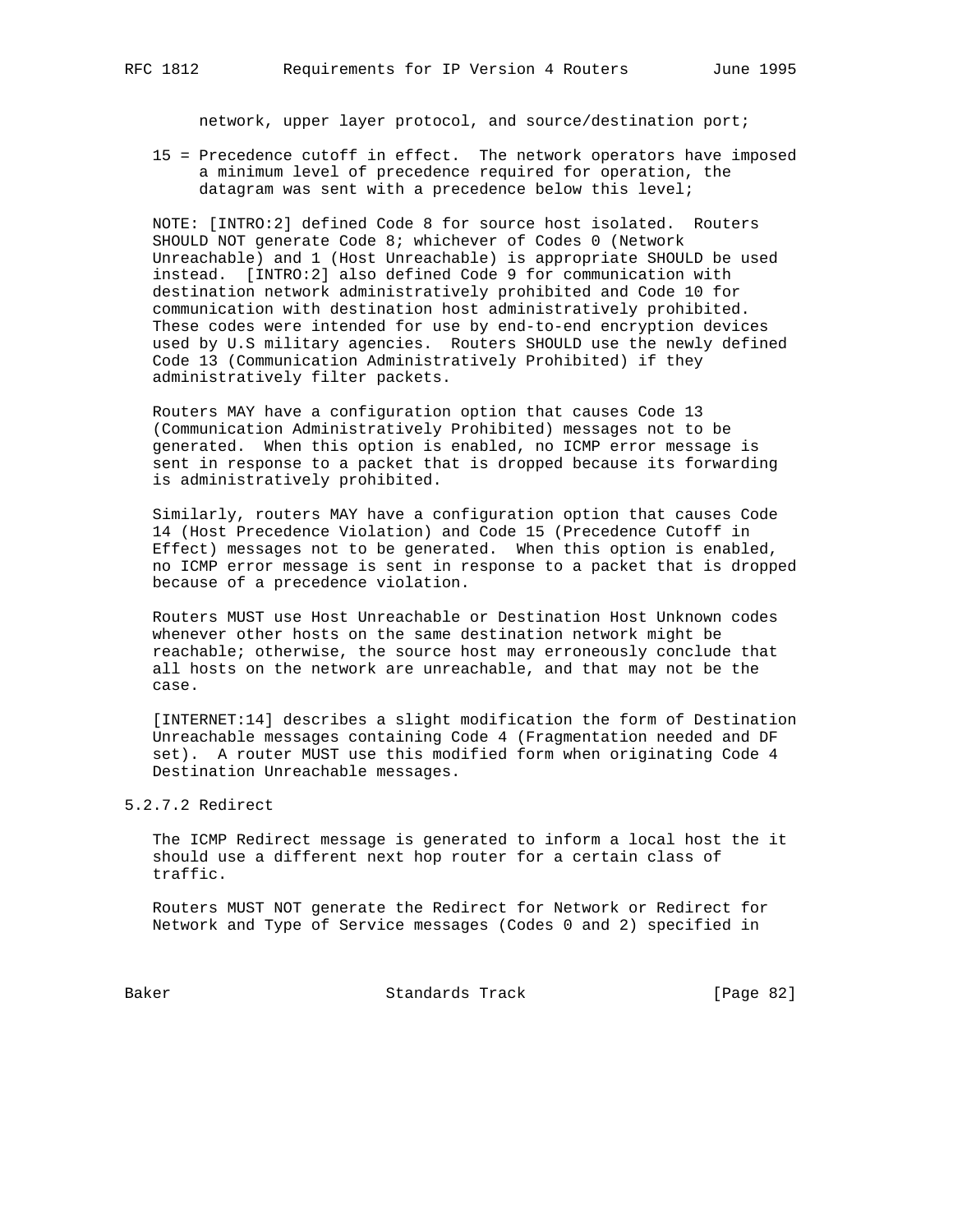[INTERNET:8]. Routers MUST be able to generate the Redirect for Host message (Code 1) and SHOULD be able to generate the Redirect for Type of Service and Host message (Code 3) specified in [INTERNET:8].

#### DISCUSSION

 If the directly connected network is not subnetted (in the classical sense), a router can normally generate a network Redirect that applies to all hosts on a specified remote network. Using a network rather than a host Redirect may economize slightly on network traffic and on host routing table storage. However, the savings are not significant, and subnets create an ambiguity about the subnet mask to be used to interpret a network Redirect. In a CIDR environment, it is difficult to specify precisely the cases in which network Redirects can be used. Therefore, routers must send only host (or host and type of service) Redirects.

 A Code 3 (Redirect for Host and Type of Service) message is generated when the packet provoking the redirect has a destination for which the path chosen by the router would depend (in part) on the TOS requested.

 Routers that can generate Code 3 redirects (Host and Type of Service) MUST have a configuration option (which defaults to on) to enable Code 1 (Host) redirects to be substituted for Code 3 redirects. A router MUST send a Code 1 Redirect in place of a Code 3 Redirect if it has been configured to do so.

 If a router is not able to generate Code 3 Redirects then it MUST generate Code 1 Redirects in situations where a Code 3 Redirect is called for.

 Routers MUST NOT generate a Redirect Message unless all the following conditions are met:

- o The packet is being forwarded out the same physical interface that it was received from,
- o The IP source address in the packet is on the same Logical IP (sub)network as the next-hop IP address, and
- o The packet does not contain an IP source route option.

 The source address used in the ICMP Redirect MUST belong to the same logical (sub)net as the destination address.

 A router using a routing protocol (other than static routes) MUST NOT consider paths learned from ICMP Redirects when forwarding a packet. If a router is not using a routing protocol, a router MAY have a

Baker Standards Track [Page 83]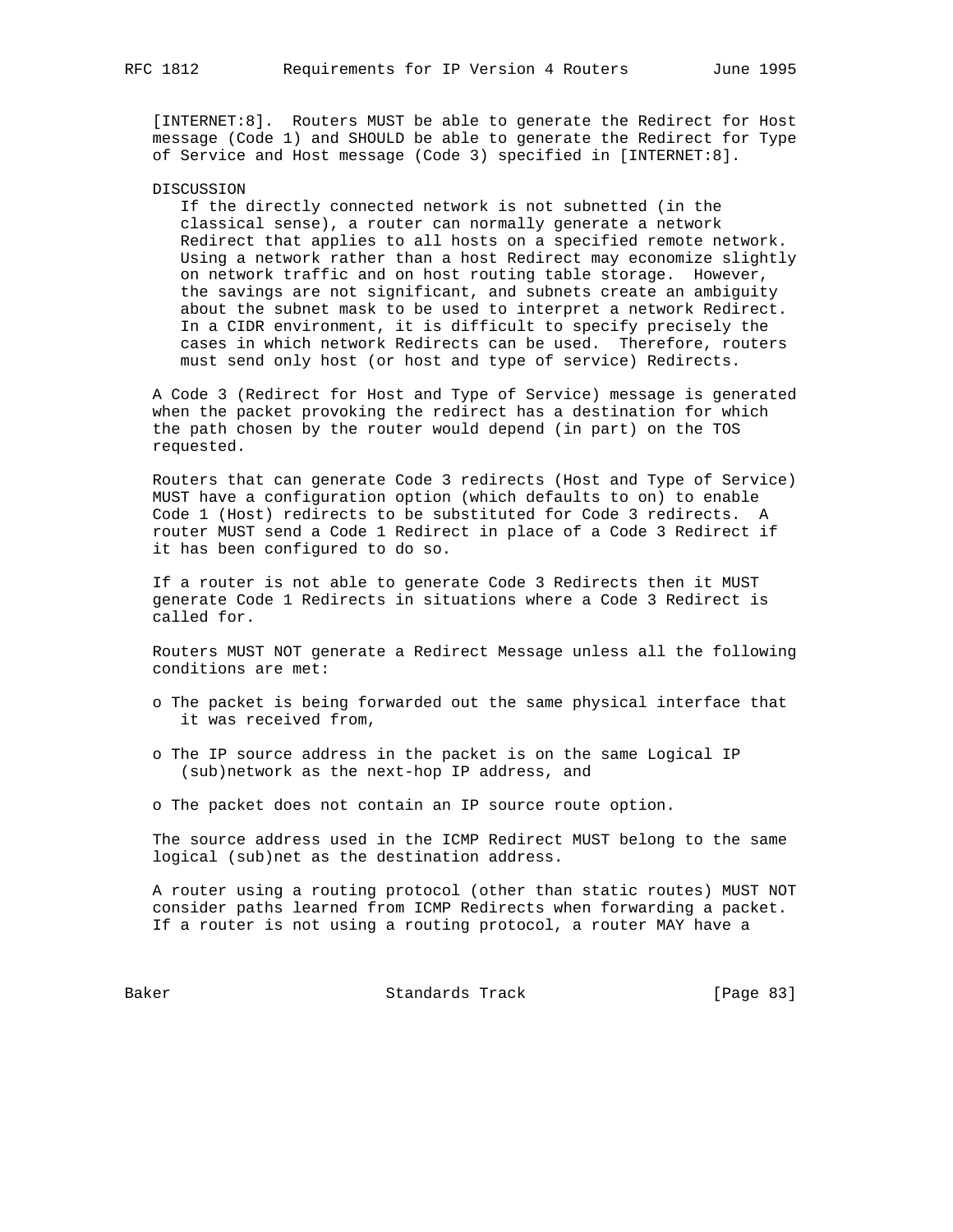configuration that, if set, allows the router to consider routes learned through ICMP Redirects when forwarding packets.

# DISCUSSION

 ICMP Redirect is a mechanism for routers to convey routing information to hosts. Routers use other mechanisms to learn routing information, and therefore have no reason to obey redirects. Believing a redirect which contradicted the router's other information would likely create routing loops.

 On the other hand, when a router is not acting as a router, it MUST comply with the behavior required of a host.

# 5.2.7.3 Time Exceeded

 A router MUST generate a Time Exceeded message Code 0 (In Transit) when it discards a packet due to an expired TTL field. A router MAY have a per-interface option to disable origination of these messages on that interface, but that option MUST default to allowing the messages to be originated.

# 5.2.8 INTERNET GROUP MANAGEMENT PROTOCOL - IGMP

 IGMP [INTERNET:4] is a protocol used between hosts and multicast routers on a single physical network to establish hosts' membership in particular multicast groups. Multicast routers use this information, in conjunction with a multicast routing protocol, to support IP multicast forwarding across the Internet.

A router SHOULD implement the multicast router part of IGMP.

Baker Standards Track [Page 84]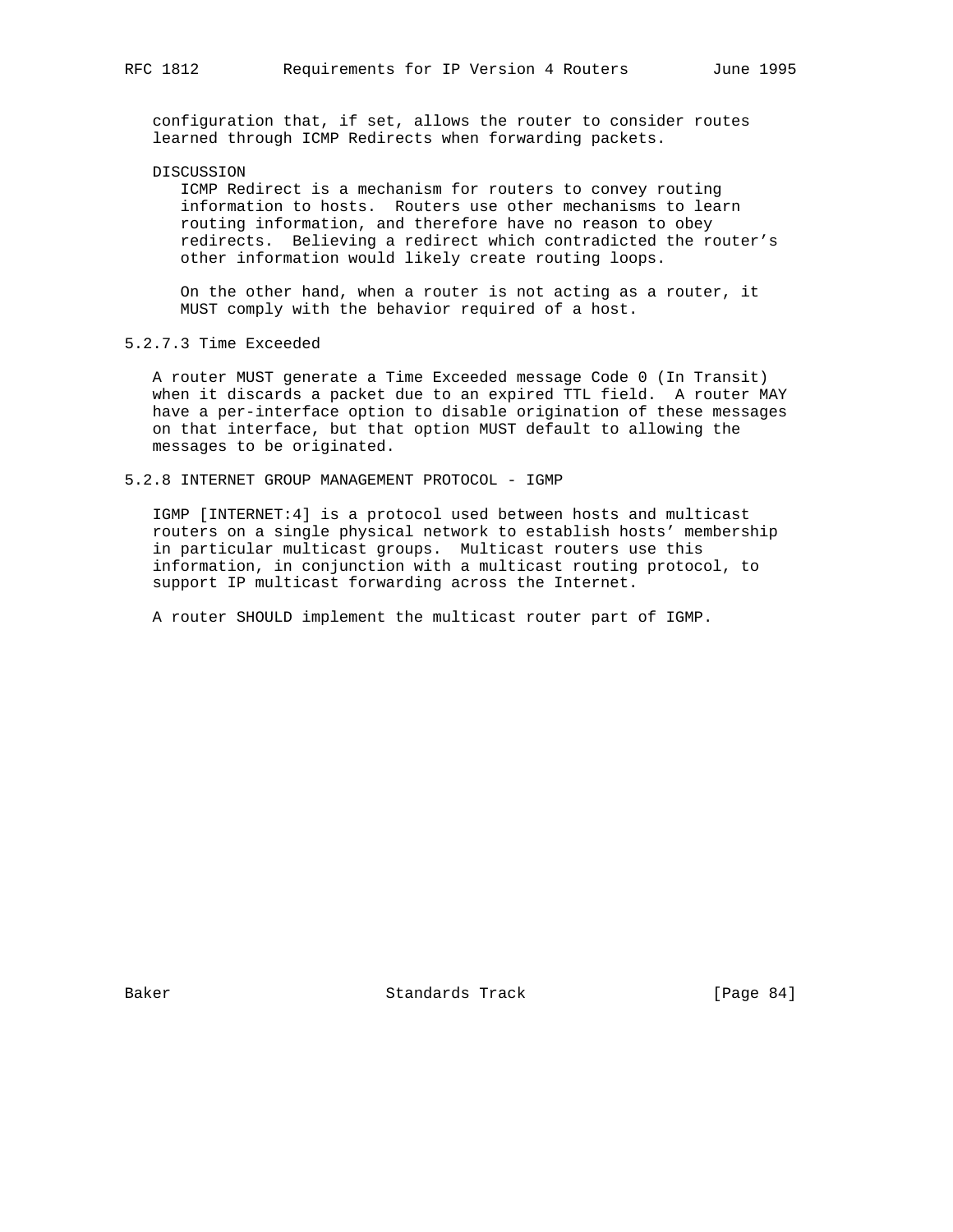# 5.3 SPECIFIC ISSUES

#### 5.3.1 Time to Live (TTL)

 The Time-to-Live (TTL) field of the IP header is defined to be a timer limiting the lifetime of a datagram. It is an 8-bit field and the units are seconds. Each router (or other module) that handles a packet MUST decrement the TTL by at least one, even if the elapsed time was much less than a second. Since this is very often the case, the TTL is effectively a hop count limit on how far a datagram can propagate through the Internet.

 When a router forwards a packet, it MUST reduce the TTL by at least one. If it holds a packet for more than one second, it MAY decrement the TTL by one for each second.

 If the TTL is reduced to zero (or less), the packet MUST be discarded, and if the destination is not a multicast address the router MUST send an ICMP Time Exceeded message, Code 0 (TTL Exceeded in Transit) message to the source. Note that a router MUST NOT discard an IP unicast or broadcast packet with a non-zero TTL merely because it can predict that another router on the path to the packet's final destination will decrement the TTL to zero. However, a router MAY do so for IP multicasts, in order to more efficiently implement IP multicast's expanding ring search algorithm (see [INTERNET:4]).

## DISCUSSION

 The IP TTL is used, somewhat schizophrenically, as both a hop count limit and a time limit. Its hop count function is critical to ensuring that routing problems can't melt down the network by causing packets to loop infinitely in the network. The time limit function is used by transport protocols such as TCP to ensure reliable data transfer. Many current implementations treat TTL as a pure hop count, and in parts of the Internet community there is a strong sentiment that the time limit function should instead be performed by the transport protocols that need it.

 In this specification, we have reluctantly decided to follow the strong belief among the router vendors that the time limit function should be optional. They argued that implementation of the time limit function is difficult enough that it is currently not generally done. They further pointed to the lack of documented cases where this shortcut has caused TCP to corrupt data (of course, we would expect the problems created to be rare and difficult to reproduce, so the lack of documented cases provides little reassurance that there haven't been a number of undocumented cases).

Baker Standards Track [Page 85]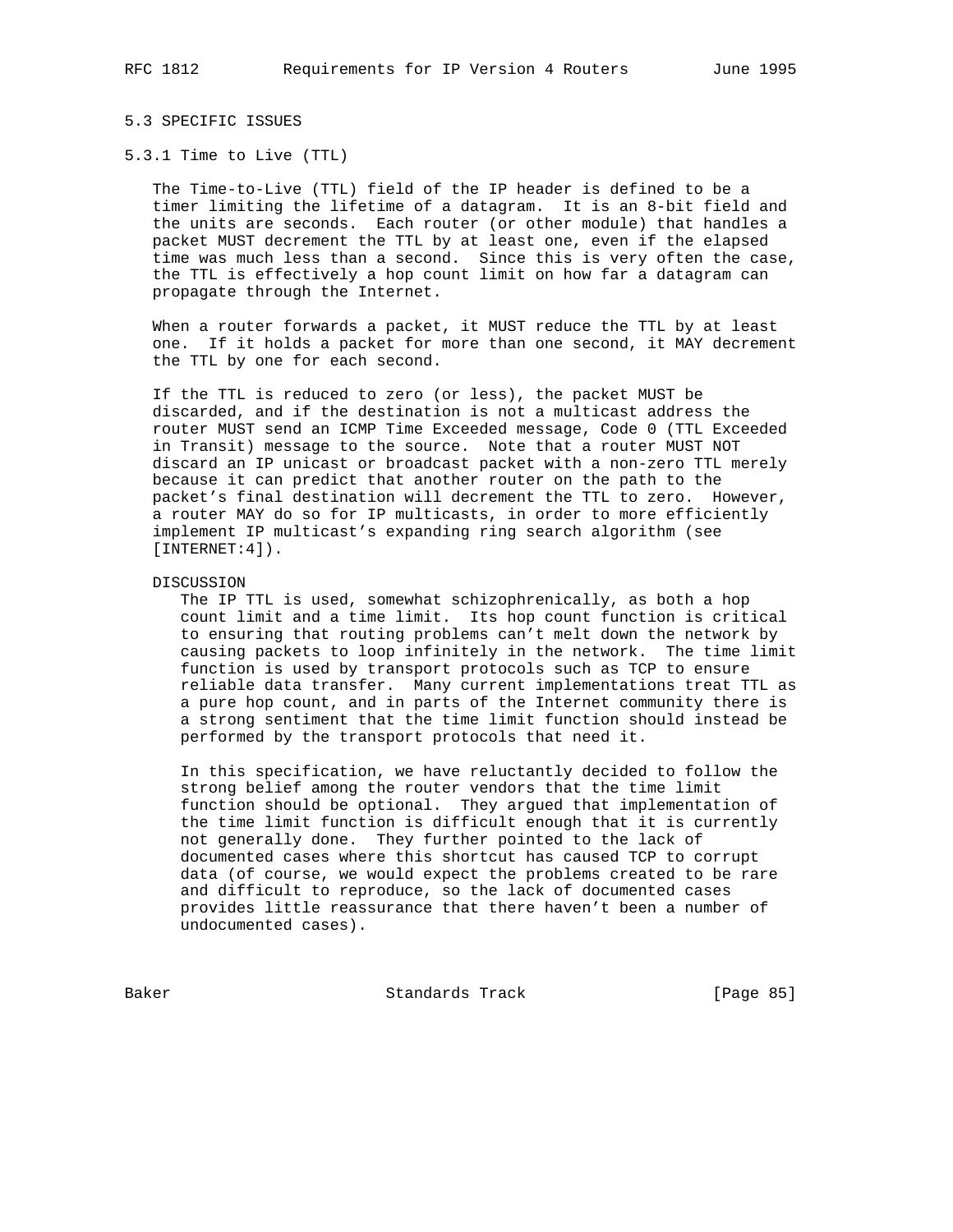IP multicast notions such as the expanding ring search may not work as expected unless the TTL is treated as a pure hop count. The same thing is somewhat true of traceroute.

 ICMP Time Exceeded messages are required because the traceroute diagnostic tool depends on them.

 Thus, the tradeoff is between severely crippling, if not eliminating, two very useful tools and avoiding a very rare and transient data transport problem that may not occur at all. We have chosen to preserve the tools.

5.3.2 Type of Service (TOS)

 The Type-of-Service byte in the IP header is divided into three sections: the Precedence field (high-order 3 bits), a field that is customarily called Type of Service or "TOS (next 4 bits), and a reserved bit (the low order bit). Rules governing the reserved bit were described in Section [4.2.2.3]. The Precedence field will be discussed in Section [5.3.3]. A more extensive discussion of the TOS field and its use can be found in [ROUTE:11].

 A router SHOULD consider the TOS field in a packet's IP header when deciding how to forward it. The remainder of this section describes the rules that apply to routers that conform to this requirement.

 A router MUST maintain a TOS value for each route in its routing table. Routes learned through a routing protocol that does not support TOS MUST be assigned a TOS of zero (the default TOS).

 To choose a route to a destination, a router MUST use an algorithm equivalent to the following:

- (1) The router locates in its routing table all available routes to the destination (see Section [5.2.4]).
- (2) If there are none, the router drops the packet because the destination is unreachable. See section [5.2.4].
- (3) If one or more of those routes have a TOS that exactly matches the TOS specified in the packet, the router chooses the route with the best metric.
- (4) Otherwise, the router repeats the above step, except looking at routes whose TOS is zero.

Baker Standards Track [Page 86]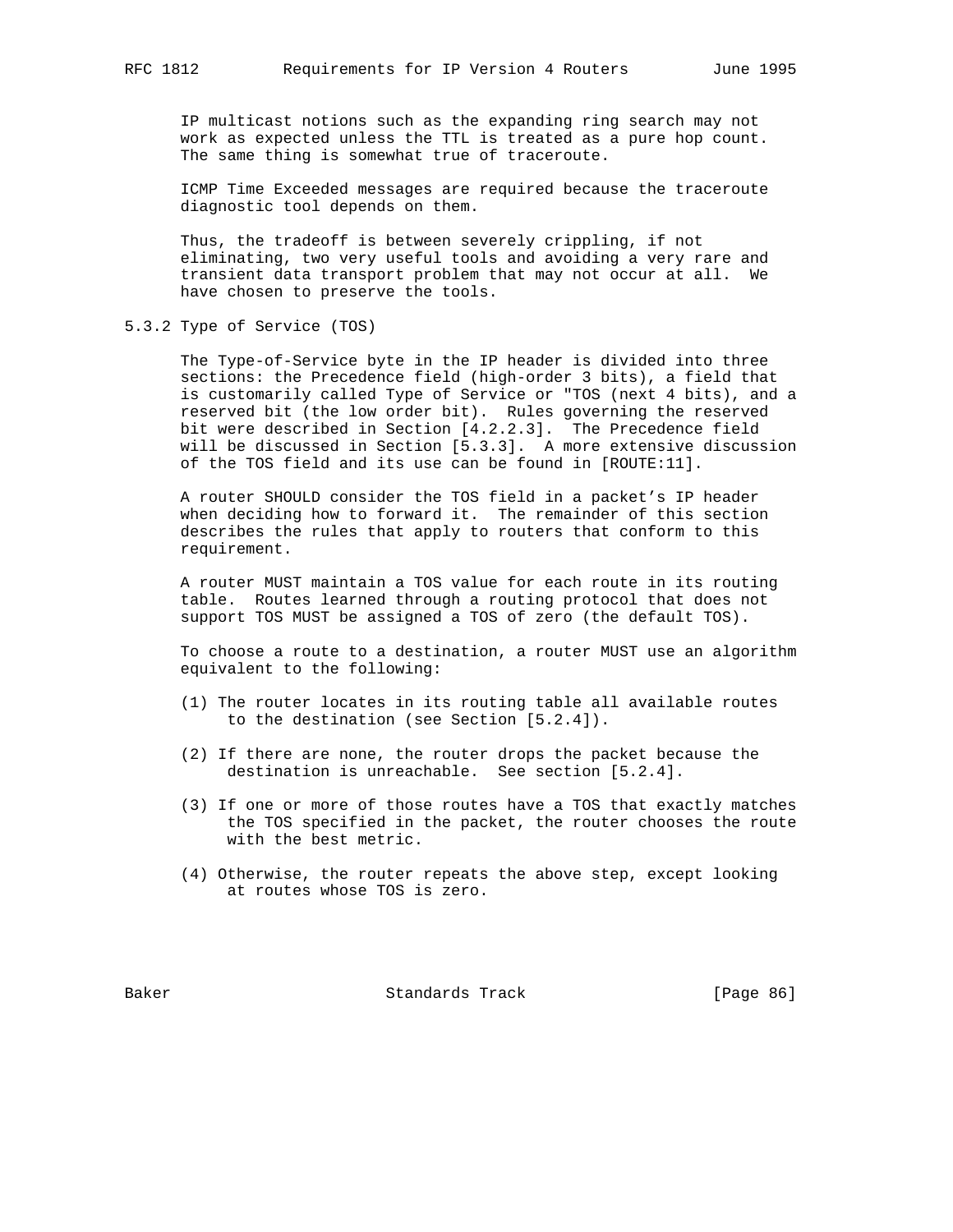(5) If no route was chosen above, the router drops the packet because the destination is unreachable. The router returns an ICMP Destination Unreachable error specifying the appropriate code: either Network Unreachable with Type of Service (code 11) or Host Unreachable with Type of Service (code 12).

## DISCUSSION

 Although TOS has been little used in the past, its use by hosts is now mandated by the Requirements for Internet Hosts RFCs ([INTRO:2] and [INTRO:3]). Support for TOS in routers may become a MUST in the future, but is a SHOULD for now until we get more experience with it and can better judge both its benefits and its costs.

 Various people have proposed that TOS should affect other aspects of the forwarding function. For example:

- (1) A router could place packets that have the Low Delay bit set ahead of other packets in its output queues.
- (2) a router is forced to discard packets, it could try to avoid discarding those which have the High Reliability bit set.

 These ideas have been explored in more detail in [INTERNET:17] but we don't yet have enough experience with such schemes to make requirements in this area.

# 5.3.3 IP Precedence

 This section specifies requirements and guidelines for appropriate processing of the IP Precedence field in routers. Precedence is a scheme for allocating resources in the network based on the relative importance of different traffic flows. The IP specification defines specific values to be used in this field for various types of traffic.

 The basic mechanisms for precedence processing in a router are preferential resource allocation, including both precedence ordered queue service and precedence-based congestion control, and selection of Link Layer priority features. The router also selects the IP precedence for routing, management and control traffic it originates. For a more extensive discussion of IP Precedence and its implementation see [FORWARD:6].

 Precedence-ordered queue service, as discussed in this section, includes but is not limited to the queue for the forwarding process and queues for outgoing links. It is intended that a

Baker Standards Track [Page 87]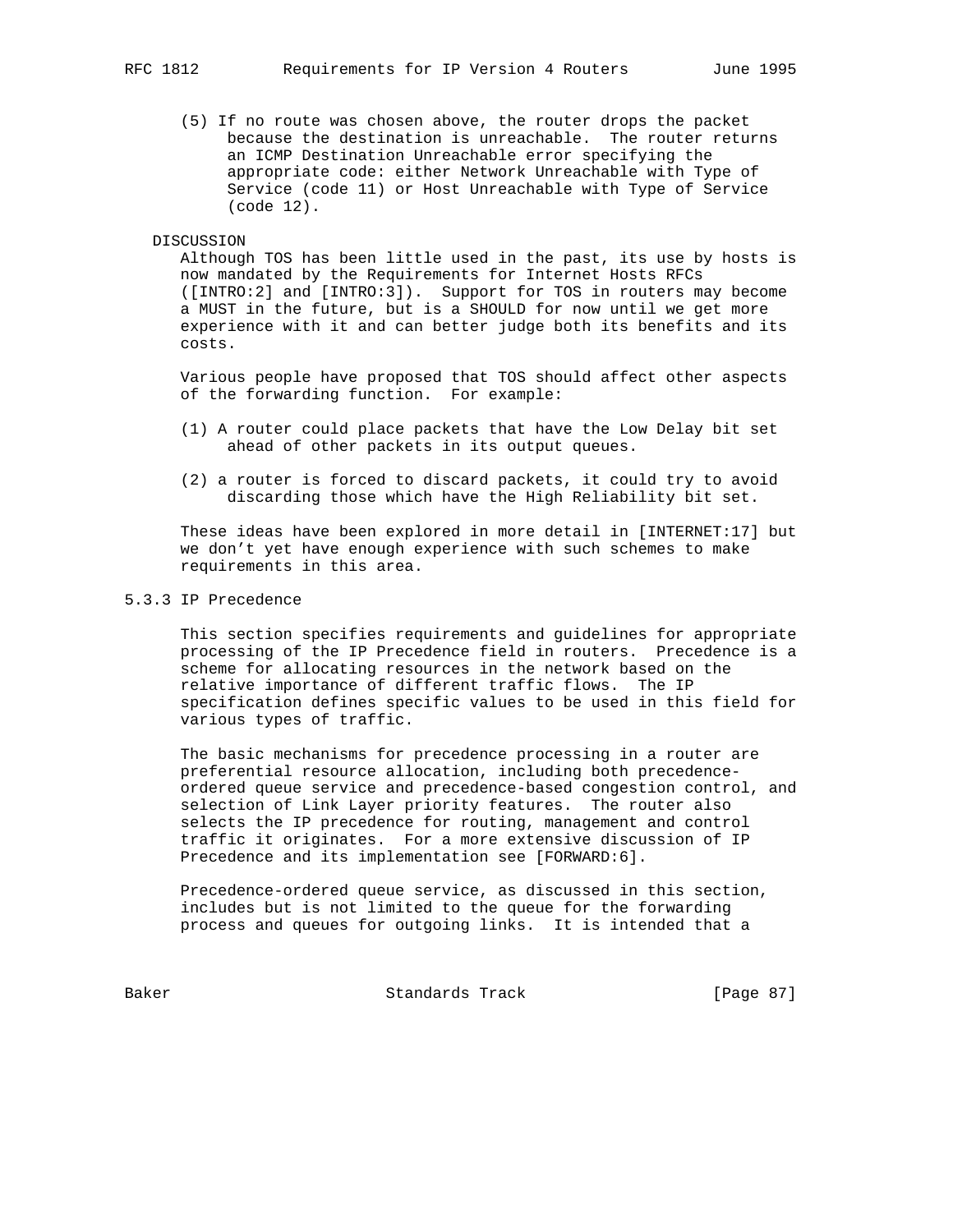router supporting precedence should also use the precedence indication at whatever points in its processing are concerned with allocation of finite resources, such as packet buffers or Link Layer connections. The set of such points is implementation dependent.

#### DISCUSSION

 Although the Precedence field was originally provided for use in DOD systems where large traffic surges or major damage to the network are viewed as inherent threats, it has useful applications for many non-military IP networks. Although the traffic handling capacity of networks has grown greatly in recent years, the traffic generating ability of the users has also grown, and network overload conditions still occur at times. Since IP-based routing and management protocols have become more critical to the successful operation of the Internet, overloads present two additional risks to the network:

- (1) High delays may result in routing protocol packets being lost. This may cause the routing protocol to falsely deduce a topology change and propagate this false information to other routers. Not only can this cause routes to oscillate, but an extra processing burden may be placed on other routers.
- (2) High delays may interfere with the use of network management tools to analyze and perhaps correct or relieve the problem in the network that caused the overload condition to occur.

 Implementation and appropriate use of the Precedence mechanism alleviates both of these problems.

# 5.3.3.1 Precedence-Ordered Queue Service

 Routers SHOULD implement precedence-ordered queue service. Precedence-ordered queue service means that when a packet is selected for output on a (logical) link, the packet of highest precedence that has been queued for that link is sent. Routers that implement precedence-ordered queue service MUST also have a configuration option to suppress precedence-ordered queue service in the Internet Layer.

 Any router MAY implement other policy-based throughput management procedures that result in other than strict precedence ordering, but it MUST be configurable to suppress them (i.e., use strict ordering).

 As detailed in Section [5.3.6], routers that implement precedence ordered queue service discard low precedence packets before discarding high precedence packets for congestion control purposes.

Baker Standards Track [Page 88]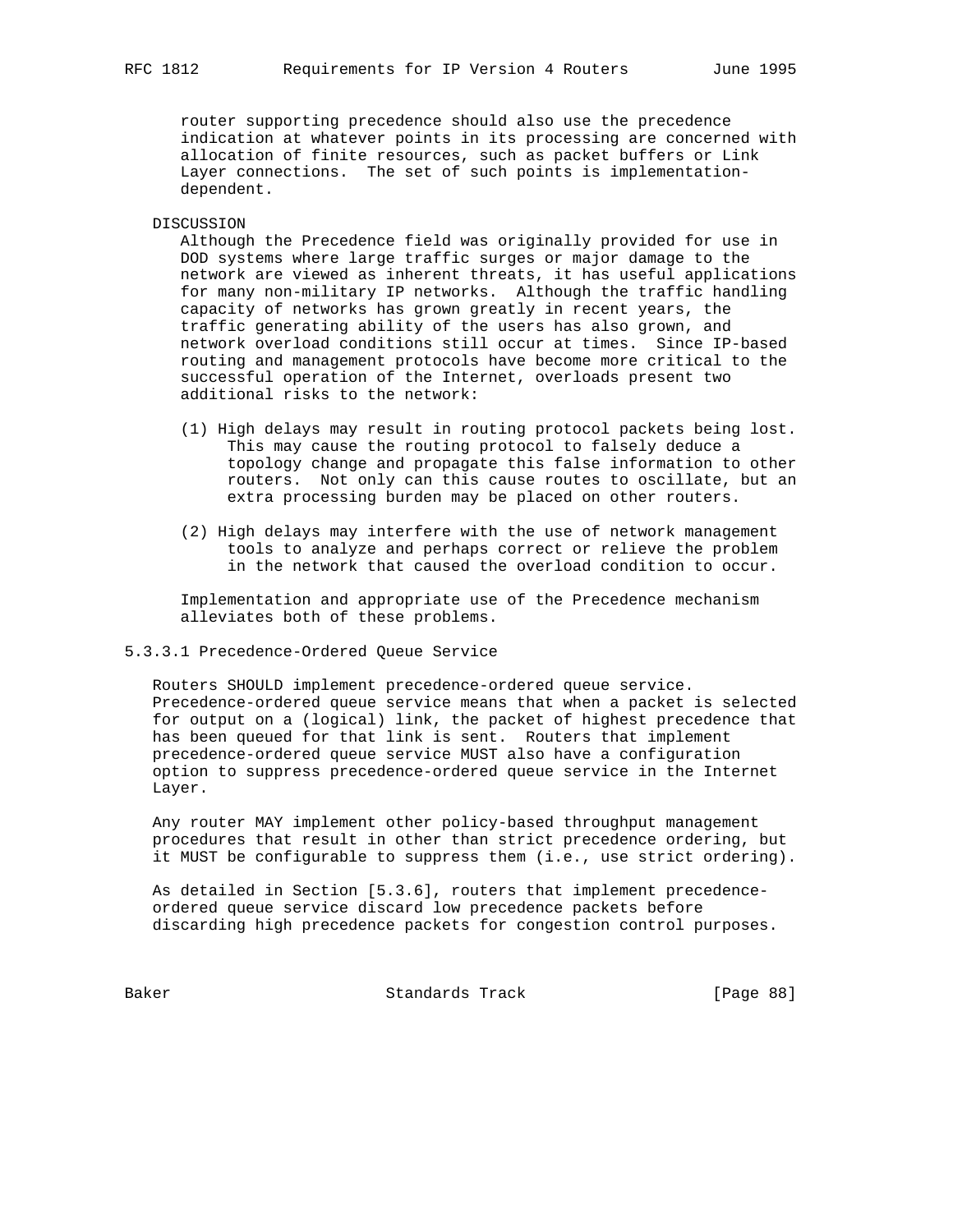Preemption (interruption of processing or transmission of a packet) is not envisioned as a function of the Internet Layer. Some protocols at other layers may provide preemption features.

## 5.3.3.2 Lower Layer Precedence Mappings

 Routers that implement precedence-ordered queuing MUST IMPLEMENT, and other routers SHOULD IMPLEMENT, Lower Layer Precedence Mapping.

- A router that implements Lower Layer Precedence Mapping:
- o MUST be able to map IP Precedence to Link Layer priority mechanisms for link layers that have such a feature defined.
- o MUST have a configuration option to select the Link Layer's default priority treatment for all IP traffic
- o SHOULD be able to configure specific nonstandard mappings of IP precedence values to Link Layer priority values for each interface.

DISCUSSION

 Some research questions the workability of the priority features of some Link Layer protocols, and some networks may have faulty implementations of the link layer priority mechanism. It seems prudent to provide an escape mechanism in case such problems show up in a network.

 On the other hand, there are proposals to use novel queuing strategies to implement special services such as multimedia bandwidth reservation or low-delay service. Special services and queuing strategies to support them are current research subjects and are in the process of standardization.

 Implementors may wish to consider that correct link layer mapping of IP precedence is required by DOD policy for TCP/IP systems used on DOD networks. Since these requirements are intended to encourage (but not force) the use of precedence features in the hope of providing better Internet service to all users, routers supporting precedence-ordered queue service should default to maintaining strict precedence ordering regardless of the type of service requested.

Baker Standards Track [Page 89]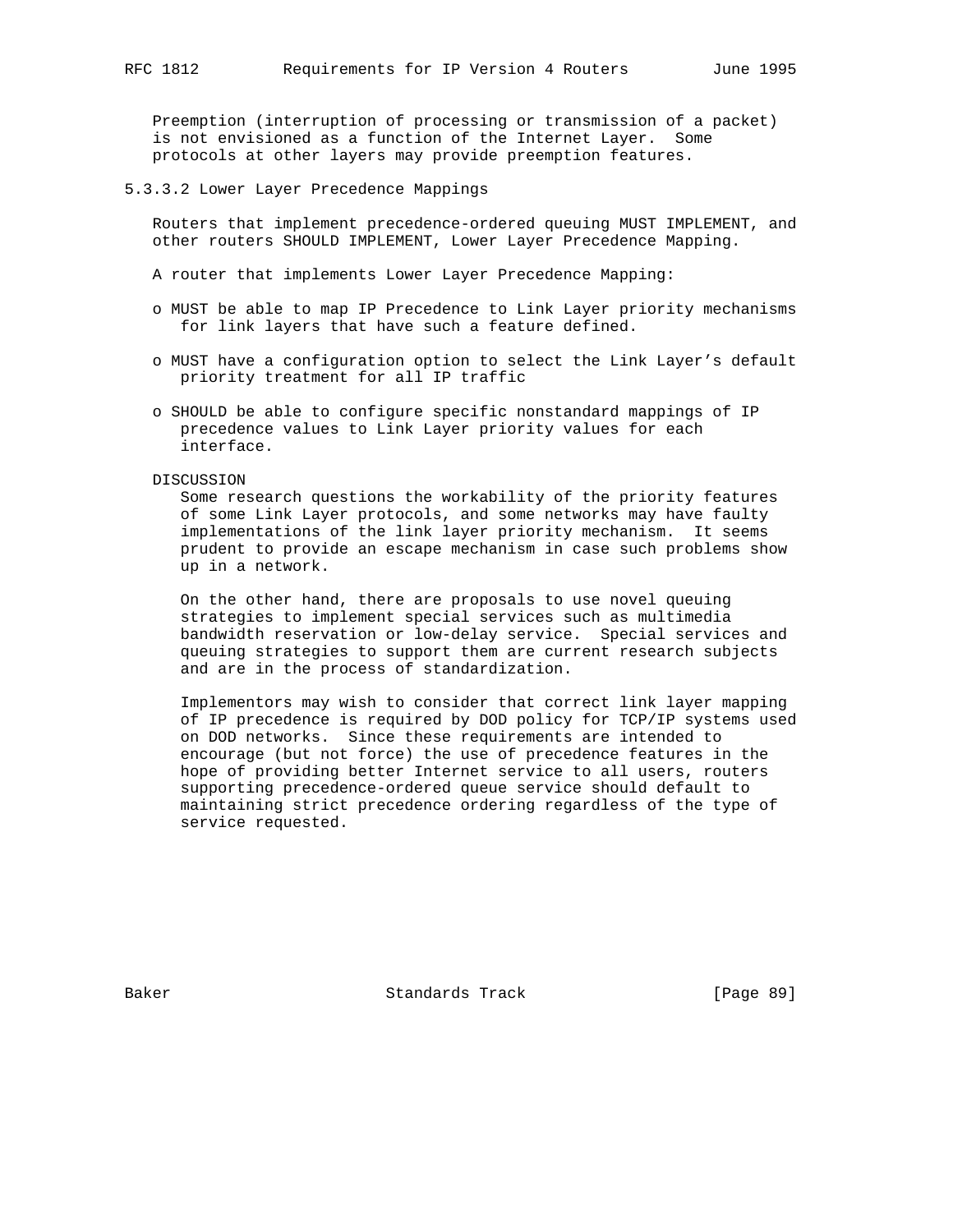# 5.3.3.3 Precedence Handling For All Routers

 A router (whether or not it employs precedence-ordered queue service):

- (1) MUST accept and process incoming traffic of all precedence levels normally, unless it has been administratively configured to do otherwise.
- (2) MAY implement a validation filter to administratively restrict the use of precedence levels by particular traffic sources. If provided, this filter MUST NOT filter out or cut off the following sorts of ICMP error messages: Destination Unreachable, Redirect, Time Exceeded, and Parameter Problem. If this filter is provided, the procedures required for packet filtering by addresses are required for this filter also.
- DISCUSSION

 Precedence filtering should be applicable to specific source/destination IP Address pairs, specific protocols, specific ports, and so on.

 An ICMP Destination Unreachable message with code 14 SHOULD be sent when a packet is dropped by the validation filter, unless this has been suppressed by configuration choice.

 (3) MAY implement a cutoff function that allows the router to be set to refuse or drop traffic with precedence below a specified level. This function may be activated by management actions or by some implementation dependent heuristics, but there MUST be a configuration option to disable any heuristic mechanism that operates without human intervention. An ICMP Destination Unreachable message with code 15 SHOULD be sent when a packet is dropped by the cutoff function, unless this has been suppressed by configuration choice.

 A router MUST NOT refuse to forward datagrams with IP precedence of 6 (Internetwork Control) or 7 (Network Control) solely due to precedence cutoff. However, other criteria may be used in conjunction with precedence cutoff to filter high precedence traffic.

# DISCUSSION

 Unrestricted precedence cutoff could result in an unintentional cutoff of routing and control traffic. In the general case, host traffic should be restricted to a value of 5 (CRITIC/ECP) or below; this is not a requirement and may not be correct in certain systems.

Baker Standards Track [Page 90]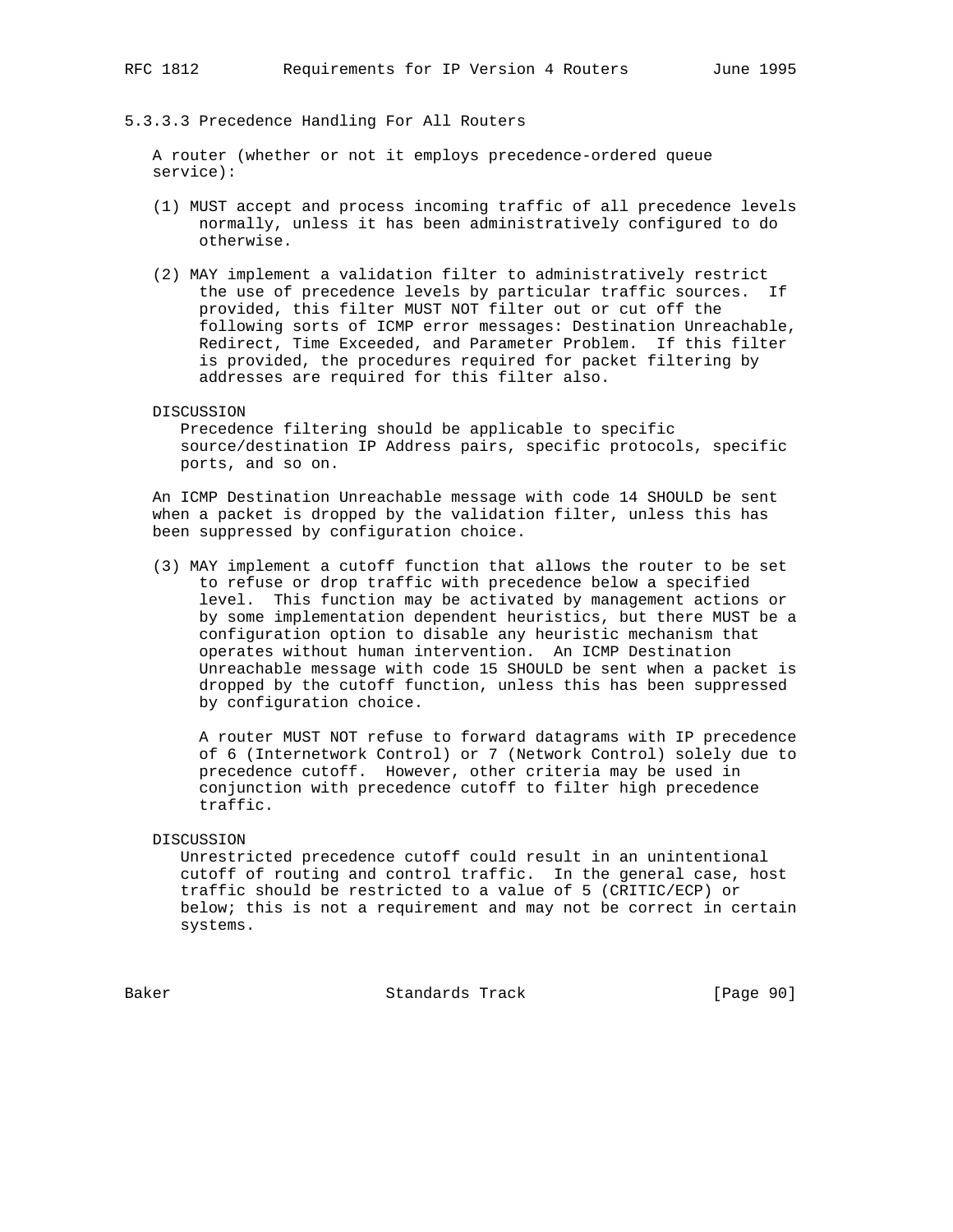- (4) MUST NOT change precedence settings on packets it did not originate.
- (5) SHOULD be able to configure distinct precedence values to be used for each routing or management protocol supported (except for those protocols, such as OSPF, which specify which precedence value must be used).
- (6) MAY be able to configure routing or management traffic precedence values independently for each peer address.
- (7) MUST respond appropriately to Link Layer precedence-related error indications where provided. An ICMP Destination Unreachable message with code 15 SHOULD be sent when a packet is dropped because a link cannot accept it due to a precedence-related condition, unless this has been suppressed by configuration choice.

#### DISCUSSION

 The precedence cutoff mechanism described in (3) is somewhat controversial. Depending on the topological location of the area affected by the cutoff, transit traffic may be directed by routing protocols into the area of the cutoff, where it will be dropped. This is only a problem if another path that is unaffected by the cutoff exists between the communicating points. Proposed ways of avoiding this problem include providing some minimum bandwidth to all precedence levels even under overload conditions, or propagating cutoff information in routing protocols. In the absence of a widely accepted (and implemented) solution to this problem, great caution is recommended in activating cutoff mechanisms in transit networks.

 A transport layer relay could legitimately provide the function prohibited by (4) above. Changing precedence levels may cause subtle interactions with TCP and perhaps other protocols; a correct design is a non-trivial task.

 The intent of (5) and (6) (and the discussion of IP Precedence in ICMP messages in Section [4.3.2]) is that the IP precedence bits should be appropriately set, whether or not this router acts upon those bits in any other way. We expect that in the future specifications for routing protocols and network management protocols will specify how the IP Precedence should be set for messages sent by those protocols.

 The appropriate response for (7) depends on the link layer protocol in use. Typically, the router should stop trying to send offensive traffic to that destination for some period of time, and

Baker Standards Track [Page 91]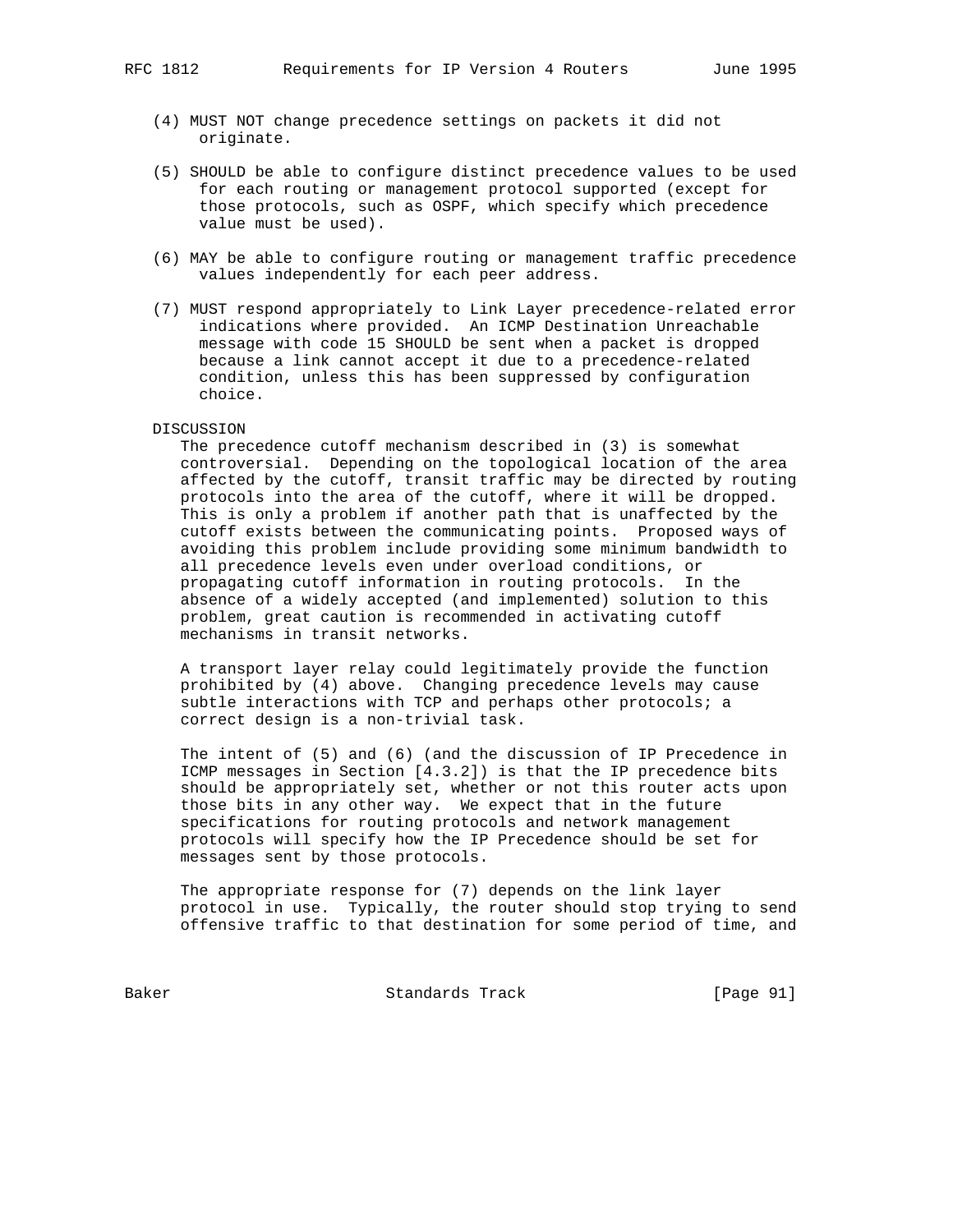should return an ICMP Destination Unreachable message with code 15 (service not available for precedence requested) to the traffic source. It also should not try to reestablish a preempted Link Layer connection for some time.

# 5.3.4 Forwarding of Link Layer Broadcasts

 The encapsulation of IP packets in most Link Layer protocols (except PPP) allows a receiver to distinguish broadcasts and multicasts from unicasts simply by examining the Link Layer protocol headers (most commonly, the Link Layer destination address). The rules in this section that refer to Link Layer broadcasts apply only to Link Layer protocols that allow broadcasts to be distinguished; likewise, the rules that refer to Link Layer multicasts apply only to Link Layer protocols that allow multicasts to be distinguished.

 A router MUST NOT forward any packet that the router received as a Link Layer broadcast, unless it is directed to an IP Multicast address. In this latter case, one would presume that link layer broadcast was used due to the lack of an effective multicast service.

 A router MUST NOT forward any packet which the router received as a Link Layer multicast unless the packet's destination address is an IP multicast address.

 A router SHOULD silently discard a packet that is received via a Link Layer broadcast but does not specify an IP multicast or IP broadcast destination address.

 When a router sends a packet as a Link Layer broadcast, the IP destination address MUST be a legal IP broadcast or IP multicast address.

5.3.5 Forwarding of Internet Layer Broadcasts

There are two major types of IP broadcast addresses; limited broadcast and directed broadcast. In addition, there are three subtypes of directed broadcast: a broadcast directed to a specified network prefix, a broadcast directed to a specified subnetwork, and a broadcast directed to all subnets of a specified network. Classification by a router of a broadcast into one of these categories depends on the broadcast address and on the router's understanding (if any) of the subnet structure of the destination network. The same broadcast will be classified differently by different routers.

A limited IP broadcast address is defined to be all-ones:  $\{-1, -1\}$ or 255.255.255.255.

Baker Standards Track [Page 92]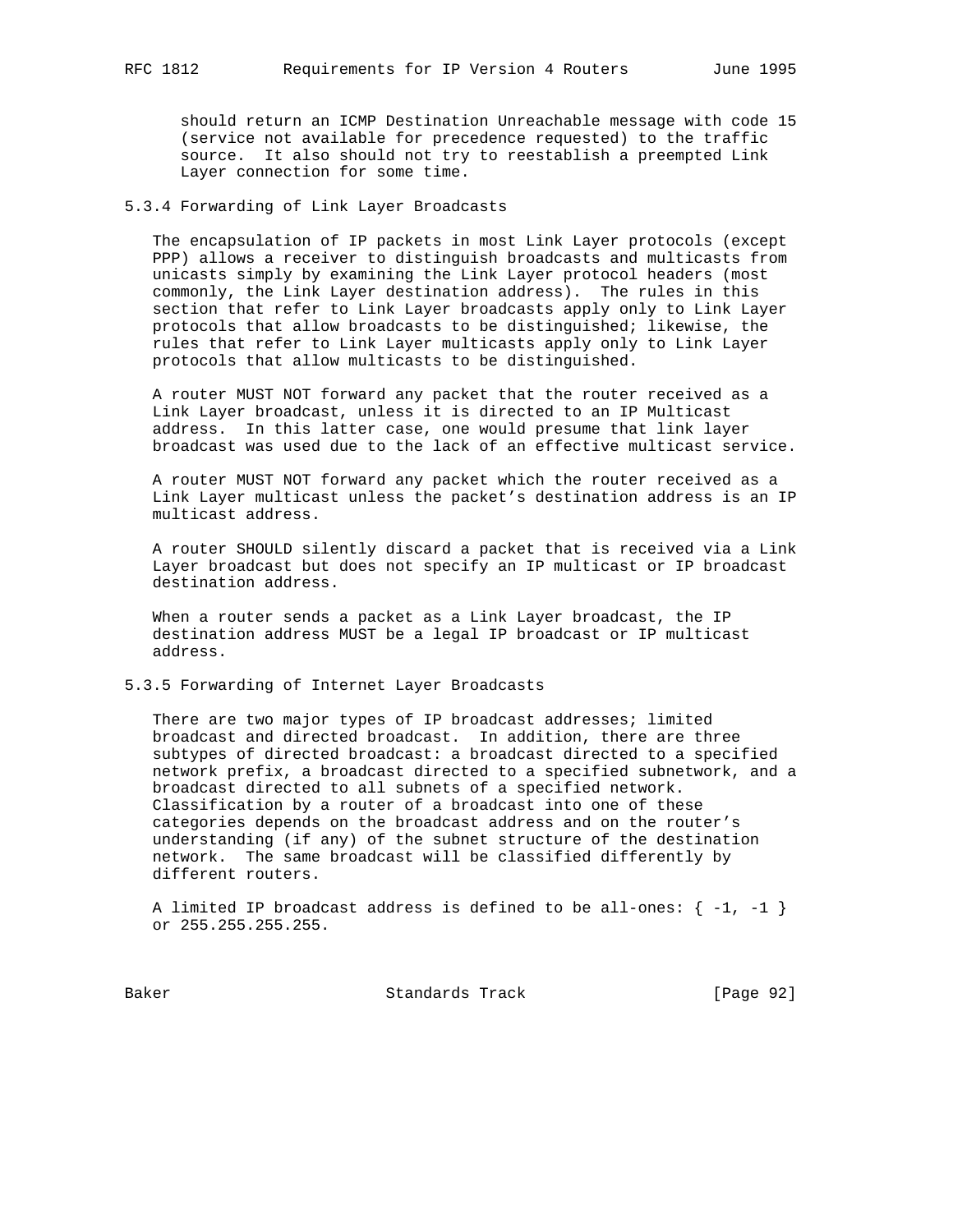A network-prefix-directed broadcast is composed of the network prefix of the IP address with a local part of all-ones or { <Network prefix>, -1 }. For example, a Class A net broadcast address is net.255.255.255, a Class B net broadcast address is net.net.255.255 and a Class C net broadcast address is net.net.net.255 where net is a byte of the network address.

 The all-subnets-directed-broadcast is not well defined in a CIDR environment, and was deprecated in version 1 of this memo.

 As was described in Section [4.2.3.1], a router may encounter certain non-standard IP broadcast addresses:

- o 0.0.0.0 is an obsolete form of the limited broadcast address
- o { <Network-prefix>, 0 } is an obsolete form of a network-prefix directed broadcast address.

 As was described in that section, packets addressed to any of these addresses SHOULD be silently discarded, but if they are not, they MUST be treated according to the same rules that apply to packets addressed to the non-obsolete forms of the broadcast addresses described above. These rules are described in the next few sections.

5.3.5.1 Limited Broadcasts

 Limited broadcasts MUST NOT be forwarded. Limited broadcasts MUST NOT be discarded. Limited broadcasts MAY be sent and SHOULD be sent instead of directed broadcasts where limited broadcasts will suffice.

# DISCUSSION

 Some routers contain UDP servers which function by resending the requests (as unicasts or directed broadcasts) to other servers. This requirement should not be interpreted as prohibiting such servers. Note, however, that such servers can easily cause packet looping if misconfigured. Thus, providers of such servers would probably be well advised to document their setup carefully and to consider carefully the TTL on packets that are sent.

# 5.3.5.2 Directed Broadcasts

 A router MUST classify as network-prefix-directed broadcasts all valid, directed broadcasts destined for a remote network or an attached nonsubnetted network. Note that in view of CIDR, such appear to be host addresses within the network prefix; we preclude inspection of the host part of such network prefixes. Given a route and no overriding policy, then, a router MUST forward network prefix-directed broadcasts. Network-Prefix-Directed broadcasts MAY

Baker Standards Track [Page 93]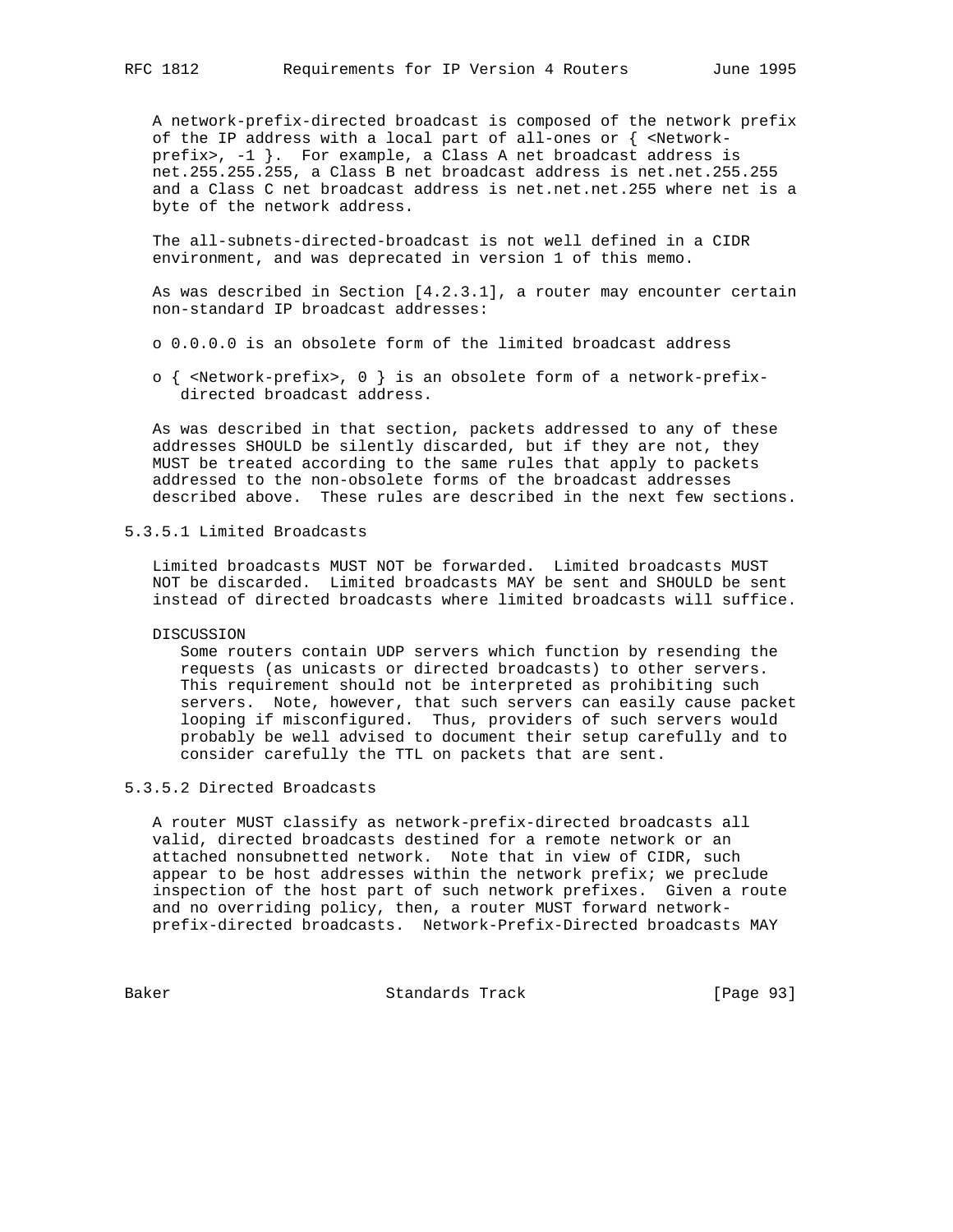be sent.

 A router MAY have an option to disable receiving network-prefix directed broadcasts on an interface and MUST have an option to disable forwarding network-prefix-directed broadcasts. These options MUST default to permit receiving and forwarding network-prefix directed broadcasts.

DISCUSSION

 There has been some debate about forwarding or not forwarding directed broadcasts. In this memo we have made the forwarding decision depend on the router's knowledge of the destination network prefix. Routers cannot determine that a message is unicast or directed broadcast apart from this knowledge. The decision to forward or not forward the message is by definition only possible in the last hop router.

5.3.5.3 All-subnets-directed Broadcasts

 The first version of this memo described an algorithm for distributing a directed broadcast to all the subnets of a classical network number. This algorithm was stated to be "broken," and certain failure cases were specified.

 In a CIDR routing domain, wherein classical IP network numbers are meaningless, the concept of an all-subnets-directed-broadcast is also meaningless. To the knowledge of the working group, the facility was never implemented or deployed, and is now relegated to the dustbin of history.

5.3.5.4 Subnet-directed Broadcasts

 The first version of this memo spelled out procedures for dealing with subnet-directed-broadcasts. In a CIDR routing domain, these are indistinguishable from net-drected-broadcasts. The two are therefore treated together in section [5.3.5.2 Directed Broadcasts], and should be viewed as network-prefix directed broadcasts.

5.3.6 Congestion Control

 Congestion in a network is loosely defined as a condition where demand for resources (usually bandwidth or CPU time) exceeds capacity. Congestion avoidance tries to prevent demand from exceeding capacity, while congestion recovery tries to restore an operative state. It is possible for a router to contribute to both of these mechanisms. A great deal of effort has been spent studying the problem. The reader is encouraged to read [FORWARD:2] for a survey of the work. Important papers on the subject include

Baker Standards Track [Page 94]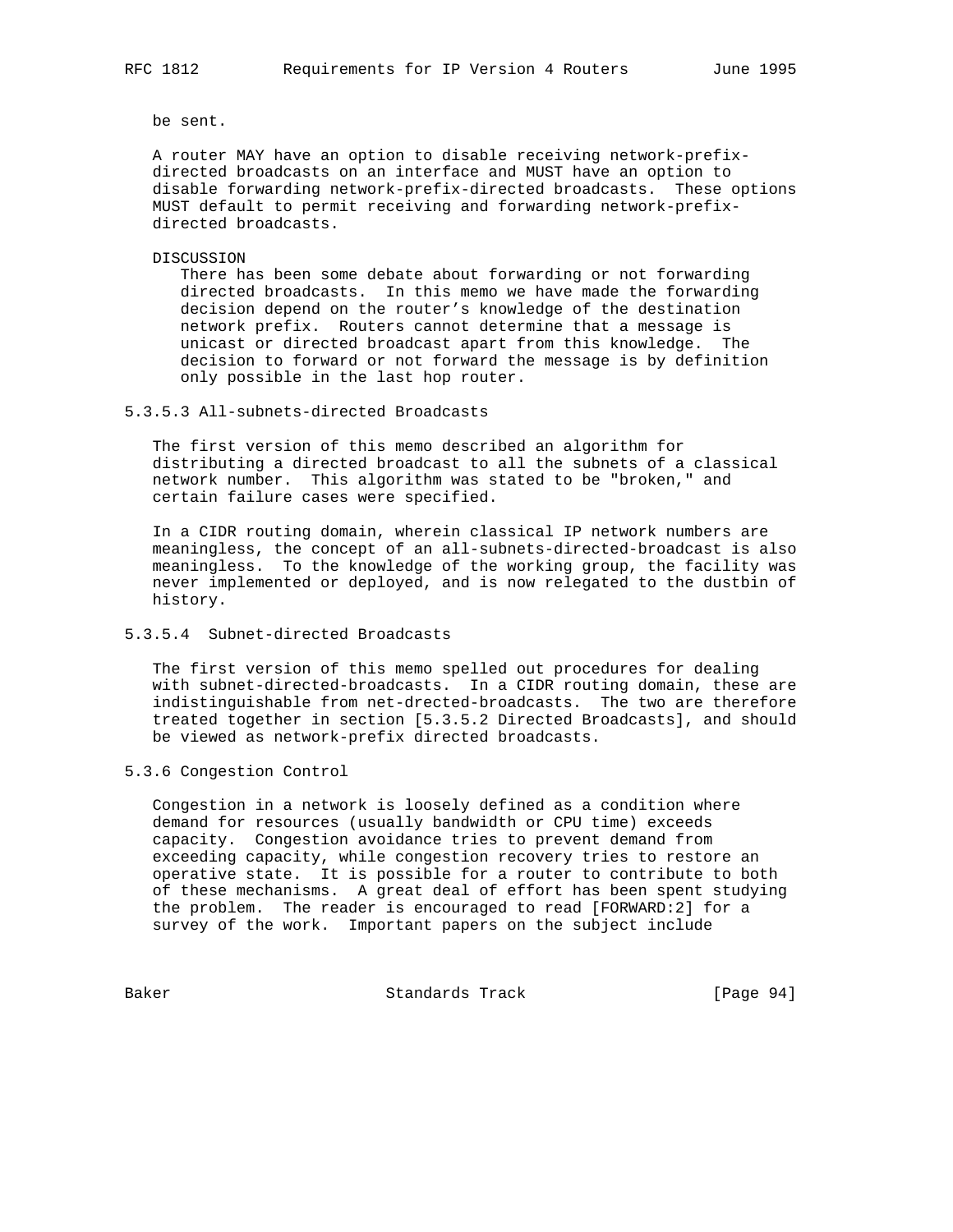[FORWARD:3], [FORWARD:4], [FORWARD:5], [FORWARD:10], [FORWARD:11], [FORWARD:12], [FORWARD:13], [FORWARD:14], and [INTERNET:10], among others.

 The amount of storage that router should have available to handle peak instantaneous demand when hosts use reasonable congestion policies, such as described in [FORWARD:5], is a function of the product of the bandwidth of the link times the path delay of the flows using the link, and therefore storage should increase as this Bandwidth\*Delay product increases. The exact function relating storage capacity to probability of discard is not known.

 When a router receives a packet beyond its storage capacity it must (by definition, not by decree) discard it or some other packet or packets. Which packet to discard is the subject of much study but, unfortunately, little agreement so far. The best wisdom to date suggests discarding a packet from the data stream most heavily using the link. However, a number of additional factors may be relevant, including the precedence of the traffic, active bandwidth reservation, and the complexity associated with selecting that packet.

 A router MAY discard the packet it has just received; this is the simplest but not the best policy. Ideally, the router should select a packet from one of the sessions most heavily abusing the link, given that the applicable Quality of Service policy permits this. A recommended policy in datagram environments using FIFO queues is to discard a packet randomly selected from the queue (see [FORWARD:5]). An equivalent algorithm in routers using fair queues is to discard from the longest queue or that using the greatest virtual time (see [FORWARD:13]). A router MAY use these algorithms to determine which packet to discard.

 If a router implements a discard policy (such as Random Drop) under which it chooses a packet to discard from a pool of eligible packets:

- o If precedence-ordered queue service (described in Section [5.3.3.1]) is implemented and enabled, the router MUST NOT discard a packet whose IP precedence is higher than that of a packet that is not discarded.
- o A router MAY protect packets whose IP headers request the maximize reliability TOS, except where doing so would be in violation of the previous rule.
- o A router MAY protect fragmented IP packets, on the theory that dropping a fragment of a datagram may increase congestion by causing all fragments of the datagram to be retransmitted by the

Baker Standards Track [Page 95]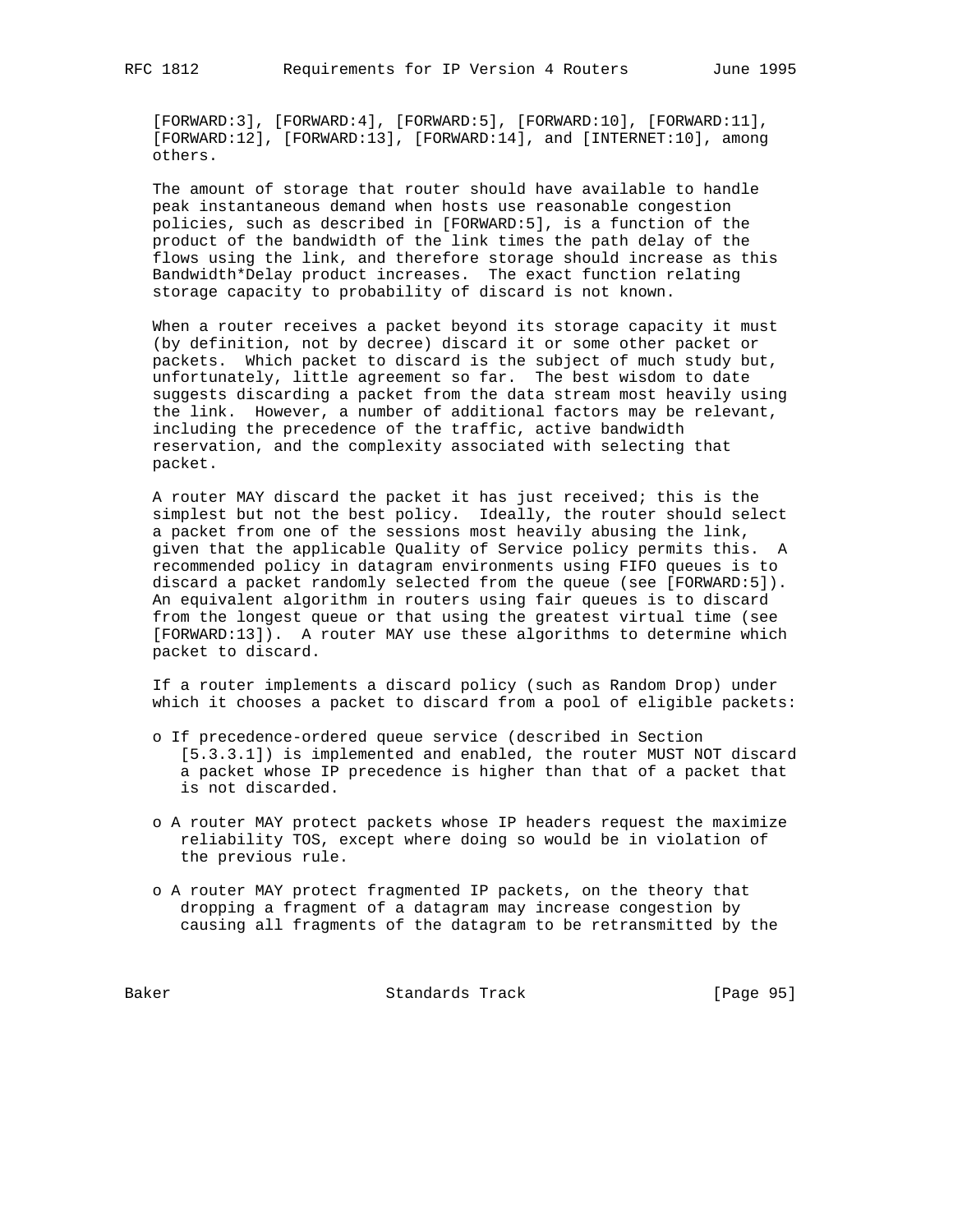source.

 o To help prevent routing perturbations or disruption of management functions, the router MAY protect packets used for routing control, link control, or network management from being discarded. Dedicated routers (i.e., routers that are not also general purpose hosts, terminal servers, etc.) can achieve an approximation of this rule by protecting packets whose source or destination is the router itself.

 Advanced methods of congestion control include a notion of fairness, so that the 'user' that is penalized by losing a packet is the one that contributed the most to the congestion. No matter what mechanism is implemented to deal with bandwidth congestion control, it is important that the CPU effort expended be sufficiently small that the router is not driven into CPU congestion also.

 As described in Section [4.3.3.3], this document recommends that a router SHOULD NOT send a Source Quench to the sender of the packet that it is discarding. ICMP Source Quench is a very weak mechanism, so it is not necessary for a router to send it, and host software should not use it exclusively as an indicator of congestion.

5.3.7 Martian Address Filtering

 An IP source address is invalid if it is a special IP address, as defined in 4.2.2.11 or 5.3.7, or is not a unicast address.

 An IP destination address is invalid if it is among those defined as illegal destinations in 4.2.3.1, or is a Class E address (except 255.255.255.255).

 A router SHOULD NOT forward any packet that has an invalid IP source address or a source address on network 0. A router SHOULD NOT forward, except over a loopback interface, any packet that has a source address on network 127. A router MAY have a switch that allows the network manager to disable these checks. If such a switch is provided, it MUST default to performing the checks.

 A router SHOULD NOT forward any packet that has an invalid IP destination address or a destination address on network 0. A router SHOULD NOT forward, except over a loopback interface, any packet that has a destination address on network 127. A router MAY have a switch that allows the network manager to disable these checks. If such a switch is provided, it MUST default to performing the checks.

 If a router discards a packet because of these rules, it SHOULD log at least the IP source address, the IP destination address, and, if

Baker Standards Track [Page 96]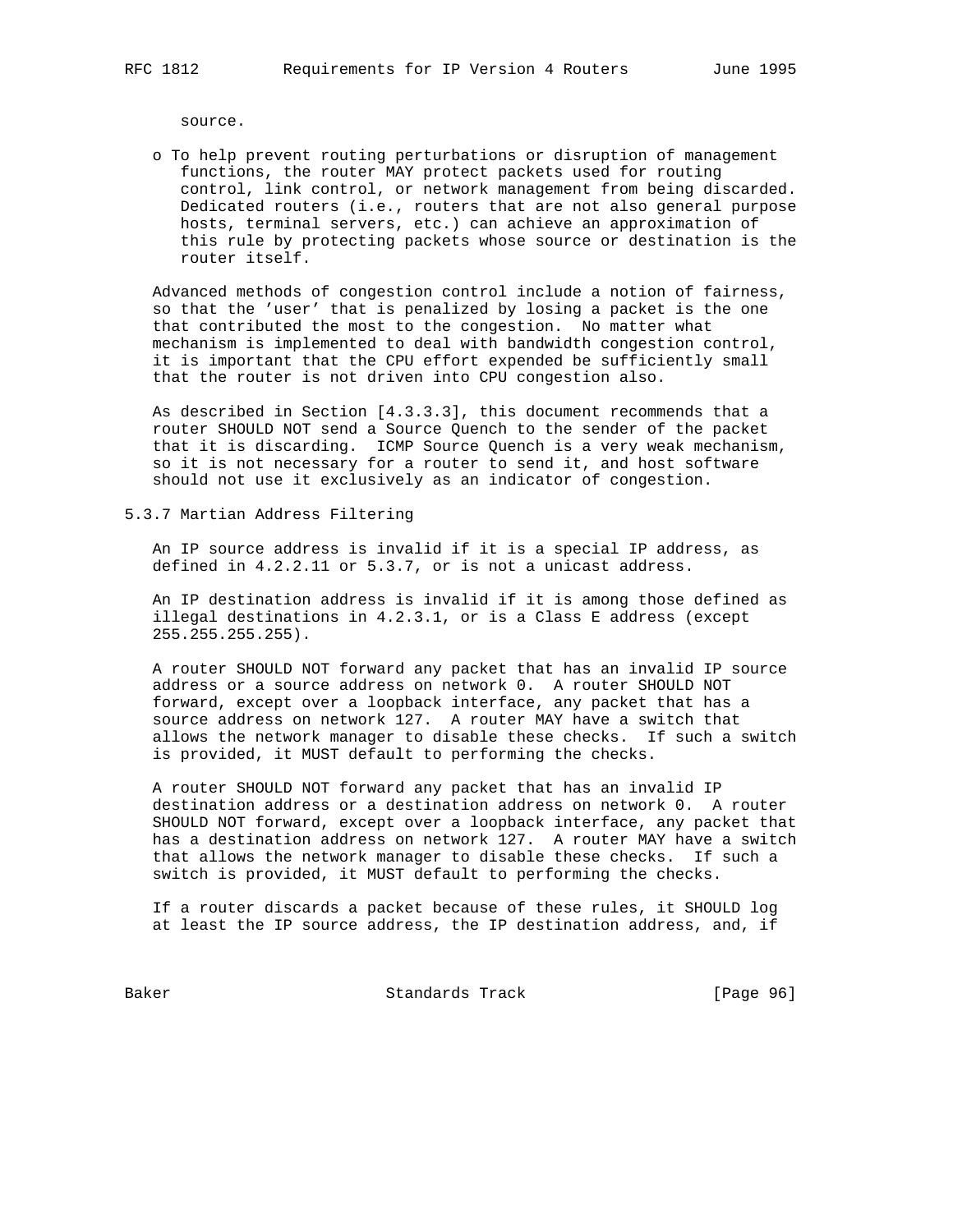the problem was with the source address, the physical interface on which the packet was received and the Link Layer address of the host or router from which the packet was received.

5.3.8 Source Address Validation

 A router SHOULD IMPLEMENT the ability to filter traffic based on a comparison of the source address of a packet and the forwarding table for a logical interface on which the packet was received. If this filtering is enabled, the router MUST silently discard a packet if the interface on which the packet was received is not the interface on which a packet would be forwarded to reach the address contained in the source address. In simpler terms, if a router wouldn't route a packet containing this address through a particular interface, it shouldn't believe the address if it appears as a source address in a packet read from this interface.

If this feature is implemented, it MUST be disabled by default.

DISCUSSION

 This feature can provide useful security improvements in some situations, but can erroneously discard valid packets in situations where paths are asymmetric.

5.3.9 Packet Filtering and Access Lists

 As a means of providing security and/or limiting traffic through portions of a network a router SHOULD provide the ability to selectively forward (or filter) packets. If this capability is provided, filtering of packets SHOULD be configurable either to forward all packets or to selectively forward them based upon the source and destination prefixes, and MAY filter on other message attributes. Each source and destination address SHOULD allow specification of an arbitrary prefix length.

DISCUSSION

 This feature can provide a measure of privacy, where systems outside a boundary are not permitted to exchange certain protocols with systems inside the boundary, or are limited as to which systems they may communicate with. It can also help prevent certain classes of security breach, wherein a system outside a boundary masquerades as a system inside the boundary and mimics a session with it.

If supported, a router SHOULD be configurable to allow one of an

 o Include list - specification of a list of message definitions to be forwarded, or an

Baker Standards Track [Page 97]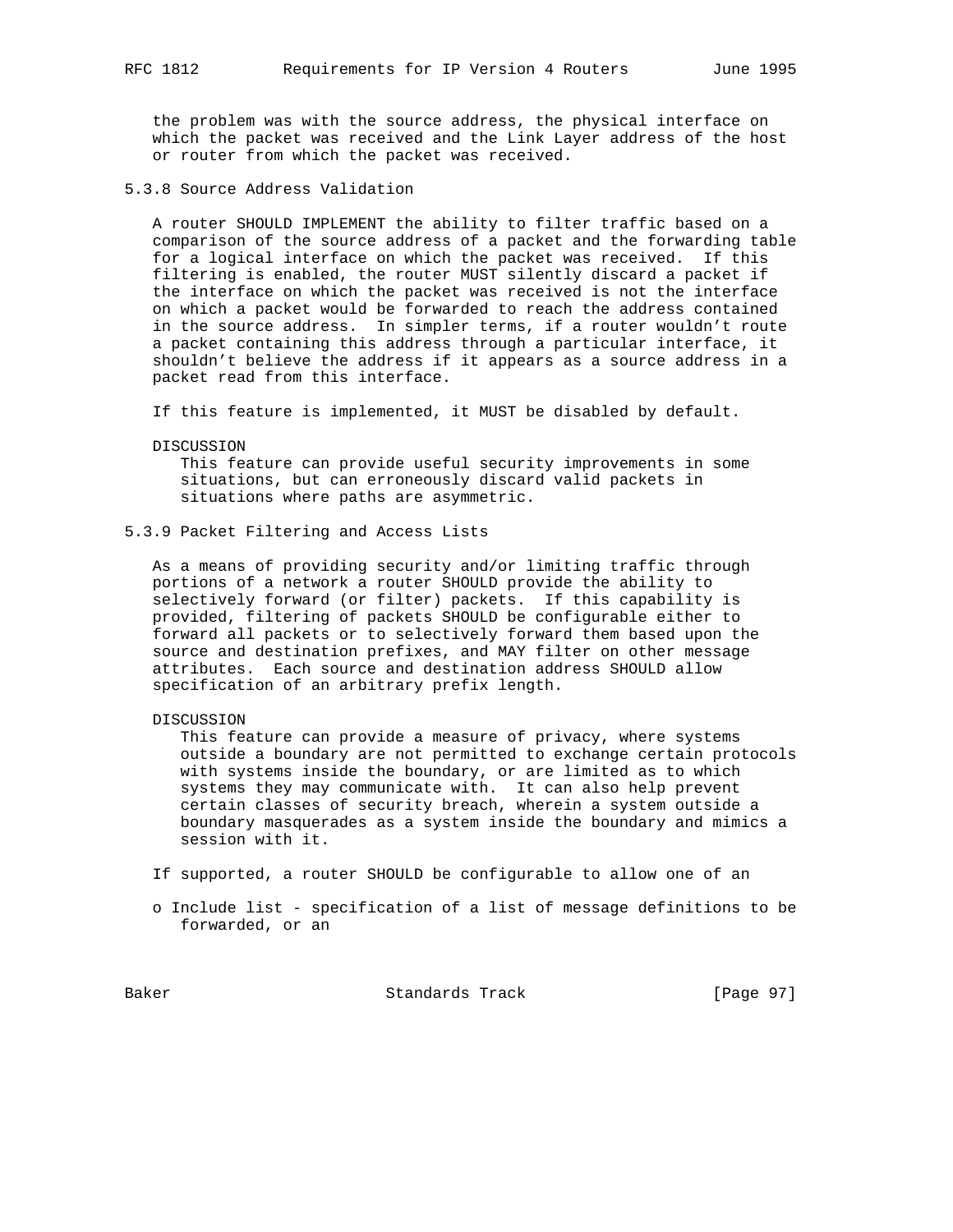o Exclude list - specification of a list of message definitions NOT to be forwarded.

 A "message definition", in this context, specifies the source and destination network prefix, and may include other identifying information such as IP Protocol Type or TCP port number.

 A router MAY provide a configuration switch that allows a choice between specifying an include or an exclude list, or other equivalent controls.

 A value matching any address (e.g., a keyword any, an address with a mask of all 0's, or a network prefix whose length is zero) MUST be allowed as a source and/or destination address.

 In addition to address pairs, the router MAY allow any combination of transport and/or application protocol and source and destination ports to be specified.

 The router MUST allow packets to be silently discarded (i.e., discarded without an ICMP error message being sent).

 The router SHOULD allow an appropriate ICMP unreachable message to be sent when a packet is discarded. The ICMP message SHOULD specify Communication Administratively Prohibited (code 13) as the reason for the destination being unreachable.

 The router SHOULD allow the sending of ICMP destination unreachable messages (code 13) to be configured for each combination of address pairs, protocol types, and ports it allows to be specified.

 The router SHOULD count and SHOULD allow selective logging of packets not forwarded.

# 5.3.10 Multicast Routing

 An IP router SHOULD support forwarding of IP multicast packets, based either on static multicast routes or on routes dynamically determined by a multicast routing protocol (e.g., DVMRP [ROUTE:9]). A router that forwards IP multicast packets is called a multicast router.

# 5.3.11 Controls on Forwarding

 For each physical interface, a router SHOULD have a configuration option that specifies whether forwarding is enabled on that interface. When forwarding on an interface is disabled, the router:

Baker Standards Track [Page 98]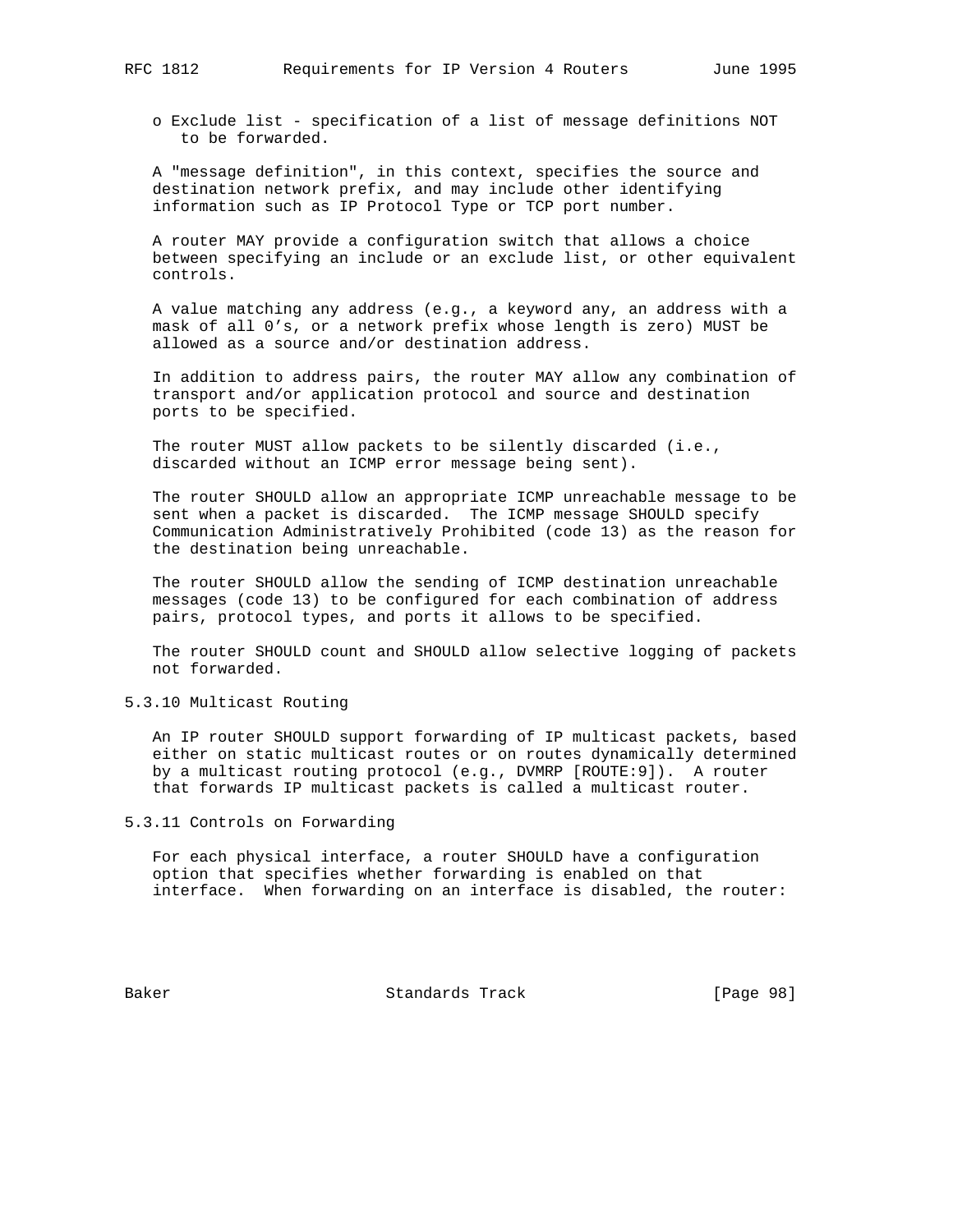- o MUST silently discard any packets which are received on that interface but are not addressed to the router
- o MUST NOT send packets out that interface, except for datagrams originated by the router
- o MUST NOT announce via any routing protocols the availability of paths through the interface

DISCUSSION

 This feature allows the network manager to essentially turn off an interface but leaves it accessible for network management.

 Ideally, this control would apply to logical rather than physical interfaces. It cannot, because there is no known way for a router to determine which logical interface a packet arrived absent a one-to-one correspondence between logical and physical interfaces.

#### 5.3.12 State Changes

 During router operation, interfaces may fail or be manually disabled, or may become available for use by the router. Similarly, forwarding may be disabled for a particular interface or for the entire router or may be (re)enabled. While such transitions are (usually) uncommon, it is important that routers handle them correctly.

5.3.12.1 When a Router Ceases Forwarding

 When a router ceases forwarding it MUST stop advertising all routes, except for third party routes. It MAY continue to receive and use routes from other routers in its routing domains. If the forwarding database is retained, the router MUST NOT cease timing the routes in the forwarding database. If routes that have been received from other routers are remembered, the router MUST NOT cease timing the routes that it has remembered. It MUST discard any routes whose timers expire while forwarding is disabled, just as it would do if forwarding were enabled.

DISCUSSION

 When a router ceases forwarding, it essentially ceases being a router. It is still a host, and must follow all of the requirements of Host Requirements [INTRO:2]. The router may still be a passive member of one or more routing domains, however. As such, it is allowed to maintain its forwarding database by listening to other routers in its routing domain. It may not, however, advertise any of the routes in its forwarding database, since it itself is doing no forwarding. The only exception to this rule is when the router is advertising a route that uses only

Baker Standards Track [Page 99]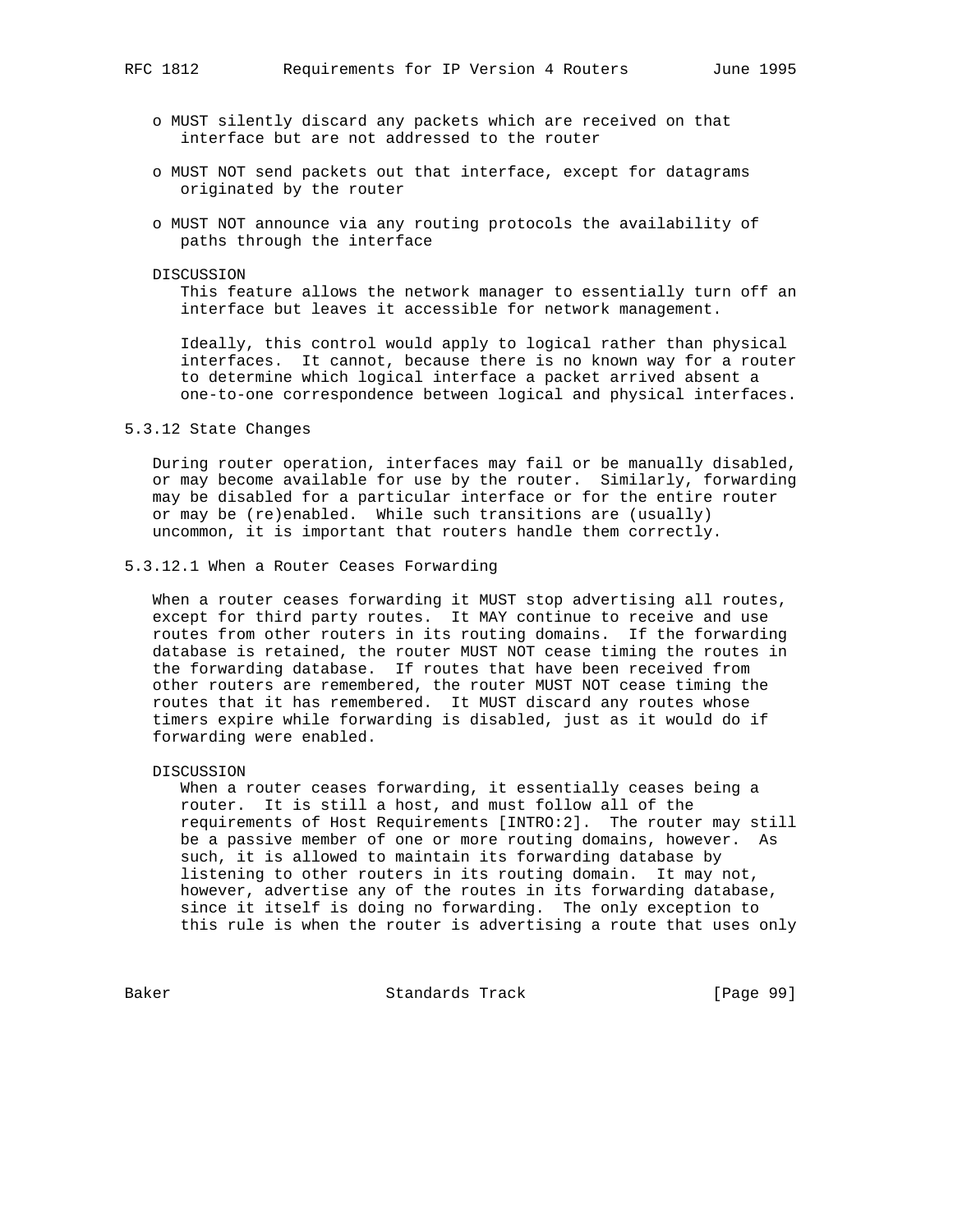some other router, but which this router has been asked to advertise.

 A router MAY send ICMP destination unreachable (host unreachable) messages to the senders of packets that it is unable to forward. It SHOULD NOT send ICMP redirect messages.

DISCUSSION

 Note that sending an ICMP destination unreachable (host unreachable) is a router action. This message should not be sent by hosts. This exception to the rules for hosts is allowed so that packets may be rerouted in the shortest possible time, and so that black holes are avoided.

5.3.12.2 When a Router Starts Forwarding

 When a router begins forwarding, it SHOULD expedite the sending of new routing information to all routers with which it normally exchanges routing information.

5.3.12.3 When an Interface Fails or is Disabled

 If an interface fails or is disabled a router MUST remove and stop advertising all routes in its forwarding database that make use of that interface. It MUST disable all static routes that make use of that interface. If other routes to the same destination and TOS are learned or remembered by the router, the router MUST choose the best alternate, and add it to its forwarding database. The router SHOULD send ICMP destination unreachable or ICMP redirect messages, as appropriate, in reply to all packets that it is unable to forward due to the interface being unavailable.

5.3.12.4 When an Interface is Enabled

 If an interface that had not been available becomes available, a router MUST reenable any static routes that use that interface. If routes that would use that interface are learned by the router, then these routes MUST be evaluated along with all the other learned routes, and the router MUST make a decision as to which routes should be placed in the forwarding database. The implementor is referred to Chapter [7], Application Layer - Routing Protocols for further information on how this decision is made.

 A router SHOULD expedite the sending of new routing information to all routers with which it normally exchanges routing information.

Baker Standards Track [Page 100]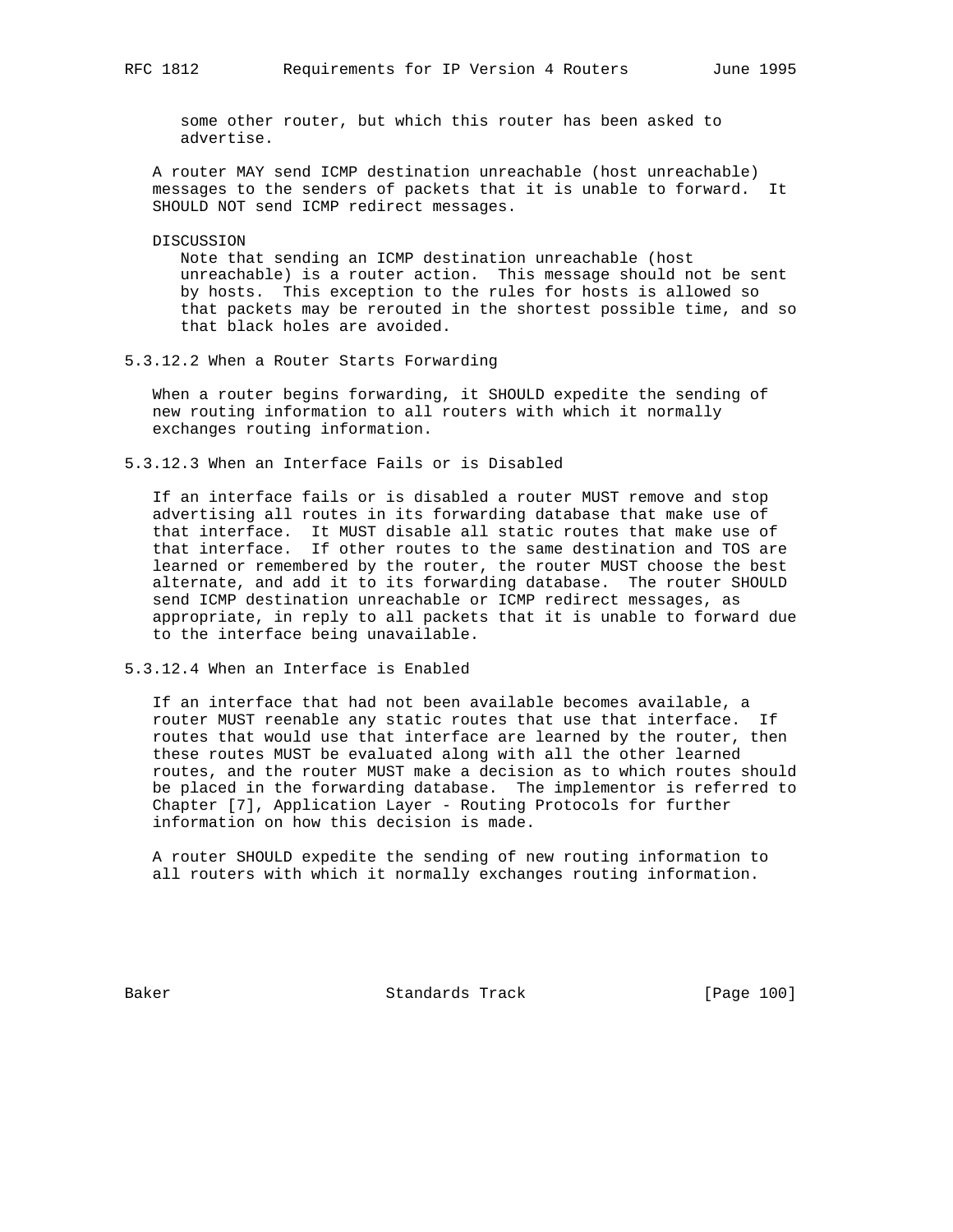# 5.3.13 IP Options

 Several options, such as Record Route and Timestamp, contain slots into which a router inserts its address when forwarding the packet. However, each such option has a finite number of slots, and therefore a router may find that there is not free slot into which it can insert its address. No requirement listed below should be construed as requiring a router to insert its address into an option that has no remaining slot to insert it into. Section [5.2.5] discusses how a router must choose which of its addresses to insert into an option.

- 5.3.13.1 Unrecognized Options Unrecognized IP options in forwarded packets MUST be passed through unchanged.
- 5.3.13.2 Security Option

Some environments require the Security option in every packet; such a requirement is outside the scope of this document and the IP standard specification. Note, however, that the security options described in [INTERNET:1] and [INTERNET:16] are obsolete. Routers SHOULD IMPLEMENT the revised security option described in [INTERNET:5].

#### DISCUSSION

 Routers intended for use in networks with multiple security levels should support packet filtering based on IPSO (RFC-1108) labels. To implement this support, the router would need to permit the router administrator to configure both a lower sensitivity limit (e.g. Unclassified) and an upper sensitivity limit (e.g. Secret) on each interface. It is commonly but not always the case that the two limits are the same (e.g. a single-level interface). Packets caught by an IPSO filter as being out of range should be silently dropped and a counter should note the number of packets dropped because of out of range IPSO labels.

# 5.3.13.3 Stream Identifier Option

 This option is obsolete. If the Stream Identifier option is present in a packet forwarded by the router, the option MUST be ignored and passed through unchanged.

# 5.3.13.4 Source Route Options

 A router MUST implement support for source route options in forwarded packets. A router MAY implement a configuration option that, when enabled, causes all source-routed packets to be discarded. However, such an option MUST NOT be enabled by default.

Baker Standards Track [Page 101]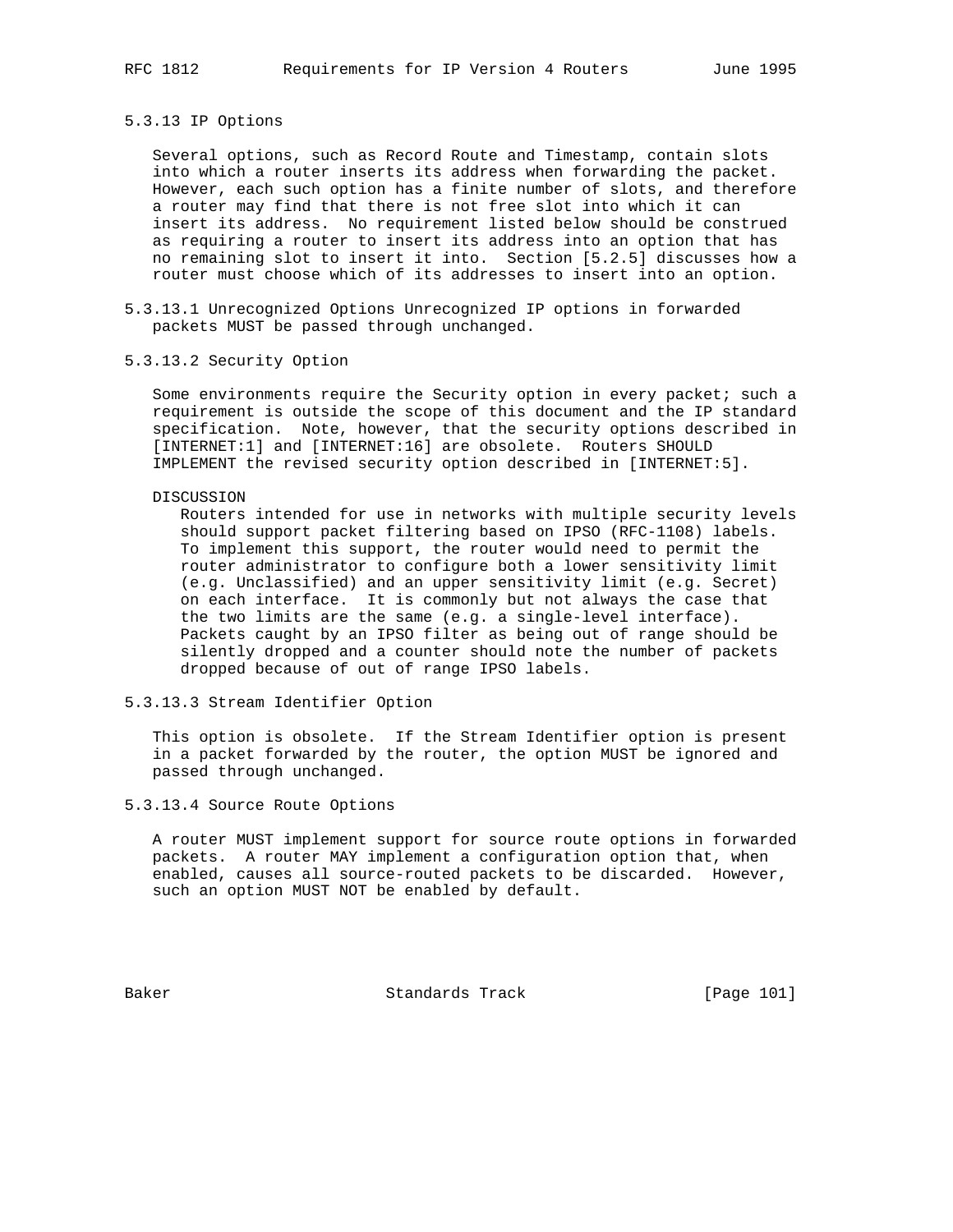#### DISCUSSION

 The ability to source route datagrams through the Internet is important to various network diagnostic tools. However, source routing may be used to bypass administrative and security controls within a network. Specifically, those cases where manipulation of routing tables is used to provide administrative separation in lieu of other methods such as packet filtering may be vulnerable through source routed packets.

#### EDITORS+COMMENTS

 Packet filtering can be defeated by source routing as well, if it is applied in any router except one on the final leg of the source routed path. Neither route nor packet filters constitute a complete solution for security.

# 5.3.13.5 Record Route Option

Routers MUST support the Record Route option in forwarded packets.

 A router MAY provide a configuration option that, if enabled, will cause the router to ignore (i.e., pass through unchanged) Record Route options in forwarded packets. If provided, such an option MUST default to enabling the record-route. This option should not affect the processing of Record Route options in datagrams received by the router itself (in particular, Record Route options in ICMP echo requests will still be processed according to Section [4.3.3.6]).

#### DISCUSSION

 There are some people who believe that Record Route is a security problem because it discloses information about the topology of the network. Thus, this document allows it to be disabled.

# 5.3.13.6 Timestamp Option

 Routers MUST support the timestamp option in forwarded packets. A timestamp value MUST follow the rules given [INTRO:2].

 If the flags field = 3 (timestamp and prespecified address), the router MUST add its timestamp if the next prespecified address matches any of the router's IP addresses. It is not necessary that the prespecified address be either the address of the interface on which the packet arrived or the address of the interface over which it will be sent.

#### IMPLEMENTATION

 To maximize the utility of the timestamps contained in the timestamp option, it is suggested that the timestamp inserted be, as nearly as practical, the time at which the packet arrived at

Baker Standards Track [Page 102]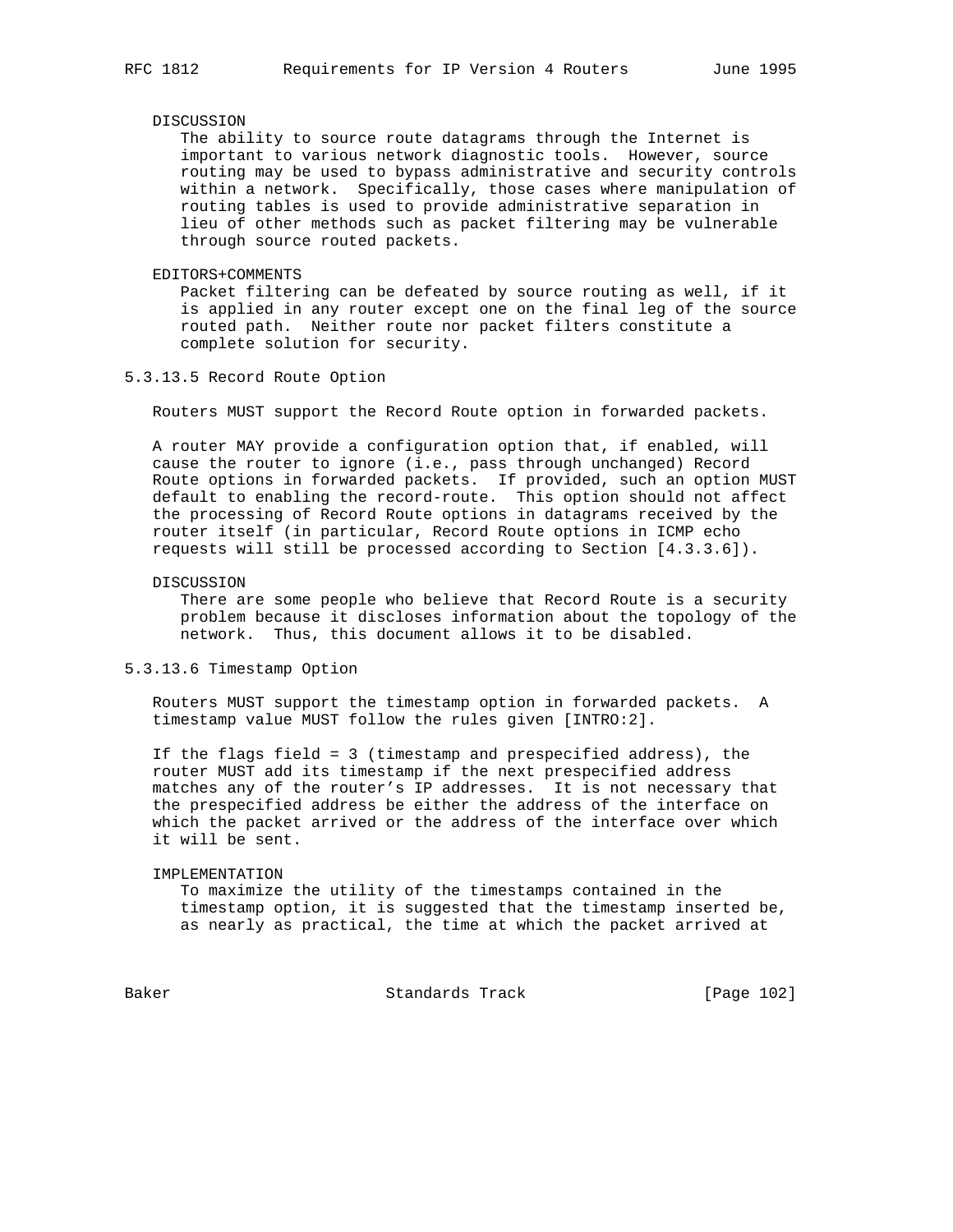the router. For datagrams originated by the router, the timestamp inserted should be, as nearly as practical, the time at which the datagram was passed to the network layer for transmission.

 A router MAY provide a configuration option which, if enabled, will cause the router to ignore (i.e., pass through unchanged) Timestamp options in forwarded datagrams when the flag word is set to zero (timestamps only) or one (timestamp and registering IP address). If provided, such an option MUST default to off (that is, the router does not ignore the timestamp). This option should not affect the processing of Timestamp options in datagrams received by the router itself (in particular, a router will insert timestamps into Timestamp options in datagrams received by the router, and Timestamp options in ICMP echo requests will still be processed according to Section  $[4.3.3.6]$ .

#### DISCUSSION

 Like the Record Route option, the Timestamp option can reveal information about a network's topology. Some people consider this to be a security concern.

# 6. TRANSPORT LAYER

 A router is not required to implement any Transport Layer protocols except those required to support Application Layer protocols supported by the router. In practice, this means that most routers implement both the Transmission Control Protocol (TCP) and the User Datagram Protocol (UDP).

6.1 USER DATAGRAM PROTOCOL - UDP

The User Datagram Protocol (UDP) is specified in [TRANS:1].

 A router that implements UDP MUST be compliant, and SHOULD be unconditionally compliant, with the requirements of [INTRO:2], except that:

- o This specification does not specify the interfaces between the various protocol layers. Thus, a router's interfaces need not comply with [INTRO:2], except where compliance is required for proper functioning of Application Layer protocols supported by the router.
- o Contrary to [INTRO:2], an application SHOULD NOT disable generation of UDP checksums.

Baker Standards Track [Page 103]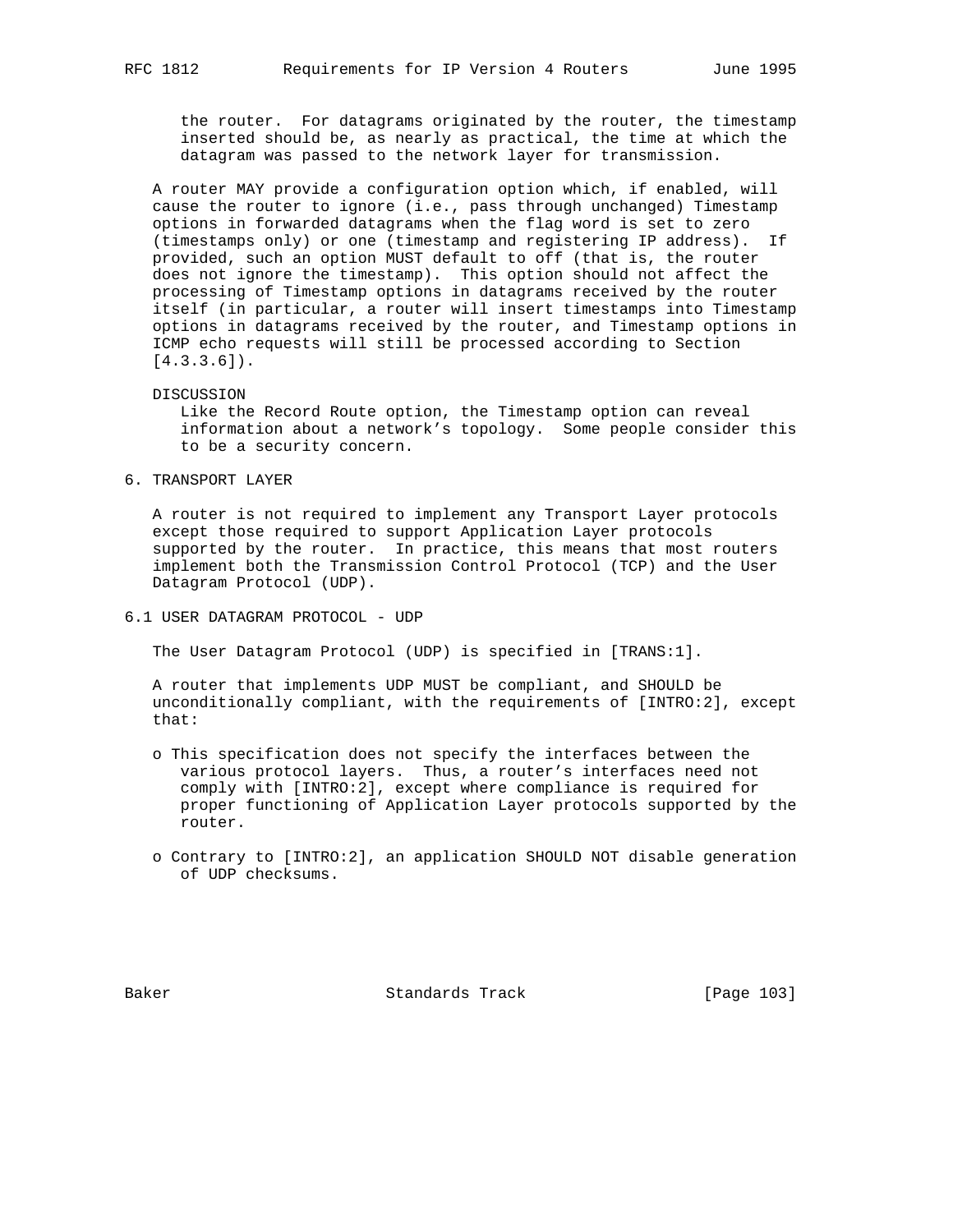## DISCUSSION

 Although a particular application protocol may require that UDP datagrams it receives must contain a UDP checksum, there is no general requirement that received UDP datagrams contain UDP checksums. Of course, if a UDP checksum is present in a received datagram, the checksum must be verified and the datagram discarded if the checksum is incorrect.

# 6.2 TRANSMISSION CONTROL PROTOCOL - TCP

The Transmission Control Protocol (TCP) is specified in [TRANS:2].

 A router that implements TCP MUST be compliant, and SHOULD be unconditionally compliant, with the requirements of [INTRO:2], except that:

- o This specification does not specify the interfaces between the various protocol layers. Thus, a router need not comply with the following requirements of [INTRO:2] (except of course where compliance is required for proper functioning of Application Layer protocols supported by the router):
	- Use of Push: RFC-793 Section 2.8: Passing a received PSH flag to the application layer is now OPTIONAL.

Urgent Pointer: RFC-793 Section 3.1:

 A TCP MUST inform the application layer asynchronously whenever it receives an Urgent pointer and there was previously no pending urgent data, or whenever the Urgent pointer advances in the data stream. There MUST be a way for the application to learn how much urgent data remains to be read from the connection, or at least to determine whether or not more urgent data remains to be read.

TCP Connection Failures:

 An application MUST be able to set the value for R2 for a particular connection. For example, an interactive application might set R2 to ''infinity,'' giving the user control over when to disconnect.

TCP Multihoming:

 If an application on a multihomed host does not specify the local IP address when actively opening a TCP connection, then the TCP MUST ask the IP layer to select a local IP address before sending the (first) SYN. See the function GET\_SRCADDR() in Section 3.4.

Baker Standards Track [Page 104]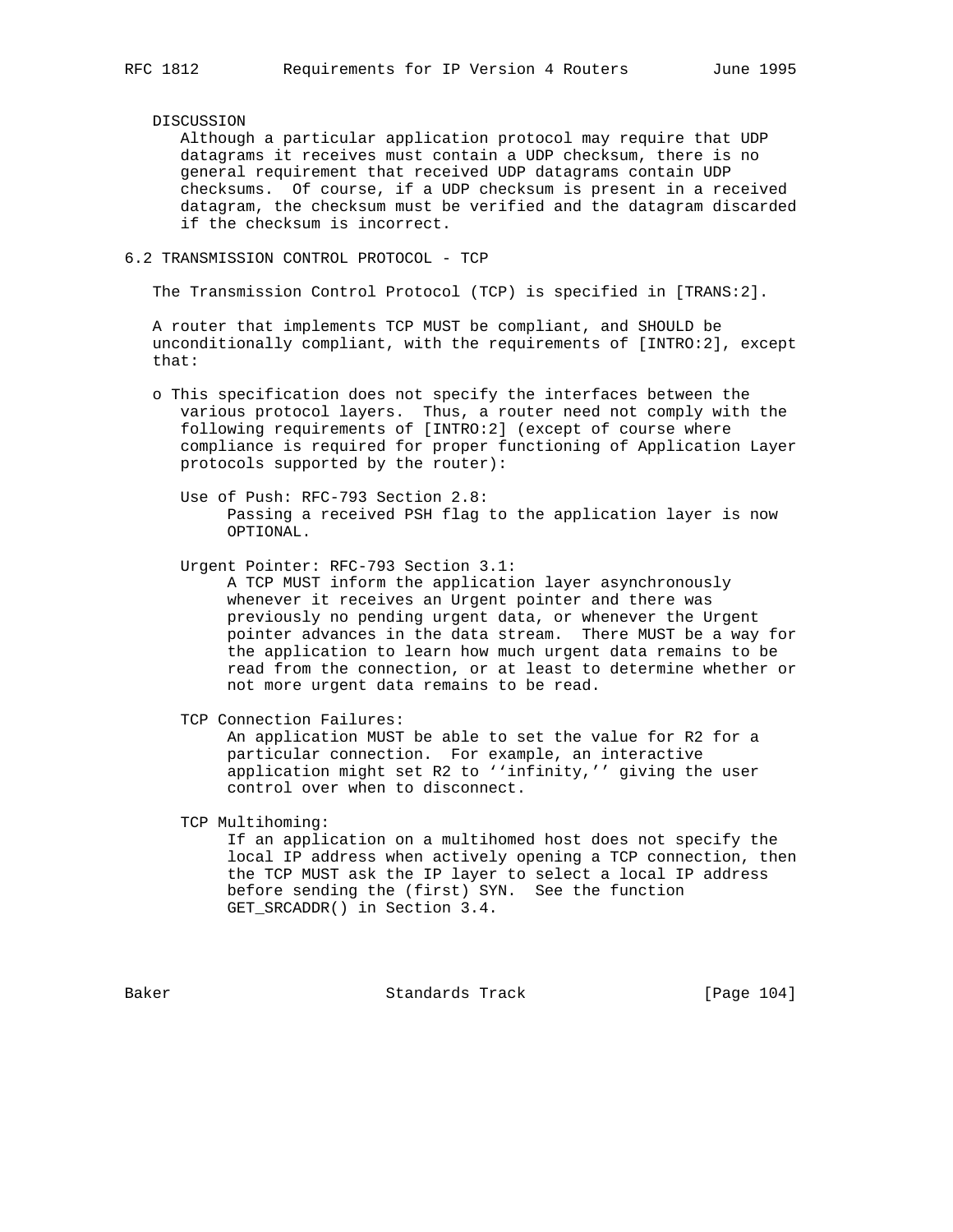IP Options: An application MUST be able to specify a source route when it actively opens a TCP connection, and this MUST take precedence over a source route received in a datagram.

- o For similar reasons, a router need not comply with any of the requirements of [INTRO:2].
- o The requirements concerning the Maximum Segment Size Option in [INTRO:2] are amended as follows: a router that implements the host portion of MTU discovery (discussed in Section [4.2.3.3] of this memo) uses 536 as the default value of SendMSS only if the path MTU is unknown; if the path MTU is known, the default value for SendMSS is the path MTU - 40.
- o The requirements concerning the Maximum Segment Size Option in [INTRO:2] are amended as follows: ICMP Destination Unreachable codes 11 and 12 are additional soft error conditions. Therefore, these message MUST NOT cause TCP to abort a connection.
- DISCUSSION

 It should particularly be noted that a TCP implementation in a router must conform to the following requirements of [INTRO:2]:

- o Providing a configurable TTL. [Time to Live: RFC-793 Section 3.9]
- o Providing an interface to configure keep-alive behavior, if keep-alives are used at all. [TCP Keep-Alives]
- o Providing an error reporting mechanism, and the ability to manage it. [Asynchronous Reports]
- o Specifying type of service. [Type-of-Service]

 The general paradigm applied is that if a particular interface is visible outside the router, then all requirements for the interface must be followed. For example, if a router provides a telnet function, then it will be generating traffic, likely to be routed in the external networks. Therefore, it must be able to set the type of service correctly or else the telnet traffic may not get through.

Baker Standards Track [Page 105]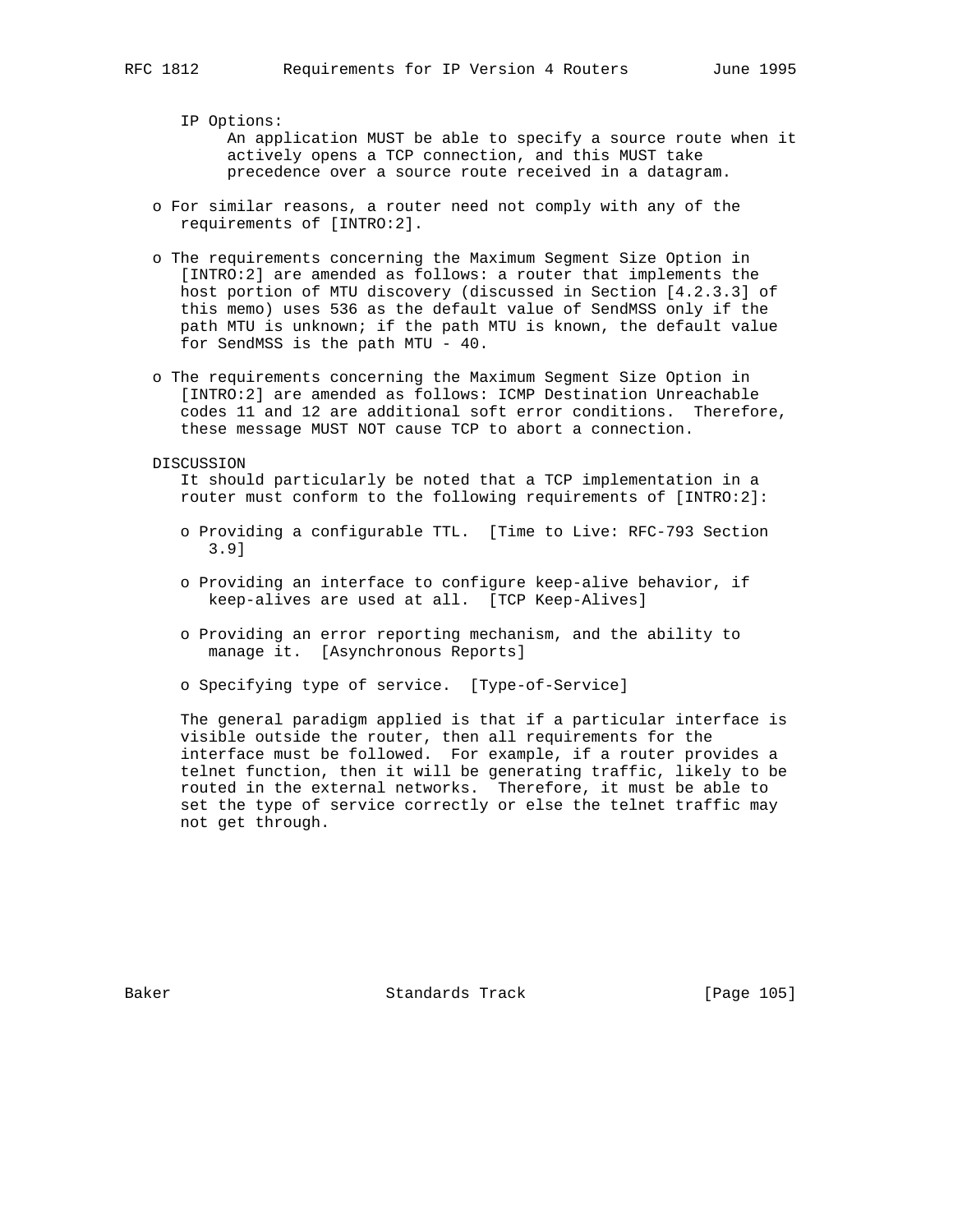# 7. APPLICATION LAYER - ROUTING PROTOCOLS

## 7.1 INTRODUCTION

 For technical, managerial, and sometimes political reasons, the Internet routing system consists of two components - interior routing and exterior routing. The concept of an Autonomous System (AS), as define in Section 2.2.4 of this document, plays a key role in separating interior from an exterior routing, as this concept allows to deliniate the set of routers where a change from interior to exterior routing occurs. An IP datagram may have to traverse the routers of two or more Autonomous Systems to reach its destination, and the Autonomous Systems must provide each other with topology information to allow such forwarding. Interior gateway protocols (IGPs) are used to distribute routing information within an AS (i.e., intra-AS routing). Exterior gateway protocols are used to exchange routing information among ASs (i.e., inter-AS routing).

# 7.1.1 Routing Security Considerations

 Routing is one of the few places where the Robustness Principle (be liberal in what you accept) does not apply. Routers should be relatively suspicious in accepting routing data from other routing systems.

 A router SHOULD provide the ability to rank routing information sources from most trustworthy to least trustworthy and to accept routing information about any particular destination from the most trustworthy sources first. This was implicit in the original core/stub autonomous system routing model using EGP and various interior routing protocols. It is even more important with the demise of a central, trusted core.

 A router SHOULD provide a mechanism to filter out obviously invalid routes (such as those for net 127).

 Routers MUST NOT by default redistribute routing data they do not themselves use, trust or otherwise consider valid. In rare cases, it may be necessary to redistribute suspicious information, but this should only happen under direct intercession by some human agency.

 Routers must be at least a little paranoid about accepting routing data from anyone, and must be especially careful when they distribute routing information provided to them by another party. See below for specific guidelines.

Baker Standards Track [Page 106]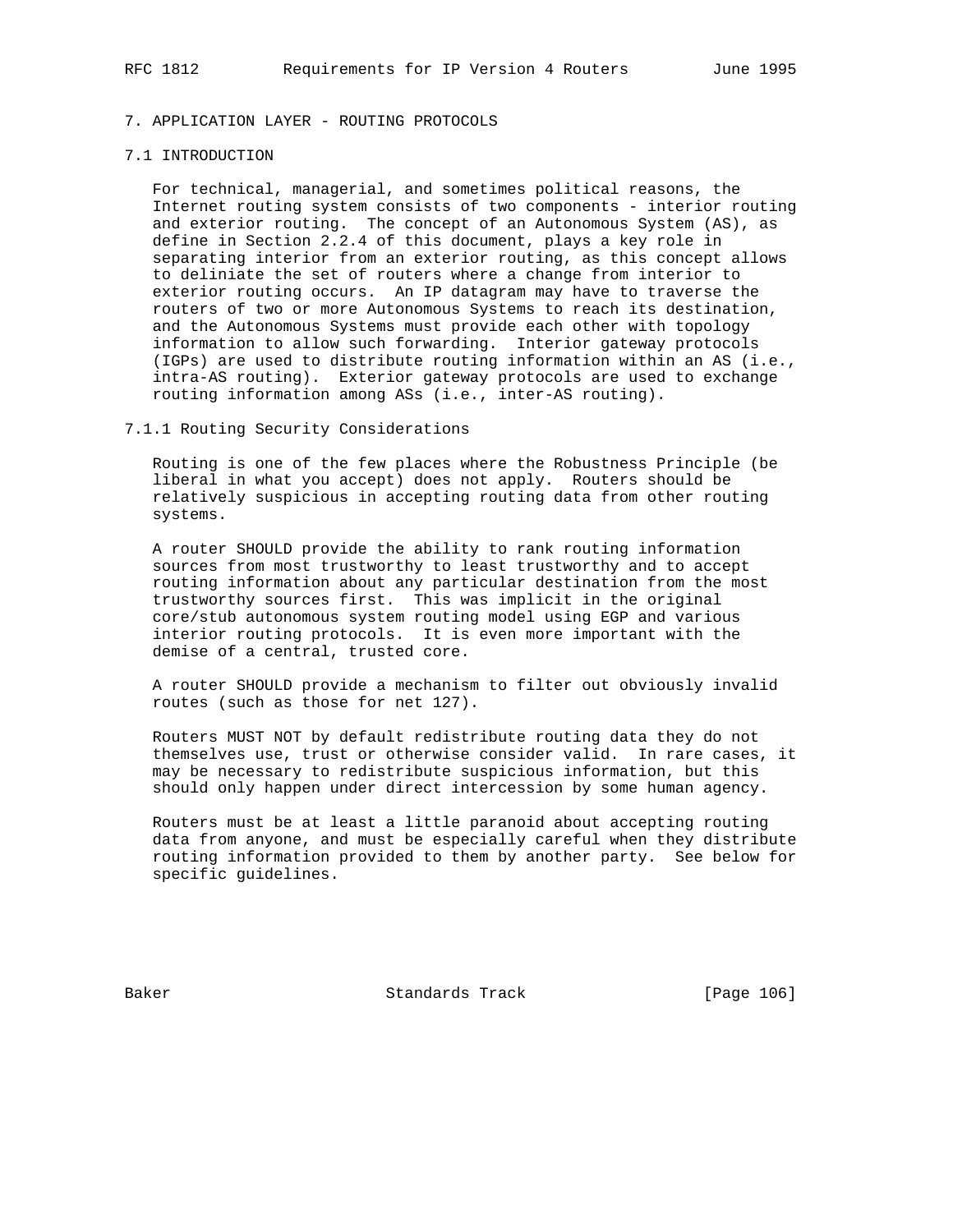# 7.1.2 Precedence

 Except where the specification for a particular routing protocol specifies otherwise, a router SHOULD set the IP Precedence value for IP datagrams carrying routing traffic it originates to 6 (INTERNETWORK CONTROL).

#### DISCUSSION

 Routing traffic with VERY FEW exceptions should be the highest precedence traffic on any network. If a system's routing traffic can't get through, chances are nothing else will.

# 7.1.3 Message Validation

 Peer-to-peer authentication involves several tests. The application of message passwords and explicit acceptable neighbor lists has in the past improved the robustness of the route database. Routers SHOULD IMPLEMENT management controls that enable explicit listing of valid routing neighbors. Routers SHOULD IMPLEMENT peer-to-peer authentication for those routing protocols that support them.

 Routers SHOULD validate routing neighbors based on their source address and the interface a message is received on; neighbors in a directly attached subnet SHOULD be restricted to communicate with the router via the interface that subnet is posited on or via unnumbered interfaces. Messages received on other interfaces SHOULD be silently discarded.

DISCUSSION

 Security breaches and numerous routing problems are avoided by this basic testing.

## 7.2 INTERIOR GATEWAY PROTOCOLS

7.2.1 INTRODUCTION

 An Interior Gateway Protocol (IGP) is used to distribute routing information between the various routers in a particular AS. Independent of the algorithm used to implement a particular IGP, it should perform the following functions:

- (1) Respond quickly to changes in the internal topology of an AS
- (2) Provide a mechanism such that circuit flapping does not cause continuous routing updates
- (3) Provide quick convergence to loop-free routing

Baker Standards Track [Page 107]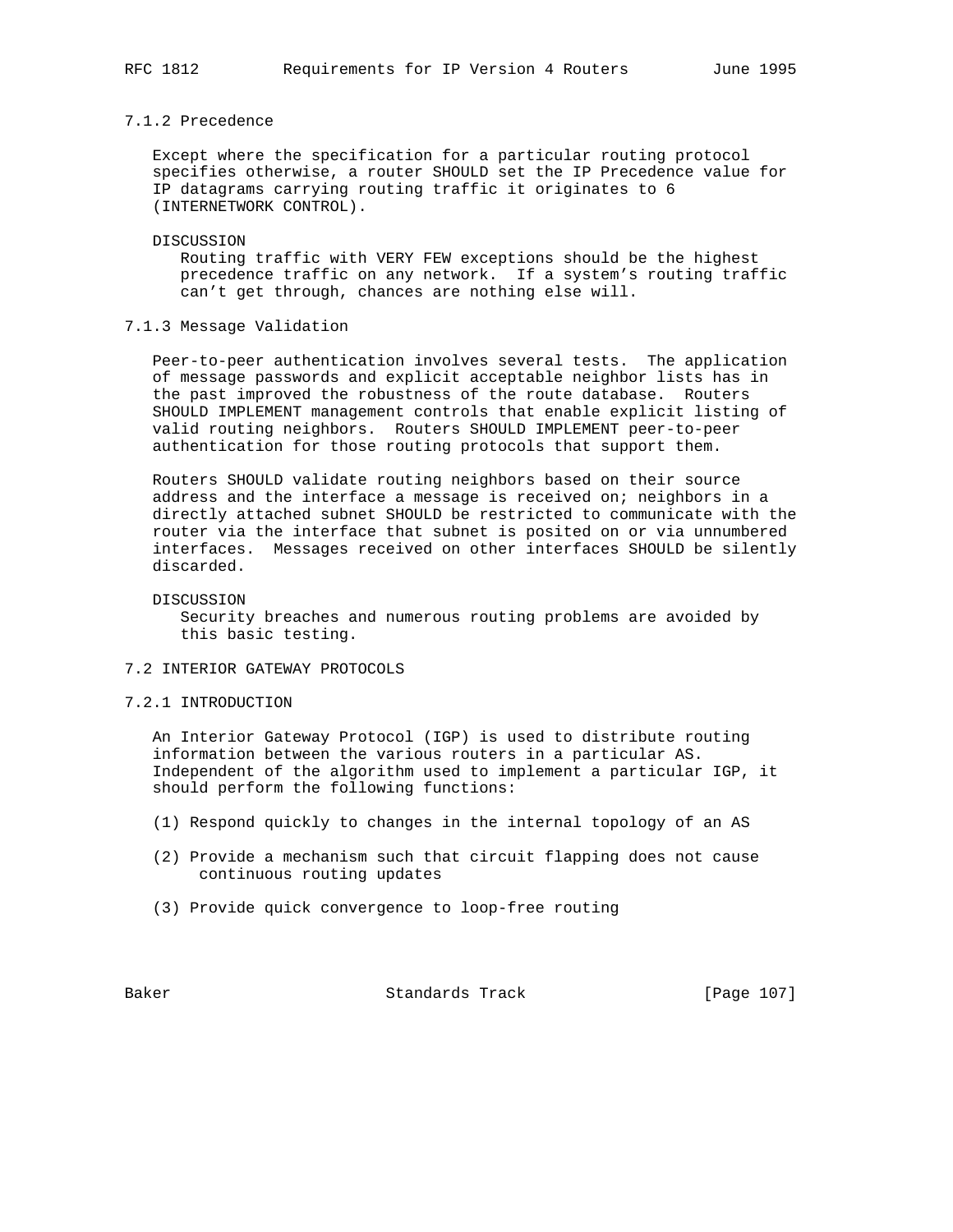(4) Utilize minimal bandwidth

- (5) Provide equal cost routes to enable load-splitting
- (6) Provide a means for authentication of routing updates

 Current IGPs used in the internet today are characterized as either being based on a distance-vector or a link-state algorithm.

 Several IGPs are detailed in this section, including those most commonly used and some recently developed protocols that may be widely used in the future. Numerous other protocols intended for use in intra-AS routing exist in the Internet community.

 A router that implements any routing protocol (other than static routes) MUST IMPLEMENT OSPF (see Section [7.2.2]). A router MAY implement additional IGPs.

7.2.2 OPEN SHORTEST PATH FIRST - OSPF

 Shortest Path First (SPF) based routing protocols are a class of link-state algorithms that are based on the shortest-path algorithm of Dijkstra. Although SPF based algorithms have been around since the inception of the ARPANET, it is only recently that they have achieved popularity both inside both the IP and the OSI communities. In an SPF based system, each router obtains the entire topology database through a process known as flooding. Flooding insures a reliable transfer of the information. Each router then runs the SPF algorithm on its database to build the IP routing table. The OSPF routing protocol is an implementation of an SPF algorithm. The current version, OSPF version 2, is specified in [ROUTE:1]. Note that RFC-1131, which describes OSPF version 1, is obsolete.

 Note that to comply with Section [8.3] of this memo, a router that implements OSPF MUST implement the OSPF MIB [MGT:14].

7.2.3 INTERMEDIATE SYSTEM TO INTERMEDIATE SYSTEM - DUAL IS-IS

 The American National Standards Institute (ANSI) X3S3.3 committee has defined an intra-domain routing protocol. This protocol is titled Intermediate System to Intermediate System Routeing Exchange Protocol.

 Its application to an IP network has been defined in [ROUTE:2], and is referred to as Dual IS-IS (or sometimes as Integrated IS-IS). IS-IS is based on a link-state (SPF) routing algorithm and shares all the advantages for this class of protocols.

Baker Standards Track [Page 108]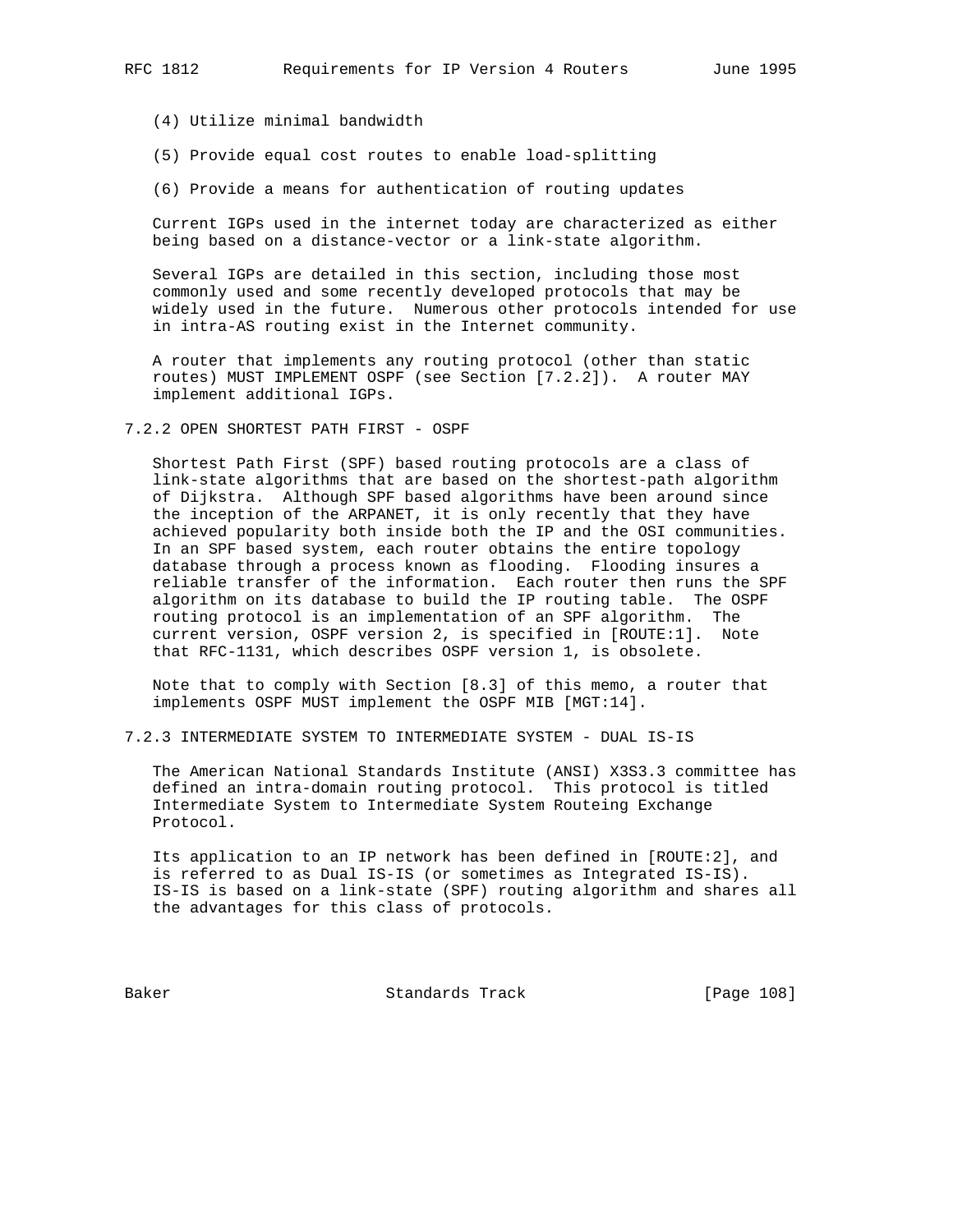# 7.3 EXTERIOR GATEWAY PROTOCOLS

# 7.3.1 INTRODUCTION

 Exterior Gateway Protocols are utilized for inter-Autonomous System routing to exchange reachability information for a set of networks internal to a particular autonomous system to a neighboring autonomous system.

 The area of inter-AS routing is a current topic of research inside the Internet Engineering Task Force. The Exterior Gateway Protocol (EGP) described in Section [Appendix F.1] has traditionally been the inter-AS protocol of choice, but is now historical. The Border Gateway Protocol (BGP) eliminates many of the restrictions and limitations of EGP, and is therefore growing rapidly in popularity. A router is not required to implement any inter-AS routing protocol. However, if a router does implement EGP it also MUST IMPLEMENT BGP. Although it was not designed as an exterior gateway protocol, RIP (described in Section [7.2.4]) is sometimes used for inter-AS routing.

# 7.3.2 BORDER GATEWAY PROTOCOL - BGP

# 7.3.2.1 Introduction

 The Border Gateway Protocol (BGP-4) is an inter-AS routing protocol that exchanges network reachability information with other BGP speakers. The information for a network includes the complete list of ASs that traffic must transit to reach that network. This information can then be used to insure loop-free paths. This information is sufficient to construct a graph of AS connectivity from which routing loops may be pruned and some policy decisions at the AS level may be enforced.

 BGP is defined by [ROUTE:4]. [ROUTE:5] specifies the proper usage of BGP in the Internet, and provides some useful implementation hints and guidelines. [ROUTE:12] and [ROUTE:13] provide additional useful information.

 To comply with Section [8.3] of this memo, a router that implements BGP is required to implement the BGP MIB [MGT:15].

 To characterize the set of policy decisions that can be enforced using BGP, one must focus on the rule that an AS advertises to its neighbor ASs only those routes that it itself uses. This rule reflects the hop-by-hop routing paradigm generally used throughout the current Internet. Note that some policies cannot be supported by the hop-by-hop routing paradigm and thus require techniques such as

Baker Standards Track [Page 109]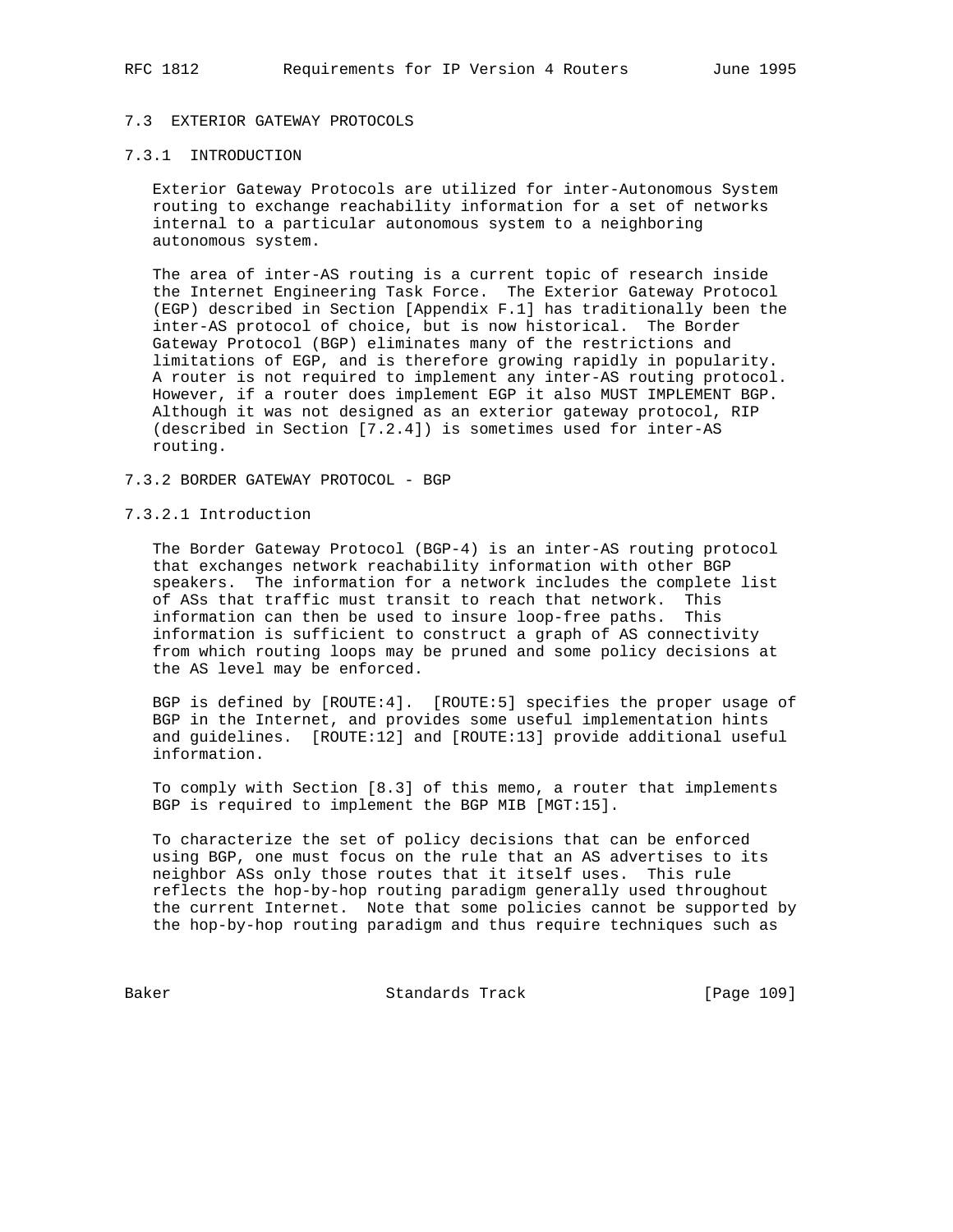source routing to enforce. For example, BGP does not enable one AS to send traffic to a neighbor AS intending that traffic take a different route from that taken by traffic originating in the neighbor AS. On the other hand, BGP can support any policy conforming to the hop-by-hop routing paradigm.

 Implementors of BGP are strongly encouraged to follow the recommendations outlined in Section 6 of [ROUTE:5].

# 7.3.2.2 Protocol Walk-through

 While BGP provides support for quite complex routing policies (as an example see Section 4.2 in [ROUTE:5]), it is not required for all BGP implementors to support such policies. At a minimum, however, a BGP implementation:

- (1) SHOULD allow an AS to control announcements of the BGP learned routes to adjacent AS's. Implementations SHOULD support such control with at least the granularity of a single network. Implementations SHOULD also support such control with the granularity of an autonomous system, where the autonomous system may be either the autonomous system that originated the route, or the autonomous system that advertised the route to the local system (adjacent autonomous system).
- (2) SHOULD allow an AS to prefer a particular path to a destination (when more than one path is available). Such function SHOULD be implemented by allowing system administrator to assign weights to Autonomous Systems, and making route selection process to select a route with the lowest weight (where weight of a route is defined as a sum of weights of all AS's in the AS\_PATH path attribute associated with that route).
- (3) SHOULD allow an AS to ignore routes with certain AS's in the AS\_PATH path attribute. Such function can be implemented by using technique outlined in (2), and by assigning infinity as weights for such AS's. The route selection process must ignore routes that have weight equal to infinity.
- 7.3.3 INTER-AS ROUTING WITHOUT AN EXTERIOR PROTOCOL

 It is possible to exchange routing information between two autonomous systems or routing domains without using a standard exterior routing protocol between two separate, standard interior routing protocols. The most common way of doing this is to run both interior protocols independently in one of the border routers with an exchange of route information between the two processes.

Baker Standards Track [Page 110]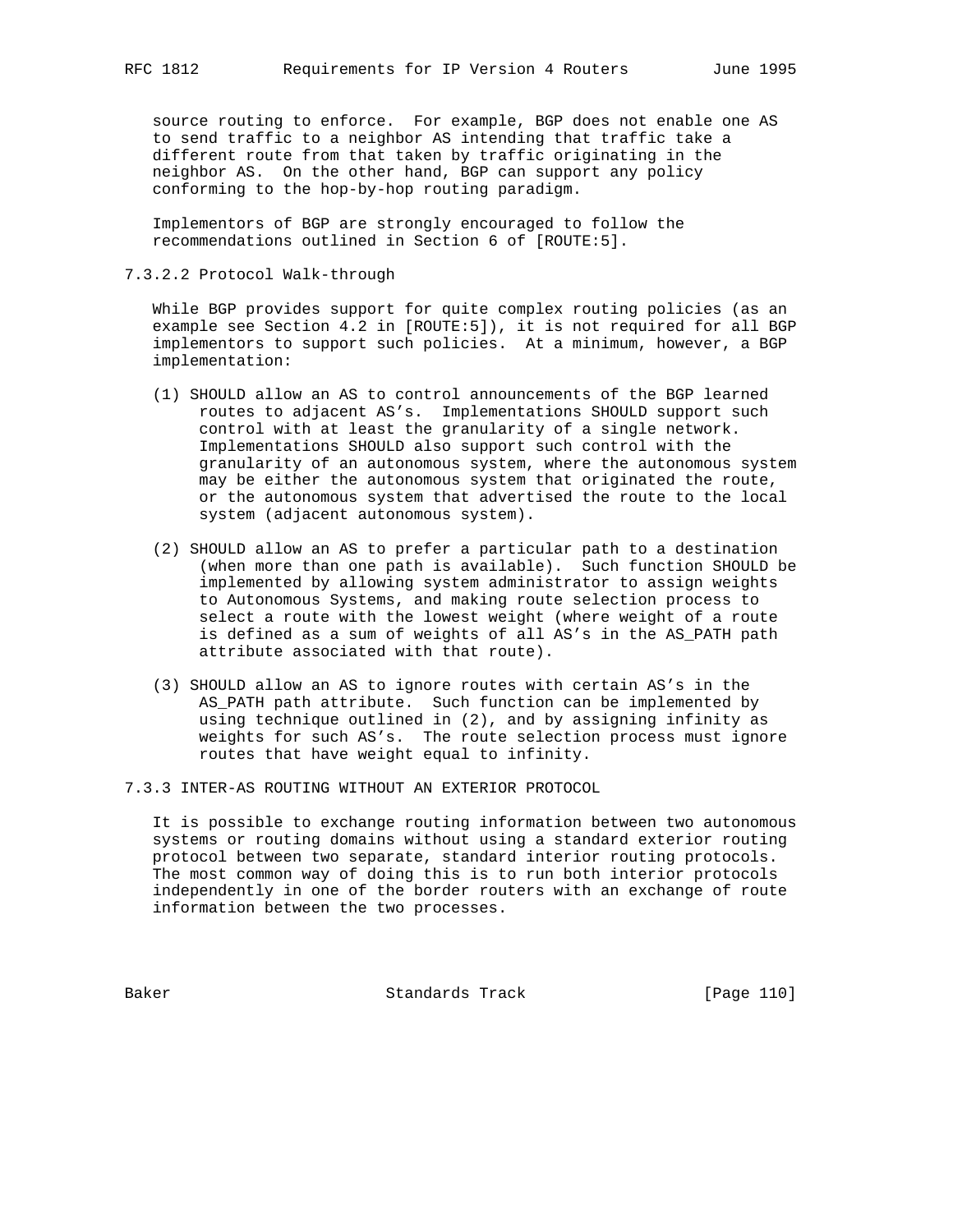As with the exchange of information from an EGP to an IGP, without appropriate controls these exchanges of routing information between two IGPs in a single router are subject to creation of routing loops.

# 7.4 STATIC ROUTING

 Static routing provides a means of explicitly defining the next hop from a router for a particular destination. A router SHOULD provide a means for defining a static route to a destination, where the destination is defined by a network prefix. The mechanism SHOULD also allow for a metric to be specified for each static route.

 A router that supports a dynamic routing protocol MUST allow static routes to be defined with any metric valid for the routing protocol used. The router MUST provide the ability for the user to specify a list of static routes that may or may not be propagated through the routing protocol. In addition, a router SHOULD support the following additional information if it supports a routing protocol that could make use of the information. They are:

o TOS,

- o Subnet Mask, or
- o Prefix Length, or
- o A metric specific to a given routing protocol that can import the route.
- DISCUSSION

 We intend that one needs to support only the things useful to the given routing protocol. The need for TOS should not require the vendor to implement the other parts if they are not used.

 Whether a router prefers a static route over a dynamic route (or vice versa) or whether the associated metrics are used to choose between conflicting static and dynamic routes SHOULD be configurable for each static route.

 A router MUST allow a metric to be assigned to a static route for each routing domain that it supports. Each such metric MUST be explicitly assigned to a specific routing domain. For example:

route 10.0.0.0/8 via 192.0.2.3 rip metric 3

route 10.21.0.0/16 via 192.0.2.4 ospf inter-area metric 27

route 10.22.0.0/16 via 192.0.2.5 egp 123 metric 99

Baker Standards Track [Page 111]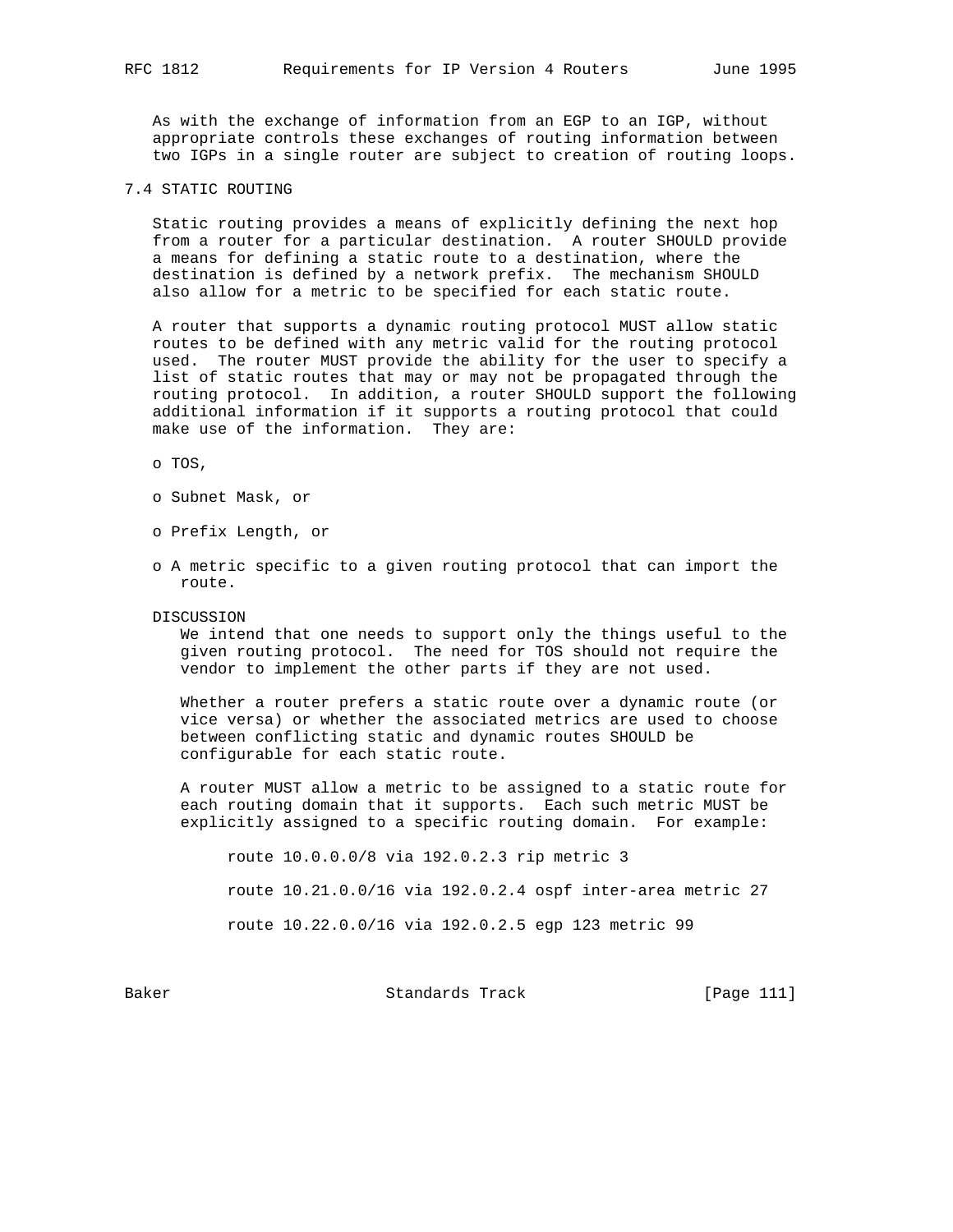#### DISCUSSION

 It has been suggested that, ideally, static routes should have preference values rather than metrics (since metrics can only be compared with metrics of other routes in the same routing domain, the metric of a static route could only be compared with metrics of other static routes). This is contrary to some current implementations, where static routes really do have metrics, and those metrics are used to determine whether a particular dynamic route overrides the static route to the same destination. Thus, this document uses the term metric rather than preference.

 This technique essentially makes the static route into a RIP route, or an OSPF route (or whatever, depending on the domain of the metric). Thus, the route lookup algorithm of that domain applies. However, this is NOT route leaking, in that coercing a static route into a dynamic routing domain does not authorize the router to redistribute the route into the dynamic routing domain.

 For static routes not put into a specific routing domain, the route lookup algorithm is:

- (1) Basic match
- (2) Longest match
- (3) Weak TOS (if TOS supported)
- (4) Best metric (where metric are implementation-defined)

 The last step may not be necessary, but it's useful in the case where you want to have a primary static route over one interface and a secondary static route over an alternate interface, with failover to the alternate path if the interface for the primary route fails.

# 7.5 FILTERING OF ROUTING INFORMATION

 Each router within a network makes forwarding decisions based upon information contained within its forwarding database. In a simple network the contents of the database may be configured statically. As the network grows more complex, the need for dynamic updating of the forwarding database becomes critical to the efficient operation of the network.

 If the data flow through a network is to be as efficient as possible, it is necessary to provide a mechanism for controlling the propagation of the information a router uses to build its forwarding database. This control takes the form of choosing which sources of

Baker Standards Track [Page 112]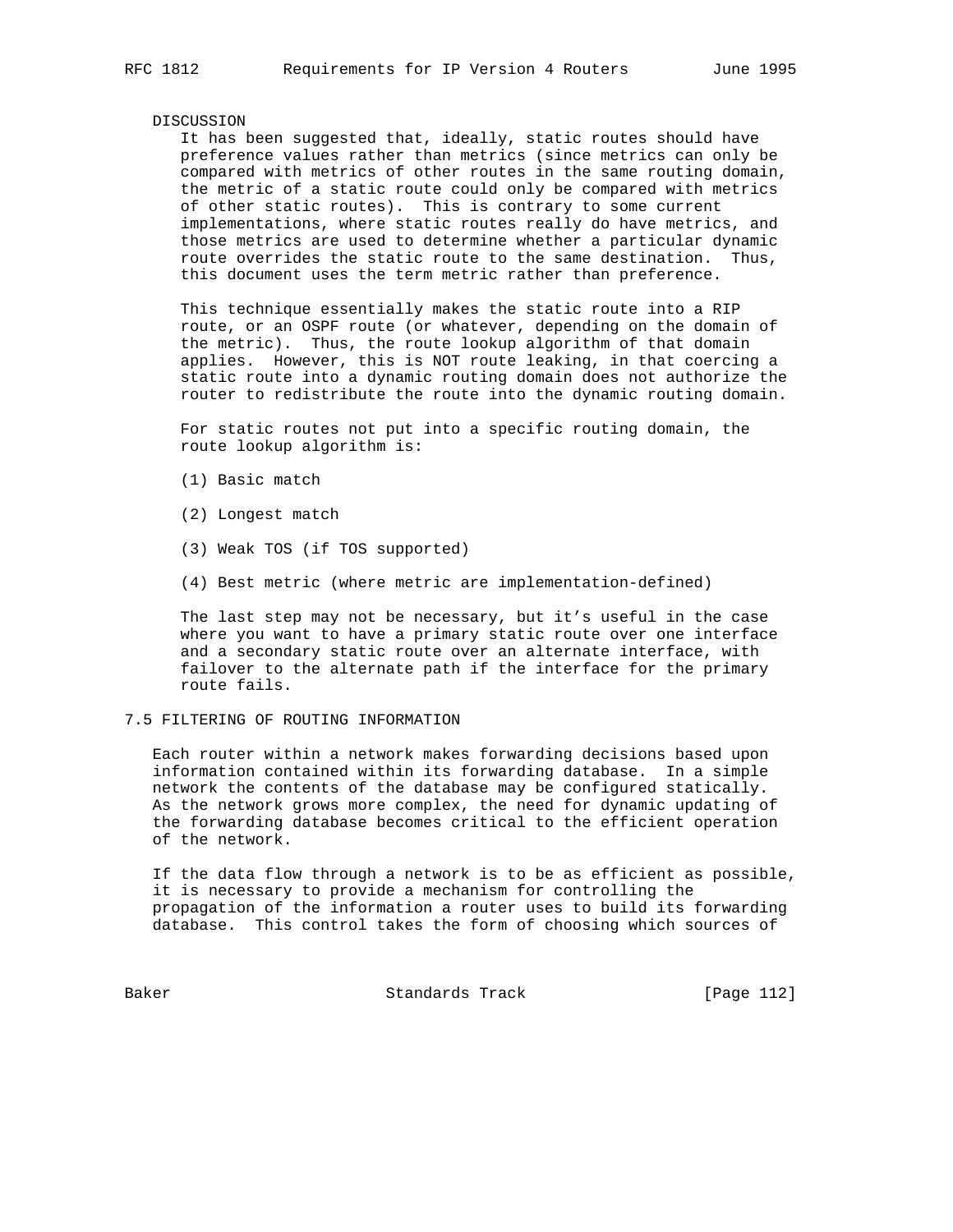routing information should be trusted and selecting which pieces of the information to believe. The resulting forwarding database is a filtered version of the available routing information.

 In addition to efficiency, controlling the propagation of routing information can reduce instability by preventing the spread of incorrect or bad routing information.

 In some cases local policy may require that complete routing information not be widely propagated.

 These filtering requirements apply only to non-SPF-based protocols (and therefore not at all to routers which don't implement any distance vector protocols).

7.5.1 Route Validation

 A router SHOULD log as an error any routing update advertising a route that violates the specifications of this memo, unless the routing protocol from which the update was received uses those values to encode special routes (such as default routes).

7.5.2 Basic Route Filtering

 Filtering of routing information allows control of paths used by a router to forward packets it receives. A router should be selective in which sources of routing information it listens to and what routes it believes. Therefore, a router MUST provide the ability to specify:

- o On which logical interfaces routing information will be accepted and which routes will be accepted from each logical interface.
- o Whether all routes or only a default route is advertised on a logical interface.

 Some routing protocols do not recognize logical interfaces as a source of routing information. In such cases the router MUST provide the ability to specify

o from which other routers routing information will be accepted.

 For example, assume a router connecting one or more leaf networks to the main portion or backbone of a larger network. Since each of the leaf networks has only one path in and out, the router can simply send a default route to them. It advertises the leaf networks to the main network.

Baker Standards Track [Page 113]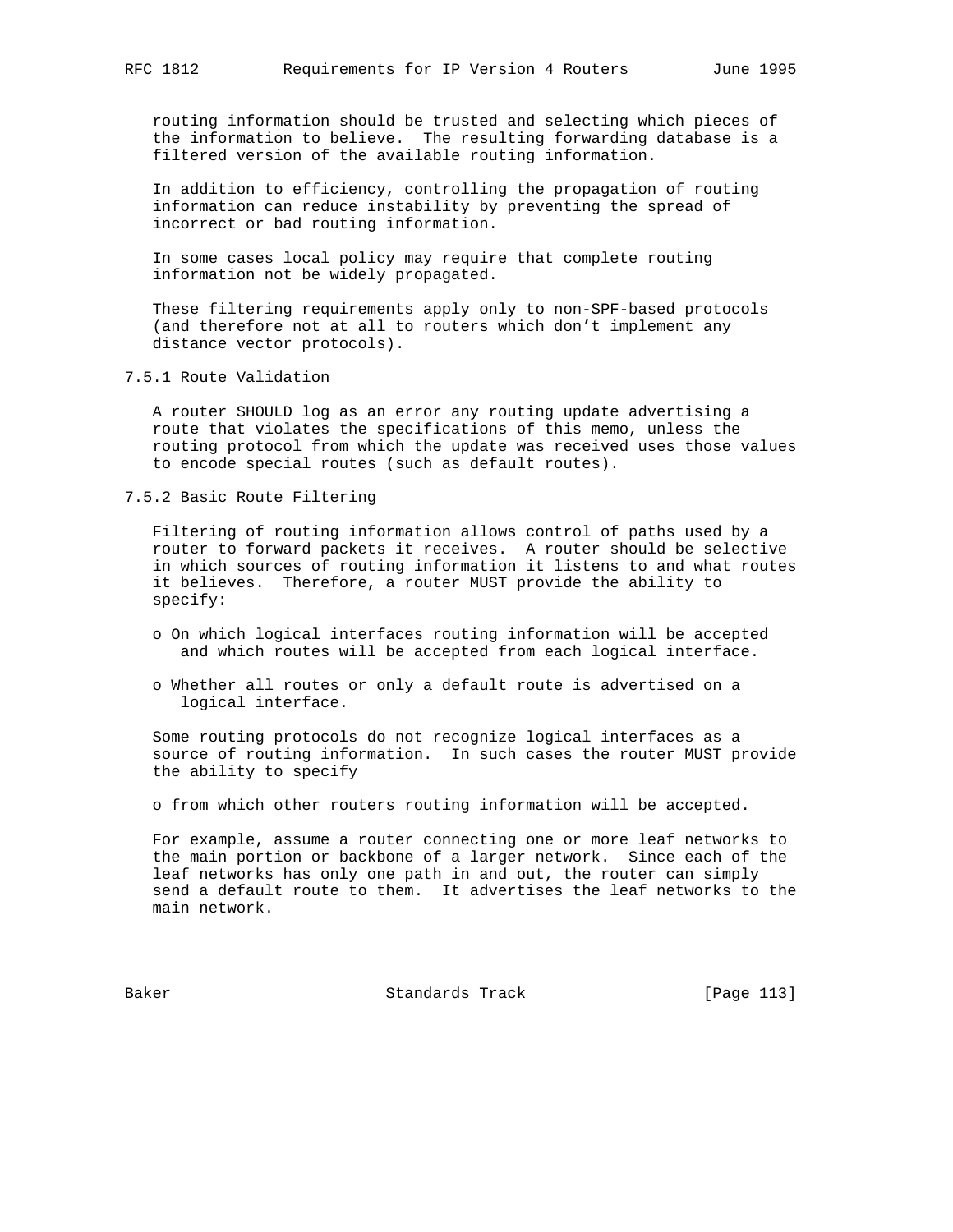# 7.5.3 Advanced Route Filtering

 As the topology of a network grows more complex, the need for more complex route filtering arises. Therefore, a router SHOULD provide the ability to specify independently for each routing protocol:

- o Which logical interfaces or routers routing information (routes) will be accepted from and which routes will be believed from each other router or logical interface,
- o Which routes will be sent via which logical interface(s), and
- o Which routers routing information will be sent to, if this is supported by the routing protocol in use.

 In many situations it is desirable to assign a reliability ordering to routing information received from another router instead of the simple believe or don't believe choice listed in the first bullet above. A router MAY provide the ability to specify:

 o A reliability or preference to be assigned to each route received. A route with higher reliability will be chosen over one with lower reliability regardless of the routing metric associated with each route.

 If a router supports assignment of preferences, the router MUST NOT propagate any routes it does not prefer as first party information. If the routing protocol being used to propagate the routes does not support distinguishing between first and third party information, the router MUST NOT propagate any routes it does not prefer.

DISCUSSION

 For example, assume a router receives a route to network C from router R and a route to the same network from router S. If router R is considered more reliable than router S traffic destined for network C will be forwarded to router R regardless of the route received from router S.

 Routing information for routes which the router does not use (router S in the above example) MUST NOT be passed to any other router.

7.6 INTER-ROUTING-PROTOCOL INFORMATION EXCHANGE

 Routers MUST be able to exchange routing information between separate IP interior routing protocols, if independent IP routing processes can run in the same router. Routers MUST provide some mechanism for avoiding routing loops when routers are configured for bi-directional exchange of routing information between two separate interior routing

Baker Standards Track [Page 114]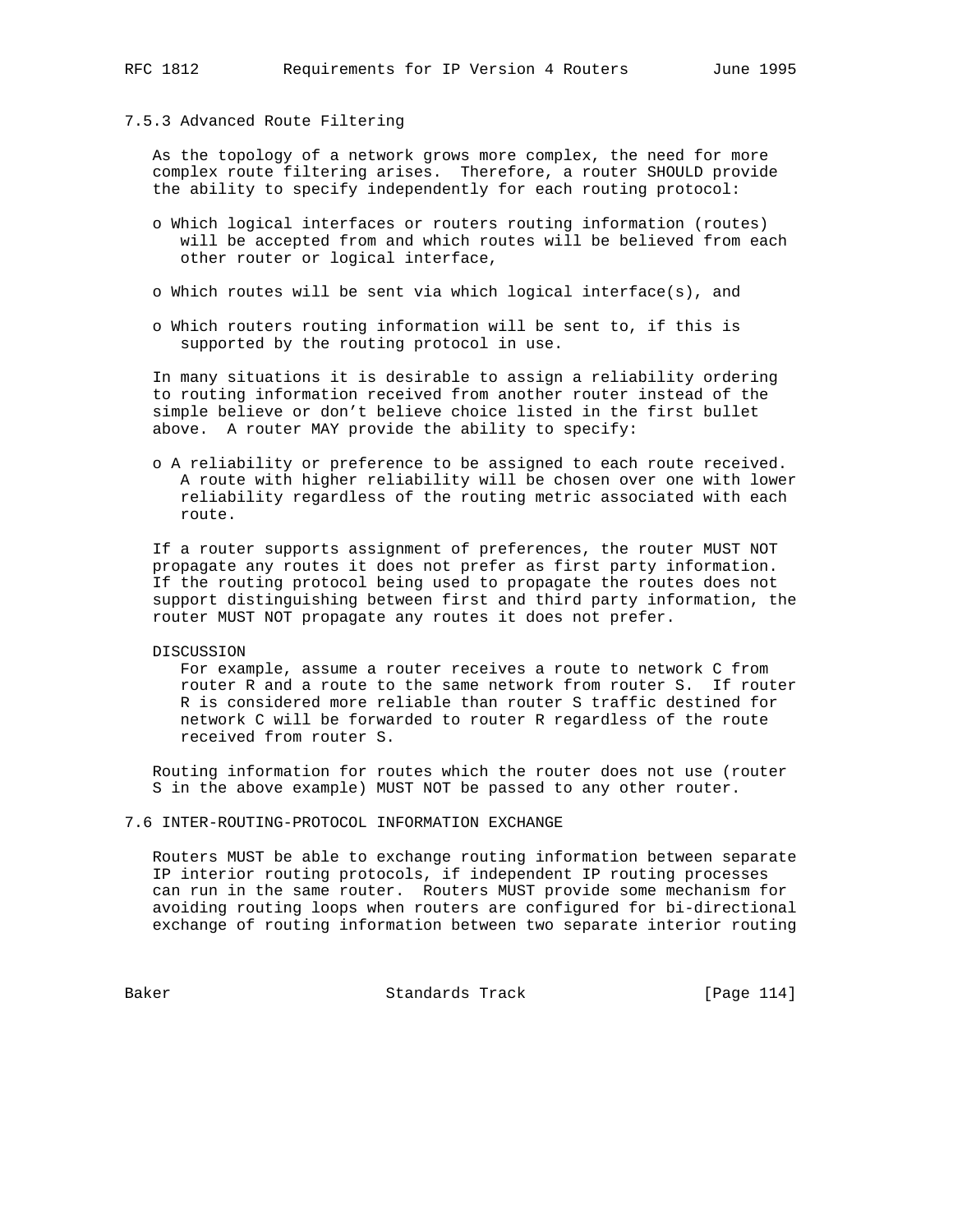processes. Routers MUST provide some priority mechanism for choosing routes from independent routing processes. Routers SHOULD provide administrative control of IGP-IGP exchange when used across administrative boundaries.

 Routers SHOULD provide some mechanism for translating or transforming metrics on a per network basis. Routers (or routing protocols) MAY allow for global preference of exterior routes imported into an IGP.

DISCUSSION

 Different IGPs use different metrics, requiring some translation technique when introducing information from one protocol into another protocol with a different form of metric. Some IGPs can run multiple instances within the same router or set of routers. In this case metric information can be preserved exactly or translated.

 There are at least two techniques for translation between different routing processes. The static (or reachability) approach uses the existence of a route advertisement in one IGP to generate a route advertisement in the other IGP with a given metric. The translation or tabular approach uses the metric in one IGP to create a metric in the other IGP through use of either a function (such as adding a constant) or a table lookup.

 Bi-directional exchange of routing information is dangerous without control mechanisms to limit feedback. This is the same problem that distance vector routing protocols must address with the split horizon technique and that EGP addresses with the third-party rule. Routing loops can be avoided explicitly through use of tables or lists of permitted/denied routes or implicitly through use of a split horizon rule, a no-third-party rule, or a route tagging mechanism. Vendors are encouraged to use implicit techniques where possible to make administration easier for network operators.

8. APPLICATION LAYER - NETWORK MANAGEMENT PROTOCOLS

 Note that this chapter supersedes any requirements stated under "REMOTE MANAGEMENT" in [INTRO:3].

8.1 The Simple Network Management Protocol - SNMP

8.1.1 SNMP Protocol Elements

 Routers MUST be manageable by SNMP [MGT:3]. The SNMP MUST operate using UDP/IP as its transport and network protocols. Others MAY be supported (e.g., see [MGT:25, MGT:26, MGT:27, and MGT:28]). SNMP

Baker Standards Track [Page 115]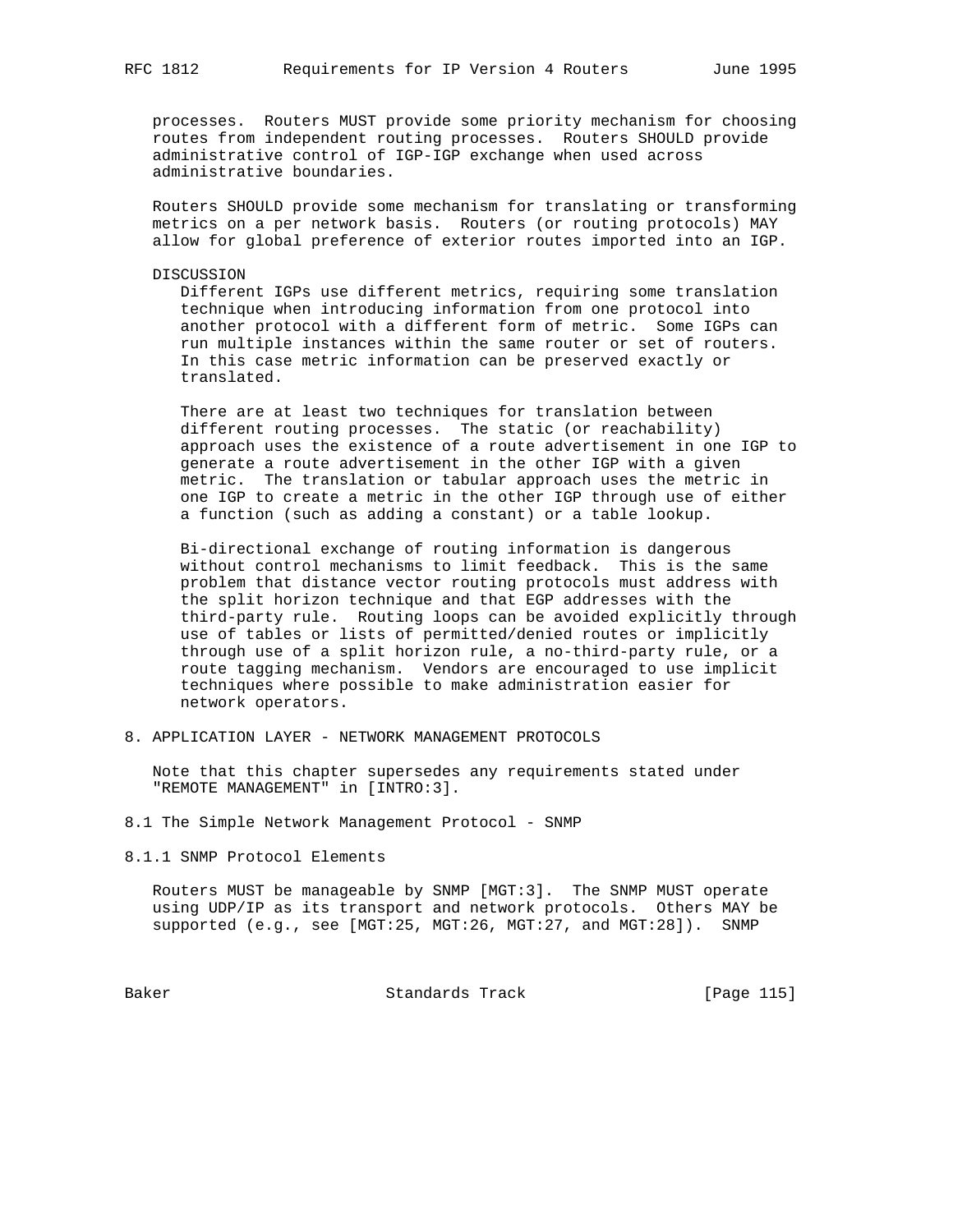management operations MUST operate as if the SNMP was implemented on the router itself. Specifically, management operations MUST be effected by sending SNMP management requests to any of the IP addresses assigned to any of the router's interfaces. The actual management operation may be performed either by the router or by a proxy for the router.

#### DISCUSSION

 This wording is intended to allow management either by proxy, where the proxy device responds to SNMP packets that have one of the router's IP addresses in the packets destination address field, or the SNMP is implemented directly in the router itself and receives packets and responds to them in the proper manner.

 It is important that management operations can be sent to one of the router's IP Addresses. In diagnosing network problems the only thing identifying the router that is available may be one of the router's IP address; obtained perhaps by looking through another router's routing table.

 All SNMP operations (get, get-next, get-response, set, and trap) MUST be implemented.

 Routers MUST provide a mechanism for rate-limiting the generation of SNMP trap messages. Routers MAY provide this mechanism through the algorithms for asynchronous alert management described in [MGT:5].

# DISCUSSION

 Although there is general agreement about the need to rate-limit traps, there is not yet consensus on how this is best achieved. The reference cited is considered experimental.

# 8.2 Community Table

 For the purposes of this specification, we assume that there is an abstract 'community table' in the router. This table contains several entries, each entry for a specific community and containing the parameters necessary to completely define the attributes of that community. The actual implementation method of the abstract community table is, of course, implementation specific.

 A router's community table MUST allow for at least one entry and SHOULD allow for at least two entries.

#### DISCUSSION

 A community table with zero capacity is useless. It means that the router will not recognize any communities and, therefore, all SNMP operations will be rejected.

Baker Standards Track [Page 116]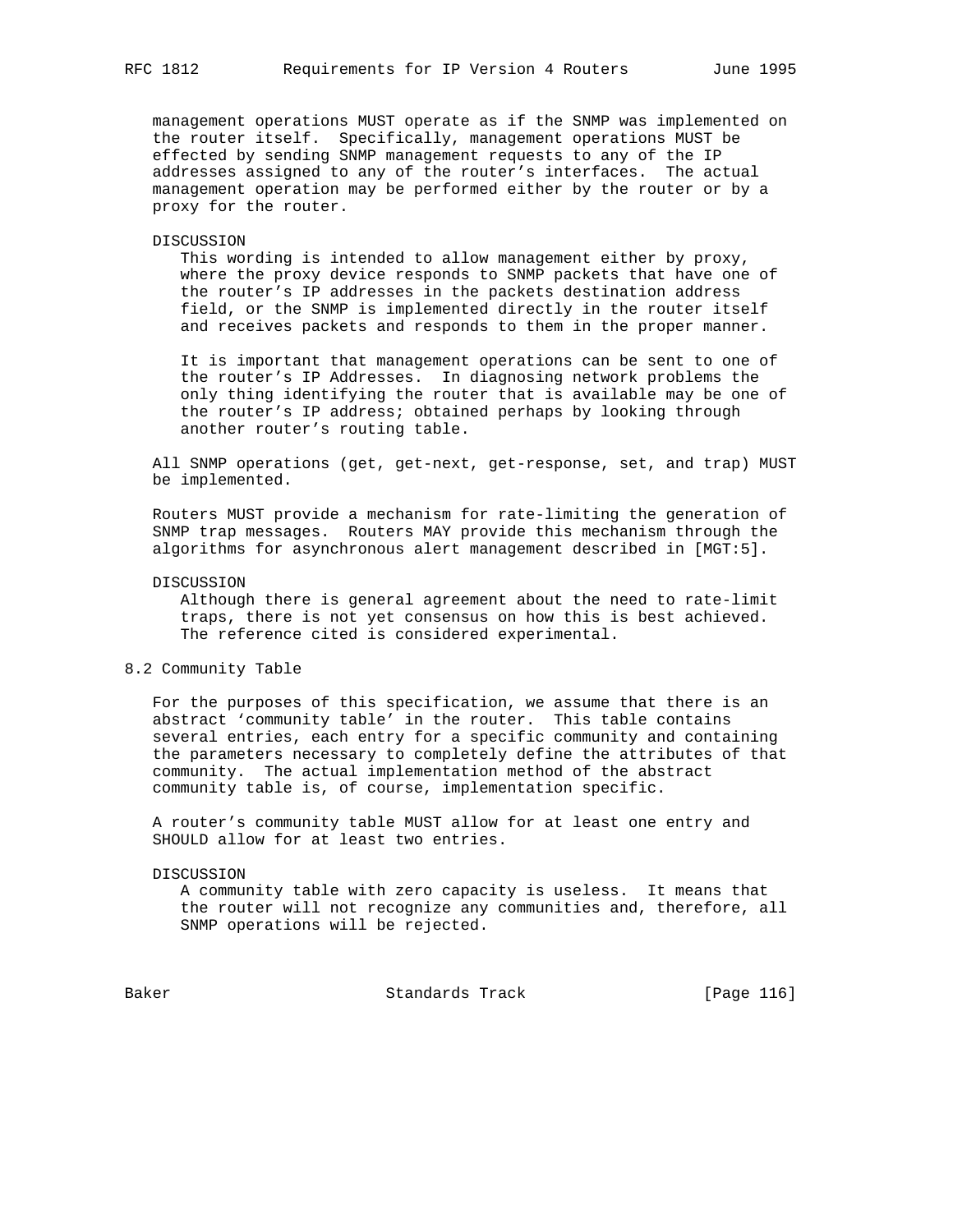Therefore, one entry is the minimal useful size of the table. Having two entries allows one entry to be limited to read-only access while the other would have write capabilities.

 Routers MUST allow the user to manually (i.e., without using SNMP) examine, add, delete and change entries in the SNMP community table. The user MUST be able to set the community name or construct a MIB view. The user MUST be able to configure communities as read-only (i.e., they do not allow SETs) or read-write (i.e., they do allow SETs).

 The user MUST be able to define at least one IP address to which notifications are sent for each community or MIB view, if traps are used. These addresses SHOULD be definable on a community or MIB view basis. It SHOULD be possible to enable or disable notifications on a community or MIB view basis.

 A router SHOULD provide the ability to specify a list of valid network managers for any particular community. If enabled, a router MUST validate the source address of the SNMP datagram against the list and MUST discard the datagram if its address does not appear. If the datagram is discarded the router MUST take all actions appropriate to an SNMP authentication failure.

DISCUSSION

 This is a rather limited authentication system, but coupled with various forms of packet filtering may provide some small measure of increased security.

The community table MUST be saved in non-volatile storage.

 The initial state of the community table SHOULD contain one entry, with the community name string public and read-only access. The default state of this entry MUST NOT send traps. If it is implemented, then this entry MUST remain in the community table until the administrator changes it or deletes it.

#### DISCUSSION

 By default, traps are not sent to this community. Trap PDUs are sent to unicast IP addresses. This address must be configured into the router in some manner. Before the configuration occurs, there is no such address, so to whom should the trap be sent? Therefore trap sending to the public community defaults to be disabled. This can, of course, be changed by an administrative operation once the router is operational.

Baker Standards Track [Page 117]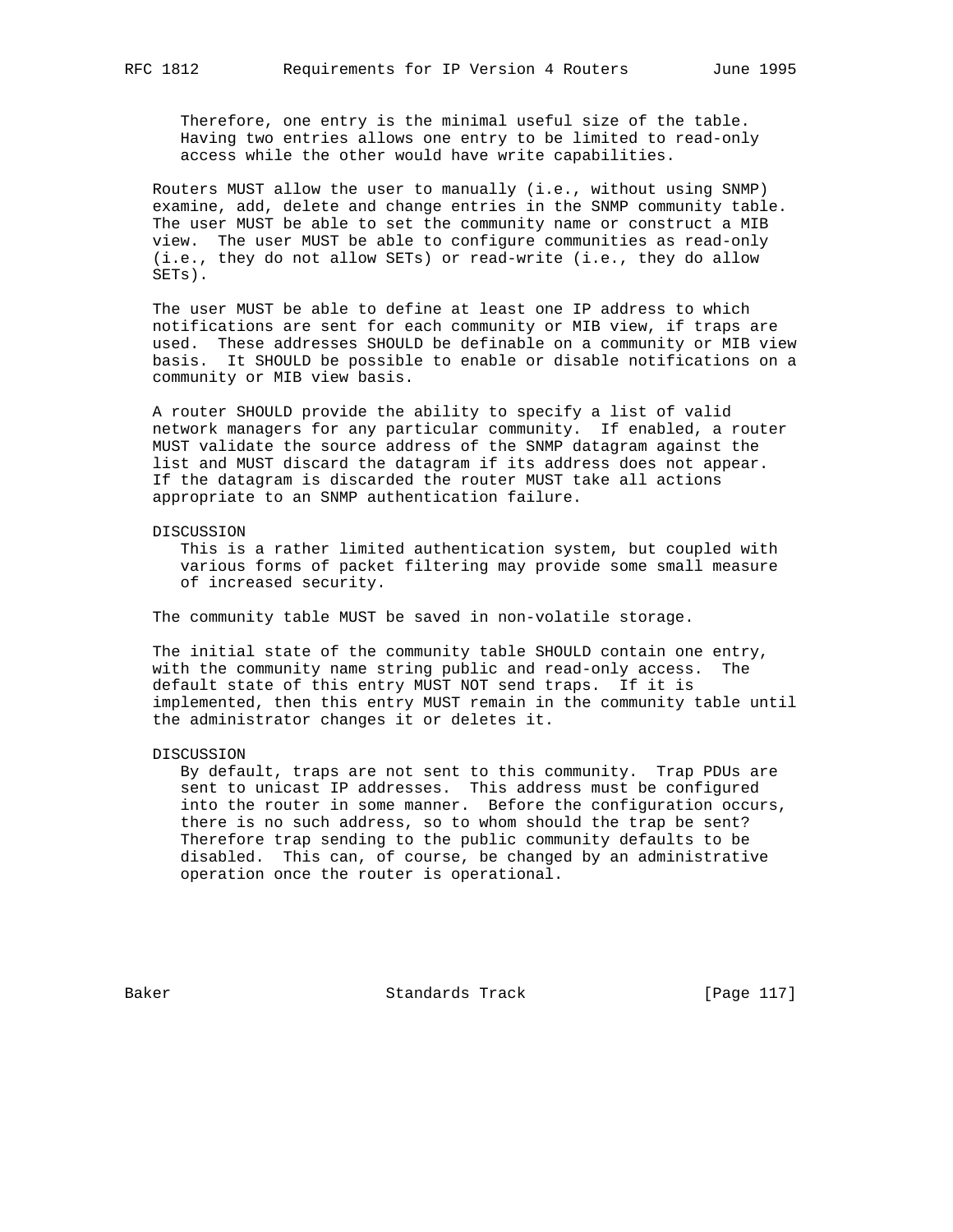8.3 Standard MIBS

 All MIBS relevant to a router's configuration are to be implemented. To wit:

- o The System, Interface, IP, ICMP, and UDP groups of MIB-II [MGT:2] MUST be implemented.
- o The Interface Extensions MIB [MGT:18] MUST be implemented.
- o The IP Forwarding Table MIB [MGT:20] MUST be implemented.
- o If the router implements TCP (e.g., for Telnet) then the TCP group of MIB-II [MGT:2] MUST be implemented.
- o If the router implements EGP then the EGP group of MIB-II [MGT:2] MUST be implemented.
- o If the router supports OSPF then the OSPF MIB [MGT:14] MUST be implemented.
- o If the router supports BGP then the BGP MIB [MGT:15] MUST be implemented.
- o If the router has Ethernet, 802.3, or StarLan interfaces then the Ethernet-Like MIB [MGT:6] MUST be implemented.
- o If the router has 802.4 interfaces then the 802.4 MIB [MGT:7] MUST be implemented.
- o If the router has 802.5 interfaces then the 802.5 MIB [MGT:8] MUST be implemented.
- o If the router has FDDI interfaces that implement ANSI SMT 7.3 then the FDDI MIB [MGT:9] MUST be implemented.
- o If the router has FDDI interfaces that implement ANSI SMT 6.2 then the FDDI MIB [MGT:29] MUST be implemented.
- o If the router has interfaces that use V.24 signalling, such as RS- 232, V.10, V.11, V.35, V.36, or RS-422/423/449, then the RS-232 [MGT:10] MIB MUST be implemented.
- o If the router has T1/DS1 interfaces then the T1/DS1 MIB [MGT:16] MUST be implemented.
- o If the router has T3/DS3 interfaces then the T3/DS3 MIB [MGT:17] MUST be implemented.

Baker Standards Track [Page 118]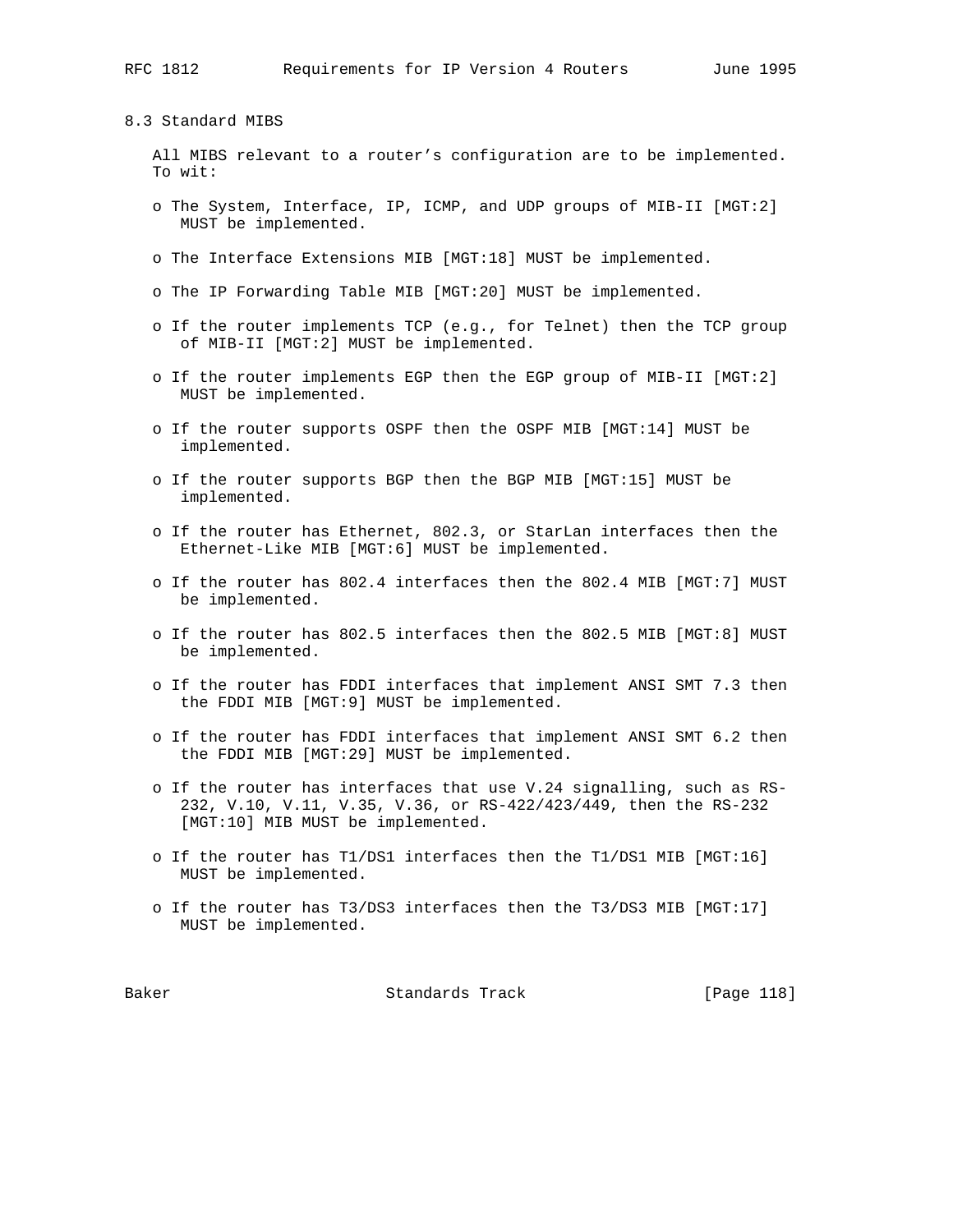- o If the router has SMDS interfaces then the SMDS Interface Protocol MIB [MGT:19] MUST be implemented.
- o If the router supports PPP over any of its interfaces then the PPP MIBs [MGT:11], [MGT:12], and [MGT:13] MUST be implemented.
- o If the router supports RIP Version 2 then the RIP Version 2 MIB [MGT:21] MUST be implemented.
- o If the router supports X.25 over any of its interfaces then the X.25 MIBs [MGT:22, MGT:23 and MGT:24] MUST be implemented.
- 8.4 Vendor Specific MIBS

 The Internet Standard and Experimental MIBs do not cover the entire range of statistical, state, configuration and control information that may be available in a network element. This information is, nevertheless, extremely useful. Vendors of routers (and other network devices) generally have developed MIB extensions that cover this information. These MIB extensions are called Vendor Specific MIBs.

 The Vendor Specific MIB for the router MUST provide access to all statistical, state, configuration, and control information that is not available through the Standard and Experimental MIBs that have been implemented. This information MUST be available for both monitoring and control operations.

## DISCUSSION

 The intent of this requirement is to provide the ability to do anything on the router through SNMP that can be done through a console, and vice versa. A certain minimal amount of configuration is necessary before SNMP can operate (e.g., the router must have an IP address). This initial configuration can not be done through SNMP. However, once the initial configuration is done, full capabilities ought to be available through network management.

 The vendor SHOULD make available the specifications for all Vendor Specific MIB variables. These specifications MUST conform to the SMI [MGT:1] and the descriptions MUST be in the form specified in  $[MGT:4]$ .

#### DISCUSSION

 Making the Vendor Specific MIB available to the user is necessary. Without this information the users would not be able to configure their network management systems to be able to access the Vendor Specific parameters. These parameters would then be useless.

Baker Standards Track [Page 119]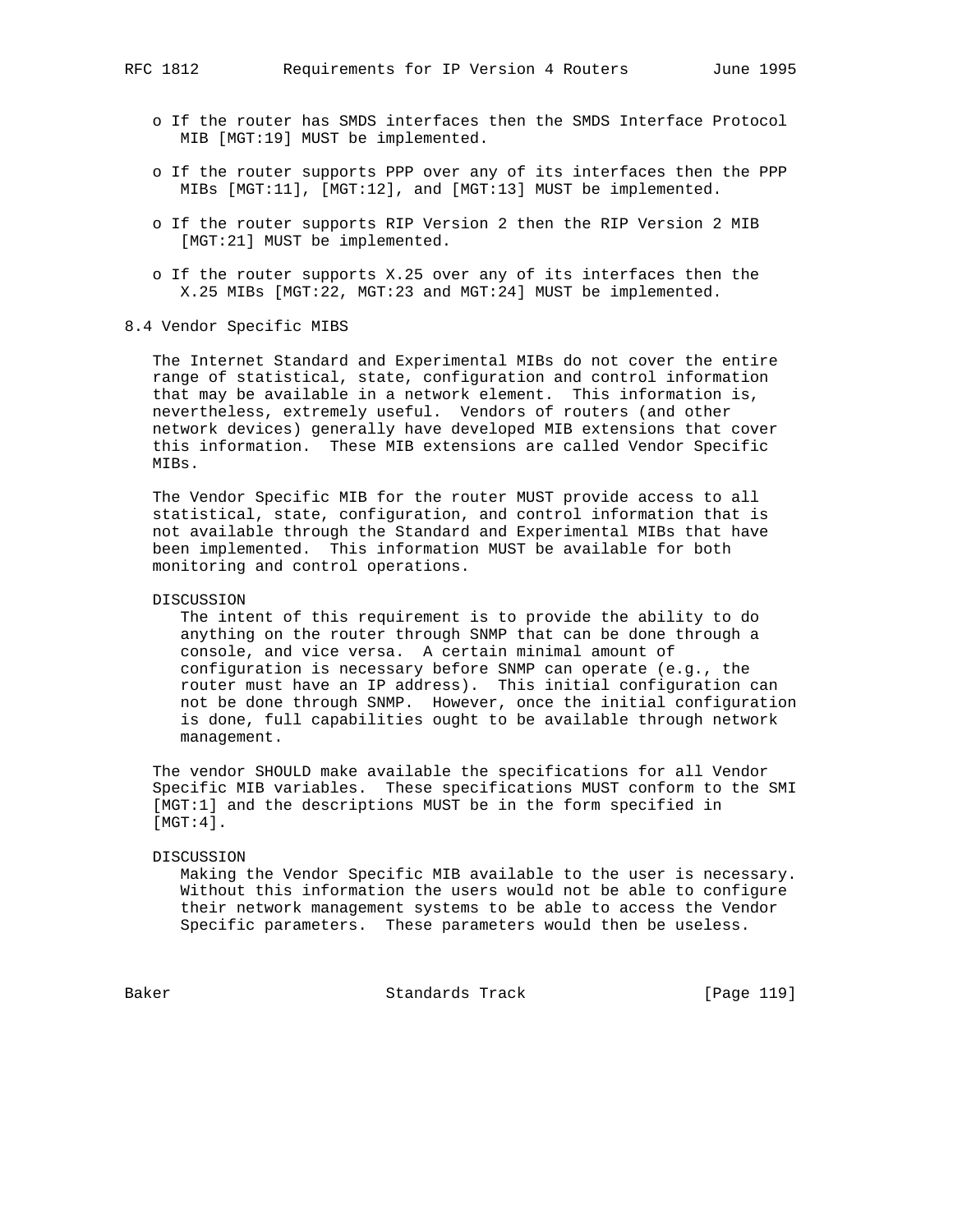ne 2 The format of the MIB specification is also specified. Parsers that read MIB specifications and generate the needed tables for the network management station are available. These parsers generally understand only the standard MIB specification format.

# 8.5 Saving Changes

Parameters altered by SNMP MAY be saved to non-volatile storage.

 DISCUSSION Reasons why this requirement is a MAY:

 o The exact physical nature of non-volatile storage is not specified in this document. Hence, parameters may be saved in NVRAM/EEPROM, local floppy or hard disk, or in some TFTP file server or BOOTP server, etc. Suppose that this information is in a file that is retrieved through TFTP. In that case, a change made to a configuration parameter on the router would need to be propagated back to the file server holding the configuration file. Alternatively, the SNMP operation would need to be directed to the file server, and then the change somehow propagated to the router. The answer to this problem does not seem obvious.

 This also places more requirements on the host holding the configuration information than just having an available TFTP server, so much more that its probably unsafe for a vendor to assume that any potential customer will have a suitable host available.

- o The timing of committing changed parameters to non-volatile storage is still an issue for debate. Some prefer to commit all changes immediately. Others prefer to commit changes to non-volatile storage only upon an explicit command.
- 9. APPLICATION LAYER MISCELLANEOUS PROTOCOLS

 For all additional application protocols that a router implements, the router MUST be compliant and SHOULD be unconditionally compliant with the relevant requirements of [INTRO:3].

# 9.1 BOOTP

#### 9.1.1 Introduction

 The Bootstrap Protocol (BOOTP) is a UDP/IP-based protocol that allows a booting host to configure itself dynamically and without user

Baker Standards Track [Page 120]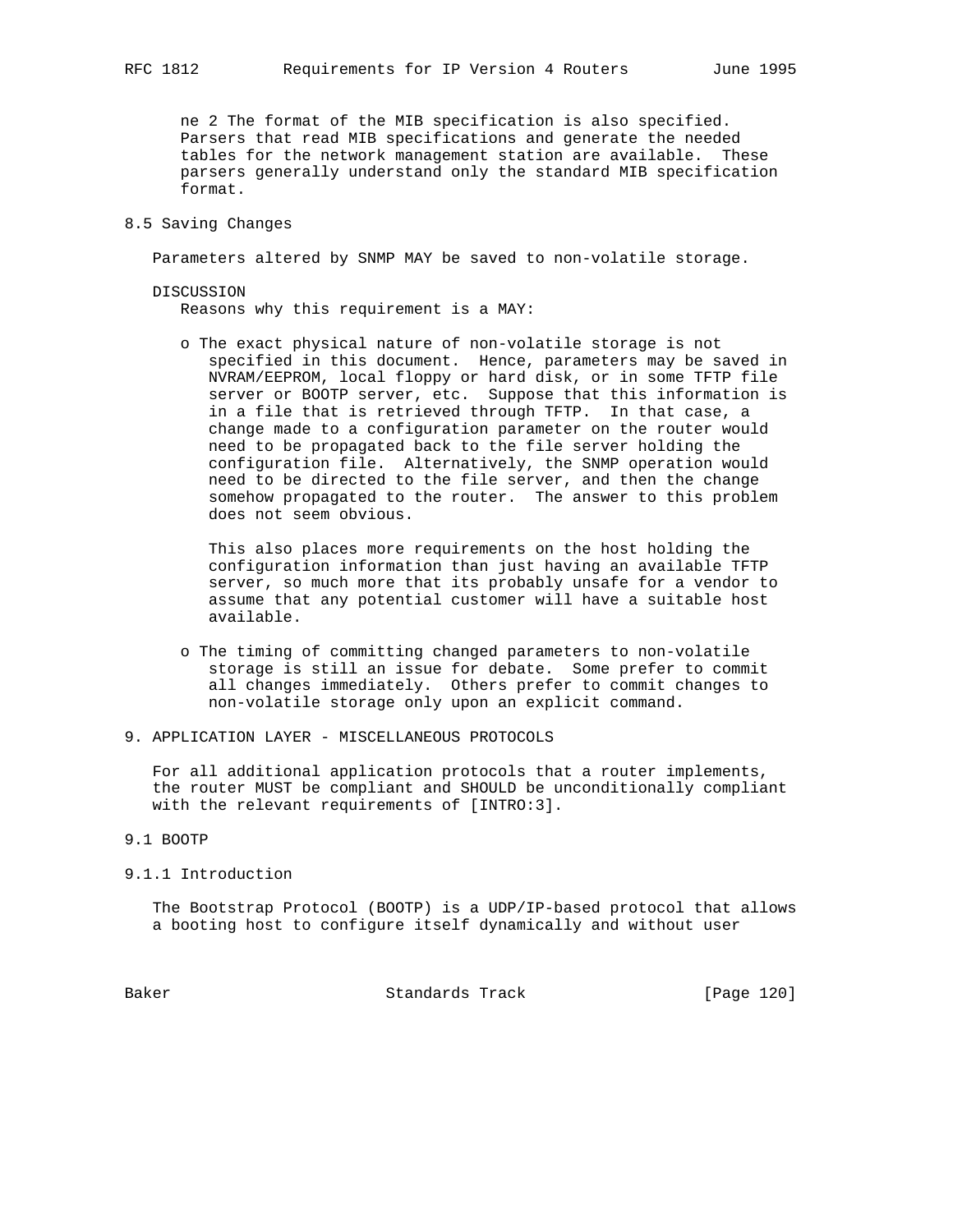supervision. BOOTP provides a means to notify a host of its assigned IP address, the IP address of a boot server host, and the name of a file to be loaded into memory and executed ([APPL:1]). Other configuration information such as the local prefix length or subnet mask, the local time offset, the addresses of default routers, and the addresses of various Internet servers can also be communicated to a host using BOOTP ([APPL:2]).

# 9.1.2 BOOTP Relay Agents

 In many cases, BOOTP clients and their associated BOOTP server(s) do not reside on the same IP (sub)network. In such cases, a third-party agent is required to transfer BOOTP messages between clients and servers. Such an agent was originally referred to as a BOOTP forwarding agent. However, to avoid confusion with the IP forwarding function of a router, the name BOOTP relay agent has been adopted instead.

#### DISCUSSION

 A BOOTP relay agent performs a task that is distinct from a router's normal IP forwarding function. While a router normally switches IP datagrams between networks more-or-less transparently, a BOOTP relay agent may more properly be thought to receive BOOTP messages as a final destination and then generate new BOOTP messages as a result. One should resist the notion of simply forwarding a BOOTP message straight through like a regular packet.

 This relay-agent functionality is most conveniently located in the routers that interconnect the clients and servers (although it may alternatively be located in a host that is directly connected to the client (sub)net).

 A router MAY provide BOOTP relay-agent capability. If it does, it MUST conform to the specifications in [APPL:3].

 Section [5.2.3] discussed the circumstances under which a packet is delivered locally (to the router). All locally delivered UDP messages whose UDP destination port number is BOOTPS (67) are considered for special processing by the router's logical BOOTP relay agent.

 Sections [4.2.2.11] and [5.3.7] discussed invalid IP source addresses. According to these rules, a router must not forward any received datagram whose IP source address is 0.0.0.0. However, routers that support a BOOTP relay agent MUST accept for local delivery to the relay agent BOOTREQUEST messages whose IP source address is 0.0.0.0.

Baker Standards Track [Page 121]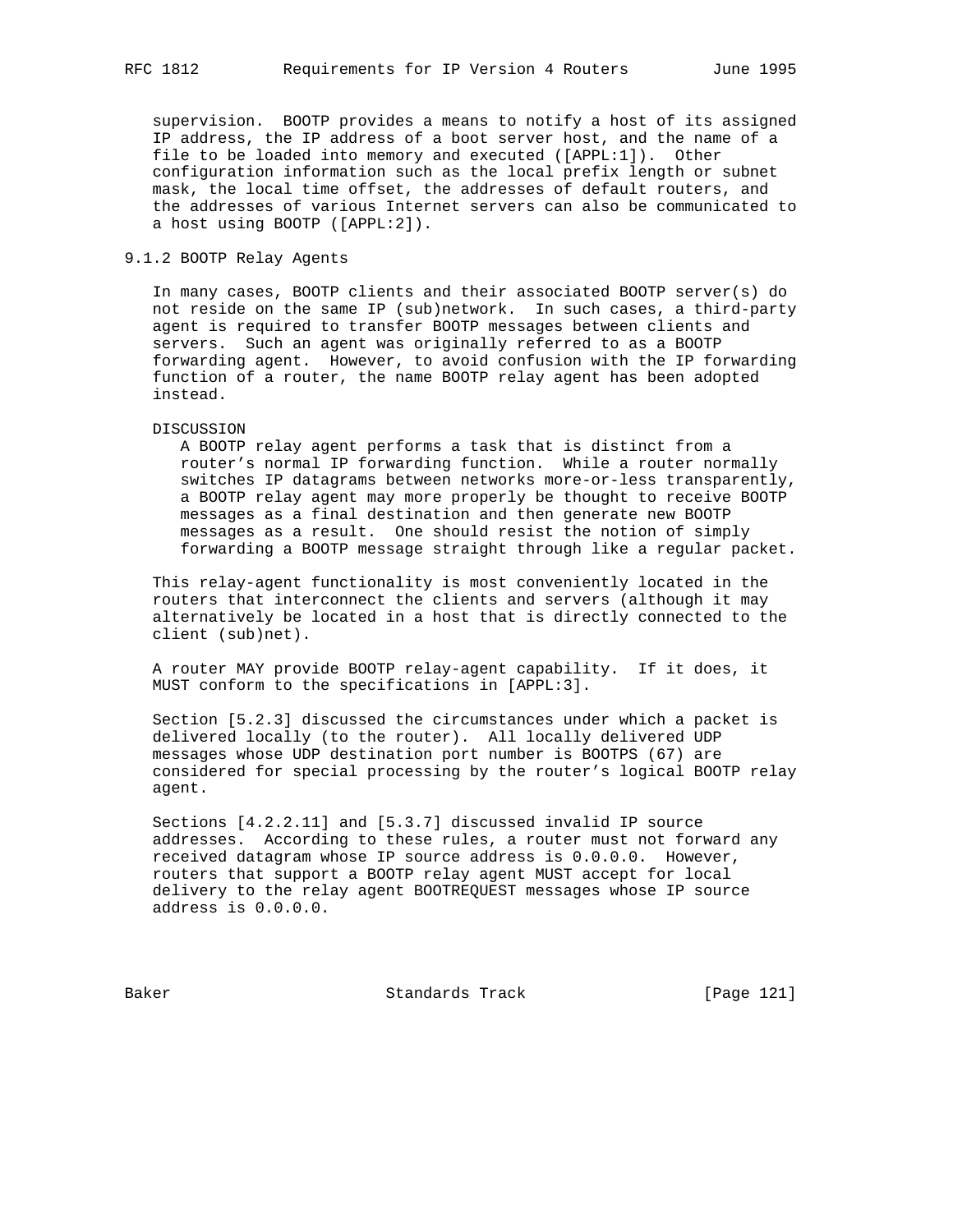10. OPERATIONS AND MAINTENANCE

 This chapter supersedes any requirements of [INTRO:3] relating to "Extensions to the IP Module."

 Facilities to support operation and maintenance (O&M) activities form an essential part of any router implementation. Although these functions do not seem to relate directly to interoperability, they are essential to the network manager who must make the router interoperate and must track down problems when it doesn't. This chapter also includes some discussion of router initialization and of facilities to assist network managers in securing and accounting for their networks.

10.1 Introduction

The following kinds of activities are included under router O&M:

- o Diagnosing hardware problems in the router's processor, in its network interfaces, or in its connected networks, modems, or communication lines.
- o Installing new hardware
- o Installing new software.
- o Restarting or rebooting the router after a crash.
- o Configuring (or reconfiguring) the router.
- o Detecting and diagnosing Internet problems such as congestion, routing loops, bad IP addresses, black holes, packet avalanches, and misbehaved hosts.
- o Changing network topology, either temporarily (e.g., to bypass a communication line problem) or permanently.
- o Monitoring the status and performance of the routers and the connected networks.
- o Collecting traffic statistics for use in (Inter-)network planning.
- o Coordinating the above activities with appropriate vendors and telecommunications specialists.

 Routers and their connected communication lines are often operated as a system by a centralized O&M organization. This organization may maintain a (Inter-)network operation center, or NOC, to carry out its

Baker Standards Track [Page 122]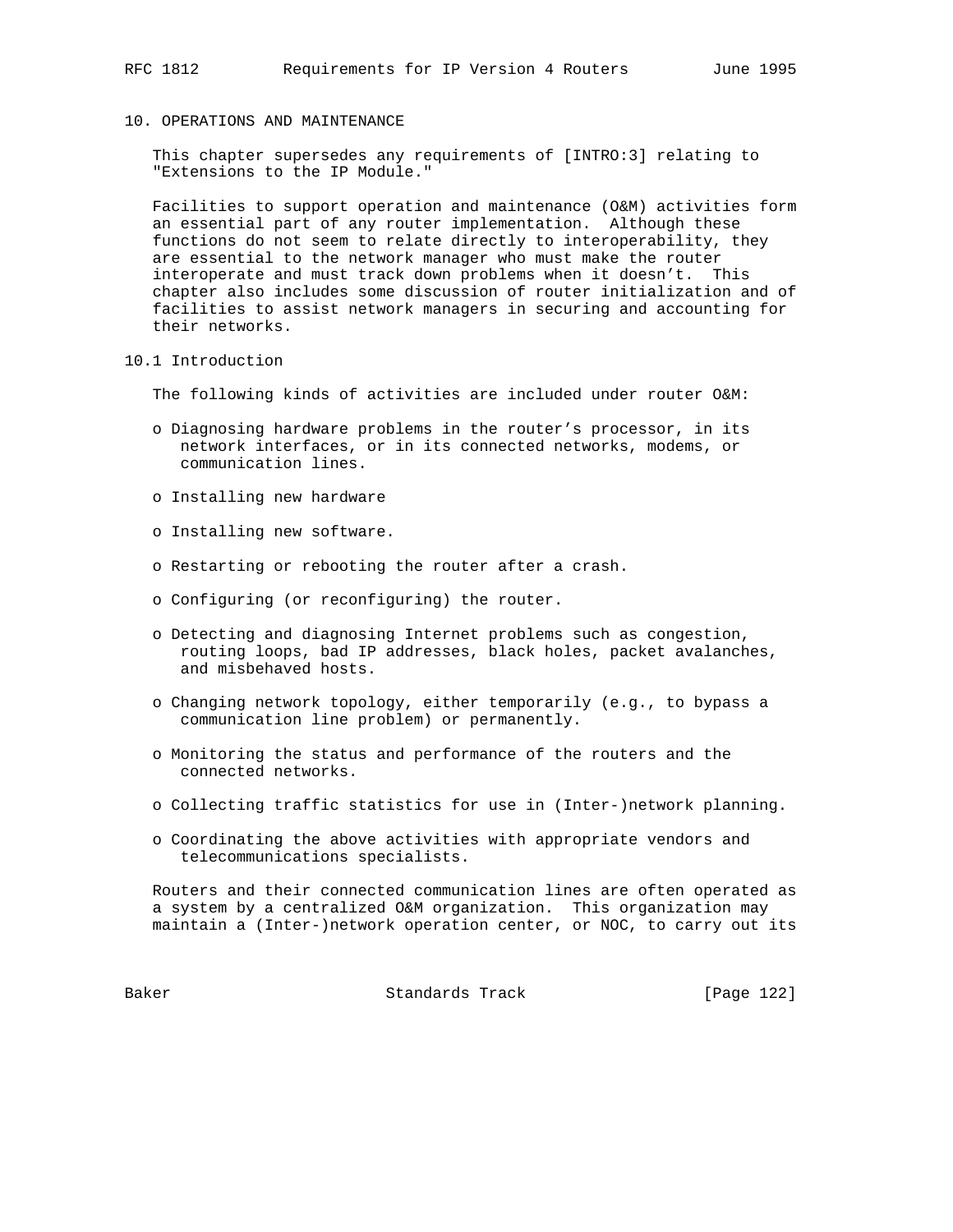O&M functions. It is essential that routers support remote control and monitoring from such a NOC through an Internet path, since routers might not be connected to the same network as their NOC. Since a network failure may temporarily preclude network access, many NOCs insist that routers be accessible for network management through an alternative means, often dial-up modems attached to console ports on the routers.

 Since an IP packet traversing an internet will often use routers under the control of more than one NOC, Internet problem diagnosis will often involve cooperation of personnel of more than one NOC. In some cases, the same router may need to be monitored by more than one NOC, but only if necessary, because excessive monitoring could impact a router's performance.

 The tools available for monitoring at a NOC may cover a wide range of sophistication. Current implementations include multi-window, dynamic displays of the entire router system. The use of AI techniques for automatic problem diagnosis is proposed for the future.

 Router O&M facilities discussed here are only a part of the large and difficult problem of Internet management. These problems encompass not only multiple management organizations, but also multiple protocol layers. For example, at the current stage of evolution of the Internet architecture, there is a strong coupling between host TCP implementations and eventual IP-level congestion in the router system [OPER:1]. Therefore, diagnosis of congestion problems will sometimes require the monitoring of TCP statistics in hosts. There are currently a number of R&D efforts in progress in the area of Internet management and more specifically router O&M. These R&D efforts have already produced standards for router O&M. This is also an area in which vendor creativity can make a significant contribution.

- 10.2 Router Initialization
- 10.2.1 Minimum Router Configuration

 There exists a minimum set of conditions that must be satisfied before a router may forward packets. A router MUST NOT enable forwarding on any physical interface unless either:

 (1) The router knows the IP address and associated subnet mask or network prefix length of at least one logical interface associated with that physical interface, or

Baker Standards Track [Page 123]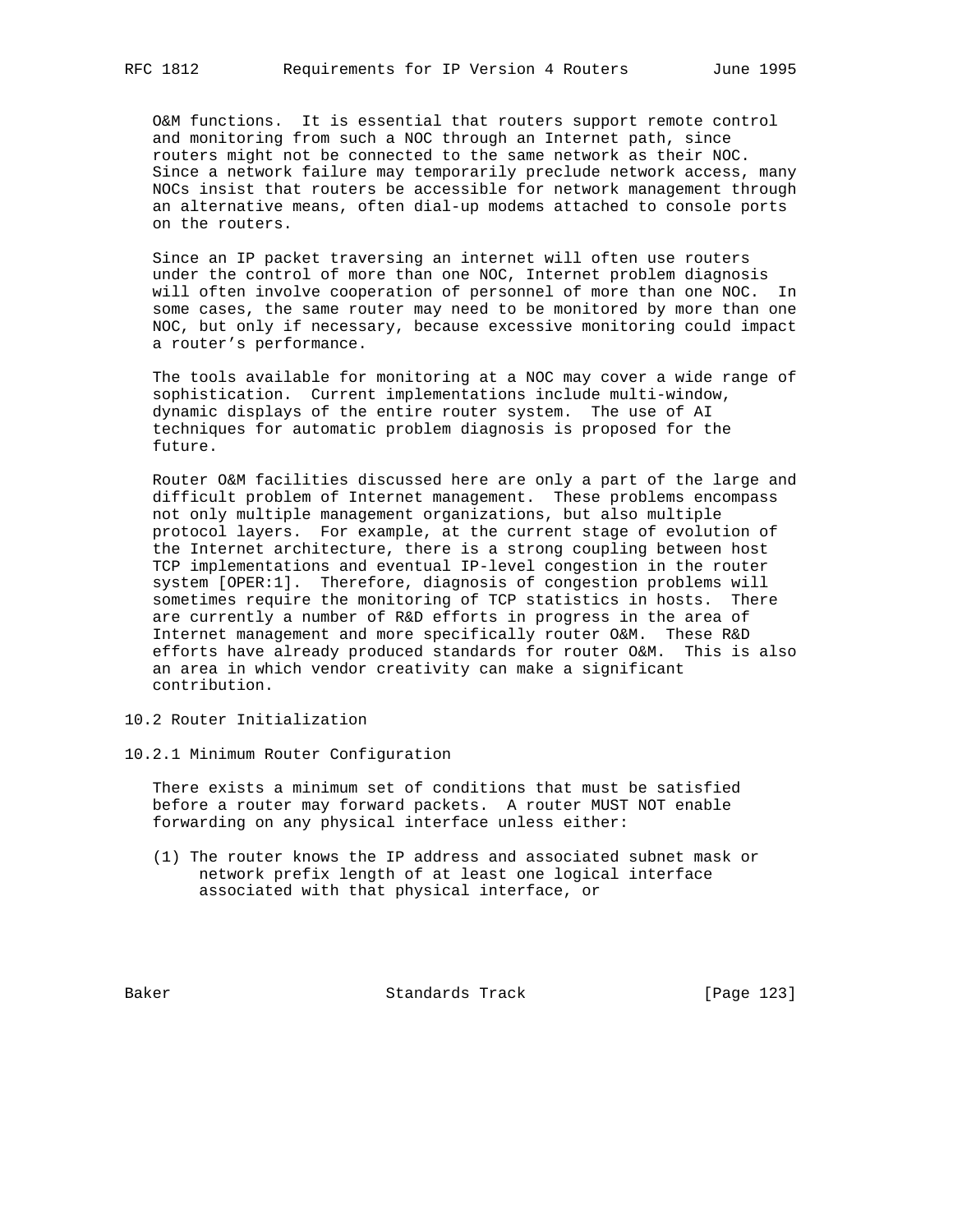(2) The router knows that the interface is an unnumbered interface and knows its router-id.

These parameters MUST be explicitly configured:

- o A router MUST NOT use factory-configured default values for its IP addresses, prefix lengths, or router-id, and
- o A router MUST NOT assume that an unconfigured interface is an unnumbered interface.

#### DISCUSSION

 There have been instances in which routers have been shipped with vendor-installed default addresses for interfaces. In a few cases, this has resulted in routers advertising these default addresses into active networks.

10.2.2 Address and Prefix Initialization

 A router MUST allow its IP addresses and their address masks or prefix lengths to be statically configured and saved in non-volatile storage.

 A router MAY obtain its IP addresses and their corresponding address masks dynamically as a side effect of the system initialization process (see Section 10.2.3]);

 If the dynamic method is provided, the choice of method to be used in a particular router MUST be configurable.

 As was described in Section [4.2.2.11], IP addresses are not permitted to have the value 0 or -1 in the <Host-number> or <Network-prefix> fields. Therefore, a router SHOULD NOT allow an IP address or address mask to be set to a value that would make any of the these fields above have the value zero or -1.

# DISCUSSION

 It is possible using arbitrary address masks to create situations in which routing is ambiguous (i.e., two routes with different but equally specific subnet masks match a particular destination address). This is one of the strongest arguments for the use of network prefixes, and the reason the use of discontiguous subnet masks is not permitted.

 A router SHOULD make the following checks on any address mask it installs:

Baker Standards Track [Page 124]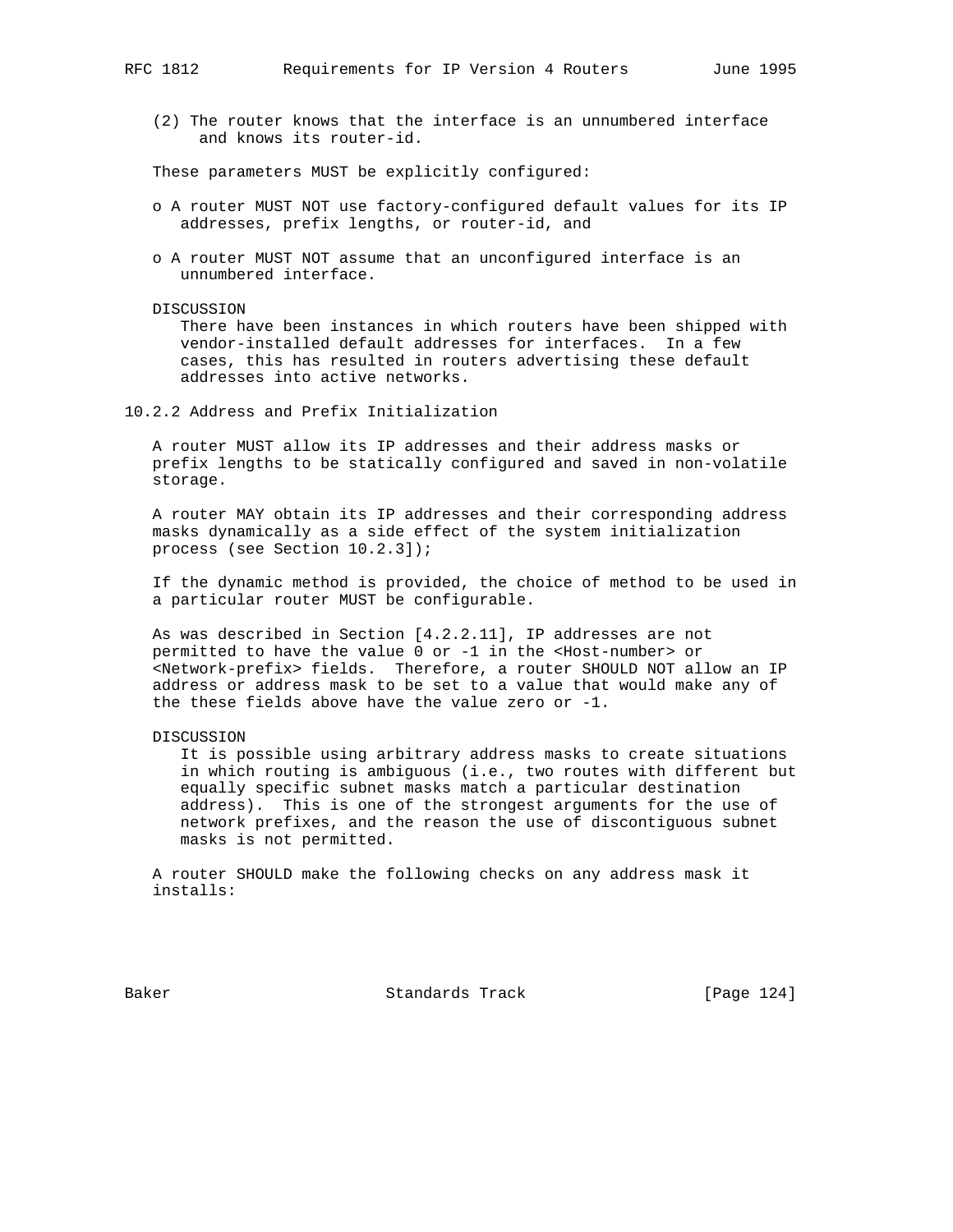- o The mask is neither all ones nor all zeroes (the prefix length is neither zero nor 32).
- o The bits which correspond to the network prefix part of the address are all set to 1.
- o The bits that correspond to the network prefix are contiguous.
- DISCUSSION

 The masks associated with routes are also sometimes called subnet masks, this test should not be applied to them.

10.2.3 Network Booting using BOOTP and TFTP

 There has been much discussion of how routers can and should be booted from the network. These discussions have revolved around BOOTP and TFTP. Currently, there are routers that boot with TFTP from the network. There is no reason that BOOTP could not be used for locating the server that the boot image should be loaded from.

 BOOTP is a protocol used to boot end systems, and requires some stretching to accommodate its use with routers. If a router is using BOOTP to locate the current boot host, it should send a BOOTP Request with its hardware address for its first interface, or, if it has been previously configured otherwise, with either another interface's hardware address, or another number to put in the hardware address field of the BOOTP packet. This is to allow routers without hardware addresses (like synchronous line only routers) to use BOOTP for bootload discovery. TFTP can then be used to retrieve the image found in the BOOTP Reply. If there are no configured interfaces or numbers to use, a router MAY cycle through the interface hardware addresses it has until a match is found by the BOOTP server.

 A router SHOULD IMPLEMENT the ability to store parameters learned through BOOTP into local non-volatile storage. A router MAY implement the ability to store a system image loaded over the network into local stable storage.

 A router MAY have a facility to allow a remote user to request that the router get a new boot image. Differentiation should be made between getting the new boot image from one of three locations: the one included in the request, from the last boot image server, and using BOOTP to locate a server.

Baker Standards Track [Page 125]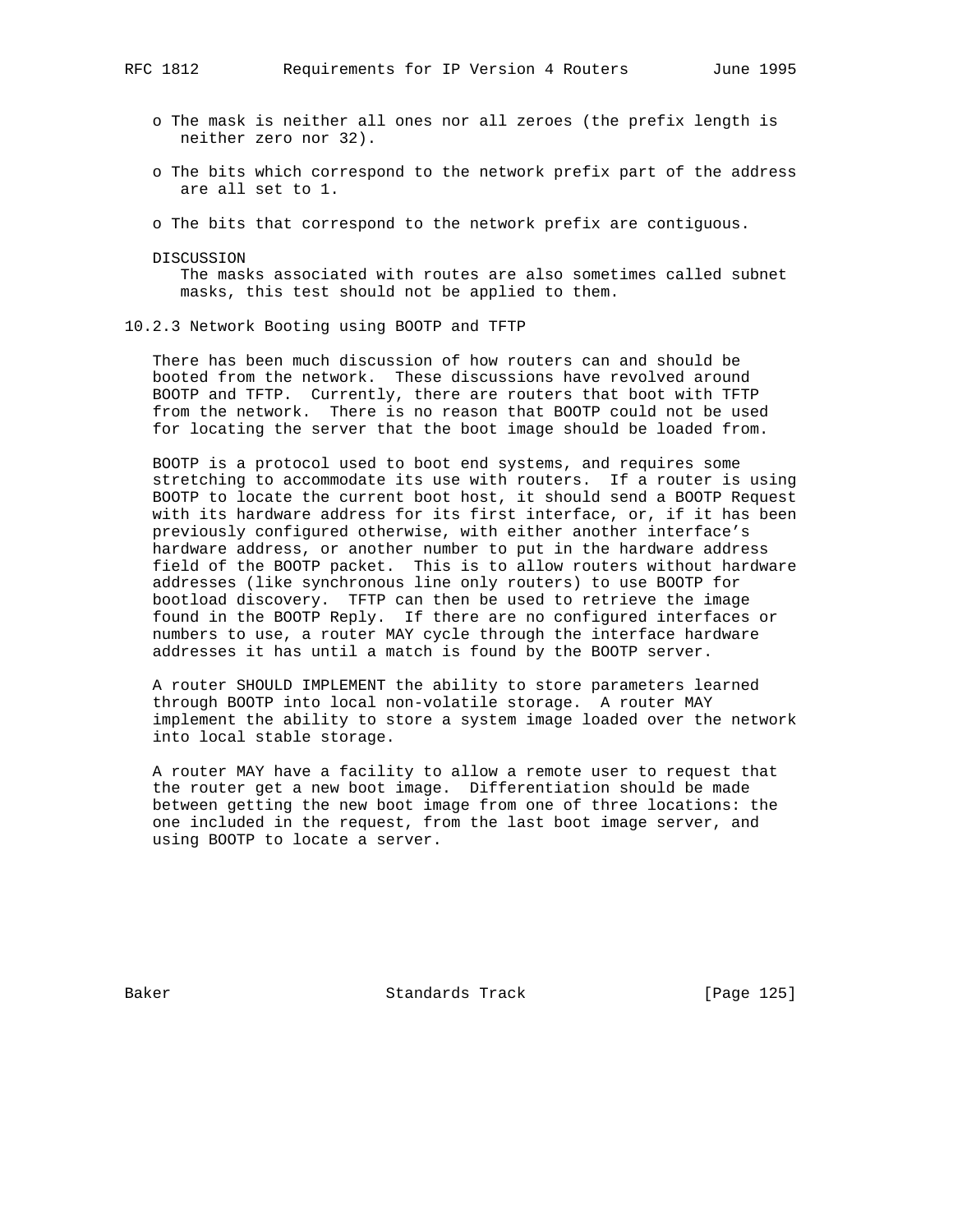# 10.3 Operation and Maintenance

#### 10.3.1 Introduction

 There is a range of possible models for performing O&M functions on a router. At one extreme is the local-only model, under which the O&M functions can only be executed locally (e.g., from a terminal plugged into the router machine). At the other extreme, the fully remote model allows only an absolute minimum of functions to be performed locally (e.g., forcing a boot), with most O&M being done remotely from the NOC. There are intermediate models, such as one in which NOC personnel can log into the router as a host, using the Telnet protocol, to perform functions that can also be invoked locally. The local-only model may be adequate in a few router installations, but remote operation from a NOC is normally required, and therefore remote O&M provisions are required for most routers.

 Remote O&M functions may be exercised through a control agent (program). In the direct approach, the router would support remote O&M functions directly from the NOC using standard Internet protocols (e.g., SNMP, UDP or TCP); in the indirect approach, the control agent would support these protocols and control the router itself using proprietary protocols. The direct approach is preferred, although either approach is acceptable. The use of specialized host hardware and/or software requiring significant additional investment is discouraged; nevertheless, some vendors may elect to provide the control agent as an integrated part of the network in which the routers are a part. If this is the case, it is required that a means be available to operate the control agent from a remote site using Internet protocols and paths and with equivalent functionality with respect to a local agent terminal.

 It is desirable that a control agent and any other NOC software tools that a vendor provides operate as user programs in a standard operating system. The use of the standard Internet protocols UDP and TCP for communicating with the routers should facilitate this.

 Remote router monitoring and (especially) remote router control present important access control problems that must be addressed. Care must also be taken to ensure control of the use of router resources for these functions. It is not desirable to let router monitoring take more than some limited fraction of the router CPU time, for example. On the other hand, O&M functions must receive priority so they can be exercised when the router is congested, since often that is when O&M is most needed.

Baker Standards Track [Page 126]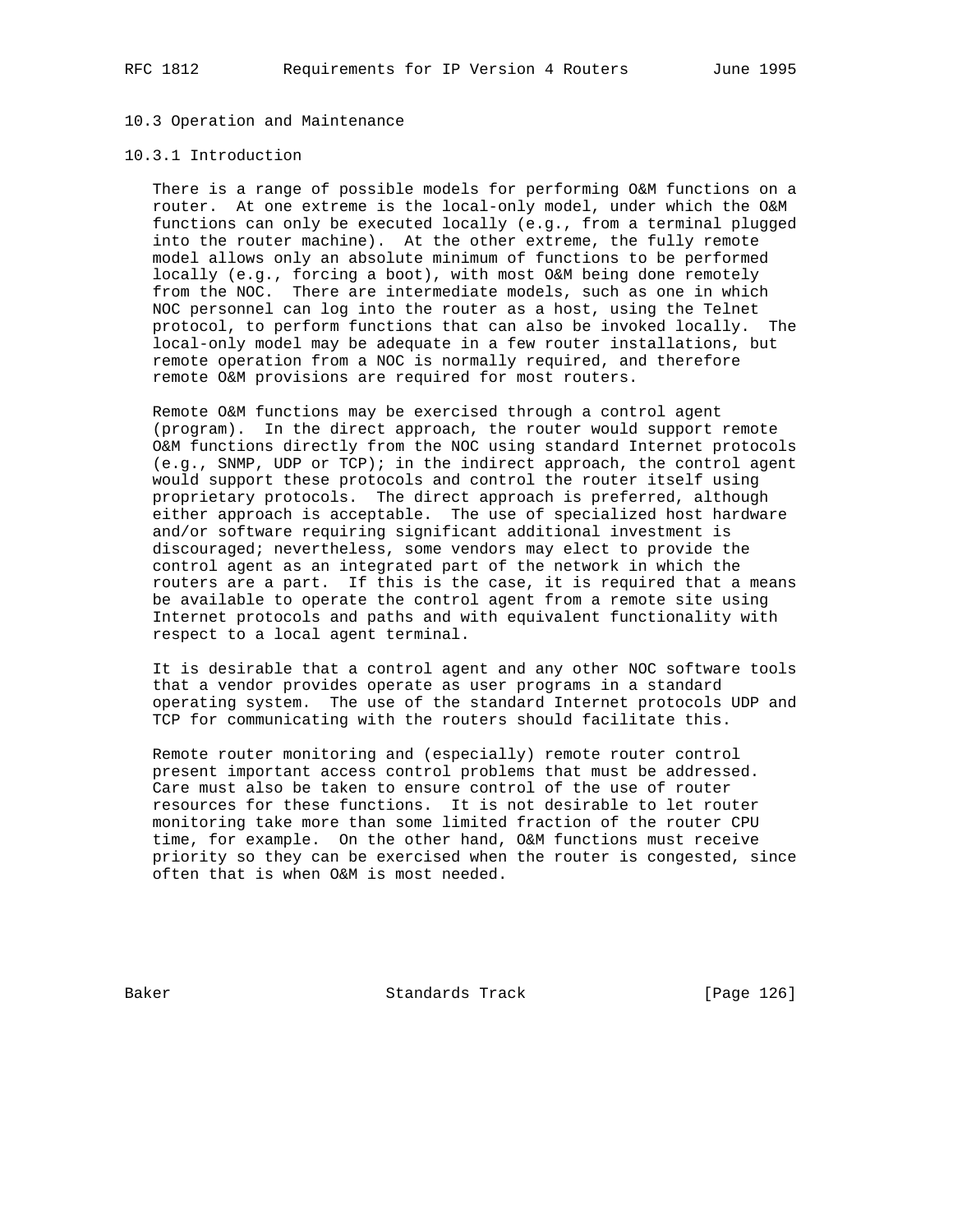# 10.3.2 Out Of Band Access

 Routers MUST support Out-Of-Band (OOB) access. OOB access SHOULD provide the same functionality as in-band access. This access SHOULD implement access controls, to prevent unauthorized access.

DISCUSSION

 This Out-Of-Band access will allow the NOC a way to access isolated routers during times when network access is not available.

 Out-Of-Band access is an important management tool for the network administrator. It allows the access of equipment independent of the network connections. There are many ways to achieve this access. Whichever one is used it is important that the access is independent of the network connections. An example of Out-Of-Band access would be a serial port connected to a modem that provides dial up access to the router.

 It is important that the OOB access provides the same functionality as in-band access. In-band access, or accessing equipment through the existing network connection, is limiting, because most of the time, administrators need to reach equipment to figure out why it is unreachable. In band access is still very important for configuring a router, and for troubleshooting more subtle problems.

10.3.2 Router O&M Functions

10.3.2.1 Maintenance - Hardware Diagnosis

 Each router SHOULD operate as a stand-alone device for the purposes of local hardware maintenance. Means SHOULD be available to run diagnostic programs at the router site using only on-site tools. A router SHOULD be able to run diagnostics in case of a fault. For suggested hardware and software diagnostics see Section [10.3.3].

10.3.2.2 Control - Dumping and Rebooting

 A router MUST include both in-band and out-of-band mechanisms to allow the network manager to reload, stop, and restart the router. A router SHOULD also contain a mechanism (such as a watchdog timer) which will reboot the router automatically if it hangs due to a software or hardware fault.

 A router SHOULD IMPLEMENT a mechanism for dumping the contents of a router's memory (and/or other state useful for vendor debugging after a crash), and either saving them on a stable storage device local to

Baker Standards Track [Page 127]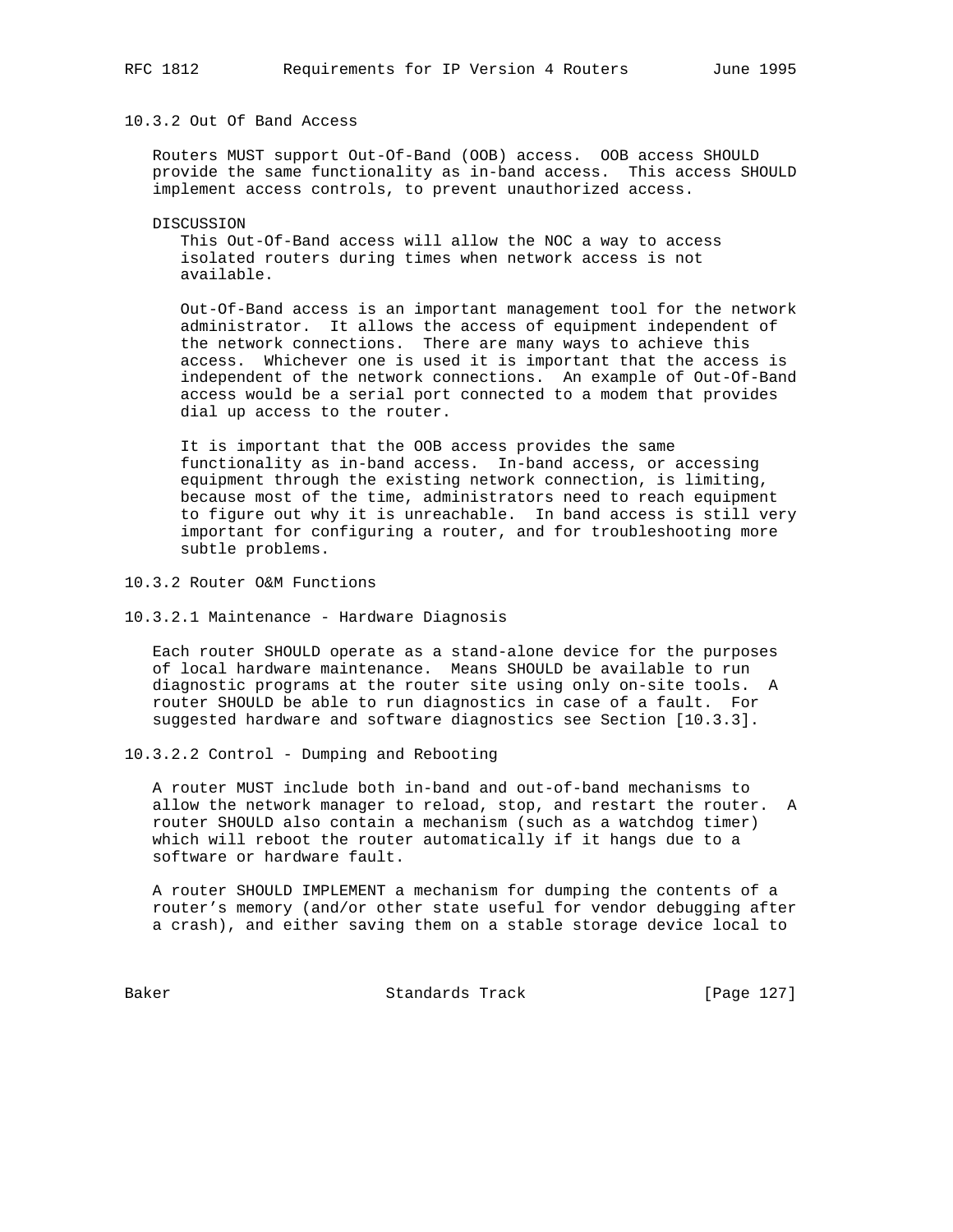the router or saving them on another host via an up-line dump mechanism such as TFTP (see [OPER:2], [INTRO:3]).

10.3.2.3 Control - Configuring the Router

 Every router has configuration parameters that may need to be set. It SHOULD be possible to update the parameters without rebooting the router; at worst, a restart MAY be required. There may be cases when it is not possible to change parameters without rebooting the router (for instance, changing the IP address of an interface). In these cases, care should be taken to minimize disruption to the router and the surrounding network.

 There SHOULD be a way to configure the router over the network either manually or automatically. A router SHOULD be able to upload or download its parameters from a host or another router. A means SHOULD be provided, either as an application program or a router function, to convert between the parameter format and a human editable format. A router SHOULD have some sort of stable storage for its configuration. A router SHOULD NOT believe protocols such as RARP, ICMP Address Mask Reply, and MAY not believe BOOTP.

#### DISCUSSION

 It is necessary to note here that in the future RARP, ICMP Address Mask Reply, BOOTP and other mechanisms may be needed to allow a router to auto-configure. Although routers may in the future be able to configure automatically, the intent here is to discourage this practice in a production environment until auto-configuration has been tested more thoroughly. The intent is NOT to discourage auto-configuration all together. In cases where a router is expected to get its configuration automatically it may be wise to allow the router to believe these things as it comes up and then ignore them after it has gotten its configuration.

## 10.3.2.4 Net Booting of System Software

 A router SHOULD keep its system image in local non-volatile storage such as PROM, NVRAM, or disk. It MAY also be able to load its system software over the network from a host or another router.

 A router that can keep its system image in local non-volatile storage MAY be configurable to boot its system image over the network. A router that offers this option SHOULD be configurable to boot the system image in its non-volatile local storage if it is unable to boot its system image over the network.

Baker Standards Track [Page 128]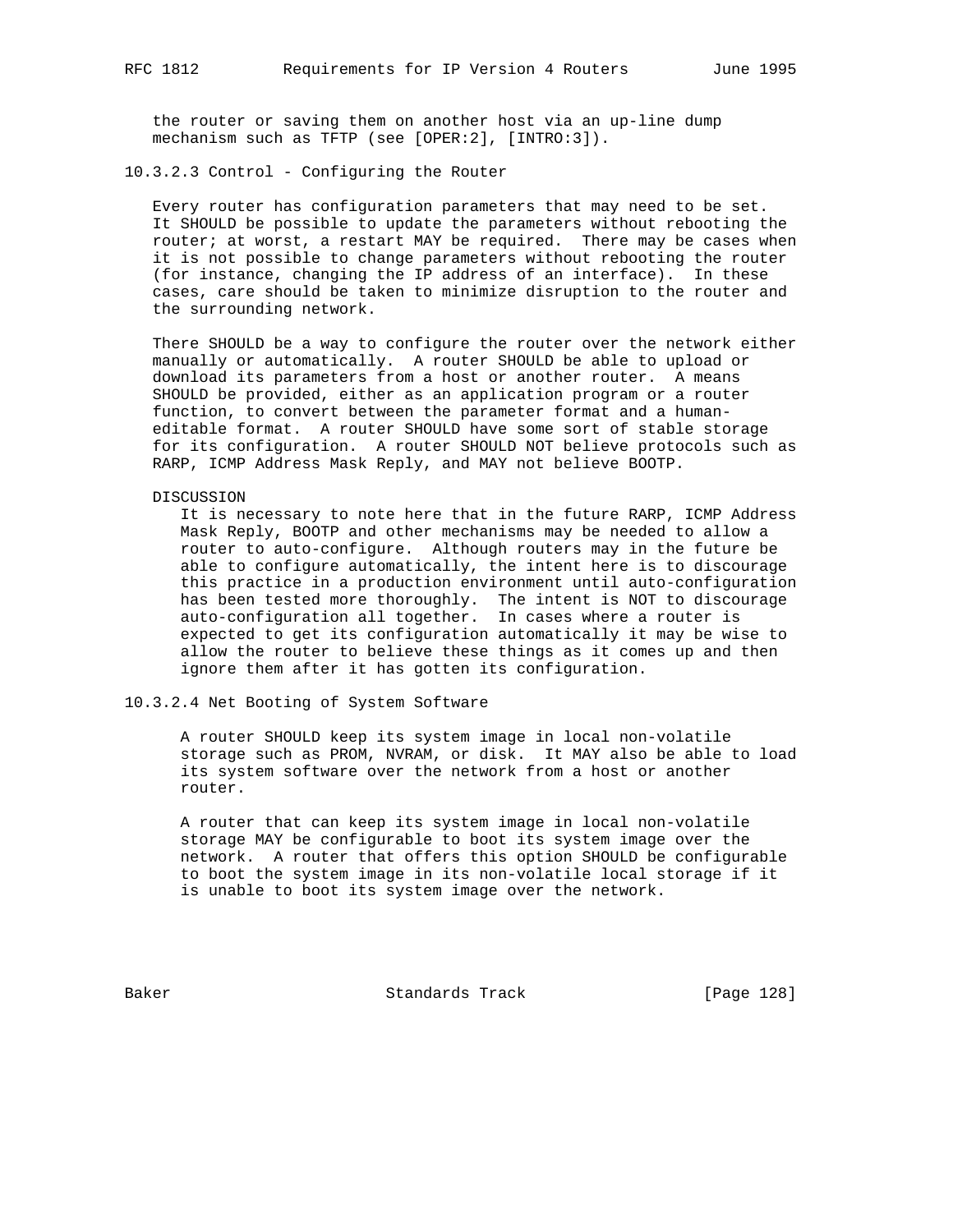# DISCUSSION

 It is important that the router be able to come up and run on its own. NVRAM may be a particular solution for routers used in large networks, since changing PROMs can be quite time consuming for a network manager responsible for numerous or geographically dispersed routers. It is important to be able to netboot the system image because there should be an easy way for a router to get a bug fix or new feature more quickly than getting PROMs installed. Also if the router has NVRAM instead of PROMs, it will netboot the image and then put it in NVRAM.

 Routers SHOULD perform some basic consistency check on any image loaded, to detect and perhaps prevent incorrect images.

 A router MAY also be able to distinguish between different configurations based on which software it is running. If configuration commands change from one software version to another, it would be helpful if the router could use the configuration that was compatible with the software.

#### 10.3.2.5 Detecting and responding to misconfiguration

 There MUST be mechanisms for detecting and responding to misconfigurations. If a command is executed incorrectly, the router SHOULD give an error message. The router SHOULD NOT accept a poorly formed command as if it were correct.

# DISCUSSION

 There are cases where it is not possible to detect errors: the command is correctly formed, but incorrect with respect to the network. This may be detected by the router, but may not be possible.

 Another form of misconfiguration is misconfiguration of the network to which the router is attached. A router MAY detect misconfigurations in the network. The router MAY log these findings to a file, either on the router or a host, so that the network manager will see that there are possible problems on the network.

# DISCUSSION

 Examples of such misconfigurations might be another router with the same address as the one in question or a router with the wrong address mask. If a router detects such problems it is probably not the best idea for the router to try to fix the situation. That could cause more harm than good.

Baker Standards Track [Page 129]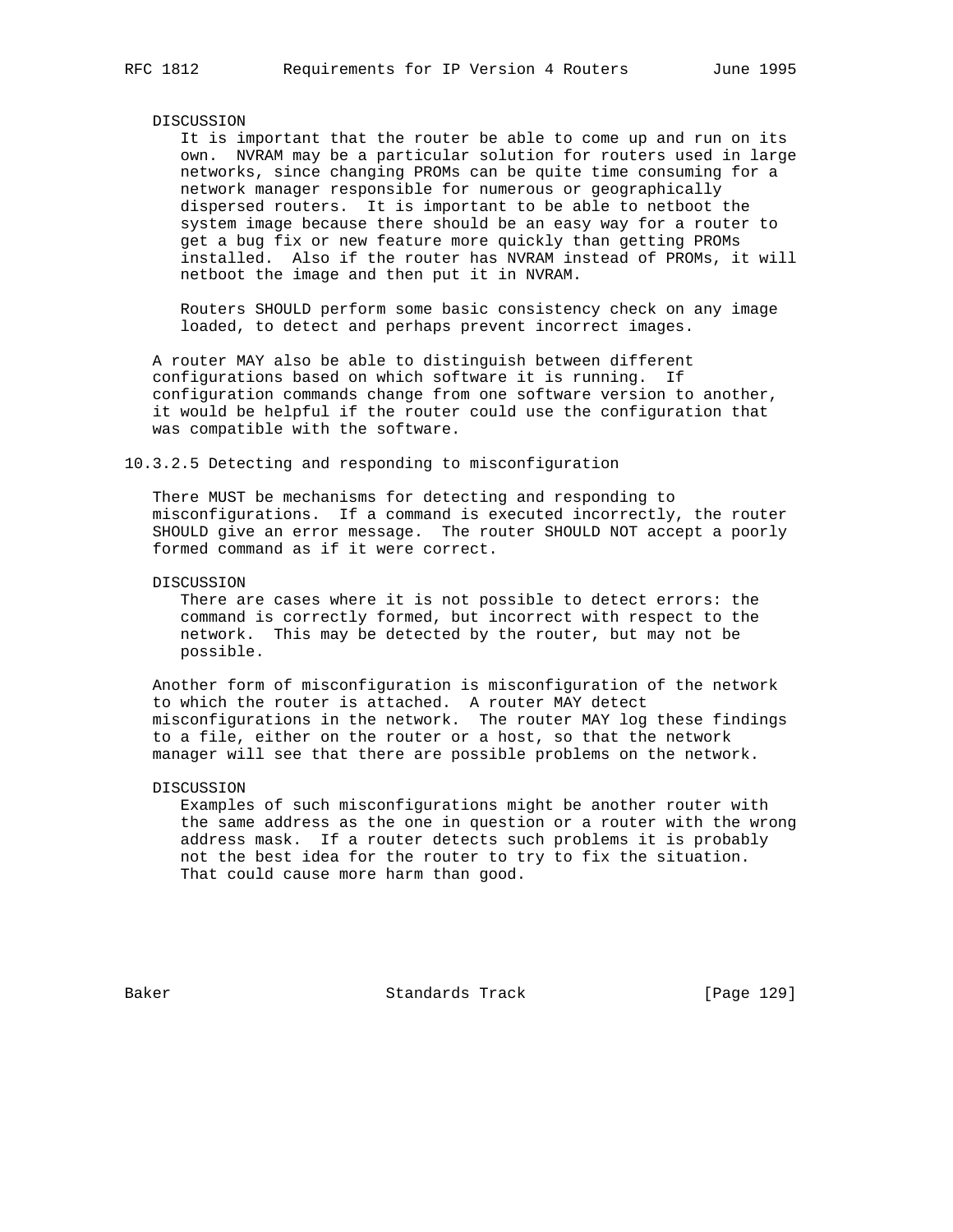# 10.3.2.6 Minimizing Disruption

 Changing the configuration of a router SHOULD have minimal affect on the network. Routing tables SHOULD NOT be unnecessarily flushed when a simple change is made to the router. If a router is running several routing protocols, stopping one routing protocol SHOULD NOT disrupt other routing protocols, except in the case where one network is learned by more than one routing protocol.

# DISCUSSION

 It is the goal of a network manager to run a network so that users of the network get the best connectivity possible. Reloading a router for simple configuration changes can cause disruptions in routing and ultimately cause disruptions to the network and its users. If routing tables are unnecessarily flushed, for instance, the default route will be lost as well as specific routes to sites within the network. This sort of disruption will cause significant downtime for the users. It is the purpose of this section to point out that whenever possible, these disruptions should be avoided.

# 10.3.2.7 Control - Troubleshooting Problems

 (1) A router MUST provide in-band network access, but (except as required by Section [8.2]) for security considerations this access SHOULD be disabled by default. Vendors MUST document the default state of any in-band access. This access SHOULD implement access controls, to prevent unauthorized access.

# DISCUSSION

 In-band access primarily refers to access through the normal network protocols that may or may not affect the permanent operational state of the router. This includes, but is not limited to Telnet/RLOGIN console access and SNMP operations.

 This was a point of contention between the operational out of the box and secure out of The box contingents. Any automagic access to the router may introduce insecurities, but it may be more important for the customer to have a router that is accessible over the network as soon as it is plugged in. At least one vendor supplies routers without any external console access and depends on being able to access the router through the network to complete its configuration.

 It is the vendors call whether in-band access is enabled by default; but it is also the vendor's responsibility to make its customers aware of possible insecurities.

Baker Standards Track [Page 130]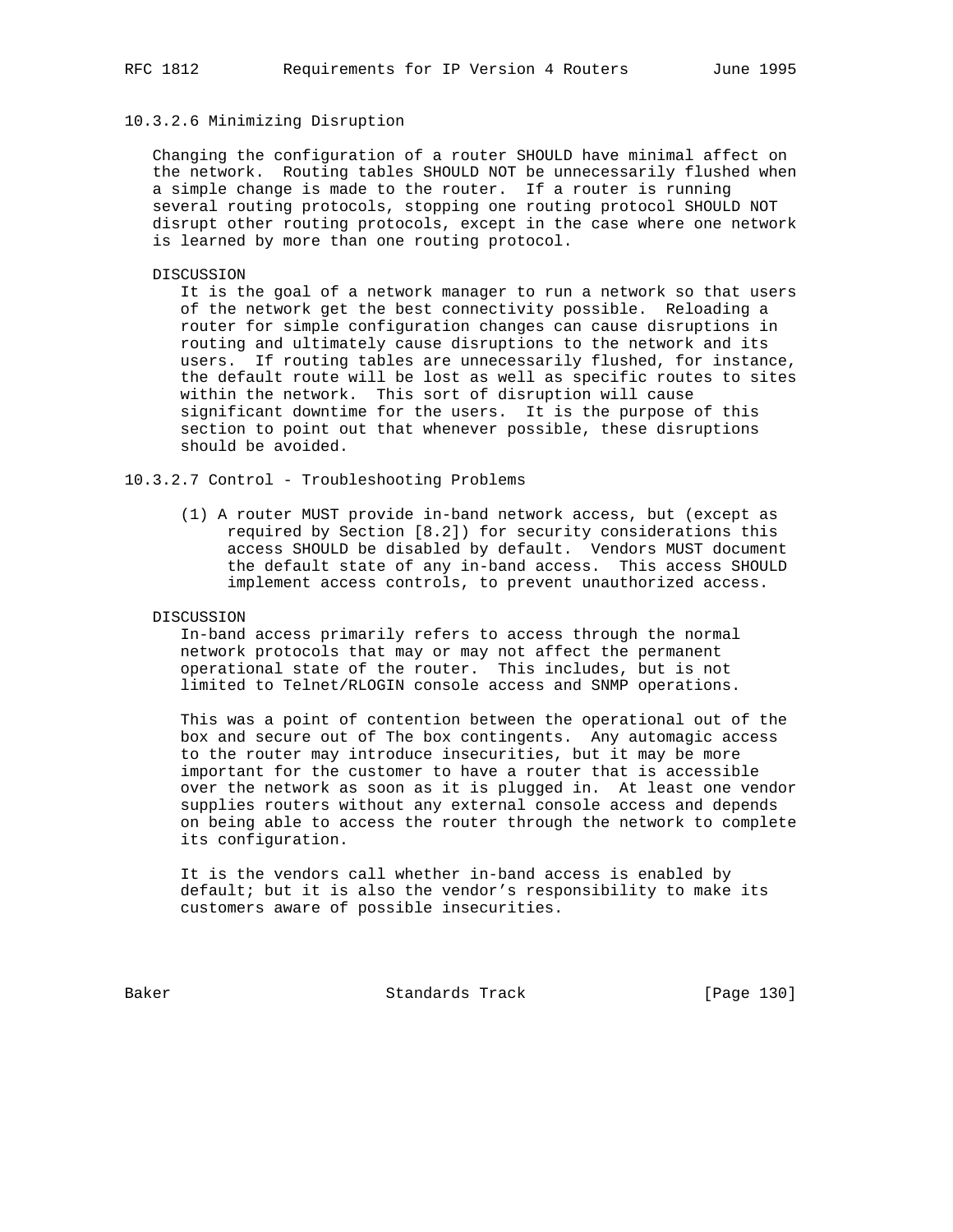- (2) A router MUST provide the ability to initiate an ICMP echo. The following options SHOULD be implemented:
	- o Choice of data patterns
	- o Choice of packet size
	- o Record route

and the following additional options MAY be implemented:

- o Loose source route
- o Strict source route
- o Timestamps
- (3) A router SHOULD provide the ability to initiate a traceroute. If traceroute is provided, then the 3rd party traceroute SHOULD be implemented.

 Each of the above three facilities (if implemented) SHOULD have access restrictions placed on it to prevent its abuse by unauthorized persons.

- 10.4 Security Considerations
- 10.4.1 Auditing and Audit Trails

 Auditing and billing are the bane of the network operator, but are the two features most requested by those in charge of network security and those who are responsible for paying the bills. In the context of security, auditing is desirable if it helps you keep your network working and protects your resources from abuse, without costing you more than those resources are worth.

(1) Configuration Changes

 Router SHOULD provide a method for auditing a configuration change of a router, even if it's something as simple as recording the operator's initials and time of change.

DISCUSSION

 Configuration change logging (who made a configuration change, what was changed, and when) is very useful, especially when traffic is suddenly routed through Alaska on its way across town. So is the ability to revert to a previous configuration.

Baker Standards Track [Page 131]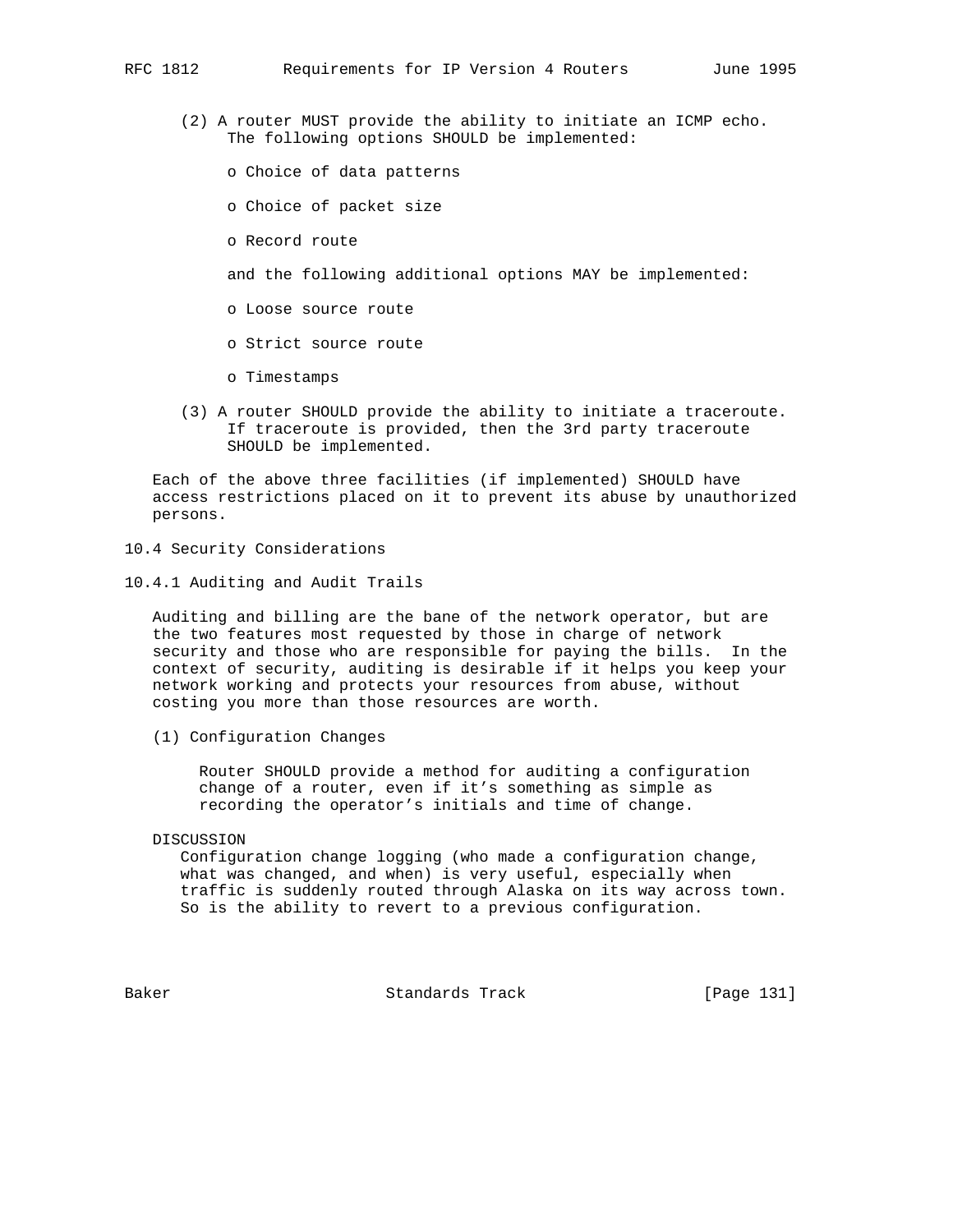# (2) Packet Accounting

 Vendors should strongly consider providing a system for tracking traffic levels between pairs of hosts or networks. A mechanism for limiting the collection of this information to specific pairs of hosts or networks is also strongly encouraged.

DISCUSSION

 A host traffic matrix as described above can give the network operator a glimpse of traffic trends not apparent from other statistics. It can also identify hosts or networks that are probing the structure of the attached networks - e.g., a single external host that tries to send packets to every IP address in the network address range for a connected network.

(3) Security Auditing

 Routers MUST provide a method for auditing security related failures or violations to include:

- o Authorization Failures: bad passwords, invalid SNMP communities, invalid authorization tokens,
- o Violations of Policy Controls: Prohibited Source Routes, Filtered Destinations, and
- o Authorization Approvals: good passwords Telnet in-band access, console access.

 Routers MUST provide a method of limiting or disabling such auditing but auditing SHOULD be on by default. Possible methods for auditing include listing violations to a console if present, logging or counting them internally, or logging them to a remote security server through the SNMP trap mechanism or the Unix logging mechanism as appropriate. A router MUST implement at least one of these reporting mechanisms - it MAY implement more than one.

10.4.2 Configuration Control

 A vendor has a responsibility to use good configuration control practices in the creation of the software/firmware loads for their routers. In particular, if a vendor makes updates and loads available for retrieval over the Internet, the vendor should also provide a way for the customer to confirm the load is a valid one, perhaps by the verification of a checksum over the load.

Baker Standards Track [Page 132]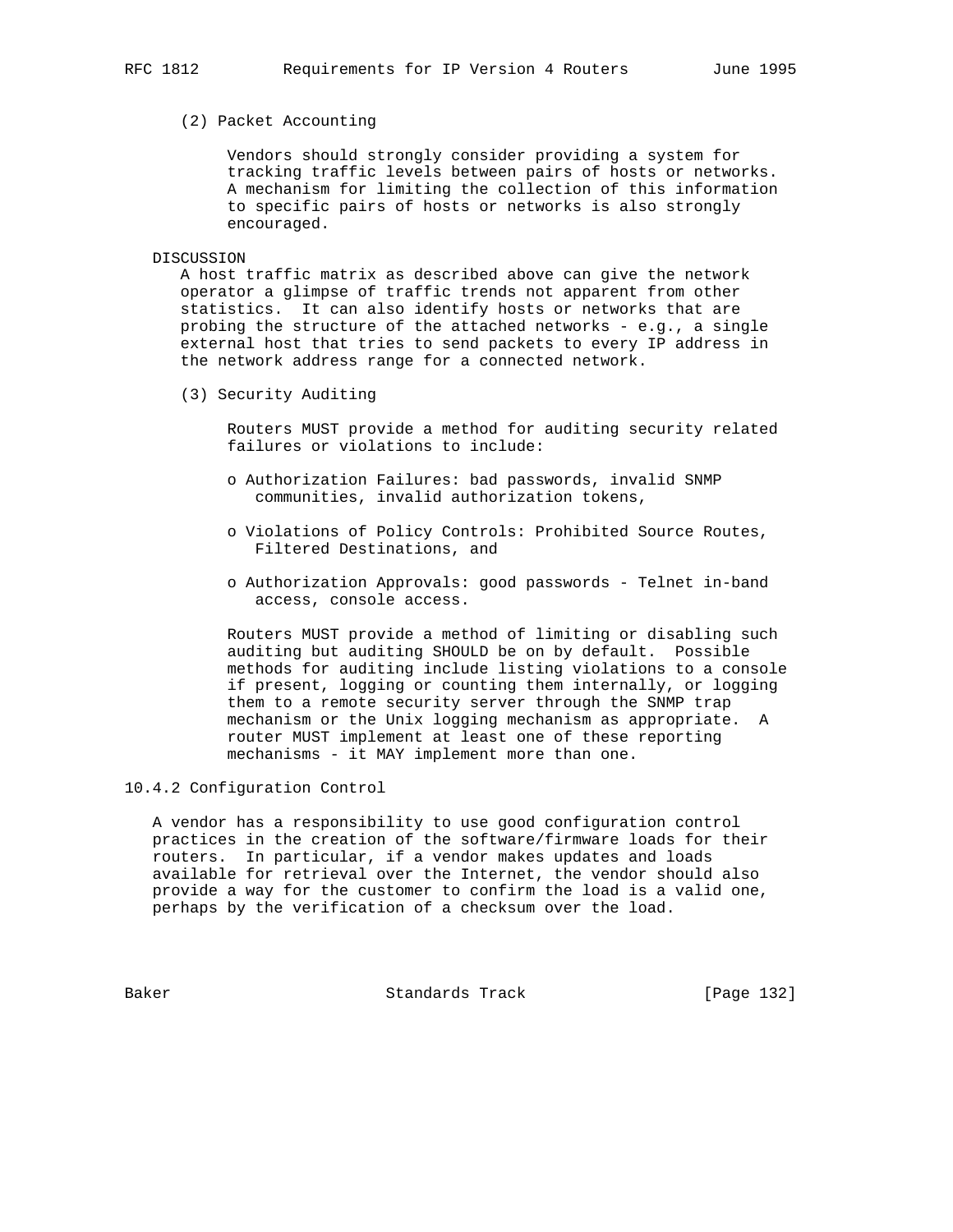# DISCUSSION

 Many vendors currently provide short notice updates of their software products through the Internet. This a good trend and should be encouraged, but provides a point of vulnerability in the configuration control process.

 If a vendor provides the ability for the customer to change the configuration parameters of a router remotely, for example through a Telnet session, the ability to do so SHOULD be configurable and SHOULD default to off. The router SHOULD require valid authentication before permitting remote reconfiguration. This authentication procedure SHOULD NOT transmit the authentication secret over the network. For example, if telnet is implemented, the vendor SHOULD IMPLEMENT Kerberos, S-Key, or a similar authentication procedure.

#### DISCUSSION

 Allowing your properly identified network operator to twiddle with your routers is necessary; allowing anyone else to do so is foolhardy.

 A router MUST NOT have undocumented back door access and master passwords. A vendor MUST ensure any such access added for purposes of debugging or product development are deleted before the product is distributed to its customers.

#### DISCUSSION

 A vendor has a responsibility to its customers to ensure they are aware of the vulnerabilities present in its code by intention e.g., in-band access. Trap doors, back doors and master passwords intentional or unintentional can turn a relatively secure router into a major problem on an operational network. The supposed operational benefits are not matched by the potential problems.

# 11. REFERENCES

 Implementors should be aware that Internet protocol standards are occasionally updated. These references are current as of this writing, but a cautious implementor will always check a recent version of the RFC index to ensure that an RFC has not been updated or superseded by another, more recent RFC. Reference [INTRO:6] explains various ways to obtain a current RFC index.

#### APPL:1.

 Croft, B., and J. Gilmore, "Bootstrap Protocol (BOOTP)", RFC 951, Stanford University, Sun Microsystems, September 1985.

Baker Standards Track [Page 133]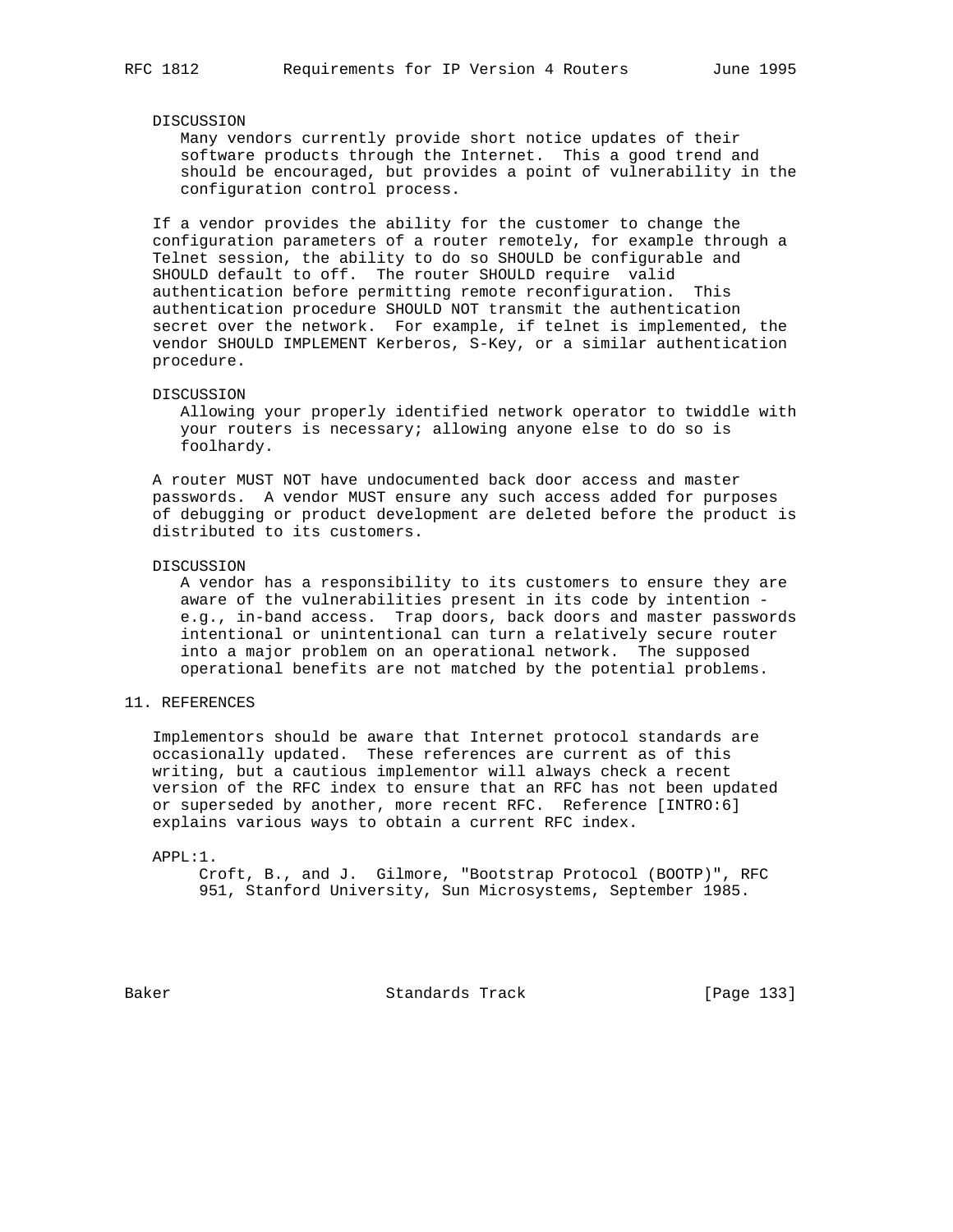#### APPL:2.

 Alexander, S., and R. Droms, "DHCP Options and BOOTP Vendor Extensions", RFC 1533, Lachman Technology, Inc., Bucknell University, October 1993.

# APPL:3.

 Wimer, W., "Clarifications and Extensions for the Bootstrap Protocol", RFC 1542, Carnegie Mellon University, October 1993.

# ARCH:1.

 DDN Protocol Handbook, NIC-50004, NIC-50005, NIC-50006 (three volumes), DDN Network Information Center, SRI International, Menlo Park, California, USA, December 1985.

#### ARCH:2.

 V. Cerf and R. Kahn, "A Protocol for Packet Network Intercommunication", IEEE Transactions on Communication, May 1974. Also included in [ARCH:1].

#### ARCH:3.

 J. Postel, C. Sunshine, and D. Cohen, "The ARPA Internet Protocol", Computer Networks, volume 5, number 4, July 1981. Also included in [ARCH:1].

# ARCH:4.

 B. Leiner, J. Postel, R. Cole, and D. Mills, :The DARPA Internet Protocol Suite", Proceedings of INFOCOM '85, IEEE, Washington, DC, March 1985. Also in: IEEE Communications Magazine, March 1985. Also available from the Information Sciences Institute, University of Southern California as Technical Report ISI-RS-85-153.

# ARCH:5.

 D. Comer, "Internetworking With TCP/IP Volume 1: Principles, Protocols, and Architecture", Prentice Hall, Englewood Cliffs, NJ, 1991.

#### ARCH:6.

 W. Stallings, "Handbook of Computer-Communications Standards Volume 3: The TCP/IP Protocol Suite", Macmillan, New York, NY, 1990.

# ARCH:7.

 Postel, J., "Internet Official Protocol Standards", STD 1, RFC 1780, Internet Architecture Board, March 1995.

Baker Standards Track [Page 134]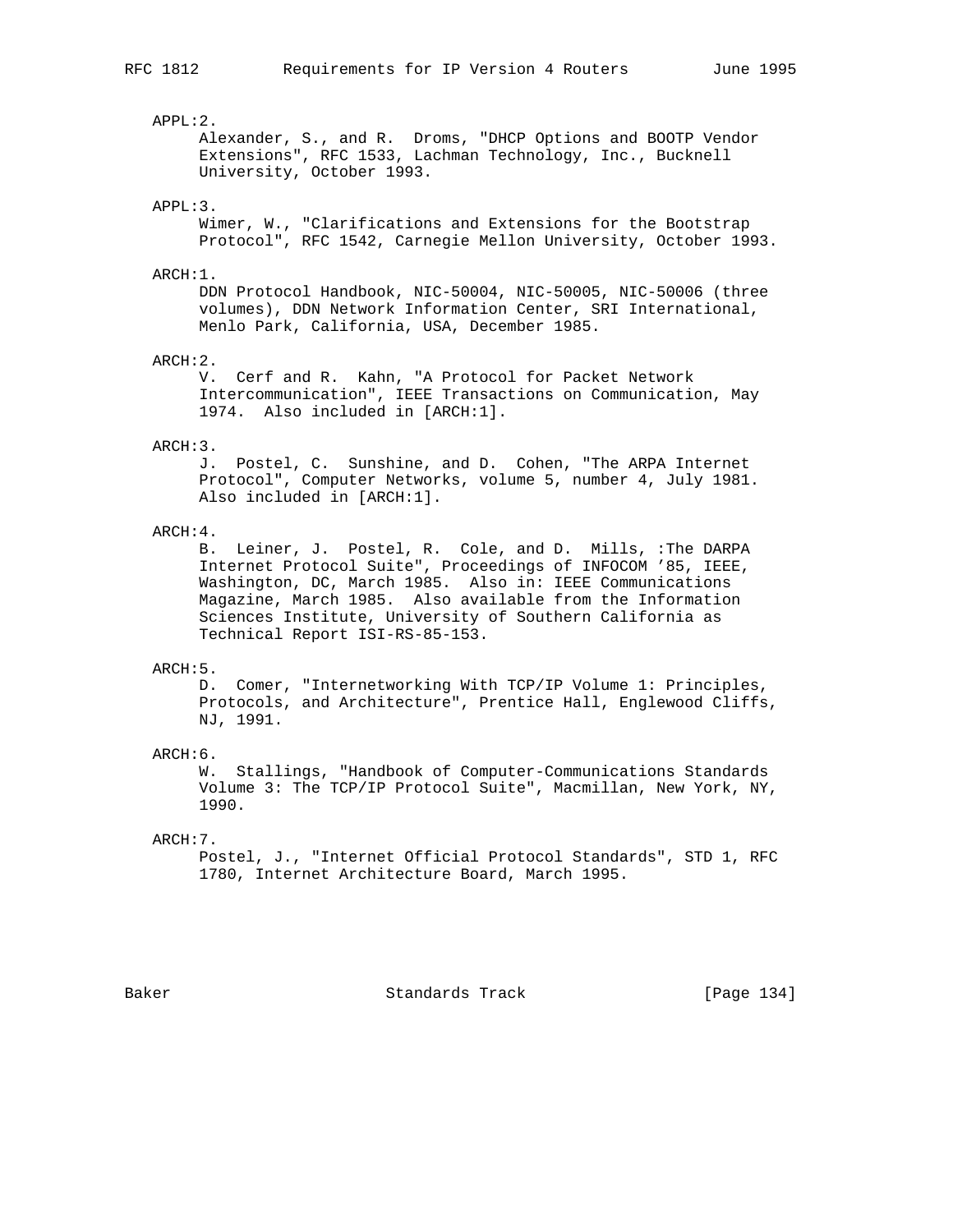#### ARCH:8.

 Information processing systems - Open Systems Interconnection - Basic Reference Model, ISO 7489, International Standards Organization, 1984.

#### ARCH:9

 R. Braden, J. Postel, Y. Rekhter, "Internet Architecture Extensions for Shared Media", 05/20/1994

#### FORWARD:1.

 IETF CIP Working Group (C. Topolcic, Editor), "Experimental Internet Stream Protocol", Version 2 (ST-II), RFC 1190, October 1990.

#### FORWARD:2.

 Mankin, A., and K. Ramakrishnan, Editors, "Gateway Congestion Control Survey", RFC 1254, MITRE, Digital Equipment Corporation, August 1991.

#### FORWARD:3.

 J. Nagle, "On Packet Switches with Infinite Storage", IEEE Transactions on Communications, volume COM-35, number 4, April 1987.

# FORWARD:4.

 R. Jain, K. Ramakrishnan, and D. Chiu, "Congestion Avoidance in Computer Networks With a Connectionless Network Layer", Technical Report DEC-TR-506, Digital Equipment Corporation.

# FORWARD:5.

 V. Jacobson, "Congestion Avoidance and Control", Proceedings of SIGCOMM '88, Association for Computing Machinery, August 1988.

## FORWARD:6.

 W. Barns, "Precedence and Priority Access Implementation for Department of Defense Data Networks", Technical Report MTR- 91W00029, The Mitre Corporation, McLean, Virginia, USA, July 1991.

#### FORWARD:7

 Fang, Chen, Hutchins, "Simulation Results of TCP Performance over ATM with and without Flow Control", presentation to the ATM Forum, November 15, 1993.

#### FORWARD:8

 V. Paxson, S. Floyd "Wide Area Traffic: the Failure of Poisson Modeling", short version in SIGCOMM '94.

Baker Standards Track [Page 135]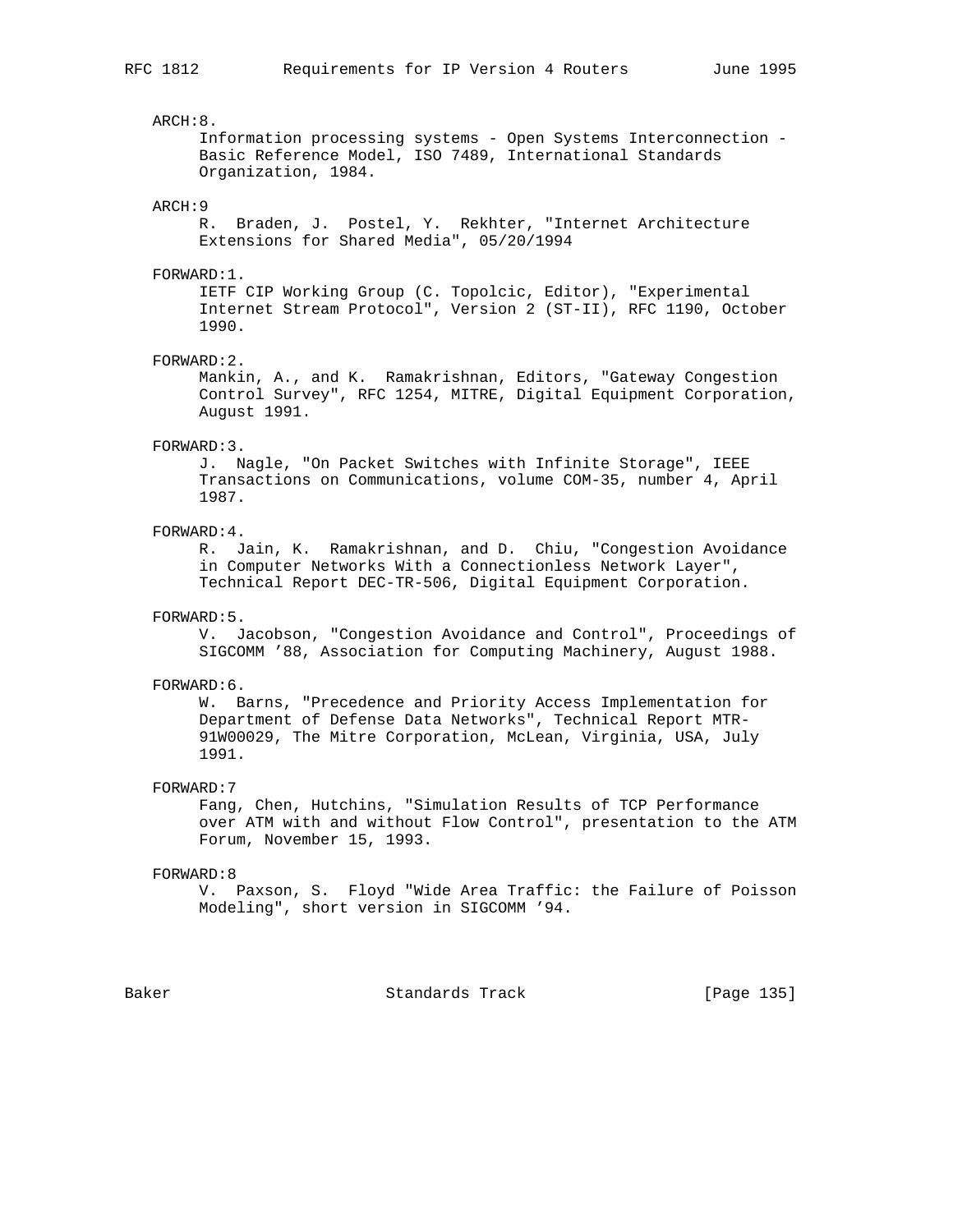FORWARD:9 Leland, Taqqu, Willinger and Wilson, "On the Self-Similar Nature of Ethernet Traffic", Proceedings of SIGCOMM '93, September, 1993. FORWARD:10 S. Keshav "A Control Theoretic Approach to Flow Control", SIGCOMM 91, pages 3-16 FORWARD:11 K.K. Ramakrishnan and R. Jain, "A Binary Feedback Scheme for Congestion Avoidance in Computer Networks", ACM Transactions of Computer Systems, volume 8, number 2, 1980. FORWARD:12 H. Kanakia, P. Mishara, and A. Reibman]. "An adaptive congestion control scheme for real-time packet video transport", In Proceedings of ACM SIGCOMM 1994, pages 20-31, San Francisco, California, September 1993. FORWARD:13 A. Demers, S. Keshav, S. Shenker, "Analysis and Simulation of a Fair Queuing Algorithm", 93 pages 1-12 FORWARD:14 Clark, D., Shenker, S., and L. Zhang, "Supporting Real-Time Applications in an Integrated Services Packet Network: Architecture and Mechanism", 92 pages 14-26 INTERNET:1. Postel, J., "Internet Protocol", STD 5, RFC 791, USC/Information Sciences Institute, September 1981. INTERNET:2. Mogul, J., and J. Postel, "Internet Standard Subnetting Procedure", STD 5, RFC 950, Stanford, USC/Information Sciences Institute, August 1985. INTERNET:3. Mogul, J., "Broadcasting Internet Datagrams in the Presence of Subnets", STD 5, RFC 922, Stanford University, October 1984. INTERNET:4. Deering, S., "Host Extensions for IP Multicasting", STD 5, RFC 1112, Stanford University, August 1989.

Baker Standards Track [Page 136]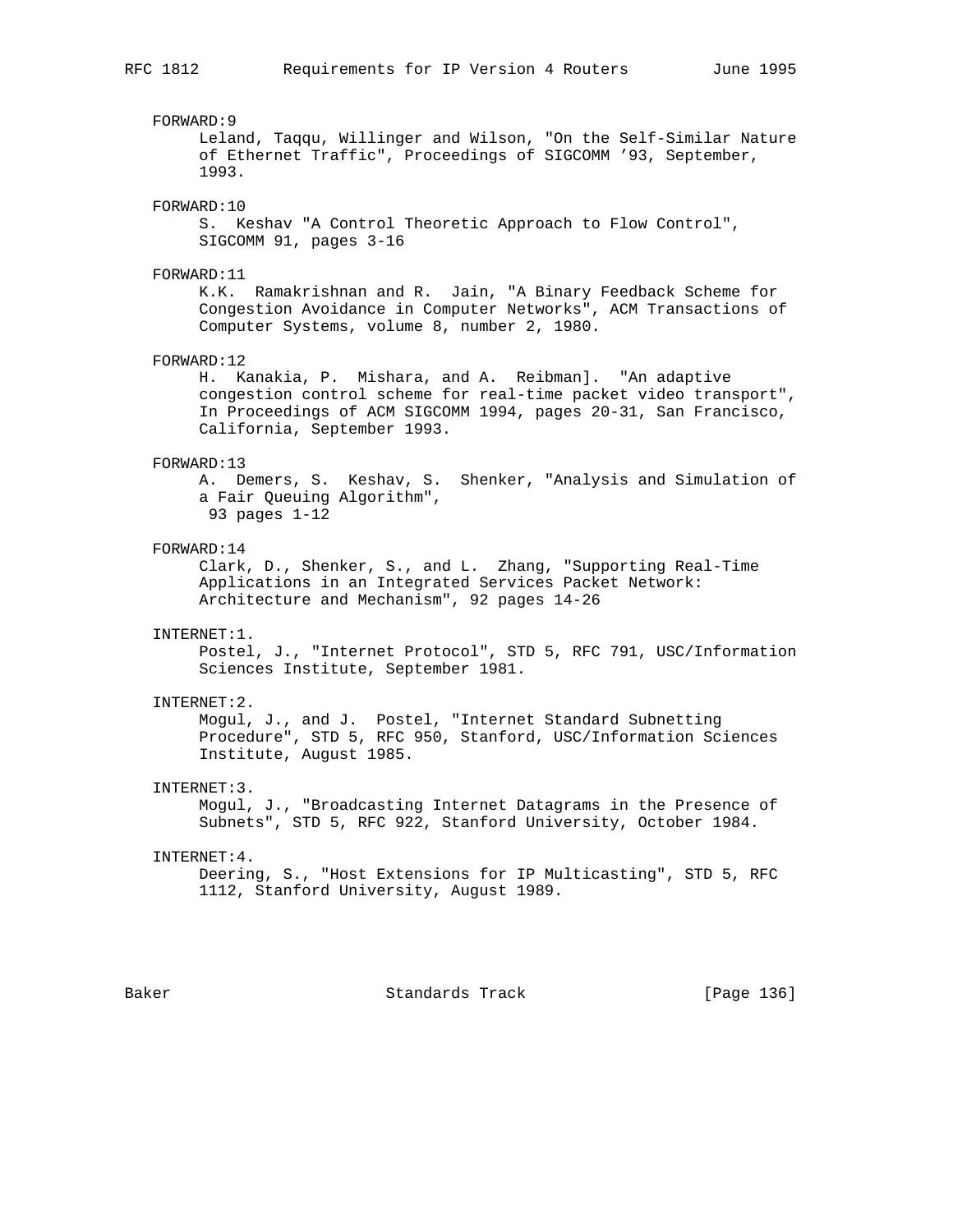INTERNET:5. Kent, S., "U.S. Department of Defense Security Options for the Internet Protocol", RFC 1108, BBN Communications, November 1991. INTERNET:6. Braden, R., Borman, D., and C. Partridge, "Computing the Internet Checksum", RFC 1071, USC/Information Sciences Institute, Cray Research, BBN Communications, September 1988. INTERNET:7. Mallory T., and A. Kullberg, "Incremental Updating of the Internet Checksum", RFC 1141, BBN Communications, January 1990. INTERNET:8. Postel, J., "Internet Control Message Protocol", STD 5, RFC 792, USC/Information Sciences Institute, September 1981. INTERNET:9. A. Mankin, G. Hollingsworth, G. Reichlen, K. Thompson, R. Wilder, and R. Zahavi, "Evaluation of Internet Performance - FY89", Technical Report MTR-89W00216, MITRE Corporation, February, 1990. INTERNET:10. G. Finn, A "Connectionless Congestion Control Algorithm", Computer Communications Review, volume 19, number 5, Association for Computing Machinery, October 1989. INTERNET:11. Prue, W., and J. Postel, "The Source Quench Introduced Delay (SQuID)", RFC 1016, USC/Information Sciences Institute, August 1987. INTERNET:12. McKenzie, A., "Some comments on SQuID", RFC 1018, BBN Labs, August 1987. INTERNET:13. Deering, S., "ICMP Router Discovery Messages", RFC 1256, Xerox PARC, September 1991. INTERNET:14. Mogul J., and S. Deering, "Path MTU Discovery", RFC 1191, DECWRL, Stanford University, November 1990.

Baker Standards Track [Page 137]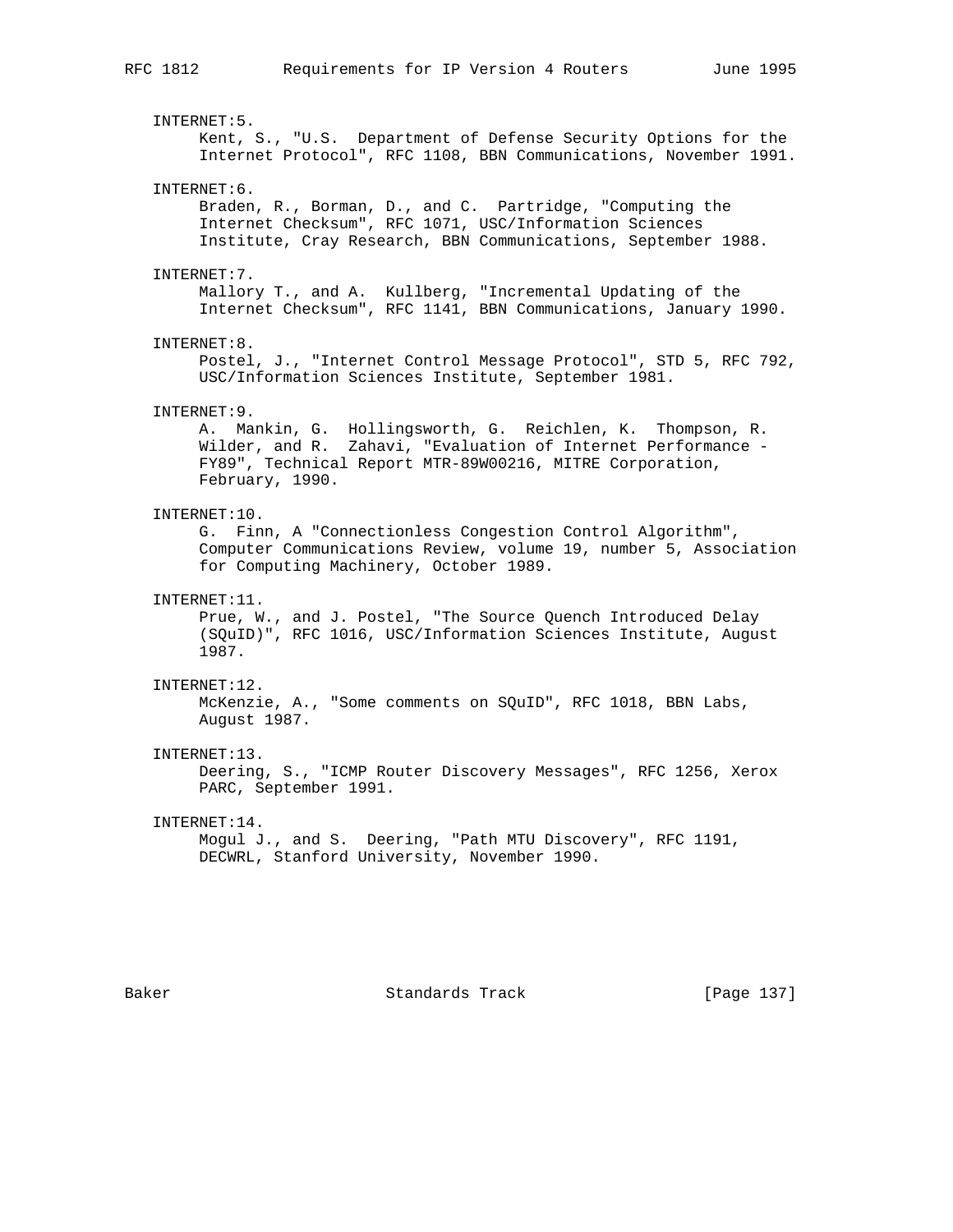# INTERNET:15 Fuller, V., Li, T., Yu, J., and K. Varadhan, "Classless Inter- Domain Routing (CIDR): an Address Assignment and Aggregation Strategy" RFC 1519, BARRNet, cisco, Merit, OARnet, September 1993. INTERNET:16 St. Johns, M., "Draft Revised IP Security Option", RFC 1038, IETF, January 1988. INTERNET:17 Prue, W., and J. Postel, "Queuing Algorithm to Provide Type of-service For IP Links", RFC 1046, USC/Information Sciences Institute, February 1988. INTERNET:18 Postel, J., "Address Mappings", RFC 796, USC/Information Sciences Institute, September 1981. INTRO:1. Braden, R., and J. Postel, "Requirements for Internet Gateways", STD 4, RFC 1009, USC/Information Sciences Institute, June 1987. INTRO:2. Internet Engineering Task Force (R. Braden, Editor), "Requirements for Internet Hosts - Communication Layers", STD 3, RFC 1122, USC/Information Sciences Institute, October 1989. INTRO:3. Internet Engineering Task Force (R. Braden, Editor), "Requirements for Internet Hosts - Application and Support", STD 3, RFC 1123, USC/Information Sciences Institute, October 1989. INTRO:4. Clark, D., "Modularity and Efficiency in Protocol Implementations", RFC 817, MIT Laboratory for Computer Science, July 1982. INTRO:5. Clark, D., "The Structuring of Systems Using Upcalls", Proceedings of 10th ACM SOSP, December 1985. INTRO:6. Jacobsen, O., and J. Postel, "Protocol Document Order Information", RFC 980, SRI, USC/Information Sciences Institute, March 1986.

Baker Standards Track [Page 138]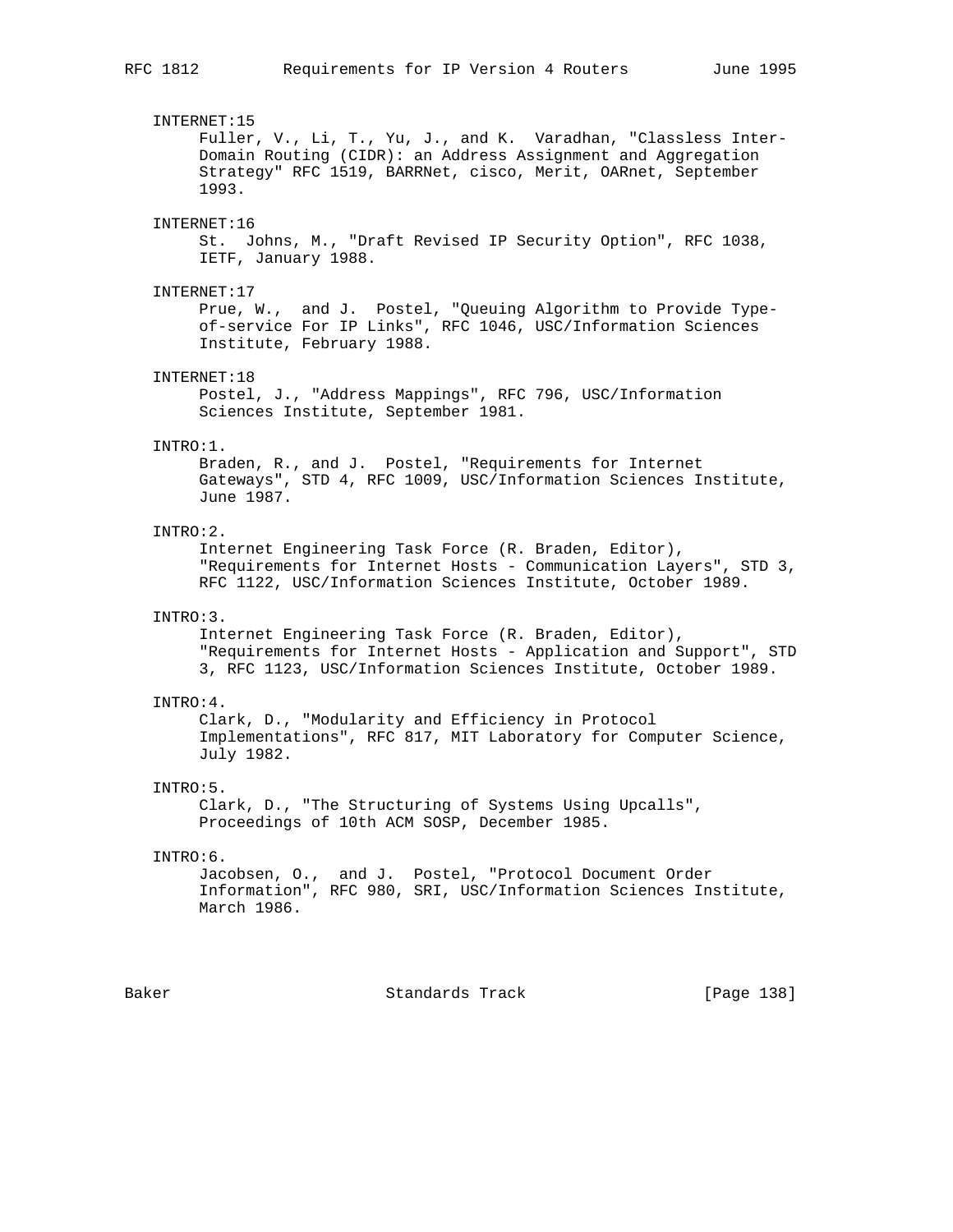# INTRO:7. Reynolds, J., and J. Postel, "Assigned Numbers", STD 2, RFC 1700, USC/Information Sciences Institute, October 1994. This document is periodically updated and reissued with a new number. It is wise to verify occasionally that the version you have is still current. INTRO:8. DoD Trusted Computer System Evaluation Criteria, DoD publication 5200.28-STD, U.S. Department of Defense, December 1985. INTRO:9 Malkin, G., and T. LaQuey Parker, Editors, "Internet Users' Glossary", FYI 18, RFC 1392, Xylogics, Inc., UTexas, January 1993. LINK:1. Leffler, S., and M. Karels, "Trailer Encapsulations", RFC 893, University of California at Berkeley, April 1984.  $I.INK:2$  Simpson, W., "The Point-to-Point Protocol (PPP)", STD 51, RFC 1661, Daydreamer July 1994. LINK:3 McGregor, G., "The PPP Internet Protocol Control Protocol (IPCP)", RFC 1332, Merit May 1992. LINK:4 Lloyd, B., and W. Simpson, "PPP Authentication Protocols", RFC 1334, L&A, Daydreamer, May 1992. LINK:5 Simpson, W., "PPP Link Quality Monitoring", RFC 1333, Daydreamer, May 1992. MGT:1. Rose, M., and K. McCloghrie, "Structure and Identification of Management Information of TCP/IP-based Internets", STD 16, RFC 1155, Performance Systems International, Hughes LAN Systems, May 1990. MGT:2. McCloghrie, K., and M. Rose (Editors), "Management Information Base of TCP/IP-Based Internets: MIB-II", STD 16, RFC 1213, Hughes LAN Systems, Inc., Performance Systems International, March 1991.

Baker Standards Track [Page 139]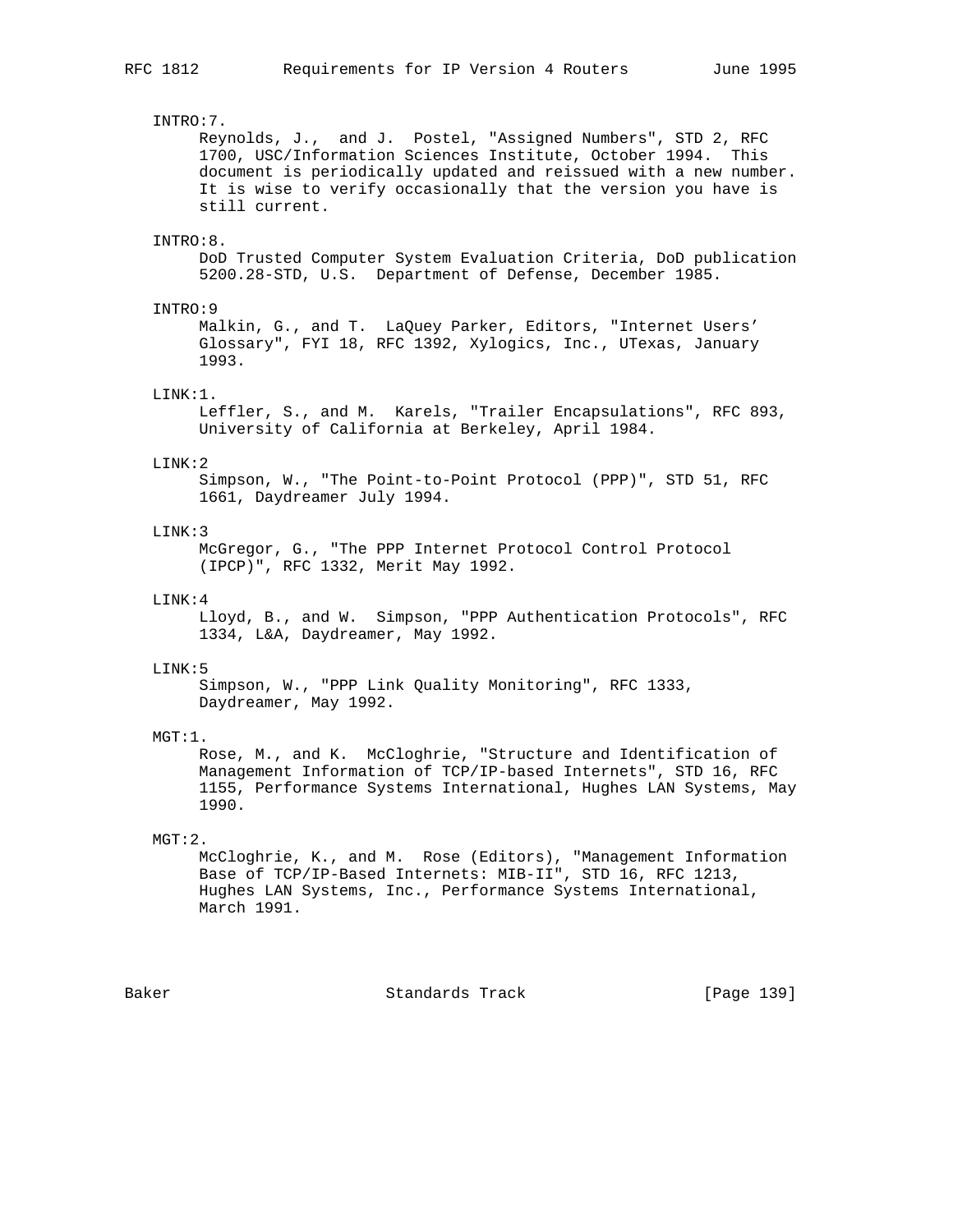# MGT:3.

 Case, J., Fedor, M., Schoffstall, M., and J. Davin, "Simple Network Management Protocol", STD 15, RFC 1157, SNMP Research, Performance Systems International, MIT Laboratory for Computer Science, May 1990.

# MGT:4.

 Rose, M., and K. McCloghrie (Editors), "Towards Concise MIB Definitions", STD 16, RFC 1212, Performance Systems International, Hughes LAN Systems, March 1991.

# MGT:5.

 Steinberg, L., "Techniques for Managing Asynchronously Generated Alerts", RFC 1224, IBM Corporation, May 1991.

# MGT:6.

 Kastenholz, F., "Definitions of Managed Objects for the Ethernet-like Interface Types", RFC 1398, FTP Software, Inc., January 1993.

#### MGT:7.

 McCloghrie, K., and R. Fox "IEEE 802.4 Token Bus MIB", RFC 1230, Hughes LAN Systems, Inc., Synoptics, Inc., May 1991.

# MGT:8.

 McCloghrie, K., Fox R., and E. Decker, "IEEE 802.5 Token Ring MIB", RFC 1231, Hughes LAN Systems, Inc., Synoptics, Inc., cisco Systems, Inc., February 1993.

# MGT:9.

 Case, J., and A. Rijsinghani, "FDDI Management Information Base", RFC 1512, The University of Tennesse and SNMP Research, Digital Equipment Corporation, September 1993.

#### MGT:10.

 Stewart, B., Editor "Definitions of Managed Objects for RS-232 like Hardware Devices", RFC 1317, Xyplex, Inc., April 1992.

#### MGT:11.

 Kastenholz, F., "Definitions of Managed Objects for the Link Control Protocol of the Point-to-Point Protocol", RFC 1471, FTP Software, Inc., June 1992.

## MGT:12.

 Kastenholz, F., "The Definitions of Managed Objects for the Security Protocols of the Point-to-Point Protocol", RFC 1472, FTP Software, Inc., June 1992.

Baker Standards Track [Page 140]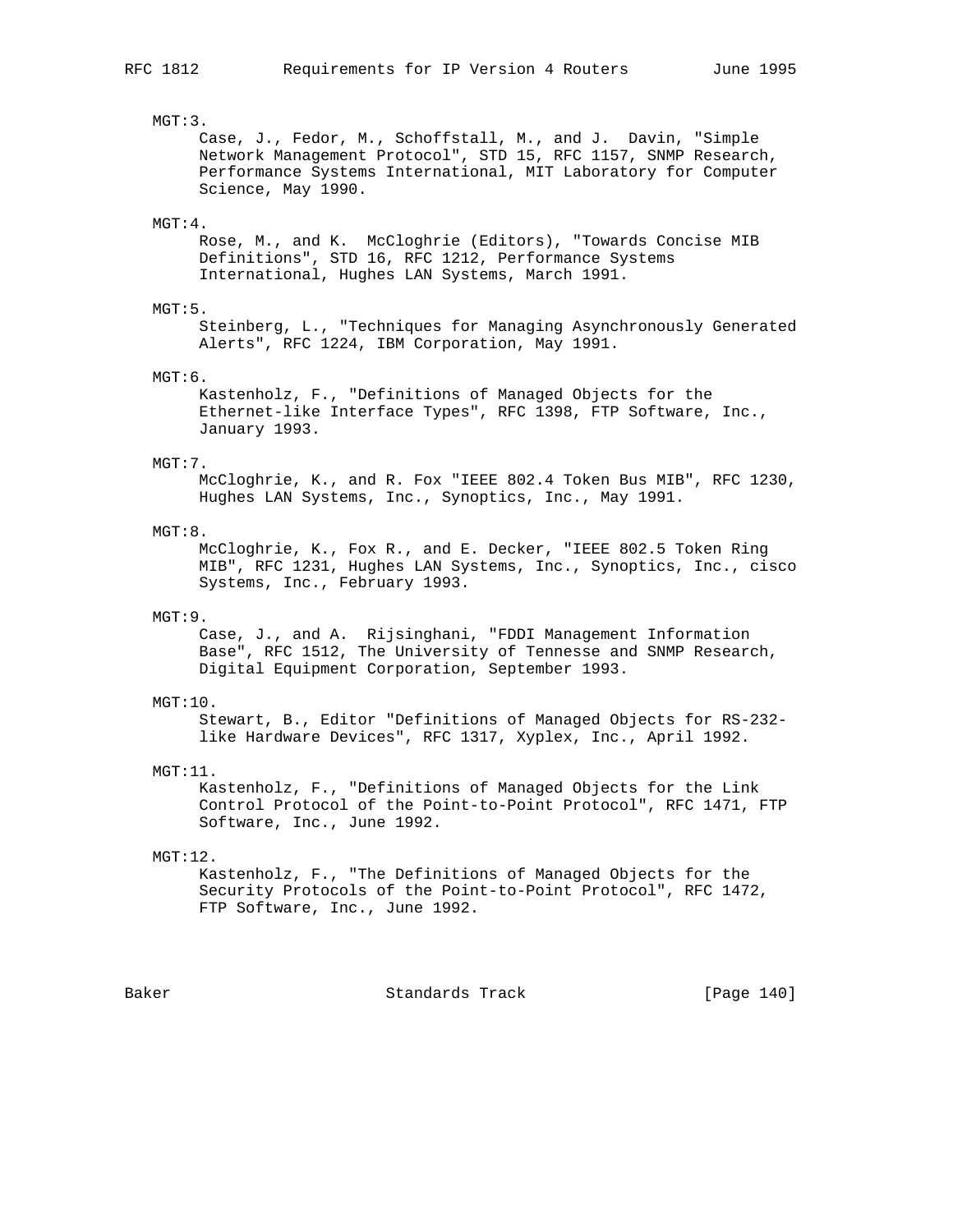MGT:13. Kastenholz, F., "The Definitions of Managed Objects for the IP Network Control Protocol of the Point-to-Point Protocol", RFC 1473, FTP Software, Inc., June 1992. MGT:14. Baker, F., and R. Coltun, "OSPF Version 2 Management Information Base", RFC 1253, ACC, Computer Science Center, August 1991. MGT:15. Willis, S., and J. Burruss, "Definitions of Managed Objects for the Border Gateway Protocol (Version 3)", RFC 1269, Wellfleet Communications Inc., October 1991. MGT:16. Baker, F., and J. Watt, "Definitions of Managed Objects for the DS1 and E1 Interface Types", RFC 1406, Advanced Computer Communications, Newbridge Networks Corporation, January 1993. MGT:17. Cox, T., and K. Tesink, Editors "Definitions of Managed Objects for the DS3/E3 Interface Types", RFC 1407, Bell Communications Research, January 1993. MGT:18. McCloghrie, K., "Extensions to the Generic-Interface MIB", RFC 1229, Hughes LAN Systems, August 1992. MGT:19. Cox, T., and K. Tesink, "Definitions of Managed Objects for the SIP Interface Type", RFC 1304, Bell Communications Research, February 1992. MGT:20 Baker, F., "IP Forwarding Table MIB", RFC 1354, ACC, July 1992. MGT:21. Malkin, G., and F. Baker, "RIP Version 2 MIB Extension", RFC 1724, Xylogics, Inc., Cisco Systems, November 1994  $MGT:22.$  Throop, D., "SNMP MIB Extension for the X.25 Packet Layer", RFC 1382, Data General Corporation, November 1992. Baker Standards Track [Page 141]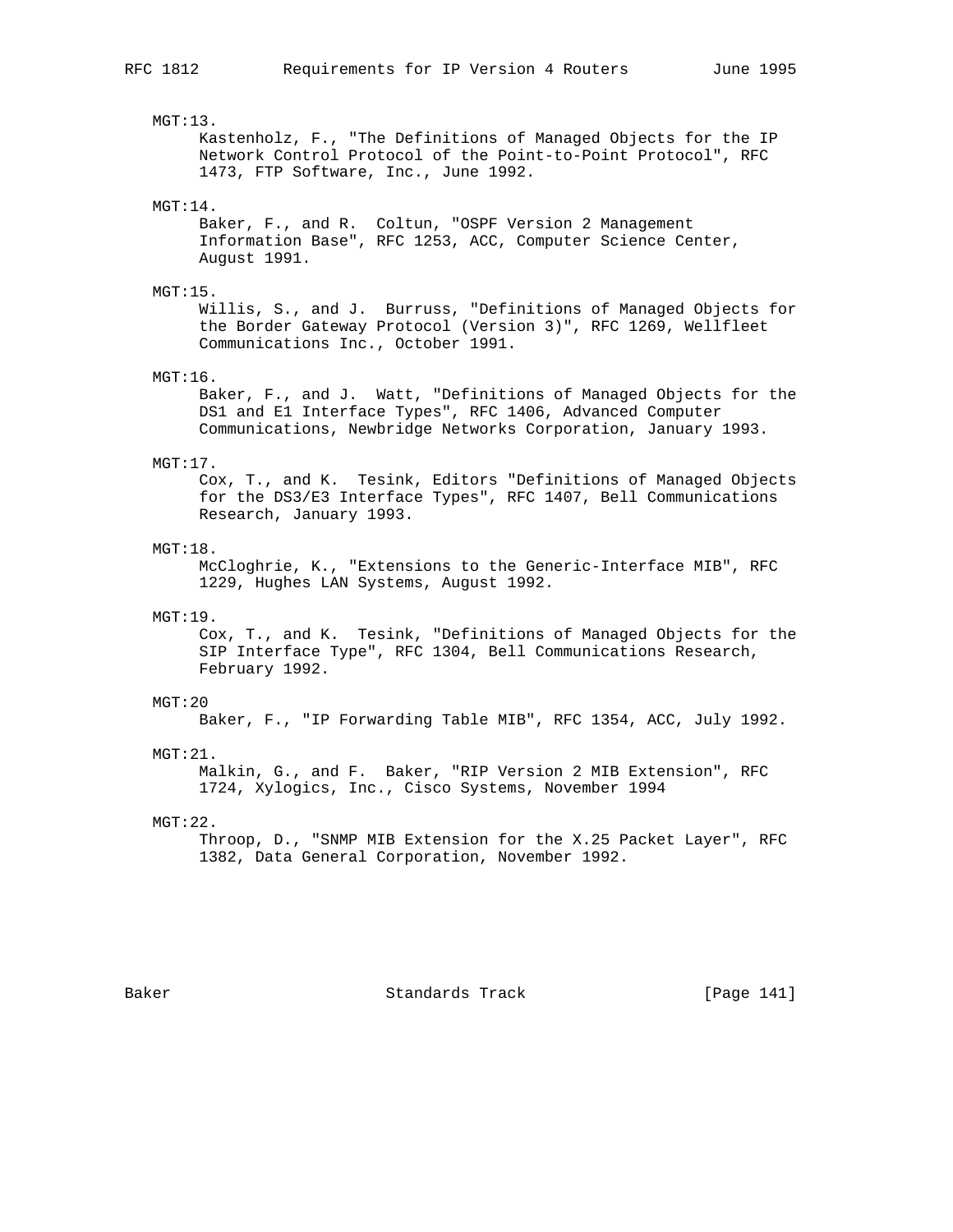MGT:23. Throop, D., and F. Baker, "SNMP MIB Extension for X.25 LAPB", RFC 1381, Data General Corporation, ACC, November 1992. MGT:24. Throop, D., and F. Baker, "SNMP MIB Extension for MultiProtocol Interconnect over X.25", RFC 1461, Data General Corporation, May 1993. MGT:25. Rose, M., "SNMP over OSI", RFC 1418, Dover Beach Consulting, Inc., March 1993. MGT:26. Minshall, G., and M. Ritter, "SNMP over AppleTalk", RFC 1419, Novell, Inc., Apple Computer, Inc., March 1993. MGT:27. Bostock, S., "SNMP over IPX", RFC 1420, Novell, Inc., March 1993. MGT:28. Schoffstall, M., Davin, C., Fedor, M., and J. Case, "SNMP over Ethernet", RFC 1089, Rensselaer Polytechnic Institute, MIT Laboratory for Computer Science, NYSERNet, Inc., University of Tennessee at Knoxville, February 1989. MGT:29. Case, J., "FDDI Management Information Base", RFC 1285, SNMP Research, Incorporated, January 1992. OPER:1. Nagle, J., "Congestion Control in IP/TCP Internetworks", RFC 896, FACC, January 1984. OPER:2. Sollins, K., "TFTP Protocol (revision 2)", RFC 1350, MIT, July 1992.  $ROUTR:1$ . Moy, J., "OSPF Version 2", RFC 1583, Proteon, March 1994. ROUTE:2. Callon, R., "Use of OSI IS-IS for Routing in TCP/IP and Dual Environments", RFC 1195, DEC, December 1990.

Baker Standards Track [Page 142]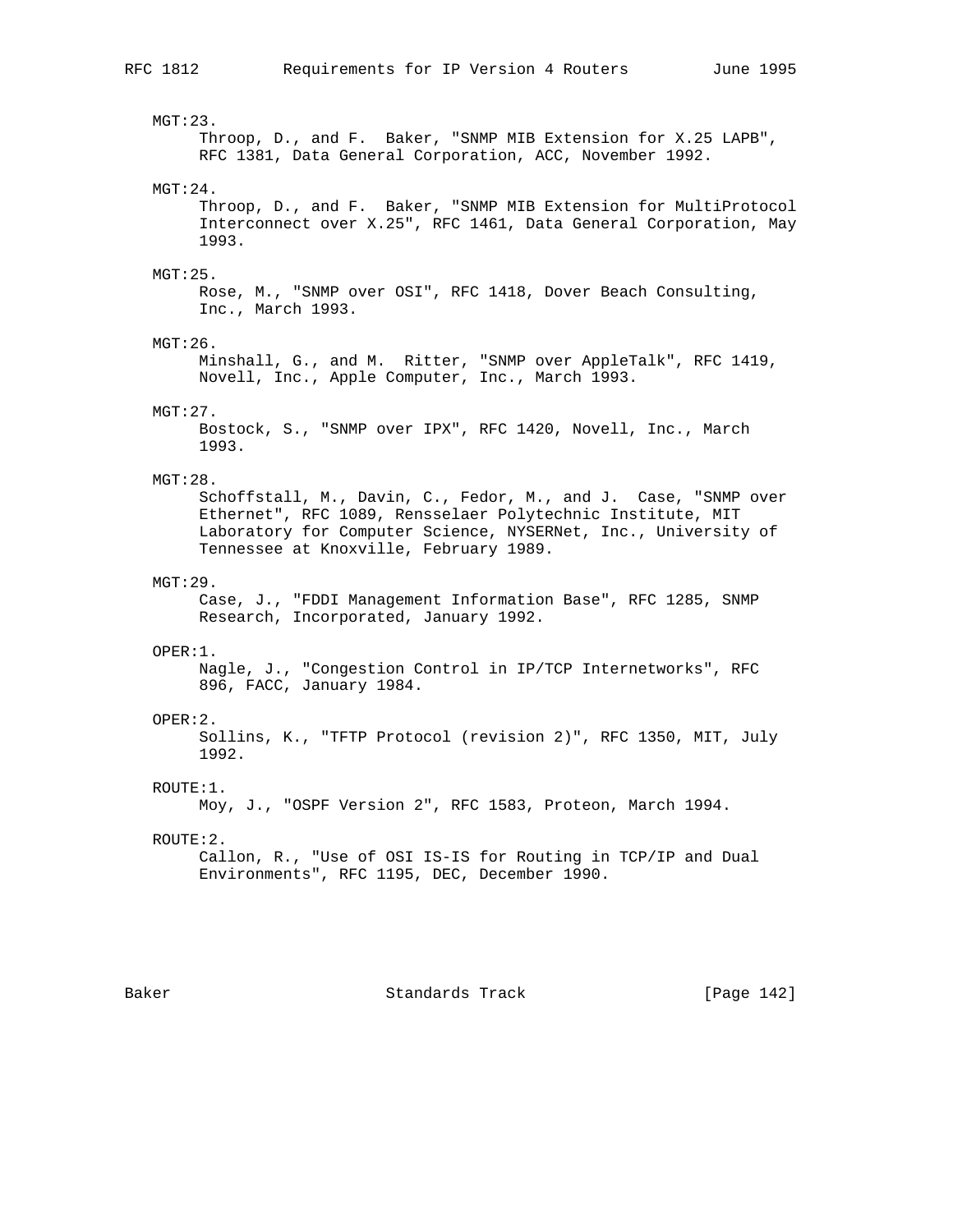ROUTE:3. Hedrick, C., "Routing Information Protocol", RFC 1058, Rutgers University, June 1988. ROUTE:4. Lougheed, K., and Y. Rekhter, "A Border Gateway Protocol 3 (BGP-3)", RFC 1267, cisco, T.J. Watson Research Center, IBM Corp., October 1991. ROUTE:5. Gross, P, and Y. Rekhter, "Application of the Border Gateway Protocol in the Internet", RFC 1772, T.J. Watson Research Center, IBM Corp., MCI, March 1995. ROUTE:6. Mills, D., "Exterior Gateway Protocol Formal Specification", RFC 904, UDEL, April 1984. ROUTE:7. Rosen, E., "Exterior Gateway Protocol (EGP)", RFC 827, BBN, October 1982. ROUTE:8. Seamonson, L, and E. Rosen, "STUB" "Exterior Gateway Protocol", RFC 888, BBN, January 1984. ROUTE:9. Waitzman, D., Partridge, C., and S. Deering, "Distance Vector Multicast Routing Protocol", RFC 1075, BBN, Stanford, November 1988. ROUTE:10. Deering, S., Multicast Routing in Internetworks and Extended LANs, Proceedings of '88, Association for Computing Machinery, August 1988. ROUTE:11. Almquist, P., "Type of Service in the Internet Protocol Suite", RFC 1349, Consultant, July 1992. ROUTE:12. Rekhter, Y., "Experience with the BGP Protocol", RFC 1266, T.J. Watson Research Center, IBM Corp., October 1991. ROUTE:13. Rekhter, Y., "BGP Protocol Analysis", RFC 1265, T.J. Watson Research Center, IBM Corp., October 1991.

Baker Standards Track [Page 143]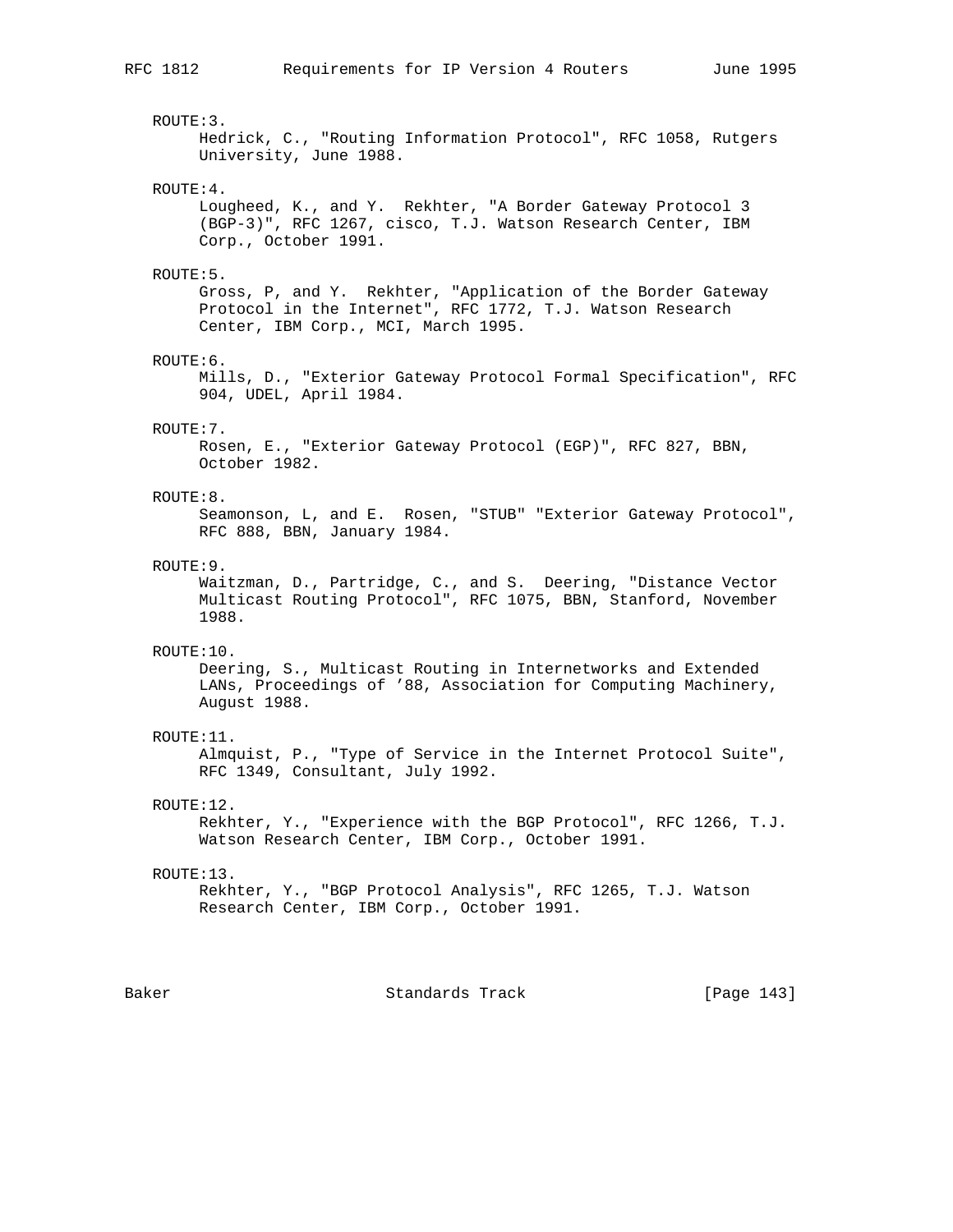TRANS:1.

 Postel, J., "User Datagram Protocol", STD 6, RFC 768, USC/Information Sciences Institute, August 1980.

TRANS:2.

 Postel, J., "Transmission Control Protocol", STD 7, RFC 793, USC/Information Sciences Institute, September 1981.

Baker Standards Track [Page 144]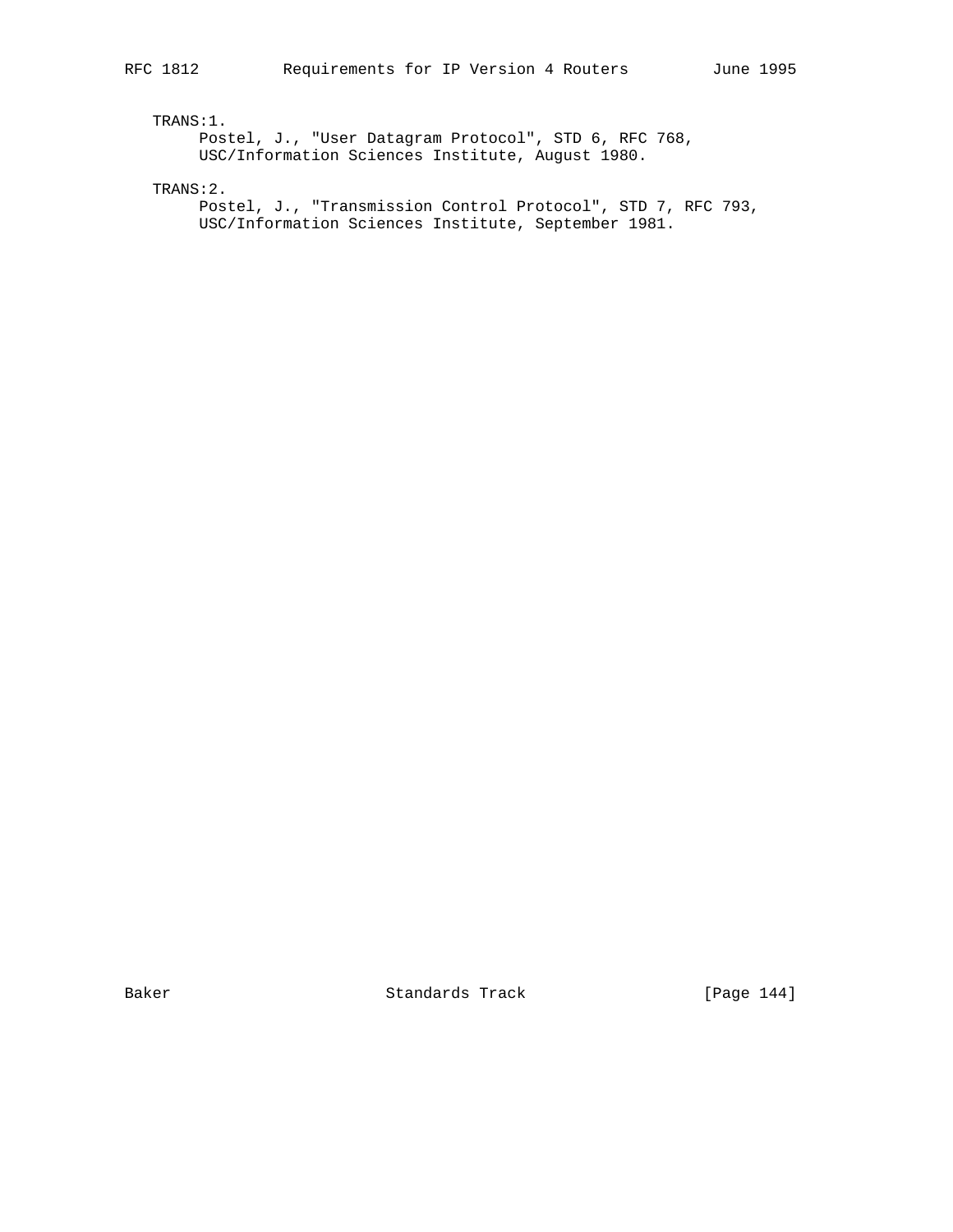APPENDIX A. REQUIREMENTS FOR SOURCE-ROUTING HOSTS

 Subject to restrictions given below, a host MAY be able to act as an intermediate hop in a source route, forwarding a source-routed datagram to the next specified hop.

 However, in performing this router-like function, the host MUST obey all the relevant rules for a router forwarding source-routed datagrams [INTRO:2]. This includes the following specific provisions:

(A) TTL

 The TTL field MUST be decremented and the datagram perhaps discarded as specified for a router in [INTRO:2].

- (B) ICMP Destination Unreachable
	- A host MUST be able to generate Destination Unreachable messages with the following codes:
	- 4 (Fragmentation Required but DF Set) when a source-routed datagram cannot be fragmented to fit into the target network;
	- 5 (Source Route Failed) when a source-routed datagram cannot be forwarded, e.g., because of a routing problem or because the next hop of a strict source route is not on a connected network.
- (C) IP Source Address

 A source-routed datagram being forwarded MAY (and normally will) have a source address that is not one of the IP addresses of the forwarding host.

- (D) Record Route Option A host that is forwarding a source-routed datagram containing a Record Route option MUST update that option, if it has room.
- (E) Timestamp Option

 A host that is forwarding a source-routed datagram containing a Timestamp Option MUST add the current timestamp to that option, according to the rules for this option.

 To define the rules restricting host forwarding of source-routed datagrams, we use the term local source-routing if the next hop will be through the same physical interface through which the datagram arrived; otherwise, it is non-local source-routing.

 A host is permitted to perform local source-routing without restriction.

Baker Standards Track [Page 145]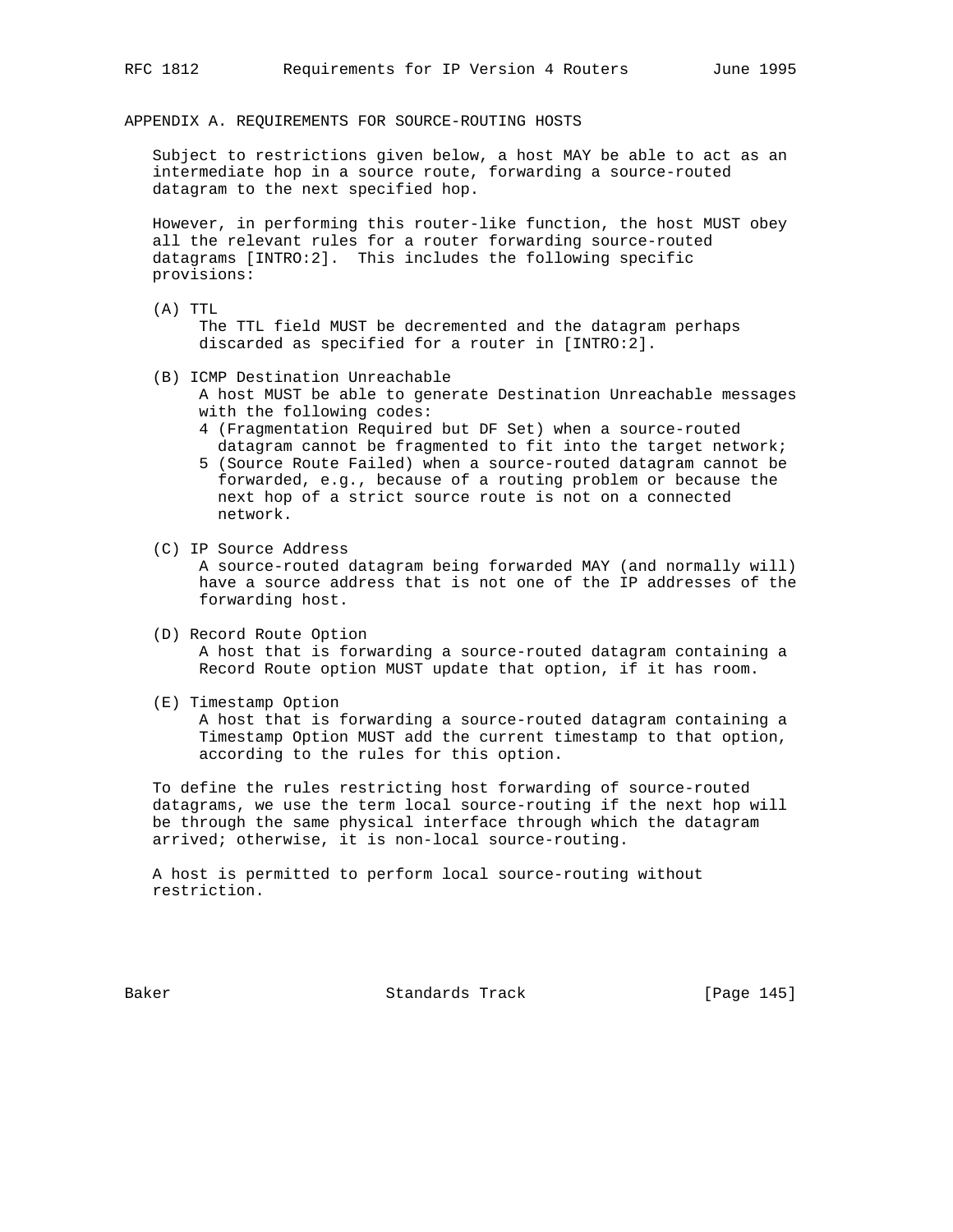A host that supports non-local source-routing MUST have a configurable switch to disable forwarding, and this switch MUST default to disabled.

 The host MUST satisfy all router requirements for configurable policy filters [INTRO:2] restricting non-local forwarding.

 If a host receives a datagram with an incomplete source route but does not forward it for some reason, the host SHOULD return an ICMP Destination Unreachable (code 5, Source Route Failed) message, unless the datagram was itself an ICMP error message.

APPENDIX B. GLOSSARY

 This Appendix defines specific terms used in this memo. It also defines some general purpose terms that may be of interest. See also [INTRO:9] for a more general set of definitions.

## Autonomous System (AS)

 An Autonomous System (AS) is a connected segment of a network topology that consists of a collection of subnetworks (with hosts attached) interconnected by a set of routes. The subnetworks and the routers are expected to be under the control of a single operations and maintenance (O&M) organization. Within an AS routers may use one or more interior routing protocols, and sometimes several sets of metrics. An AS is expected to present to other ASs an appearence of a coherent interior routing plan, and a consistent picture of the destinations reachable through the AS. An AS is identified by an Autonomous System number.

# Connected Network

 A network prefix to which a router is interfaced is often known as a local network or the subnetwork of that router. However, these terms can cause confusion, and therefore we use the term Connected Network in this memo.

Connected (Sub)Network

 A Connected (Sub)Network is an IP subnetwork to which a router is interfaced, or a connected network if the connected network is not subnetted. See also Connected Network.

## Datagram

 The unit transmitted between a pair of internet modules. Data, called datagrams, from sources to destinations. The Internet Protocol does not provide a reliable communication facility. There are no acknowledgments either end-to-end or hop-by-hop. There is no error no retransmissions. There is no flow control. See IP.

Baker Standards Track [Page 146]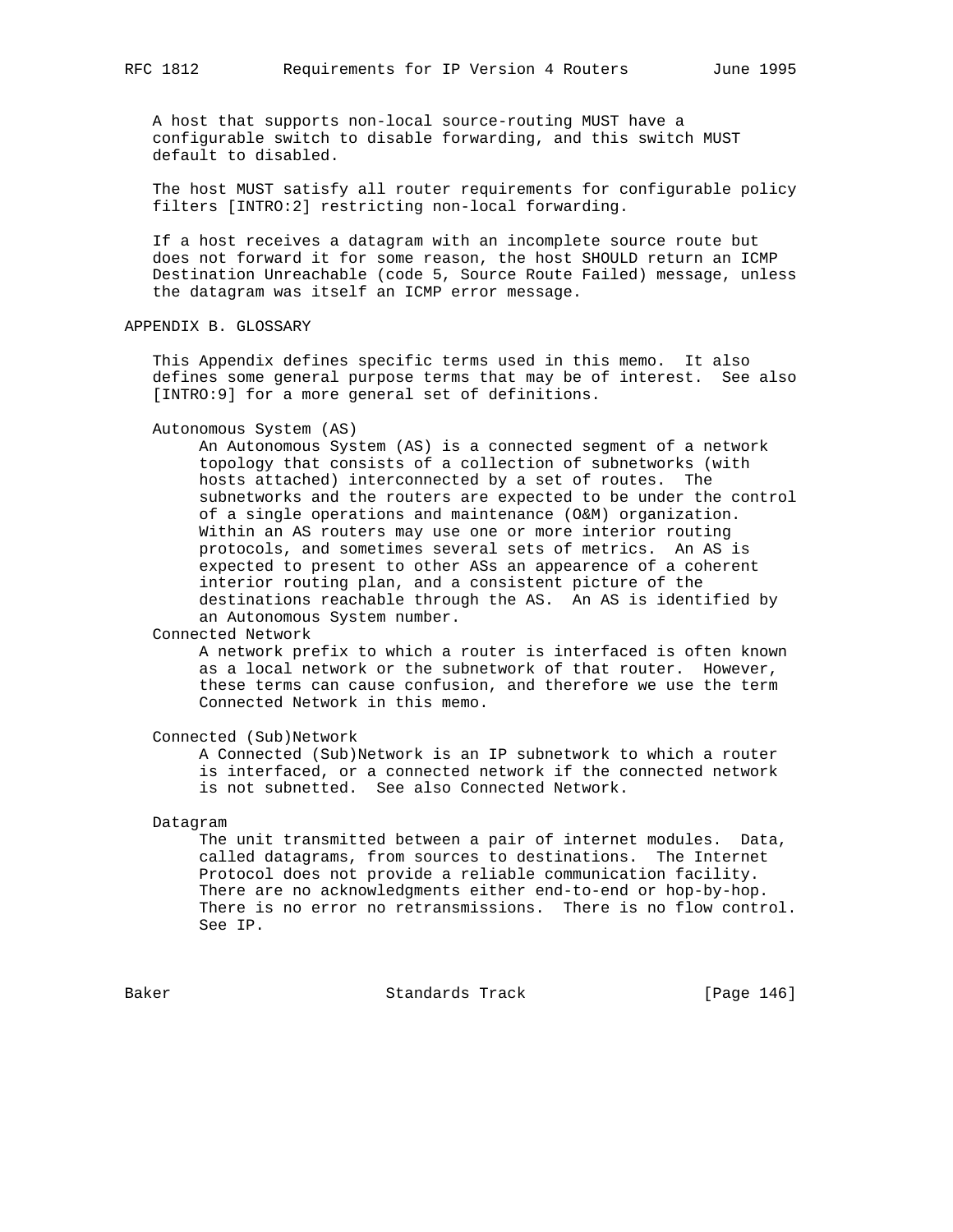# Default Route

 A routing table entry that is used to direct any data addressed to any network prefixes not explicitly listed in the routing table.

## Dense Mode

 In multicast forwarding, two paradigms are possible: in Dense Mode forwarding, a network multicast is forwarded as a data link layer multicast to all interfaces except that on which it was received, unless and until the router is instructed not to by a multicast routing neighbor. See Sparse Mode.

## EGP

 Exterior Gateway Protocol A protocol that distributes routing information to the gateways (routers) which connect autonomous systems. See IGP.

## EGP-2

 Exterior Gateway Protocol version 2 This is an EGP routing protocol developed to handle traffic between Autonomous Systems in the Internet.

# Forwarder

 The logical entity within a router that is responsible for switching packets among the router's interfaces. The Forwarder also makes the decisions to queue a packet for local delivery, to queue a packet for transmission out another interface, or both.

## Forwarding

 Forwarding is the process a router goes through for each packet received by the router. The packet may be consumed by the router, it may be output on one or more interfaces of the router, or both. Forwarding includes the process of deciding what to do with the packet as well as queuing it up for (possible) output or internal consumption.

## Forwarding Information Base (FIB)

 The table containing the information necessary to forward IP Datagrams, in this document, is called the Forwarding Information Base. At minimum, this contains the interface identifier and next hop information for each reachable destination network prefix.

### Fragment

 An IP datagram that represents a portion of a higher layer's packet that was too large to be sent in its entirety over the output network.

Baker Standards Track [Page 147]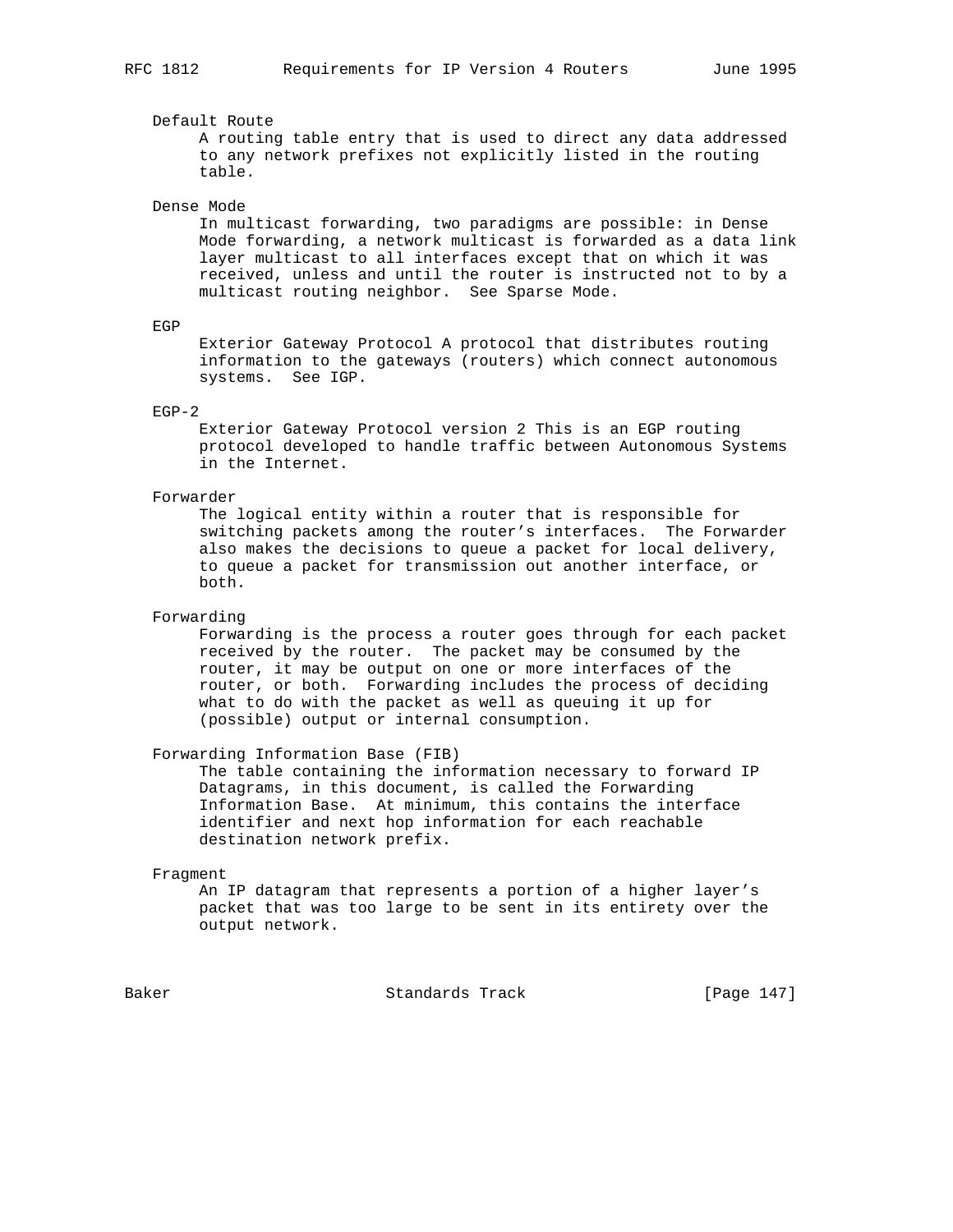### General Purpose Serial Interface

 A physical medium capable of connecting exactly two systems, and therefore configurable as a point to point line, but also configurable to support link layer networking using protocols such as X.25 or Frame Relay. A link layer network connects another system to a switch, and a higher communication layer multiplexes virtual circuits on the connection. See Point to Point Line.

## IGP

 Interior Gateway Protocol A protocol that distributes routing information with an Autonomous System (AS). See EGP.

Interface IP Address

 The IP Address and network prefix length that is assigned to a specific interface of a router.

# Internet Address

 An assigned number that identifies a host in an internet. It has two parts: an IP address and a prefix length. The prefix length indicates how many of the most specific bits of the address constitute the network prefix.

# IP

 Internet Protocol The network layer protocol for the Internet. It is a packet switching, datagram protocol defined in RFC 791. IP does not provide a reliable communications facility; that is, there are no end-to-end of hop-by-hop acknowledgments.

# IP Datagram

 An IP Datagram is the unit of end-to-end transmission in the Internet Protocol. An IP Datagram consists of an IP header followed by all of higher-layer data (such as TCP, UDP, ICMP, and the like). An IP Datagram is an IP header followed by a message.

 An IP Datagram is a complete IP end-to-end transmission unit. An IP Datagram is composed of one or more IP Fragments.

 In this memo, the unqualified term Datagram should be understood to refer to an IP Datagram.

# IP Fragment

 An IP Fragment is a component of an IP Datagram. An IP Fragment consists of an IP header followed by all or part of the higher layer of the original IP Datagram.

One or more IP Fragments comprises a single IP Datagram.

Baker Standards Track [Page 148]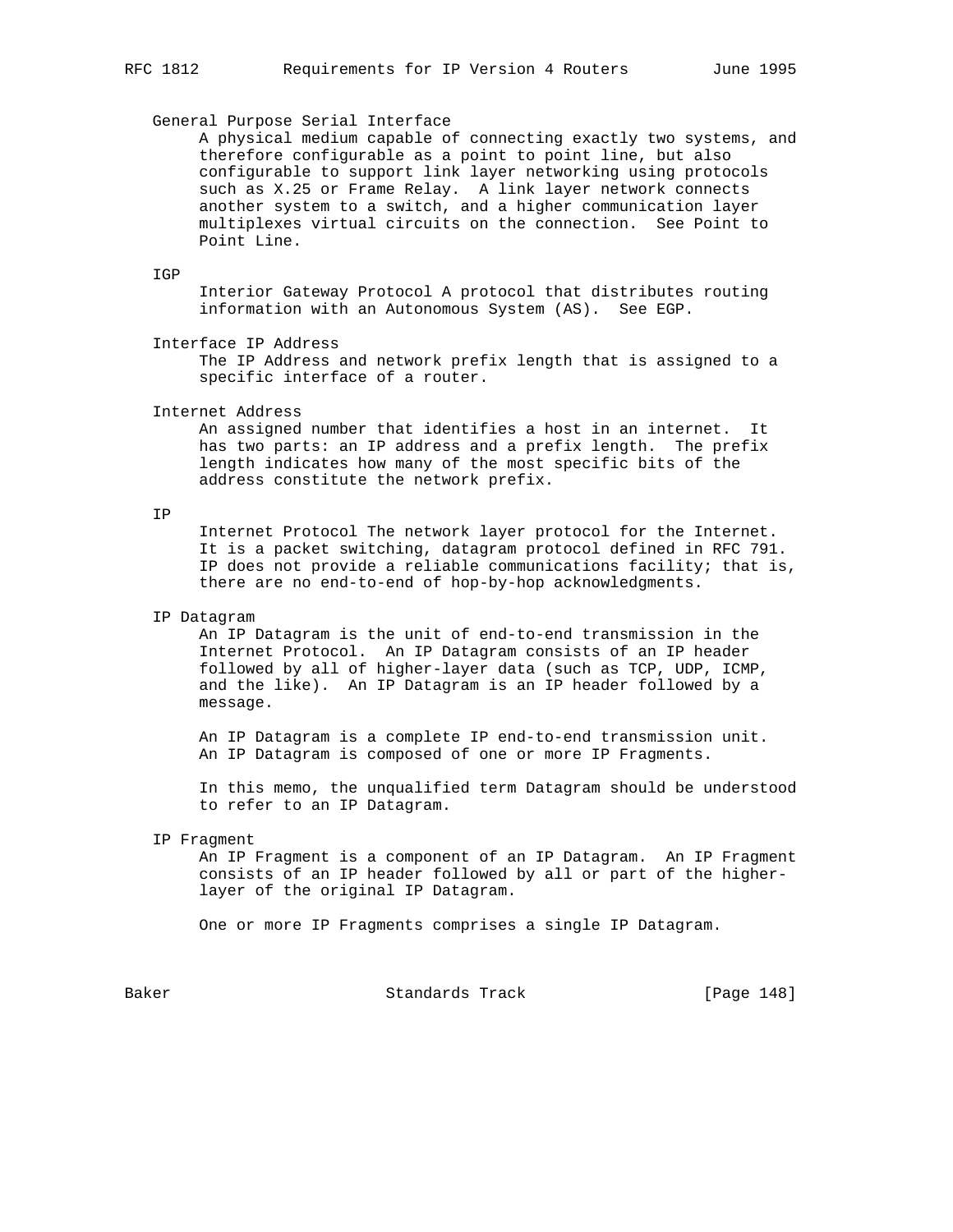In this memo, the unqualified term Fragment should be understood to refer to an IP Fragment.

IP Packet

An IP Datagram or an IP Fragment.

 In this memo, the unqualified term Packet should generally be understood to refer to an IP Packet.

Logical [network] interface

 We define a logical [network] interface to be a logical path, distinguished by a unique IP address, to a connected network.

 Martian Filtering A packet that contains an invalid source or destination address is considered to be martian and discarded.

MTU (Maximum Transmission Unit)

 The size of the largest packet that can be transmitted or received through a logical interface. This size includes the IP header but does not include the size of any Link Layer headers or framing.

Multicast

A packet that is destined for multiple hosts. See broadcast.

Multicast Address

 A special type of address that is recognizable by multiple hosts.

 A Multicast Address is sometimes known as a Functional Address or a Group Address.

Network Prefix

 The portion of an IP Address that signifies a set of systems. It is selected from the IP Address by logically ANDing a subnet mask with the address, or (equivalently) setting the bits of the address not among the most significant <prefix-length> bits of the address to zero.

Originate

 Packets can be transmitted by a router for one of two reasons: 1) the packet was received and is being forwarded or 2) the router itself created the packet for transmission (such as route advertisements). Packets that the router creates for transmission are said to originate at the router.

Baker Standards Track [Page 149]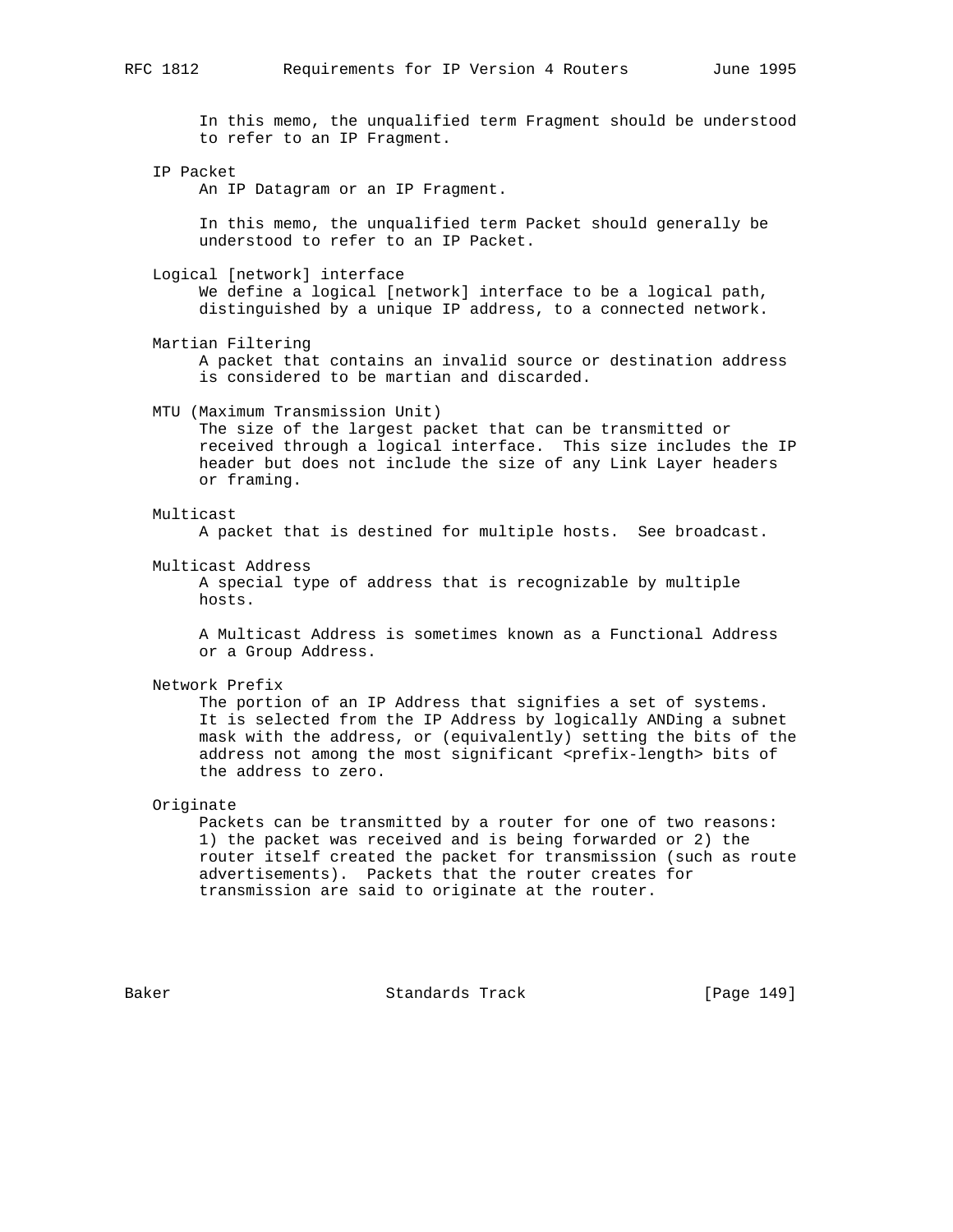# Packet

 A packet is the unit of data passed across the interface between the Internet Layer and the Link Layer. It includes an IP header and data. A packet may be a complete IP datagram or a fragment of an IP datagram.

# Path

 The sequence of routers and (sub-)networks that a packet traverses from a particular router to a particular destination host. Note that a path is uni-directional; it is not unusual to have different paths in the two directions between a given host pair.

# Physical Network

 A Physical Network is a network (or a piece of an internet) which is contiguous at the Link Layer. Its internal structure (if any) is transparent to the Internet Layer.

 In this memo, several media components that are connected using devices such as bridges or repeaters are considered to be a single Physical Network since such devices are transparent to the IP.

Physical Network Interface

 This is a physical interface to a Connected Network and has a (possibly unique) Link-Layer address. Multiple Physical Network Interfaces on a single router may share the same Link-Layer address, but the address must be unique for different routers on the same Physical Network.

Point to Point Line

 A physical medium capable of connecting exactly two systems. In this document, it is only used to refer to such a line when used to connect IP entities. See General Purpose Serial Interface.

router

 A special-purpose dedicated computer that connects several networks. Routers switch packets between these networks in a process known as forwarding. This process may be repeated several times on a single packet by multiple routers until the packet can be delivered to the final destination - switching the packet from router to router to router... until the packet gets to its destination.

RPF

 Reverse Path Forwarding - A method used to deduce the next hops for broadcast and multicast packets.

Baker Standards Track [Page 150]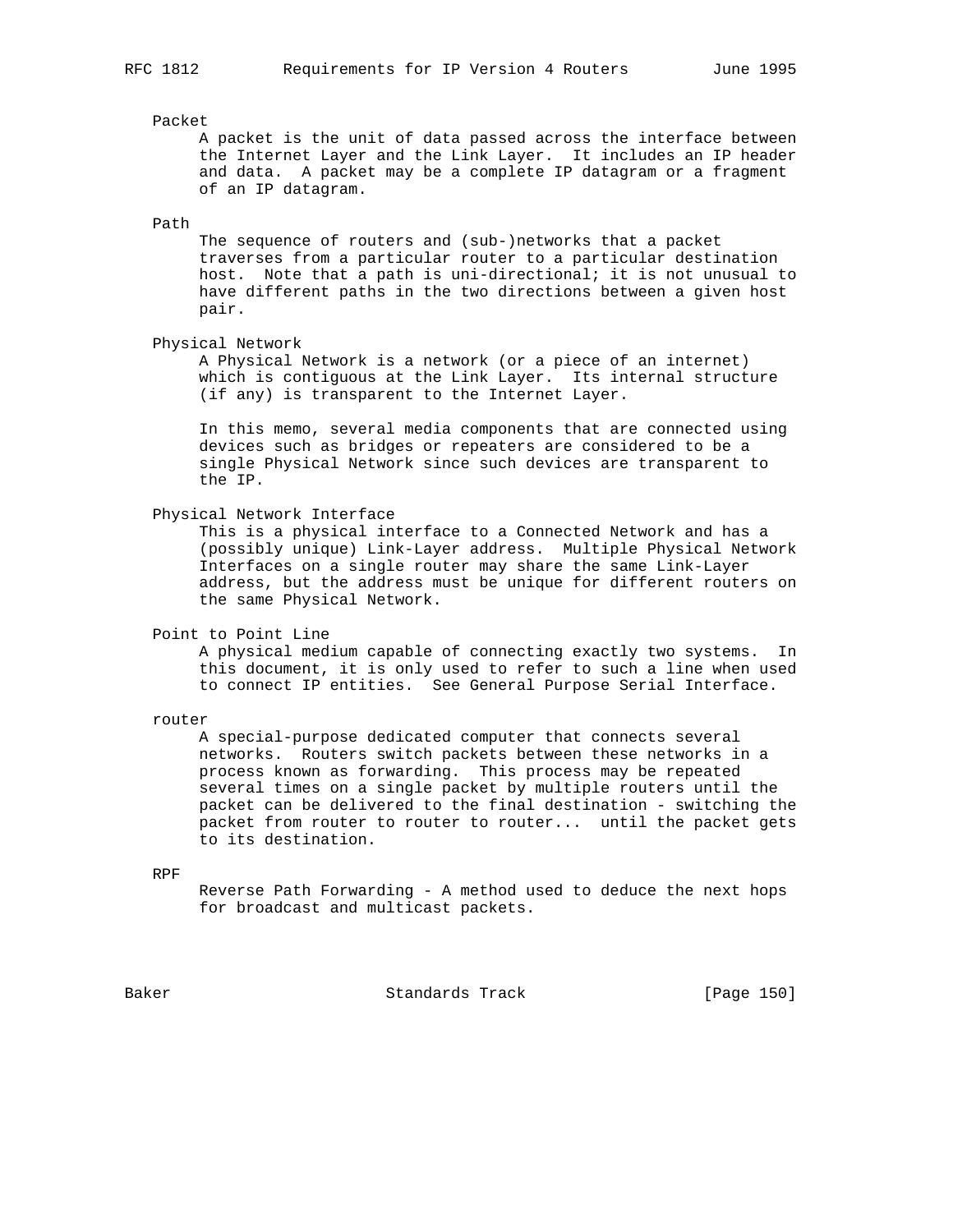# Silently Discard

 This memo specifies several cases where a router is to Silently Discard a received packet (or datagram). This means that the router should discard the packet without further processing, and that the router will not send any ICMP error message (see Section [4.3.2]) as a result. However, for diagnosis of problems, the router should provide the capability of logging the error (see Section [1.3.3]), including the contents of the silently discarded packet, and should record the event in a statistics counter.

Silently Ignore

 A router is said to Silently Ignore an error or condition if it takes no action other than possibly generating an error report in an error log or through some network management protocol, and discarding, or ignoring, the source of the error. In particular, the router does NOT generate an ICMP error message.

#### Sparse Mode

 In multicast forwarding, two paradigms are possible: in Sparse Mode forwarding, a network layer multicast datagram is forwarded as a data link layer multicast frame to routers and hosts that have asked for it. The initial forwarding state is the inverse of dense-mode in that it assumes no part of the network wants the data. See Dense Mode.

Specific-destination address

 This is defined to be the destination address in the IP header unless the header contains an IP broadcast or IP multicast address, in which case the specific-destination is an IP address assigned to the physical interface on which the packet arrived.

#### subnet

 A portion of a network, which may be a physically independent network, which shares a network address with other portions of the network and is distinguished by a subnet number. A subnet is to a network what a network is to an internet.

# subnet number

 A part of the internet address that designates a subnet. It is ignored for the purposes internet routing, but is used for intranet routing.

### TOS

 Type Of Service A field in the IP header that represents the degree of reliability expected from the network layer by the transport layer or application.

Baker Standards Track [Page 151]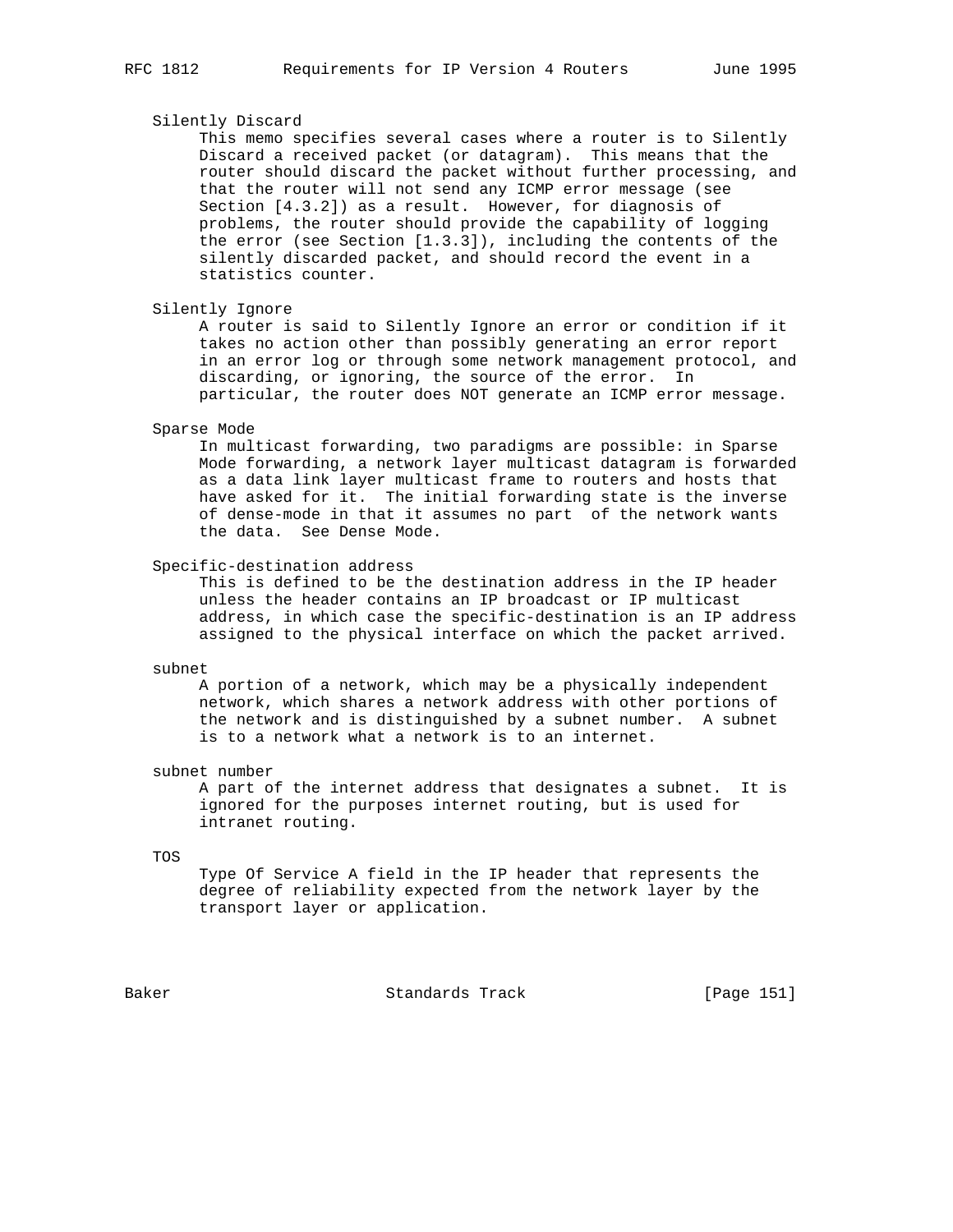TTL

 Time To Live A field in the IP header that represents how long a packet is considered valid. It is a combination hop count and timer value.

APPENDIX C. FUTURE DIRECTIONS

 This appendix lists work that future revisions of this document may wish to address.

 In the preparation of Router Requirements, we stumbled across several other architectural issues. Each of these is dealt with somewhat in the document, but still ought to be classified as an open issue in the IP architecture.

 Most of the he topics presented here generally indicate areas where the technology is still relatively new and it is not appropriate to develop specific requirements since the community is still gaining operational experience.

 Other topics represent areas of ongoing research and indicate areas that the prudent developer would closely monitor.

- (1) SNMP Version 2
- (2) Additional SNMP MIBs
- (7) More detailed requirements for leaking routes between routing protocols
- (8) Router system security
- (9) Routing protocol security
- (10) Internetwork Protocol layer security. There has been extensive work refining the security of IP since the original work writing this document. This security work should be included in here.
- (12) Load Splitting
- (13) Sending fragments along different paths
- (15) Multiple logical (sub)nets on the same wire. Router Requirements does not require support for this. We made some attempt to identify pieces of the architecture (e.g., forwarding of directed broadcasts and issuing of Redirects) where the wording of the rules has to be done carefully to make the right

Baker Standards Track [Page 152]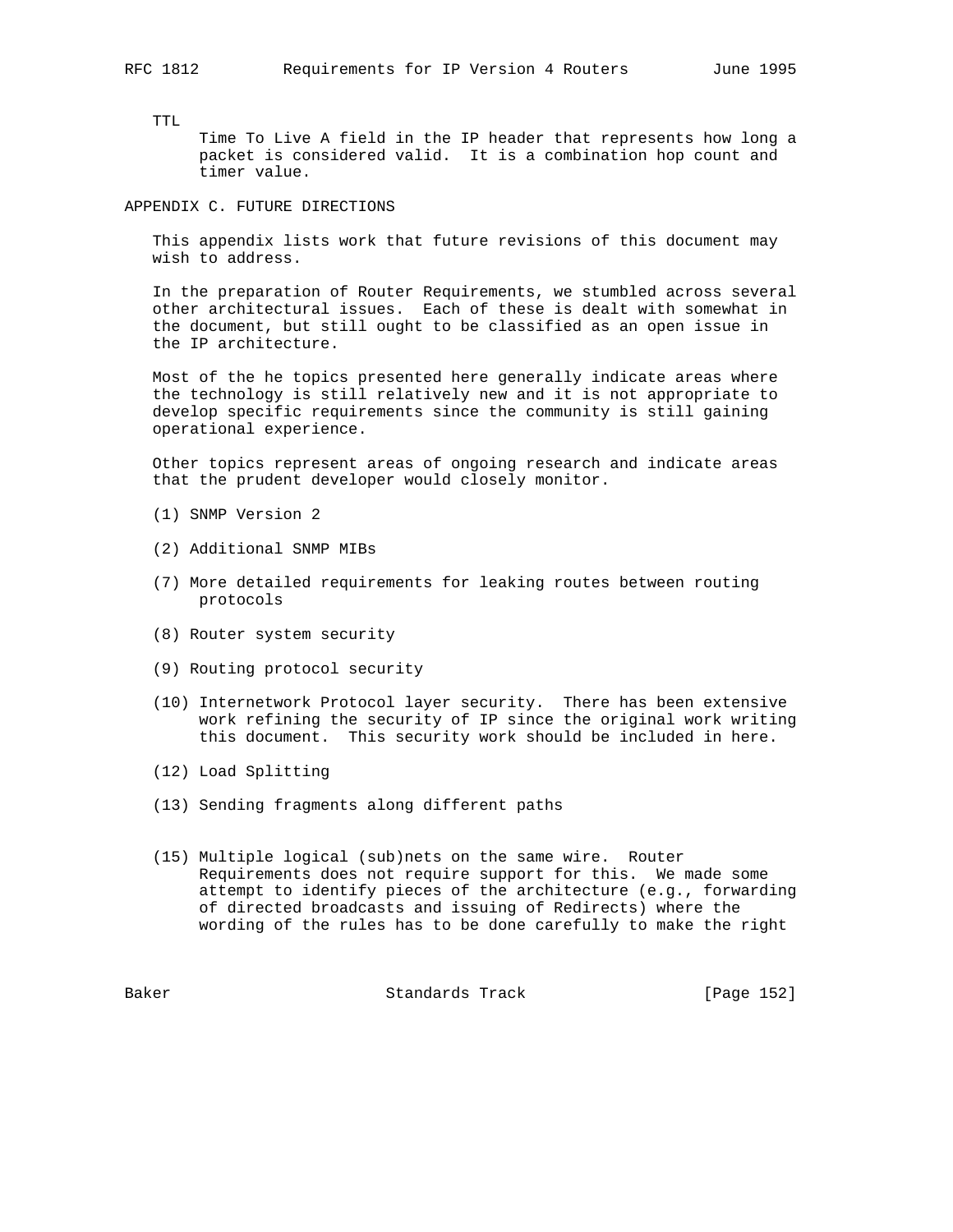thing happen, and tried to clearly distinguish logical interfaces from physical interfaces. However, we did not study this issue in detail, and we are not at all confident that all the rules in the document are correct in the presence of multiple logical (sub)nets on the same wire.

- (15) Congestion control and resource management. On the advice of the IETF's experts (Mankin and Ramakrishnan) we deprecated (SHOULD NOT) Source Quench and said little else concrete (Section 5.3.6).
- (16) Developing a Link-Layer requirements document that would be common for both routers and hosts.
- (17) Developing a common PPP LQM algorithm.
- (18) Investigate of other information (above and beyond section [3.2]) that passes between the layers, such as physical network MTU, mappings of IP precedence to Link Layer priority values, etc.
- (19) Should the Link Layer notify IP if address resolution failed (just like it notifies IP when there is a Link Layer priority value problem)?
- (20) Should all routers be required to implement a DNS resolver?
- (21) Should a human user be able to use a host name anywhere you can use an IP address when configuring the router? Even in ping and traceroute?
- (22) Almquist's draft ruminations on the next hop and ruminations on route leaking need to be reviewed, brought up to date, and published.
- (23) Investigation is needed to determine if a redirect message for precedence is needed or not. If not, are the type-of-service redirects acceptable?
- (24) RIPv2 and RIP+CIDR and variable length network prefixes.
- (25) BGP-4 CIDR is going to be important, and everyone is betting on BGP-4. We can't avoid mentioning it. Probably need to describe the differences between BGP-3 and BGP-4, and explore upgrade issues...
- (26) Loose Source Route Mobile IP and some multicasting may require this. Perhaps it should be elevated to a SHOULD (per Fred

Baker Standards Track [Page 153]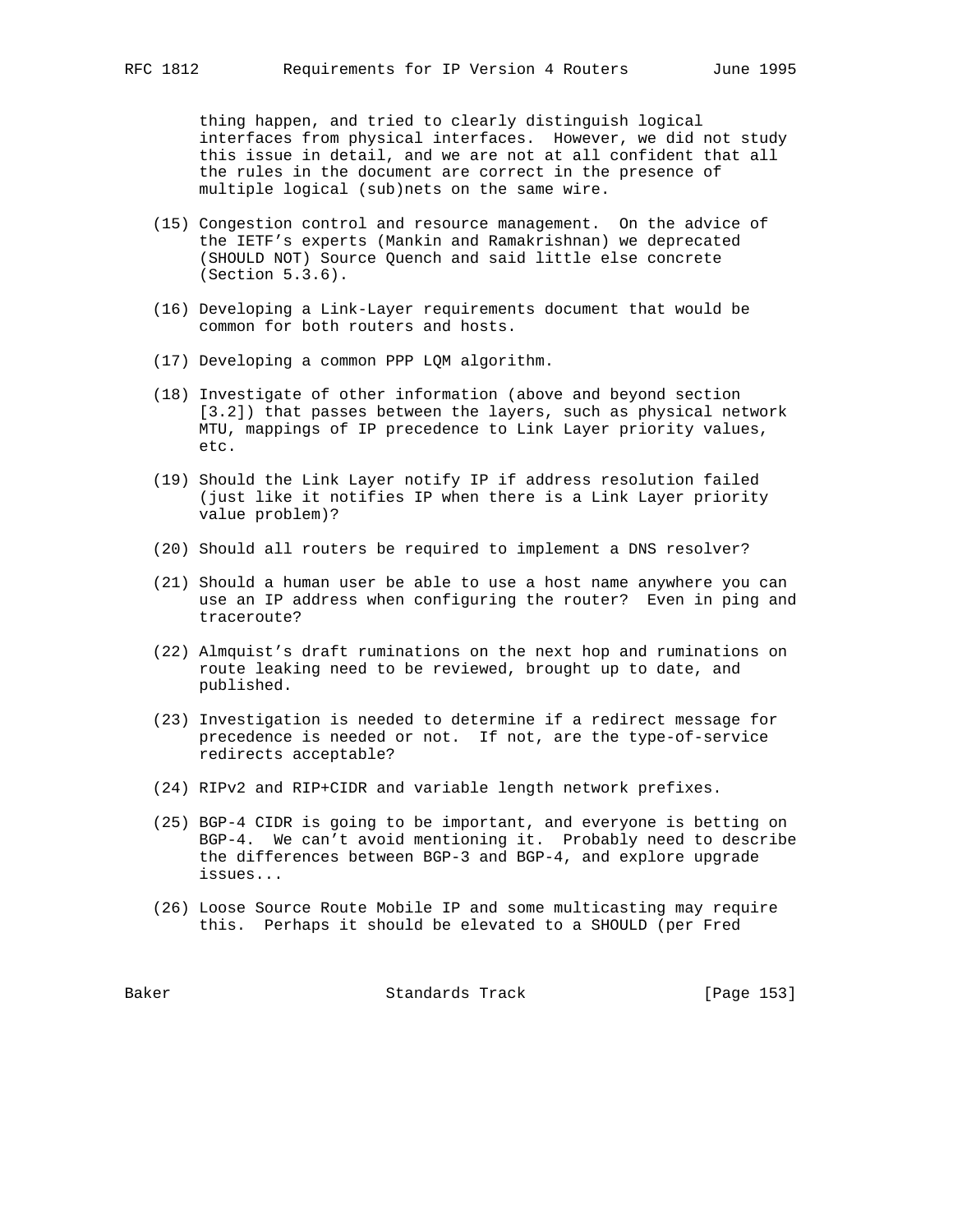Baker's Suggestion).

# APPENDIX D. Multicast Routing Protocols

 Multicasting is a relatively new technology within the Internet Protocol family. It is not widely deployed or commonly in use yet. Its importance, however, is expected to grow over the coming years.

 This Appendix describes some of the technologies being investigated for routing multicasts through the Internet.

 A diligent implementor will keep abreast of developments in this area to properly develop multicast facilities.

This Appendix does not specify any standards or requirements.

# D.1 Introduction

 Multicast routing protocols enable the forwarding of IP multicast datagrams throughout a TCP/IP internet. Generally these algorithms forward the datagram based on its source and destination addresses. Additionally, the datagram may need to be forwarded to several multicast group members, at times requiring the datagram to be replicated and sent out multiple interfaces.

 The state of multicast routing protocols is less developed than the protocols available for the forwarding of IP unicasts. Three experimental multicast routing protocols have been documented for TCP/IP. Each uses the IGMP protocol (discussed in Section [4.4]) to monitor multicast group membership.

D.2 Distance Vector Multicast Routing Protocol - DVMRP

 DVMRP, documented in [ROUTE:9], is based on Distance Vector or Bellman-Ford technology. It routes multicast datagrams only, and does so within a single Autonomous System. DVMRP is an implementation of the Truncated Reverse Path Broadcasting algorithm described in [ROUTE:10]. In addition, it specifies the tunneling of IP multicasts through non-multicast-routing-capable IP domains.

D.3 Multicast Extensions to OSPF - MOSPF

 MOSPF, currently under development, is a backward-compatible addition to OSPF that allows the forwarding of both IP multicasts and unicasts within an Autonomous System. MOSPF routers can be mixed with OSPF routers within a routing domain, and they will interoperate in the forwarding of unicasts. OSPF is a link-state or SPF-based protocol.

Baker Standards Track [Page 154]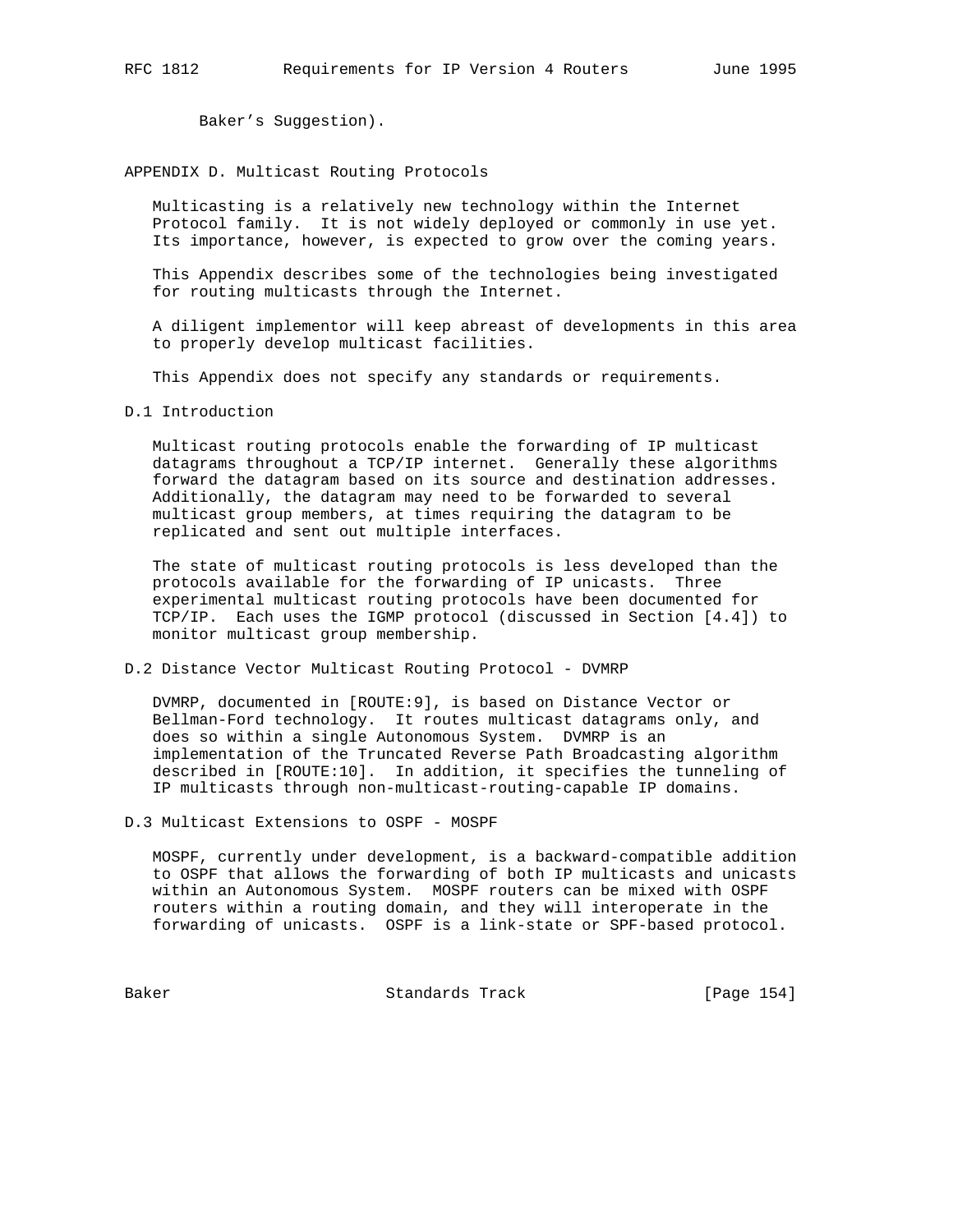By adding link state advertisements that pinpoint group membership, MOSPF routers can calculate the path of a multicast datagram as a tree rooted at the datagram source. Those branches that do not contain group members can then be discarded, eliminating unnecessary datagram forwarding hops.

D.4 Protocol Independent Multicast - PIM

 PIM, currently under development, is a multicast routing protocol that runs over an existing unicast infrastructure. PIM provides for both dense and sparse group membership. It is different from other protocols, since it uses an explicit join model for sparse groups. Joining occurs on a shared tree and can switch to a per-source tree. Where bandwidth is plentiful and group membership is dense, overhead can be reduced by flooding data out all links and later pruning exception cases where there are no group members.

APPENDIX E Additional Next-Hop Selection Algorithms

 Section [5.2.4.3] specifies an algorithm that routers ought to use when selecting a next-hop for a packet.

 This appendix provides historical perspective for the next-hop selection problem. It also presents several additional pruning rules and next-hop selection algorithms that might be found in the Internet.

 This appendix presents material drawn from an earlier, unpublished, work by Philip Almquist; Ruminations on the Next Hop.

This Appendix does not specify any standards or requirements.

E.1. Some Historical Perspective

 It is useful to briefly review the history of the topic, beginning with what is sometimes called the "classic model" of how a router makes routing decisions. This model predates IP. In this model, a router speaks some single routing protocol such as RIP. The protocol completely determines the contents of the router's Forwarding Information Base (FIB). The route lookup algorithm is trivial: the router looks in the FIB for a route whose destination attribute exactly matches the network prefix portion of the destination address in the packet. If one is found, it is used; if none is found, the destination is unreachable. Because the routing protocol keeps at most one route to each destination, the problem of what to do when there are multiple routes that match the same destination cannot arise.

Baker Standards Track [Page 155]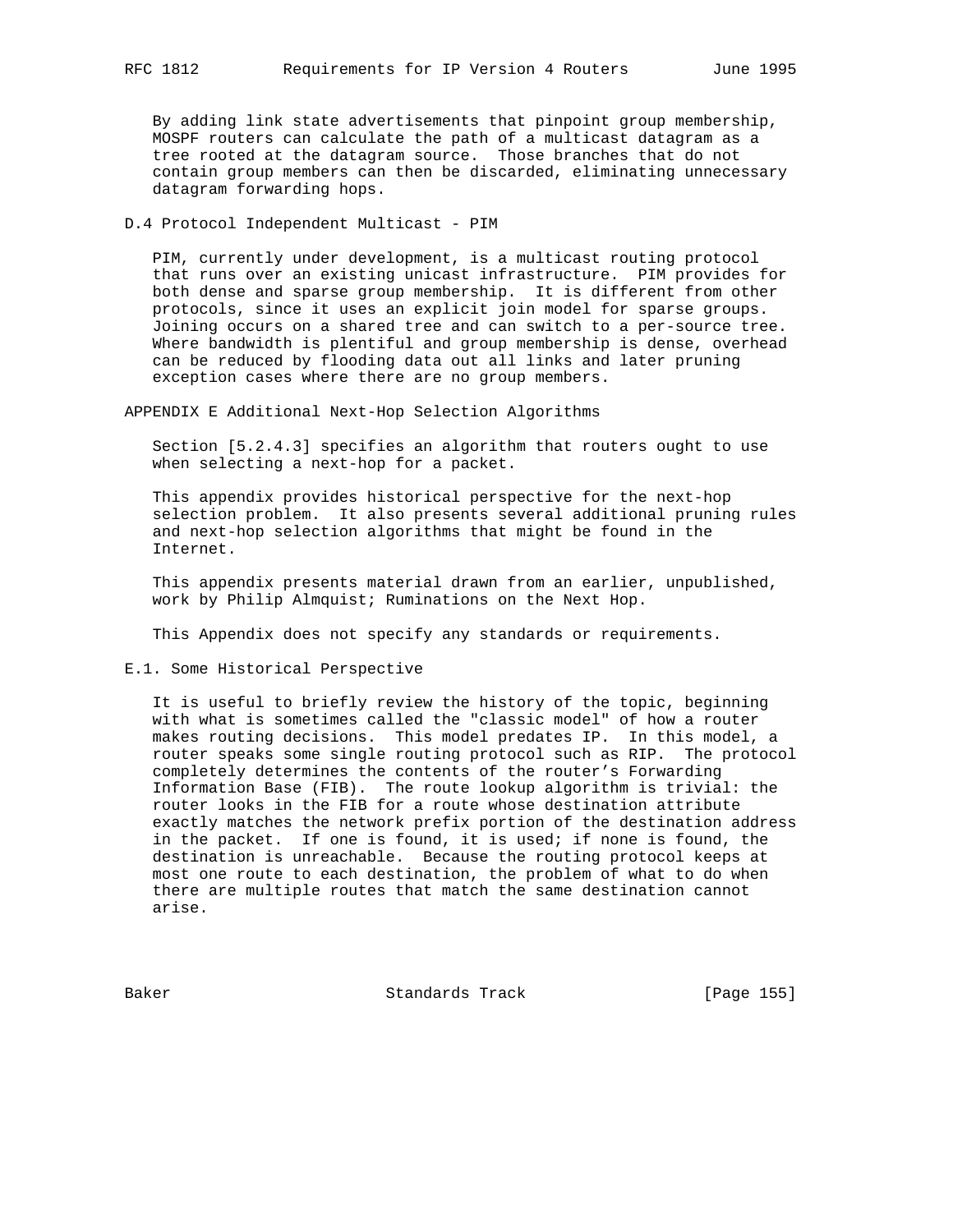Over the years, this classic model has been augmented in small ways. With the deployment of default routes, subnets, and host routes, it became possible to have more than one routing table entry which in some sense matched the destination. This was easily resolved by a consensus that there was a hierarchy of routes: host routes should be preferred over subnet routes, subnet routes over net routes, and net routes over default routes.

 With the deployment of technologies supporting variable length subnet masks (variable length network prefixes), the general approach remained the same although its description became a little more complicated; network prefixes were introduced as a conscious simplification and regularization of the architecture. We now say that each route to a network prefix route has a prefix length associated with it. This prefix length indicates the number of bits in the prefix. This may also be represented using the classical subnet mask. A route cannot be used to route a packet unless each significant bit in the route's network prefix matches the corresponding bit in the packet's destination address. Routes with more bits set in their masks are preferred over routes that have fewer bits set in their masks. This is simply a generalization of the hierarchy of routes described above, and will be referred to for the rest of this memo as choosing a route by preferring longest match.

 Another way the classic model has been augmented is through a small amount of relaxation of the notion that a routing protocol has complete control over the contents of the routing table. First, static routes were introduced. For the first time, it was possible to simultaneously have two routes (one dynamic and one static) to the same destination. When this happened, a router had to have a policy (in some cases configurable, and in other cases chosen by the author of the router's software) which determined whether the static route or the dynamic route was preferred. However, this policy was only used as a tie-breaker when longest match didn't uniquely determine which route to use. Thus, for example, a static default route would never be preferred over a dynamic net route even if the policy preferred static routes over dynamic routes.

 The classic model had to be further augmented when inter-domain routing protocols were invented. Traditional routing protocols came to be called "interior gateway protocols" (IGPs), and at each Internet site there was a strange new beast called an "exterior gateway", a router that spoke EGP to several "BBN Core Gateways" (the routers that made up the Internet backbone at the time) at the same time as it spoke its IGP to the other routers at its site. Both protocols wanted to determine the contents of the router's routing table. Theoretically, this could result in a router having three

Baker Standards Track [Page 156]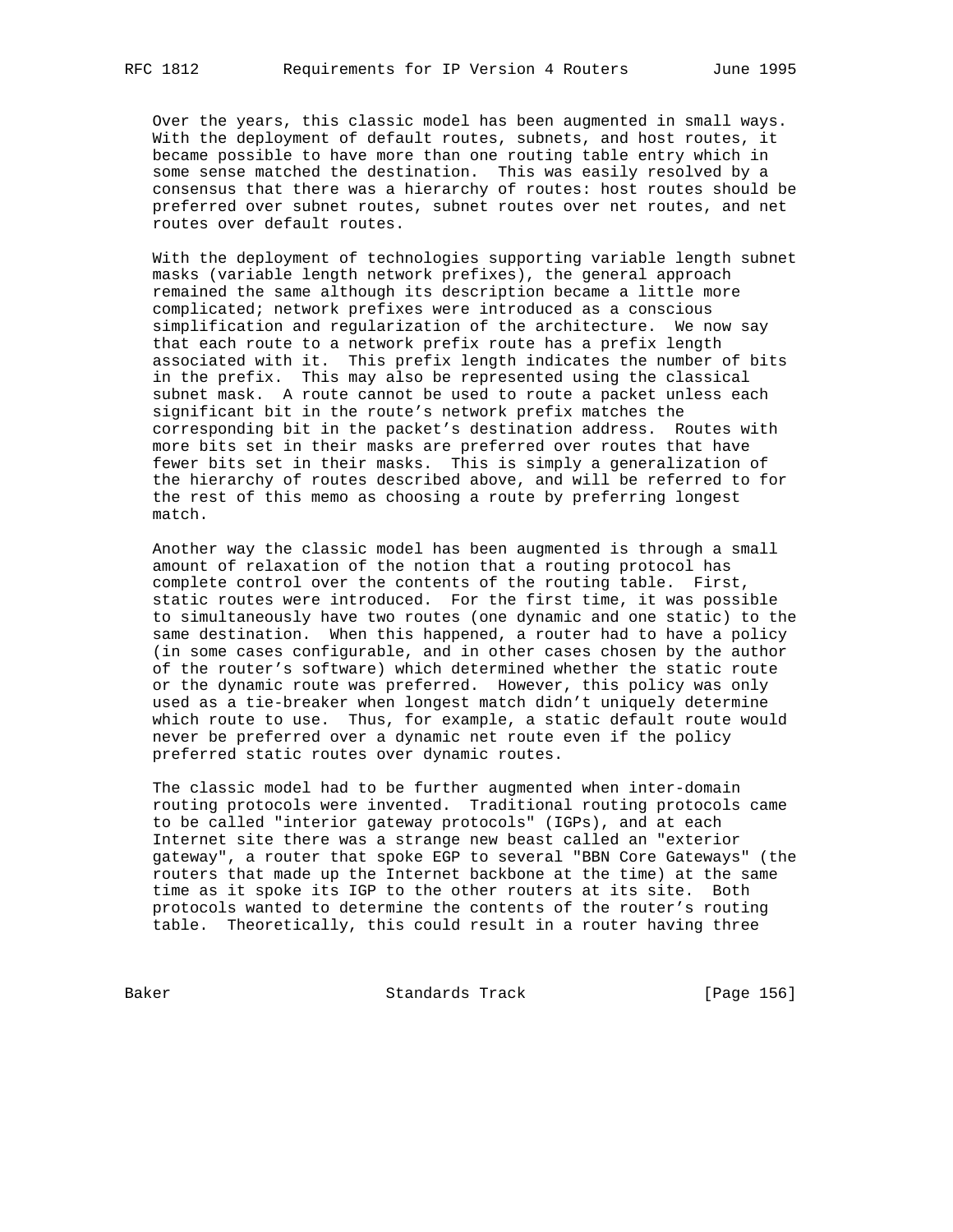routes (EGP, IGP, and static) to the same destination. Because of the Internet topology at the time, it was resolved with little debate that routers would be best served by a policy of preferring IGP routes over EGP routes. However, the sanctity of longest match remained unquestioned: a default route learned from the IGP would never be preferred over a net route from learned EGP.

 Although the Internet topology, and consequently routing in the Internet, have evolved considerably since then, this slightly augmented version of the classic model has survived intact to this day in the Internet (except that BGP has replaced EGP). Conceptually (and often in implementation) each router has a routing table and one or more routing protocol processes. Each of these processes can add any entry that it pleases, and can delete or modify any entry that it has created. When routing a packet, the router picks the best route using longest match, augmented with a policy mechanism to break ties. Although this augmented classic model has served us well, it has a number of shortcomings:

- o It ignores (although it could be augmented to consider) path characteristics such as quality of service and MTU.
- o It doesn't support routing protocols (such as OSPF and Integrated IS-IS) that require route lookup algorithms different than pure longest match.
- o There has not been a firm consensus on what the tie-breaking mechanism ought to be. Tie-breaking mechanisms have often been found to be difficult if not impossible to configure in such a way that the router will always pick what the network manger considers to be the "correct" route.
- E.2. Additional Pruning Rules

 Section [5.2.4.3] defined several pruning rules to use to select routes from the FIB. There are other rules that could also be used.

o OSPF Route Class

 Routing protocols that have areas or make a distinction between internal and external routes divide their routes into classes by the type of information used to calculate the route. A route is always chosen from the most preferred class unless none is available, in which case one is chosen from the second most preferred class, and so on. In OSPF, the classes (in order from most preferred to least preferred) are intra-area, inter-area, type 1 external (external routes with internal metrics), and type 2 external. As an additional wrinkle, a

Baker Standards Track [Page 157]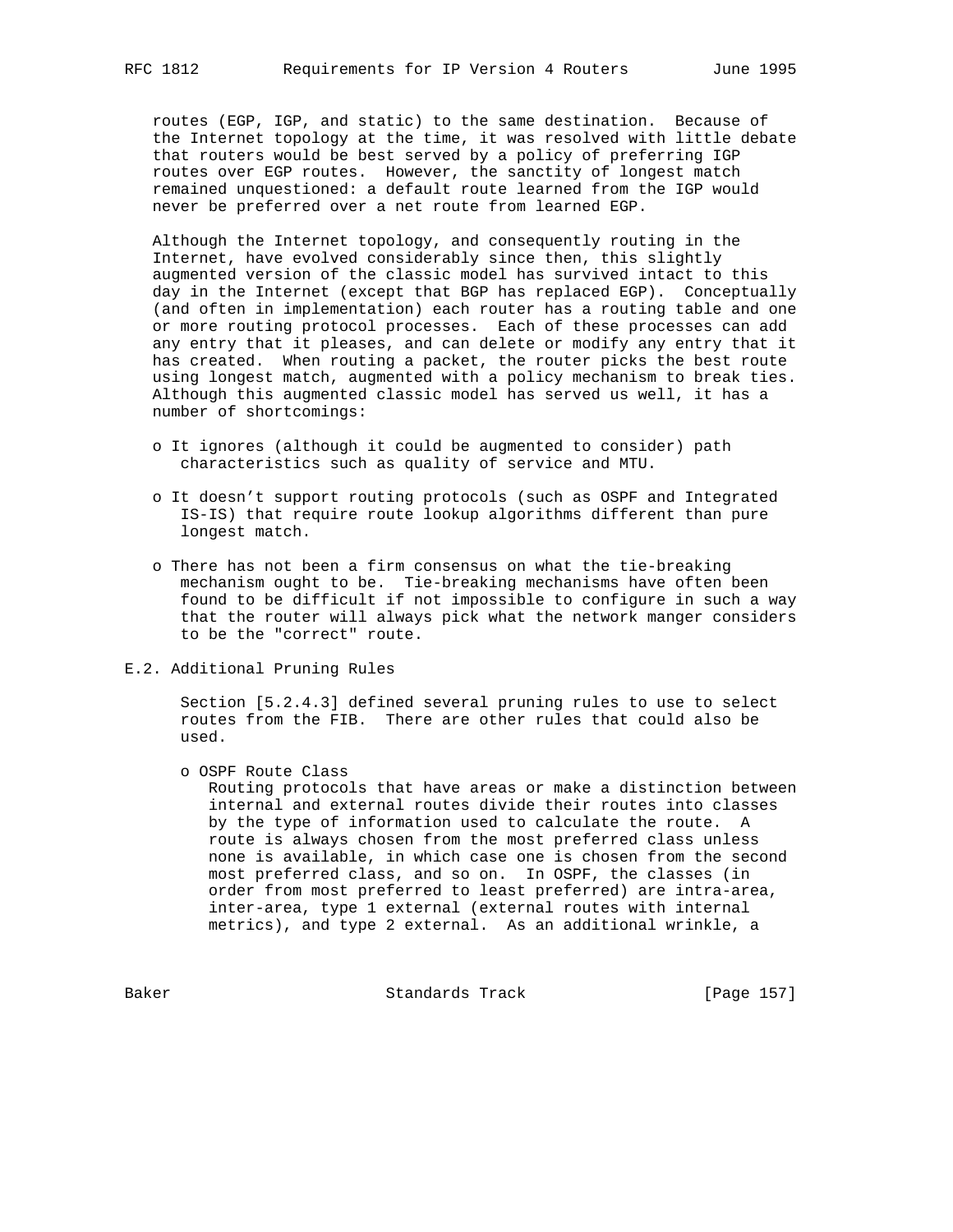router is configured to know what addresses ought to be accessible using intra-area routes, and will not use inter area or external routes to reach these destinations even when no intra-area route is available.

 More precisely, we assume that each route has a class attribute, called route.class, which is assigned by the routing protocol. The set of candidate routes is examined to determine if it contains any for which route.class = intra-area. If so, all routes except those for which route.class = intra-area are discarded. Otherwise, router checks whether the packet's destination falls within the address ranges configured for the local area. If so, the entire set of candidate routes is deleted. Otherwise, the set of candidate routes is examined to determine if it contains any for which route.class = inter area. If so, all routes except those for which route.class = inter-area are discarded. Otherwise, the set of candidate routes is examined to determine if it contains any for which route.class = type 1 external. If so, all routes except those for which route.class = type 1 external are discarded.

o IS-IS Route Class

 IS-IS route classes work identically to OSPF's. However, the set of classes defined by Integrated IS-IS is different, such that there isn't a one-to-one mapping between IS-IS route classes and OSPF route classes. The route classes used by Integrated IS-IS are (in order from most preferred to least preferred) intra-area, inter-area, and external.

 The Integrated IS-IS internal class is equivalent to the OSPF internal class. Likewise, the Integrated IS-IS external class is equivalent to OSPF's type 2 external class. However, Integrated IS-IS does not make a distinction between inter-area routes and external routes with internal metrics - both are considered to be inter-area routes. Thus, OSPF prefers true inter-area routes over external routes with internal metrics, whereas Integrated IS-IS gives the two types of routes equal preference.

o IDPR Policy

 A specific case of Policy. The IETF's Inter-domain Policy Routing Working Group is devising a routing protocol called Inter-Domain Policy Routing (IDPR) to support true policy-based routing in the Internet. Packets with certain combinations of header attributes (such as specific combinations of source and destination addresses or special IDPR source route options) are required to use routes provided by the IDPR protocol. Thus, unlike other Policy pruning rules, IDPR Policy would have to be

Baker Standards Track [Page 158]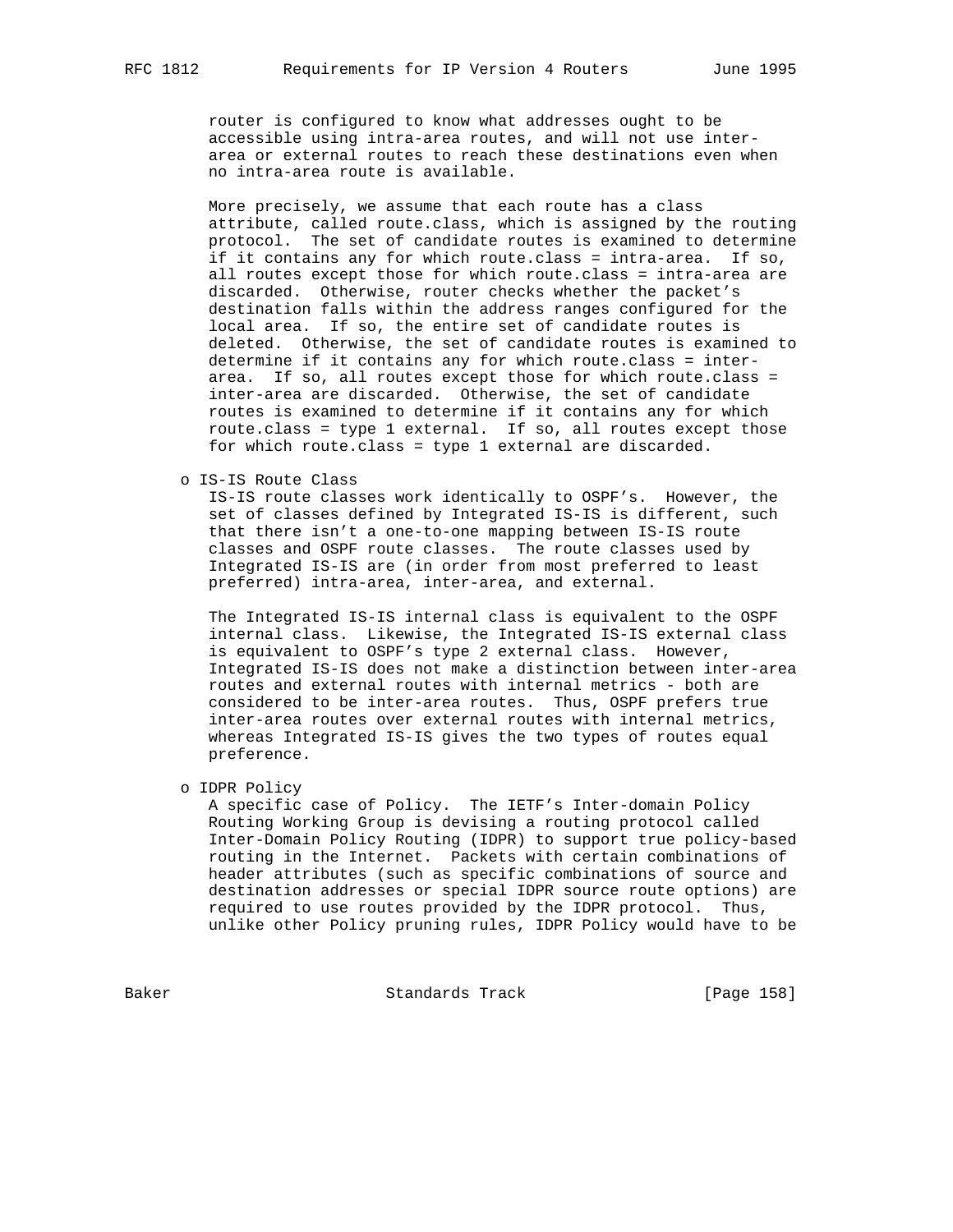applied before any other pruning rules except Basic Match.

 Specifically, IDPR Policy examines the packet being forwarded to ascertain if its attributes require that it be forwarded using policy-based routes. If so, IDPR Policy deletes all routes not provided by the IDPR protocol.

E.3 Some Route Lookup Algorithms

 This section examines several route lookup algorithms that are in use or have been proposed. Each is described by giving the sequence of pruning rules it uses. The strengths and weaknesses of each algorithm are presented

E.3.1 The Revised Classic Algorithm

 The Revised Classic Algorithm is the form of the traditional algorithm that was discussed in Section [E.1]. The steps of this algorithm are:

- 1. Basic match
- 2. Longest match
- 3. Best metric
- 4. Policy

 Some implementations omit the Policy step, since it is needed only when routes may have metrics that are not comparable (because they were learned from different routing domains).

The advantages of this algorithm are:

- (1) It is widely implemented.
- (2) Except for the Policy step (which an implementor can choose to make arbitrarily complex) the algorithm is simple both to understand and to implement.
- Its disadvantages are:
- (1) It does not handle IS-IS or OSPF route classes, and therefore cannot be used for Integrated IS-IS or OSPF.
- (2) It does not handle TOS or other path attributes.
- (3) The policy mechanisms are not standardized in any way, and are therefore are often implementation-specific. This causes extra work for implementors (who must invent appropriate policy mechanisms) and for users (who must learn how to use

Baker Standards Track [Page 159]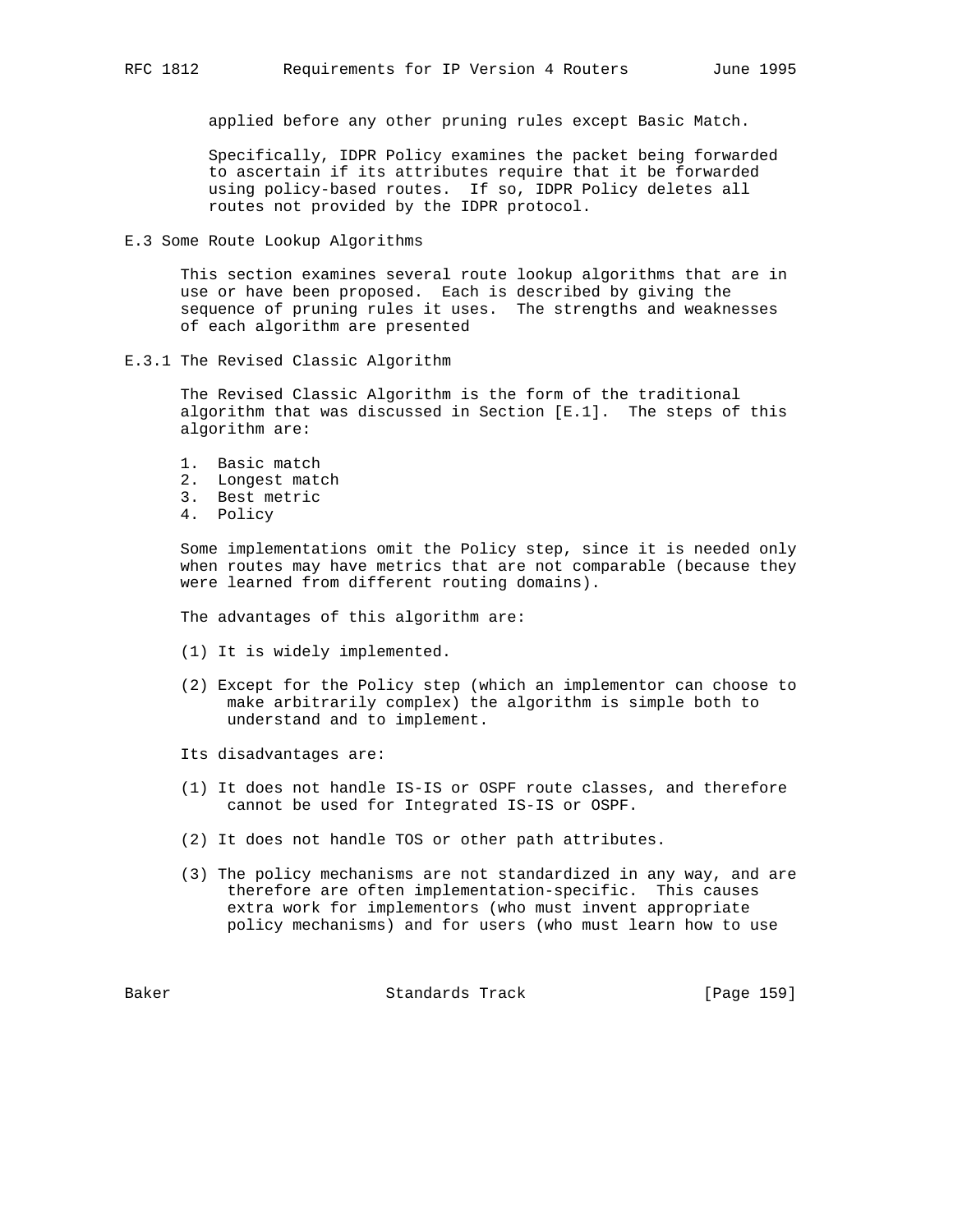the mechanisms. This lack of a standardized mechanism also makes it difficult to build consistent configurations for routers from different vendors. This presents a significant practical deterrent to multi-vendor interoperability.

- (4) The proprietary policy mechanisms currently provided by vendors are often inadequate in complex parts of the Internet.
- (5) The algorithm has not been written down in any generally available document or standard. It is, in effect, a part of the Internet Folklore.
- E.3.2 The Variant Router Requirements Algorithm

 Some Router Requirements Working Group members have proposed a slight variant of the algorithm described in the Section [5.2.4.3]. In this variant, matching the type of service requested is considered to be more important, rather than less important, than matching as much of the destination address as possible. For example, this algorithm would prefer a default route that had the correct type of service over a network route that had the default type of service, whereas the algorithm in [5.2.4.3] would make the opposite choice.

The steps of the algorithm are:

- 1. Basic match
- 2. Weak TOS
- 3. Longest match
- 4. Best metric
- 5. Policy

 Debate between the proponents of this algorithm and the regular Router Requirements Algorithm suggests that each side can show cases where its algorithm leads to simpler, more intuitive routing than the other's algorithm does. This variant has the same set of advantages and disadvantages that the algorithm specified in [5.2.4.3] does, except that pruning on Weak TOS before pruning on Longest Match makes this algorithm less compatible with OSPF and Integrated IS-IS than the standard Router Requirements Algorithm.

E.3.3 The OSPF Algorithm

 OSPF uses an algorithm that is virtually identical to the Router Requirements Algorithm except for one crucial difference: OSPF considers OSPF route classes.

Baker Standards Track [Page 160]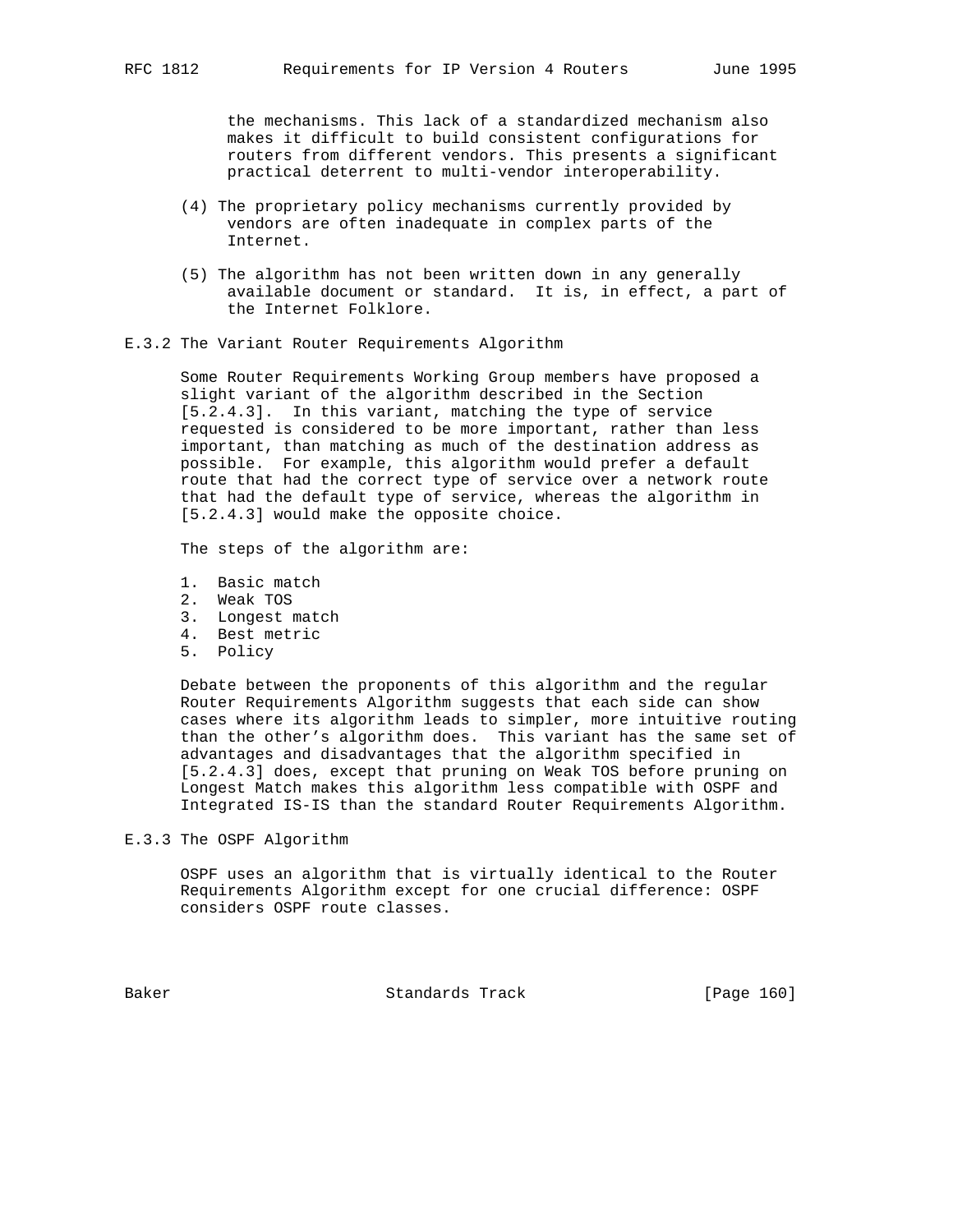The algorithm is:

- 1. Basic match
- 2. OSPF route class
- 3. Longest match
- 4. Weak TOS
- 5. Best metric
- 6. Policy

 Type of service support is not always present. If it is not present then, of course, the fourth step would be omitted

 This algorithm has some advantages over the Revised Classic Algorithm:

- (1) It supports type of service routing.
- (2) Its rules are written down, rather than merely being a part of the Internet folklore.
- (3) It (obviously) works with OSPF.

 However, this algorithm also retains some of the disadvantages of the Revised Classic Algorithm:

- (1) Path properties other than type of service (e.g., MTU) are ignored.
- (2) As in the Revised Classic Algorithm, the details (or even the existence) of the Policy step are left to the discretion of the implementor.

 The OSPF Algorithm also has a further disadvantage (which is not shared by the Revised Classic Algorithm). OSPF internal (intra area or inter-area) routes are always considered to be superior to routes learned from other routing protocols, even in cases where the OSPF route matches fewer bits of the destination address. This is a policy decision that is inappropriate in some networks.

 Finally, it is worth noting that the OSPF Algorithm's TOS support suffers from a deficiency in that routing protocols that support TOS are implicitly preferred when forwarding packets that have non-zero TOS values. This may not be appropriate in some cases.

Baker Standards Track [Page 161]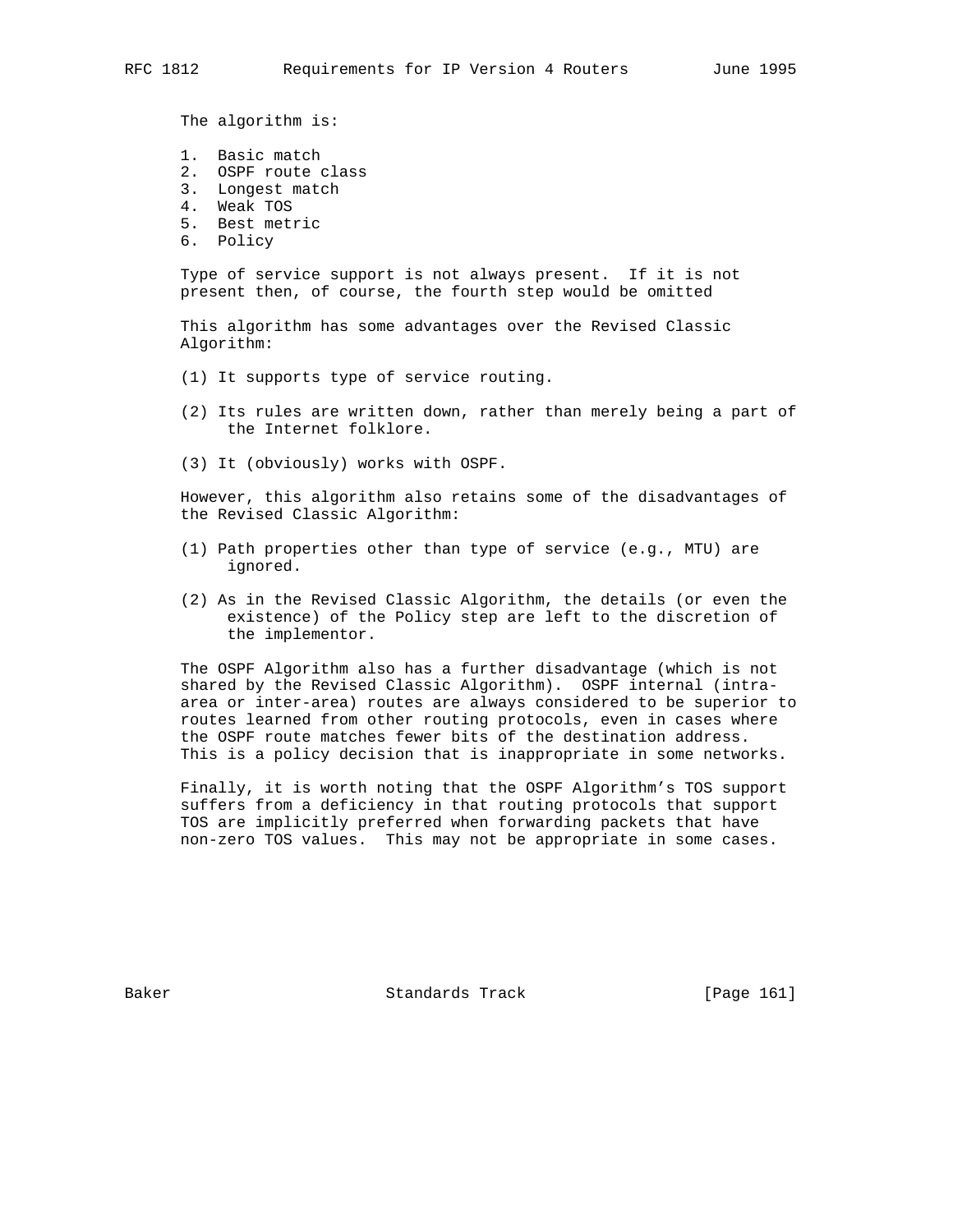# E.3.4 The Integrated IS-IS Algorithm

 Integrated IS-IS uses an algorithm that is similar to but not quite identical to the OSPF Algorithm. Integrated IS-IS uses a different set of route classes, and differs slightly in its handling of type of service. The algorithm is:

- 1. Basic Match 2. IS-IS Route Classes
- 3. Longest Match
- 4. Weak TOS
- 5. Best Metric
- 6. Policy

 Although Integrated IS-IS uses Weak TOS, the protocol is only capable of carrying routes for a small specific subset of the possible values for the TOS field in the IP header. Packets containing other values in the TOS field are routed using the default TOS.

 Type of service support is optional; if disabled, the fourth step would be omitted. As in OSPF, the specification does not include the Policy step.

 This algorithm has some advantages over the Revised Classic Algorithm:

- (1) It supports type of service routing.
- (2) Its rules are written down, rather than merely being a part of the Internet folklore.
- (3) It (obviously) works with Integrated IS-IS.

 However, this algorithm also retains some of the disadvantages of the Revised Classic Algorithm:

- (1) Path properties other than type of service (e.g., MTU) are ignored.
- (2) As in the Revised Classic Algorithm, the details (or even the existence) of the Policy step are left to the discretion of the implementor.
- (3) It doesn't work with OSPF because of the differences between IS- IS route classes and OSPF route classes. Also, because IS-IS supports only a subset of the possible TOS values, some obvious implementations of the Integrated IS-IS algorithm would not support OSPF's interpretation of TOS.

 The Integrated IS-IS Algorithm also has a further disadvantage (which is not shared by the Revised Classic Algorithm): IS-IS internal (intra-area or inter-area) routes are always considered to be

Baker Standards Track [Page 162]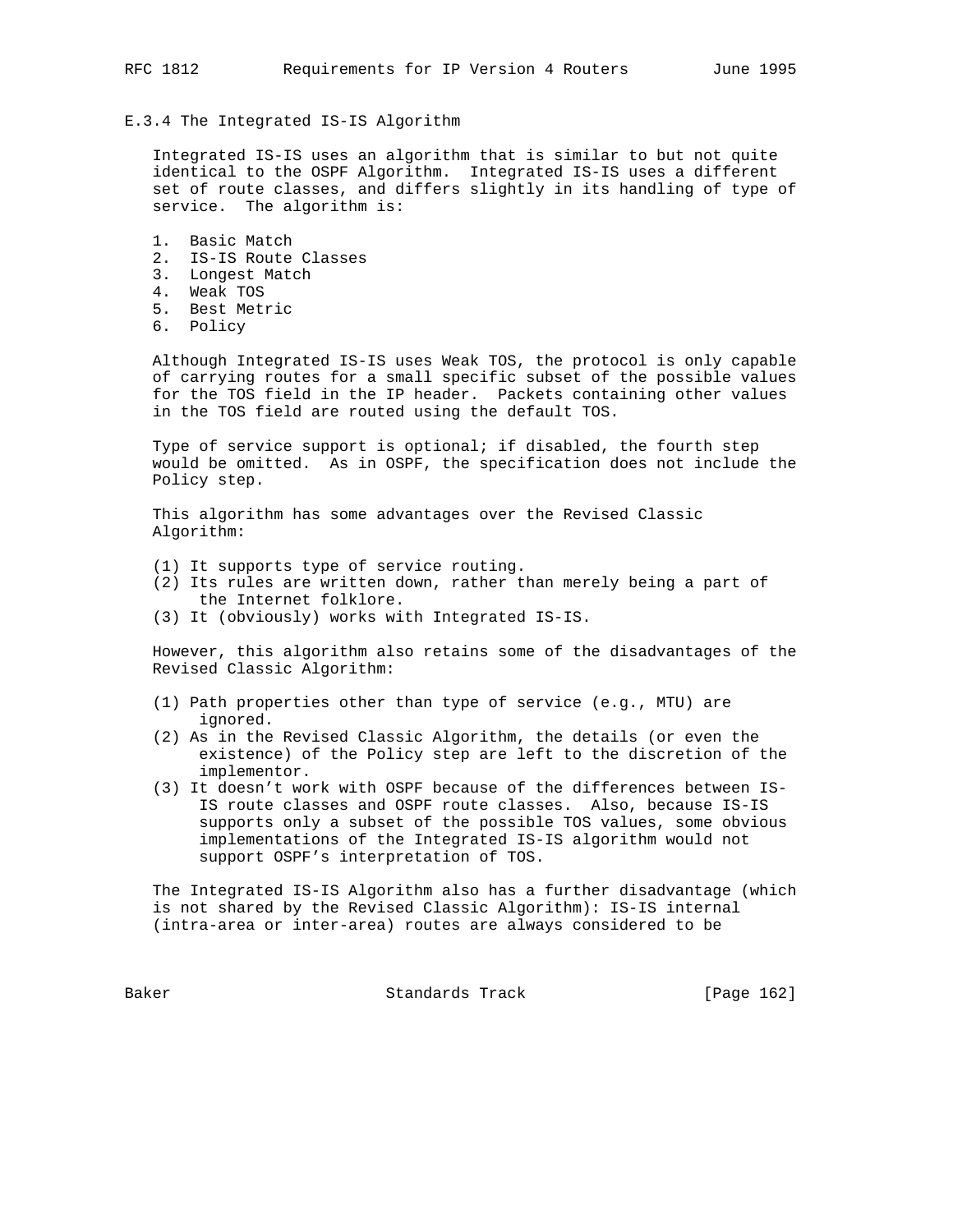superior to routes learned from other routing protocols, even in cases where the IS-IS route matches fewer bits of the destination address and doesn't provide the requested type of service. This is a policy decision that may not be appropriate in all cases.

 Finally, it is worth noting that the Integrated IS-IS Algorithm's TOS support suffers from the same deficiency noted for the OSPF Algorithm.

# Security Considerations

 Although the focus of this document is interoperability rather than security, there are obviously many sections of this document that have some ramifications on network security.

 Security means different things to different people. Security from a router's point of view is anything that helps to keep its own networks operational and in addition helps to keep the Internet as a whole healthy. For the purposes of this document, the security services we are concerned with are denial of service, integrity, and authentication as it applies to the first two. Privacy as a security service is important, but only peripherally a concern of a router at least as of the date of this document.

 In several places in this document there are sections entitled ... Security Considerations. These sections discuss specific considerations that apply to the general topic under discussion.

 Rarely does this document say do this and your router/network will be secure. More likely, it says this is a good idea and if you do it, it \*may\* improve the security of the Internet and your local system in general.

 Unfortunately, this is the state-of-the-art AT THIS TIME. Few if any of the network protocols a router is concerned with have reasonable, built-in security features. Industry and the protocol designers have been and are continuing to struggle with these issues. There is progress, but only small baby steps such as the peer-to-peer authentication available in the BGP and OSPF routing protocols.

 In particular, this document notes the current research into developing and enhancing network security. Specific areas of research, development, and engineering that are underway as of this writing (December 1993) are in IP Security, SNMP Security, and common authentication technologies.

 Notwithstanding all the above, there are things both vendors and users can do to improve the security of their router. Vendors should

Baker Standards Track [Page 163]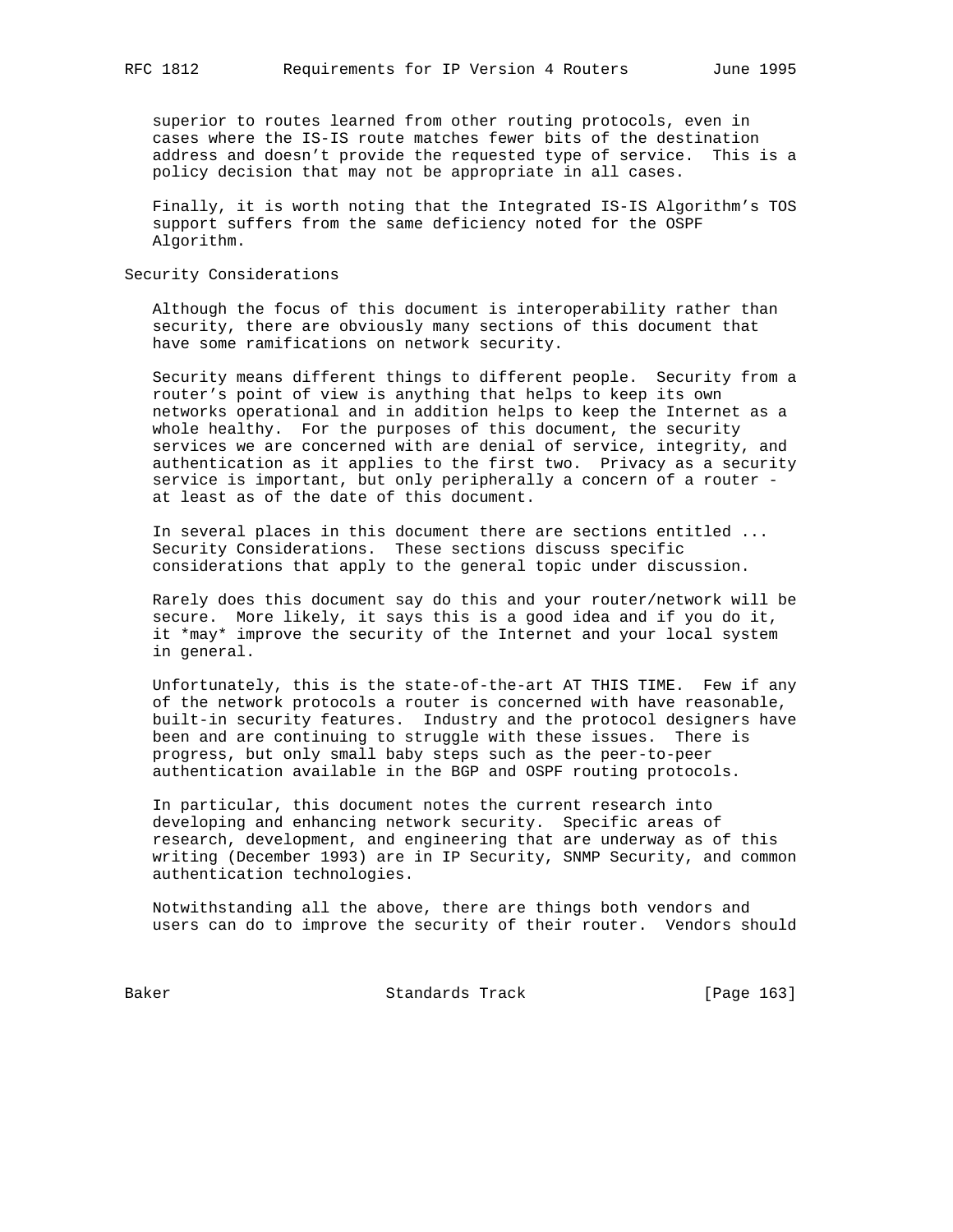get a copy of Trusted Computer System Interpretation [INTRO:8]. Even if a vendor decides not to submit their device for formal verification under these guidelines, the publication provides excellent guidance on general security design and practices for computing devices.

# APPENDIX F: HISTORICAL ROUTING PROTOCOLS

 Certain routing protocols are common in the Internet, but the authors of this document cannot in good conscience recommend their use. This is not because they do not work correctly, but because the characteristics of the Internet assumed in their design (simple routing, no policy, a single "core router" network under common administration, limited complexity, or limited network diameter) are not attributes of today's Internet. Those parts of the Internet that still use them are generally limited "fringe" domains with limited complexity.

 As a matter of good faith, collected wisdom concerning their implementation is recorded in this section.

# F.1 EXTERIOR GATEWAY PROTOCOL - EGP

# F.1.1 Introduction

 The Exterior Gateway Protocol (EGP) specifies an EGP that is used to exchange reachability information between routers of the same or differing autonomous systems. EGP is not considered a routing protocol since there is no standard interpretation (i.e. metric) for the distance fields in the EGP update message, so distances are comparable only among routers of the same AS. It is however designed to provide high-quality reachability information, both about neighbor routers and about routes to non-neighbor routers.

 EGP is defined by [ROUTE:6]. An implementor almost certainly wants to read [ROUTE:7] and [ROUTE:8] as well, for they contain useful explanations and background material.

## DISCUSSION

 The present EGP specification has serious limitations, most importantly a restriction that limits routers to advertising only those networks that are reachable from within the router's autonomous system. This restriction against propagating third party EGP information is to prevent long-lived routing loops. This effectively limits EGP to a two-level hierarchy.

 RFC-975 is not a part of the EGP specification, and should be ignored.

Baker Standards Track [Page 164]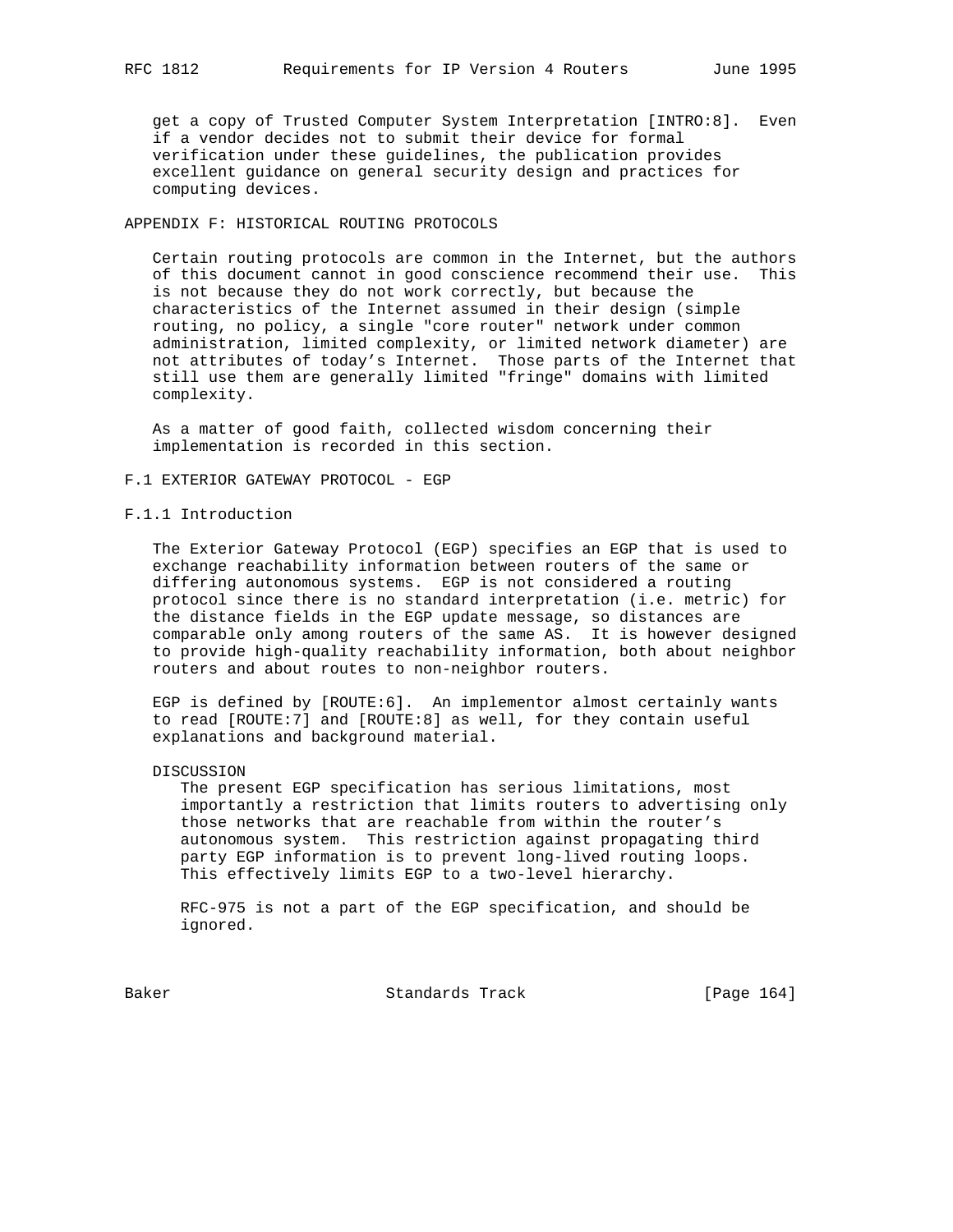# F.1.2 Protocol Walk-through

Indirect Neighbors: RFC-888, page 26

 An implementation of EGP MUST include indirect neighbor support.

Polling Intervals: RFC-904, page 10

 The interval between Hello command retransmissions and the interval between Poll retransmissions SHOULD be configurable but there MUST be a minimum value defined.

 The interval at which an implementation will respond to Hello commands and Poll commands SHOULD be configurable but there MUST be a minimum value defined.

Network Reachability: RFC-904, page 15

 An implementation MUST default to not providing the external list of routers in other autonomous systems; only the internal list of routers together with the nets that are reachable through those routers should be included in an Update Response/Indication packet. However, an implementation MAY elect to provide a configuration option enabling the external list to be provided. An implementation MUST NOT include in the external list routers that were learned through the external list provided by a router in another autonomous system. An implementation MUST NOT send a network back to the autonomous system from which it is learned, i.e. it MUST do split horizon on an autonomous system level.

 If more than 255 internal or 255 external routers need to be specified in a Network Reachability update, the networks reachable from routers that can not be listed MUST be merged into the list for one of the listed routers. Which of the listed routers is chosen for this purpose SHOULD be user configurable, but SHOULD default to the source address of the EGP update being generated.

 An EGP update contains a series of blocks of network numbers, where each block contains a list of network numbers reachable at a particular distance through a particular router. If more than 255 networks are reachable at a particular distance through a particular router, they are split into multiple blocks (all of which have the same distance). Similarly, if more than 255 blocks are required to list the networks reachable through a particular router, the router's address is listed as many times as necessary to include all the blocks in the update.

Baker Standards Track [Page 165]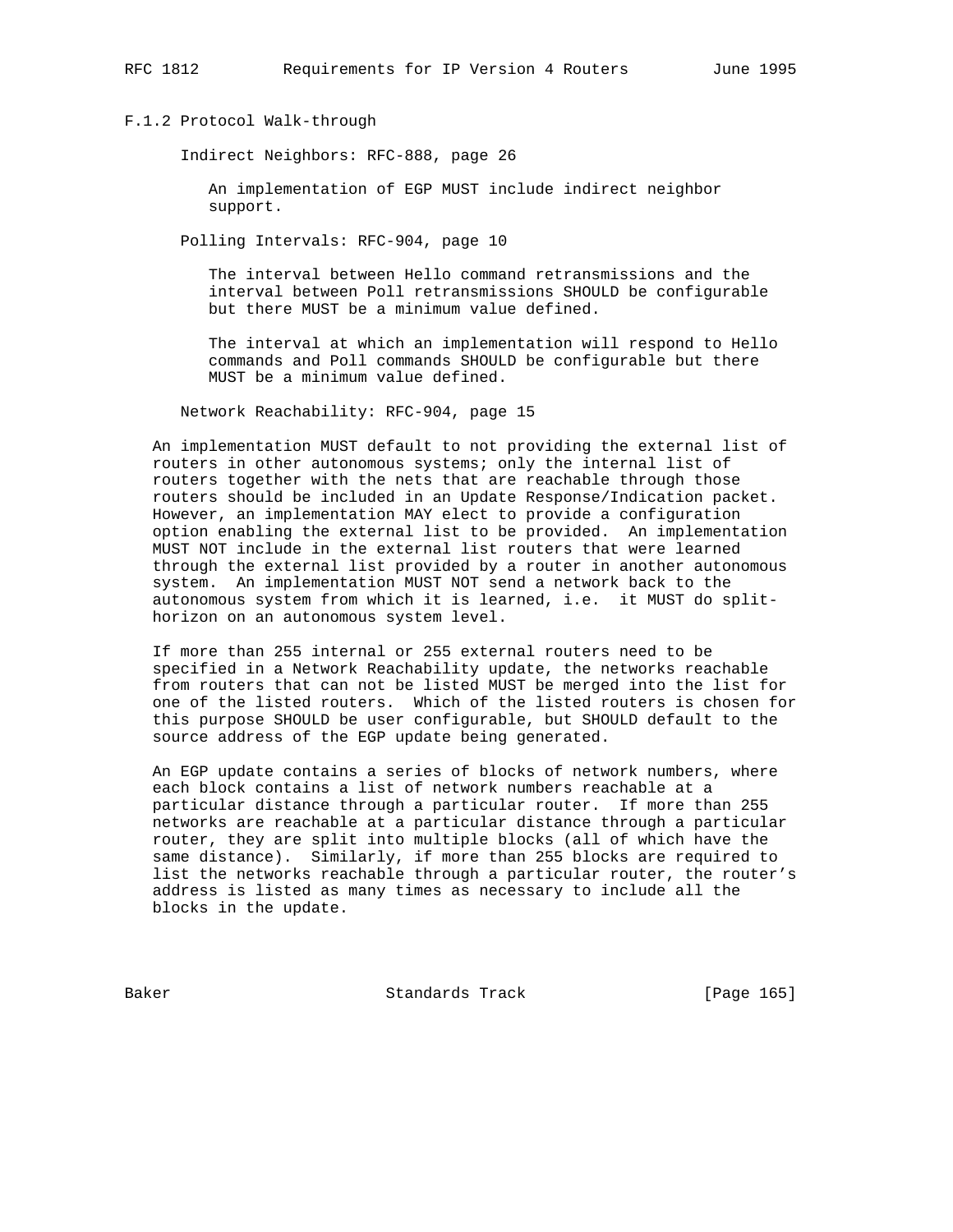Unsolicited Updates: RFC-904, page 16

 If a network is shared with the peer, an implementation MUST send an unsolicited update upon entry to the Up state if the source network is the shared network.

Neighbor Reachability: RFC-904, page 6, 13-15

 The table on page 6 that describes the values of j and k (the neighbor up and down thresholds) is incorrect. It is reproduced correctly here:

| Name |  | Active Passive Description |
|------|--|----------------------------|
|      |  |                            |
|      |  | neighbor-up threshold      |
|      |  | neighbor-down threshold    |

 The value for k in passive mode also specified incorrectly in RFC- 904, page 14 The values in parenthesis should read:

 $(j = 1, k = 0, and T3/T1 = 4)$ 

 As an optimization, an implementation can refrain from sending a Hello command when a Poll is due. If an implementation does so, it SHOULD provide a user configurable option to disable this optimization.

Abort timer: RFC-904, pages 6, 12, 13

 An EGP implementation MUST include support for the abort timer (as documented in section 4.1.4 of RFC-904). An implementation SHOULD use the abort timer in the Idle state to automatically issue a Start event to restart the protocol machine. Recommended values are P4 for a critical error (Administratively prohibited, Protocol Violation and Parameter Problem) and P5 for all others. The abort timer SHOULD NOT be started when a Stop event was manually initiated (such as through a network management protocol).

Cease command received in Idle state: RFC-904, page 13

 When the EGP state machine is in the Idle state, it MUST reply to Cease commands with a Cease-ack response.

Hello Polling Mode: RFC-904, page 11

 An EGP implementation MUST include support for both active and passive polling modes.

Baker Standards Track [Page 166]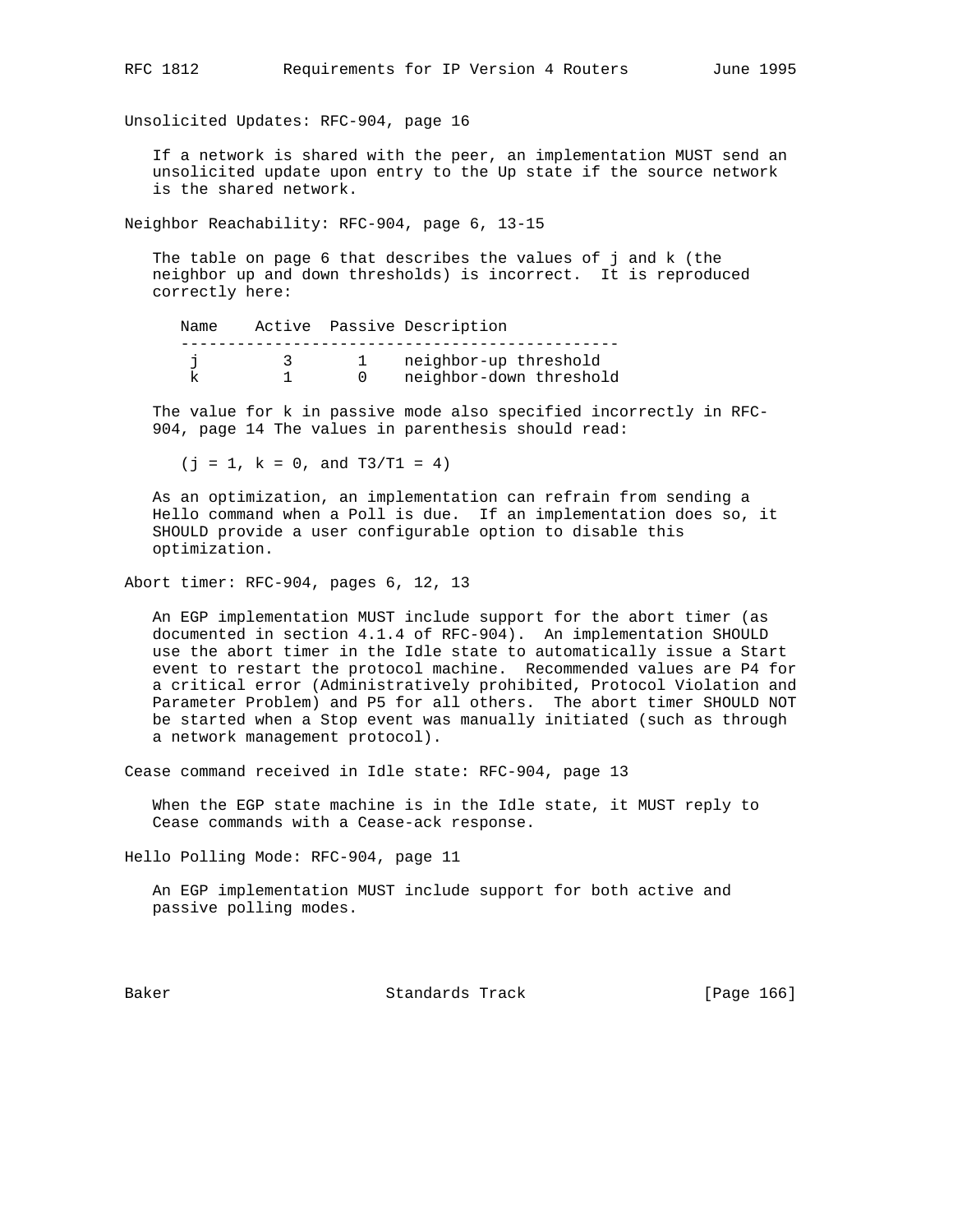Neighbor Acquisition Messages: RFC-904, page 18

 As noted the Hello and Poll Intervals should only be present in Request and Confirm messages. Therefore the length of an EGP Neighbor Acquisition Message is 14 bytes for a Request or Confirm message and 10 bytes for a Refuse, Cease or Cease-ack message. Implementations MUST NOT send 14 bytes for Refuse, Cease or Cease-ack messages but MUST allow for implementations that send 14 bytes for these messages.

Sequence Numbers: RFC-904, page 10

 Response or indication packets received with a sequence number not equal to S MUST be discarded. The send sequence number S MUST be incremented just before the time a Poll command is sent and at no other times.

F.2 ROUTING INFORMATION PROTOCOL - RIP

F.2.1 Introduction

 RIP is specified in [ROUTE:3]. Although RIP is still quite important in the Internet, it is being replaced in sophisticated applications by more modern IGPs such as the ones described above. A router implementing RIP SHOULD implement RIP Version 2 [ROUTE:?], as it supports CIDR routes. If occasional access networking is in use, a router implementing RIP SHOULD implement Demand RIP [ROUTE:?].

 Another common use for RIP is as a router discovery protocol. Section [4.3.3.10] briefly touches upon this subject.

F.2.2 Protocol Walk-Through

Dealing with changes in topology: [ROUTE:3], page 11

 An implementation of RIP MUST provide a means for timing out routes. Since messages are occasionally lost, implementations MUST NOT invalidate a route based on a single missed update.

 Implementations MUST by default wait six times the update interval before invalidating a route. A router MAY have configuration options to alter this value.

#### DISCUSSION

 It is important to routing stability that all routers in a RIP autonomous system use similar timeout value for invalidating routes, and therefore it is important that an implementation default to the timeout value specified in the RIP specification.

Baker Standards Track [Page 167]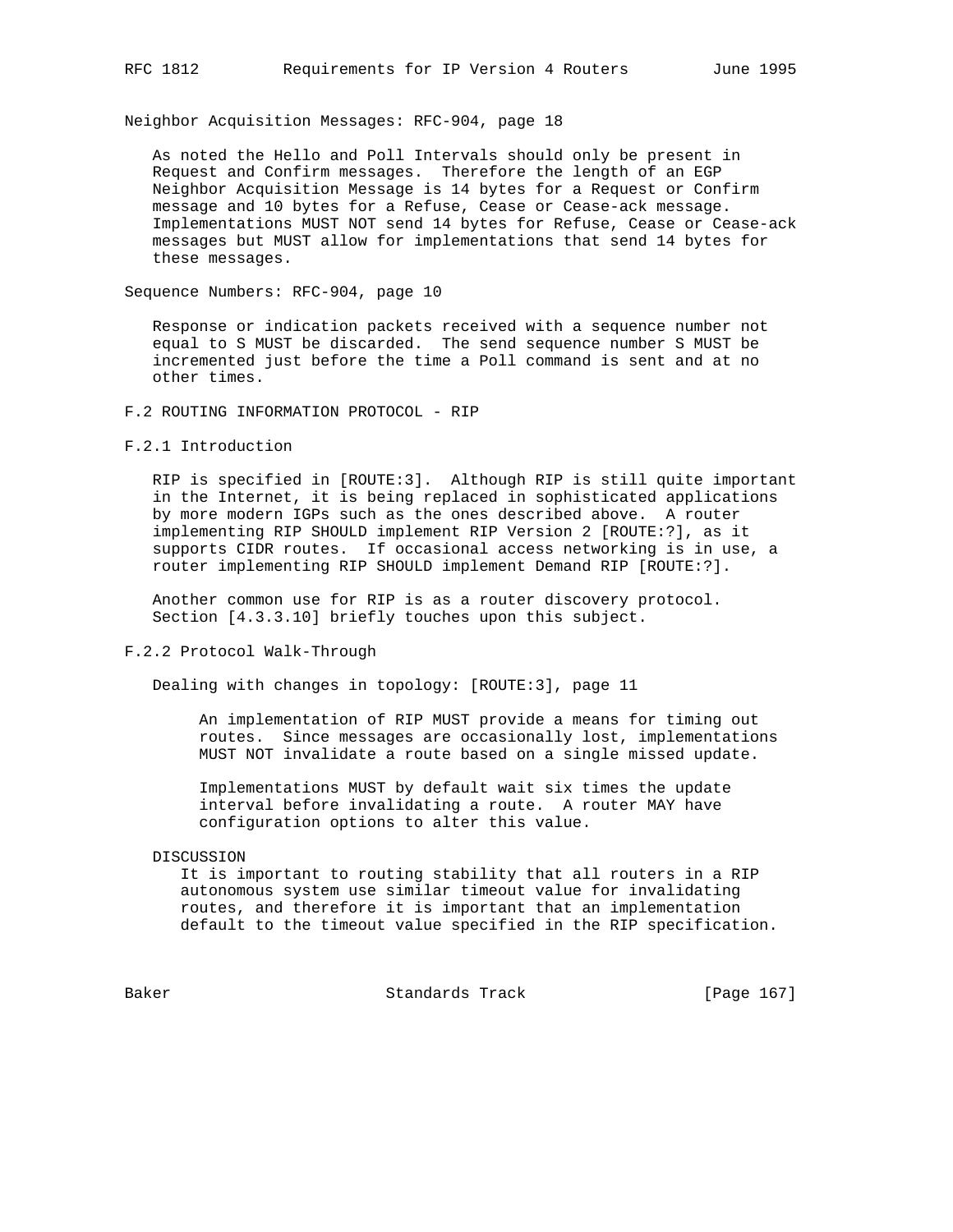However, that timeout value is too conservative in environments where packet loss is reasonably rare. In such an environment, a network manager may wish to be able to decrease the timeout period to promote faster recovery from failures.

## IMPLEMENTATION

 There is a very simple mechanism that a router may use to meet the requirement to invalidate routes promptly after they time out. Whenever the router scans the routing table to see if any routes have timed out, it also notes the age of the least recently updated route that has not yet timed out. Subtracting this age from the timeout period gives the amount of time until the router again needs to scan the table for timed out routes.

Split Horizon: [ROUTE:3], page 14-15

 An implementation of RIP MUST implement split horizon, a scheme used for avoiding problems caused by including routes in updates sent to the router from which they were learned.

 An implementation of RIP SHOULD implement Split horizon with poisoned reverse, a variant of split horizon that includes routes learned from a router sent to that router, but sets their metric to infinity. Because of the routing overhead that may be incurred by implementing split horizon with poisoned reverse, implementations MAY include an option to select whether poisoned reverse is in effect. An implementation SHOULD limit the time in which it sends reverse routes at an infinite metric.

# IMPLEMENTATION

 Each of the following algorithms can be used to limit the time for which poisoned reverse is applied to a route. The first algorithm is more complex but does a more thorough job of limiting poisoned reverse to only those cases where it is necessary.

 The goal of both algorithms is to ensure that poison reverse is done for any destination whose route has changed in the last Route Lifetime (typically 180 seconds), unless it can be sure that the previous route used the same output interface. The Route Lifetime is used because that is the amount of time RIP will keep around an old route before declaring it stale.

 The time intervals (and derived variables) used in the following algorithms are as follows:

 Tu The Update Timer; the number of seconds between RIP updates. This typically defaults to 30 seconds.

Baker Standards Track [Page 168]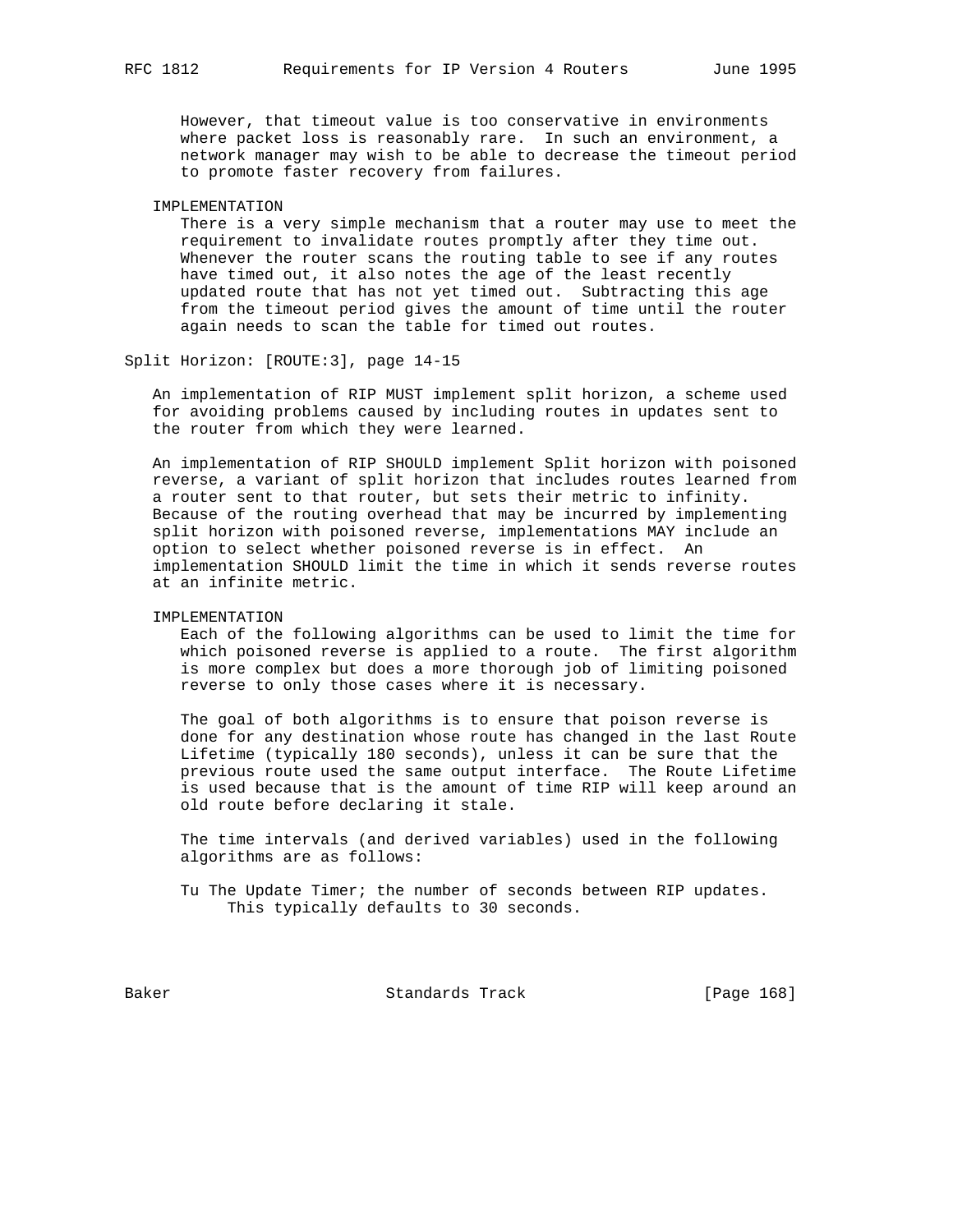- Rl The Route Lifetime, in seconds. This is the amount of time that a route is presumed to be good, without requiring an update. This typically defaults to 180 seconds.
- Ul The Update Loss; the number of consecutive updates that have to be lost or fail to mention a route before RIP deletes the route. Ul is calculated to be (Rl/Tu)+1. The +1 is to account for the fact that the first time the ifcounter is decremented will be less than Tu seconds after it is initialized. Typically, Ul will be 7: (180/30)+1.
- In The value to set ifcounter to when a destination is newly learned. This value is Ul-4, where the 4 is RIP's garbage collection timer/30

The first algorithm is:

- Associated with each destination is a counter, called the ifcounter below. Poison reverse is done for any route whose destination's ifcounter is greater than zero.
- After a regular (not triggered or in response to a request) update is sent, all the non-zero ifcounters are decremented by one.
- When a route to a destination is created, its ifcounter is set as follows:
	- If the new route is superseding a valid route, and the old route used a different (logical) output interface, then the ifcounter is set to Ul.
	- If the new route is superseding a stale route, and the old route used a different (logical) output interface, then the ifcounter is set to MAX(0, Ul - INT(seconds that the route has been stale/Ut).
	- If there was no previous route to the destination, the ifcounter is set to In.
	- Otherwise, the ifcounter is set to zero
- RIP also maintains a timer, called the resettimer below. Poison reverse is done on all routes whenever resettimer has not expired (regardless of the ifcounter values).

Baker Standards Track [Page 169]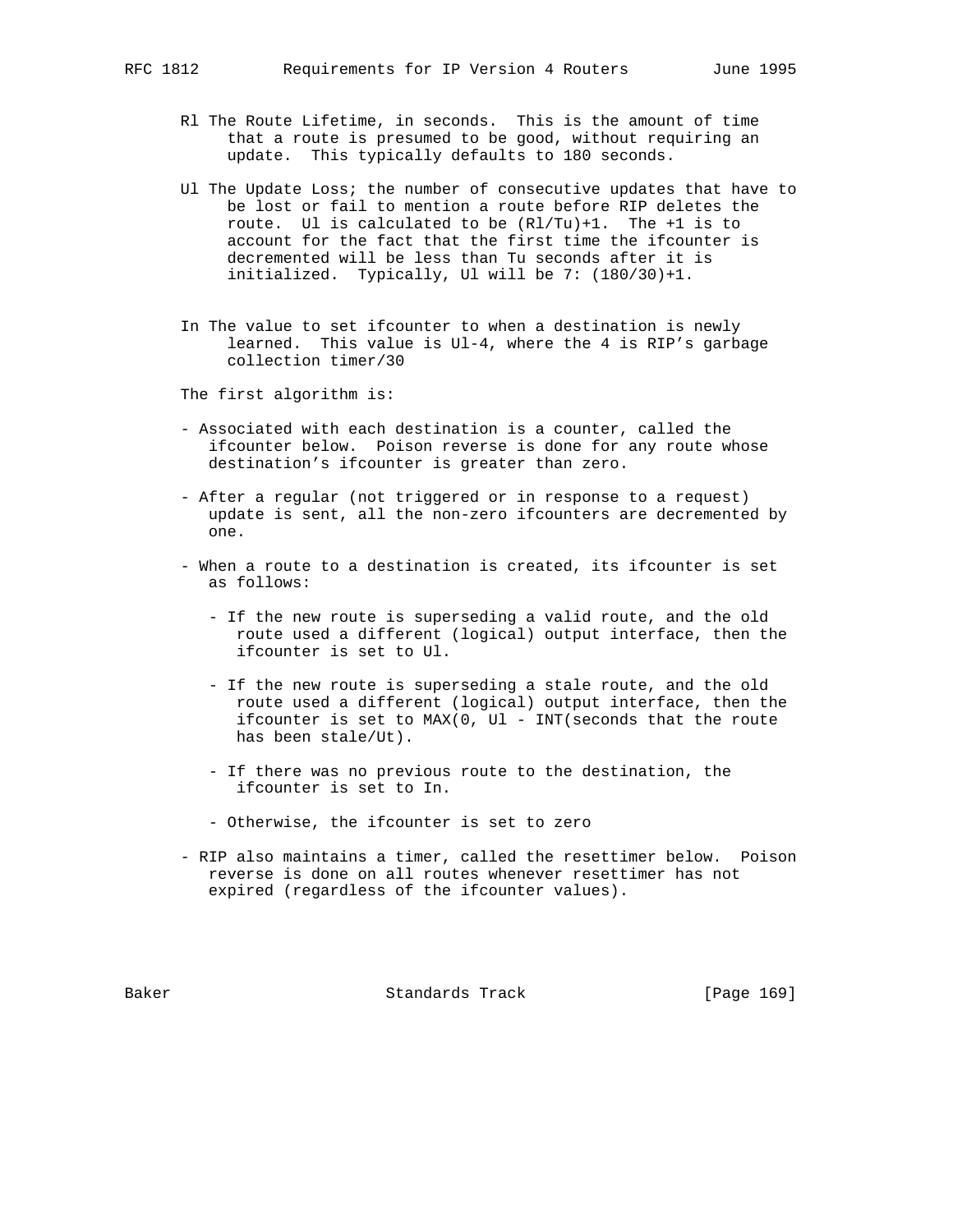- When RIP is started, restarted, reset, or otherwise has its routing table cleared, it sets the resettimer to go off in Rl seconds.

The second algorithm is identical to the first except that:

- The rules which set the ifcounter to non-zero values are changed to always set it to Rl/Tu, and
- The resettimer is eliminated.

Triggered updates: [ROUTE:3], page 15-16; page 29

 Triggered updates (also called flash updates) are a mechanism for immediately notifying a router's neighbors when the router adds or deletes routes or changes their metrics. A router MUST send a triggered update when routes are deleted or their metrics are increased. A router MAY send a triggered update when routes are added or their metrics decreased.

 Since triggered updates can cause excessive routing overhead, implementations MUST use the following mechanism to limit the frequency of triggered updates:

- (1) When a router sends a triggered update, it sets a timer to a random time between one and five seconds in the future. The router must not generate additional triggered updates before this timer expires.
- (2) If the router would generate a triggered update during this interval it sets a flag indicating that a triggered update is desired. The router also logs the desired triggered update.
- (3) When the triggered update timer expires, the router checks the triggered update flag. If the flag is set then the router sends a single triggered update which includes all the changes that were logged. The router then clears the flag and, since a triggered update was sent, restarts this algorithm.
- (4) The flag is also cleared whenever a regular update is sent.

 Triggered updates SHOULD include all routes that have changed since the most recent regular (non-triggered) update. Triggered updates MUST NOT include routes that have not changed since the most recent regular update.

Baker Standards Track [Page 170]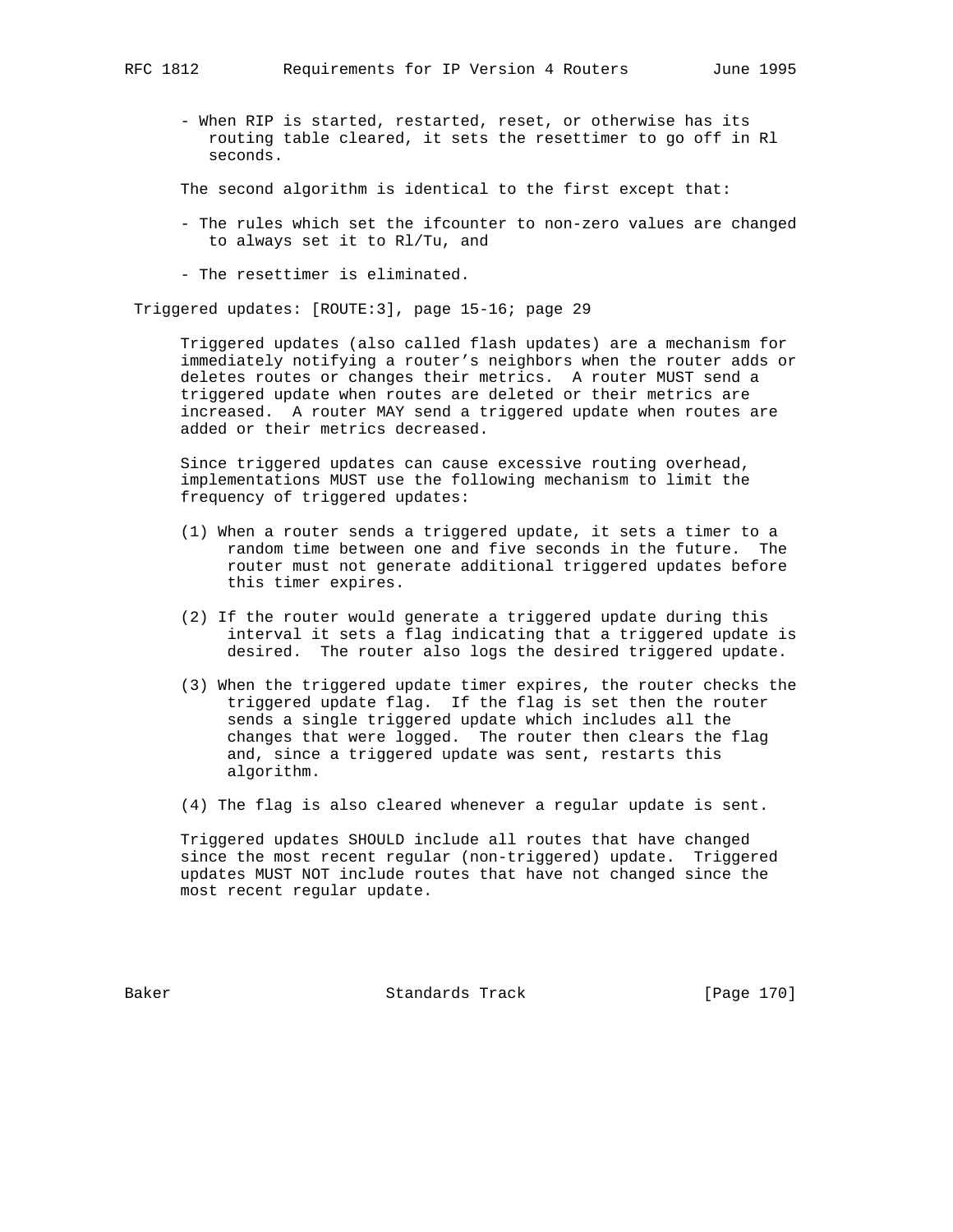DISCUSSION

 Sending all routes, whether they have changed recently or not, is unacceptable in triggered updates because the tremendous size of many Internet routing tables could otherwise result in considerable bandwidth being wasted on triggered updates.

Use of UDP: [ROUTE:3], page 18-19.

 RIP packets sent to an IP broadcast address SHOULD have their initial TTL set to one.

 Note that to comply with Section [6.1] of this memo, a router SHOULD use UDP checksums in RIP packets that it originates, MUST discard RIP packets received with invalid UDP checksums, but MUST NOT discard received RIP packets simply because they do not contain UDP checksums.

Addressing Considerations: [ROUTE:3], page 22

 A RIP implementation SHOULD support host routes. If it does not, it MUST (as described on page 27 of [ROUTE:3]) ignore host routes in received updates. A router MAY log ignored hosts routes.

 The special address 0.0.0.0 is used to describe a default route. A default route is used as the route of last resort (i.e., when a route to the specific net does not exist in the routing table). The router MUST be able to create a RIP entry for the address 0.0.0.0.

Input Processing - Response: [ROUTE:3], page 26

 When processing an update, the following validity checks MUST be performed:

o The response MUST be from UDP port 520.

- o The source address MUST be on a directly connected subnet (or on a directly connected, non-subnetted network) to be considered valid.
- o The source address MUST NOT be one of the router's addresses.
- DISCUSSION

 Some networks, media, and interfaces allow a sending node to receive packets that it broadcasts. A router must not accept its own packets as valid routing updates and process them. The last requirement prevents a router from accepting its own routing updates and processing them (on the assumption that they were sent by some other router on the network).

Baker Standards Track [Page 171]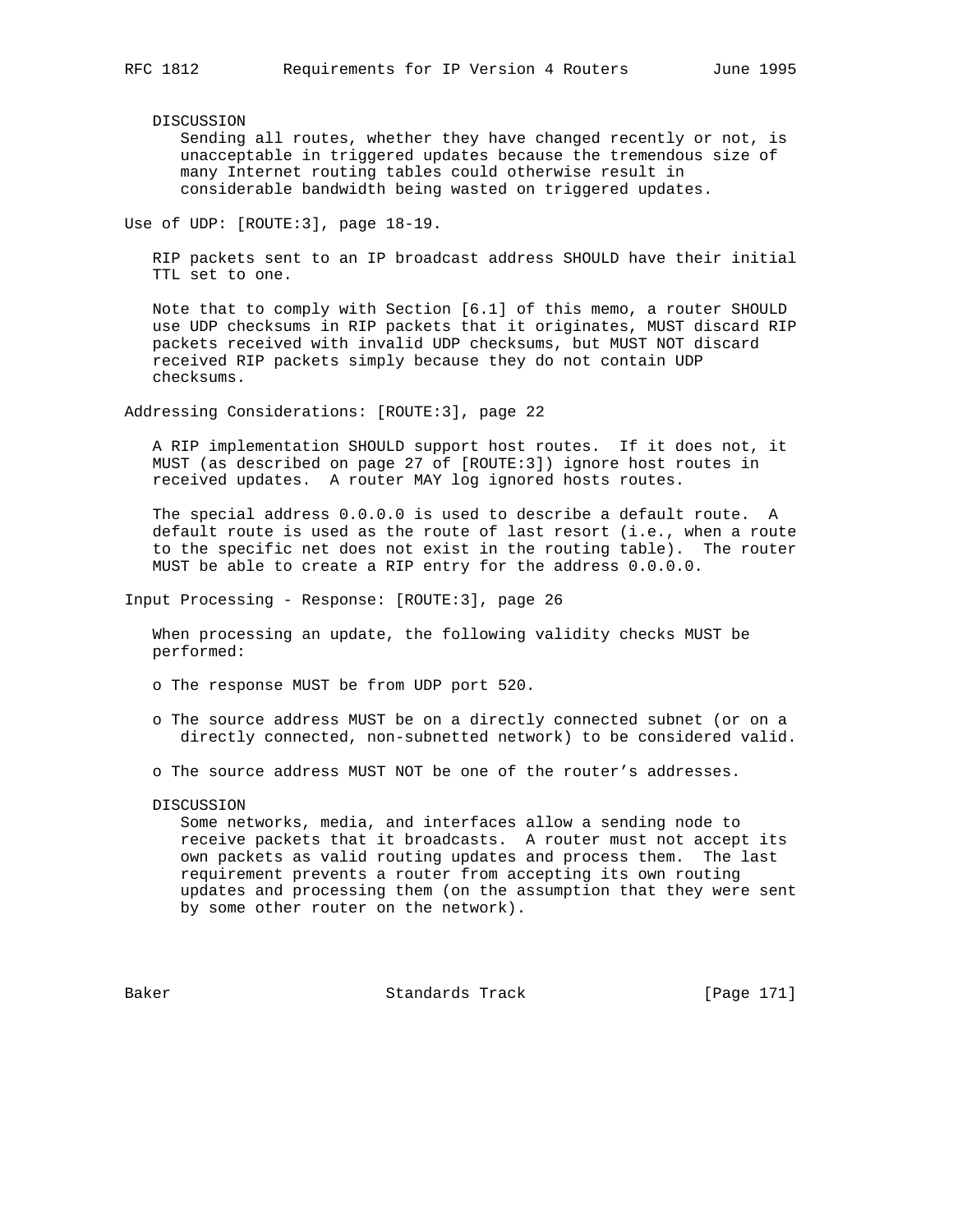An implementation MUST NOT replace an existing route if the metric received is equal to the existing metric except in accordance with the following heuristic.

 An implementation MAY choose to implement the following heuristic to deal with the above situation. Normally, it is useless to change the route to a network from one router to another if both are advertised at the same metric. However, the route being advertised by one of the routers may be in the process of timing out. Instead of waiting for the route to timeout, the new route can be used after a specified amount of time has elapsed. If this heuristic is implemented, it MUST wait at least halfway to the expiration point before the new route is installed.

F.2.3 Specific Issues

## RIP Shutdown

 An implementation of RIP SHOULD provide for a graceful shutdown using the following steps:

- (1) Input processing is terminated,
- (2) Four updates are generated at random intervals of between two and four seconds, These updates contain all routes that were previously announced, but with some metric changes. Routes that were being announced at a metric of infinity should continue to use this metric. Routes that had been announced with a non-infinite metric should be announced with a metric of  $15$  (infinity -  $1$ ).

DISCUSSION

The metric used for the above really ought to be 16 (infinity); setting it to 15 is a kludge to avoid breaking certain old hosts that wiretap the RIP protocol. Such a host will (erroneously) abort a TCP connection if it tries to send a datagram on the connection while the host has no route to the destination (even if the period when the host has no route lasts only a few seconds while RIP chooses an alternate path to the destination).

RIP Split Horizon and Static Routes

 Split horizon SHOULD be applied to static routes by default. An implementation SHOULD provide a way to specify, per static route, that split horizon should not be applied to this route.

Baker Standards Track [Page 172]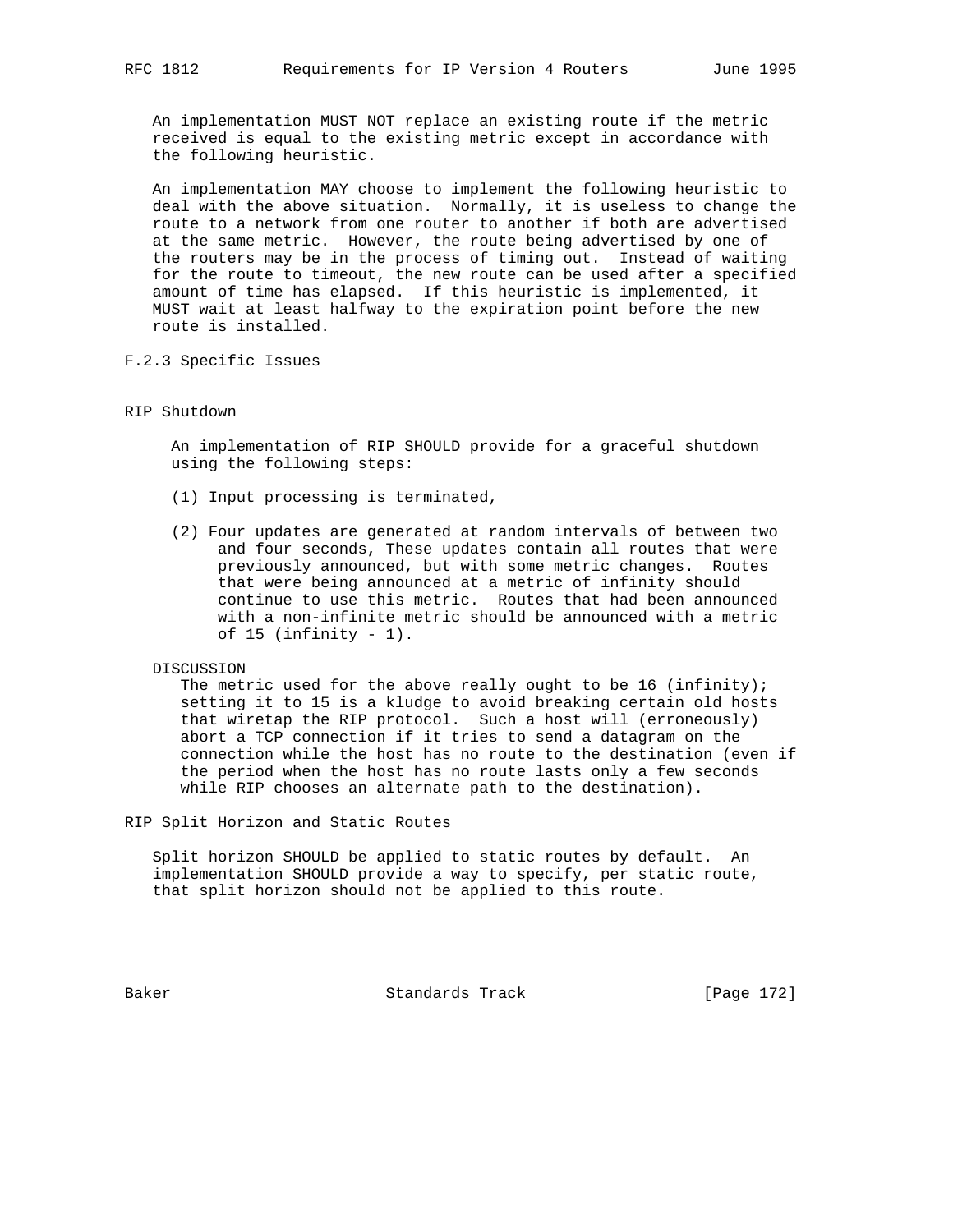# F.3 GATEWAY TO GATEWAY PROTOCOL - GGP

 The Gateway to Gateway protocol is considered obsolete and SHOULD NOT be implemented.

# Acknowledgments

 O that we now had here But one ten thousand of those men in England That do no work to-day!

 What's he that wishes so? My cousin Westmoreland? No, my fair cousin: If we are mark'd to die, we are enow To do our country loss; and if to live, The fewer men, the greater share of honour. God's will! I pray thee, wish not one man more. By Jove, I am not covetous for gold, Nor care I who doth feed upon my cost; It yearns me not if men my garments wear; Such outward things dwell not in my desires: But if it be a sin to covet honour, I am the most offending soul alive. No, faith, my coz, wish not a man from England: God's peace! I would not lose so great an honour As one man more, methinks, would share from me For the best hope I have. O, do not wish one more! Rather proclaim it, Westmoreland, through my host, That he which hath no stomach to this fight, Let him depart; his passport shall be made And crowns for convoy put into his purse: We would not die in that man's company That fears his fellowship to die with us. This day is called the feast of Crispian: He that outlives this day, and comes safe home, Will stand a tip-toe when the day is named, And rouse him at the name of Crispian. He that shall live this day, and see old age, Will yearly on the vigil feast his neighbours, And say 'To-morrow is Saint Crispian:' Then will he strip his sleeve and show his scars. And say 'These wounds I had on Crispin's day.' Old men forget: yet all shall be forgot, But he'll remember with advantages What feats he did that day: then shall our names. Familiar in his mouth as household words Harry the king, Bedford and Exeter, Warwick and Talbot, Salisbury and Gloucester,

Baker Standards Track [Page 173]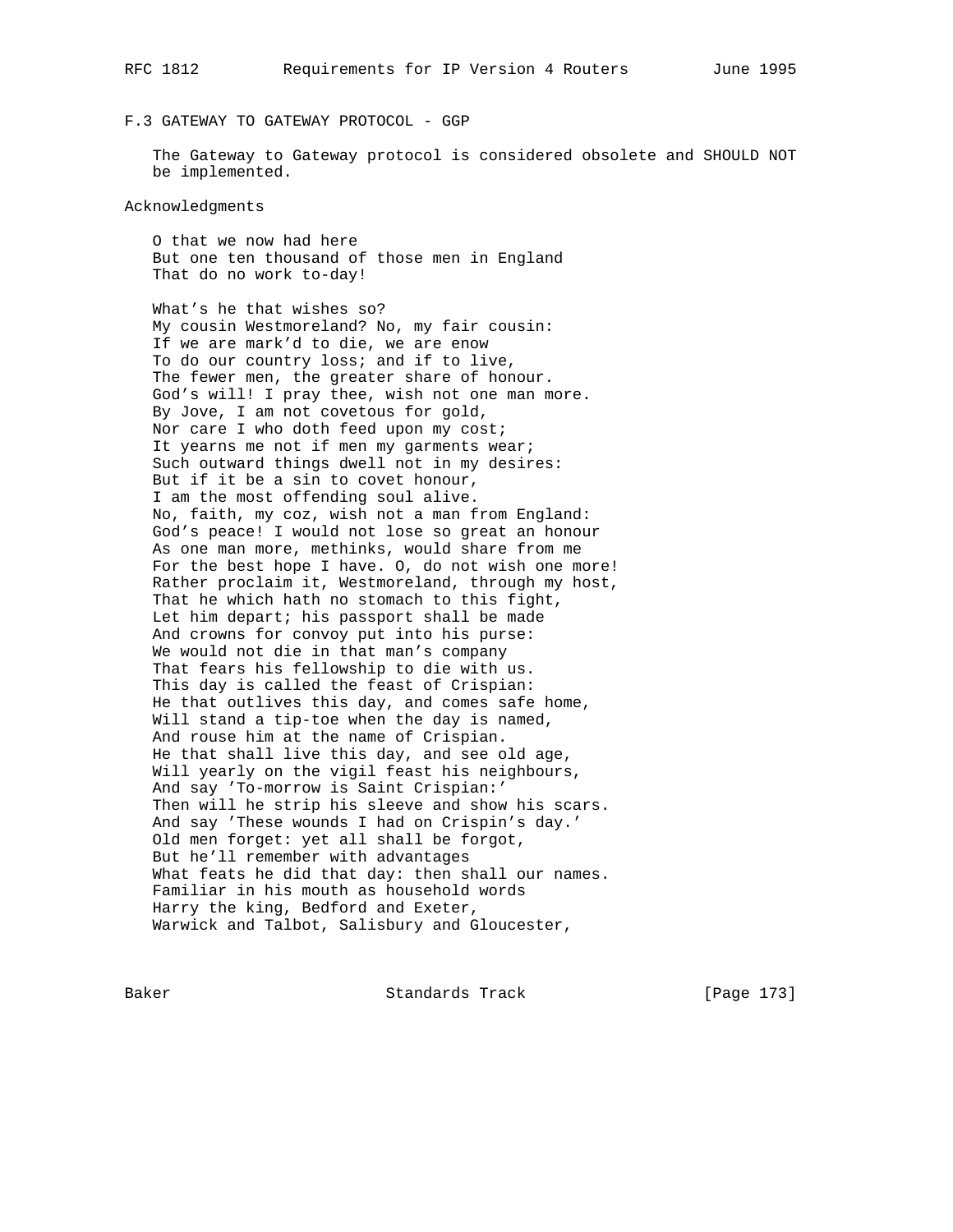Be in their flowing cups freshly remember'd. This story shall the good man teach his son; And Crispin Crispian shall ne'er go by, From this day to the ending of the world, But we in it shall be remember'd; We few, we happy few, we band of brothers; For he to-day that sheds his blood with me Shall be my brother; be he ne'er so vile, This day shall gentle his condition: And gentlemen in England now a-bed Shall think themselves accursed they were not here, And hold their manhoods cheap whiles any speaks That fought with us upon Saint Crispin's day.

# -- William Shakespeare

 This memo is a product of the IETF's Router Requirements Working Group. A memo such as this one is of necessity the work of many more people than could be listed here. A wide variety of vendors, network managers, and other experts from the Internet community graciously contributed their time and wisdom to improve the quality of this memo. The editor wishes to extend sincere thanks to all of them.

 The current editor also wishes to single out and extend his heartfelt gratitude and appreciation to the original editor of this document; Philip Almquist. Without Philip's work, both as the original editor and as the Chair of the working group, this document would not have been produced. He also wishes to express deep and heartfelt gratitude to the previous editor, Frank Kastenholz. Frank changed the original document from a collection of information to a useful description of IP technology - in his words, a "snapshot" of the technology in 1991. One can only hope that this snapshot, of the technology in 1994, is as clear.

 Philip Almquist, Jeffrey Burgan, Frank Kastenholz, and Cathy Wittbrodt each wrote major chapters of this memo. Others who made major contributions to the document included Bill Barns, Steve Deering, Kent England, Jim Forster, Martin Gross, Jeff Honig, Steve Knowles, Yoni Malachi, Michael Reilly, and Walt Wimer.

 Additional text came from Andy Malis, Paul Traina, Art Berggreen, John Cavanaugh, Ross Callon, John Lekashman, Brian Lloyd, Gary Malkin, Milo Medin, John Moy, Craig Partridge, Stephanie Price, Yakov Rekhter, Steve Senum, Richard Smith, Frank Solensky, Rich Woundy, and others who have been inadvertently overlooked.

 Some of the text in this memo has been (shamelessly) plagiarized from earlier documents, most notably RFC-1122 by Bob Braden and the Host

Baker Standards Track [Page 174]